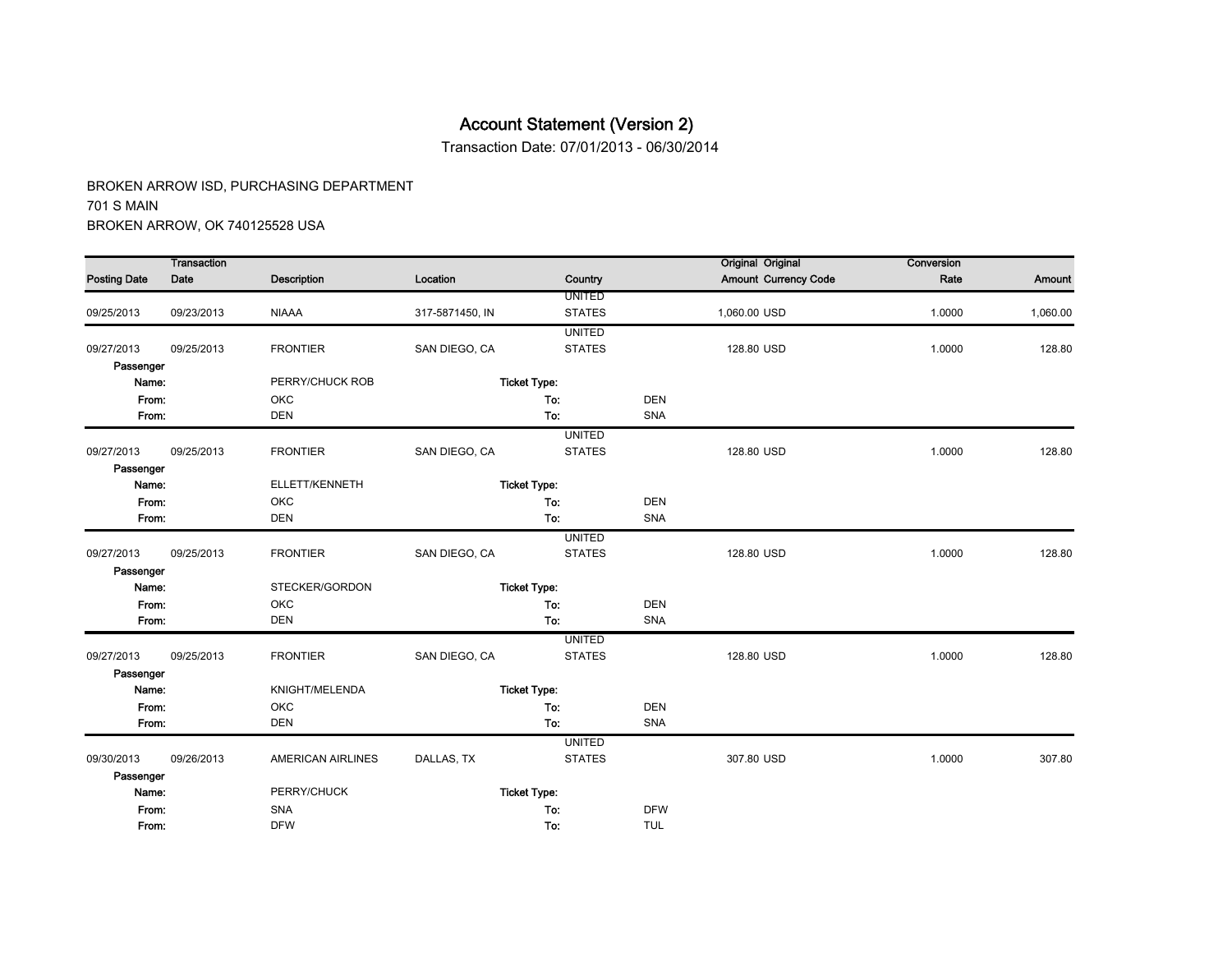Transaction Date: 07/01/2013 - 06/30/2014

|                                         |            |                          |                      | <b>UNITED</b> |            |            |        |        |
|-----------------------------------------|------------|--------------------------|----------------------|---------------|------------|------------|--------|--------|
| 09/30/2013                              | 09/26/2013 | <b>AMERICAN AIRLINES</b> | DALLAS, TX           | <b>STATES</b> |            | 307.80 USD | 1.0000 | 307.80 |
| Passenger                               |            |                          |                      |               |            |            |        |        |
| Name:                                   |            | ELLETT/KENNETH           | <b>Ticket Type:</b>  |               |            |            |        |        |
| From:                                   |            | SNA                      |                      | To:           | <b>DFW</b> |            |        |        |
| From:                                   |            | <b>DFW</b>               |                      | To:           | <b>TUL</b> |            |        |        |
|                                         |            |                          |                      | <b>UNITED</b> |            |            |        |        |
| 09/30/2013                              | 09/26/2013 | <b>AMERICAN AIRLINES</b> | DALLAS, TX           | <b>STATES</b> |            | 307.80 USD | 1.0000 | 307.80 |
| Passenger                               |            |                          |                      |               |            |            |        |        |
| Name:                                   |            | STECKER/GORDON           | <b>Ticket Type:</b>  |               |            |            |        |        |
| From:                                   |            | SNA                      |                      | To:           | <b>DFW</b> |            |        |        |
| From:                                   |            | <b>DFW</b>               |                      | To:           | <b>TUL</b> |            |        |        |
|                                         |            |                          |                      | <b>UNITED</b> |            |            |        |        |
| 09/30/2013                              | 09/26/2013 | <b>AMERICAN AIRLINES</b> | DALLAS, TX           | <b>STATES</b> |            | 307.80 USD | 1.0000 | 307.80 |
| Passenger                               |            |                          |                      |               |            |            |        |        |
| Name:                                   |            | KNIGHT/MELENDA           | <b>Ticket Type:</b>  |               |            |            |        |        |
| From:                                   |            | SNA                      |                      | To:           | <b>DFW</b> |            |        |        |
| From:                                   |            | <b>DFW</b>               |                      | To:           | <b>TUL</b> |            |        |        |
|                                         |            | <b>INTERCONTINENTAL</b>  |                      | <b>UNITED</b> |            |            |        |        |
| 11/07/2013                              | 11/06/2013 | <b>HOTELS</b>            | 972-386-6000, TX     | <b>STATES</b> |            | 288.90 USD | 1.0000 | 288.90 |
| <b>Guest Name:</b>                      |            |                          | <b>Folio Number:</b> |               | 2277847    |            |        |        |
| <b>Total Room</b>                       |            |                          |                      |               |            |            |        |        |
| Nights:                                 |            | 0.00                     | Room Rate:           |               | 0.00       |            |        |        |
|                                         |            | <b>INTERCONTINENTAL</b>  |                      | <b>UNITED</b> |            |            |        |        |
| 11/07/2013                              | 11/06/2013 | <b>HOTELS</b>            | 972-386-6000, TX     | <b>STATES</b> |            | 288.90 USD | 1.0000 | 288.90 |
| <b>Guest Name:</b><br><b>Total Room</b> |            |                          | Folio Number:        |               | 2277804    |            |        |        |
| Nights:                                 |            | 0.00                     | Room Rate:           |               | 0.00       |            |        |        |
|                                         |            | <b>INTERCONTINENTAL</b>  |                      | <b>UNITED</b> |            |            |        |        |
| 11/07/2013                              | 11/06/2013 | <b>HOTELS</b>            | 972-386-6000, TX     | <b>STATES</b> |            | 288.90 USD | 1.0000 | 288.90 |
| <b>Guest Name:</b>                      |            |                          | <b>Folio Number:</b> |               | 2277806    |            |        |        |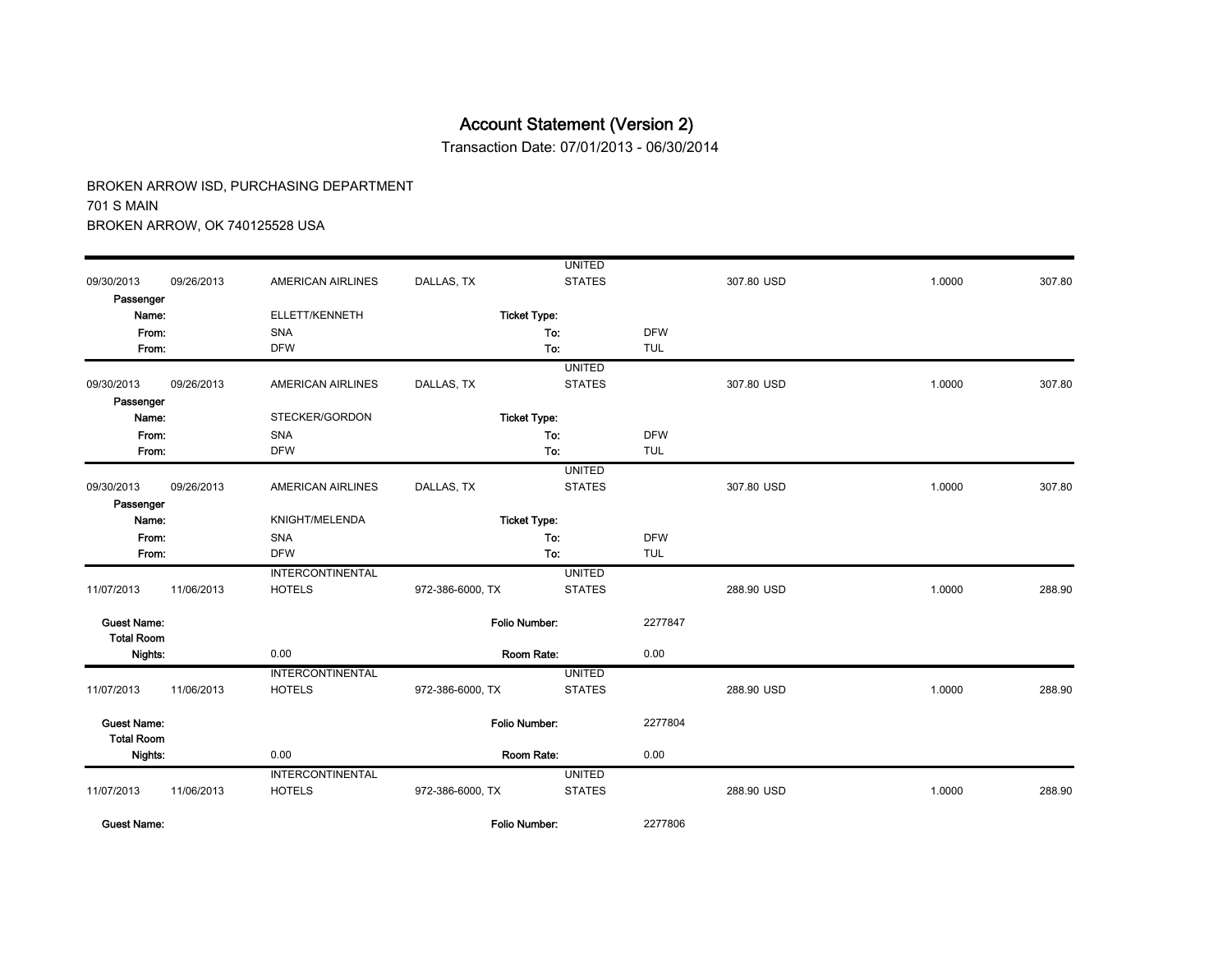Transaction Date: 07/01/2013 - 06/30/2014

| <b>Total Room</b>                       |            |                          |                      |               |         |               |        |         |
|-----------------------------------------|------------|--------------------------|----------------------|---------------|---------|---------------|--------|---------|
| Nights:                                 |            | 0.00                     | Room Rate:           |               | 0.00    |               |        |         |
|                                         |            | <b>INTERCONTINENTAL</b>  |                      | <b>UNITED</b> |         |               |        |         |
| 11/07/2013                              | 11/06/2013 | <b>HOTELS</b>            | 972-386-6000, TX     | <b>STATES</b> |         | 288.90 USD    | 1.0000 | 288.90  |
| <b>Guest Name:</b><br><b>Total Room</b> |            |                          | Folio Number:        |               | 2277808 |               |        |         |
| Nights:                                 |            | 0.00                     | Room Rate:           |               | 0.00    |               |        |         |
|                                         |            | INTERCONTINENTAL         |                      | <b>UNITED</b> |         |               |        |         |
| 11/07/2013                              | 11/06/2013 | <b>HOTELS</b>            | 972-386-6000, TX     | <b>STATES</b> |         | 288.90 USD    | 1.0000 | 288.90  |
| <b>Guest Name:</b><br><b>Total Room</b> |            |                          | <b>Folio Number:</b> |               | 2277807 |               |        |         |
| Nights:                                 |            | 0.00                     | Room Rate:           |               | 0.00    |               |        |         |
|                                         |            | <b>INTERCONTINENTAL</b>  |                      | <b>UNITED</b> |         |               |        |         |
| 11/07/2013                              | 11/06/2013 | <b>HOTELS</b>            | 972-386-6000, TX     | <b>STATES</b> |         | 305.10 USD    | 1.0000 | 305.10  |
| <b>Guest Name:</b><br><b>Total Room</b> |            |                          | Folio Number:        |               | 1277810 |               |        |         |
| Nights:                                 |            | 0.00                     | Room Rate:           |               | 0.00    |               |        |         |
|                                         |            | INTERCONTINENTAL         |                      | <b>UNITED</b> |         |               |        |         |
| 11/07/2013                              | 11/06/2013 | <b>HOTELS</b>            | 972-386-6000, TX     | <b>STATES</b> |         | 288.90 USD    | 1.0000 | 288.90  |
| <b>Guest Name:</b><br><b>Total Room</b> |            |                          | <b>Folio Number:</b> |               | 1277805 |               |        |         |
| Nights:                                 |            | 0.00                     | Room Rate:           |               | 0.00    |               |        |         |
|                                         |            | <b>INTERCONTINENTAL</b>  |                      | <b>UNITED</b> |         |               |        |         |
| 11/27/2013                              | 11/26/2013 | <b>HOTELS</b>            | 972-386-6000, TX     | <b>STATES</b> |         | 288.90 USD    | 1.0000 | 288.90  |
| <b>Guest Name:</b><br><b>Total Room</b> |            |                          | Folio Number:        |               | 1287453 |               |        |         |
| Nights:                                 |            | 0.00                     | Room Rate:           |               | 0.00    |               |        |         |
|                                         |            | <b>INTERCONTINTENTAL</b> |                      | <b>UNITED</b> |         |               |        |         |
| 11/29/2013                              | 11/27/2013 | <b>HOTE</b>              | 972-386-6000, TX     | <b>STATES</b> |         | $(16.20)$ USD | 1.0000 | (16.20) |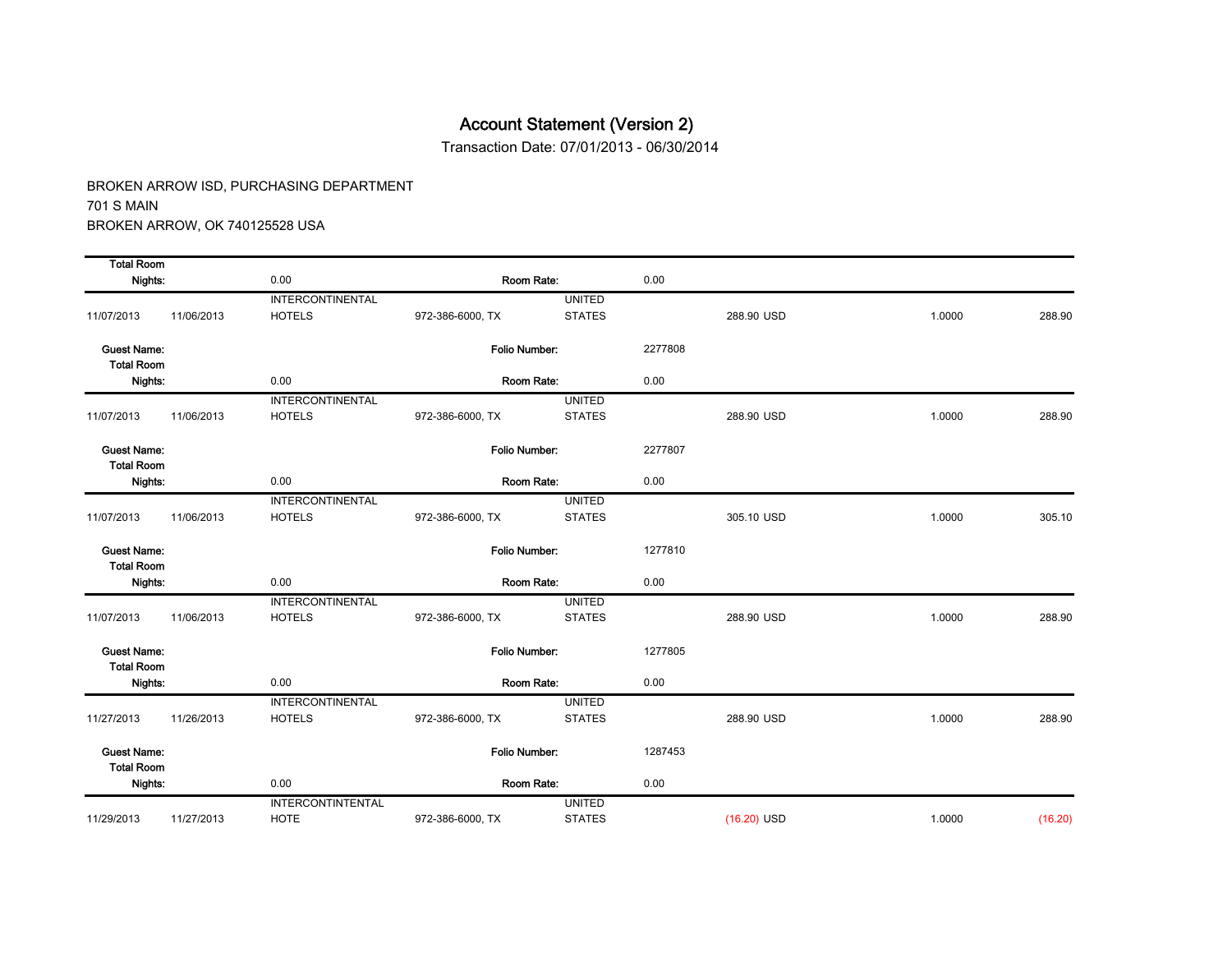Transaction Date: 07/01/2013 - 06/30/2014

| <b>Guest Name:</b><br><b>Total Room</b> |            |                                         | <b>Folio Number:</b>         |                                | 1261242      |            |         |        |        |
|-----------------------------------------|------------|-----------------------------------------|------------------------------|--------------------------------|--------------|------------|---------|--------|--------|
| Nights:                                 |            | 0.00                                    | Room Rate:                   |                                | 0.00         |            |         |        |        |
| 12/16/2013                              | 12/14/2013 | ENTERPRISE RENT-A-CAR BROKEN ARROW, OK  |                              | <b>UNITED</b><br><b>STATES</b> |              | 133.37 USD |         | 1.0000 | 133.37 |
| <b>Renter Name:</b><br>Daily Rate:      |            | PERRY CHUC<br>0.00                      | Agreement #:<br>Days Rented: |                                | D107104<br>0 |            |         |        |        |
|                                         |            |                                         |                              | <b>UNITED</b>                  |              |            |         |        |        |
| 12/16/2013                              | 12/15/2013 | ENTERPRISE RENT-A-CAR OKLAHOMA CITY, OK |                              | <b>STATES</b>                  |              | 80.43 USD  |         | 1.0000 | 80.43  |
| <b>Renter Name:</b>                     |            | <b>BROKEN ARROW ISD</b>                 | Agreement #:                 |                                | 139926352    |            |         |        |        |
| Daily Rate:                             |            | 0.00                                    | Days Rented:                 |                                | 0            |            |         |        |        |
| Description:                            |            | <b>FUEL SERVICE OPTION</b>              | <b>Product Code:</b>         |                                | 00035        |            |         |        |        |
| Quantity:                               |            | 1.00                                    | Unit:                        |                                | <b>PER</b>   |            | Amount: | 48.76  |        |
| Daily Rate:                             |            | 0.00                                    | Days Rented:                 |                                | 0            |            |         |        |        |
| Description:                            |            | TIME & DISTANCE                         | <b>Product Code:</b>         |                                | 00001        |            |         |        |        |
| Quantity:                               |            | 1.00                                    | Unit:                        |                                | DAY          |            | Amount: | 16.00  |        |
| Daily Rate:                             |            | 0.00                                    | Days Rented:                 |                                | 0            |            |         |        |        |
|                                         |            | <b>CUSTOMER FACILITY</b>                |                              |                                |              |            |         |        |        |
| Description:                            |            | CHARGE 4.50/DAY                         | <b>Product Code:</b>         |                                | 00024        |            |         |        |        |
| Quantity:                               |            | 1.00                                    | Unit:                        |                                | DAY          |            | Amount: | 4.50   |        |
|                                         |            |                                         |                              | <b>UNITED</b>                  |              |            |         |        |        |
| 12/16/2013<br>Passenger                 | 12/14/2013 | AMERICAN AIRLINES                       | SAN ANTONIO, TX              | <b>STATES</b>                  |              | 390.80 USD |         | 1.0000 | 390.80 |
| Name:                                   |            | STECKER/GORDON                          | <b>Ticket Type:</b>          |                                |              |            |         |        |        |
| From:                                   |            | <b>TUL</b>                              | To:                          |                                | <b>DFW</b>   |            |         |        |        |
| From:                                   |            | <b>DFW</b>                              | To:                          |                                | <b>SNA</b>   |            |         |        |        |
|                                         |            |                                         |                              | <b>UNITED</b>                  |              |            |         |        |        |
| 12/16/2013                              | 12/14/2013 | AMERICAN AIRLINES                       | SAN ANTONIO, TX              | <b>STATES</b>                  |              | 390.80 USD |         | 1.0000 | 390.80 |
| Passenger                               |            |                                         |                              |                                |              |            |         |        |        |
| Name:                                   |            | KNIGHT/MELENDA                          | <b>Ticket Type:</b>          |                                |              |            |         |        |        |
| From:                                   |            | <b>TUL</b>                              | To:                          |                                | <b>DFW</b>   |            |         |        |        |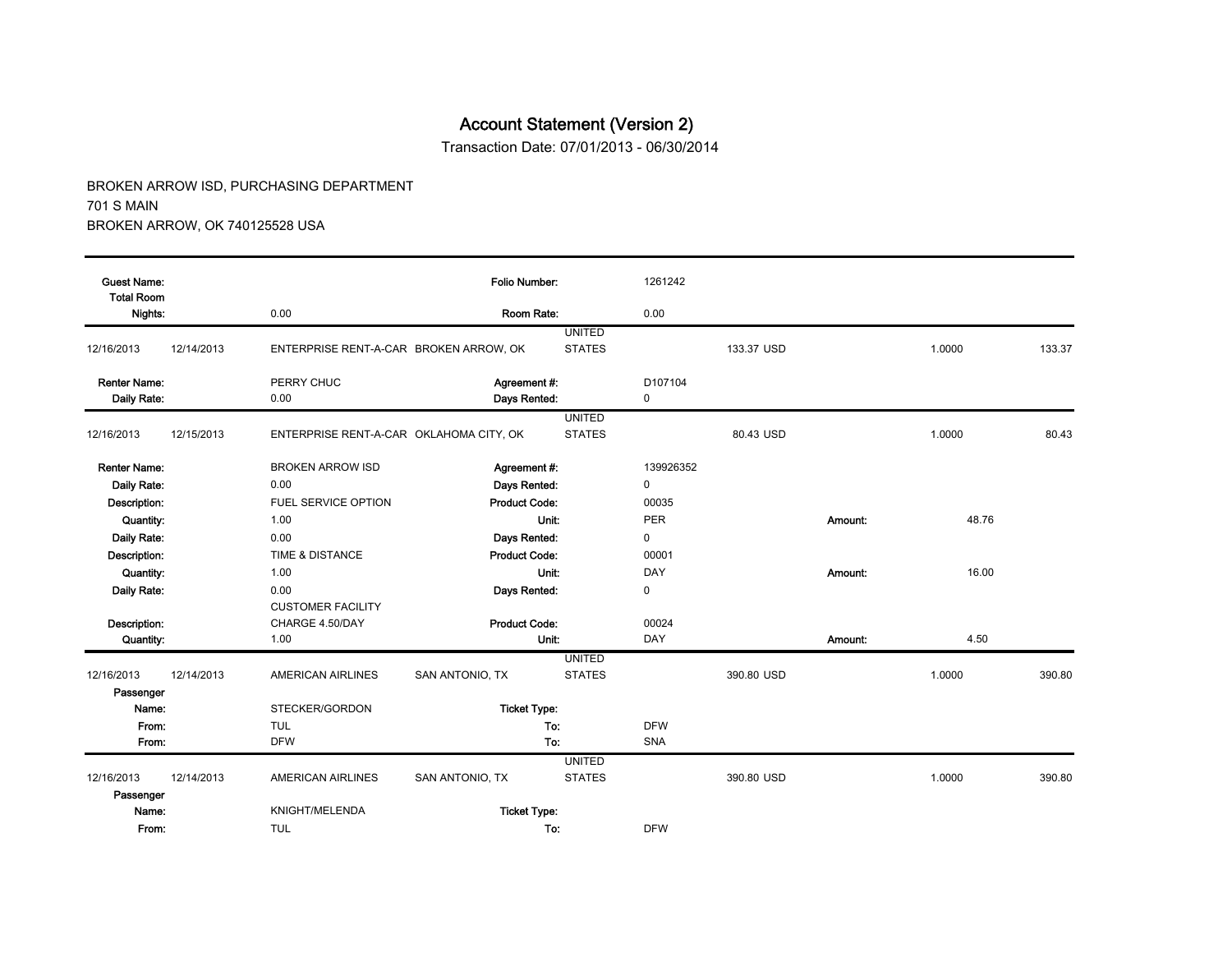Transaction Date: 07/01/2013 - 06/30/2014

| From:                                   |            | <b>DFW</b>           |                     | To:                            | <b>SNA</b> |            |        |        |
|-----------------------------------------|------------|----------------------|---------------------|--------------------------------|------------|------------|--------|--------|
| 12/16/2013                              | 12/14/2013 | AMERICAN AIRLINES    | SAN ANTONIO, TX     | <b>UNITED</b><br><b>STATES</b> |            | 390.80 USD | 1.0000 | 390.80 |
| Passenger<br>Name:                      |            | ELLETT/KEN           |                     |                                |            |            |        |        |
|                                         |            |                      | <b>Ticket Type:</b> |                                |            |            |        |        |
| From:                                   |            | <b>TUL</b>           |                     | To:                            | <b>DFW</b> |            |        |        |
| From:                                   |            | <b>DFW</b>           |                     | To:                            | SNA        |            |        |        |
| 12/16/2013<br>Passenger                 | 12/14/2013 | AMERICAN AIRLINES    | SAN ANTONIO, TX     | <b>UNITED</b><br><b>STATES</b> |            | 390.80 USD | 1.0000 | 390.80 |
| Name:                                   |            | PERRY/CHUCK          | <b>Ticket Type:</b> |                                |            |            |        |        |
| From:                                   |            | <b>TUL</b>           |                     | To:                            | <b>DFW</b> |            |        |        |
| From:                                   |            | <b>DFW</b>           |                     | To:                            | SNA        |            |        |        |
|                                         |            |                      |                     | <b>UNITED</b>                  |            |            |        |        |
| 12/23/2013                              | 12/20/2013 | <b>HILTON HOTELS</b> | ANAHEIM, CA         | <b>STATES</b>                  |            | 4.00 USD   | 1.0000 | 4.00   |
| <b>Guest Name:</b><br><b>Total Room</b> |            |                      | Folio Number:       |                                | 00017817   |            |        |        |
| Nights:                                 |            | 1.00                 | Room Rate:          |                                | 0.00       |            |        |        |
|                                         |            |                      |                     | <b>UNITED</b>                  |            |            |        |        |
| 12/23/2013                              | 12/20/2013 | <b>HILTON HOTELS</b> | ANAHEIM, CA         | <b>STATES</b>                  |            | 608.40 USD | 1.0000 | 608.40 |
| <b>Guest Name:</b><br><b>Total Room</b> |            |                      | Folio Number:       |                                | 00017818   |            |        |        |
| Nights:                                 |            | 1.00                 | Room Rate:          |                                | 0.00       |            |        |        |
|                                         |            |                      |                     | <b>UNITED</b>                  |            |            |        |        |
| 12/23/2013                              | 12/20/2013 | <b>HILTON HOTELS</b> | ANAHEIM, CA         | <b>STATES</b>                  |            | 608.40 USD | 1.0000 | 608.40 |
| <b>Guest Name:</b><br><b>Total Room</b> |            |                      | Folio Number:       |                                | 00017818   |            |        |        |
| Nights:                                 |            | 1.00                 | Room Rate:          |                                | 0.00       |            |        |        |
|                                         |            |                      |                     | <b>UNITED</b>                  |            |            |        |        |
| 12/23/2013                              | 12/20/2013 | <b>HILTON HOTELS</b> | ANAHEIM, CA         | <b>STATES</b>                  |            | 608.40 USD | 1.0000 | 608.40 |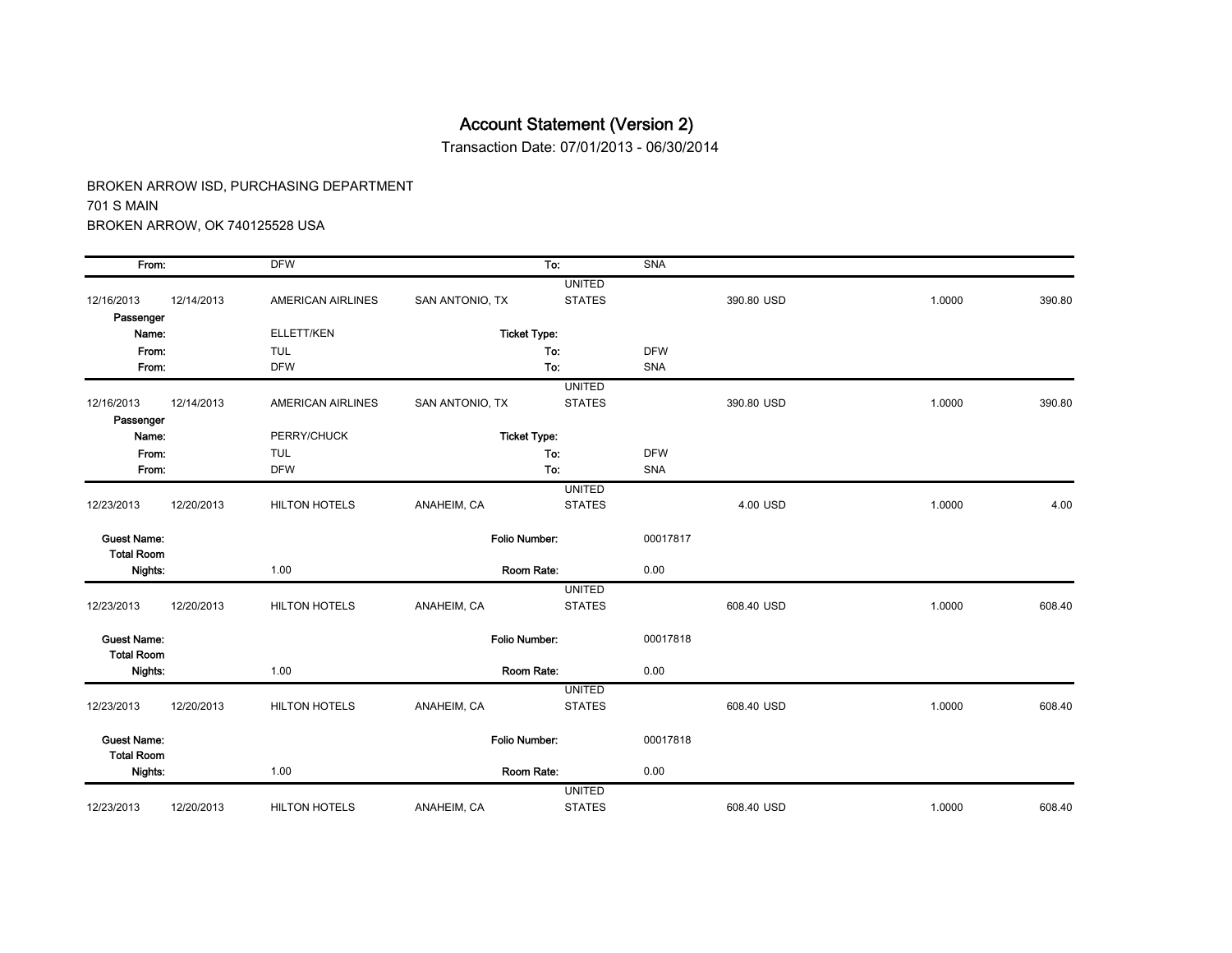Transaction Date: 07/01/2013 - 06/30/2014

| <b>Guest Name:</b><br><b>Total Room</b> |            |                      | <b>Folio Number:</b> |               | 00017818   |            |        |        |
|-----------------------------------------|------------|----------------------|----------------------|---------------|------------|------------|--------|--------|
| Nights:                                 |            | 5.00                 |                      | Room Rate:    | 0.00       |            |        |        |
|                                         |            |                      |                      | <b>UNITED</b> |            |            |        |        |
| 12/23/2013                              | 12/20/2013 | <b>HILTON HOTELS</b> | ANAHEIM, CA          | <b>STATES</b> |            | 608.40 USD | 1.0000 | 608.40 |
| <b>Guest Name:</b><br><b>Total Room</b> |            |                      | Folio Number:        |               | 00017817   |            |        |        |
| Nights:                                 |            | 5.00                 |                      | Room Rate:    | 0.00       |            |        |        |
|                                         |            |                      |                      | <b>UNITED</b> |            |            |        |        |
| 01/20/2014                              | 01/18/2014 | <b>HILTON</b>        | HOUSTON, TX          | <b>STATES</b> |            | 221.13 USD | 1.0000 | 221.13 |
| <b>Guest Name:</b><br><b>Total Room</b> |            |                      | <b>Folio Number:</b> |               | 0002971960 |            |        |        |
| Nights:                                 |            | 1.00                 |                      | Room Rate:    | 0.00       |            |        |        |
|                                         |            |                      |                      | <b>UNITED</b> |            |            |        |        |
| 01/20/2014                              | 01/18/2014 | <b>HILTON</b>        | HOUSTON, TX          | <b>STATES</b> |            | 221.13 USD | 1.0000 | 221.13 |
| <b>Guest Name:</b><br><b>Total Room</b> |            |                      | <b>Folio Number:</b> |               | 0002971959 |            |        |        |
| Nights:                                 |            | 1.00                 |                      | Room Rate:    | 0.00       |            |        |        |
|                                         |            |                      |                      | <b>UNITED</b> |            |            |        |        |
| 01/20/2014                              | 01/18/2014 | <b>HILTON</b>        | HOUSTON, TX          | <b>STATES</b> |            | 221.13 USD | 1.0000 | 221.13 |
| <b>Guest Name:</b><br><b>Total Room</b> |            |                      | <b>Folio Number:</b> |               | 0002971958 |            |        |        |
| Nights:                                 |            | 1.00                 |                      | Room Rate:    | 0.00       |            |        |        |
|                                         |            |                      |                      | <b>UNITED</b> |            |            |        |        |
| 01/20/2014                              | 01/18/2014 | <b>HILTON</b>        | HOUSTON, TX          | <b>STATES</b> |            | 221.13 USD | 1.0000 | 221.13 |
| <b>Guest Name:</b><br><b>Total Room</b> |            |                      | Folio Number:        |               | 0002971957 |            |        |        |
| Nights:                                 |            | 1.00                 |                      | Room Rate:    | 0.00       |            |        |        |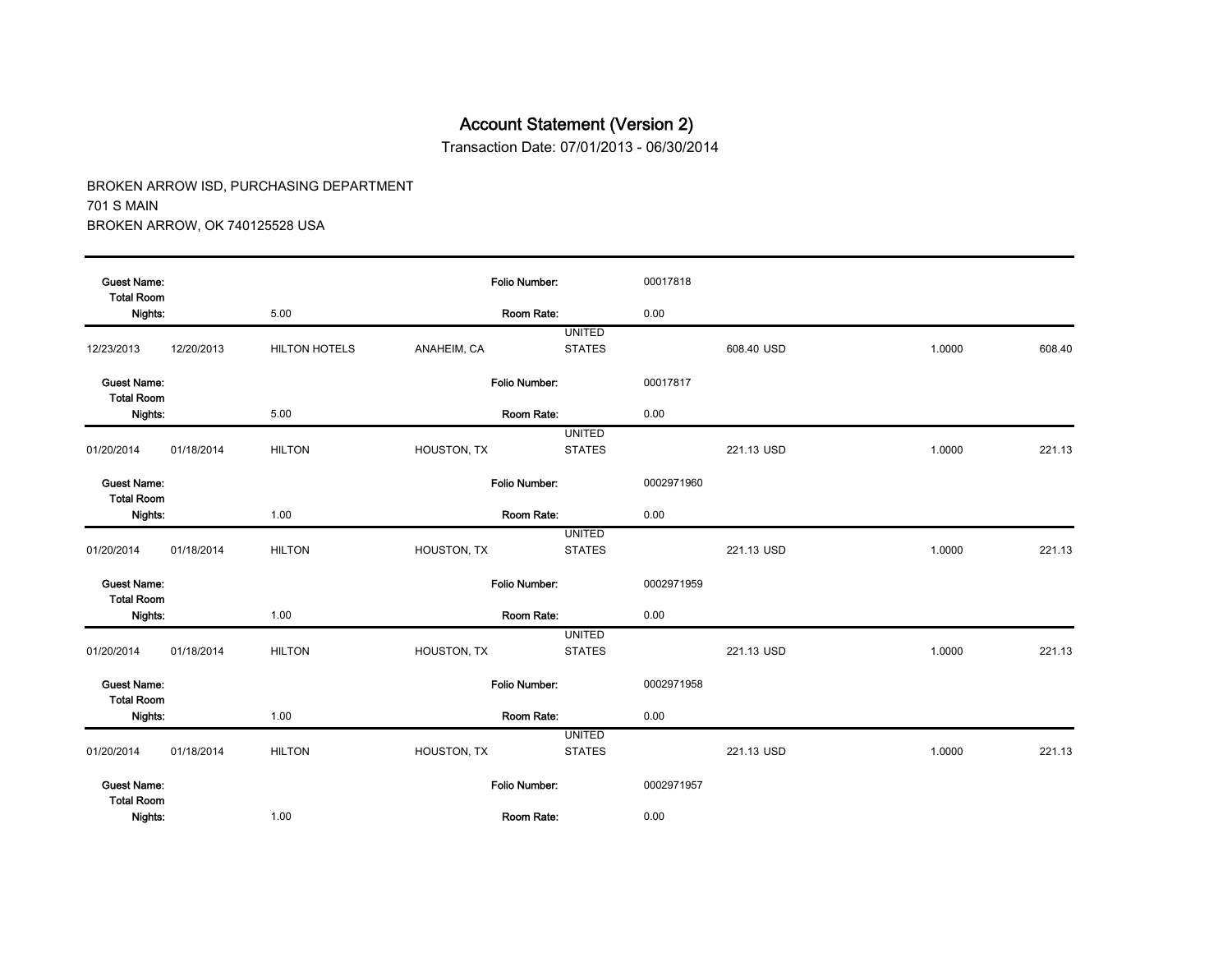Transaction Date: 07/01/2013 - 06/30/2014

| 03/03/2014                              | 03/01/2014 | <b>HILTON</b>                    | HOUSTON, TX     | <b>UNITED</b><br><b>STATES</b> | 442.26 USD   | 1.0000 | 442.26   |
|-----------------------------------------|------------|----------------------------------|-----------------|--------------------------------|--------------|--------|----------|
| <b>Total Room</b><br>Nights:            |            | 3.00                             |                 | Room Rate:                     | 0.00         |        |          |
| <b>Guest Name:</b>                      |            |                                  | Folio Number:   |                                | 0003007530   |        |          |
| 03/03/2014                              | 03/01/2014 | <b>HILTON</b>                    | HOUSTON, TX     | <b>UNITED</b><br><b>STATES</b> | 442.26 USD   | 1.0000 | 442.26   |
| Nights:                                 |            | 3.00                             |                 | Room Rate:                     | 0.00         |        |          |
| <b>Guest Name:</b><br><b>Total Room</b> |            |                                  | Folio Number:   |                                | 0003007531   |        |          |
| 03/03/2014                              | 03/01/2014 | <b>HILTON</b>                    | HOUSTON, TX     | <b>UNITED</b><br><b>STATES</b> | 442.26 USD   | 1.0000 | 442.26   |
| 02/21/2014                              | 02/20/2014 | <b>TSHA</b>                      | 05124941127, TX | <b>UNITED</b><br><b>STATES</b> | 135.00 USD   | 1.0000 | 135.00   |
| 02/21/2014                              | 02/20/2014 | <b>TSHA</b>                      | 05124941127, TX | <b>UNITED</b><br><b>STATES</b> | 2,320.00 USD | 1.0000 | 2,320.00 |
| 01/28/2014                              | 01/27/2014 | MCDONALD'S F7192                 | HENRYETTA, OK   | <b>UNITED</b><br><b>STATES</b> | 69.24 USD    | 1.0000 | 69.24    |
| 01/28/2014                              | 01/27/2014 | WHATABURGER 707 Q26              | DALLAS, TX      | UNITED<br><b>STATES</b>        | 218.19 USD   | 1.0000 | 218.19   |
| 01/28/2014                              | 01/26/2014 | GENGHIS GRILL-OLDTOWN DALLAS, TX |                 | <b>UNITED</b><br><b>STATES</b> | 400.47 USD   | 1.0000 | 400.47   |
| 01/28/2014                              | 01/26/2014 | JIMMY JOHNS - 1163               | DALLAS, TX      | <b>UNITED</b><br><b>STATES</b> | 304.94 USD   | 1.0000 | 304.94   |
| 01/27/2014                              | 01/24/2014 | MAGIC TIME MACHINE               | DALLAS, TX      | <b>UNITED</b><br><b>STATES</b> | 753.51 USD   | 1.0000 | 753.51   |
| 01/27/2014                              | 01/25/2014 | FUDDRUCKERS #314                 | DALLAS, TX      | <b>UNITED</b><br><b>STATES</b> | 93.43 USD    | 1.0000 | 93.43    |
| 01/27/2014                              | 01/25/2014 | FUDDRUCKERS #314                 | DALLAS, TX      | <b>UNITED</b><br><b>STATES</b> | 176.19 USD   | 1.0000 | 176.19   |
| 01/27/2014                              | 01/25/2014 | SUBWAY 00248617                  | DALLAS, TX      | <b>UNITED</b><br><b>STATES</b> | 172.88 USD   | 1.0000 | 172.88   |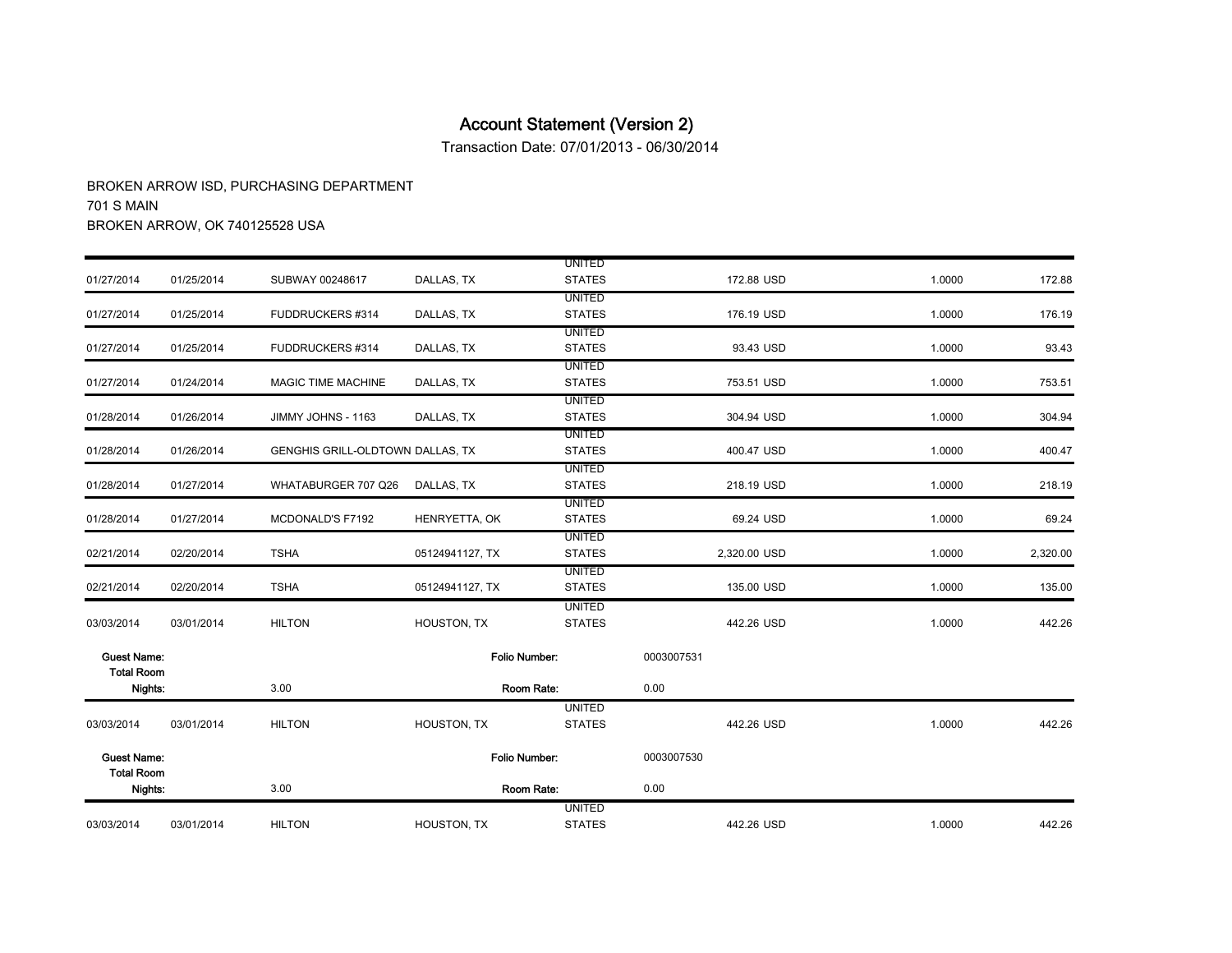Transaction Date: 07/01/2013 - 06/30/2014

| <b>Guest Name:</b><br><b>Total Room</b> |            |                                        | Folio Number:    |                                | 0003007529 |            |        |        |
|-----------------------------------------|------------|----------------------------------------|------------------|--------------------------------|------------|------------|--------|--------|
| Nights:                                 |            | 3.00                                   | Room Rate:       |                                | 0.00       |            |        |        |
| 03/03/2014                              | 03/01/2014 | <b>HILTON</b>                          | HOUSTON, TX      | <b>UNITED</b><br><b>STATES</b> |            | 442.26 USD | 1.0000 | 442.26 |
| <b>Guest Name:</b><br><b>Total Room</b> |            |                                        | Folio Number:    |                                | 0003007532 |            |        |        |
| Nights:                                 |            | 3.00                                   | Room Rate:       |                                | 0.00       |            |        |        |
| 04/03/2014                              | 04/01/2014 | <b>COURTYARD BY</b><br><b>MARRIOTT</b> | NORMAN, OK       | <b>UNITED</b><br><b>STATES</b> |            | 94.00 USD  | 1.0000 | 94.00  |
| <b>Guest Name:</b><br><b>Total Room</b> |            |                                        | Folio Number:    |                                | 000005567  |            |        |        |
| Nights:                                 |            | 1.00                                   | Room Rate:       |                                | 0.00       |            |        |        |
| 04/24/2014                              | 04/23/2014 | HOMEWOOD SUITES                        | LINCOLNSHIRE, IL | <b>UNITED</b><br><b>STATES</b> |            | 705.96 USD | 1.0000 | 705.96 |
| <b>Guest Name:</b><br><b>Total Room</b> |            |                                        | Folio Number:    |                                | 0000188470 |            |        |        |
| Nights:                                 |            | 2.00                                   | Room Rate:       |                                | 0.00       |            |        |        |
| 04/28/2014                              | 04/25/2014 | <b>HOMEWOOD SUITES</b>                 | LINCOLNSHIRE, IL | <b>UNITED</b><br><b>STATES</b> |            | 705.96 USD | 1.0000 | 705.96 |
| <b>Guest Name:</b><br><b>Total Room</b> |            |                                        | Folio Number:    |                                | 0000188422 |            |        |        |
| Nights:                                 |            | 4.00                                   | Room Rate:       |                                | 0.00       |            |        |        |
| 04/28/2014                              | 04/25/2014 | HOMEWOOD SUITES                        | LINCOLNSHIRE, IL | <b>UNITED</b><br><b>STATES</b> |            | 705.96 USD | 1.0000 | 705.96 |
| <b>Guest Name:</b><br><b>Total Room</b> |            |                                        | Folio Number:    |                                | 0000188421 |            |        |        |
| Nights:                                 |            | 4.00                                   | Room Rate:       |                                | 0.00       |            |        |        |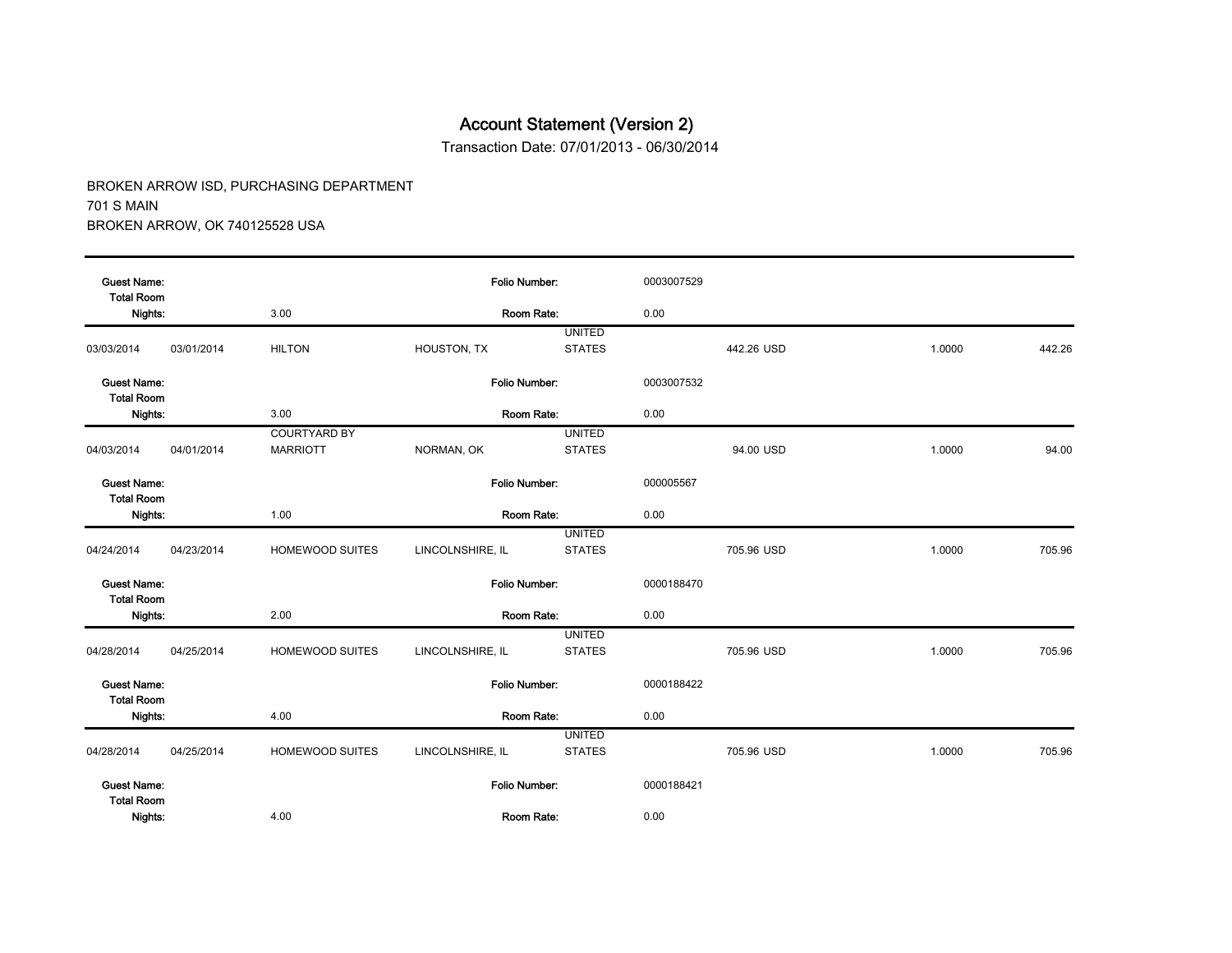Transaction Date: 07/01/2013 - 06/30/2014

|                                         |            |                        |                  | <b>UNITED</b> |            |            |        |        |
|-----------------------------------------|------------|------------------------|------------------|---------------|------------|------------|--------|--------|
| 04/28/2014                              | 04/25/2014 | HOMEWOOD SUITES        | LINCOLNSHIRE, IL | <b>STATES</b> |            | 705.96 USD | 1.0000 | 705.96 |
| <b>Guest Name:</b><br><b>Total Room</b> |            |                        | Folio Number:    |               | 0000188419 |            |        |        |
| Nights:                                 |            | 4.00                   | Room Rate:       |               | 0.00       |            |        |        |
|                                         |            |                        |                  | <b>UNITED</b> |            |            |        |        |
| 04/28/2014                              | 04/25/2014 | HOMEWOOD SUITES        | LINCOLNSHIRE, IL | <b>STATES</b> |            | 705.96 USD | 1.0000 | 705.96 |
| <b>Guest Name:</b><br><b>Total Room</b> |            |                        | Folio Number:    |               | 0000188417 |            |        |        |
| Nights:                                 |            | 4.00                   | Room Rate:       |               | 0.00       |            |        |        |
|                                         |            |                        |                  | <b>UNITED</b> |            |            |        |        |
| 04/28/2014                              | 04/25/2014 | HOMEWOOD SUITES        | LINCOLNSHIRE, IL | <b>STATES</b> |            | 705.96 USD | 1.0000 | 705.96 |
| <b>Guest Name:</b><br><b>Total Room</b> |            |                        | Folio Number:    |               | 0000188413 |            |        |        |
| Nights:                                 |            | 4.00                   | Room Rate:       |               | 0.00       |            |        |        |
|                                         |            |                        |                  | <b>UNITED</b> |            |            |        |        |
| 04/28/2014                              | 04/25/2014 | HOMEWOOD SUITES        | LINCOLNSHIRE, IL | <b>STATES</b> |            | 705.96 USD | 1.0000 | 705.96 |
| <b>Guest Name:</b><br><b>Total Room</b> |            |                        | Folio Number:    |               | 0000188411 |            |        |        |
| Nights:                                 |            | 4.00                   | Room Rate:       |               | 0.00       |            |        |        |
|                                         |            |                        |                  | <b>UNITED</b> |            |            |        |        |
| 04/28/2014                              | 04/25/2014 | <b>HOMEWOOD SUITES</b> | LINCOLNSHIRE, IL | <b>STATES</b> |            | 705.96 USD | 1.0000 | 705.96 |
| <b>Guest Name:</b><br><b>Total Room</b> |            |                        | Folio Number:    |               | 0000188409 |            |        |        |
| Nights:                                 |            | 4.00                   | Room Rate:       |               | 0.00       |            |        |        |
|                                         |            |                        |                  | <b>UNITED</b> |            |            |        |        |
| 04/28/2014                              | 04/25/2014 | HOMEWOOD SUITES        | LINCOLNSHIRE, IL | <b>STATES</b> |            | 705.96 USD | 1.0000 | 705.96 |
| <b>Guest Name:</b>                      |            |                        | Folio Number:    |               | 0000188407 |            |        |        |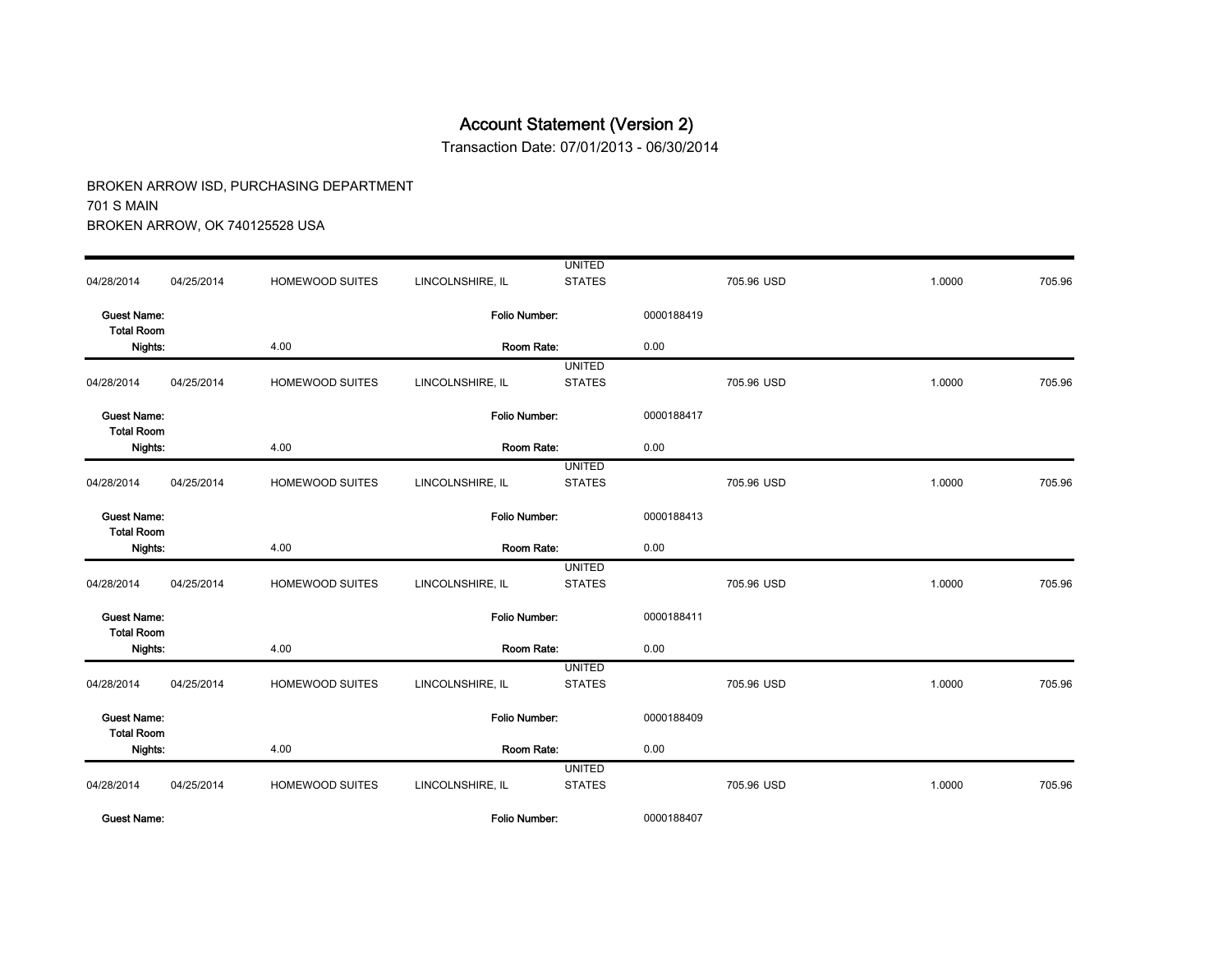Transaction Date: 07/01/2013 - 06/30/2014

BROKEN ARROW ISD, PURCHASING DEPARTMENT 701 S MAIN BROKEN ARROW, OK 740125528 USA

| <b>Total Room</b>                       |            |                           |                      |               |                   |            |                                                  |        |  |
|-----------------------------------------|------------|---------------------------|----------------------|---------------|-------------------|------------|--------------------------------------------------|--------|--|
| Nights:                                 |            | 4.00                      | Room Rate:           |               | 0.00              |            |                                                  |        |  |
|                                         |            |                           |                      | <b>UNITED</b> |                   |            |                                                  |        |  |
| 04/28/2014                              | 04/25/2014 | <b>HOMEWOOD SUITES</b>    | LINCOLNSHIRE, IL     | <b>STATES</b> |                   | 705.96 USD | 1.0000                                           | 705.96 |  |
| <b>Guest Name:</b><br><b>Total Room</b> |            |                           | Folio Number:        |               | 0000188405        |            |                                                  |        |  |
| Nights:                                 |            | 4.00                      | Room Rate:           |               | 0.00              |            |                                                  |        |  |
|                                         |            |                           |                      | <b>UNITED</b> |                   |            |                                                  |        |  |
| 04/28/2014                              | 04/25/2014 | HOMEWOOD SUITES           | LINCOLNSHIRE, IL     | <b>STATES</b> |                   | 705.96 USD | 1.0000                                           | 705.96 |  |
| <b>Guest Name:</b><br><b>Total Room</b> |            |                           | <b>Folio Number:</b> |               | 0000188403        |            |                                                  |        |  |
| Nights:                                 |            | 4.00                      | Room Rate:           |               | 0.00              |            |                                                  |        |  |
|                                         |            |                           |                      | <b>UNITED</b> |                   |            |                                                  |        |  |
| 04/28/2014                              | 04/25/2014 | HOMEWOOD SUITES           | LINCOLNSHIRE, IL     | <b>STATES</b> |                   | 705.96 USD | 1.0000                                           | 705.96 |  |
| <b>Guest Name:</b><br><b>Total Room</b> |            |                           | Folio Number:        |               | 0000188398        |            |                                                  |        |  |
| Nights:                                 |            | 4.00                      | Room Rate:           |               | 0.00              |            |                                                  |        |  |
|                                         |            |                           |                      | <b>UNITED</b> |                   |            |                                                  |        |  |
| 04/28/2014                              | 04/25/2014 | HOMEWOOD SUITES           | LINCOLNSHIRE, IL     | <b>STATES</b> |                   | 705.96 USD | 1.0000                                           | 705.96 |  |
| <b>Guest Name:</b><br><b>Total Room</b> |            |                           | Folio Number:        |               | 0000188396        |            |                                                  |        |  |
| Nights:                                 |            | 4.00                      | Room Rate:           |               | 0.00              |            |                                                  |        |  |
|                                         |            | <b>HOLMBERG HOUSE BED</b> |                      | <b>UNITED</b> |                   |            |                                                  |        |  |
| 06/26/2014                              | 06/25/2014 | AND                       | NORMAN, OK           | <b>STATES</b> |                   | 936.00 USD | 1.0000                                           | 936.00 |  |
| <b>Guest Name:</b><br><b>Total Room</b> |            |                           | Folio Number:        |               | <b>XXXXXXXXXX</b> |            |                                                  |        |  |
| Nights:                                 |            | 0.00                      | Room Rate:           |               | 0.00              |            |                                                  |        |  |
|                                         |            |                           |                      |               |                   |            | <b>The Country of the Country of the Country</b> | 0.0020 |  |

Total Amount: 26,837.09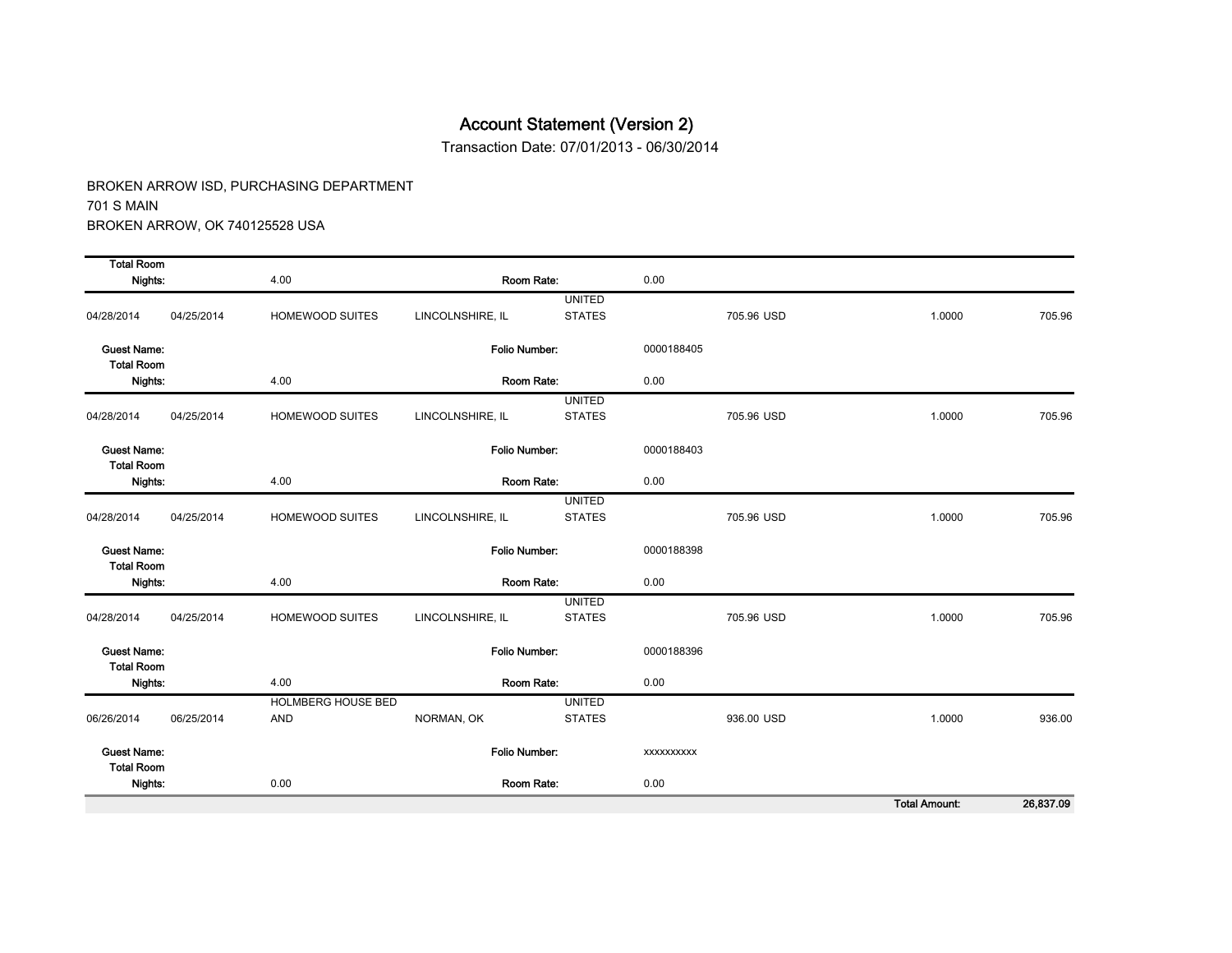Transaction Date: 07/01/2013 - 06/30/2014

|                                         |            |                      |                      | <b>UNITED</b>                  |            | 349.06 USD   | 1.0000 | 349.06   |
|-----------------------------------------|------------|----------------------|----------------------|--------------------------------|------------|--------------|--------|----------|
| 10/10/2013                              | 10/08/2013 | <b>HILTON HOTELS</b> | <b>BRANSON, MO</b>   | <b>STATES</b>                  |            |              |        |          |
| <b>Guest Name:</b><br><b>Total Room</b> |            |                      | <b>Folio Number:</b> |                                | 0000225045 |              |        |          |
| Nights:                                 |            | 2.00                 |                      | Room Rate:                     | 0.00       |              |        |          |
|                                         |            |                      |                      | <b>UNITED</b>                  |            |              |        |          |
| 11/19/2013                              | 11/18/2013 | HILTON GARDEN INN    | DENVER, CO           | <b>STATES</b>                  |            | 761.96 USD   | 1.0000 | 761.96   |
| <b>Guest Name:</b><br><b>Total Room</b> |            |                      | Folio Number:        |                                | 00002468   |              |        |          |
| Nights:                                 |            | 0.00                 |                      | Room Rate:                     | 0.00       |              |        |          |
|                                         |            |                      |                      | <b>UNITED</b>                  |            |              |        |          |
| 03/03/2014                              | 02/28/2014 | <b>HOLIDAY INNS</b>  | DENTON, TX           | <b>STATES</b>                  |            | 178.54 USD   | 1.0000 | 178.54   |
| <b>Guest Name:</b><br><b>Total Room</b> |            |                      | <b>Folio Number:</b> |                                | 01164432   |              |        |          |
| Nights:                                 |            | 0.00                 | Room Rate:           |                                | 0.00       |              |        |          |
| 03/17/2014                              | 03/14/2014 | <b>ICLE INC</b>      | 05187232055, NY      | <b>UNITED</b><br><b>STATES</b> |            | 3,255.00 USD | 1.0000 | 3,255.00 |
|                                         |            |                      |                      | <b>UNITED</b>                  |            |              |        |          |
| 03/19/2014                              | 03/18/2014 | <b>WESTIN</b>        | ORLANDO, FL          | <b>STATES</b>                  |            | 246.38 USD   | 1.0000 | 246.38   |
| <b>Guest Name:</b><br><b>Total Room</b> |            |                      | Folio Number:        |                                | 06234412   |              |        |          |
| Nights:                                 |            | 0.00                 |                      | Room Rate:                     | 0.00       |              |        |          |
|                                         |            |                      |                      | <b>UNITED</b>                  |            |              |        |          |
| 03/19/2014                              | 03/18/2014 | <b>WESTIN</b>        | ORLANDO, FL          | <b>STATES</b>                  |            | 246.38 USD   | 1.0000 | 246.38   |
| <b>Guest Name:</b><br><b>Total Room</b> |            |                      | Folio Number:        |                                | 06234411   |              |        |          |
| Nights:                                 |            | 0.00                 |                      | Room Rate:                     | 0.00       |              |        |          |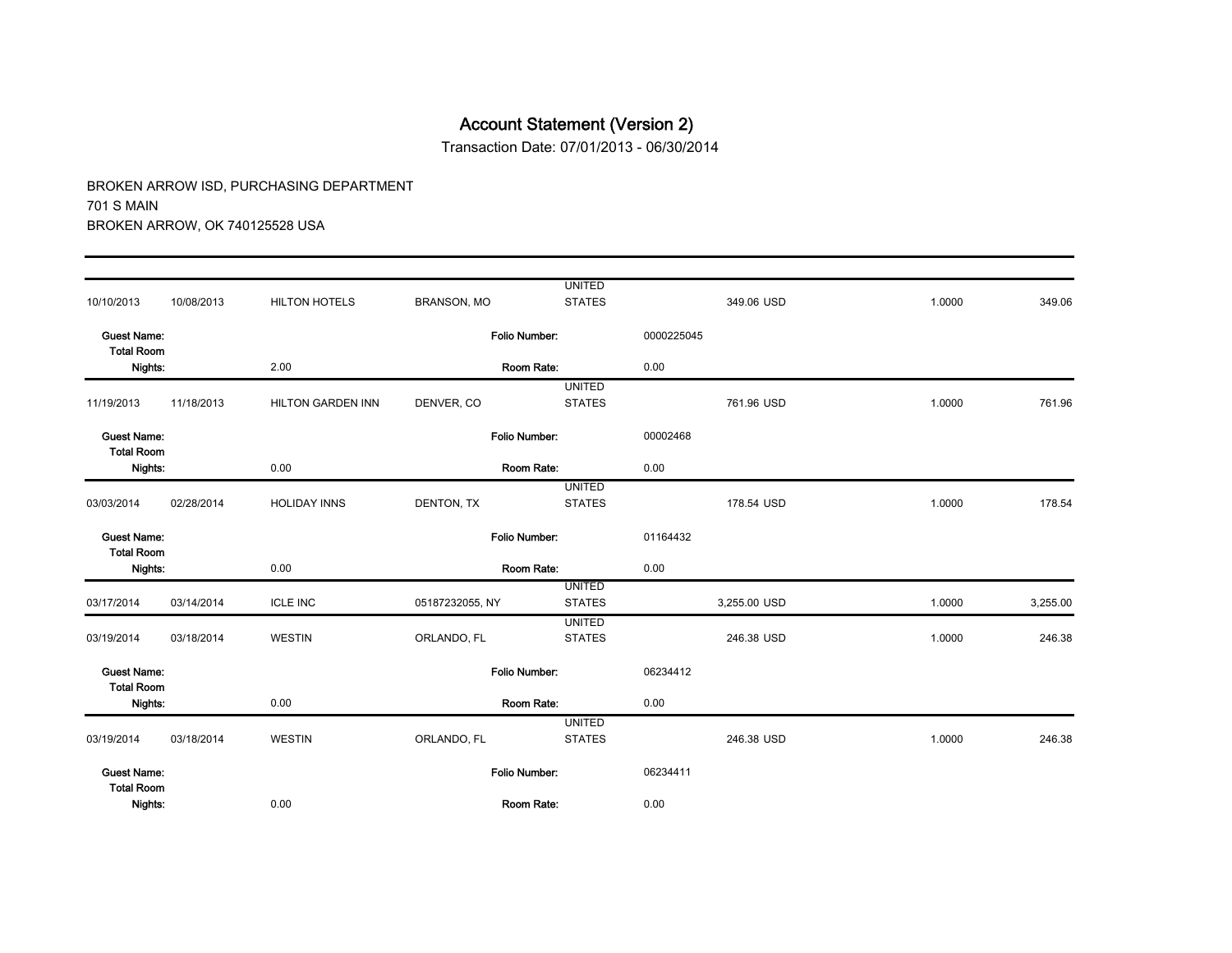Transaction Date: 07/01/2013 - 06/30/2014

|                                         |            |                 |                      | <b>UNITED</b> |           |              |        |          |
|-----------------------------------------|------------|-----------------|----------------------|---------------|-----------|--------------|--------|----------|
| 03/19/2014                              | 03/18/2014 | <b>WESTIN</b>   | ORLANDO, FL          | <b>STATES</b> |           | 246.38 USD   | 1.0000 | 246.38   |
| <b>Guest Name:</b>                      |            |                 | <b>Folio Number:</b> |               | 06234413  |              |        |          |
| <b>Total Room</b>                       |            |                 |                      |               |           |              |        |          |
| Nights:                                 |            | 0.00            | Room Rate:           |               | 0.00      |              |        |          |
|                                         |            |                 |                      | <b>UNITED</b> |           |              |        |          |
| 03/19/2014                              | 03/18/2014 | <b>WESTIN</b>   | ORLANDO, FL          | <b>STATES</b> |           | 246.38 USD   | 1.0000 | 246.38   |
| <b>Guest Name:</b><br><b>Total Room</b> |            |                 | Folio Number.        |               | 06234414  |              |        |          |
| Nights:                                 |            | 0.00            | Room Rate:           |               | 0.00      |              |        |          |
|                                         |            |                 |                      | <b>UNITED</b> |           |              |        |          |
| 03/19/2014                              | 03/18/2014 | <b>WESTIN</b>   | ORLANDO, FL          | <b>STATES</b> |           | 246.38 USD   | 1.0000 | 246.38   |
| <b>Guest Name:</b><br><b>Total Room</b> |            |                 | <b>Folio Number:</b> |               | 06234415  |              |        |          |
| Nights:                                 |            | 0.00            | Room Rate:           |               | 0.00      |              |        |          |
|                                         |            |                 |                      | <b>UNITED</b> |           |              |        |          |
| 03/19/2014                              | 03/18/2014 | <b>WESTIN</b>   | ORLANDO, FL          | <b>STATES</b> |           | 246.38 USD   | 1.0000 | 246.38   |
| <b>Guest Name:</b><br><b>Total Room</b> |            |                 | Folio Number:        |               | 06234416  |              |        |          |
| Nights:                                 |            | 0.00            | Room Rate:           |               | 0.00      |              |        |          |
|                                         |            |                 |                      | <b>UNITED</b> |           |              |        |          |
| 03/28/2014                              | 03/27/2014 | <b>WESTIN</b>   | ORLANDO, FL          | <b>STATES</b> |           | 246.38 USD   | 1.0000 | 246.38   |
| <b>Guest Name:</b><br><b>Total Room</b> |            |                 | Folio Number:        |               | 06234410  |              |        |          |
| Nights:                                 |            | 0.00            | Room Rate:           |               | 0.00      |              |        |          |
|                                         |            |                 |                      | <b>UNITED</b> |           |              |        |          |
| 04/15/2014                              | 04/14/2014 | <b>MARRIOTT</b> | PHILADELPHIA, PA     | <b>STATES</b> |           | 1,258.95 USD | 1.0000 | 1,258.95 |
| <b>Guest Name:</b>                      |            |                 | Folio Number:        |               | 000005567 |              |        |          |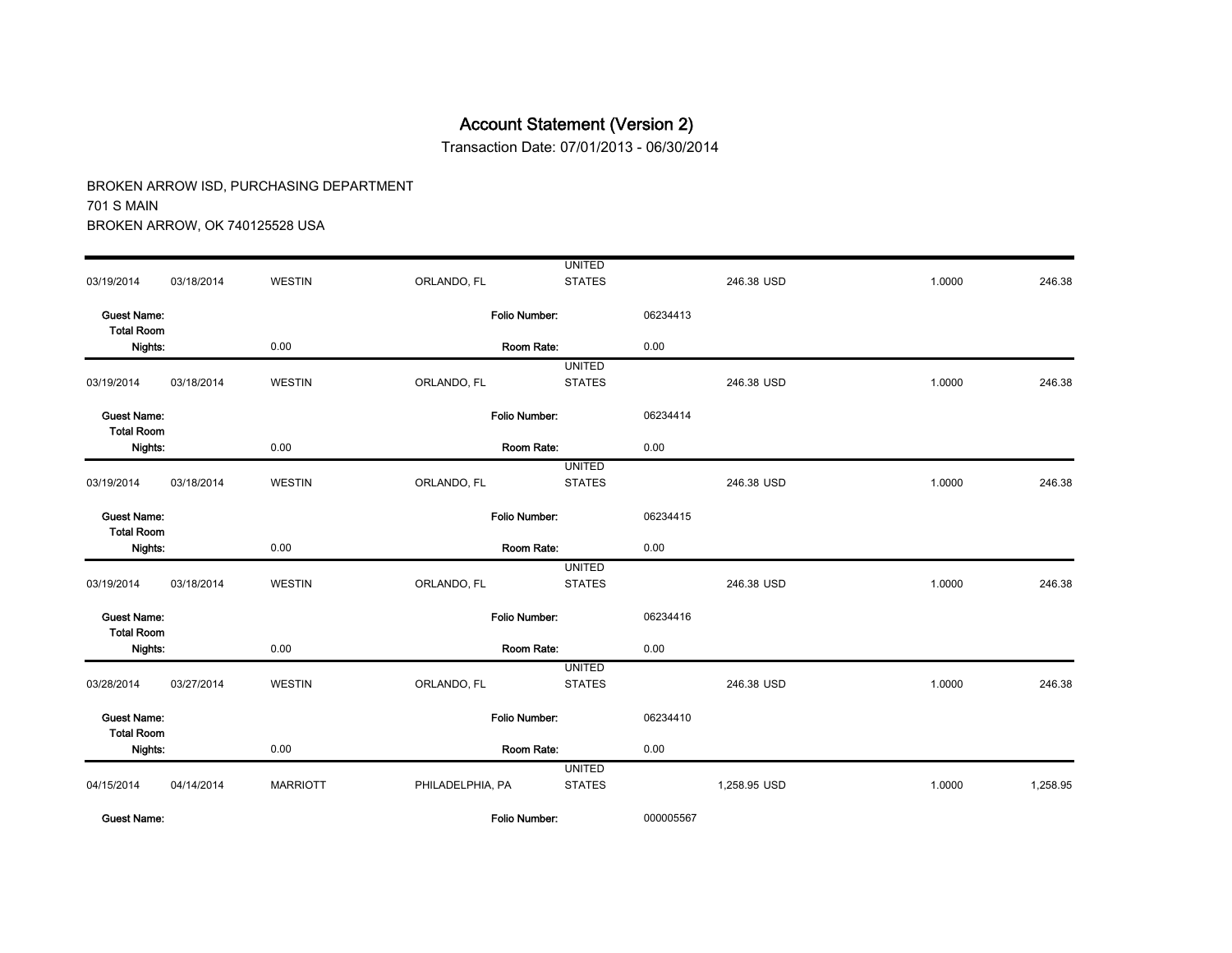Transaction Date: 07/01/2013 - 06/30/2014

| <b>Total Room</b>                       |            |                 |                      |               |           |              |        |          |
|-----------------------------------------|------------|-----------------|----------------------|---------------|-----------|--------------|--------|----------|
| Nights:                                 |            | 6.00            | Room Rate:           |               | 0.00      |              |        |          |
|                                         |            |                 |                      | <b>UNITED</b> |           |              |        |          |
| 04/15/2014                              | 04/14/2014 | <b>MARRIOTT</b> | PHILADELPHIA, PA     | <b>STATES</b> |           | 1,258.95 USD | 1.0000 | 1,258.95 |
| <b>Guest Name:</b><br><b>Total Room</b> |            |                 | Folio Number:        |               | 000005567 |              |        |          |
| Nights:                                 |            | 6.00            | Room Rate:           |               | 0.00      |              |        |          |
|                                         |            |                 |                      | <b>UNITED</b> |           |              |        |          |
| 04/15/2014                              | 04/14/2014 | <b>MARRIOTT</b> | PHILADELPHIA, PA     | <b>STATES</b> |           | 1,258.95 USD | 1.0000 | 1,258.95 |
| <b>Guest Name:</b><br><b>Total Room</b> |            |                 | <b>Folio Number:</b> |               | 000005567 |              |        |          |
| Nights:                                 |            | 6.00            | Room Rate:           |               | 0.00      |              |        |          |
|                                         |            |                 |                      | <b>UNITED</b> |           |              |        |          |
| 04/15/2014                              | 04/14/2014 | <b>MARRIOTT</b> | PHILADELPHIA, PA     | <b>STATES</b> |           | 1,258.95 USD | 1.0000 | 1.258.95 |
| <b>Guest Name:</b><br><b>Total Room</b> |            |                 | Folio Number:        |               | 000005567 |              |        |          |
| Nights:                                 |            | 6.00            | Room Rate:           |               | 0.00      |              |        |          |
|                                         |            |                 |                      | <b>UNITED</b> |           |              |        |          |
| 04/15/2014                              | 04/14/2014 | <b>MARRIOTT</b> | PHILADELPHIA, PA     | <b>STATES</b> |           | 1,258.95 USD | 1.0000 | 1,258.95 |
| <b>Guest Name:</b><br><b>Total Room</b> |            |                 | Folio Number:        |               | 000005567 |              |        |          |
| Nights:                                 |            | 6.00            | Room Rate:           |               | 0.00      |              |        |          |
|                                         |            |                 |                      | <b>UNITED</b> |           |              |        |          |
| 04/15/2014                              | 04/14/2014 | <b>MARRIOTT</b> | PHILADELPHIA, PA     | <b>STATES</b> |           | 1.258.95 USD | 1.0000 | 1.258.95 |
| <b>Guest Name:</b><br><b>Total Room</b> |            |                 | Folio Number:        |               | 000005567 |              |        |          |
| Nights:                                 |            | 6.00            | Room Rate:           |               | 0.00      |              |        |          |
|                                         |            |                 |                      | <b>UNITED</b> |           |              |        |          |
| 04/16/2014                              | 04/15/2014 | <b>DELTA</b>    | DELTA.COM, CA        | <b>STATES</b> |           | 752.00 USD   | 1.0000 | 752.00   |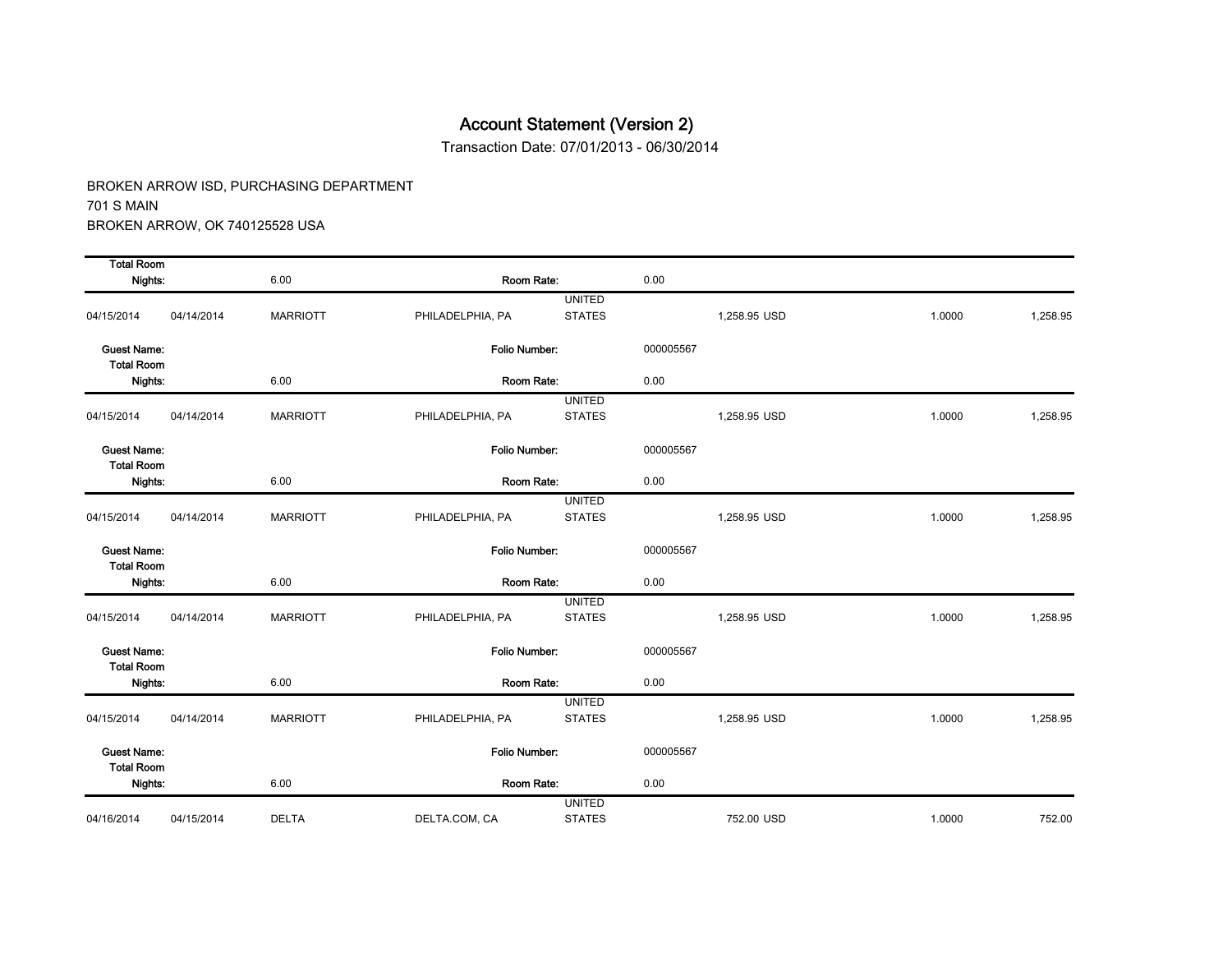Transaction Date: 07/01/2013 - 06/30/2014

| Passenger  |            |                        |               |                     |            |            |        |        |
|------------|------------|------------------------|---------------|---------------------|------------|------------|--------|--------|
| Name:      |            | MENDENHALL/JARO        |               | <b>Ticket Type:</b> |            |            |        |        |
| From:      |            | <b>TUL</b>             |               | To:                 | <b>ATL</b> |            |        |        |
| From:      |            | ATL                    |               | To:                 | <b>MCO</b> |            |        |        |
| From:      |            | <b>MCO</b>             |               | To:                 | ATL        |            |        |        |
| From:      |            | ATL                    |               | To:                 | <b>TUL</b> |            |        |        |
|            |            |                        |               | <b>UNITED</b>       |            |            |        |        |
| 04/16/2014 | 04/15/2014 | <b>DELTA</b>           | DELTA.COM, CA | <b>STATES</b>       |            | 752.00 USD | 1.0000 | 752.00 |
| Passenger  |            |                        |               |                     |            |            |        |        |
| Name:      |            | <b>CRAVEN/RANDAL K</b> |               | <b>Ticket Type:</b> |            |            |        |        |
| From:      |            | <b>TUL</b>             |               | To:                 | <b>ATL</b> |            |        |        |
| From:      |            | ATL                    |               | To:                 | <b>MCO</b> |            |        |        |
| From:      |            | <b>MCO</b>             |               | To:                 | <b>ATL</b> |            |        |        |
| From:      |            | ATL                    |               | To:                 | <b>TUL</b> |            |        |        |
|            |            |                        |               | <b>UNITED</b>       |            |            |        |        |
| 04/16/2014 | 04/15/2014 | <b>DELTA</b>           | DELTA.COM, CA | <b>STATES</b>       |            | 752.00 USD | 1.0000 | 752.00 |
| Passenger  |            |                        |               |                     |            |            |        |        |
| Name:      |            | DYESS/KARLA LYN        |               | <b>Ticket Type:</b> |            |            |        |        |
| From:      |            | <b>TUL</b>             |               | To:                 | <b>ATL</b> |            |        |        |
| From:      |            | ATL                    |               | To:                 | <b>MCO</b> |            |        |        |
| From:      |            | <b>MCO</b>             |               | To:                 | ATL        |            |        |        |
| From:      |            | ATL                    |               | To:                 | <b>TUL</b> |            |        |        |
|            |            |                        |               | <b>UNITED</b>       |            |            |        |        |
| 04/16/2014 | 04/15/2014 | <b>DELTA</b>           | DELTA.COM, CA | <b>STATES</b>       |            | 752.00 USD | 1.0000 | 752.00 |
| Passenger  |            |                        |               |                     |            |            |        |        |
| Name:      |            | PETERSON/JENNIF        |               | <b>Ticket Type:</b> |            |            |        |        |
| From:      |            | <b>TUL</b>             |               | To:                 | <b>ATL</b> |            |        |        |
| From:      |            | ATL                    |               | To:                 | <b>MCO</b> |            |        |        |
| From:      |            | <b>MCO</b>             |               | To:                 | <b>ATL</b> |            |        |        |
| From:      |            | ATL                    |               | To:                 | <b>TUL</b> |            |        |        |
|            |            |                        |               | <b>UNITED</b>       |            |            |        |        |
| 04/16/2014 | 04/15/2014 | <b>DELTA</b>           | DELTA.COM, CA | <b>STATES</b>       |            | 752.00 USD | 1.0000 | 752.00 |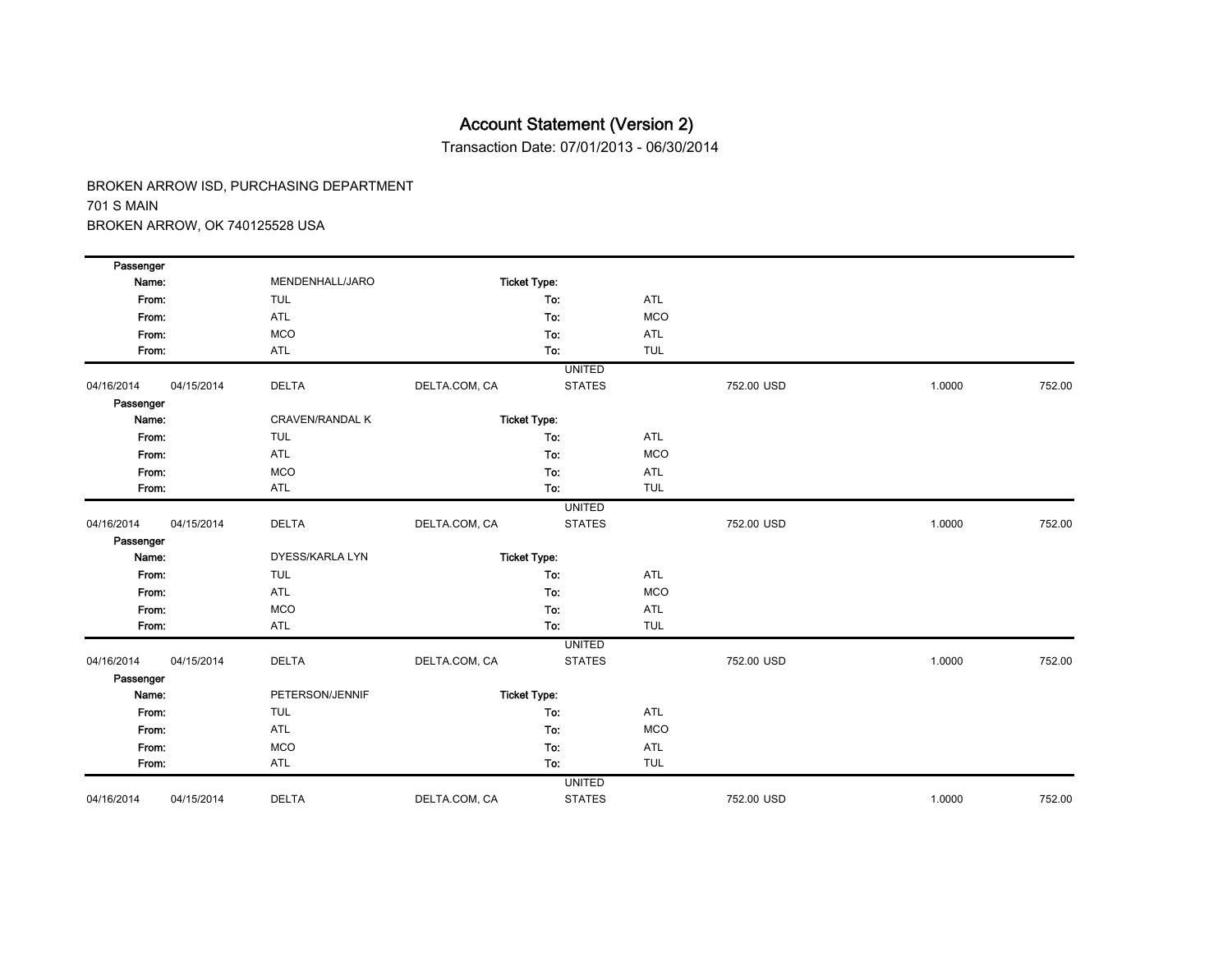Transaction Date: 07/01/2013 - 06/30/2014

| Passenger          |            |                      |               |                      |            |            |        |        |
|--------------------|------------|----------------------|---------------|----------------------|------------|------------|--------|--------|
| Name:              |            | PERRY/CHUCK ROB      |               | <b>Ticket Type:</b>  |            |            |        |        |
| From:              |            | <b>TUL</b>           |               | To:                  | ATL        |            |        |        |
| From:              |            | <b>ATL</b>           |               | To:                  | <b>MCO</b> |            |        |        |
| From:              |            | <b>MCO</b>           |               | To:                  | ATL        |            |        |        |
| From:              |            | <b>ATL</b>           |               | To:                  | <b>TUL</b> |            |        |        |
|                    |            |                      |               | <b>UNITED</b>        |            |            |        |        |
| 04/16/2014         | 04/15/2014 | <b>DELTA</b>         | DELTA.COM, CA | <b>STATES</b>        |            | 752.00 USD | 1.0000 | 752.00 |
| Passenger          |            |                      |               |                      |            |            |        |        |
| Name:              |            | DUNLOP/JANET CO      |               | <b>Ticket Type:</b>  |            |            |        |        |
| From:              |            | <b>TUL</b>           |               | To:                  | <b>ATL</b> |            |        |        |
| From:              |            | ATL                  |               | To:                  | <b>MCO</b> |            |        |        |
| From:              |            | <b>MCO</b>           |               | To:                  | ATL        |            |        |        |
| From:              |            | ATL                  |               | To:                  | <b>TUL</b> |            |        |        |
|                    |            |                      |               | <b>UNITED</b>        |            |            |        |        |
| 04/16/2014         | 04/15/2014 | <b>DELTA</b>         | DELTA.COM, CA | <b>STATES</b>        |            | 752.00 USD | 1.0000 | 752.00 |
| Passenger          |            |                      |               |                      |            |            |        |        |
| Name:              |            | OFFICER/MARK R       |               | <b>Ticket Type:</b>  |            |            |        |        |
| From:              |            | <b>TUL</b>           |               | To:                  | ATL        |            |        |        |
| From:              |            | ATL                  |               | To:                  | <b>MCO</b> |            |        |        |
| From:              |            | <b>MCO</b>           |               | To:                  | ATL        |            |        |        |
| From:              |            | ATL                  |               | To:                  | <b>TUL</b> |            |        |        |
|                    |            | <b>COURTYARD BY</b>  |               | <b>UNITED</b>        |            |            |        |        |
| 06/06/2014         | 06/04/2014 | <b>MARRIOTT</b>      | NORMAN, OK    | <b>STATES</b>        |            | 152.89 USD | 1.0000 | 152.89 |
| <b>Guest Name:</b> |            |                      |               | Folio Number:        | 000005567  |            |        |        |
| <b>Total Room</b>  |            |                      |               |                      |            |            |        |        |
| Nights:            |            | 0.00                 |               | Room Rate:           | 0.00       |            |        |        |
|                    |            |                      |               | <b>UNITED</b>        |            |            |        |        |
| 06/09/2014         | 06/05/2014 | <b>FAIRFIELD INN</b> | NORMAN, OK    | <b>STATES</b>        |            | 124.56 USD | 1.0000 | 124.56 |
| <b>Guest Name:</b> |            |                      |               | <b>Folio Number:</b> | 000005567  |            |        |        |
| <b>Total Room</b>  |            |                      |               |                      |            |            |        |        |
| Nights:            |            | 1.00                 |               | Room Rate:           | 0.00       |            |        |        |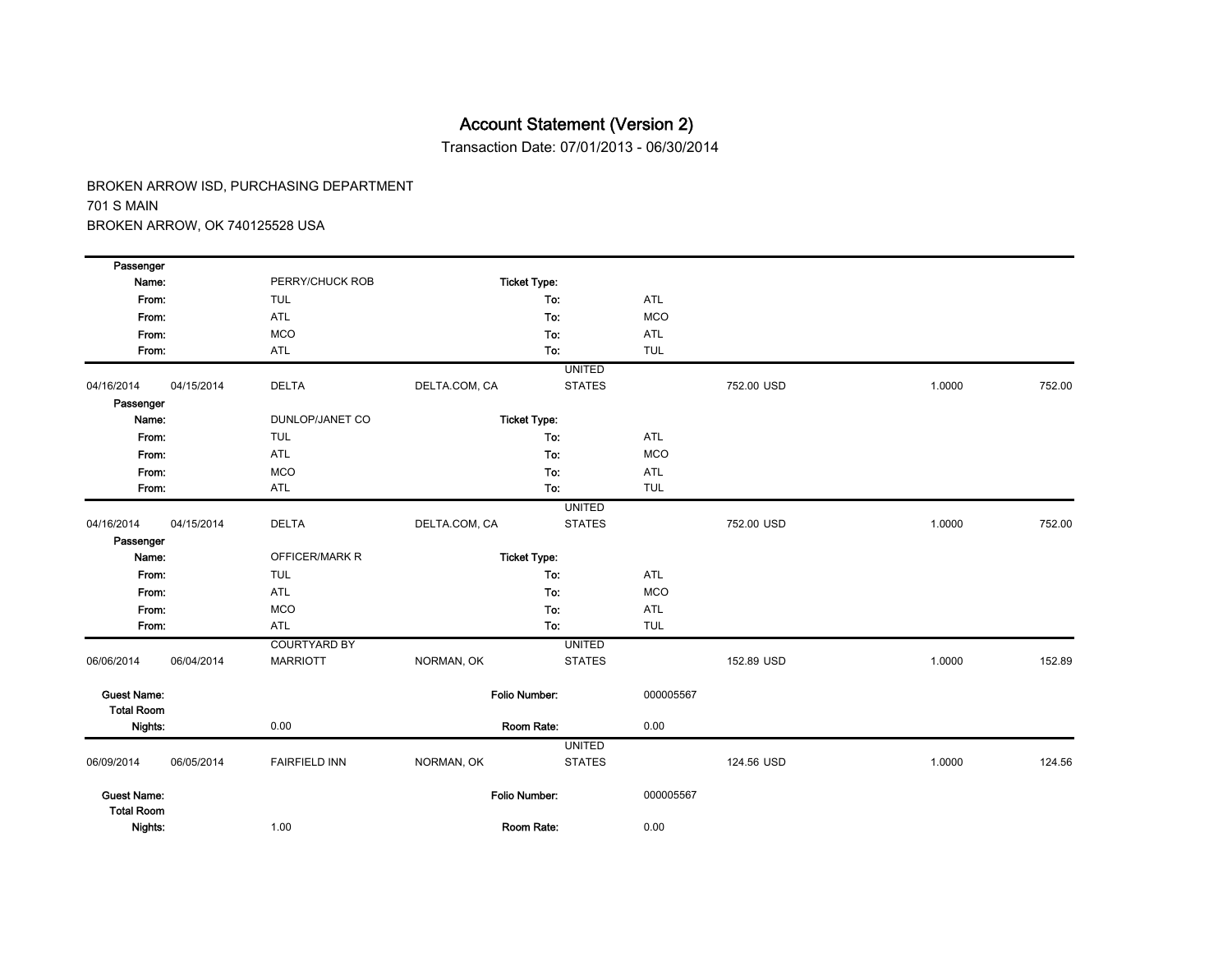Transaction Date: 07/01/2013 - 06/30/2014

|                                         |            |                          |                      | <b>UNITED</b>                  |            |              |        |          |
|-----------------------------------------|------------|--------------------------|----------------------|--------------------------------|------------|--------------|--------|----------|
| 06/09/2014                              | 06/06/2014 | <b>FAIRFIELD INN</b>     | NORMAN, OK           | <b>STATES</b>                  |            | 249.12 USD   | 1.0000 | 249.12   |
| <b>Guest Name:</b><br><b>Total Room</b> |            |                          | <b>Folio Number:</b> |                                | 000005567  |              |        |          |
| Nights:                                 |            | 2.00                     |                      | Room Rate:                     | 0.00       |              |        |          |
|                                         |            |                          |                      | <b>UNITED</b>                  |            |              |        |          |
| 06/09/2014                              | 06/06/2014 | <b>FAIRFIELD INN</b>     | NORMAN, OK           | <b>STATES</b>                  |            | 226.48 USD   | 1.0000 | 226.48   |
| <b>Guest Name:</b><br><b>Total Room</b> |            |                          | Folio Number:        |                                | 000005567  |              |        |          |
| Nights:                                 |            | 2.00                     |                      | Room Rate:                     | 0.00       |              |        |          |
|                                         |            |                          |                      | <b>UNITED</b>                  |            |              |        |          |
| 06/09/2014                              | 06/06/2014 | <b>FAIRFIELD INN</b>     | NORMAN, OK           | <b>STATES</b>                  |            | 226.48 USD   | 1.0000 | 226.48   |
| <b>Guest Name:</b><br><b>Total Room</b> |            |                          | <b>Folio Number:</b> |                                | 000005567  |              |        |          |
| Nights:                                 |            | 2.00                     | Room Rate:           |                                | 0.00       |              |        |          |
|                                         |            |                          |                      | <b>UNITED</b>                  |            |              |        |          |
| 06/10/2014                              | 06/10/2014 | <b>NSPRA</b>             | 03015190496, MD      | <b>STATES</b>                  |            | 1,530.00 USD | 1.0000 | 1,530.00 |
| 06/10/2014                              | 06/10/2014 | <b>NSPRA</b>             |                      | <b>UNITED</b><br><b>STATES</b> |            | 299.00 USD   | 1.0000 |          |
|                                         |            |                          | 03015190496, MD      | <b>UNITED</b>                  |            |              |        | 299.00   |
| 06/10/2014                              | 06/10/2014 | <b>NSPRA</b>             | 03015190496, MD      | <b>STATES</b>                  |            | 299.00 USD   | 1.0000 | 299.00   |
|                                         |            |                          |                      | <b>UNITED</b>                  |            |              |        |          |
| 06/11/2014                              | 06/09/2014 | SOUTHWEST AIRLINES       | 800-435-9792, TX     | <b>STATES</b>                  |            | 987.00 USD   | 1.0000 | 987.00   |
| Passenger                               |            | <b>WELBORN/CHRISTIAN</b> |                      |                                |            |              |        |          |
| Name:                                   |            | <b>DIXON</b>             |                      | <b>Ticket Type:</b>            |            |              |        |          |
| From:                                   |            | <b>TUL</b>               |                      | To:                            | <b>MDW</b> |              |        |          |
| From:                                   |            | <b>MDW</b>               |                      | To:                            | <b>BWI</b> |              |        |          |
| From:                                   |            | <b>BWI</b>               |                      | To:                            | HOU        |              |        |          |
| From:                                   |            | HOU                      |                      | To:                            | <b>TUL</b> |              |        |          |
|                                         |            |                          |                      | <b>UNITED</b>                  |            |              |        |          |
| 06/24/2014                              | 06/24/2014 | <b>WESTIN</b>            | ORLANDO, FL          | <b>STATES</b>                  |            | 11.25 USD    | 1.0000 | 11.25    |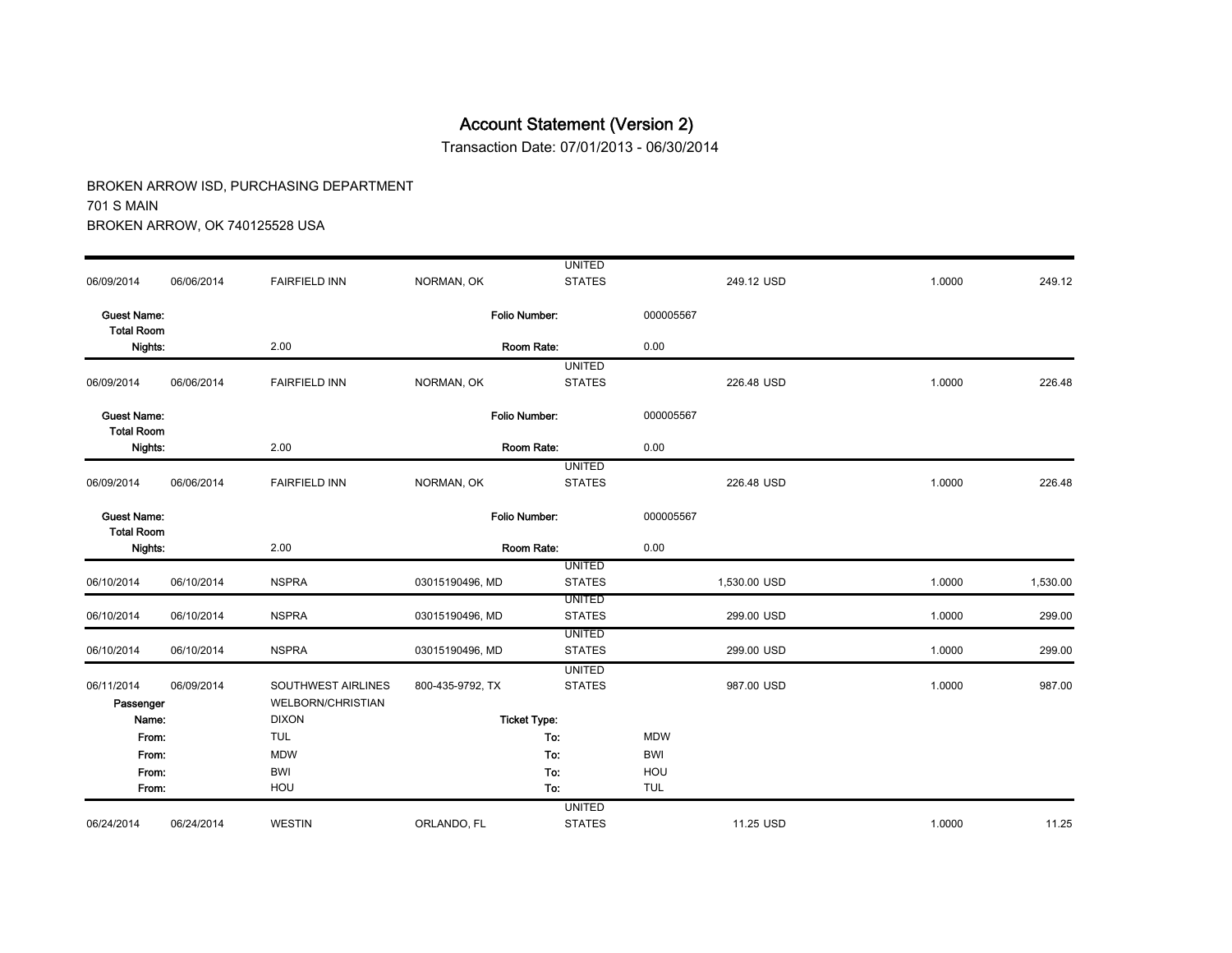Transaction Date: 07/01/2013 - 06/30/2014

| <b>Guest Name:</b><br><b>Total Room</b> |            |               | <b>Folio Number:</b> |               | 06234410 |            |        |        |
|-----------------------------------------|------------|---------------|----------------------|---------------|----------|------------|--------|--------|
| Nights:                                 |            | 0.00          |                      | Room Rate:    | 0.00     |            |        |        |
|                                         |            |               |                      | <b>UNITED</b> |          |            |        |        |
| 06/27/2014                              | 06/25/2014 | <b>WESTIN</b> | ORLANDO, FL          | <b>STATES</b> |          | 526.51 USD | 1.0000 | 526.51 |
| <b>Guest Name:</b><br><b>Total Room</b> |            |               | Folio Number:        |               | 06234411 |            |        |        |
| Nights:                                 |            | 0.00          |                      | Room Rate:    | 0.00     |            |        |        |
|                                         |            |               |                      | <b>UNITED</b> |          |            |        |        |
| 06/27/2014                              | 06/25/2014 | <b>WESTIN</b> | ORLANDO, FL          | <b>STATES</b> |          | 526.51 USD | 1.0000 | 526.51 |
| <b>Guest Name:</b><br><b>Total Room</b> |            |               | <b>Folio Number:</b> |               | 06234414 |            |        |        |
| Nights:                                 |            | 0.00          |                      | Room Rate:    | 0.00     |            |        |        |
|                                         |            |               |                      | <b>UNITED</b> |          |            |        |        |
| 06/27/2014                              | 06/25/2014 | <b>WESTIN</b> | ORLANDO, FL          | <b>STATES</b> |          | 326.51 USD | 1.0000 | 326.51 |
| <b>Guest Name:</b><br><b>Total Room</b> |            |               | Folio Number:        |               | 06234413 |            |        |        |
| Nights:                                 |            | 0.00          |                      | Room Rate:    | 0.00     |            |        |        |
|                                         |            |               |                      | <b>UNITED</b> |          |            |        |        |
| 06/27/2014                              | 06/25/2014 | <b>WESTIN</b> | ORLANDO, FL          | <b>STATES</b> |          | 526.51 USD | 1.0000 | 526.51 |
| <b>Guest Name:</b><br><b>Total Room</b> |            |               | Folio Number:        |               | 06234415 |            |        |        |
| Nights:                                 |            | 0.00          |                      | Room Rate:    | 0.00     |            |        |        |
|                                         |            |               |                      | <b>UNITED</b> |          |            |        |        |
| 06/27/2014                              | 06/25/2014 | <b>WESTIN</b> | ORLANDO, FL          | <b>STATES</b> |          | 526.51 USD | 1.0000 | 526.51 |
| <b>Guest Name:</b><br><b>Total Room</b> |            |               | Folio Number:        |               | 06234412 |            |        |        |
| Nights:                                 |            | 0.00          |                      | Room Rate:    | 0.00     |            |        |        |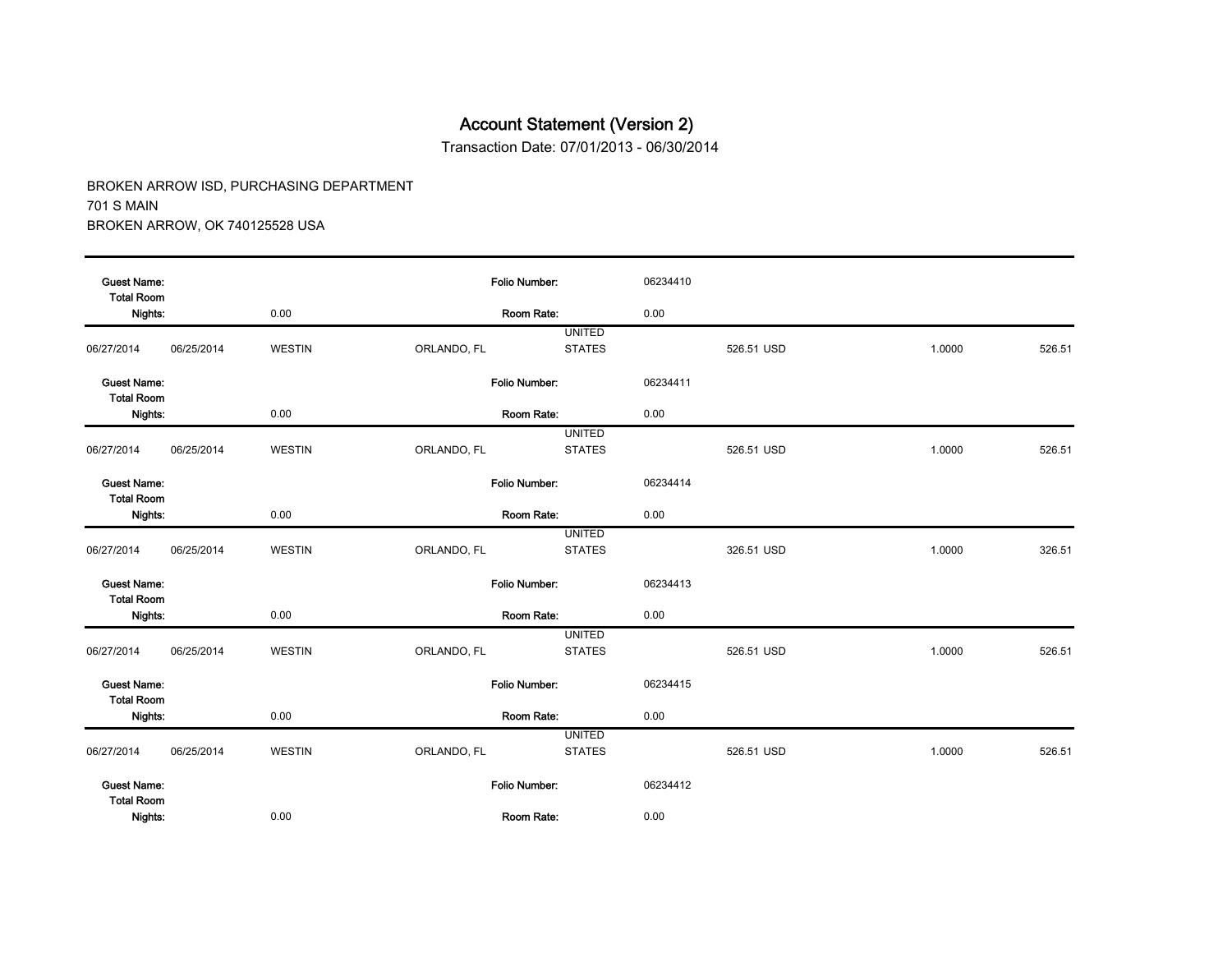Transaction Date: 07/01/2013 - 06/30/2014

|                                         |            |                       |                      | <b>UNITED</b> |            |            |                      |           |
|-----------------------------------------|------------|-----------------------|----------------------|---------------|------------|------------|----------------------|-----------|
| 06/27/2014                              | 06/25/2014 | <b>WESTIN</b>         | ORLANDO, FL          | <b>STATES</b> |            | 526.51 USD | 1.0000               | 526.51    |
| <b>Guest Name:</b><br><b>Total Room</b> |            |                       | <b>Folio Number:</b> |               | 06234416   |            |                      |           |
| Nights:                                 |            | 0.00                  |                      | Room Rate:    | 0.00       |            |                      |           |
|                                         |            |                       |                      | <b>UNITED</b> |            |            |                      |           |
| 06/27/2014                              | 06/25/2014 | <b>WESTIN</b>         | ORLANDO, FL          | <b>STATES</b> |            | 515.26 USD | 1.0000               | 515.26    |
| <b>Guest Name:</b><br><b>Total Room</b> |            |                       | <b>Folio Number:</b> |               | 06234410   |            |                      |           |
| Nights:                                 |            | 0.00                  |                      | Room Rate:    | 0.00       |            |                      |           |
|                                         |            |                       |                      |               |            |            | <b>Total Amount:</b> | 26,667.02 |
|                                         |            |                       |                      |               |            |            |                      |           |
| 11/07/2013                              | 11/06/2013 | <b>EMBASSY SUITES</b> | NORMAN, OK           | <b>STATES</b> |            | 97.40 USD  | 1.0000               | 97.40     |
| <b>Guest Name:</b><br><b>Total Room</b> |            |                       | <b>Folio Number:</b> |               | 0000003721 |            |                      |           |
| Nights:                                 |            | 2.00                  |                      | Room Rate:    | 0.00       |            |                      |           |
|                                         |            |                       |                      | <b>UNITED</b> |            |            |                      |           |
| 11/07/2013                              | 11/06/2013 | <b>EMBASSY SUITES</b> | NORMAN, OK           | <b>STATES</b> |            | 97.40 USD  | 1.0000               | 97.40     |
| <b>Guest Name:</b><br><b>Total Room</b> |            |                       | <b>Folio Number:</b> |               | 0000003722 |            |                      |           |
| Nights:                                 |            | 2.00                  |                      | Room Rate:    | 0.00       |            |                      |           |
|                                         |            |                       |                      | <b>UNITED</b> |            |            |                      |           |
| 11/07/2013                              | 11/06/2013 | <b>EMBASSY SUITES</b> | NORMAN, OK           | <b>STATES</b> |            | 97.40 USD  | 1.0000               | 97.40     |
| <b>Guest Name:</b><br><b>Total Room</b> |            |                       | <b>Folio Number:</b> |               | 0000003723 |            |                      |           |
| Nights:                                 |            | 2.00                  |                      | Room Rate:    | 0.00       |            |                      |           |
|                                         |            |                       |                      | <b>UNITED</b> |            |            |                      |           |
| 11/07/2013                              | 11/06/2013 | <b>EMBASSY SUITES</b> | NORMAN, OK           | <b>STATES</b> |            | 97.40 USD  | 1.0000               | 97.40     |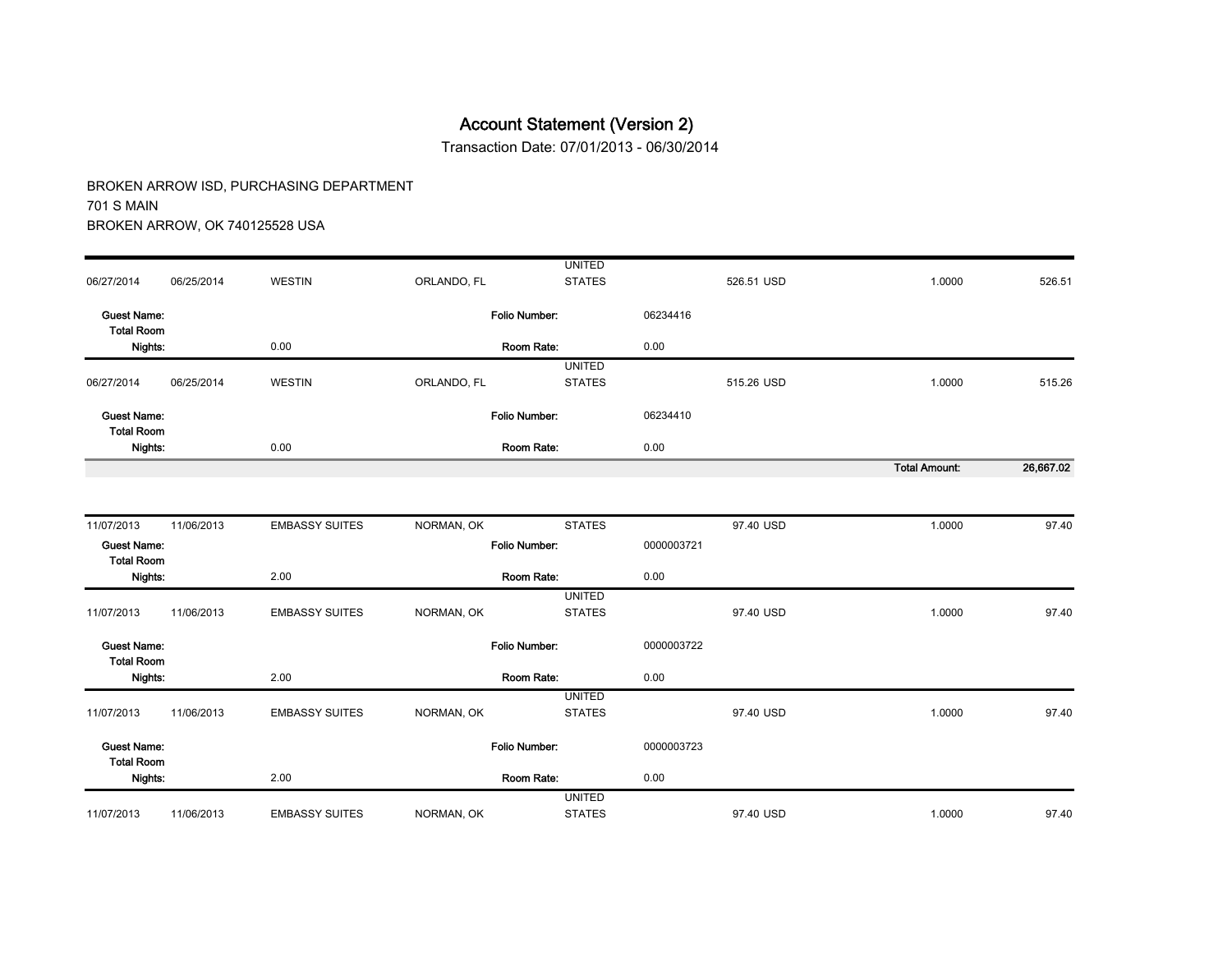Transaction Date: 07/01/2013 - 06/30/2014

| <b>Guest Name:</b><br><b>Total Room</b> |            |                        |                  | <b>Folio Number:</b>           | 0000003724 |            |        |        |  |  |
|-----------------------------------------|------------|------------------------|------------------|--------------------------------|------------|------------|--------|--------|--|--|
| Nights:                                 |            | 2.00                   |                  | Room Rate:                     | 0.00       |            |        |        |  |  |
| 11/08/2013                              | 11/07/2013 | <b>EMBASSY SUITES</b>  | NORMAN, OK       | <b>UNITED</b><br><b>STATES</b> |            | 2.00 USD   | 1.0000 | 2.00   |  |  |
| <b>Guest Name:</b><br><b>Total Room</b> |            |                        |                  | Folio Number:                  | 0000008906 |            |        |        |  |  |
| Nights:                                 |            | 1.00                   |                  | Room Rate:                     | 0.00       |            |        |        |  |  |
|                                         |            |                        |                  | <b>UNITED</b>                  |            |            |        |        |  |  |
| 12/12/2013                              | 12/10/2013 | <b>UNITED AIRLINES</b> | 800-932-2732, TX | <b>STATES</b>                  |            | 463.80 USD | 1.0000 | 463.80 |  |  |
| Passenger                               |            |                        |                  |                                |            |            |        |        |  |  |
| Name:                                   |            | MENDENHALL/JARODL      |                  | <b>Ticket Type:</b>            |            |            |        |        |  |  |
| From:                                   |            | <b>TUL</b>             |                  | To:                            | <b>EWR</b> |            |        |        |  |  |
| From:                                   |            | <b>EWR</b>             |                  | To:                            | <b>TUL</b> |            |        |        |  |  |
|                                         |            |                        |                  | <b>UNITED</b>                  |            |            |        |        |  |  |
| 12/12/2013                              | 12/10/2013 | <b>UNITED AIRLINES</b> | 800-932-2732, TX | <b>STATES</b>                  |            | 463.80 USD | 1.0000 | 463.80 |  |  |
| Passenger                               |            |                        |                  |                                |            |            |        |        |  |  |
| Name:                                   |            | RENZ/DEBRAA            |                  | <b>Ticket Type:</b>            |            |            |        |        |  |  |
| From:                                   |            | <b>TUL</b>             |                  | To:                            | <b>EWR</b> |            |        |        |  |  |
| From:                                   |            | <b>EWR</b>             |                  | To:                            | <b>TUL</b> |            |        |        |  |  |
|                                         |            |                        |                  | <b>UNITED</b>                  |            |            |        |        |  |  |
| 12/12/2013                              | 12/10/2013 | <b>UNITED AIRLINES</b> | 800-932-2732, TX | <b>STATES</b>                  |            | 463.80 USD | 1.0000 | 463.80 |  |  |
| Passenger                               |            |                        |                  |                                |            |            |        |        |  |  |
| Name:                                   |            | FICHTNER/AMELIAJ       |                  | <b>Ticket Type:</b>            |            |            |        |        |  |  |
| From:                                   |            | <b>TUL</b>             |                  | To:                            | <b>EWR</b> |            |        |        |  |  |
| From:                                   |            | <b>EWR</b>             |                  | To:                            | <b>TUL</b> |            |        |        |  |  |
|                                         |            |                        |                  | <b>UNITED</b>                  |            |            |        |        |  |  |
| 12/12/2013                              | 12/10/2013 | UNITED AIRLINES        | 800-932-2732, TX | <b>STATES</b>                  |            | 463.80 USD | 1.0000 | 463.80 |  |  |
| Passenger                               |            |                        |                  |                                |            |            |        |        |  |  |
| Name:                                   |            | <b>FRIE/MARKW</b>      |                  | <b>Ticket Type:</b>            |            |            |        |        |  |  |
| From:                                   |            | <b>TUL</b>             |                  | To:                            | <b>EWR</b> |            |        |        |  |  |
| From:                                   |            | <b>EWR</b>             |                  | To:                            | <b>TUL</b> |            |        |        |  |  |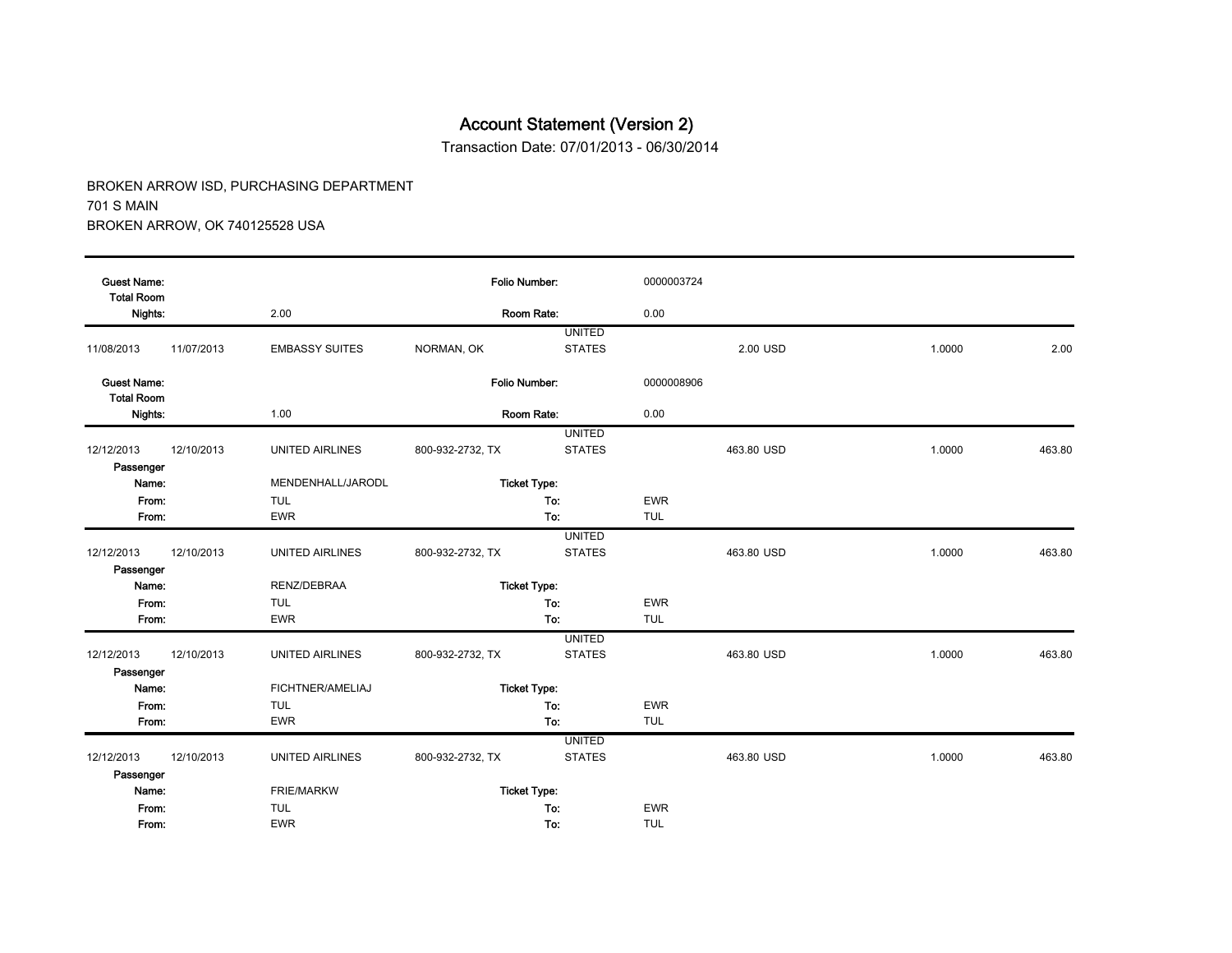Transaction Date: 07/01/2013 - 06/30/2014

|                                         |            |                        |                      | <b>UNITED</b> |            |              |        |          |
|-----------------------------------------|------------|------------------------|----------------------|---------------|------------|--------------|--------|----------|
| 12/12/2013                              | 12/10/2013 | <b>UNITED AIRLINES</b> | 800-932-2732, TX     | <b>STATES</b> |            | 463.80 USD   | 1.0000 | 463.80   |
| Passenger                               |            |                        |                      |               |            |              |        |          |
| Name:                                   |            | FOREMAN/ADAMJ          | <b>Ticket Type:</b>  |               |            |              |        |          |
| From:                                   |            | <b>TUL</b>             |                      | To:           | <b>EWR</b> |              |        |          |
| From:                                   |            | <b>EWR</b>             |                      | To:           | <b>TUL</b> |              |        |          |
|                                         |            |                        |                      | <b>UNITED</b> |            |              |        |          |
| 12/16/2013                              | 12/13/2013 | <b>SHERATON</b>        | NEW YORK, NY         | <b>STATES</b> |            | 1,386.41 USD | 1.0000 | 1,386.41 |
| <b>Guest Name:</b>                      |            |                        | Folio Number:        |               | 09655696   |              |        |          |
| <b>Total Room</b><br>Nights:            |            | 0.00                   | Room Rate:           |               | 0.00       |              |        |          |
|                                         |            |                        |                      | <b>UNITED</b> |            |              |        |          |
| 12/16/2013                              | 12/13/2013 | <b>SHERATON</b>        | NEW YORK, NY         | <b>STATES</b> |            | 1,386.41 USD | 1.0000 | 1,386.41 |
| <b>Guest Name:</b><br><b>Total Room</b> |            |                        | Folio Number:        |               | 09655697   |              |        |          |
| Nights:                                 |            | 0.00                   | Room Rate:           |               | 0.00       |              |        |          |
|                                         |            |                        |                      | <b>UNITED</b> |            |              |        |          |
| 12/16/2013                              | 12/13/2013 | <b>SHERATON</b>        | NEW YORK, NY         | <b>STATES</b> |            | 1,386.41 USD | 1.0000 | 1,386.41 |
| <b>Guest Name:</b><br><b>Total Room</b> |            |                        | Folio Number:        |               | 09655698   |              |        |          |
| Nights:                                 |            | 0.00                   | Room Rate:           |               | 0.00       |              |        |          |
|                                         |            |                        |                      | <b>UNITED</b> |            |              |        |          |
| 12/16/2013                              | 12/13/2013 | <b>SHERATON</b>        | NEW YORK, NY         | <b>STATES</b> |            | 1,386.41 USD | 1.0000 | 1,386.41 |
| <b>Guest Name:</b><br><b>Total Room</b> |            |                        | <b>Folio Number:</b> |               | 09655699   |              |        |          |
| Nights:                                 |            | 0.00                   | Room Rate:           |               | 0.00       |              |        |          |
|                                         |            |                        |                      | <b>UNITED</b> |            |              |        |          |
| 12/16/2013                              | 12/13/2013 | <b>SHERATON</b>        | NEW YORK, NY         | <b>STATES</b> |            | 1,386.41 USD | 1.0000 | 1,386.41 |
| <b>Guest Name:</b>                      |            |                        | Folio Number:        |               | 09655700   |              |        |          |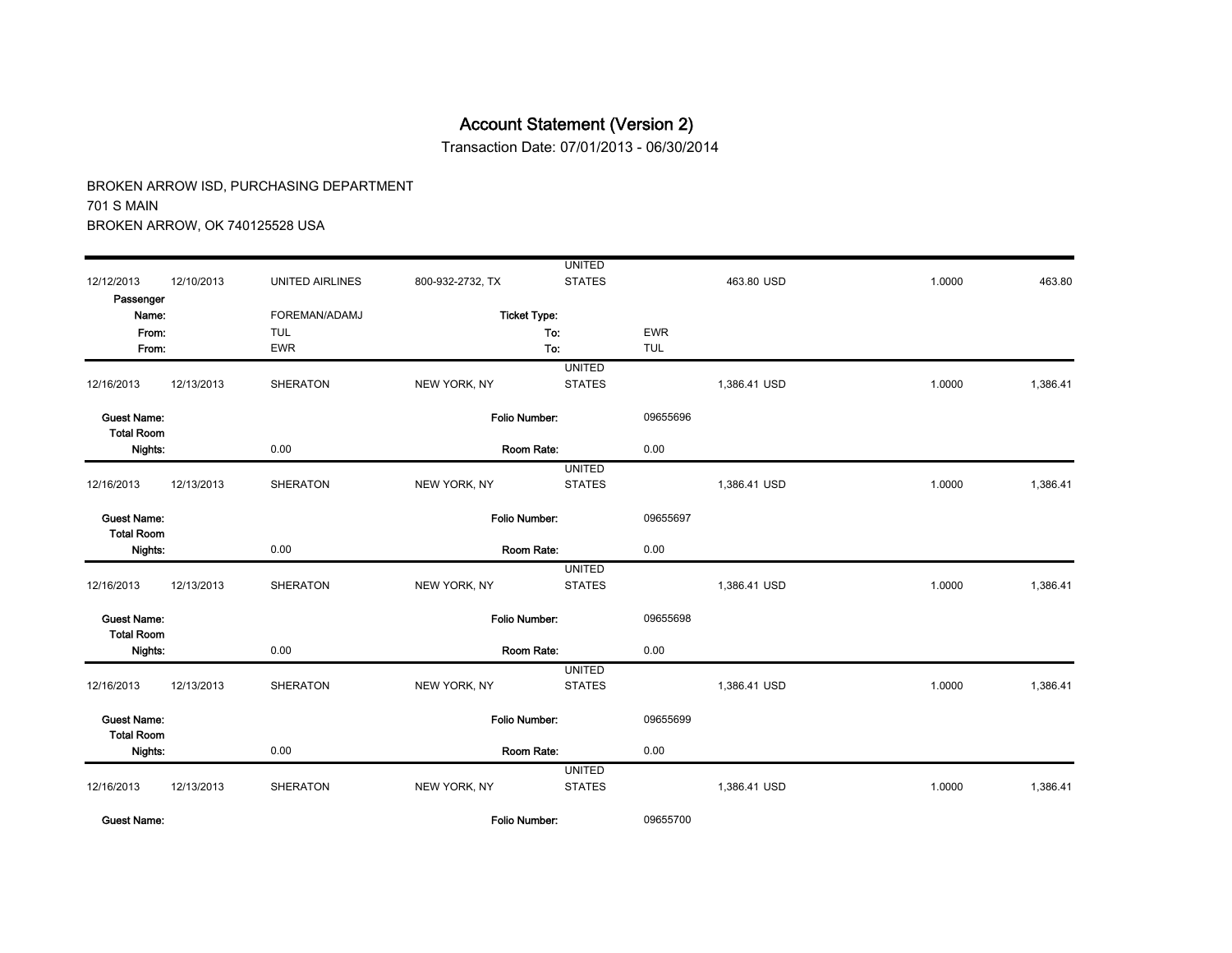Transaction Date: 07/01/2013 - 06/30/2014

| <b>Total Room</b>                       |            |                      |                      |                                |           |            |        |        |
|-----------------------------------------|------------|----------------------|----------------------|--------------------------------|-----------|------------|--------|--------|
| Nights:                                 |            | 0.00                 | Room Rate:           |                                | 0.00      |            |        |        |
|                                         |            | PLANET HOLLYWOOD ADV |                      | <b>UNITED</b>                  |           |            |        |        |
| 01/20/2014                              | 01/17/2014 | D                    | LAS VEGAS, NV        | <b>STATES</b>                  |           | 189.28 USD | 1.0000 | 189.28 |
| <b>Guest Name:</b><br><b>Total Room</b> |            |                      | Folio Number:        |                                | 000005567 |            |        |        |
| Nights:                                 |            | 1.00                 | Room Rate:           |                                | 0.00      |            |        |        |
|                                         |            | PLANET HOLLYWOOD ADV |                      | <b>UNITED</b>                  |           |            |        |        |
| 01/20/2014                              | 01/17/2014 | D                    | LAS VEGAS, NV        | <b>STATES</b>                  |           | 189.28 USD | 1.0000 | 189.28 |
| <b>Guest Name:</b><br><b>Total Room</b> |            |                      | <b>Folio Number:</b> |                                | 000005567 |            |        |        |
| Nights:                                 |            | 1.00                 | Room Rate:           |                                | 0.00      |            |        |        |
|                                         |            | PLANET HOLLYWOOD ADV |                      | <b>UNITED</b>                  |           |            |        |        |
| 01/20/2014                              | 01/17/2014 | D                    | LAS VEGAS, NV        | <b>STATES</b>                  |           | 189.28 USD | 1.0000 | 189.28 |
| <b>Guest Name:</b><br><b>Total Room</b> |            |                      | Folio Number:        |                                | 000005567 |            |        |        |
| Nights:                                 |            | 1.00                 | Room Rate:           |                                | 0.00      |            |        |        |
|                                         |            | PLANET HOLLYWOOD ADV |                      | <b>UNITED</b>                  |           |            |        |        |
| 01/20/2014                              | 01/17/2014 | D                    | LAS VEGAS, NV        | <b>STATES</b>                  |           | 189.28 USD | 1.0000 | 189.28 |
| <b>Guest Name:</b><br><b>Total Room</b> |            |                      | Folio Number:        |                                | 000005567 |            |        |        |
| Nights:                                 |            | 1.00                 | Room Rate:           |                                | 0.00      |            |        |        |
|                                         |            |                      |                      | <b>UNITED</b>                  |           |            |        |        |
| 01/22/2014                              | 01/21/2014 | SOLUTION TREE INC    | 812-3367700, IN      | <b>STATES</b>                  |           | 699.00 USD | 1.0000 | 699.00 |
| 01/22/2014                              | 01/21/2014 | SOLUTION TREE INC    | 812-3367700, IN      | <b>UNITED</b><br><b>STATES</b> |           | 699.00 USD | 1.0000 | 699.00 |
|                                         |            |                      |                      | <b>UNITED</b>                  |           |            |        |        |
| 01/22/2014                              | 01/21/2014 | SOLUTION TREE INC    | 812-3367700, IN      | <b>STATES</b>                  |           | 699.00 USD | 1.0000 | 699.00 |
|                                         |            |                      |                      | <b>UNITED</b>                  |           |            |        |        |
| 01/22/2014                              | 01/21/2014 | SOLUTION TREE INC    | 812-3367700, IN      | <b>STATES</b>                  |           | 699.00 USD | 1.0000 | 699.00 |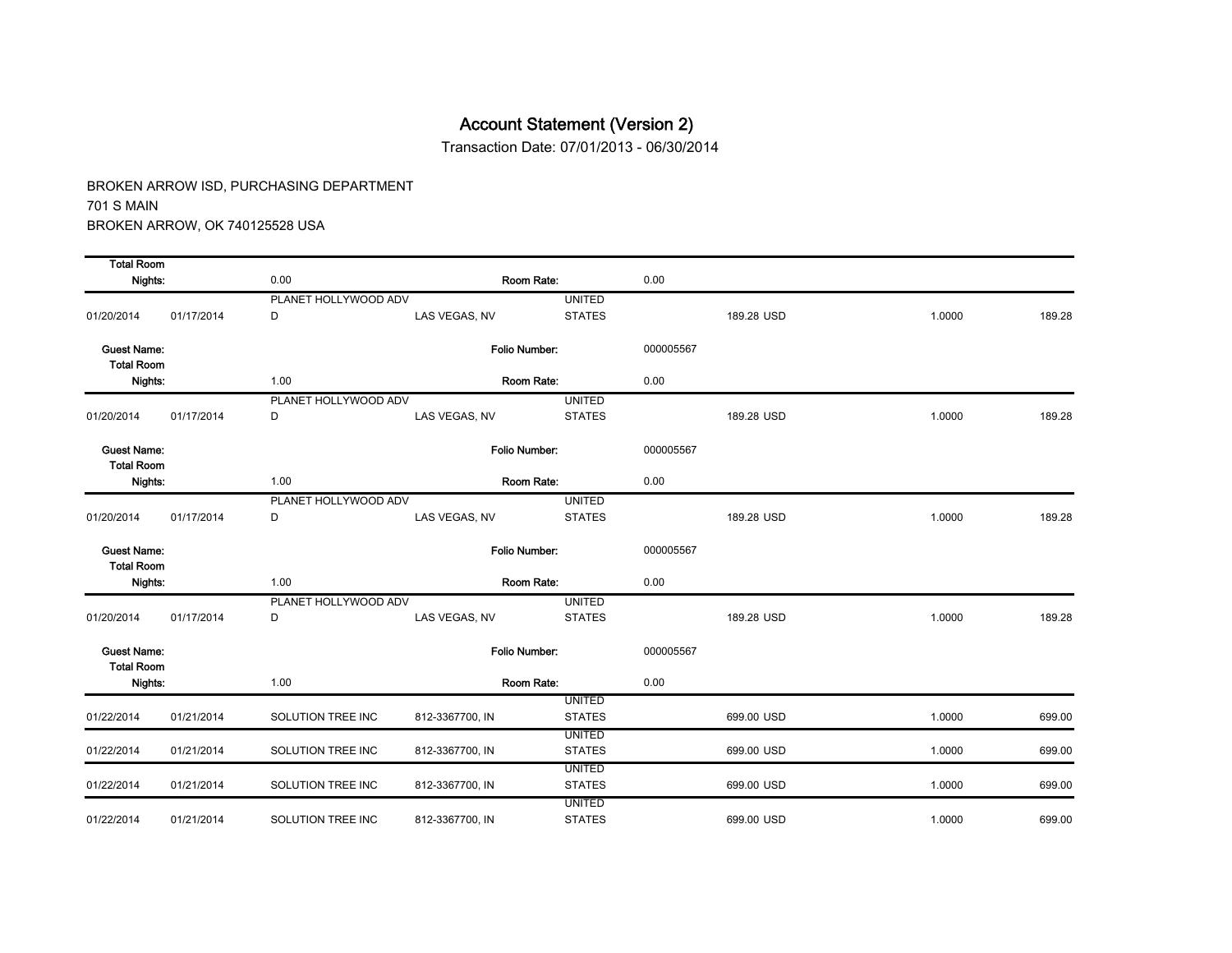Transaction Date: 07/01/2013 - 06/30/2014

|            |            |                          |            | <b>UNITED</b>       |            |            |        |        |
|------------|------------|--------------------------|------------|---------------------|------------|------------|--------|--------|
| 01/31/2014 | 01/29/2014 | <b>AMERICAN AIRLINES</b> | DALLAS, TX | <b>STATES</b>       |            | 348.00 USD | 1.0000 | 348.00 |
| Passenger  |            |                          |            |                     |            |            |        |        |
| Name:      |            | <b>BRASSFIELD/NATH</b>   |            | <b>Ticket Type:</b> |            |            |        |        |
| From:      |            | <b>TUL</b>               |            | To:                 | <b>DFW</b> |            |        |        |
| From:      |            | <b>DFW</b>               |            | To:                 | LAS        |            |        |        |
| From:      |            | LAS                      |            | To:                 | <b>DFW</b> |            |        |        |
| From:      |            | <b>DFW</b>               |            | To:                 | <b>TUL</b> |            |        |        |
|            |            |                          |            | <b>UNITED</b>       |            |            |        |        |
| 01/31/2014 | 01/29/2014 | <b>AMERICAN AIRLINES</b> | DALLAS, TX | <b>STATES</b>       |            | 77.40 USD  | 1.0000 | 77.40  |
| Passenger  |            |                          |            |                     |            |            |        |        |
| Name:      |            | TURNER/SHANNON           |            | <b>Ticket Type:</b> |            |            |        |        |
| From:      |            | <b>TUL</b>               |            | To:                 | <b>DFW</b> |            |        |        |
| From:      |            | <b>DFW</b>               |            | To:                 | LAS        |            |        |        |
| From:      |            | LAS                      |            | To:                 | <b>DFW</b> |            |        |        |
| From:      |            | <b>DFW</b>               |            | To:                 | <b>TUL</b> |            |        |        |
|            |            |                          |            | <b>UNITED</b>       |            |            |        |        |
| 01/31/2014 | 01/29/2014 | <b>AMERICAN AIRLINES</b> | DALLAS, TX | <b>STATES</b>       |            | 77.40 USD  | 1.0000 | 77.40  |
| Passenger  |            |                          |            |                     |            |            |        |        |
| Name:      |            | DUNLOP/JANET             |            | <b>Ticket Type:</b> |            |            |        |        |
| From:      |            | <b>TUL</b>               |            | To:                 | <b>DFW</b> |            |        |        |
| From:      |            | <b>DFW</b>               |            | To:                 | LAS        |            |        |        |
| From:      |            | LAS                      |            | To:                 | <b>DFW</b> |            |        |        |
| From:      |            | <b>DFW</b>               |            | To:                 | <b>TUL</b> |            |        |        |
|            |            |                          |            | <b>UNITED</b>       |            |            |        |        |
| 01/31/2014 | 01/29/2014 | <b>AMERICAN AIRLINES</b> | DALLAS, TX | <b>STATES</b>       |            | 77.40 USD  | 1.0000 | 77.40  |
| Passenger  |            |                          |            |                     |            |            |        |        |
| Name:      |            | BEAULIEU/DIANA           |            | <b>Ticket Type:</b> |            |            |        |        |
| From:      |            | <b>TUL</b>               |            | To:                 | <b>DFW</b> |            |        |        |
| From:      |            | <b>DFW</b>               |            | To:                 | LAS        |            |        |        |
| From:      |            | LAS                      |            | To:                 | <b>DFW</b> |            |        |        |
| From:      |            | <b>DFW</b>               |            | To:                 | <b>TUL</b> |            |        |        |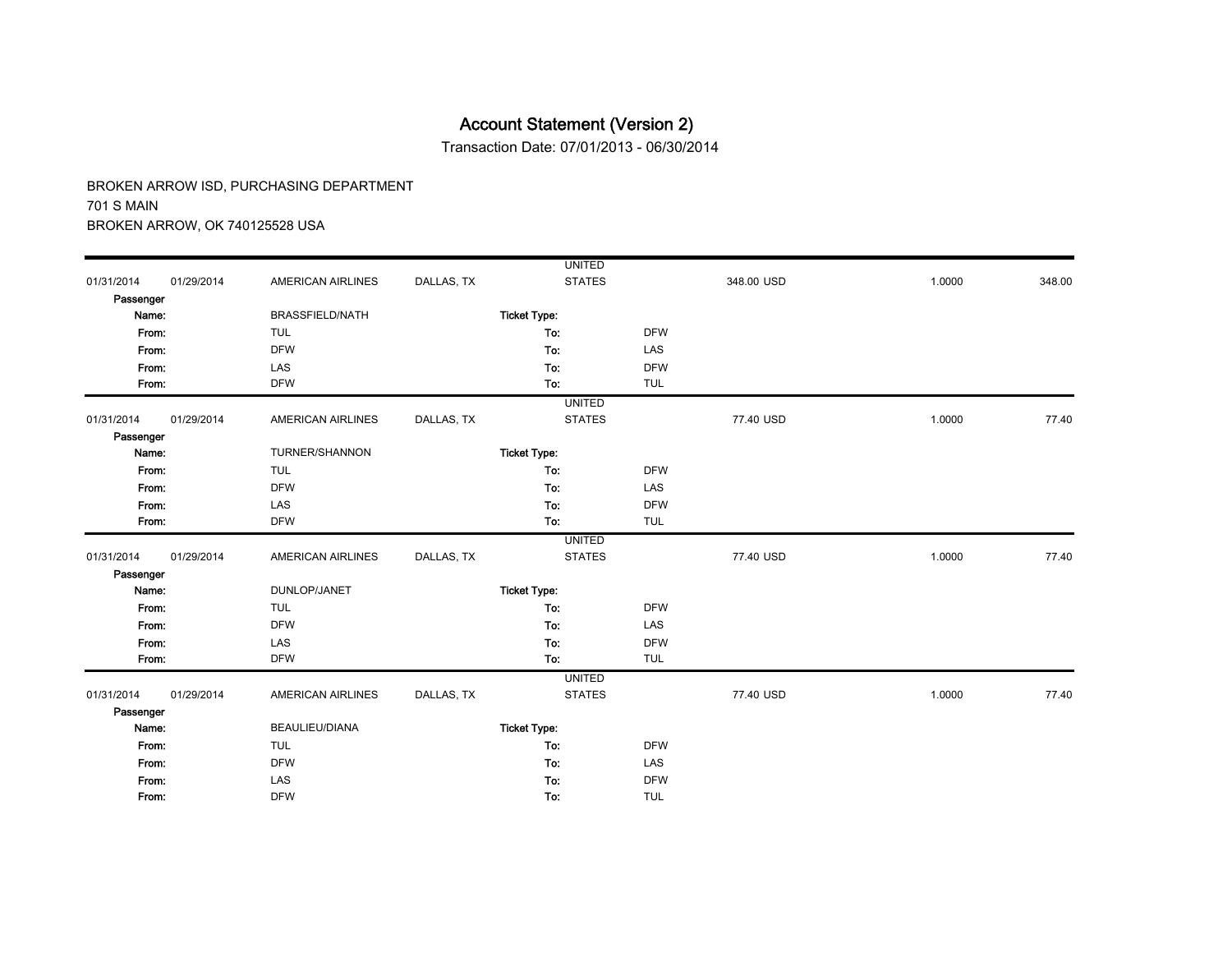Transaction Date: 07/01/2013 - 06/30/2014

|                                         |            |                   |                      | <b>UNITED</b>                  |            |            |        |        |
|-----------------------------------------|------------|-------------------|----------------------|--------------------------------|------------|------------|--------|--------|
| 03/28/2014                              | 03/27/2014 | <b>WYNDHAM</b>    | LK BUENA VIS, FL     | <b>STATES</b>                  |            | 553.50 USD | 1.0000 | 553.50 |
| <b>Guest Name:</b><br><b>Total Room</b> |            |                   | <b>Folio Number:</b> |                                | 10451511   |            |        |        |
| Nights:                                 |            | 0.00              | Room Rate:           |                                | 0.00       |            |        |        |
| 03/28/2014                              | 03/27/2014 | <b>WYNDHAM</b>    | LK BUENA VIS, FL     | <b>UNITED</b><br><b>STATES</b> |            | 553.50 USD | 1.0000 | 553.50 |
| <b>Guest Name:</b><br><b>Total Room</b> |            |                   | Folio Number.        |                                | 10451512   |            |        |        |
| Nights:                                 |            | 0.00              | Room Rate:           |                                | 0.00       |            |        |        |
| 03/28/2014                              | 03/27/2014 | <b>WYNDHAM</b>    | LK BUENA VIS, FL     | <b>UNITED</b><br><b>STATES</b> |            | 553.50 USD | 1.0000 | 553.50 |
| <b>Guest Name:</b><br><b>Total Room</b> |            |                   | <b>Folio Number:</b> |                                | 10451513   |            |        |        |
| Nights:                                 |            | 0.00              | Room Rate:           |                                | 0.00       |            |        |        |
| 03/31/2014                              | 03/28/2014 | <b>DOUBLETREE</b> | DENVER, CO           | <b>UNITED</b><br><b>STATES</b> |            | 546.20 USD | 1.0000 | 546.20 |
| <b>Guest Name:</b><br><b>Total Room</b> |            |                   | Folio Number:        |                                | 0001463649 |            |        |        |
| Nights:                                 |            | 4.00              | Room Rate:           |                                | 0.00       |            |        |        |
| 04/02/2014                              | 03/31/2014 | PH LODGING        | LAS VEGAS, NV        | <b>UNITED</b><br><b>STATES</b> |            | 378.56 USD | 1.0000 | 378.56 |
| <b>Guest Name:</b><br><b>Total Room</b> |            |                   | Folio Number:        |                                | 000005567  |            |        |        |
| Nights:                                 |            | 1.00              | Room Rate:           |                                | 0.00       |            |        |        |
| 04/02/2014                              | 03/31/2014 | PH LODGING        | LAS VEGAS, NV        | <b>UNITED</b><br><b>STATES</b> |            | 378.56 USD | 1.0000 | 378.56 |
| <b>Guest Name:</b>                      |            |                   | Folio Number:        |                                | 000005567  |            |        |        |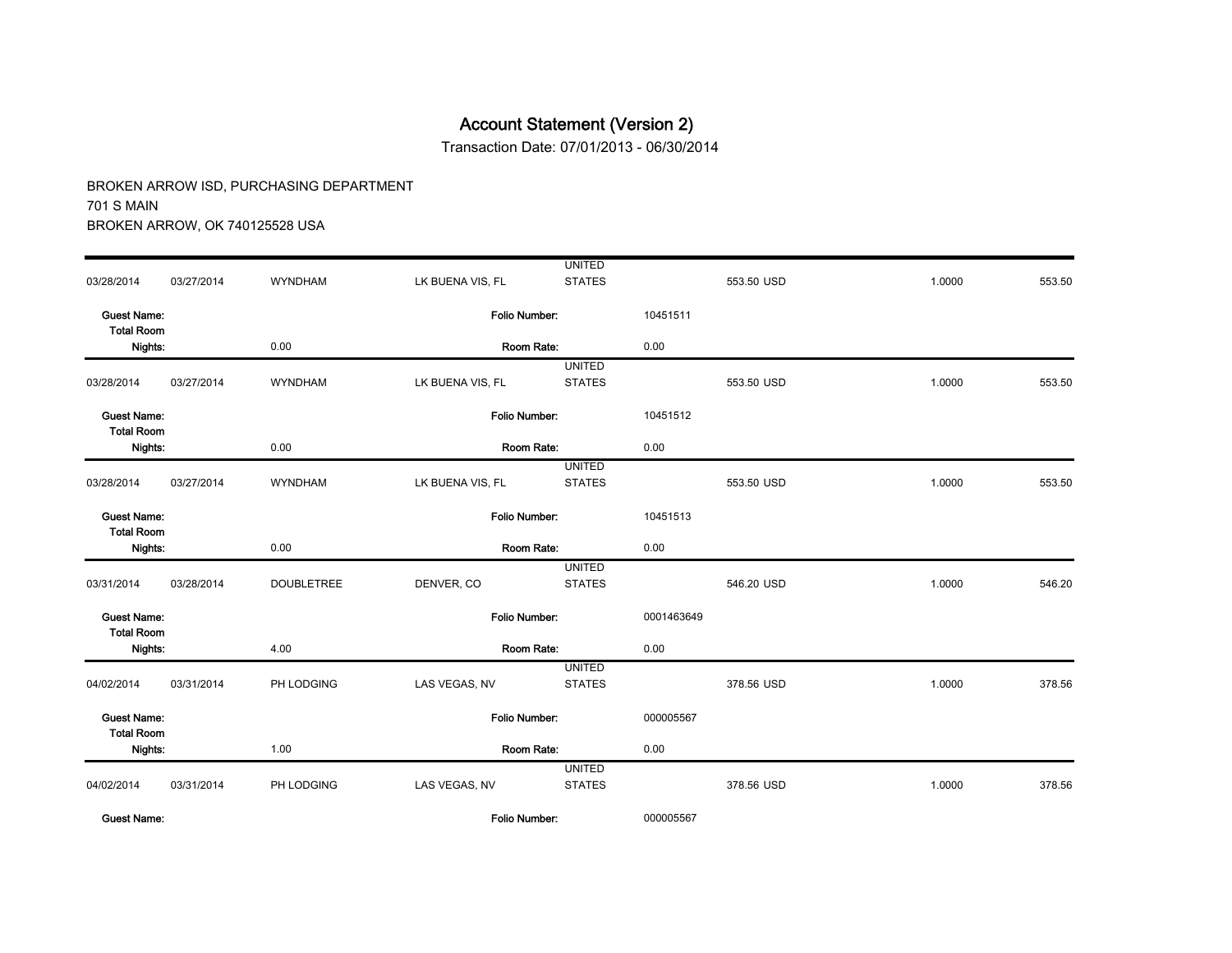Transaction Date: 07/01/2013 - 06/30/2014

BROKEN ARROW ISD, PURCHASING DEPARTMENT 701 S MAIN BROKEN ARROW, OK 740125528 USA

| <b>Total Room</b>                       |                 |                         |                                |                                                                                                                                                                          |            |                      |           |
|-----------------------------------------|-----------------|-------------------------|--------------------------------|--------------------------------------------------------------------------------------------------------------------------------------------------------------------------|------------|----------------------|-----------|
| Nights:                                 | 1.00            |                         |                                | 0.00                                                                                                                                                                     |            |                      |           |
| 03/31/2014                              | PH LODGING      | LAS VEGAS, NV           | <b>UNITED</b><br><b>STATES</b> |                                                                                                                                                                          | 378.56 USD | 1.0000               | 378.56    |
| <b>Guest Name:</b><br><b>Total Room</b> |                 |                         |                                | 000005567                                                                                                                                                                |            |                      |           |
| Nights:                                 | 1.00            |                         |                                | 0.00                                                                                                                                                                     |            |                      |           |
|                                         |                 |                         | <b>UNITED</b>                  |                                                                                                                                                                          |            |                      |           |
| 03/31/2014                              | PH LODGING      | LAS VEGAS, NV           | <b>STATES</b>                  |                                                                                                                                                                          | 378.56 USD | 1.0000               | 378.56    |
| <b>Guest Name:</b><br><b>Total Room</b> |                 |                         |                                | 000005567                                                                                                                                                                |            |                      |           |
| Nights:                                 | 1.00            |                         | Room Rate:                     |                                                                                                                                                                          |            |                      |           |
|                                         |                 |                         | <b>UNITED</b>                  |                                                                                                                                                                          |            |                      |           |
|                                         |                 |                         |                                |                                                                                                                                                                          |            |                      | 0.03      |
| <b>Guest Name:</b><br><b>Total Room</b> |                 |                         |                                | 09655696                                                                                                                                                                 |            |                      |           |
| Nights:                                 | 0.00            |                         |                                | 0.00                                                                                                                                                                     |            |                      |           |
|                                         |                 |                         |                                |                                                                                                                                                                          |            | <b>Total Amount:</b> | 17,496.94 |
| 11/10/2013                              | <b>MARRIOTT</b> | <b>INDIANAPOLIS, IN</b> | <b>STATES</b>                  |                                                                                                                                                                          | 505.44 USD | 1.0000               | 505.44    |
| <b>Guest Name:</b><br><b>Total Room</b> |                 |                         |                                | 000005567                                                                                                                                                                |            |                      |           |
| Nights:                                 | 3.00            |                         |                                | 0.00                                                                                                                                                                     |            |                      |           |
| 11/10/2013                              | <b>MARRIOTT</b> | <b>INDIANAPOLIS, IN</b> | <b>STATES</b>                  |                                                                                                                                                                          | 505.44 USD | 1.0000               | 505.44    |
| <b>Guest Name:</b>                      |                 |                         |                                | 000005567                                                                                                                                                                |            |                      |           |
| Nights:                                 | 3.00            |                         |                                | 0.00                                                                                                                                                                     |            |                      |           |
| 11/10/2013                              | <b>MARRIOTT</b> | <b>INDIANAPOLIS, IN</b> | <b>STATES</b>                  |                                                                                                                                                                          | 505.44 USD | 1.0000               | 505.44    |
|                                         | 04/21/2014      | <b>SHERATON</b>         | NEW YORK, NY                   | Room Rate:<br>Folio Number:<br>Room Rate:<br>Folio Number:<br><b>STATES</b><br>Folio Number:<br>Room Rate:<br>Folio Number:<br>Room Rate:<br>Folio Number:<br>Room Rate: | 0.00       | 0.03 USD             | 1.0000    |

Guest Name: Folio Number: 000005567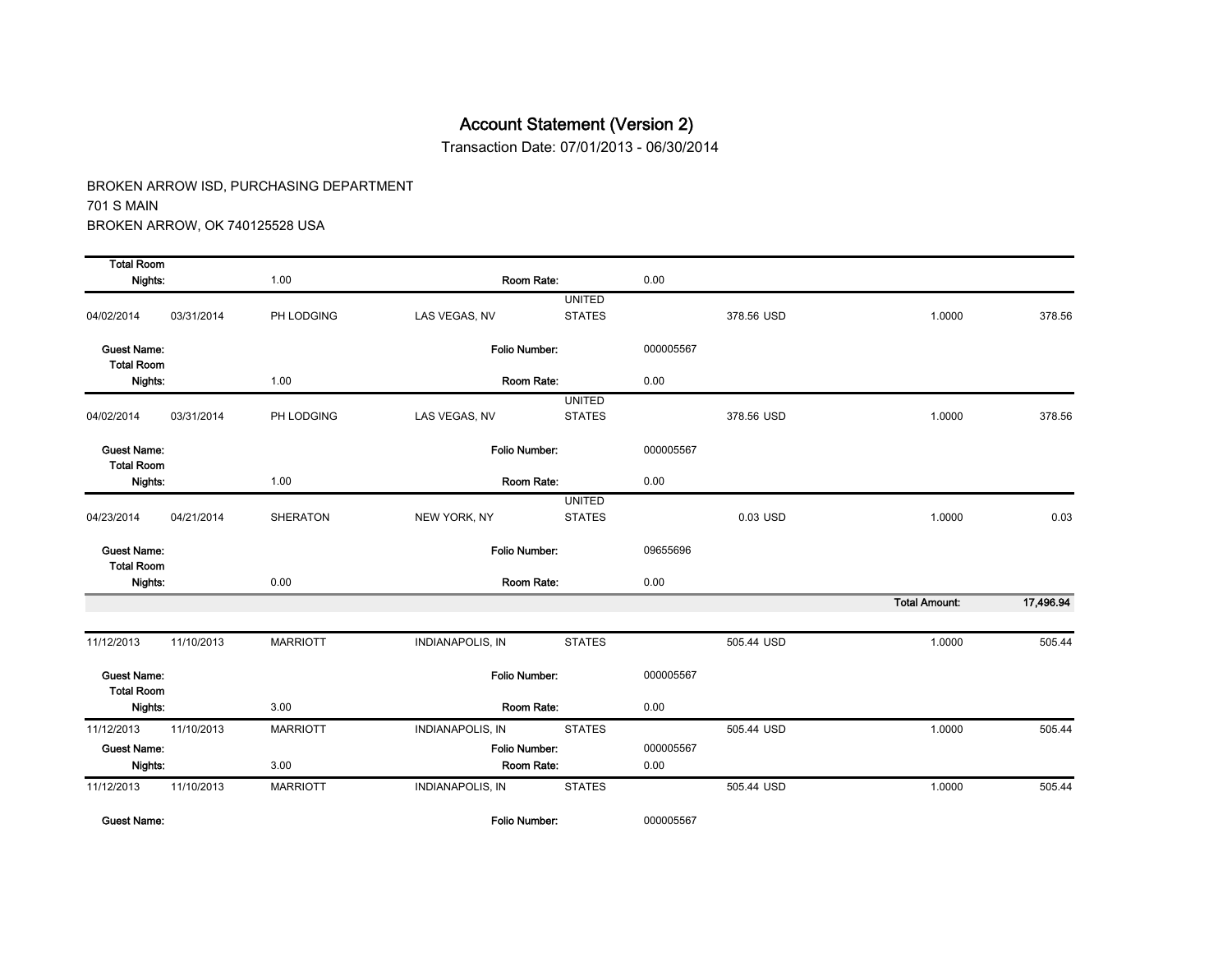Transaction Date: 07/01/2013 - 06/30/2014

| <b>Total Room</b>                       |            |                     |                         |               |            |            |        |        |
|-----------------------------------------|------------|---------------------|-------------------------|---------------|------------|------------|--------|--------|
| Nights:                                 |            | 3.00                | Room Rate:              |               | 0.00       |            |        |        |
|                                         |            | <b>COURTYARD BY</b> |                         | <b>UNITED</b> |            |            |        |        |
| 11/12/2013                              | 11/10/2013 | <b>MARRIOTT</b>     | <b>INDIANAPOLIS, IN</b> | <b>STATES</b> |            | 505.44 USD | 1.0000 | 505.44 |
| <b>Guest Name:</b><br><b>Total Room</b> |            |                     | Folio Number:           |               | 000005567  |            |        |        |
| Nights:                                 |            | 3.00                | Room Rate:              |               | 0.00       |            |        |        |
|                                         |            | <b>COURTYARD BY</b> |                         | <b>UNITED</b> |            |            |        |        |
| 11/12/2013                              | 11/10/2013 | <b>MARRIOTT</b>     | <b>INDIANAPOLIS, IN</b> | <b>STATES</b> |            | 505.44 USD | 1.0000 | 505.44 |
| <b>Guest Name:</b><br><b>Total Room</b> |            |                     | <b>Folio Number:</b>    |               | 000005567  |            |        |        |
| Nights:                                 |            | 3.00                | Room Rate:              |               | 0.00       |            |        |        |
|                                         |            | <b>COURTYARD BY</b> |                         | <b>UNITED</b> |            |            |        |        |
| 11/12/2013                              | 11/10/2013 | <b>MARRIOTT</b>     | <b>INDIANAPOLIS, IN</b> | <b>STATES</b> |            | 505.44 USD | 1.0000 | 505.44 |
| <b>Guest Name:</b><br><b>Total Room</b> |            |                     | <b>Folio Number:</b>    |               | 000005567  |            |        |        |
| Nights:                                 |            | 3.00                | Room Rate:              |               | 0.00       |            |        |        |
|                                         |            | <b>COURTYARD BY</b> |                         | <b>UNITED</b> |            |            |        |        |
| 11/12/2013                              | 11/10/2013 | <b>MARRIOTT</b>     | <b>INDIANAPOLIS, IN</b> | <b>STATES</b> |            | 505.44 USD | 1.0000 | 505.44 |
| <b>Guest Name:</b><br><b>Total Room</b> |            |                     | <b>Folio Number:</b>    |               | 000005567  |            |        |        |
| Nights:                                 |            | 3.00                | Room Rate:              |               | 0.00       |            |        |        |
|                                         |            |                     |                         | <b>UNITED</b> |            |            |        |        |
| 12/18/2013                              | 12/16/2013 | SOUTHWEST AIRLINES  | 800-435-9792, TX        | <b>STATES</b> |            | 406.60 USD | 1.0000 | 406.60 |
| Passenger                               |            | MENDENHALL/JAROD    |                         |               |            |            |        |        |
| Name:                                   |            | LEROY               | <b>Ticket Type:</b>     |               |            |            |        |        |
| From:                                   |            | <b>TUL</b>          |                         | To:           | HOU        |            |        |        |
| From:                                   |            | HOU                 |                         | To:           | <b>TPA</b> |            |        |        |
| From:                                   |            | <b>TPA</b>          |                         | To:           | HOU        |            |        |        |
| From:                                   |            | HOU                 |                         | To:           | <b>TUL</b> |            |        |        |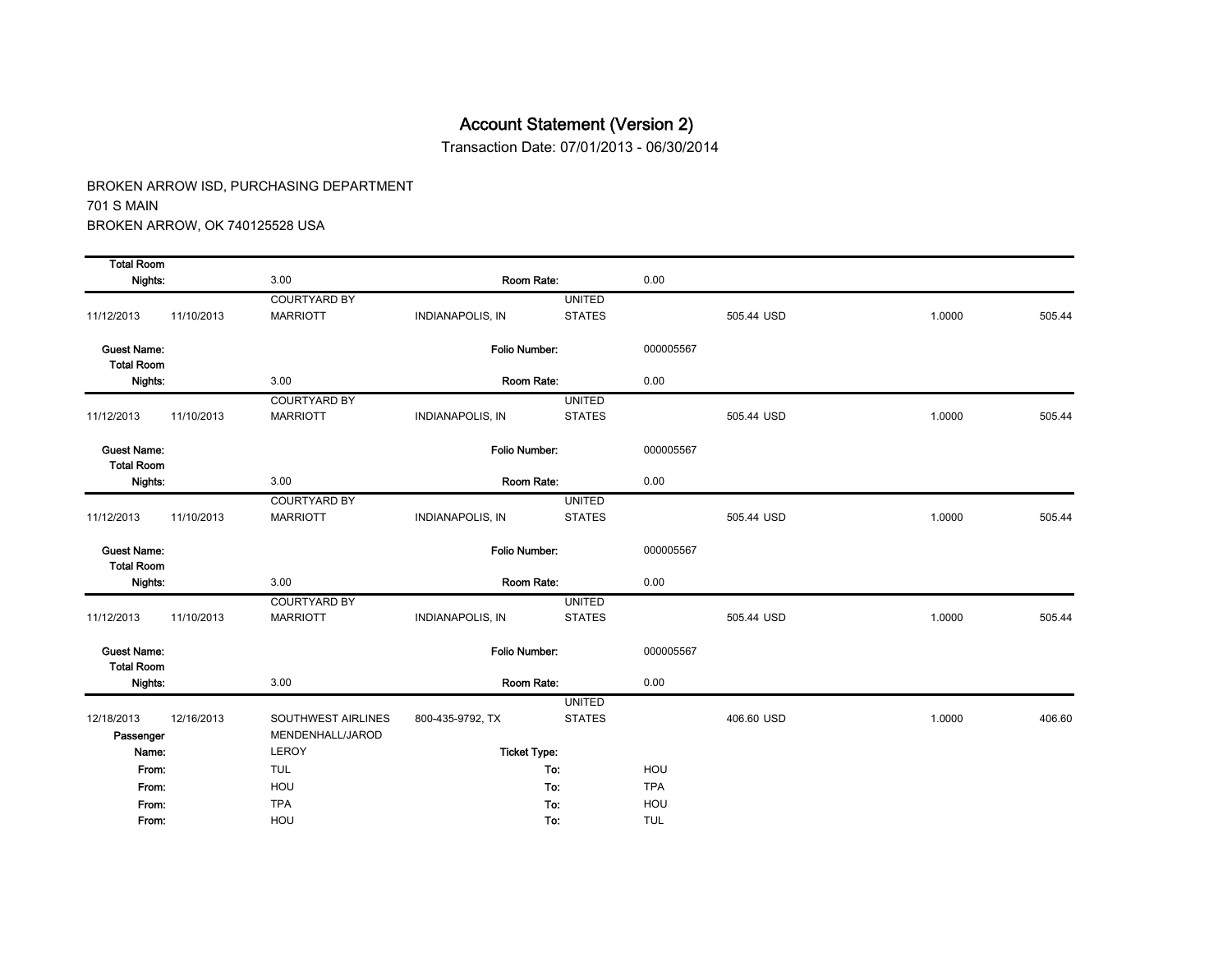Transaction Date: 07/01/2013 - 06/30/2014

|                                         |            |                            |                  | <b>UNITED</b> |                |        |          |
|-----------------------------------------|------------|----------------------------|------------------|---------------|----------------|--------|----------|
| 02/07/2014                              | 02/05/2014 | <b>HYATT HOTELS</b>        | COLUMBUS, OH     | <b>STATES</b> | 500.55 USD     | 1.0000 | 500.55   |
| <b>Guest Name:</b><br><b>Total Room</b> |            |                            | Folio Number:    |               | 000005567      |        |          |
| Nights:                                 |            | 4.00                       | Room Rate:       |               | 0.00           |        |          |
|                                         |            | TRAVRES*HOTELRSRVATI       |                  | <b>UNITED</b> |                |        |          |
| 02/20/2014                              | 02/19/2014 | ON                         | 877-283-5585, WA | <b>STATES</b> | 1,306.74 USD   | 1.0000 | 1,306.74 |
|                                         |            | <b>TRAVRES*TRAVEL</b>      |                  | <b>UNITED</b> |                |        |          |
| 03/14/2014                              | 03/14/2014 | <b>RESERVA</b>             | 877-283-5585, WA | <b>STATES</b> | $(186.60)$ USD | 1.0000 | (186.60) |
|                                         |            |                            |                  | <b>UNITED</b> |                |        |          |
| 03/17/2014                              | 03/15/2014 | <b>HOLIDAY INNS</b>        | AMARILLO, TX     | <b>STATES</b> | 103.50 USD     | 1.0000 | 103.50   |
| <b>Guest Name:</b>                      |            |                            | Folio Number:    |               | 609701         |        |          |
| <b>Total Room</b><br>Nights:            |            | 0.00                       | Room Rate:       |               | 0.00           |        |          |
|                                         |            |                            |                  | <b>UNITED</b> |                |        |          |
| 03/24/2014                              | 03/22/2014 | <b>BEST WESTERN HOTELS</b> | SANTA ROSA, NM   | <b>STATES</b> | 102.70 USD     | 1.0000 | 102.70   |
| <b>Guest Name:</b><br><b>Total Room</b> |            |                            | Folio Number:    |               | 000005890      |        |          |
| Nights:                                 |            | 1.00                       | Room Rate:       |               | 0.00           |        |          |
|                                         |            | TRAVRES*RESCOUNTER.C       |                  | <b>UNITED</b> |                |        |          |
| 04/04/2014                              | 04/03/2014 | <b>OM</b>                  | 877-283-5585. WA | <b>STATES</b> | 958.68 USD     | 1.0000 | 958.68   |
|                                         |            | TRAVRES*RESCOUNTER.C       |                  | <b>UNITED</b> |                |        |          |
| 04/04/2014                              | 04/03/2014 | OM                         | 877-283-5585, WA | <b>STATES</b> | 701.18 USD     | 1.0000 | 701.18   |
|                                         |            | TRAVRES*RESCOUNTER.C       |                  | <b>UNITED</b> |                |        |          |
| 04/04/2014                              | 04/03/2014 | <b>OM</b>                  | 877-283-5585. WA | <b>STATES</b> | 1,544.02 USD   | 1.0000 | 1,544.02 |
|                                         |            | <b>STERLING EDUCATION</b>  |                  | <b>UNITED</b> |                |        |          |
| 04/09/2014                              | 04/08/2014 | <b>SER</b>                 | 07158550495, WI  | <b>STATES</b> | 329.00 USD     | 1.0000 | 329.00   |
|                                         |            | TRAVRES*RESCOUNTER.C       |                  | <b>UNITED</b> |                |        |          |
| 04/10/2014                              | 04/09/2014 | OM                         | 877-283-5585, WA | <b>STATES</b> | 196.22 USD     | 1.0000 | 196.22   |
|                                         |            | TRAVRES*RESCOUNTER.C       |                  | <b>UNITED</b> |                |        |          |
| 04/24/2014                              | 04/23/2014 | OM                         | 877-283-5585, WA | <b>STATES</b> | 256.98 USD     | 1.0000 | 256.98   |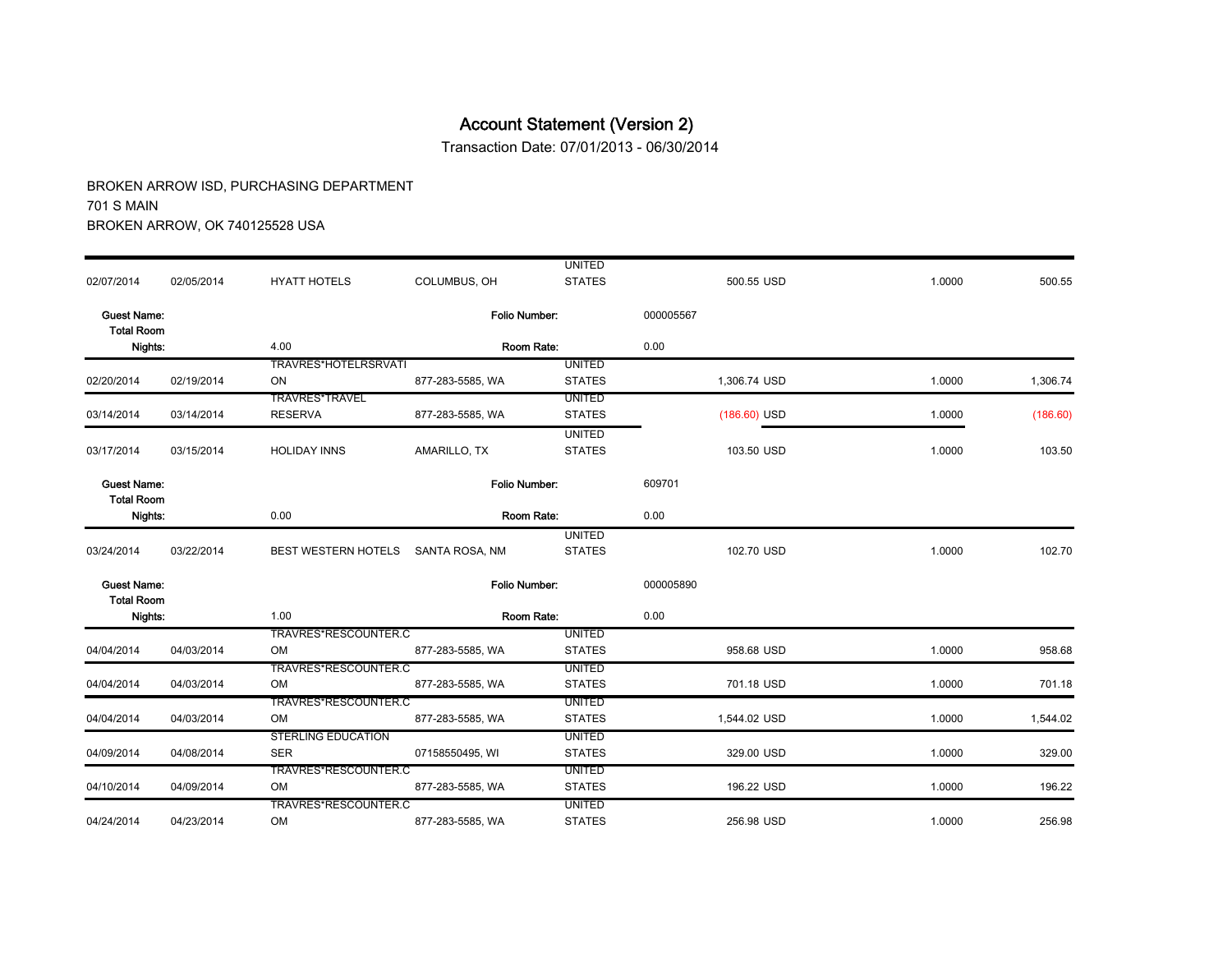Transaction Date: 07/01/2013 - 06/30/2014

|                                         |            |                            |                      |                                |            |              | <b>Total Amount:</b> | 12,312.13 |
|-----------------------------------------|------------|----------------------------|----------------------|--------------------------------|------------|--------------|----------------------|-----------|
| 06/12/2014                              | 06/11/2014 | TRAVRES*RESCOUNTER.C<br>OM | 877-283-5585, WA     | <b>UNITED</b><br><b>STATES</b> |            | (196.22) USD | 1.0000               | (196.22)  |
| 05/30/2014                              | 05/29/2014 | <b>INFOCOMM EXPO</b>       | 08006597469, VA      | <b>STATES</b>                  |            | 35.00 USD    | 1.0000               | 35.00     |
|                                         |            |                            |                      | <b>UNITED</b>                  |            |              |                      |           |
| 05/23/2014                              | 05/22/2014 | TRAVRES*RESCOUNTER.C<br>OM | 877-283-5585, WA     | <b>UNITED</b><br><b>STATES</b> |            | 579.90 USD   | 1.0000               | 579.90    |
| 05/23/2014                              | 05/22/2014 | OM                         | 877-283-5585, WA     | <b>STATES</b>                  |            | 954.22 USD   | 1.0000               | 954.22    |
|                                         |            | TRAVRES*RESCOUNTER.C       |                      | <b>UNITED</b>                  |            |              |                      |           |
| <b>Total Room</b><br>Nights:            |            | 3.00                       | Room Rate:           |                                | 0.00       |              |                      |           |
| <b>Guest Name:</b>                      |            |                            | <b>Folio Number:</b> |                                | 0005260188 |              |                      |           |
| 05/20/2014                              | 05/17/2014 | <b>HILTON</b>              | NEW ORLEANS, LA      | <b>UNITED</b><br><b>STATES</b> |            | 393.86 USD   | 1.0000               | 393.86    |
| Nights:                                 |            | 3.00                       | Room Rate:           |                                | 0.00       |              |                      |           |
| <b>Guest Name:</b><br><b>Total Room</b> |            |                            | <b>Folio Number:</b> |                                | 0005260191 |              |                      |           |
| 05/20/2014                              | 05/17/2014 | <b>HILTON</b>              | NEW ORLEANS, LA      | <b>UNITED</b><br><b>STATES</b> |            | 393.86 USD   | 1.0000               | 393.86    |
| Nights:                                 |            | 1.00                       | Room Rate:           |                                | 0.00       |              |                      |           |
| <b>Guest Name:</b><br><b>Total Room</b> |            |                            | Folio Number.        |                                | 0005236228 |              |                      |           |
| 04/25/2014                              | 04/24/2014 | <b>HILTON</b>              | NEW ORLEANS, LA      | <b>STATES</b>                  |            | 196.93 USD   | 1.0000               | 196.93    |
| Nights:                                 |            | 1.00                       | Room Rate:           | <b>UNITED</b>                  | 0.00       |              |                      |           |
| <b>Guest Name:</b><br><b>Total Room</b> |            |                            | <b>Folio Number:</b> |                                | 0005236230 |              |                      |           |
| 04/25/2014                              | 04/24/2014 | <b>HILTON</b>              | NEW ORLEANS, LA      | <b>STATES</b>                  |            | 196.93 USD   | 1.0000               | 196.93    |
|                                         |            |                            |                      | <b>UNITED</b>                  |            |              |                      |           |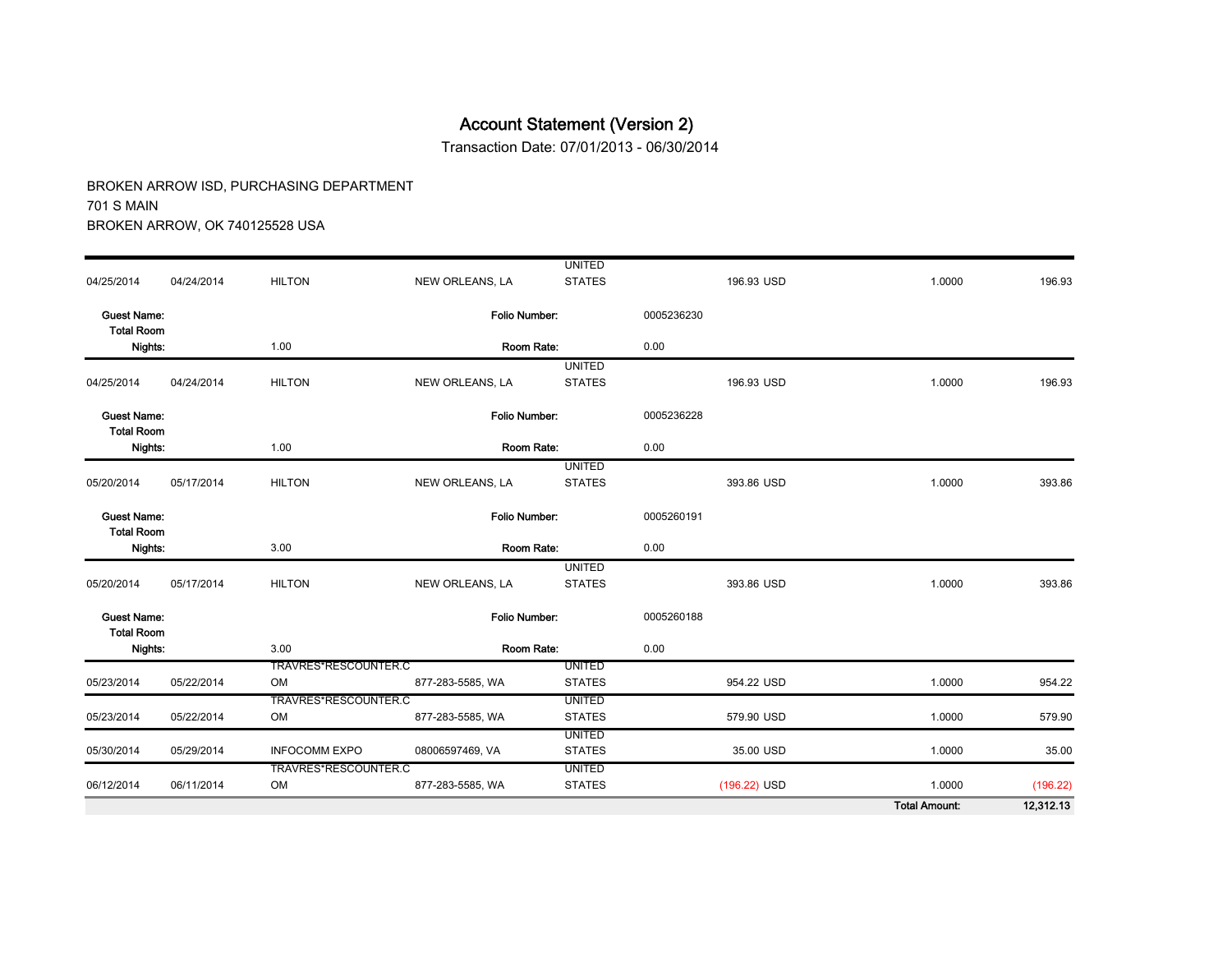Transaction Date: 07/01/2013 - 06/30/2014

| Nights:                                 |            | 1.00                 | Room Rate:                          |                                | 87.00              |            |        |        |  |
|-----------------------------------------|------------|----------------------|-------------------------------------|--------------------------------|--------------------|------------|--------|--------|--|
| <b>Guest Name:</b><br><b>Total Room</b> |            |                      | Folio Number:                       |                                | 011000001          |            |        |        |  |
| 01/13/2014                              | 01/10/2014 | <b>SHERATON</b>      | OKLAHOMA CITY, OK                   | <b>UNITED</b><br><b>STATES</b> |                    | 198.14 USD | 1.0000 | 198.14 |  |
| Nights:                                 |            | 1.00                 | Room Rate:                          |                                | 0.00               |            |        |        |  |
| <b>Guest Name:</b><br><b>Total Room</b> |            |                      | Folio Number:                       |                                | 773282             |            |        |        |  |
| 11/18/2013                              | 11/14/2013 | <b>HOLIDAY INNS</b>  | MID WEST CITY, OK                   | <b>UNITED</b><br><b>STATES</b> |                    | 87.00 USD  | 1.0000 | 87.00  |  |
| <b>Total Room</b><br>Nights:            |            | 1.00                 | Room Rate:                          |                                | 0.00               |            |        |        |  |
| 11/18/2013<br><b>Guest Name:</b>        | 11/14/2013 | <b>HOLIDAY INNS</b>  | MID WEST CITY, OK<br>Folio Number:  | <b>STATES</b>                  | 779244             | 87.00 USD  | 1.0000 | 87.00  |  |
| Nights:                                 |            | 2.00                 | Room Rate:                          |                                | 0.00               |            |        |        |  |
| 10/10/2013<br><b>Guest Name:</b>        | 10/08/2013 | <b>HILTON HOTELS</b> | <b>BRANSON, MO</b><br>Folio Number: | <b>STATES</b>                  | 0000225052         | 313.02 USD | 1.0000 | 313.02 |  |
|                                         |            |                      |                                     | <b>UNITED</b>                  |                    |            |        |        |  |
| <b>Total Room</b><br>Nights:            |            | 2.00<br>Room Rate:   |                                     |                                | 0.00               |            |        |        |  |
| <b>Guest Name:</b>                      |            |                      | Folio Number:                       |                                | 0000225054         |            |        |        |  |
| 10/10/2013                              | 10/08/2013 | <b>HILTON HOTELS</b> | <b>BRANSON, MO</b>                  | <b>UNITED</b><br><b>STATES</b> |                    | 313.02 USD | 1.0000 | 313.02 |  |
| <b>Guest Name:</b><br>Nights:           |            | 2.00                 | Folio Number:<br>Room Rate:         |                                | 0000225056<br>0.00 |            |        |        |  |
| 10/10/2013                              | 10/08/2013 | <b>HILTON HOTELS</b> | <b>BRANSON, MO</b>                  | <b>STATES</b>                  |                    | 313.02 USD | 1.0000 | 313.02 |  |
|                                         |            |                      |                                     | <b>UNITED</b>                  |                    |            |        |        |  |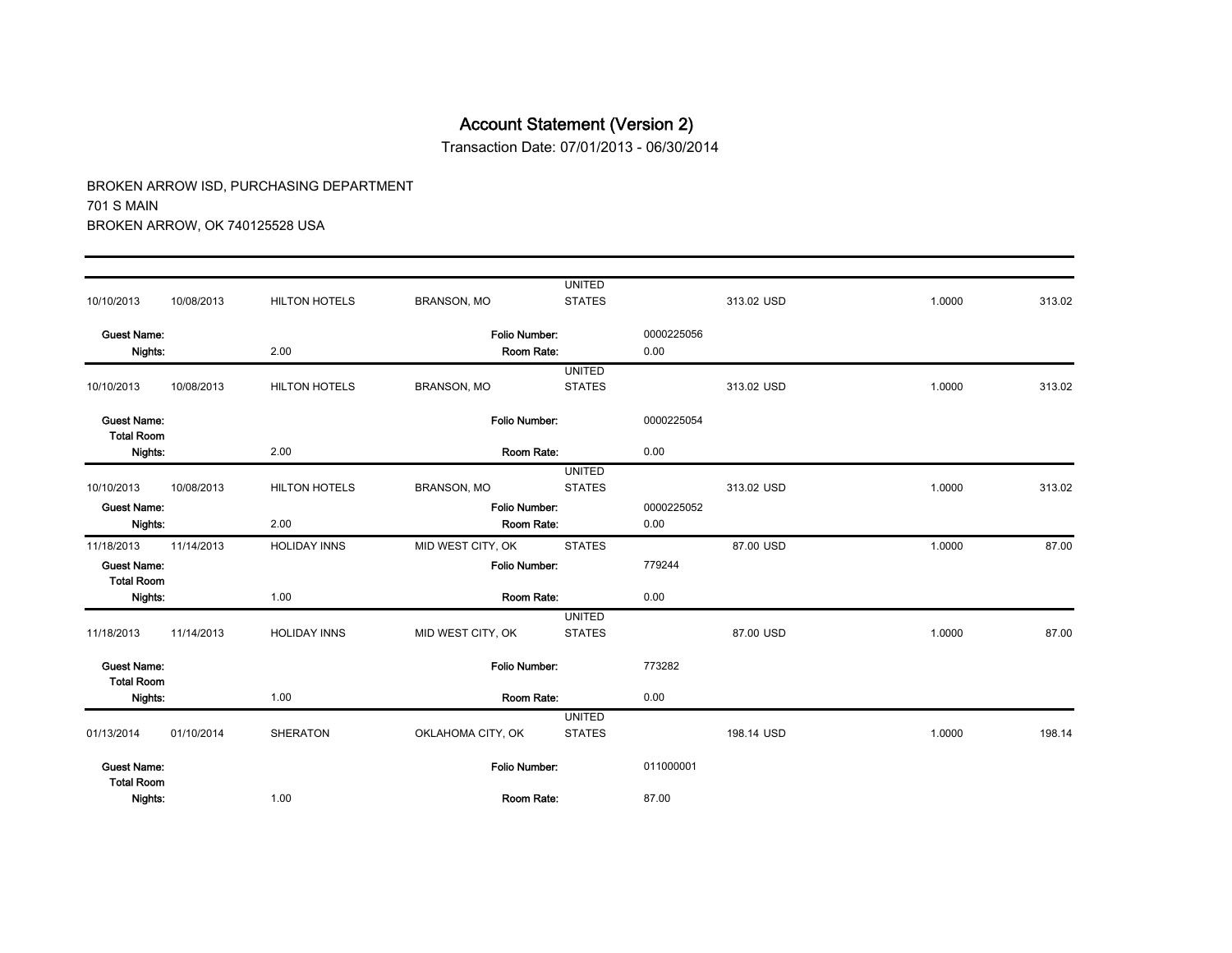Transaction Date: 07/01/2013 - 06/30/2014

| <b>Guest Name:</b>                      |            |                 | Folio Number:        |                                | 011100001 |            |        |        |
|-----------------------------------------|------------|-----------------|----------------------|--------------------------------|-----------|------------|--------|--------|
| 01/13/2014                              | 01/11/2014 | <b>SHERATON</b> | OKLAHOMA CITY, OK    | <b>UNITED</b><br><b>STATES</b> |           | 50.84 USD  | 1.0000 | 50.84  |
| Nights:                                 |            | 1.00            | Room Rate:           |                                | 87.00     |            |        |        |
| <b>Guest Name:</b><br><b>Total Room</b> |            |                 | <b>Folio Number:</b> |                                | 011000001 |            |        |        |
| 01/13/2014                              | 01/10/2014 | <b>SHERATON</b> | OKLAHOMA CITY, OK    | <b>UNITED</b><br><b>STATES</b> |           | 198.14 USD | 1.0000 | 198.14 |
| Nights:                                 |            | 1.00            | Room Rate:           |                                | 87.00     |            |        |        |
| <b>Guest Name:</b><br><b>Total Room</b> |            |                 | Folio Number:        |                                | 011000001 |            |        |        |
| 01/13/2014                              | 01/10/2014 | <b>SHERATON</b> | OKLAHOMA CITY, OK    | <b>UNITED</b><br><b>STATES</b> |           | 198.14 USD | 1.0000 | 198.14 |
| Nights:                                 |            | 1.00            | Room Rate:           |                                | 87.00     |            |        |        |
| <b>Guest Name:</b><br><b>Total Room</b> |            |                 | <b>Folio Number:</b> |                                | 011000001 |            |        |        |
| 01/13/2014                              | 01/10/2014 | <b>SHERATON</b> | OKLAHOMA CITY, OK    | <b>UNITED</b><br><b>STATES</b> |           | 198.14 USD | 1.0000 | 198.14 |
| Nights:                                 |            | 1.00            | Room Rate:           | 87.00                          |           |            |        |        |
| <b>Guest Name:</b><br><b>Total Room</b> |            |                 | Folio Number:        |                                | 011000001 |            |        |        |
| 01/13/2014                              | 01/10/2014 | <b>SHERATON</b> | OKLAHOMA CITY, OK    | <b>STATES</b>                  |           | 198.14 USD | 1.0000 | 198.14 |
| Nights:                                 |            | 1.00            | Room Rate:           | <b>UNITED</b>                  | 87.00     |            |        |        |
| <b>Guest Name:</b><br><b>Total Room</b> |            |                 | <b>Folio Number:</b> |                                | 011000001 |            |        |        |
| 01/13/2014                              | 01/10/2014 | <b>SHERATON</b> | OKLAHOMA CITY, OK    | <b>STATES</b>                  |           | 198.14 USD | 1.0000 | 198.14 |
|                                         |            |                 |                      | <b>UNITED</b>                  |           |            |        |        |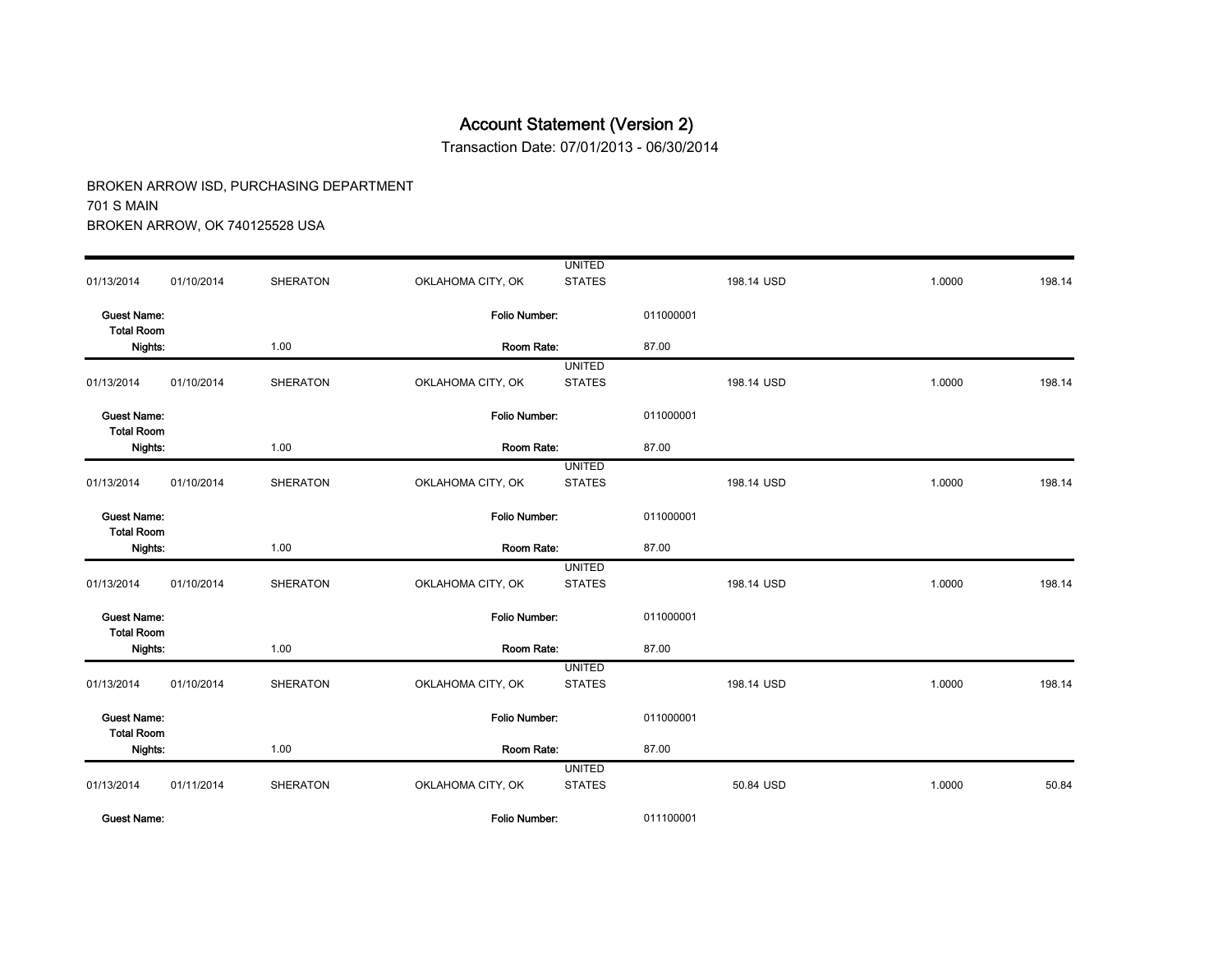Transaction Date: 07/01/2013 - 06/30/2014

BROKEN ARROW ISD, PURCHASING DEPARTMENT 701 S MAIN BROKEN ARROW, OK 740125528 USA

| <b>Total Room</b>                       |            |                                  |                      |                                |           |               |        |          |
|-----------------------------------------|------------|----------------------------------|----------------------|--------------------------------|-----------|---------------|--------|----------|
| Nights:                                 |            | 2.00                             | Room Rate:           |                                | 87.00     |               |        |          |
| 01/13/2014                              | 01/11/2014 | <b>SHERATON</b>                  | OKLAHOMA CITY, OK    | <b>UNITED</b><br><b>STATES</b> |           | $(24.14)$ USD | 1.0000 | (24.14)  |
| <b>Guest Name:</b><br><b>Total Room</b> |            |                                  | Folio Number:        |                                | 011100001 |               |        |          |
| Nights:                                 |            | 0.00                             | Room Rate:           |                                | 87.00     |               |        |          |
| 01/13/2014                              | 01/11/2014 | <b>SHERATON</b>                  | OKLAHOMA CITY, OK    | <b>UNITED</b><br><b>STATES</b> |           | $(24.14)$ USD | 1.0000 | (24.14)  |
| <b>Guest Name:</b><br><b>Total Room</b> |            |                                  | <b>Folio Number:</b> |                                | 011100001 |               |        |          |
| Nights:                                 |            | 0.00                             | Room Rate:           |                                | 87.00     |               |        |          |
| 01/13/2014                              | 01/11/2014 | <b>SHERATON</b>                  | OKLAHOMA CITY, OK    | <b>UNITED</b><br><b>STATES</b> |           | $(24.14)$ USD | 1.0000 | (24.14)  |
| <b>Guest Name:</b><br><b>Total Room</b> |            |                                  | Folio Number:        |                                | 011100001 |               |        |          |
| Nights:                                 |            | 0.00                             | Room Rate:           |                                | 87.00     |               |        |          |
| 01/13/2014                              | 01/11/2014 | <b>SHERATON</b>                  | OKLAHOMA CITY, OK    | <b>UNITED</b><br><b>STATES</b> |           | (23.70) USD   | 1.0000 | (23.70)  |
| <b>Guest Name:</b><br><b>Total Room</b> |            |                                  | Folio Number:        |                                | 011100001 |               |        |          |
| Nights:                                 |            | 0.00                             | Room Rate:           |                                | 87.00     |               |        |          |
| 01/30/2014                              | 01/30/2014 | NATL ART EDU ASSOC               | 07038608000, VA      | <b>UNITED</b><br><b>STATES</b> |           | 308.00 USD    | 1.0000 | 308.00   |
| 03/27/2014                              | 03/26/2014 | <b>NATIONAL TRAVEL</b><br>SYSTEM | 806-7944694, TX      | <b>UNITED</b><br><b>STATES</b> |           | 4,481.93 USD  | 1.0000 | 4,481.93 |
| 04/03/2014                              | 04/02/2014 | <b>MARRIOTT</b>                  | SAN DIEGO, CA        | <b>UNITED</b><br><b>STATES</b> |           | 1,120.10 USD  | 1.0000 | 1,120.10 |

Guest Name: Folio Number: 000005567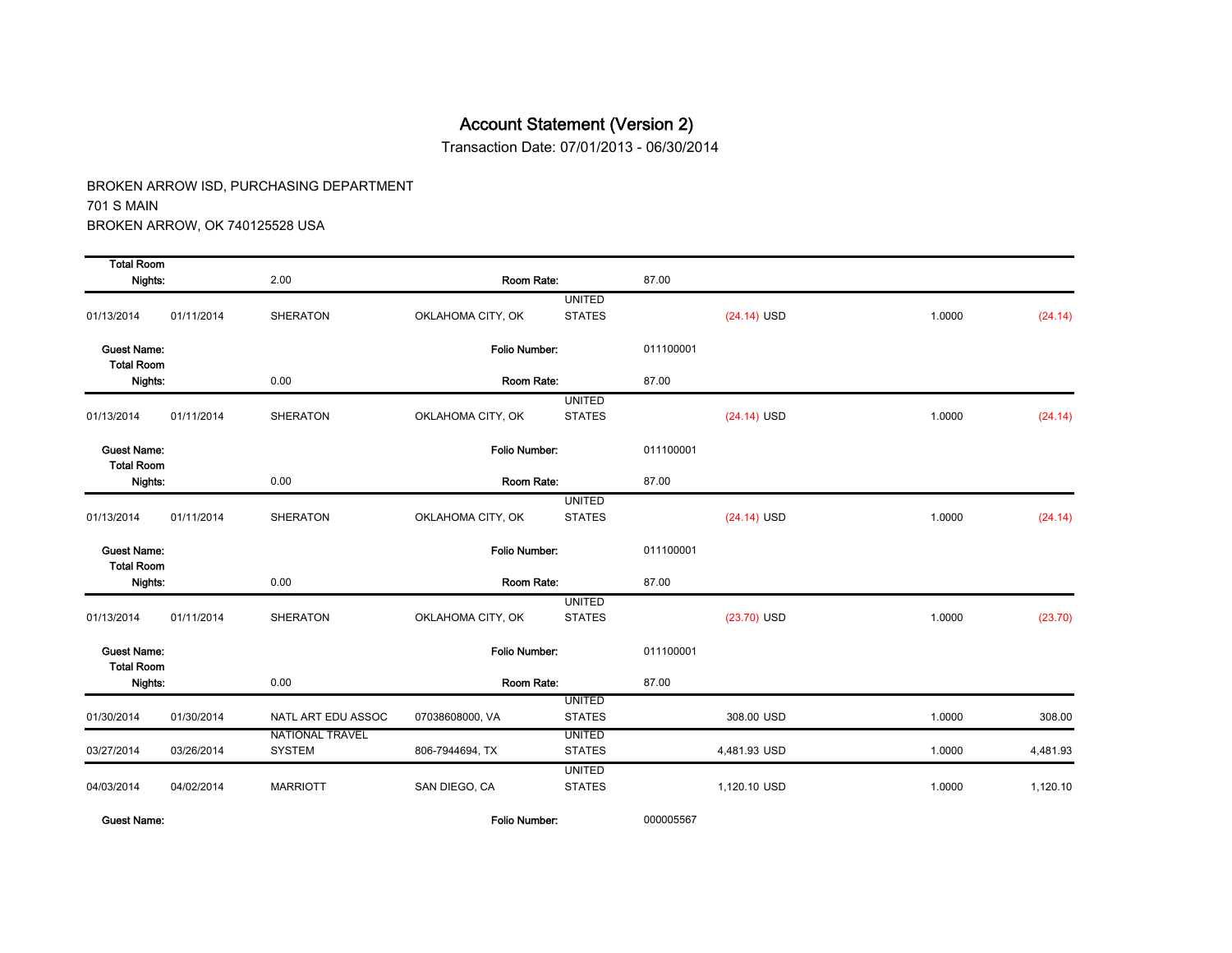Transaction Date: 07/01/2013 - 06/30/2014

| <b>Total Room</b>                       |            |                       |             |                                |            |              |        |        |
|-----------------------------------------|------------|-----------------------|-------------|--------------------------------|------------|--------------|--------|--------|
| Nights:                                 |            | 6.00                  |             | Room Rate:                     | 0.00       |              |        |        |
| 06/09/2014                              | 06/07/2014 | <b>EMBASSY SUITES</b> | NORMAN, OK  | <b>UNITED</b><br><b>STATES</b> |            | 2.00 USD     | 1.0000 | 2.00   |
| <b>Guest Name:</b><br><b>Total Room</b> |            |                       |             | Folio Number:                  | 0000002940 |              |        |        |
| Nights:                                 |            | 4.00                  |             | Room Rate:                     | 0.00       |              |        |        |
| 06/13/2014                              | 06/11/2014 | <b>HOTELS MELIA</b>   | ATLANTA, GA | <b>UNITED</b><br><b>STATES</b> |            | 172.84 USD   | 1.0000 | 172.84 |
| <b>Guest Name:</b><br><b>Total Room</b> |            |                       |             | Folio Number:                  | 14294961   |              |        |        |
| Nights:                                 |            | 4.00                  |             | Room Rate:                     | 149.00     |              |        |        |
| 06/13/2014                              | 06/11/2014 | <b>HOTELS MELIA</b>   | ATLANTA, GA | <b>UNITED</b><br><b>STATES</b> |            | 172.84 USD   | 1.0000 | 172.84 |
| <b>Guest Name:</b><br><b>Total Room</b> |            |                       |             | Folio Number:                  | 14294956   |              |        |        |
| Nights:                                 |            | 4.00                  |             | Room Rate:                     | 149.00     |              |        |        |
| 06/13/2014                              | 06/11/2014 | <b>HOTELS MELIA</b>   | ATLANTA, GA | <b>UNITED</b><br><b>STATES</b> |            | 172.84 USD   | 1.0000 | 172.84 |
| <b>Guest Name:</b><br><b>Total Room</b> |            |                       |             | Folio Number:                  | 14294955   |              |        |        |
| Nights:                                 |            | 4.00                  |             | Room Rate:                     | 149.00     |              |        |        |
| 06/13/2014                              | 06/11/2014 | <b>HOTELS MELIA</b>   | ATLANTA, GA | <b>UNITED</b><br><b>STATES</b> |            | 172.84 USD   | 1.0000 | 172.84 |
| <b>Guest Name:</b><br><b>Total Room</b> |            |                       |             | Folio Number:                  | 14294981   |              |        |        |
| Nights:                                 |            | 4.00                  |             | Room Rate:                     | 149.00     |              |        |        |
| 06/23/2014                              | 06/20/2014 | <b>EMBASSY SUITES</b> | NORMAN, OK  | <b>UNITED</b><br><b>STATES</b> |            | $(2.00)$ USD | 1.0000 | (2.00) |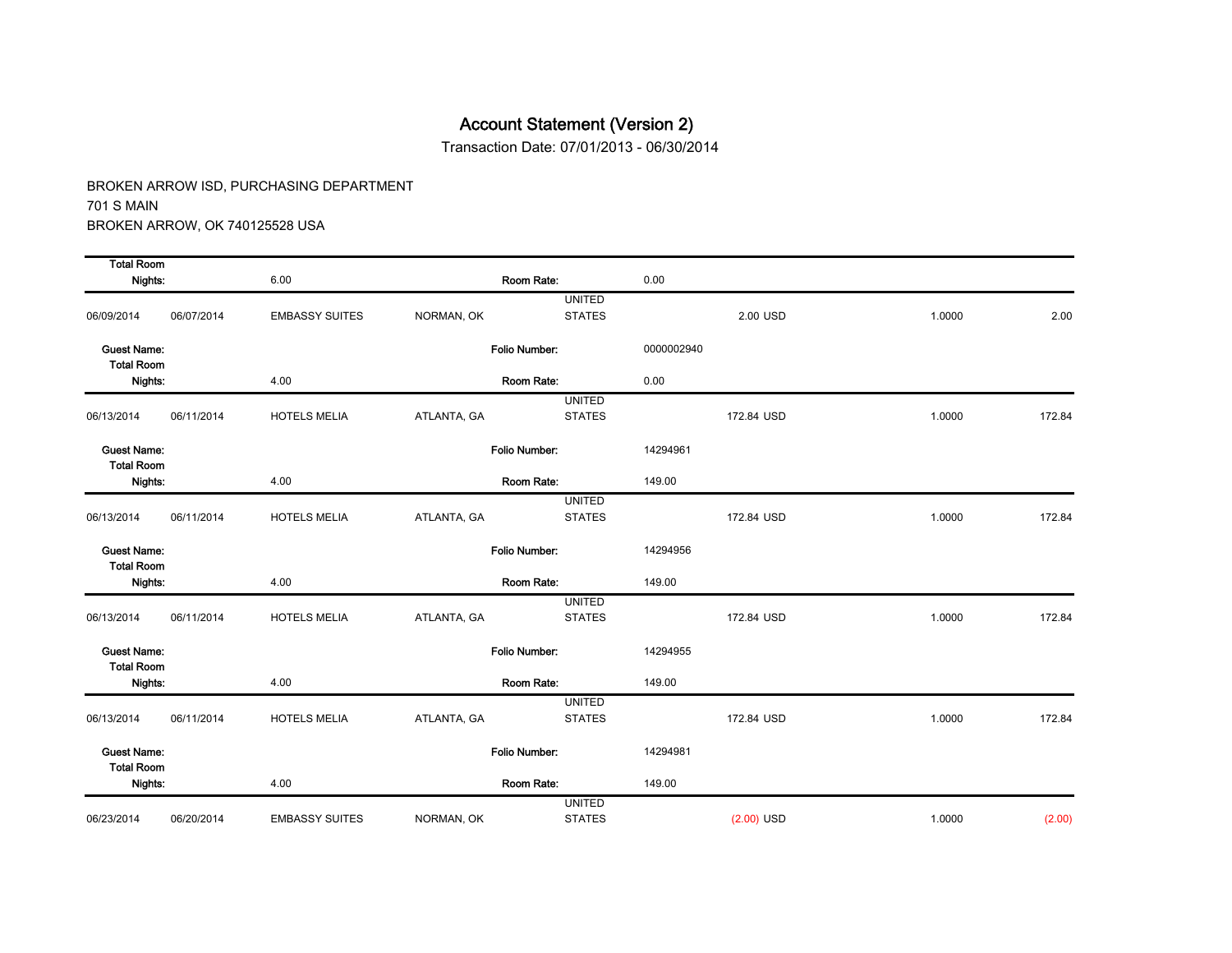Transaction Date: 07/01/2013 - 06/30/2014

| <b>Guest Name:</b><br><b>Total Room</b> |            |                      | <b>Folio Number:</b> |                                | 0000002722        |                      |          |
|-----------------------------------------|------------|----------------------|----------------------|--------------------------------|-------------------|----------------------|----------|
| Nights:                                 |            | 1.00                 | Room Rate:           |                                | 0.00              |                      |          |
|                                         |            |                      |                      |                                |                   | <b>Total Amount:</b> | 8,858.01 |
|                                         |            |                      |                      |                                |                   |                      |          |
|                                         |            |                      |                      | <b>UNITED</b>                  |                   |                      |          |
| 11/25/2013                              | 11/22/2013 | SPRINGHILL SUITES    | MOORE, OK            | <b>STATES</b>                  | 178.00 USD        | 1.0000               | 178.00   |
| <b>Guest Name:</b>                      |            |                      | <b>Folio Number:</b> |                                |                   |                      |          |
| Nights:                                 |            | 2.00                 | Room Rate:           |                                | 000005567<br>0.00 |                      |          |
|                                         |            |                      |                      |                                |                   |                      |          |
| 11/25/2013                              | 11/22/2013 | SPRINGHILL SUITES    | MOORE, OK            | <b>UNITED</b><br><b>STATES</b> | 178.00 USD        | 1.0000               | 178.00   |
|                                         |            |                      |                      |                                |                   |                      |          |
| <b>Guest Name:</b><br><b>Total Room</b> |            |                      | <b>Folio Number:</b> |                                | 000005567         |                      |          |
| Nights:                                 |            | 2.00                 | Room Rate:           |                                | 0.00              |                      |          |
|                                         |            |                      |                      | <b>UNITED</b>                  |                   |                      |          |
| 01/27/2014                              | 01/24/2014 | <b>NASP</b>          | 03016570270, MD      | <b>STATES</b>                  | 474.00 USD        | 1.0000               | 474.00   |
| 01/30/2014                              | 01/29/2014 | <b>NASP</b>          | 03016570270, MD      | <b>UNITED</b><br><b>STATES</b> | 469.00 USD        | 1.0000               | 469.00   |
|                                         |            |                      |                      | <b>UNITED</b>                  |                   |                      |          |
| 02/24/2014                              | 02/23/2014 | <b>MARRIOTT</b>      | WASHINGTON, DC       | <b>STATES</b>                  | 1,477.07 USD      | 1.0000               | 1,477.07 |
|                                         |            |                      |                      |                                |                   |                      |          |
| <b>Guest Name:</b><br><b>Total Room</b> |            |                      | <b>Folio Number:</b> |                                | 000005567         |                      |          |
| Nights:                                 |            | 6.00                 | Room Rate:           |                                | 0.00              |                      |          |
| 04/04/2014                              | 04/02/2014 | <b>LAQUINTA INNS</b> | 281-452-4402, TX     | <b>STATES</b>                  | 104.65 USD        | 1.0000               | 104.65   |
| <b>Guest Name:</b>                      |            |                      | <b>Folio Number:</b> |                                | 075727            |                      |          |
| Nights:                                 |            | 1.00                 | Room Rate:           |                                | 0.00              |                      |          |
| 04/04/2014                              | 04/02/2014 | <b>LAQUINTA INNS</b> | 281-452-4402, TX     | <b>STATES</b>                  | 104.65 USD        | 1.0000               | 104.65   |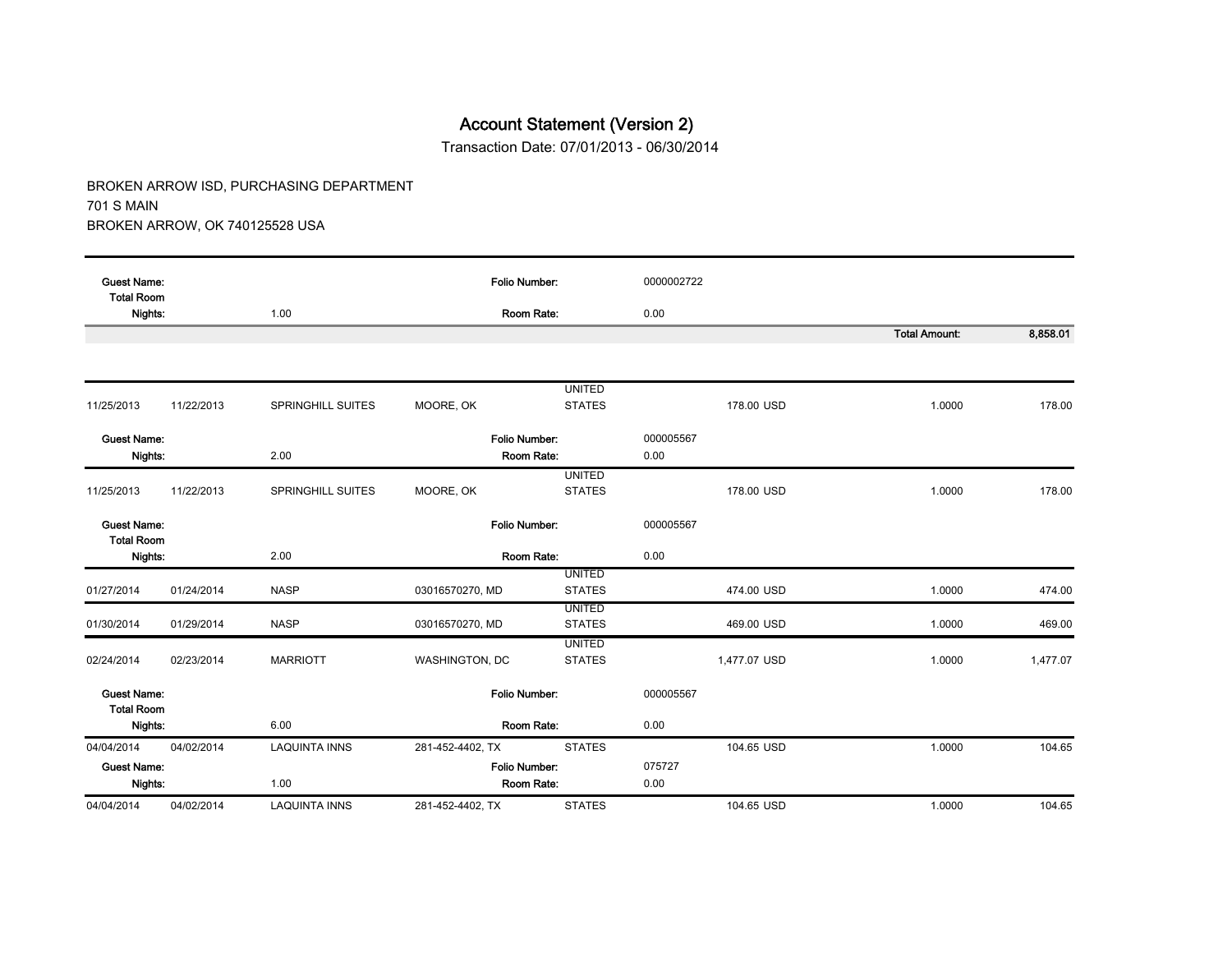Transaction Date: 07/01/2013 - 06/30/2014

| <b>Guest Name:</b><br><b>Total Room</b> |            |                      | Folio Number:    |                                | 075728 |            |        |        |
|-----------------------------------------|------------|----------------------|------------------|--------------------------------|--------|------------|--------|--------|
| Nights:                                 |            | 1.00                 | Room Rate:       |                                | 0.00   |            |        |        |
|                                         |            |                      |                  | <b>UNITED</b>                  |        |            |        |        |
| 04/04/2014                              | 04/02/2014 | <b>LAQUINTA INNS</b> | 281-452-4402, TX | <b>STATES</b>                  |        | 104.65 USD | 1.0000 | 104.65 |
| <b>Guest Name:</b><br><b>Total Room</b> |            |                      | Folio Number:    |                                | 075729 |            |        |        |
| Nights:                                 |            | 1.00                 | Room Rate:       |                                | 0.00   |            |        |        |
|                                         |            |                      |                  | <b>UNITED</b>                  |        |            |        |        |
| 04/04/2014                              | 04/02/2014 | <b>LAQUINTA INNS</b> | 281-452-4402, TX | <b>STATES</b>                  |        | 104.65 USD | 1.0000 | 104.65 |
| <b>Guest Name:</b><br><b>Total Room</b> |            |                      | Folio Number:    |                                | 075730 |            |        |        |
| Nights:                                 |            | 1.00                 | Room Rate:       |                                | 0.00   |            |        |        |
|                                         |            |                      |                  | <b>UNITED</b>                  |        |            |        |        |
| 04/04/2014                              | 04/02/2014 | <b>LAQUINTA INNS</b> | 281-452-4402, TX | <b>STATES</b>                  |        | 104.65 USD | 1.0000 | 104.65 |
| <b>Guest Name:</b><br><b>Total Room</b> |            |                      | Folio Number:    |                                | 075731 |            |        |        |
| Nights:                                 |            | 1.00                 | Room Rate:       |                                | 0.00   |            |        |        |
|                                         |            |                      |                  | <b>UNITED</b>                  |        |            |        |        |
| 04/04/2014                              | 04/02/2014 | <b>LAQUINTA INNS</b> | 281-452-4402, TX | <b>STATES</b>                  |        | 104.65 USD | 1.0000 | 104.65 |
| <b>Guest Name:</b><br><b>Total Room</b> |            |                      | Folio Number:    |                                | 075732 |            |        |        |
| Nights:                                 |            | 1.00                 | Room Rate:       |                                | 0.00   |            |        |        |
| 04/04/2014                              | 04/02/2014 | <b>LAQUINTA INNS</b> | 281-452-4402, TX | <b>UNITED</b><br><b>STATES</b> |        | 104.65 USD | 1.0000 | 104.65 |
| <b>Guest Name:</b><br><b>Total Room</b> |            |                      | Folio Number:    |                                | 075733 |            |        |        |
| Nights:                                 |            | 1.00                 | Room Rate:       |                                | 0.00   |            |        |        |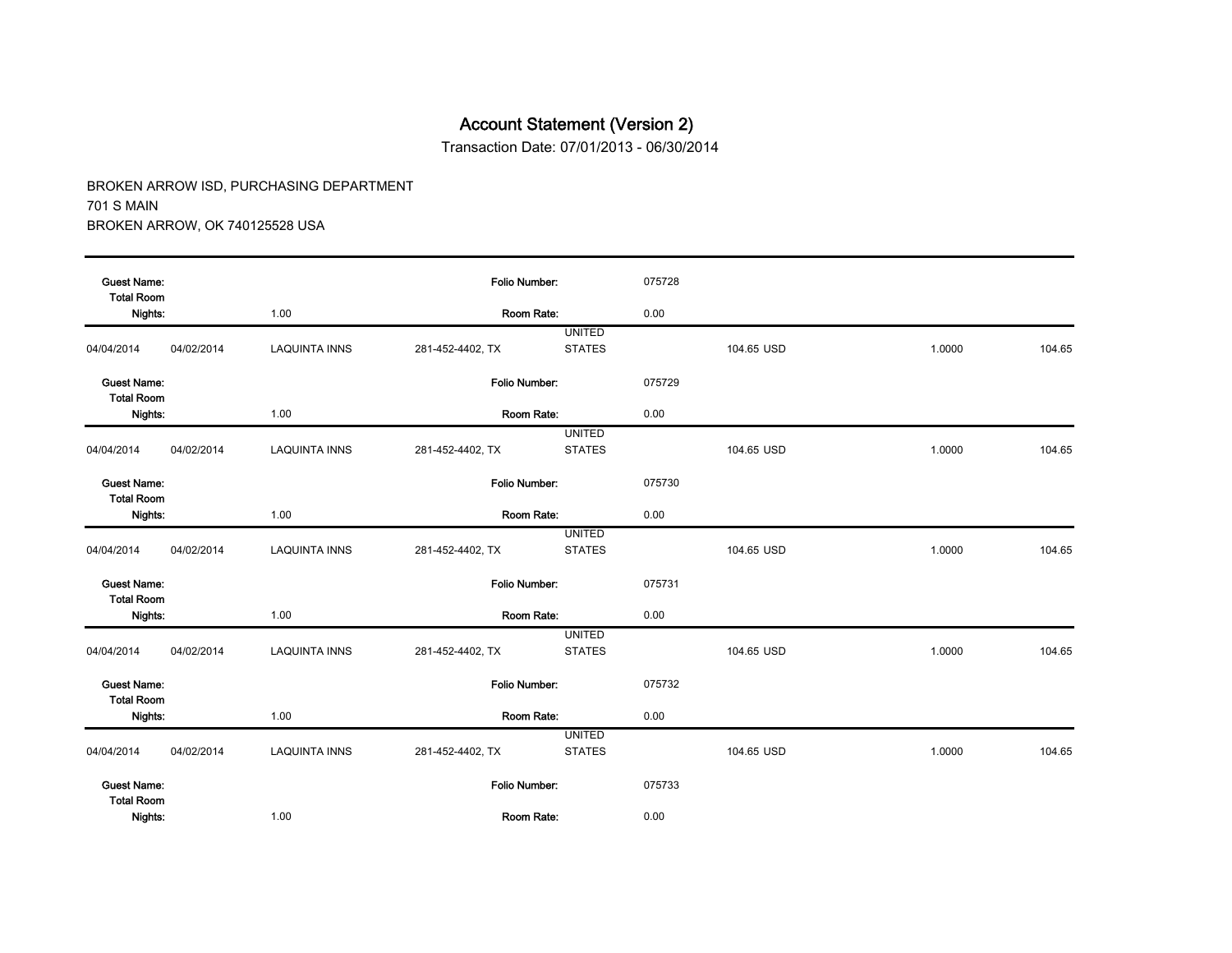Transaction Date: 07/01/2013 - 06/30/2014

|                                         |            |                      |                      | <b>UNITED</b> |        |            |        |        |
|-----------------------------------------|------------|----------------------|----------------------|---------------|--------|------------|--------|--------|
| 04/04/2014                              | 04/02/2014 | <b>LAQUINTA INNS</b> | 281-452-4402, TX     | <b>STATES</b> |        | 104.65 USD | 1.0000 | 104.65 |
| <b>Guest Name:</b><br><b>Total Room</b> |            |                      | Folio Number:        |               | 075734 |            |        |        |
| Nights:                                 |            | 1.00                 | Room Rate:           |               | 0.00   |            |        |        |
|                                         |            |                      |                      | <b>UNITED</b> |        |            |        |        |
| 04/04/2014                              | 04/02/2014 | <b>LAQUINTA INNS</b> | 281-452-4402, TX     | <b>STATES</b> |        | 104.65 USD | 1.0000 | 104.65 |
| <b>Guest Name:</b><br><b>Total Room</b> |            |                      | Folio Number:        |               | 075736 |            |        |        |
| Nights:                                 | 1.00       |                      | Room Rate:           |               | 0.00   |            |        |        |
|                                         |            |                      |                      | <b>UNITED</b> |        |            |        |        |
| 04/04/2014                              | 04/02/2014 | <b>LAQUINTA INNS</b> | 281-452-4402, TX     | <b>STATES</b> |        | 104.65 USD | 1.0000 | 104.65 |
| <b>Guest Name:</b><br><b>Total Room</b> |            |                      | Folio Number:        |               | 075737 |            |        |        |
| Nights:                                 |            | 1.00                 | Room Rate:           |               | 0.00   |            |        |        |
|                                         |            |                      |                      | <b>UNITED</b> |        |            |        |        |
| 04/04/2014                              | 04/02/2014 | <b>LAQUINTA INNS</b> | 281-452-4402, TX     | <b>STATES</b> |        | 104.65 USD | 1.0000 | 104.65 |
| <b>Guest Name:</b><br><b>Total Room</b> |            |                      | Folio Number:        |               | 075738 |            |        |        |
| Nights:                                 |            | 1.00                 | Room Rate:           |               | 0.00   |            |        |        |
|                                         |            |                      |                      | <b>UNITED</b> |        |            |        |        |
| 04/04/2014                              | 04/02/2014 | <b>LAQUINTA INNS</b> | 281-452-4402, TX     | <b>STATES</b> |        | 104.65 USD | 1.0000 | 104.65 |
| <b>Guest Name:</b><br><b>Total Room</b> |            |                      | Folio Number:        |               | 075739 |            |        |        |
| Nights:                                 |            | 1.00                 | Room Rate:           |               | 0.00   |            |        |        |
|                                         |            |                      |                      | <b>UNITED</b> |        |            |        |        |
| 04/04/2014                              | 04/02/2014 | <b>LAQUINTA INNS</b> | 281-452-4402, TX     | <b>STATES</b> |        | 104.65 USD | 1.0000 | 104.65 |
| <b>Guest Name:</b>                      |            |                      | <b>Folio Number:</b> |               | 075735 |            |        |        |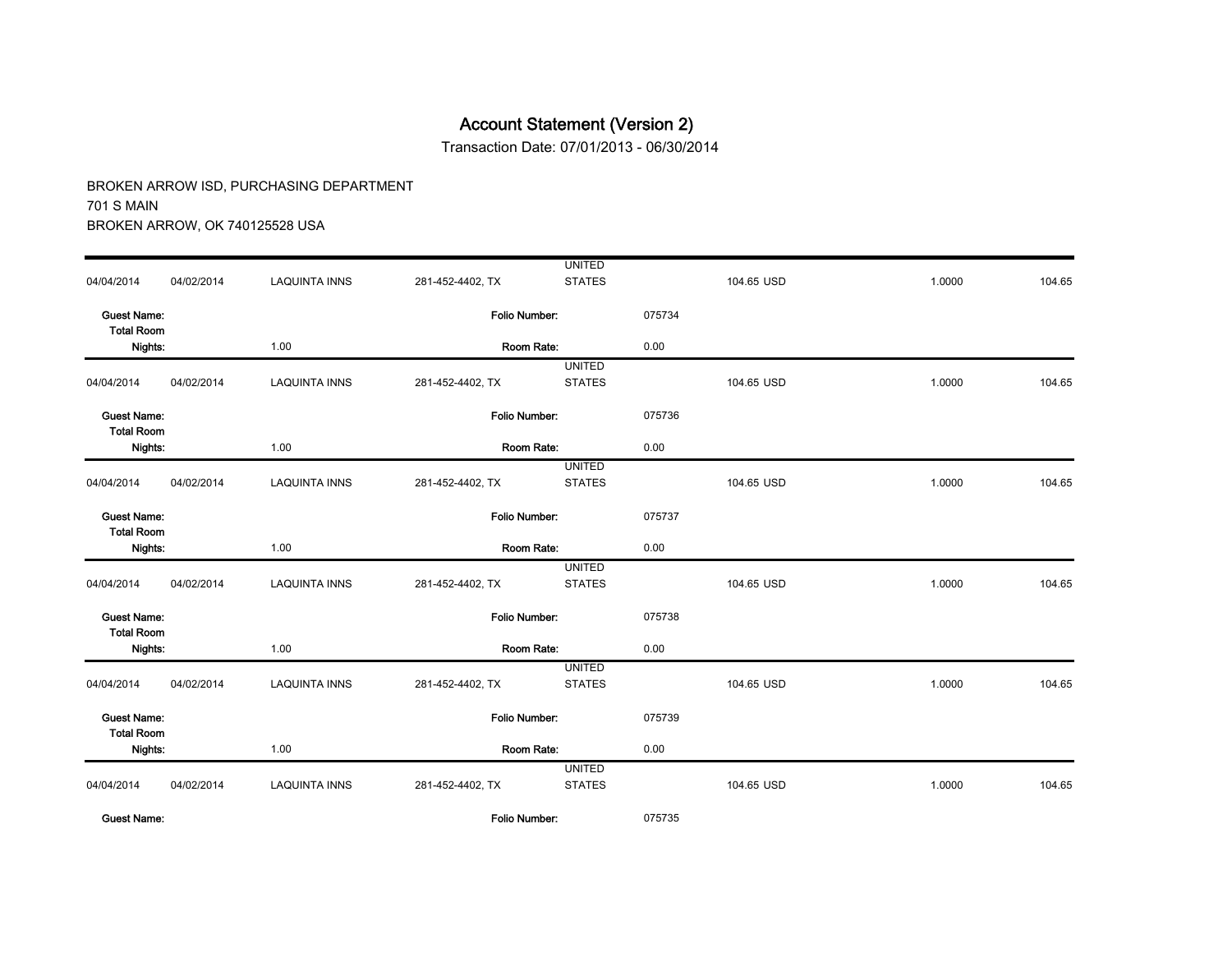Transaction Date: 07/01/2013 - 06/30/2014

| <b>Total Room</b>                       |            |                           |                         |                                |            |              |        |          |
|-----------------------------------------|------------|---------------------------|-------------------------|--------------------------------|------------|--------------|--------|----------|
| Nights:                                 |            | 1.00                      | Room Rate:              |                                | 0.00       |              |        |          |
| 04/07/2014                              | 04/04/2014 | <b>CROWN PLAZA SUITES</b> | ARLINGTON, TX           | <b>UNITED</b><br><b>STATES</b> |            | 3,223.48 USD | 1.0000 | 3,223.48 |
| <b>Guest Name:</b><br><b>Total Room</b> |            |                           | Folio Number:           |                                | 0004127053 |              |        |          |
| Nights:                                 |            | 0.00                      | Room Rate:              |                                | 0.00       |              |        |          |
| 04/21/2014                              | 04/19/2014 | <b>SHERATON</b>           | MIDWEST CITY, OK        | <b>UNITED</b><br><b>STATES</b> |            | 197.22 USD   | 1.0000 | 197.22   |
| <b>Guest Name:</b><br><b>Total Room</b> |            |                           | Folio Number:           |                                | 303212     |              |        |          |
| Nights:                                 |            | 3.00                      | Room Rate:              |                                | 0.00       |              |        |          |
| 04/21/2014                              | 04/19/2014 | <b>SHERATON</b>           | MIDWEST CITY, OK        | <b>UNITED</b><br><b>STATES</b> |            | 197.22 USD   | 1.0000 | 197.22   |
| <b>Guest Name:</b><br><b>Total Room</b> |            |                           | Folio Number:           |                                | 303213     |              |        |          |
| Nights:                                 |            | 3.00                      | Room Rate:              |                                | 0.00       |              |        |          |
| 04/21/2014                              | 04/19/2014 | <b>SHERATON</b>           | MIDWEST CITY, OK        | <b>UNITED</b><br><b>STATES</b> |            | 98.61 USD    | 1.0000 | 98.61    |
| <b>Guest Name:</b><br><b>Total Room</b> |            |                           | Folio Number:           |                                | 299056     |              |        |          |
| Nights:                                 |            | 2.00                      | Room Rate:              |                                | 0.00       |              |        |          |
| 05/16/2014                              | 05/14/2014 | <b>HOLIDAY INNS</b>       | MARSHFIELD, MO          | <b>UNITED</b><br><b>STATES</b> |            | 114.46 USD   | 1.0000 | 114.46   |
| <b>Guest Name:</b><br><b>Total Room</b> |            |                           | Folio Number:           |                                | 1724881    |              |        |          |
| Nights:                                 |            | 1.00                      | Room Rate:              |                                | 114.46     |              |        |          |
| 05/19/2014                              | 05/15/2014 | <b>HOLIDAY INNS</b>       | <b>BELLE VERNON, PA</b> | <b>UNITED</b><br><b>STATES</b> |            | 174.39 USD   | 1.0000 | 174.39   |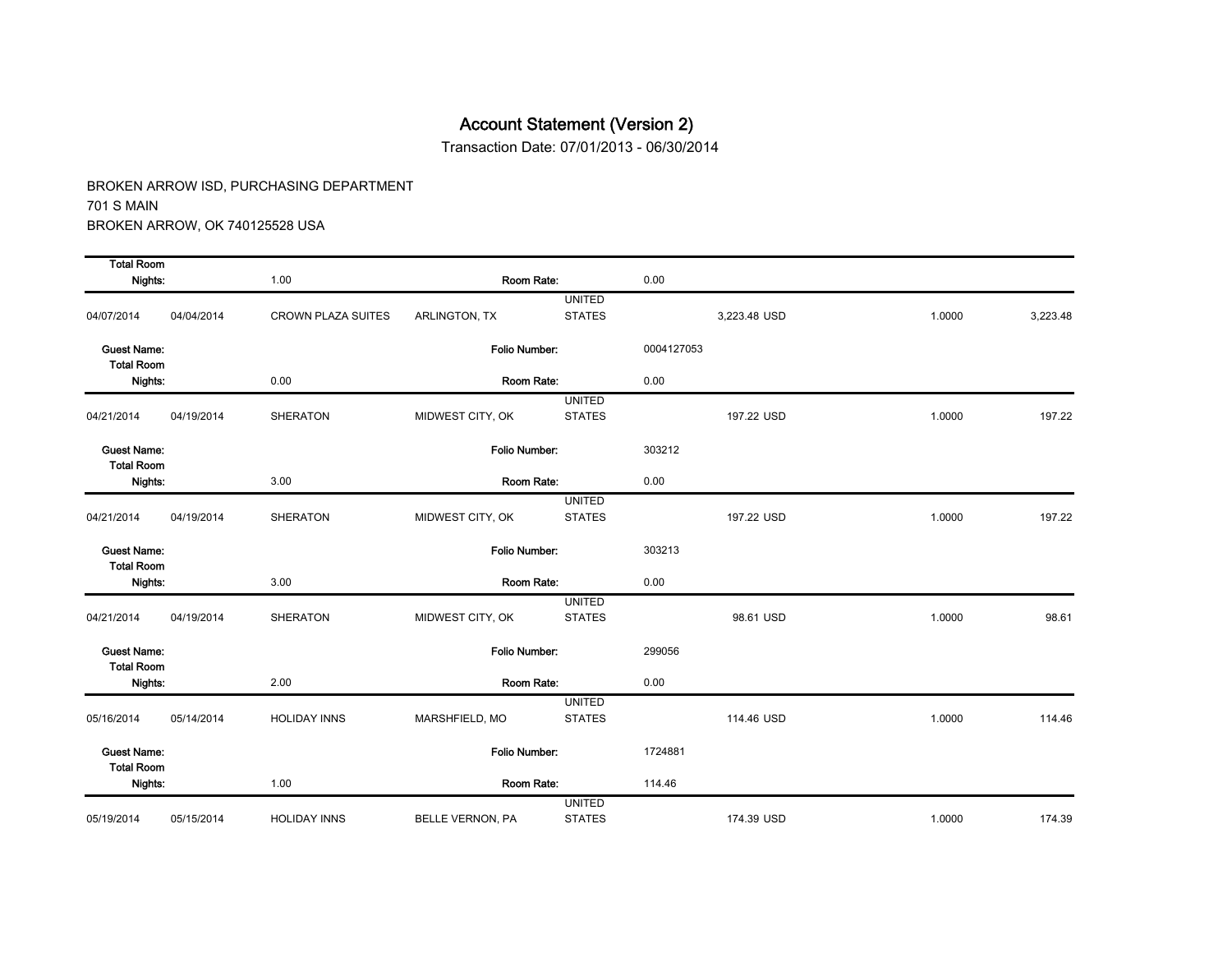Transaction Date: 07/01/2013 - 06/30/2014

| <b>Guest Name:</b><br><b>Total Room</b> |            |                           |               | Folio Number:        |                                | 1189411   |            |        |        |
|-----------------------------------------|------------|---------------------------|---------------|----------------------|--------------------------------|-----------|------------|--------|--------|
| Nights:                                 |            | 0.00                      |               | Room Rate:           |                                | 0.00      |            |        |        |
| 05/19/2014                              | 05/16/2014 | CROWNE PLAZA HOTELS       | ELIZABETH, NJ |                      | <b>UNITED</b><br><b>STATES</b> |           | 217.12 USD | 1.0000 | 217.12 |
| <b>Guest Name:</b><br><b>Total Room</b> |            |                           |               | <b>Folio Number:</b> |                                | 11594008  |            |        |        |
| Nights:                                 |            | 1.00                      |               | Room Rate:           |                                | 184.00    |            |        |        |
| 05/19/2014                              | 05/17/2014 | <b>HOLIDAY INNS</b>       | NEWARK, NJ    |                      | <b>UNITED</b><br><b>STATES</b> |           | 287.60 USD | 1.0000 | 287.60 |
| <b>Guest Name:</b><br><b>Total Room</b> |            |                           |               | Folio Number:        |                                | 000005567 |            |        |        |
| Nights:                                 |            | 1.00                      |               | Room Rate:           |                                | 0.00      |            |        |        |
| 06/23/2014                              | 06/22/2014 | RENAISSANCE HOTELS        | DENVER, CO    |                      | <b>UNITED</b><br><b>STATES</b> |           | 478.50 USD | 1.0000 | 478.50 |
| <b>Guest Name:</b><br><b>Total Room</b> |            |                           |               | Folio Number:        |                                | 000005567 |            |        |        |
| Nights:                                 |            | 4.00                      |               | Room Rate:           |                                | 0.00      |            |        |        |
| 06/23/2014                              | 06/22/2014 | <b>RENAISSANCE HOTELS</b> | DENVER, CO    |                      | <b>UNITED</b><br><b>STATES</b> |           | 478.50 USD | 1.0000 | 478.50 |
| <b>Guest Name:</b><br><b>Total Room</b> |            |                           |               | Folio Number:        |                                | 000005567 |            |        |        |
| Nights:                                 |            | 4.00                      |               | Room Rate:           |                                | 0.00      |            |        |        |
| 06/23/2014                              | 06/22/2014 | RENAISSANCE HOTELS        | DENVER, CO    |                      | <b>UNITED</b><br><b>STATES</b> |           | 478.50 USD | 1.0000 | 478.50 |
| <b>Guest Name:</b><br><b>Total Room</b> |            |                           |               | Folio Number:        |                                | 000005567 |            |        |        |
| Nights:                                 |            | 4.00                      |               | Room Rate:           |                                | 0.00      |            |        |        |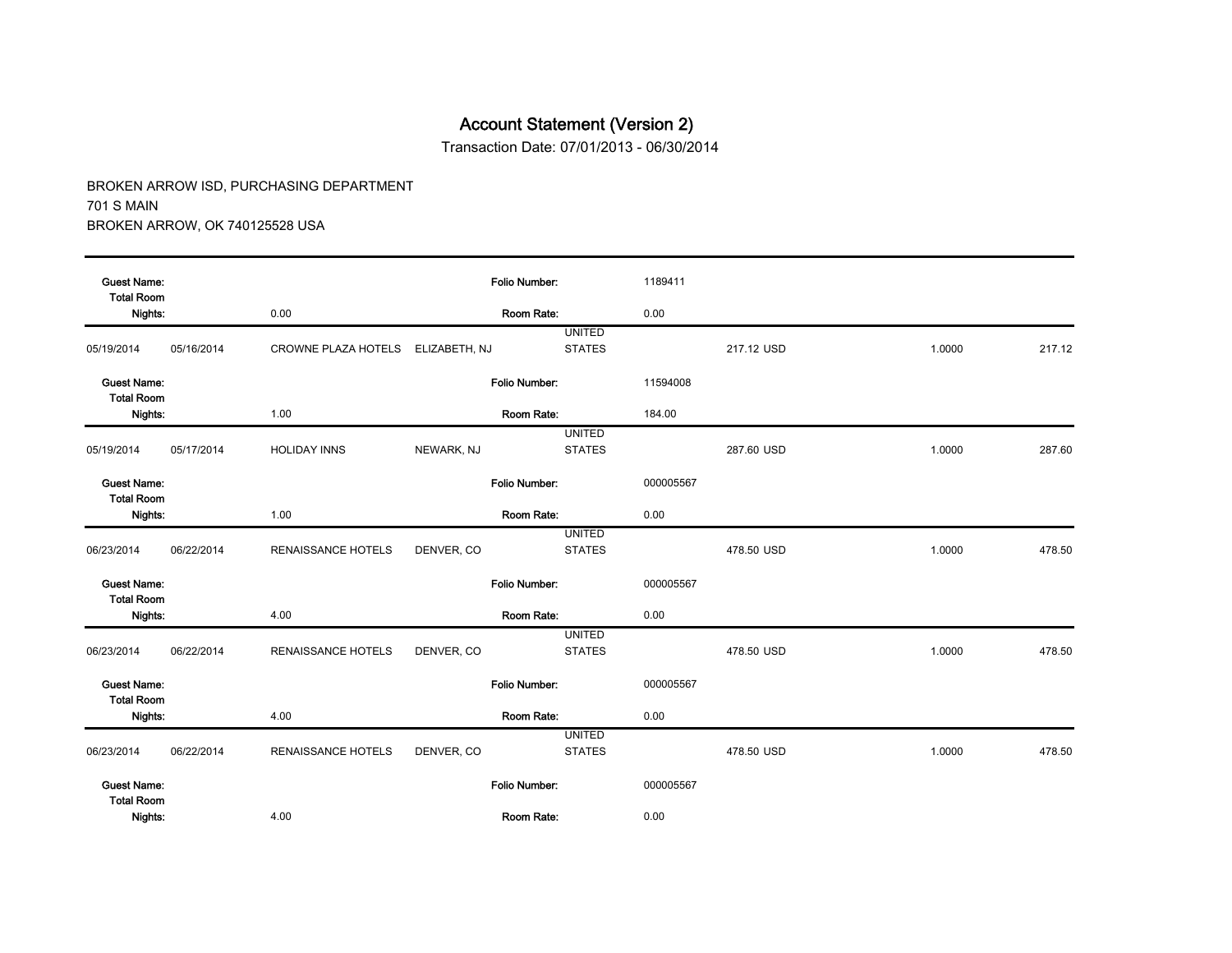Transaction Date: 07/01/2013 - 06/30/2014

|                                         |            |                             |                  | <b>UNITED</b>        |                          |            |                      |           |
|-----------------------------------------|------------|-----------------------------|------------------|----------------------|--------------------------|------------|----------------------|-----------|
| 06/23/2014                              | 06/22/2014 | <b>RENAISSANCE HOTELS</b>   | DENVER, CO       | <b>STATES</b>        |                          | 478.50 USD | 1.0000               | 478.50    |
| <b>Guest Name:</b><br><b>Total Room</b> |            |                             |                  | <b>Folio Number:</b> | 000005567                |            |                      |           |
| Nights:                                 |            | 4.00                        |                  | Room Rate:           | 0.00                     |            |                      |           |
|                                         |            |                             |                  | <b>UNITED</b>        |                          |            |                      |           |
| 06/27/2014                              | 06/26/2014 | <b>GRAND SIERRA ADV DEP</b> | 800-648-9270, NV | <b>STATES</b>        |                          | 89.27 USD  | 1.0000               | 89.27     |
| <b>Guest Name:</b><br><b>Total Room</b> |            |                             |                  | Folio Number:        | 944999                   |            |                      |           |
| Nights:                                 |            | 5.00                        |                  | Room Rate:           | 0.00                     |            |                      |           |
|                                         |            |                             |                  |                      |                          |            | <b>Total Amount:</b> | 10,649.89 |
|                                         |            |                             |                  |                      |                          |            |                      |           |
|                                         |            |                             |                  | <b>UNITED</b>        |                          |            |                      |           |
| 09/13/2013                              | 09/11/2013 | AMERICAN AIRLINES           | TULSA, OK        | <b>STATES</b>        |                          | 470.60 USD | 1.0000               | 470.60    |
| Passenger                               |            |                             |                  |                      |                          |            |                      |           |
| Name:                                   |            | DUNLOP/JANET CO             |                  | <b>Ticket Type:</b>  |                          |            |                      |           |
| From:                                   |            | <b>TUL</b>                  |                  | To:                  | <b>DFW</b>               |            |                      |           |
| From:                                   |            | <b>DFW</b>                  |                  | To:                  | <b>MCO</b>               |            |                      |           |
| From:                                   |            | <b>MCO</b>                  |                  | To:                  | <b>DFW</b>               |            |                      |           |
| From:                                   |            | <b>DFW</b>                  |                  | To:                  | <b>TUL</b>               |            |                      |           |
|                                         |            |                             |                  | <b>UNITED</b>        |                          |            |                      |           |
| 09/13/2013                              | 09/11/2013 | <b>AMERICAN AIRLINES</b>    | TULSA, OK        | <b>STATES</b>        |                          | 470.60 USD | 1.0000               | 470.60    |
| Passenger                               |            |                             |                  |                      |                          |            |                      |           |
| Name:                                   |            | BEAULIEU/DIANA              |                  | <b>Ticket Type:</b>  |                          |            |                      |           |
| From:                                   |            | <b>TUL</b>                  |                  | To:                  | <b>DFW</b>               |            |                      |           |
| From:                                   |            | <b>DFW</b>                  |                  | To:                  | <b>MCO</b>               |            |                      |           |
| From:<br>From:                          |            | <b>MCO</b><br><b>DFW</b>    |                  | To:<br>To:           | <b>DFW</b><br><b>TUL</b> |            |                      |           |
|                                         |            |                             |                  | <b>UNITED</b>        |                          |            |                      |           |
| 09/13/2013                              | 09/11/2013 | <b>AMERICAN AIRLINES</b>    | TULSA, OK        | <b>STATES</b>        |                          | 470.60 USD | 1.0000               | 470.60    |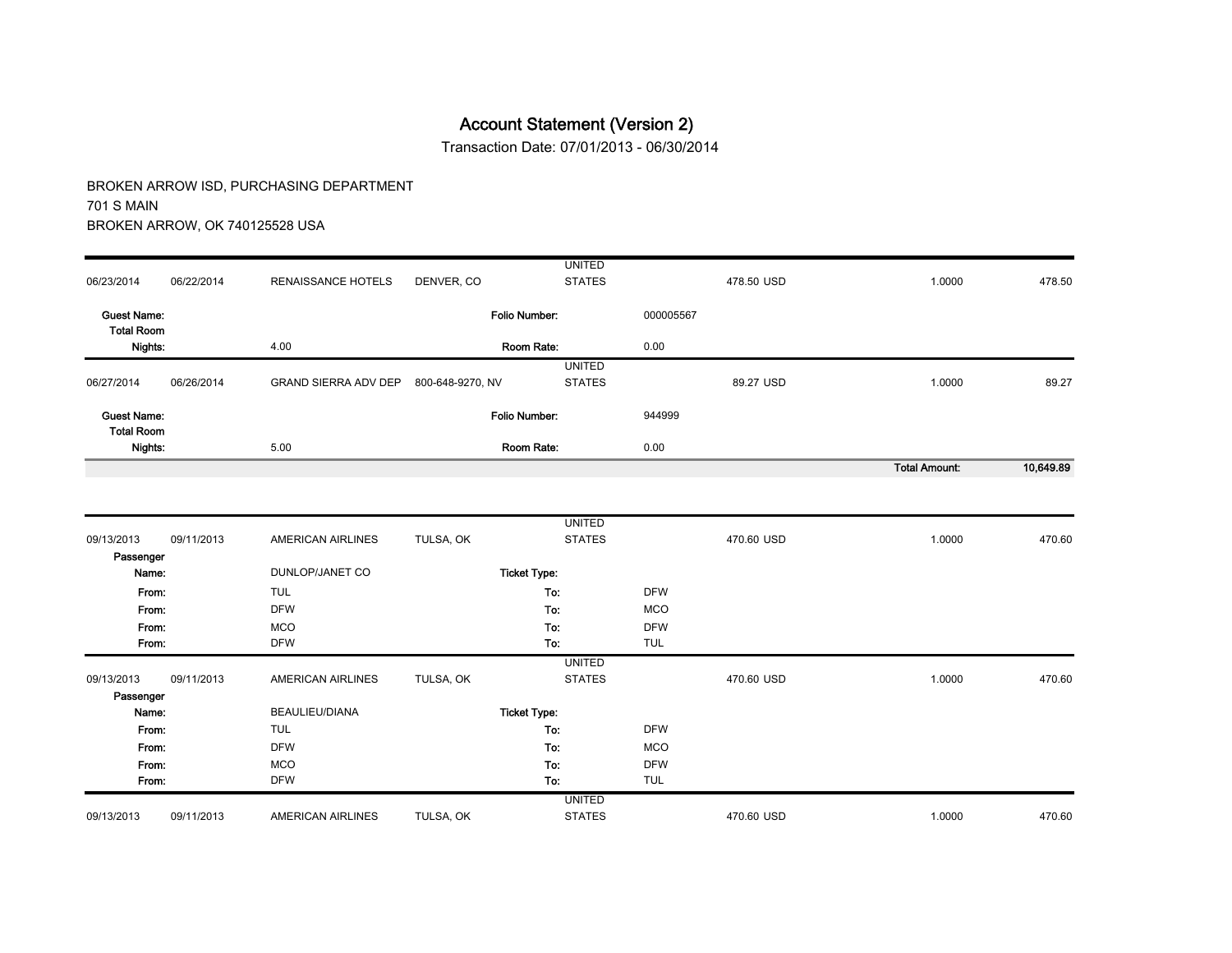Transaction Date: 07/01/2013 - 06/30/2014

| Passenger                               |            |                      |                  |                      |            |              |        |          |
|-----------------------------------------|------------|----------------------|------------------|----------------------|------------|--------------|--------|----------|
| Name:                                   |            | TURNER/SHANNON       |                  | <b>Ticket Type:</b>  |            |              |        |          |
| From:                                   |            | <b>TUL</b>           |                  | To:                  | <b>DFW</b> |              |        |          |
| From:                                   |            | <b>DFW</b>           |                  | To:                  | <b>MCO</b> |              |        |          |
| From:                                   |            | <b>MCO</b>           |                  | To:                  | <b>DFW</b> |              |        |          |
| From:                                   |            | <b>DFW</b>           |                  | To:                  | <b>TUL</b> |              |        |          |
| 09/13/2013                              | 09/11/2013 | SOUTHWEST AIRLINES   | 800-435-9792, TX | <b>STATES</b>        |            | 494.60 USD   | 1.0000 | 494.60   |
| Passenger                               |            |                      |                  |                      |            |              |        |          |
| Name:                                   |            | DUNLOP/JANET COOPER  |                  | <b>Ticket Type:</b>  |            |              |        |          |
| From:                                   |            | <b>TUL</b>           |                  | To:                  | PHX        |              |        |          |
| From:                                   |            | PHX                  |                  | To:                  | SAN        |              |        |          |
| From:                                   |            | SAN                  |                  | To:                  | PHX        |              |        |          |
| From:                                   |            | PHX                  |                  | To:                  | <b>TUL</b> |              |        |          |
|                                         |            |                      |                  | <b>UNITED</b>        |            |              |        |          |
| 11/21/2013                              | 11/20/2013 | <b>STN MEDIA</b>     | 310-7922226, CA  | <b>STATES</b>        |            | 401.75 USD   | 1.0000 | 401.75   |
|                                         |            |                      |                  | <b>UNITED</b>        |            |              |        |          |
| 12/13/2013                              | 12/12/2013 | <b>NSBA</b>          | 07038386722, VA  | <b>STATES</b>        |            | 3,625.00 USD | 1.0000 | 3,625.00 |
|                                         |            |                      |                  | <b>UNITED</b>        |            |              |        |          |
| 12/16/2013                              | 12/13/2013 | SOUTHWEST AIRLINES   | 800-435-9792, TX | <b>STATES</b>        |            | 1,780.50 USD | 1.0000 | 1,780.50 |
| Passenger                               |            |                      |                  |                      |            |              |        |          |
| Name:                                   |            | ALLEN/STEVEN JOHNNIE |                  | <b>Ticket Type:</b>  |            |              |        |          |
| From:                                   |            | <b>TUL</b>           |                  | To:                  | DAL        |              |        |          |
| From:                                   |            | DAL                  |                  | To:                  | <b>MSY</b> |              |        |          |
| From:                                   |            | <b>MSY</b>           |                  | To:                  | HOU        |              |        |          |
| From:                                   |            | HOU                  |                  | To:                  | <b>TUL</b> |              |        |          |
|                                         |            |                      |                  | <b>UNITED</b>        |            |              |        |          |
| 01/16/2014                              | 01/15/2014 | <b>HILTON</b>        | AUSTIN, TX       | <b>STATES</b>        |            | 246.10 USD   | 1.0000 | 246.10   |
| <b>Guest Name:</b><br><b>Total Room</b> |            |                      |                  | <b>Folio Number:</b> | 0002421903 |              |        |          |
| Nights:                                 |            | 1.00                 |                  | Room Rate:           | 0.00       |              |        |          |
|                                         |            |                      |                  | <b>UNITED</b>        |            |              |        |          |
| 01/16/2014                              | 01/15/2014 | <b>HILTON</b>        | AUSTIN, TX       | <b>STATES</b>        |            | 246.10 USD   | 1.0000 | 246.10   |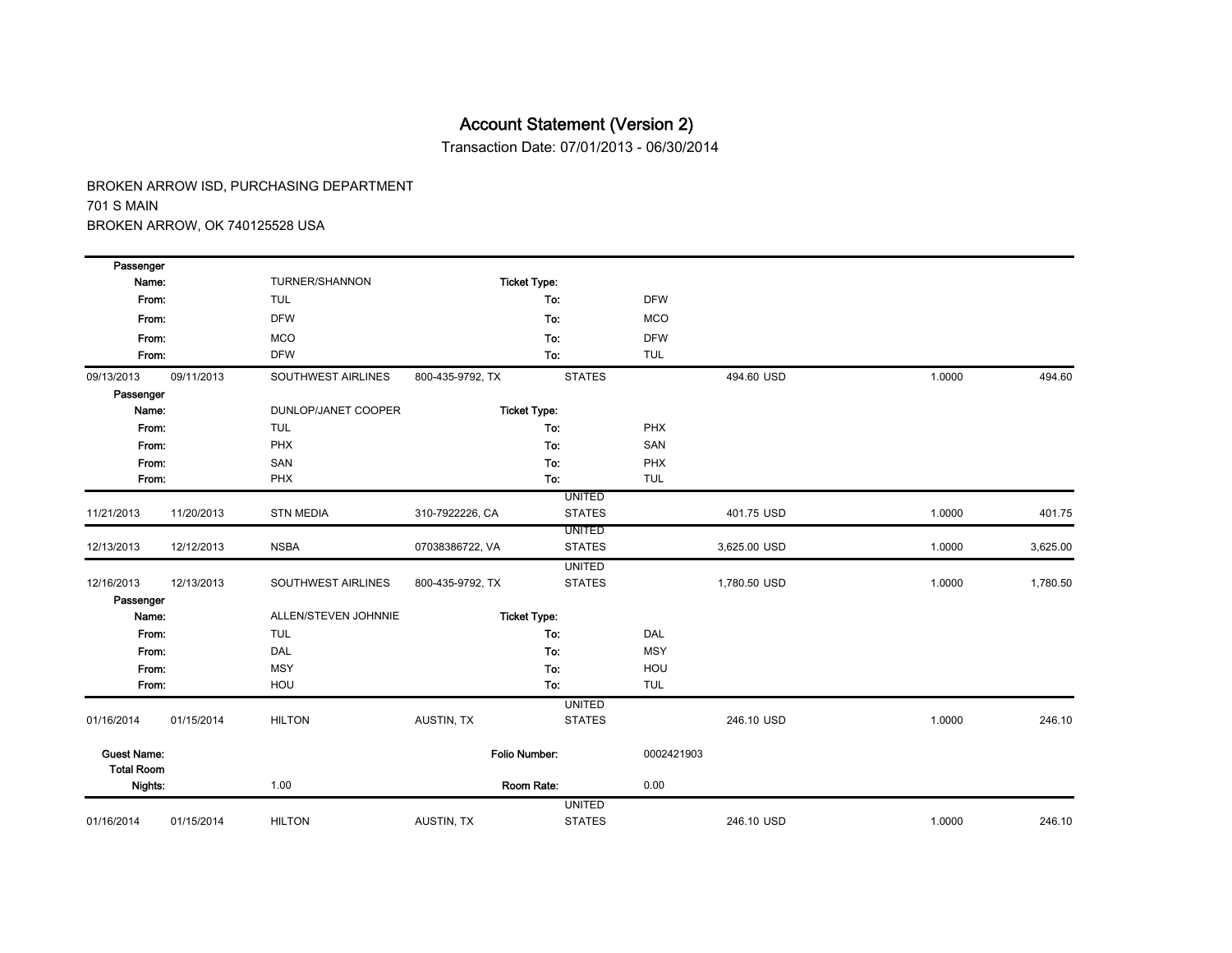Transaction Date: 07/01/2013 - 06/30/2014

| <b>Guest Name:</b><br><b>Total Room</b> |            |               |            | <b>Folio Number:</b> | 0002421902 |            |        |        |
|-----------------------------------------|------------|---------------|------------|----------------------|------------|------------|--------|--------|
| Nights:                                 |            | 1.00          |            | Room Rate:           | 0.00       |            |        |        |
|                                         |            |               |            | <b>UNITED</b>        |            |            |        |        |
| 01/16/2014                              | 01/15/2014 | <b>HILTON</b> | AUSTIN, TX | <b>STATES</b>        |            | 246.10 USD | 1.0000 | 246.10 |
| <b>Guest Name:</b><br><b>Total Room</b> |            |               |            | Folio Number:        | 0002421901 |            |        |        |
| Nights:                                 |            | 1.00          |            | Room Rate:           | 0.00       |            |        |        |
|                                         |            |               |            | <b>UNITED</b>        |            |            |        |        |
| 01/16/2014                              | 01/15/2014 | <b>HILTON</b> | AUSTIN, TX | <b>STATES</b>        |            | 246.10 USD | 1.0000 | 246.10 |
| <b>Guest Name:</b><br><b>Total Room</b> |            |               |            | <b>Folio Number:</b> | 0002421900 |            |        |        |
| Nights:                                 |            | 1.00          |            | Room Rate:           | 0.00       |            |        |        |
|                                         |            |               |            | <b>UNITED</b>        |            |            |        |        |
| 01/16/2014                              | 01/15/2014 | <b>HILTON</b> | AUSTIN, TX | <b>STATES</b>        |            | 246.10 USD | 1.0000 | 246.10 |
| <b>Guest Name:</b><br><b>Total Room</b> |            |               |            | Folio Number:        | 0002421898 |            |        |        |
| Nights:                                 |            | 1.00          |            | Room Rate:           | 0.00       |            |        |        |
|                                         |            |               |            | <b>UNITED</b>        |            |            |        |        |
| 01/16/2014                              | 01/15/2014 | <b>HILTON</b> | AUSTIN, TX | <b>STATES</b>        |            | 246.10 USD | 1.0000 | 246.10 |
| <b>Guest Name:</b><br><b>Total Room</b> |            |               |            | <b>Folio Number:</b> | 0002421895 |            |        |        |
| Nights:                                 |            | 1.00          |            | Room Rate:           | 0.00       |            |        |        |
|                                         |            |               |            | <b>UNITED</b>        |            |            |        |        |
| 01/16/2014                              | 01/15/2014 | <b>HILTON</b> | AUSTIN, TX | <b>STATES</b>        |            | 246.10 USD | 1.0000 | 246.10 |
| <b>Guest Name:</b><br><b>Total Room</b> |            |               |            | Folio Number:        | 0002421894 |            |        |        |
| Nights:                                 |            | 1.00          |            | Room Rate:           | 0.00       |            |        |        |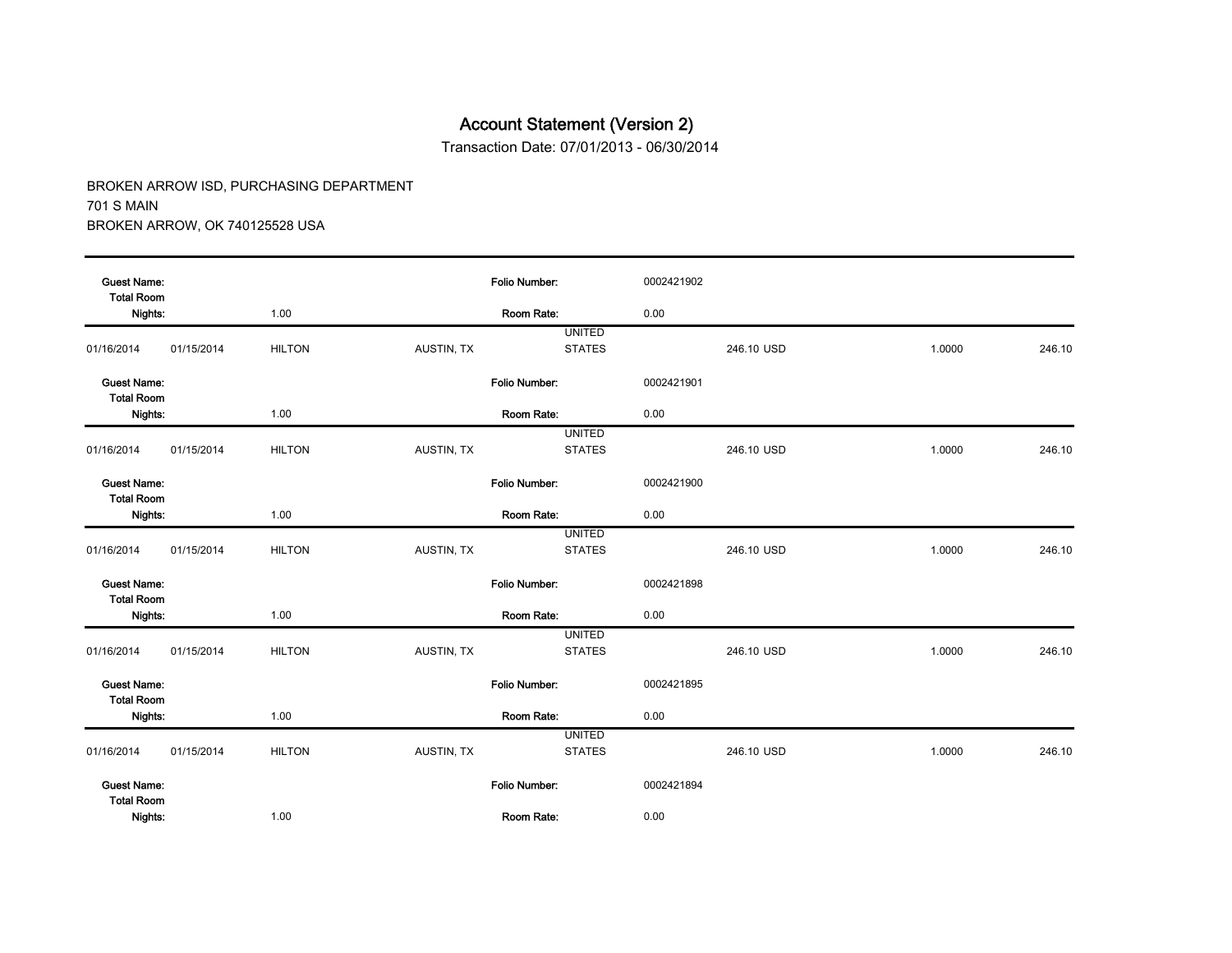Transaction Date: 07/01/2013 - 06/30/2014

|                                         |            |               |            | <b>UNITED</b>        |            |            |        |        |
|-----------------------------------------|------------|---------------|------------|----------------------|------------|------------|--------|--------|
| 01/16/2014                              | 01/15/2014 | <b>HILTON</b> | AUSTIN, TX | <b>STATES</b>        |            | 246.10 USD | 1.0000 | 246.10 |
| <b>Guest Name:</b><br><b>Total Room</b> |            |               |            | <b>Folio Number:</b> | 0002421893 |            |        |        |
| Nights:                                 |            | 1.00          |            | Room Rate:           | 0.00       |            |        |        |
|                                         |            |               |            | <b>UNITED</b>        |            |            |        |        |
| 01/16/2014                              | 01/15/2014 | <b>HILTON</b> | AUSTIN, TX | <b>STATES</b>        |            | 246.10 USD | 1.0000 | 246.10 |
| <b>Guest Name:</b><br><b>Total Room</b> |            |               |            | Folio Number:        | 0002421892 |            |        |        |
| Nights:                                 |            | 1.00          |            | Room Rate:           | 0.00       |            |        |        |
|                                         |            |               |            | <b>UNITED</b>        |            |            |        |        |
| 01/16/2014                              | 01/15/2014 | <b>HILTON</b> | AUSTIN, TX | <b>STATES</b>        |            | 246.10 USD | 1.0000 | 246.10 |
| <b>Guest Name:</b><br><b>Total Room</b> |            |               |            | Folio Number:        | 0002421891 |            |        |        |
| Nights:                                 |            | 1.00          |            | Room Rate:           | 0.00       |            |        |        |
|                                         |            |               |            | <b>UNITED</b>        |            |            |        |        |
| 01/16/2014                              | 01/15/2014 | <b>HILTON</b> | AUSTIN, TX | <b>STATES</b>        |            | 246.10 USD | 1.0000 | 246.10 |
| <b>Guest Name:</b><br><b>Total Room</b> |            |               |            | Folio Number.        | 0002421890 |            |        |        |
| Nights:                                 |            | 1.00          |            | Room Rate:           | 0.00       |            |        |        |
|                                         |            |               |            | <b>UNITED</b>        |            |            |        |        |
| 01/16/2014                              | 01/15/2014 | <b>HILTON</b> | AUSTIN, TX | <b>STATES</b>        |            | 246.10 USD | 1.0000 | 246.10 |
| <b>Guest Name:</b><br><b>Total Room</b> |            |               |            | Folio Number:        | 0002421889 |            |        |        |
| Nights:                                 |            | 1.00          |            | Room Rate:           | 0.00       |            |        |        |
|                                         |            |               |            | <b>UNITED</b>        |            |            |        |        |
| 01/17/2014                              | 01/16/2014 | <b>HILTON</b> | AUSTIN, TX | <b>STATES</b>        |            | 246.10 USD | 1.0000 | 246.10 |
| <b>Guest Name:</b>                      |            |               |            | Folio Number:        | 0002422011 |            |        |        |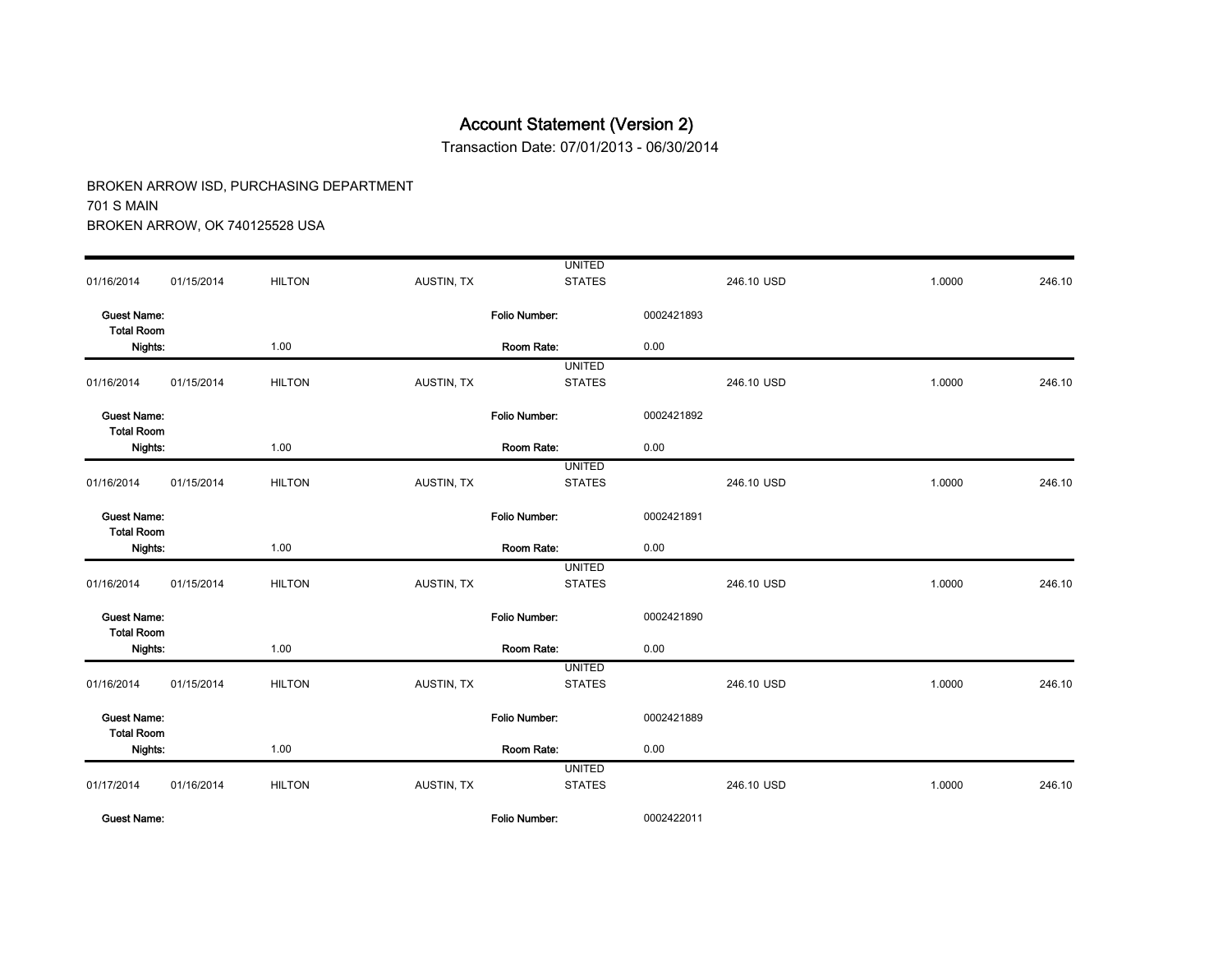Transaction Date: 07/01/2013 - 06/30/2014

| <b>Total Room</b>                       |            |                     |                  |                     |            |                |        |          |
|-----------------------------------------|------------|---------------------|------------------|---------------------|------------|----------------|--------|----------|
| Nights:                                 |            | 1.00                |                  | Room Rate:          | 0.00       |                |        |          |
|                                         |            |                     |                  | <b>UNITED</b>       |            |                |        |          |
| 01/17/2014                              | 01/15/2014 | SOUTHWEST AIRLINES  | 800-435-9792, TX | <b>STATES</b>       |            | 88.70 USD      | 1.0000 | 88.70    |
| Passenger                               |            | MENDENHALL/JAROD    |                  |                     |            |                |        |          |
| Name:                                   |            | <b>LEROY</b>        |                  | <b>Ticket Type:</b> |            |                |        |          |
| From:                                   |            | <b>TUL</b>          |                  | To:                 | HOU        |                |        |          |
| From:                                   |            | HOU                 |                  | To:                 | <b>MSY</b> |                |        |          |
| From:                                   |            | <b>MSY</b>          |                  | To:                 | HOU        |                |        |          |
| From:                                   |            | HOU                 |                  | To:                 | <b>TUL</b> |                |        |          |
|                                         |            | <b>COURTYARD BY</b> |                  | <b>UNITED</b>       |            |                |        |          |
| 01/28/2014                              | 01/26/2014 | <b>MARRIOTT</b>     | DALLAS, TX       | <b>STATES</b>       |            | 464.15 USD     | 1.0000 | 464.15   |
| <b>Guest Name:</b>                      |            |                     |                  | Folio Number:       | 000005567  |                |        |          |
| <b>Total Room</b><br>Nights:            |            | 2.00                |                  | Room Rate:          | 0.00       |                |        |          |
|                                         |            | <b>COURTYARD BY</b> |                  | <b>UNITED</b>       |            |                |        |          |
| 01/28/2014                              | 01/26/2014 | <b>MARRIOTT</b>     | DALLAS, TX       | <b>STATES</b>       |            | 458.74 USD     | 1.0000 | 458.74   |
| <b>Guest Name:</b><br><b>Total Room</b> |            |                     |                  | Folio Number:       | 000005567  |                |        |          |
| Nights:                                 |            | 2.00                |                  | Room Rate:          | 0.00       |                |        |          |
|                                         |            |                     |                  | <b>UNITED</b>       |            |                |        |          |
| 02/03/2014                              | 01/31/2014 | <b>HILTON</b>       | AUSTIN, TX       | <b>STATES</b>       |            | $(246.10)$ USD | 1.0000 | (246.10) |
|                                         |            |                     |                  | <b>UNITED</b>       |            |                |        |          |
| 02/03/2014                              | 01/31/2014 | <b>HILTON</b>       | AUSTIN, TX       | <b>STATES</b>       |            | $(246.10)$ USD | 1.0000 | (246.10) |
|                                         |            |                     |                  | <b>UNITED</b>       |            |                |        |          |
| 02/03/2014                              | 01/31/2014 | <b>HILTON</b>       | AUSTIN, TX       | <b>STATES</b>       |            | $(246.10)$ USD | 1.0000 | (246.10) |
|                                         |            |                     |                  | <b>UNITED</b>       |            |                |        |          |
| 02/06/2014                              | 02/05/2014 | <b>HILTON</b>       | AUSTIN, TX       | <b>STATES</b>       |            | $(246.10)$ USD | 1.0000 | (246.10) |
|                                         |            |                     |                  | <b>UNITED</b>       |            |                |        |          |
| 02/06/2014                              | 02/05/2014 | <b>HILTON</b>       | AUSTIN, TX       | <b>STATES</b>       |            | $(246.10)$ USD | 1.0000 | (246.10) |
|                                         |            |                     |                  | <b>UNITED</b>       |            |                |        |          |
| 02/06/2014                              | 02/05/2014 | <b>HILTON</b>       | AUSTIN, TX       | <b>STATES</b>       |            | 246.10 USD     | 1.0000 | 246.10   |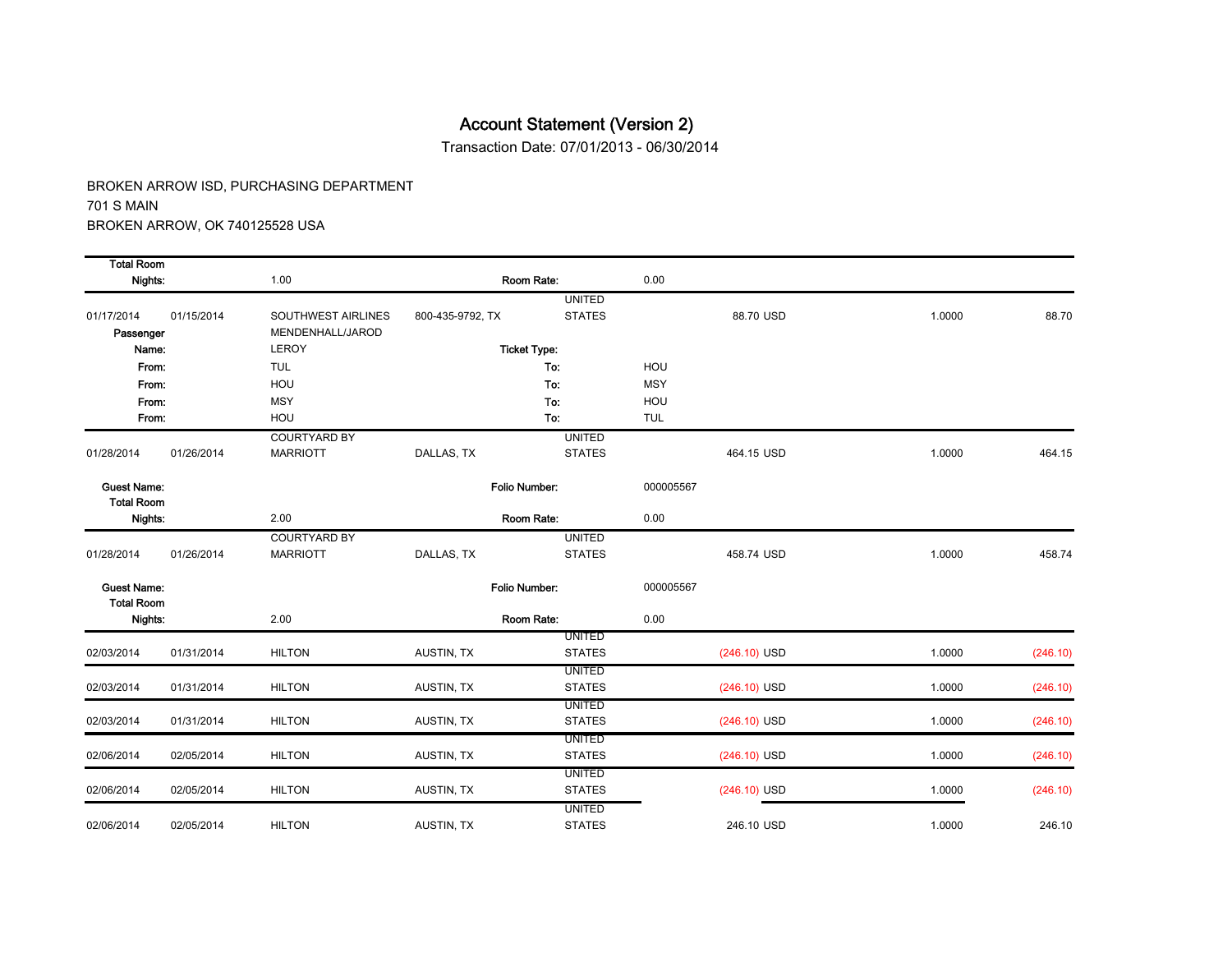Transaction Date: 07/01/2013 - 06/30/2014

| <b>Guest Name:</b>                      |            |                           | Folio Number:        |               | 0002436100 |              |        |          |
|-----------------------------------------|------------|---------------------------|----------------------|---------------|------------|--------------|--------|----------|
| <b>Total Room</b><br>Nights:            |            | 1.00                      | Room Rate:           |               | 0.00       |              |        |          |
|                                         |            |                           |                      | <b>UNITED</b> |            |              |        |          |
| 02/10/2014                              | 02/06/2014 | <b>HILTON</b>             | AUSTIN, TX           | <b>STATES</b> |            | 246.10 USD   | 1.0000 | 246.10   |
| <b>Guest Name:</b><br><b>Total Room</b> |            |                           | Folio Number:        |               | 0002436938 |              |        |          |
| Nights:                                 |            | 1.00                      | Room Rate:           |               | 0.00       |              |        |          |
|                                         |            |                           |                      | <b>UNITED</b> |            |              |        |          |
| 02/11/2014                              | 02/08/2014 | <b>HILTON</b>             | AUSTIN, TX           | <b>STATES</b> |            | (213.98) USD | 1.0000 | (213.98) |
|                                         |            |                           |                      | <b>UNITED</b> |            |              |        |          |
| 02/11/2014                              | 02/07/2014 | <b>HILTON</b>             | AUSTIN, TX           | <b>STATES</b> |            | 984.40 USD   | 1.0000 | 984.40   |
| <b>Guest Name:</b><br><b>Total Room</b> |            |                           | Folio Number:        |               | 0002435348 |              |        |          |
| Nights:                                 |            | 5.00                      | Room Rate:           |               | 0.00       |              |        |          |
|                                         |            | <b>ACT*KNOWLEDGEWORKS</b> |                      | <b>UNITED</b> |            |              |        |          |
| 02/21/2014                              | 02/20/2014 | <b>FOU</b>                | 877-551-5560, CA     | <b>STATES</b> |            | 595.00 USD   | 1.0000 | 595.00   |
|                                         |            |                           |                      | <b>UNITED</b> |            |              |        |          |
| 03/07/2014                              | 03/06/2014 | <b>MARRIOTT</b>           | NASHVILLE, TN        | <b>STATES</b> |            | 775.56 USD   | 1.0000 | 775.56   |
| <b>Guest Name:</b><br><b>Total Room</b> |            |                           | Folio Number:        |               | 000005567  |              |        |          |
| Nights:                                 |            | 5.00                      | Room Rate:           |               | 0.00       |              |        |          |
|                                         |            | <b>HARD ROCK HOTEL</b>    |                      | <b>UNITED</b> |            |              |        |          |
| 03/27/2014                              | 03/26/2014 | <b>CHICAG</b>             | CHICAGO, IL          | <b>STATES</b> |            | 316.60 USD   | 1.0000 | 316.60   |
| <b>Guest Name:</b><br><b>Total Room</b> |            |                           | <b>Folio Number:</b> |               | 2416132    |              |        |          |
| Nights:                                 |            | 1.00                      | Room Rate:           |               | 316.60     |              |        |          |
|                                         |            |                           |                      | <b>UNITED</b> |            |              |        |          |
| 04/09/2014                              | 04/07/2014 | <b>SHERATON</b>           | NEW ORLEANS, LA      | <b>STATES</b> |            | 1,044.76 USD | 1.0000 | 1,044.76 |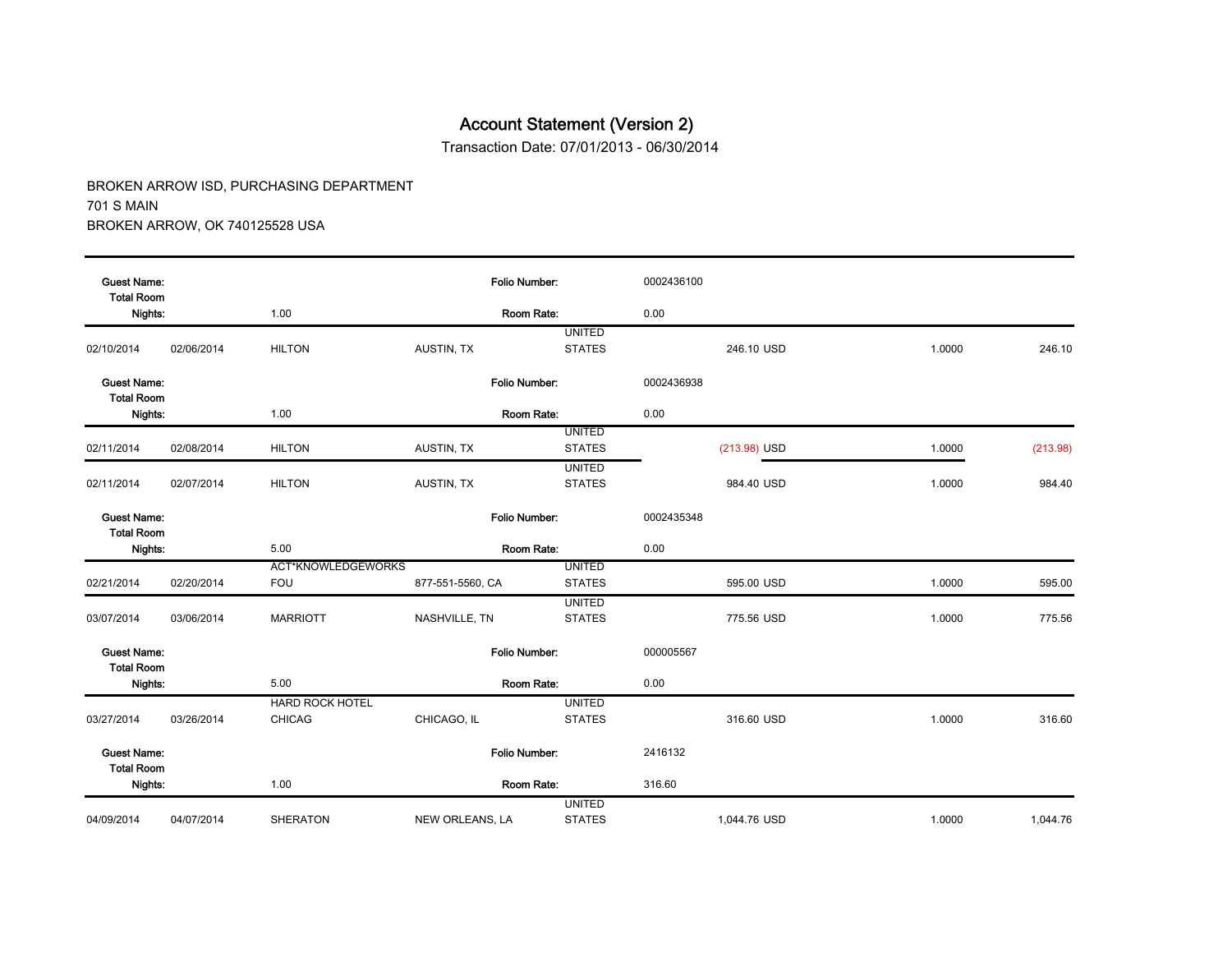Transaction Date: 07/01/2013 - 06/30/2014

BROKEN ARROW ISD, PURCHASING DEPARTMENT 701 S MAIN BROKEN ARROW, OK 740125528 USA

| <b>Guest Name:</b><br><b>Total Room</b> |            |                                       | <b>Folio Number:</b> |                                | 03453748 |              |        |          |
|-----------------------------------------|------------|---------------------------------------|----------------------|--------------------------------|----------|--------------|--------|----------|
| Nights:                                 |            | 0.00                                  | Room Rate:           |                                | 0.00     |              |        |          |
| 04/09/2014                              | 04/07/2014 | <b>SHERATON</b>                       | NEW ORLEANS, LA      | <b>UNITED</b><br><b>STATES</b> |          | 1,062.75 USD | 1.0000 | 1,062.75 |
| <b>Guest Name:</b><br><b>Total Room</b> |            |                                       | Folio Number:        |                                | 03453514 |              |        |          |
| Nights:                                 |            | 0.00                                  | Room Rate:           |                                | 0.00     |              |        |          |
| 04/09/2014                              | 04/07/2014 | <b>SHERATON</b>                       | NEW ORLEANS, LA      | <b>UNITED</b><br><b>STATES</b> |          | 1,044.76 USD | 1.0000 | 1.044.76 |
| <b>Guest Name:</b>                      |            |                                       | Folio Number:        |                                | 03453972 |              |        |          |
| <b>Total Room</b><br>Nights:            |            | 0.00                                  | Room Rate:           |                                | 0.00     |              |        |          |
| 04/09/2014                              | 04/07/2014 | <b>SHERATON</b>                       | NEW ORLEANS, LA      | <b>UNITED</b><br><b>STATES</b> |          | 1,044.76 USD | 1.0000 | 1,044.76 |
| <b>Guest Name:</b><br><b>Total Room</b> |            |                                       | <b>Folio Number:</b> |                                | 03453784 |              |        |          |
| Nights:                                 |            | 0.00                                  | Room Rate:           |                                | 0.00     |              |        |          |
| 04/09/2014                              | 04/07/2014 | <b>SHERATON</b>                       | NEW ORLEANS, LA      | <b>UNITED</b><br><b>STATES</b> |          | 783.57 USD   | 1.0000 | 783.57   |
| <b>Guest Name:</b><br><b>Total Room</b> |            |                                       | Folio Number:        |                                | 03453809 |              |        |          |
| Nights:                                 |            | 0.00                                  | Room Rate:           |                                | 0.00     |              |        |          |
| 04/17/2014                              | 04/16/2014 | LSI*LANDESK SOFTWARE 801-208-1500, UT |                      | <b>UNITED</b><br><b>STATES</b> |          | 2,095.80 USD | 1.0000 | 2,095.80 |
| 05/05/2014                              | 05/02/2014 | <b>RENAISSANCE HOTELS</b>             | GLENDALE, AZ         | <b>UNITED</b><br><b>STATES</b> |          | 583.92 USD   | 1.0000 | 583.92   |

Guest Name: Folio Number: 000005567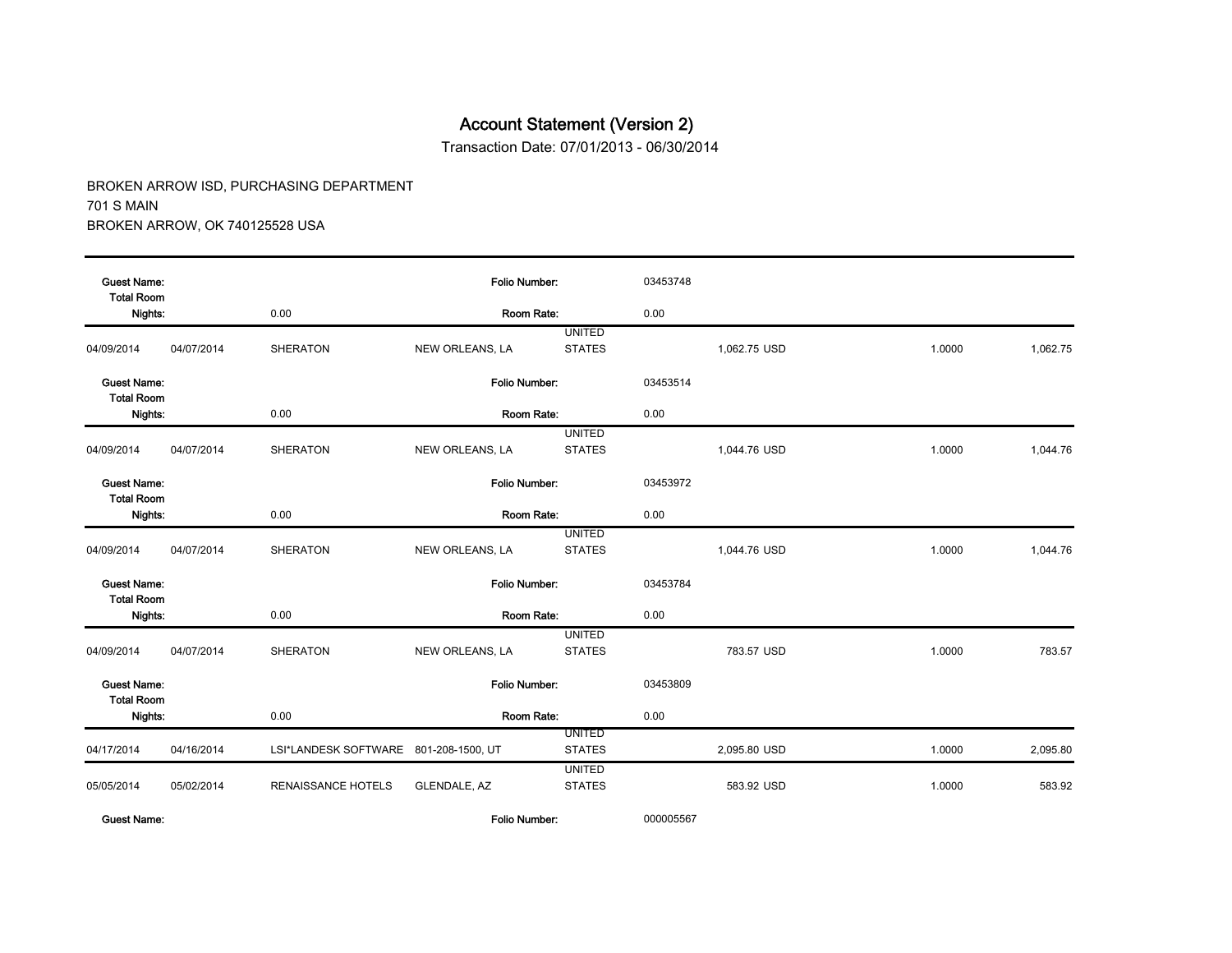Transaction Date: 07/01/2013 - 06/30/2014

| <b>Total Room</b>                       |            |                               |               |                                |            |            |                      |           |
|-----------------------------------------|------------|-------------------------------|---------------|--------------------------------|------------|------------|----------------------|-----------|
| Nights:                                 |            | 4.00                          |               | Room Rate:                     | 0.00       |            |                      |           |
|                                         |            |                               |               | <b>UNITED</b>                  |            |            |                      |           |
| 05/05/2014                              | 05/02/2014 | <b>RENAISSANCE HOTELS</b>     | GLENDALE, AZ  | <b>STATES</b>                  |            | 583.92 USD | 1.0000               | 583.92    |
| <b>Guest Name:</b><br><b>Total Room</b> |            |                               |               | Folio Number:                  | 000005567  |            |                      |           |
| Nights:                                 |            | 4.00                          |               | Room Rate:                     | 0.00       |            |                      |           |
|                                         |            |                               |               | <b>UNITED</b>                  |            |            |                      |           |
| 06/17/2014                              | 06/14/2014 | <b>DOUBLETREE</b>             | OAK BROOK, IL | <b>STATES</b>                  |            | 575.52 USD | 1.0000               | 575.52    |
| Guest Name:<br><b>Total Room</b>        |            |                               |               | Folio Number:                  | 0000831322 |            |                      |           |
| Nights:                                 |            | 4.00                          |               | Room Rate:                     | 0.00       |            |                      |           |
|                                         |            |                               |               |                                |            |            | <b>Total Amount:</b> | 22,463.58 |
|                                         |            |                               |               |                                |            |            |                      |           |
| 12/13/2013                              | 12/12/2013 | TGI FRIDAYS #1133             | STOW, OH      | <b>UNITED</b><br><b>STATES</b> |            | 72.08 USD  | 1.0000               | 72.08     |
|                                         |            |                               |               | <b>UNITED</b>                  |            |            |                      |           |
| 12/13/2013                              | 12/12/2013 | MCDONALD'S F24570             | STOW, OH      | <b>STATES</b>                  |            | 26.59 USD  | 1.0000               | 26.59     |
| 12/16/2013                              | 12/13/2013 | MARATHON PETRO156059 STOW, OH |               | <b>STATES</b>                  |            | 24.88 USD  | 1.0000               | 24.88     |
|                                         |            |                               |               | <b>UNITED</b>                  |            |            |                      |           |
| 12/16/2013                              | 12/12/2013 | <b>QUIZNOS TULSA</b>          | TULSA, OK     | <b>STATES</b><br><b>UNITED</b> |            | 36.45 USD  | 1.0000               | 36.45     |
| 12/16/2013                              | 12/13/2013 | TGI FRIDAYS #1133             | STOW, OH      | <b>STATES</b>                  |            | 112.72 USD | 1.0000               | 112.72    |
|                                         |            |                               |               | <b>UNITED</b>                  |            |            |                      |           |
| 12/16/2013                              | 12/13/2013 | MCDONALD'S F24570             | STOW, OH      | <b>STATES</b>                  |            | 44.00 USD  | 1.0000               | 44.00     |
| 12/16/2013                              | 12/13/2013 | MCDONALD'S F24570             | STOW, OH      | <b>UNITED</b><br><b>STATES</b> |            | 53.27 USD  | 1.0000               | 53.27     |
|                                         |            |                               |               | <b>UNITED</b>                  |            |            |                      |           |
| 12/16/2013                              | 12/13/2013 | MCDONALD'S F24570             | STOW, OH      | <b>STATES</b>                  |            | 5.15 USD   | 1.0000               | 5.15      |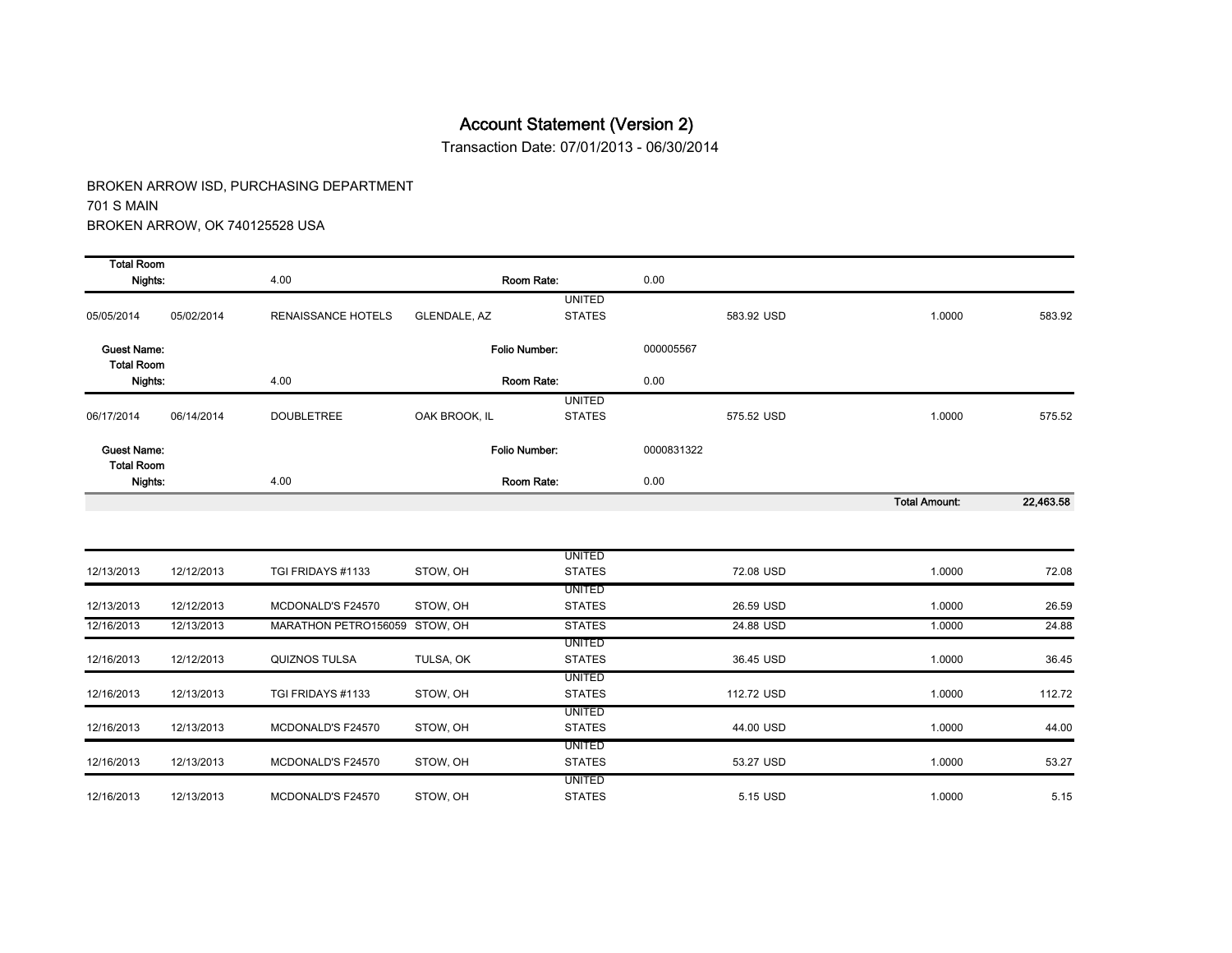Transaction Date: 07/01/2013 - 06/30/2014

|                     |            | <b>APPLEBEES</b>                |               | <b>UNITED</b> |             |            |        |        |
|---------------------|------------|---------------------------------|---------------|---------------|-------------|------------|--------|--------|
| 12/16/2013          | 12/15/2013 | HUDS94204310                    | STOW, OH      | <b>STATES</b> |             | 320.99 USD | 1.0000 | 320.99 |
|                     |            | <b>WINNERS SPORTS BAR &amp;</b> |               | <b>UNITED</b> |             |            |        |        |
| 12/17/2013          | 12/15/2013 | G                               | CLEVELAND, OH | <b>STATES</b> |             | 19.44 USD  | 1.0000 | 19.44  |
|                     |            |                                 |               | <b>UNITED</b> |             |            |        |        |
| 12/17/2013          | 12/15/2013 | SUNOCO 0039699400               | CLEVELAND, OH | <b>STATES</b> |             | 23.58 USD  | 1.0000 | 23.58  |
| Service Type:       |            | $\mathbf{1}$                    |               |               |             |            |        |        |
| <b>Unit Price:</b>  |            | 3.18                            |               | Quantity:     | 7.42        |            |        |        |
|                     |            |                                 |               | <b>UNITED</b> |             |            |        |        |
| 12/17/2013          | 12/15/2013 | SUNOCO 0039699400               | CLEVELAND, OH | <b>STATES</b> |             | 44.46 USD  | 1.0000 | 44.46  |
| Service Type:       |            | $\mathbf{1}$                    |               |               |             |            |        |        |
| <b>Unit Price:</b>  |            | 3.18                            |               | Quantity:     | 13.98       |            |        |        |
|                     |            |                                 |               | <b>UNITED</b> |             |            |        |        |
| 12/17/2013          | 12/16/2013 | DOLLAR RENT A CAR               | CLEVELAND, OH | <b>STATES</b> |             | 241.31 USD | 1.0000 | 241.31 |
| <b>Renter Name:</b> |            | <b>JONES</b>                    | Agreement #:  |               | XK1368091   |            |        |        |
| Daily Rate:         |            | 0.00                            | Days Rented:  |               | 0           |            |        |        |
| 12/17/2013          | 12/16/2013 | DOLLAR RENT A CAR               | CLEVELAND, OH | <b>STATES</b> |             | 201.71 USD | 1.0000 | 201.71 |
| <b>Renter Name:</b> |            | <b>JONES</b>                    | Agreement #:  |               | XK1368054   |            |        |        |
| Daily Rate:         |            | 0.00                            | Days Rented:  |               | 0           |            |        |        |
| 12/17/2013          | 12/16/2013 | <b>DOLLAR RENT A CAR</b>        | CLEVELAND, OH | <b>STATES</b> |             | 241.31 USD | 1.0000 | 241.31 |
| <b>Renter Name:</b> |            | <b>JONES</b>                    | Agreement #:  |               | XK1368102   |            |        |        |
| Daily Rate:         |            | 0.00                            | Days Rented:  |               | 0           |            |        |        |
|                     |            |                                 |               | <b>UNITED</b> |             |            |        |        |
| 12/17/2013          | 12/16/2013 | DOLLAR RENT A CAR               | CLEVELAND, OH | <b>STATES</b> |             | 241.31 USD | 1.0000 | 241.31 |
| <b>Renter Name:</b> |            | <b>JONES</b>                    | Agreement #:  |               | XK1368076   |            |        |        |
| Daily Rate:         |            | 0.00                            | Days Rented:  |               | $\mathbf 0$ |            |        |        |
|                     |            |                                 |               | <b>UNITED</b> |             |            |        |        |
| 12/27/2013          | 12/26/2013 | MCDONALD'S F10181               | STROUD, OK    | <b>STATES</b> |             | 72.02 USD  | 1.0000 | 72.02  |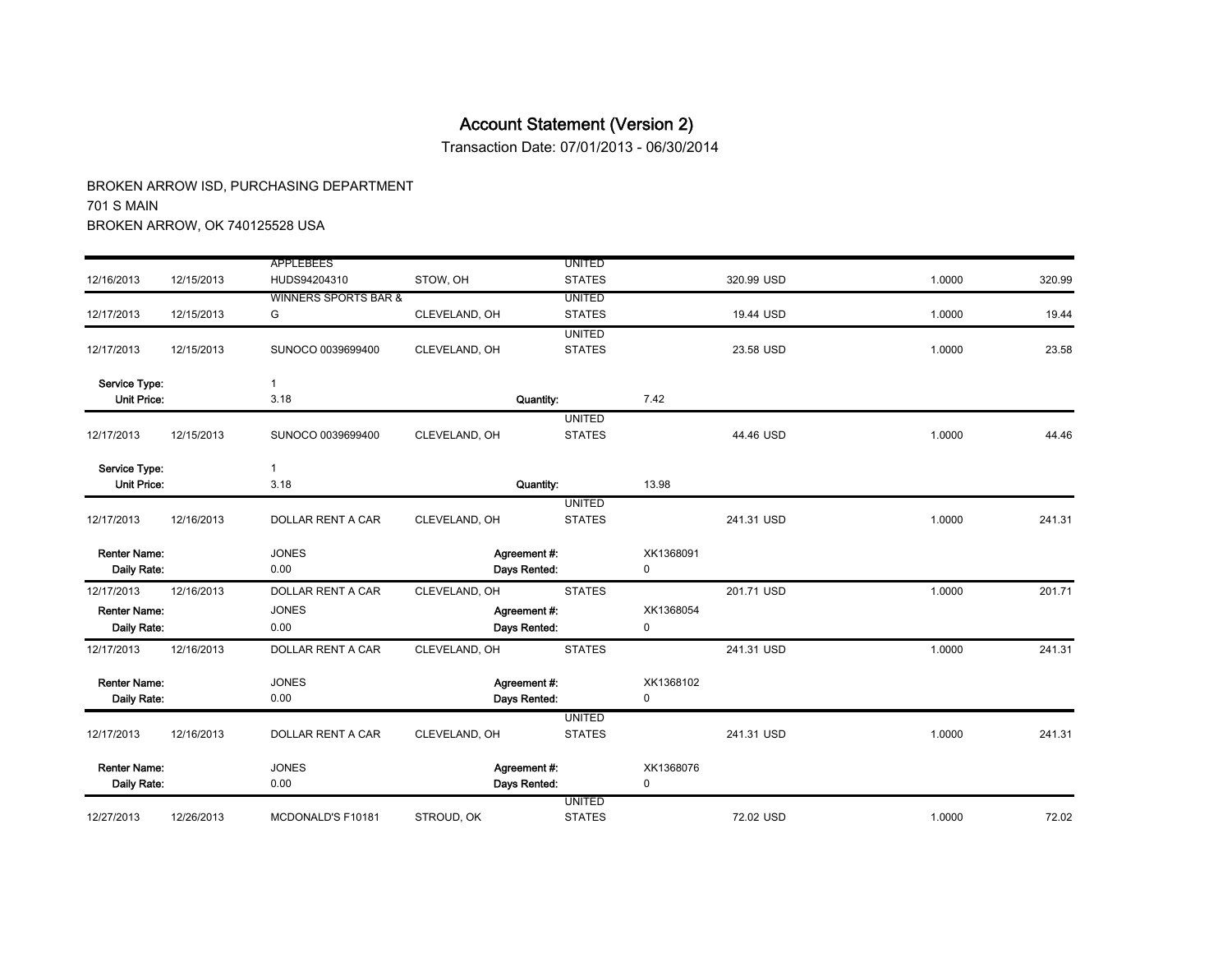Transaction Date: 07/01/2013 - 06/30/2014

|                    |            |                                   |                   | <b>UNITED</b> |            |        |        |
|--------------------|------------|-----------------------------------|-------------------|---------------|------------|--------|--------|
| 12/30/2013         | 12/26/2013 | OLD CHICAGO MWC 091               | MIDWEST CITY, OK  | <b>STATES</b> | 161.66 USD | 1.0000 | 161.66 |
|                    |            |                                   |                   | <b>UNITED</b> |            |        |        |
| 12/30/2013         | 12/27/2013 | BRAUMS #249                       | OKLAHOMA CITY, OK | <b>STATES</b> | 74.17 USD  | 1.0000 | 74.17  |
|                    |            |                                   |                   | <b>UNITED</b> |            |        |        |
| 12/30/2013         | 12/27/2013 | BRAUMS #249                       | OKLAHOMA CITY, OK | <b>STATES</b> | 50.00 USD  | 1.0000 | 50.00  |
|                    |            | LOVE S                            |                   | <b>UNITED</b> |            |        |        |
| 12/30/2013         | 12/28/2013 | COUNTRY00002055                   | OKLAHOMA CITY, OK | <b>STATES</b> | 46.14 USD  | 1.0000 | 46.14  |
| Service Type:      |            | 3                                 |                   |               |            |        |        |
| <b>Unit Price:</b> |            | 0.00                              | Quantity:         |               | 0.00       |        |        |
|                    |            |                                   |                   | <b>UNITED</b> |            |        |        |
| 12/30/2013         | 12/27/2013 | CHILI'S OKC I MERIDIAN            | OKLAHOMA CITY, OK | <b>STATES</b> | 278.43 USD | 1.0000 | 278.43 |
|                    |            |                                   |                   | <b>UNITED</b> |            |        |        |
| 12/30/2013         | 12/28/2013 | <b>CHARLEY'S GRILL SUB'S</b>      | OKLAHOMA CITY, OK | <b>STATES</b> | 49.83 USD  | 1.0000 | 49.83  |
|                    |            |                                   |                   | <b>UNITED</b> |            |        |        |
| 12/30/2013         | 12/28/2013 | <b>CHARLEY'S GRILL SUB'S</b>      | OKLAHOMA CITY, OK | <b>STATES</b> | 7.49 USD   | 1.0000 | 7.49   |
|                    |            |                                   |                   | <b>UNITED</b> |            |        |        |
| 12/30/2013         | 12/28/2013 | CHICK-FIL-A #00376                | OKLAHOMA CITY, OK | <b>STATES</b> | 77.65 USD  | 1.0000 | 77.65  |
|                    |            |                                   |                   | <b>UNITED</b> |            |        |        |
| 01/27/2014         | 01/24/2014 | SONIC #5232                       | SHERMAN, TX       | <b>STATES</b> | 46.25 USD  | 1.0000 | 46.25  |
|                    |            |                                   |                   | <b>UNITED</b> |            |        |        |
| 01/27/2014         | 01/24/2014 | PIZZA HUT 761007610090            | DALLAS, TX        | <b>STATES</b> | 76.69 USD  | 1.0000 | 76.69  |
|                    |            |                                   |                   | <b>UNITED</b> |            |        |        |
| 01/27/2014         | 01/24/2014 | CHICK-FIL-A #01092                | SHERMAN, TX       | <b>STATES</b> | 120.45 USD | 1.0000 | 120.45 |
|                    |            |                                   |                   | <b>UNITED</b> |            |        |        |
| 01/27/2014         | 01/25/2014 | BUCA DI BEPPO-DALLAS-P DALLAS. TX |                   | <b>STATES</b> | 574.65 USD | 1.0000 | 574.65 |
|                    |            |                                   |                   | <b>UNITED</b> |            |        |        |
| 01/27/2014         | 01/26/2014 | FUDDRUCKERS #314                  | DALLAS, TX        | <b>STATES</b> | 261.95 USD | 1.0000 | 261.95 |
|                    |            |                                   |                   | <b>UNITED</b> |            |        |        |
| 01/28/2014         | 01/27/2014 | MCDONALD'S F7192                  | HENRYETTA, OK     | <b>STATES</b> | 132.89 USD | 1.0000 | 132.89 |
|                    |            | <b>HYATT HOTELS DALLAS</b>        |                   | <b>UNITED</b> |            |        |        |
| 01/29/2014         | 01/28/2014 | F&                                | DALLAS, TX        | <b>STATES</b> | 80.78 USD  | 1.0000 | 80.78  |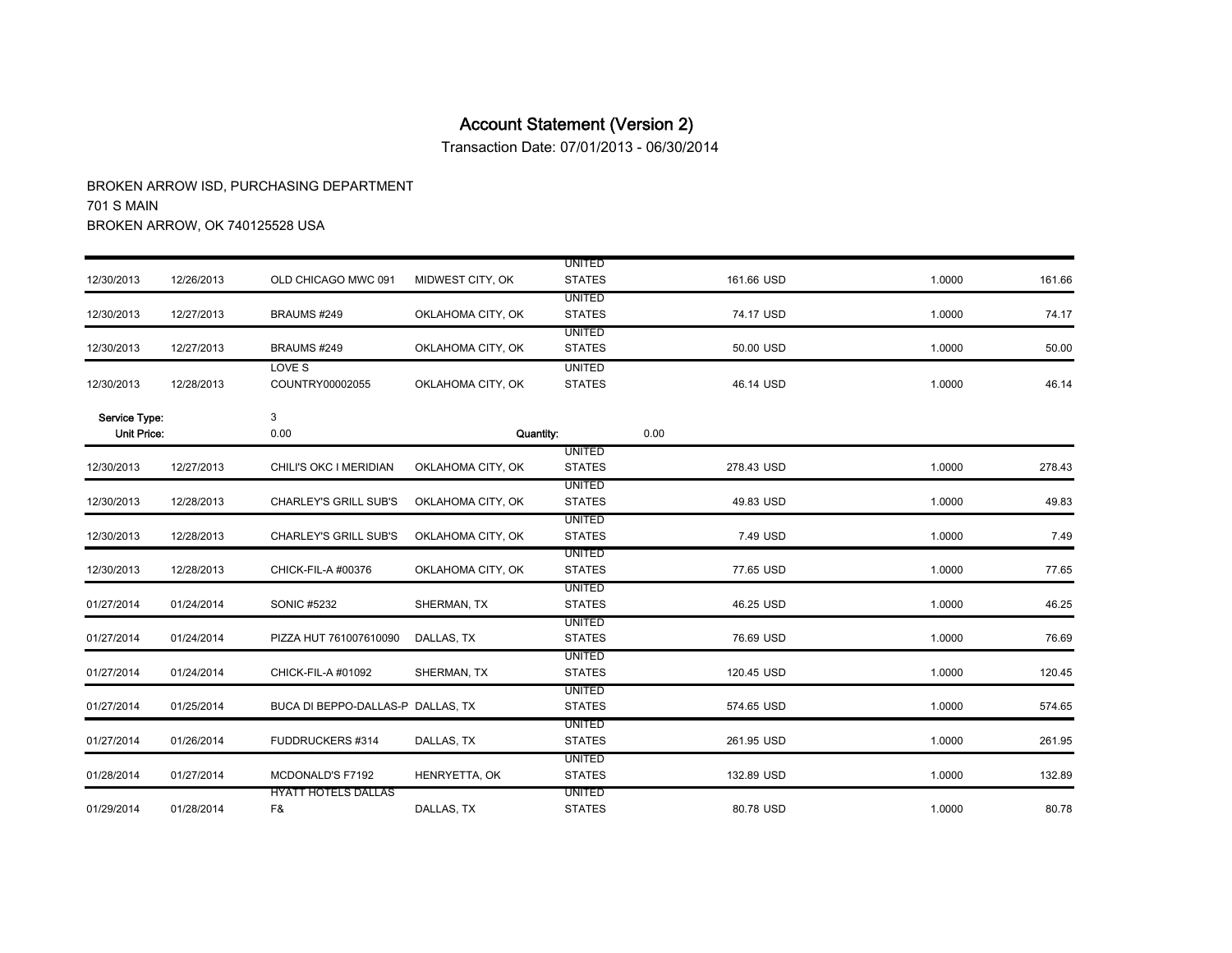Transaction Date: 07/01/2013 - 06/30/2014

| 864.27                                                                                                               |
|----------------------------------------------------------------------------------------------------------------------|
|                                                                                                                      |
|                                                                                                                      |
| 10.76                                                                                                                |
|                                                                                                                      |
| 60.71                                                                                                                |
| 16.47                                                                                                                |
|                                                                                                                      |
| 5.50                                                                                                                 |
|                                                                                                                      |
| 5.10                                                                                                                 |
| 11.80                                                                                                                |
|                                                                                                                      |
| 122.28                                                                                                               |
|                                                                                                                      |
| 252.53                                                                                                               |
|                                                                                                                      |
|                                                                                                                      |
|                                                                                                                      |
|                                                                                                                      |
| 155.22                                                                                                               |
|                                                                                                                      |
|                                                                                                                      |
|                                                                                                                      |
|                                                                                                                      |
| 62.99                                                                                                                |
| 2.87                                                                                                                 |
|                                                                                                                      |
| 523.01                                                                                                               |
| 1.0000<br>1.0000<br>1.0000<br>1.0000<br>1.0000<br>1.0000<br>1.0000<br>1.0000<br>1.0000<br>1.0000<br>1.0000<br>1.0000 |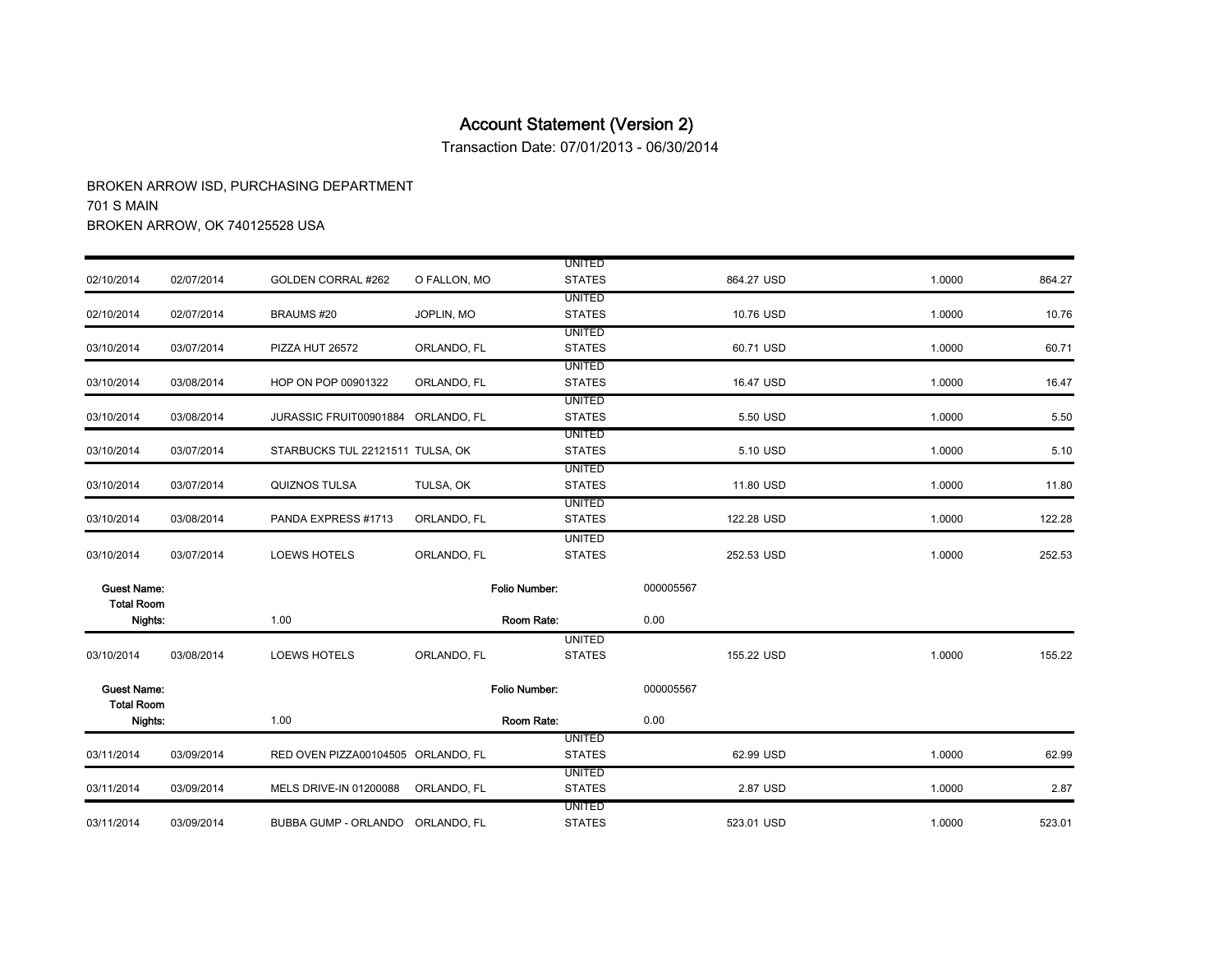Transaction Date: 07/01/2013 - 06/30/2014

|                                         |            |                        |                      | <b>UNITED</b>                  |           |            |        |        |
|-----------------------------------------|------------|------------------------|----------------------|--------------------------------|-----------|------------|--------|--------|
| 03/11/2014                              | 03/10/2014 | MCO ENTERPRISES LLC    | ORLANDO, FL          | <b>STATES</b>                  |           | 6.37 USD   | 1.0000 | 6.37   |
|                                         |            |                        |                      | <b>UNITED</b>                  |           |            |        |        |
| 03/11/2014                              | 03/09/2014 | <b>LOEWS HOTELS</b>    | ORLANDO, FL          | <b>STATES</b>                  |           | 414.52 USD | 1.0000 | 414.52 |
| <b>Guest Name:</b><br><b>Total Room</b> |            |                        | Folio Number:        |                                | 000005567 |            |        |        |
| Nights:                                 |            | 1.00                   | Room Rate:           |                                | 0.00      |            |        |        |
|                                         |            |                        |                      | <b>UNITED</b>                  |           |            |        |        |
| 03/11/2014                              | 03/10/2014 | MCDONALD'S F32936      | ORLANDO, FL          | <b>STATES</b>                  |           | 45.21 USD  | 1.0000 | 45.21  |
| 03/11/2014                              | 03/10/2014 | MCDONALD'S F32936      | ORLANDO, FL          | <b>UNITED</b><br><b>STATES</b> |           | 18.55 USD  | 1.0000 | 18.55  |
|                                         |            |                        |                      | <b>UNITED</b>                  |           |            |        |        |
| 03/11/2014                              | 03/10/2014 | BARRY'S PIZZA #624 Q80 | HOUSTON, TX          | <b>STATES</b>                  |           | 71.17 USD  | 1.0000 | 71.17  |
| 03/11/2014                              | 03/10/2014 | BARRY'S PIZZA #624 Q80 | HOUSTON, TX          | <b>UNITED</b><br><b>STATES</b> |           | 16.58 USD  | 1.0000 | 16.58  |
| 04/07/2014                              | 04/03/2014 | <b>COMFORT INNS</b>    | MIDWEST CITY, OK     | <b>UNITED</b><br><b>STATES</b> |           | 174.00 USD | 1.0000 | 174.00 |
| <b>Guest Name:</b><br><b>Total Room</b> |            |                        | <b>Folio Number:</b> |                                | 518925    |            |        |        |
| Nights:                                 |            | 1.00                   | Room Rate:           |                                | 0.00      |            |        |        |
|                                         |            |                        |                      | <b>UNITED</b>                  |           |            |        |        |
| 04/07/2014                              | 04/03/2014 | <b>COMFORT INNS</b>    | MIDWEST CITY, OK     | <b>STATES</b>                  |           | 174.00 USD | 1.0000 | 174.00 |
| <b>Guest Name:</b><br><b>Total Room</b> |            |                        | Folio Number:        |                                | 518977    |            |        |        |
| Nights:                                 |            | 1.00                   | Room Rate:           |                                | 0.00      |            |        |        |
|                                         |            |                        |                      | <b>UNITED</b>                  |           |            |        |        |
| 04/07/2014                              | 04/03/2014 | <b>COMFORT INNS</b>    | MIDWEST CITY, OK     | <b>STATES</b>                  |           | 174.00 USD | 1.0000 | 174.00 |
| <b>Guest Name:</b>                      |            |                        | Folio Number:        |                                | 518996    |            |        |        |
| <b>Total Room</b><br>Nights:            |            | 1.00                   | Room Rate:           |                                | 0.00      |            |        |        |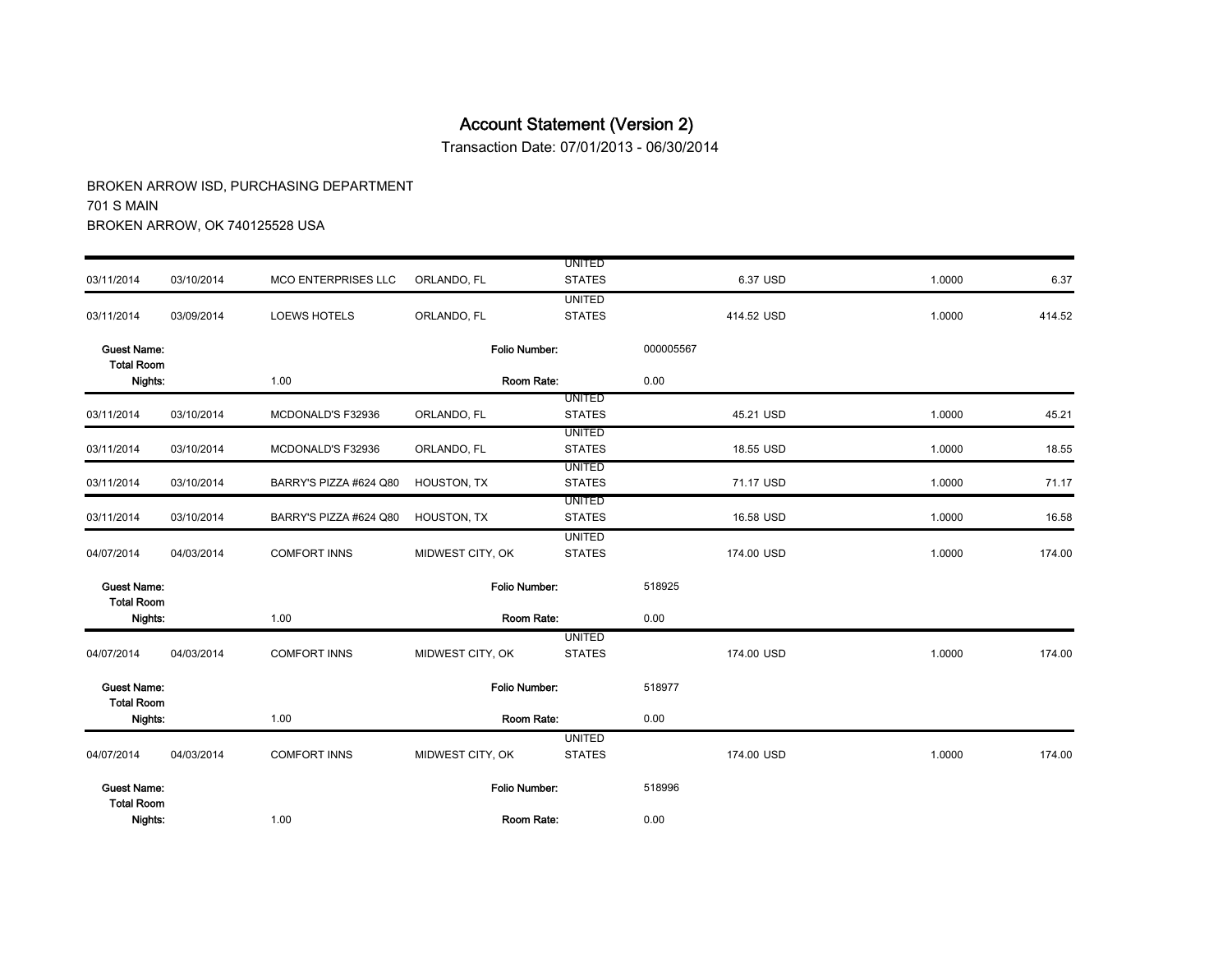Transaction Date: 07/01/2013 - 06/30/2014

|                                         |            |                                         |                          | <b>UNITED</b>                  |              |                      |          |
|-----------------------------------------|------------|-----------------------------------------|--------------------------|--------------------------------|--------------|----------------------|----------|
| 04/07/2014                              | 04/03/2014 | <b>COMFORT INNS</b>                     | MIDWEST CITY, OK         | <b>STATES</b>                  | 174.00 USD   | 1.0000               | 174.00   |
| <b>Guest Name:</b><br><b>Total Room</b> |            |                                         | Folio Number:            |                                | 519016       |                      |          |
| Nights:                                 |            | 1.00                                    | Room Rate:               |                                | 0.00         |                      |          |
| 04/22/2014                              | 04/20/2014 | SUBWAY 00279745                         | NEW YORK, NY             | <b>UNITED</b><br><b>STATES</b> | 1,447.11 USD | 1.0000               | 1,447.11 |
| 05/12/2014                              | 05/09/2014 | THE OLIVE GARD00018127 BROKEN ARROW, OK |                          | <b>UNITED</b><br><b>STATES</b> | 206.00 USD   | 1.0000               | 206.00   |
|                                         |            |                                         |                          | <b>UNITED</b>                  |              |                      |          |
| 05/14/2014                              | 05/13/2014 | REASOR'S #14                            | <b>BROKEN ARROW, OK</b>  | <b>STATES</b>                  | 34.75 USD    | 1.0000               | 34.75    |
| 05/14/2014                              | 05/13/2014 | LITTLE CAESARS 0129 00                  | NORMAN, OK               | <b>UNITED</b><br><b>STATES</b> | 52.70 USD    | 1.0000               | 52.70    |
| 06/23/2014                              | 06/15/2014 | <b>COMFORT INNS</b>                     | <b>OVERLAND PARK, KS</b> | <b>UNITED</b><br><b>STATES</b> | 499.40 USD   | 1.0000               | 499.40   |
| <b>Guest Name:</b><br><b>Total Room</b> |            |                                         | Folio Number:            |                                | 0165015380   |                      |          |
| Nights:                                 |            | 0.00                                    | Room Rate:               |                                | 0.00         |                      |          |
|                                         |            |                                         |                          |                                |              | <b>Total Amount:</b> | 9,422.17 |
|                                         |            |                                         |                          | <b>UNITED</b>                  |              |                      |          |
| 01/23/2014                              | 01/21/2014 | THE OLIVE GARD00018127 BROKEN ARROW, OK |                          | <b>STATES</b>                  | 169.42 USD   | 1.0000               | 169.42   |
| 01/24/2014                              | 01/22/2014 | THE OLIVE GARD00018127 BROKEN ARROW, OK |                          | <b>UNITED</b><br><b>STATES</b> | 123.45 USD   | 1.0000               | 123.45   |
| 01/27/2014                              | 01/24/2014 | SUBWAY 00192971                         | VAN ALSTYNE, TX          | <b>STATES</b>                  | 149.06 USD   | 1.0000               | 149.06   |
| 01/27/2014                              | 01/24/2014 | 7-ELEVEN 35409                          | DALLAS, TX               | <b>UNITED</b><br><b>STATES</b> | 4.29 USD     | 1.0000               | 4.29     |
|                                         |            |                                         |                          |                                |              |                      |          |
| Service Type:                           |            | 3                                       |                          |                                |              |                      |          |
| <b>Unit Price:</b>                      |            | 0.00                                    | Quantity:                |                                | 0.00         |                      |          |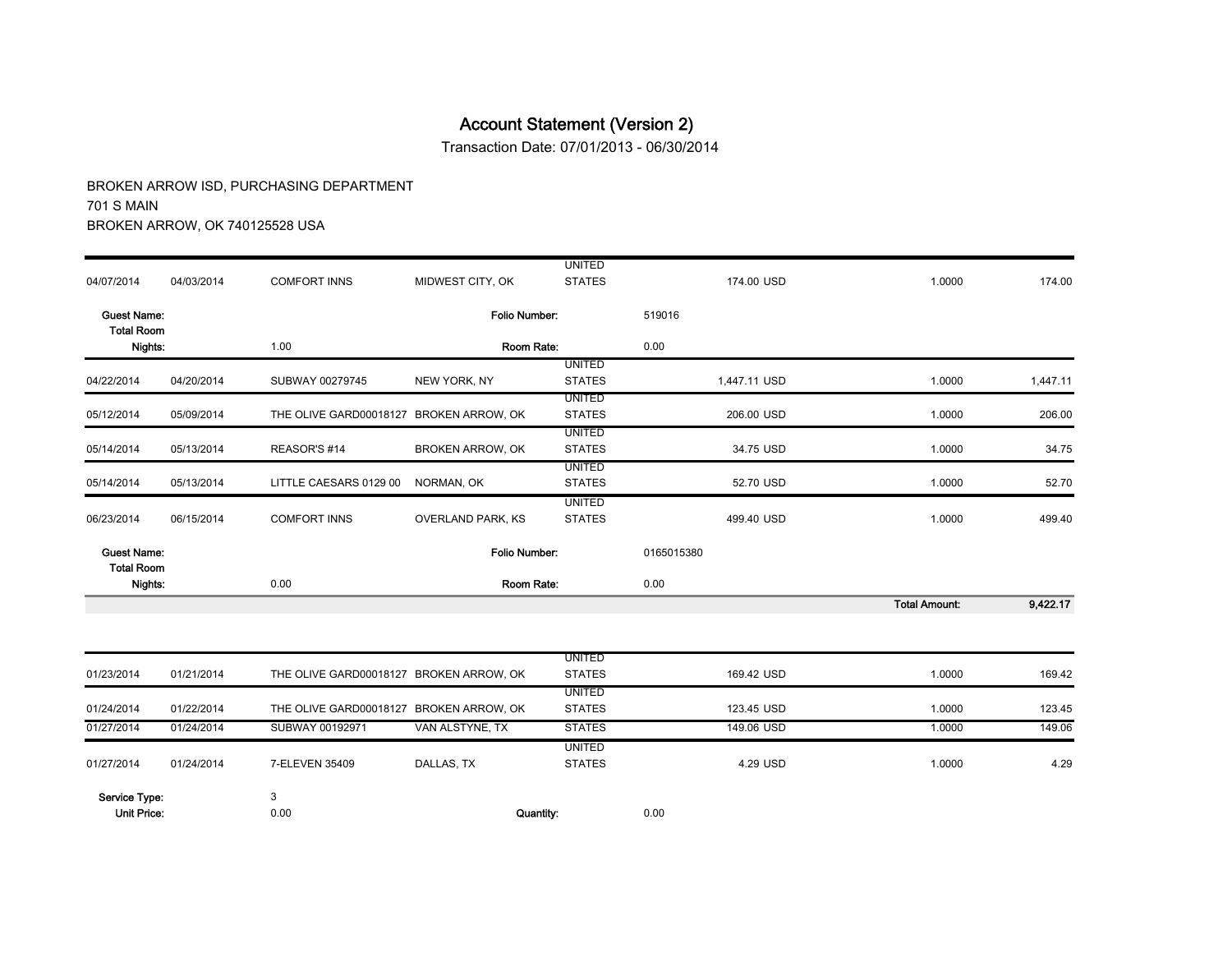Transaction Date: 07/01/2013 - 06/30/2014

|                    |            |                                        |                         | <b>UNITED</b>                  |            |        |        |
|--------------------|------------|----------------------------------------|-------------------------|--------------------------------|------------|--------|--------|
| 01/27/2014         | 01/24/2014 | 7-ELEVEN 35409                         | DALLAS, TX              | <b>STATES</b>                  | 23.55 USD  | 1.0000 | 23.55  |
| Service Type:      |            | 3                                      |                         |                                |            |        |        |
| <b>Unit Price:</b> |            | 0.00                                   |                         | Quantity:                      | 0.00       |        |        |
|                    |            |                                        |                         | <b>UNITED</b>                  |            |        |        |
| 01/27/2014         | 01/25/2014 | FUDDRUCKERS #314                       | DALLAS, TX              | <b>STATES</b>                  | 267.60 USD | 1.0000 | 267.60 |
|                    |            |                                        |                         | <b>UNITED</b>                  |            |        |        |
| 01/27/2014         | 01/24/2014 | <b>HARD ROCK DALLAS R</b>              | DALLAS, TX              | <b>STATES</b>                  | 491.04 USD | 1.0000 | 491.04 |
|                    |            |                                        |                         | <b>UNITED</b>                  |            |        |        |
| 01/27/2014         | 01/25/2014 | SUBWAY #37637                          | DALLAS, TX              | <b>STATES</b>                  | 162.38 USD | 1.0000 | 162.38 |
|                    |            |                                        |                         | <b>UNITED</b>                  |            |        |        |
| 01/27/2014         | 01/25/2014 | BURGER KING #10806 Q07 VAN ALSTYNE, TX |                         | <b>STATES</b>                  | 37.48 USD  | 1.0000 | 37.48  |
| 01/27/2014         | 01/25/2014 | CHICK-FIL-A # 01393                    | DALLAS, TX              | <b>UNITED</b><br><b>STATES</b> | 192.14 USD | 1.0000 | 192.14 |
|                    |            |                                        |                         | <b>UNITED</b>                  |            |        |        |
| 01/28/2014         | 01/26/2014 | GENGHIS GRILL-OLDTOWN DALLAS, TX       |                         | <b>STATES</b>                  | 424.19 USD | 1.0000 | 424.19 |
|                    |            | SUPERSHUTTLE/EXECUCA                   |                         | <b>UNITED</b>                  |            |        |        |
| 02/21/2014         | 02/19/2014 | <b>RM</b>                              | 08002583826, FL         | <b>STATES</b>                  | 247.25 USD | 1.0000 | 247.25 |
|                    |            | SUPERSHUTTLE/EXECUCA                   |                         | <b>UNITED</b>                  |            |        |        |
| 02/21/2014         | 02/19/2014 | <b>RM</b>                              | 08002583826, FL         | <b>STATES</b>                  | 247.25 USD | 1.0000 | 247.25 |
|                    |            |                                        |                         | <b>UNITED</b>                  |            |        |        |
| 04/18/2014         | 04/16/2014 | <b>CSCCA</b>                           | PROVO, UT               | <b>STATES</b>                  | 256.88 USD | 1.0000 | 256.88 |
|                    |            |                                        |                         | <b>UNITED</b>                  |            |        |        |
| 04/25/2014         | 04/23/2014 | ZIOS ITALIAN KITCHEN 6                 | TULSA, OK               | <b>STATES</b>                  | 161.66 USD | 1.0000 | 161.66 |
|                    |            |                                        |                         | <b>UNITED</b>                  |            |        |        |
| 05/02/2014         | 04/30/2014 | MAZZIO S 105 Q86                       | <b>BROKEN ARROW, OK</b> | <b>STATES</b>                  | 101.00 USD | 1.0000 | 101.00 |
|                    |            | OKLAHOMA JOES BAR-B-                   |                         | <b>UNITED</b>                  |            |        |        |
| 05/09/2014         | 05/07/2014 | CU                                     | <b>BROKEN ARROW, OK</b> | <b>STATES</b>                  | 575.45 USD | 1.0000 | 575.45 |
|                    |            |                                        |                         | <b>UNITED</b>                  |            |        |        |
| 05/09/2014         | 05/07/2014 | MAZZIO S 105 Q86                       | <b>BROKEN ARROW, OK</b> | <b>STATES</b>                  | 116.18 USD | 1.0000 | 116.18 |
|                    |            |                                        |                         | <b>UNITED</b>                  |            |        |        |
| 05/15/2014         | 05/13/2014 | BEST WESTERN HOTELS                    | STILLWATER, OK          | <b>STATES</b>                  | 180.62 USD | 1.0000 | 180.62 |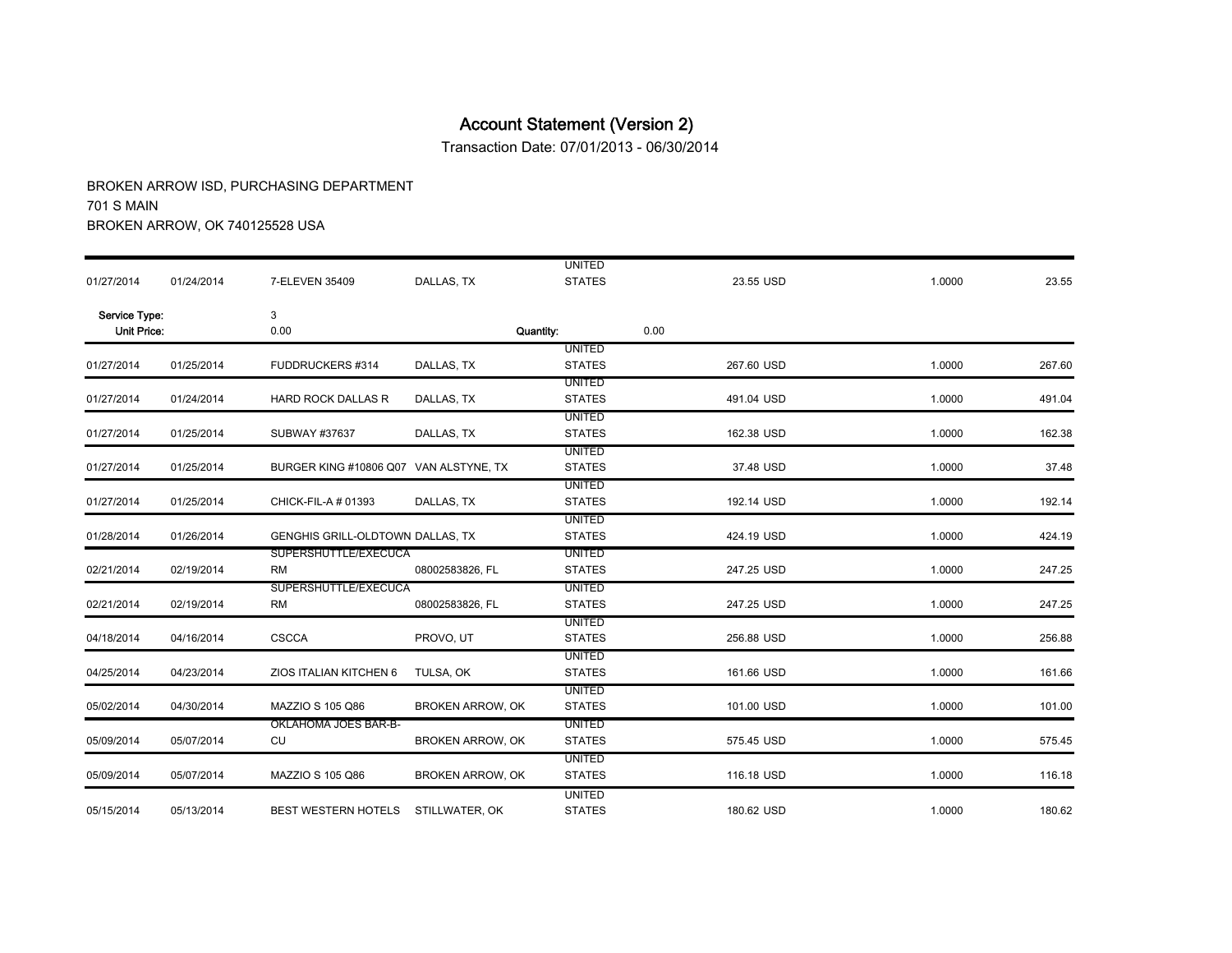Transaction Date: 07/01/2013 - 06/30/2014

| <b>Guest Name:</b>                      |            |                                          | Folio Number:           |                                | 0000059733 |              |                      |          |
|-----------------------------------------|------------|------------------------------------------|-------------------------|--------------------------------|------------|--------------|----------------------|----------|
| Nights:                                 |            | 2.00                                     | Room Rate:              |                                | 0.00       |              |                      |          |
| 05/15/2014                              | 05/13/2014 | <b>BEST WESTERN HOTELS</b>               | STILLWATER, OK          | <b>STATES</b>                  |            | 180.62 USD   | 1.0000               | 180.62   |
| <b>Guest Name:</b><br><b>Total Room</b> |            |                                          | Folio Number:           |                                | 0000059735 |              |                      |          |
| Nights:                                 |            | 2.00                                     | Room Rate:              |                                | 0.00       |              |                      |          |
|                                         |            |                                          |                         | <b>UNITED</b>                  |            |              |                      |          |
| 05/15/2014                              | 05/13/2014 | BEST WESTERN HOTELS                      | STILLWATER, OK          | <b>STATES</b>                  |            | 180.62 USD   | 1.0000               | 180.62   |
| <b>Guest Name:</b><br><b>Total Room</b> |            |                                          | Folio Number:           |                                | 0000059736 |              |                      |          |
| Nights:                                 |            | 2.00                                     | Room Rate:              |                                | 0.00       |              |                      |          |
|                                         |            |                                          |                         | <b>UNITED</b>                  |            |              |                      |          |
| 05/16/2014                              | 05/15/2014 | RIB CRIB 02                              | <b>BROKEN ARROW, OK</b> | <b>STATES</b>                  |            | 2,231.80 USD | 1.0000               | 2,231.80 |
|                                         |            |                                          |                         |                                |            |              | <b>Total Amount:</b> | 6,523.93 |
|                                         |            |                                          |                         | <b>UNITED</b>                  |            |              |                      |          |
| 02/28/2014                              | 02/27/2014 | CIRCLE K STORES INC 39 OKLAHOMA CITY, OK |                         | <b>STATES</b>                  |            | 11.47 USD    | 1.0000               | 11.47    |
| Service Type:                           |            | 3                                        |                         |                                |            |              |                      |          |
| <b>Unit Price:</b>                      |            | 0.00                                     | Quantity:               |                                | 0.00       |              |                      |          |
|                                         |            |                                          |                         | <b>UNITED</b>                  |            |              |                      |          |
| 03/03/2014                              | 02/27/2014 | MCDONALD'S F3033                         | OKLAHOMA CITY, OK       | <b>STATES</b>                  |            | 28.43 USD    | 1.0000               | 28.43    |
| 03/03/2014                              | 02/27/2014 | CHELINO'S MEXICAN RSTR OKLAHOMA CITY, OK |                         | <b>UNITED</b><br><b>STATES</b> |            | 81.55 USD    | 1.0000               | 81.55    |
|                                         |            |                                          |                         | <b>UNITED</b>                  |            |              |                      |          |
| 03/03/2014                              | 02/28/2014 | WHITTAKER'S FOOD STO                     | OKLAHOMA CITY, OK       | <b>STATES</b>                  |            | 30.74 USD    | 1.0000               | 30.74    |
| 03/03/2014                              | 02/28/2014 | <b>ARBY'S 6426</b>                       | OKLAHOMA CITY, OK       | <b>UNITED</b><br><b>STATES</b> |            | 17.85 USD    | 1.0000               | 17.85    |
|                                         |            |                                          |                         | <b>UNITED</b>                  |            |              |                      |          |
| 03/03/2014                              | 02/28/2014 | ZIOS ITALIAN KITCHEN 6                   | OKLAHOMA CITY, OK       | <b>STATES</b>                  |            | 32.99 USD    | 1.0000               | 32.99    |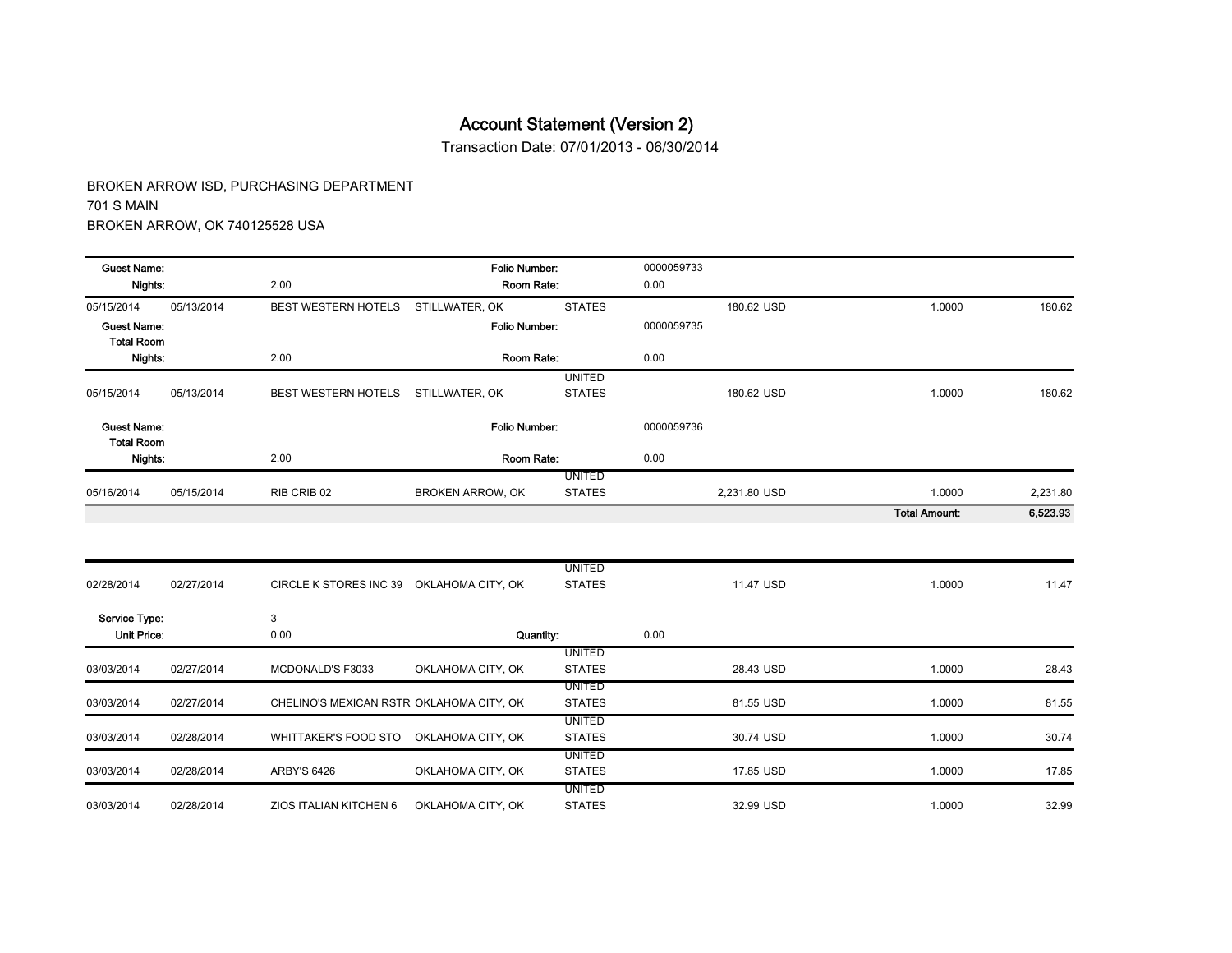Transaction Date: 07/01/2013 - 06/30/2014

|                    |            |                                          |                   | <b>UNITED</b>                  |            |        |        |
|--------------------|------------|------------------------------------------|-------------------|--------------------------------|------------|--------|--------|
| 03/03/2014         | 03/01/2014 | MCDONALD'S F10181                        | STROUD, OK        | <b>STATES</b>                  | 20.03 USD  | 1.0000 | 20.03  |
|                    |            |                                          |                   | <b>UNITED</b>                  |            |        |        |
| 03/03/2014         | 02/28/2014 | MCDONALD'S F3033                         | OKLAHOMA CITY, OK | <b>STATES</b>                  | 15.67 USD  | 1.0000 | 15.67  |
|                    |            |                                          |                   | <b>UNITED</b>                  |            |        |        |
| 03/03/2014         | 02/28/2014 | <b>MCDONALD'S F3033</b>                  | OKLAHOMA CITY, OK | <b>STATES</b>                  | 22.34 USD  | 1.0000 | 22.34  |
|                    |            |                                          |                   | <b>UNITED</b>                  |            |        |        |
| 03/03/2014         | 02/28/2014 | MCDONALD'S F3033                         | OKLAHOMA CITY, OK | <b>STATES</b>                  | 18.60 USD  | 1.0000 | 18.60  |
|                    |            |                                          |                   | <b>UNITED</b>                  |            |        |        |
| 03/03/2014         | 02/28/2014 | MCDONALD'S F3033                         | OKLAHOMA CITY, OK | <b>STATES</b>                  | 4.34 USD   | 1.0000 | 4.34   |
| 03/03/2014         | 02/28/2014 | MCDONALD'S F3033                         | OKLAHOMA CITY, OK | <b>UNITED</b><br><b>STATES</b> | 28.69 USD  | 1.0000 | 28.69  |
|                    |            |                                          |                   | <b>UNITED</b>                  |            |        |        |
| 03/03/2014         | 02/28/2014 | KEM REST. AT HOLIDAY I                   | OKLAHOMA CITY, OK | <b>STATES</b>                  | 6.72 USD   | 1.0000 | 6.72   |
|                    |            | <b>GOLDEN PALACE HOUSE</b>               |                   | <b>UNITED</b>                  |            |        |        |
| 03/03/2014         | 03/01/2014 | OF                                       | OKLAHOMA CITY, OK | <b>STATES</b>                  | 100.66 USD | 1.0000 | 100.66 |
|                    |            |                                          |                   | <b>UNITED</b>                  |            |        |        |
| 03/03/2014         | 03/01/2014 | <b>DENNY'S #7994</b>                     | OKLAHOMA CITY, OK | <b>STATES</b>                  | 60.67 USD  | 1.0000 | 60.67  |
|                    |            |                                          |                   | <b>UNITED</b>                  |            |        |        |
| 03/03/2014         | 03/01/2014 | MCDONALD'S F3033                         | OKLAHOMA CITY, OK | <b>STATES</b>                  | 38.78 USD  | 1.0000 | 38.78  |
|                    |            |                                          |                   | <b>UNITED</b>                  |            |        |        |
| 03/03/2014         | 03/01/2014 | MCDONALD'S F3033                         | OKLAHOMA CITY, OK | <b>STATES</b>                  | 18.49 USD  | 1.0000 | 18.49  |
|                    |            |                                          |                   | <b>UNITED</b>                  |            |        |        |
| 03/03/2014         | 03/01/2014 | CHELINO'S MEXICAN RSTR OKLAHOMA CITY, OK |                   | <b>STATES</b>                  | 74.93 USD  | 1.0000 | 74.93  |
|                    |            | LOVE S                                   |                   | <b>UNITED</b>                  |            |        |        |
| 03/17/2014         | 03/15/2014 | COUNTRY00002105                          | ALBUQUERQUE, NM   | <b>STATES</b>                  | 5.98 USD   | 1.0000 | 5.98   |
| Service Type:      |            | 3                                        |                   |                                |            |        |        |
| <b>Unit Price:</b> |            | 0.00                                     |                   | Quantity:                      | 0.00       |        |        |
|                    |            |                                          |                   | <b>UNITED</b>                  |            |        |        |
| 03/17/2014         | 03/15/2014 | THE OLIVE GARD00044107 PHOENIX, AZ       |                   | <b>STATES</b>                  | 574.39 USD | 1.0000 | 574.39 |
|                    |            |                                          |                   | <b>UNITED</b>                  |            |        |        |
| 03/17/2014         | 03/15/2014 | VILLAGE-INN-REST #0138 FLAGSTAFF, AZ     |                   | <b>STATES</b>                  | 260.29 USD | 1.0000 | 260.29 |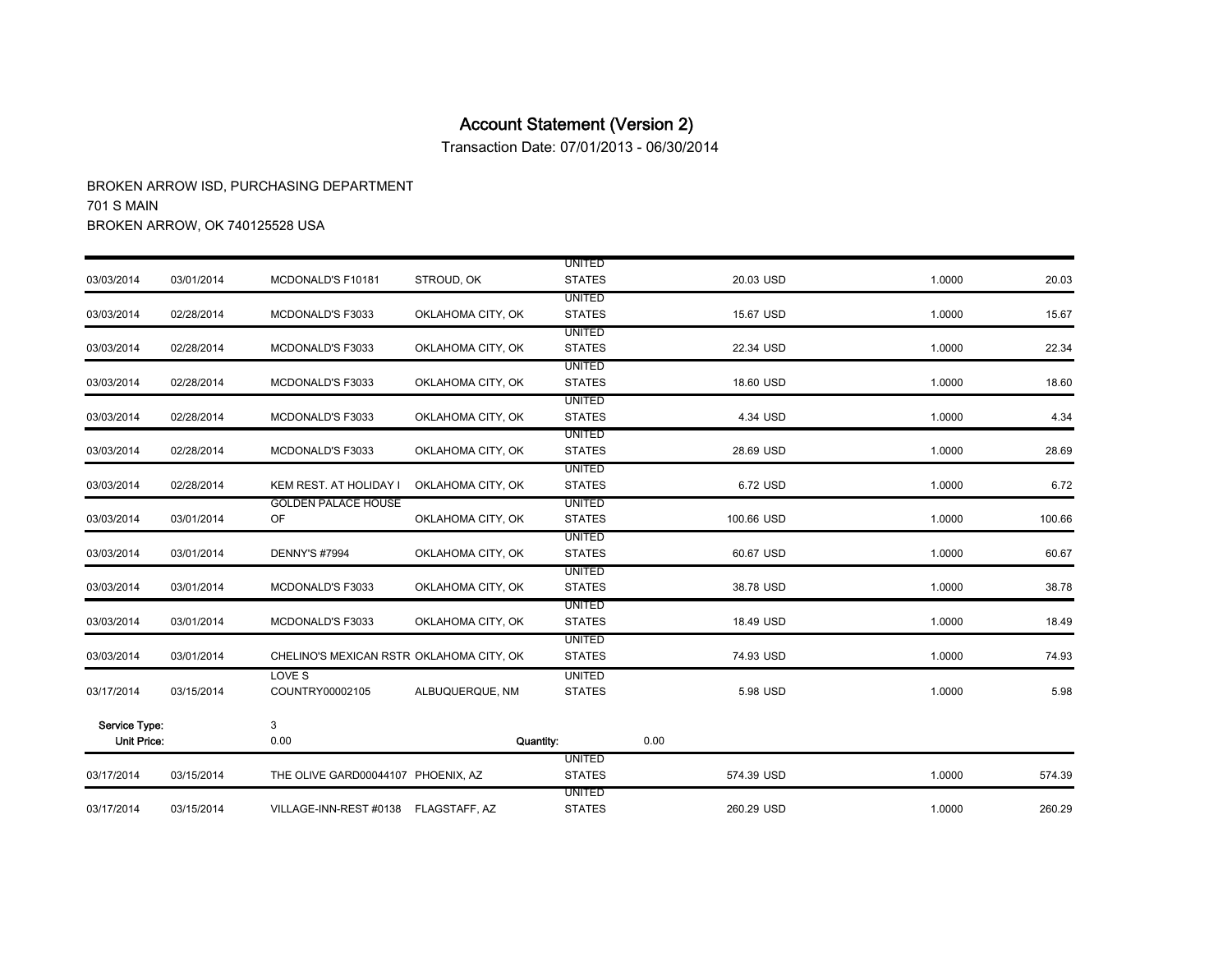Transaction Date: 07/01/2013 - 06/30/2014

BROKEN ARROW ISD, PURCHASING DEPARTMENT 701 S MAIN BROKEN ARROW, OK 740125528 USA

|               |            |                                   |              | <b>UNITED</b> |            |        |        |
|---------------|------------|-----------------------------------|--------------|---------------|------------|--------|--------|
| 03/17/2014    | 03/16/2014 | IN-N-OUT BURGER #252              | PHOENIX, AZ  | <b>STATES</b> | 82.25 USD  | 1.0000 | 82.25  |
|               |            |                                   |              | <b>UNITED</b> |            |        |        |
| 03/17/2014    | 03/16/2014 | IN-N-OUT BURGER #252              | PHOENIX, AZ  | <b>STATES</b> | 90.59 USD  | 1.0000 | 90.59  |
| 03/18/2014    | 03/17/2014 | WAL-MART #2512                    | PHOENIX, AZ  | <b>STATES</b> | 51.66 USD  | 1.0000 | 51.66  |
| 03/18/2014    | 03/16/2014 | <b>PHOENIX</b>                    | PHOENIX, AZ  | <b>STATES</b> | 83.73 USD  | 1.0000 | 83.73  |
| 03/19/2014    | 03/17/2014 | SUBWAY 00104695                   | PHOENIX, AZ  | <b>STATES</b> | 180.27 USD | 1.0000 | 180.27 |
| 03/19/2014    | 03/17/2014 | 7-ELEVEN 16398                    | PHOENIX, AZ  | <b>STATES</b> | 6.79 USD   | 1.0000 | 6.79   |
| Service Type: |            | 3                                 |              |               |            |        |        |
| Unit Price:   |            | 0.00                              |              | Quantity:     | 0.00       |        |        |
|               |            |                                   |              | <b>UNITED</b> |            |        |        |
| 03/20/2014    | 03/18/2014 | CHILI'S METRO CENTER              | PHOENIX, AZ  | <b>STATES</b> | 447.50 USD | 1.0000 | 447.50 |
|               |            |                                   |              | <b>UNITED</b> |            |        |        |
| 03/20/2014    | 03/18/2014 | CHICK-FIL-A #01525                | SURPRISE, AZ | <b>STATES</b> | 221.33 USD | 1.0000 | 221.33 |
|               |            |                                   |              | <b>UNITED</b> |            |        |        |
| 03/21/2014    | 03/19/2014 | MANUEL'S MEX FOOD 6               | PHOENIX, AZ  | <b>STATES</b> | 478.89 USD | 1.0000 | 478.89 |
|               |            |                                   |              | <b>UNITED</b> |            |        |        |
| 03/21/2014    | 03/19/2014 | CHICK-FIL-A #01525                | SURPRISE, AZ | <b>STATES</b> | 102.92 USD | 1.0000 | 102.92 |
|               |            |                                   |              | <b>UNITED</b> |            |        |        |
| 03/21/2014    | 03/19/2014 | CHICK-FIL-A #01525                | SURPRISE, AZ | <b>STATES</b> | 82.19 USD  | 1.0000 | 82.19  |
|               |            | <b>DILLONS ARROWHEAD</b>          |              | <b>UNITED</b> |            |        |        |
| 03/24/2014    | 03/20/2014 | <b>REST</b>                       | GLENDALE, AZ | <b>STATES</b> | 285.77 USD | 1.0000 | 285.77 |
|               |            | <b>DILLONS ARROWHEAD</b>          |              | UNITED        |            |        |        |
| 03/24/2014    | 03/20/2014 | <b>REST</b>                       | GLENDALE, AZ | <b>STATES</b> | 284.50 USD | 1.0000 | 284.50 |
|               |            |                                   |              | <b>UNITED</b> |            |        |        |
| 03/24/2014    | 03/21/2014 | <b>WENDY'S 3436</b>               | GALLUP, NM   | <b>STATES</b> | 180.07 USD | 1.0000 | 180.07 |
|               |            |                                   |              | <b>UNITED</b> |            |        |        |
| 03/24/2014    | 03/22/2014 | SUBWAY 00575068                   | VEGA, TX     | <b>STATES</b> | 197.48 USD | 1.0000 | 197.48 |
|               |            |                                   |              | <b>UNITED</b> |            |        |        |
| 04/21/2014    | 04/17/2014 | HOLIDAY INN EXPRESS FE FENTON, MO |              | <b>STATES</b> | 107.98 USD | 1.0000 | 107.98 |

Guest Name: Folio Number: 1789371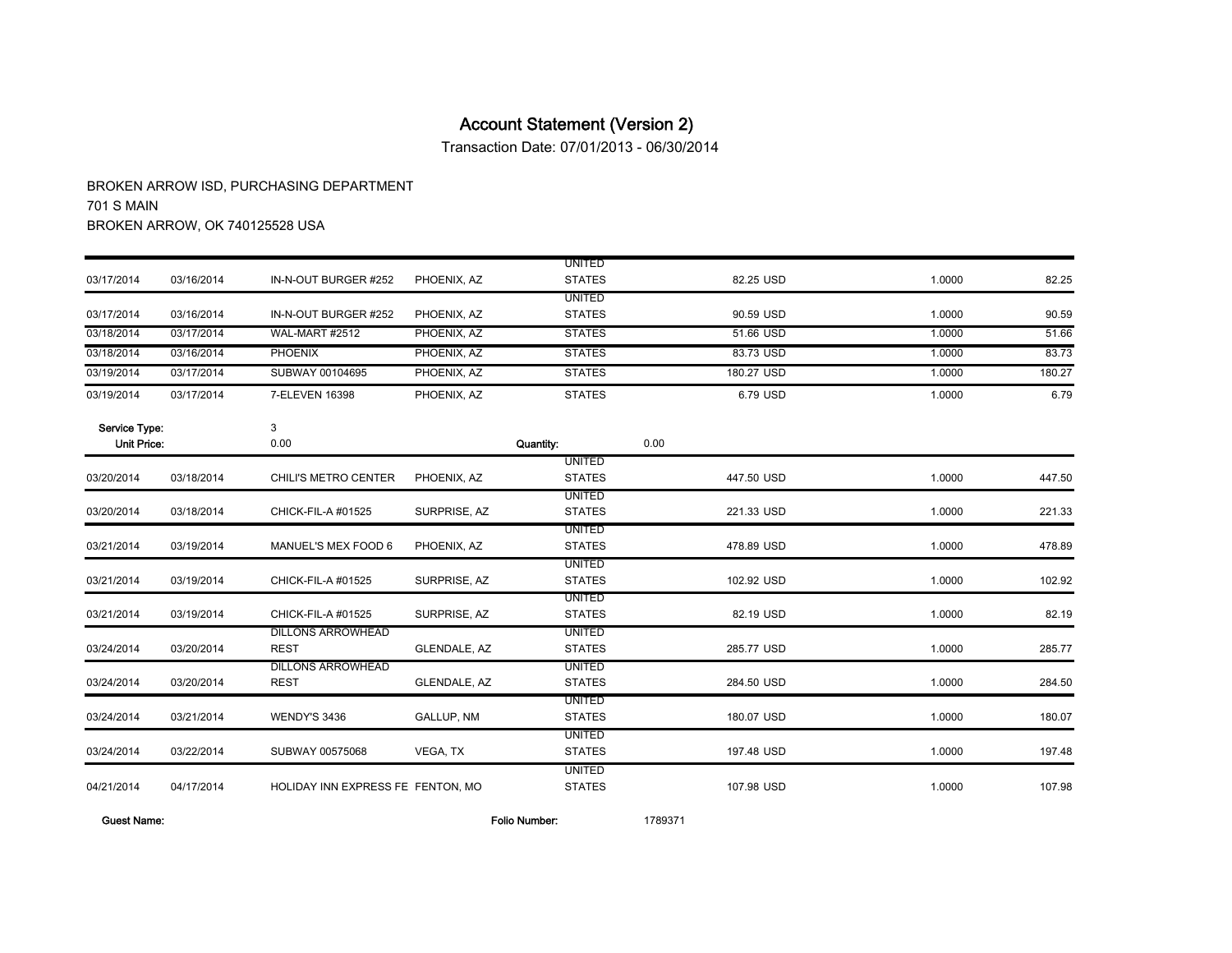Transaction Date: 07/01/2013 - 06/30/2014

| <b>Total Room</b>                       |            |                                      |                      |                                |            |            |        |        |
|-----------------------------------------|------------|--------------------------------------|----------------------|--------------------------------|------------|------------|--------|--------|
| Nights:                                 |            | 1.00                                 | Room Rate:           |                                | 107.98     |            |        |        |
| 04/21/2014                              | 04/18/2014 | <b>FAIRFIELD INN</b>                 | CLAIRSVILLE, OH      | <b>UNITED</b><br><b>STATES</b> |            | 171.06 USD | 1.0000 | 171.06 |
| <b>Guest Name:</b><br><b>Total Room</b> |            |                                      | Folio Number:        |                                | 000005567  |            |        |        |
| Nights:                                 |            | 1.00                                 | Room Rate:           |                                | 0.00       |            |        |        |
| 04/21/2014                              | 04/20/2014 | <b>COMFORT INNS</b>                  | NEW YORK, NY         | <b>UNITED</b><br><b>STATES</b> |            | 291.64 USD | 1.0000 | 291.64 |
| <b>Guest Name:</b><br><b>Total Room</b> |            |                                      | <b>Folio Number:</b> |                                | 0157746265 |            |        |        |
| Nights:                                 |            | 1.00                                 | Room Rate:           |                                | 0.00       |            |        |        |
| 04/22/2014                              | 04/18/2014 | <b>HAMPTON INN HOTELS</b>            | ELIZABETH, NJ        | <b>UNITED</b><br><b>STATES</b> |            | 126.38 USD | 1.0000 | 126.38 |
| <b>Guest Name:</b><br><b>Total Room</b> |            |                                      | Folio Number:        |                                | 00006314   |            |        |        |
| Nights:                                 |            | 0.00                                 | Room Rate:           |                                | 0.00       |            |        |        |
| 04/24/2014                              | 04/20/2014 | <b>HOLIDAY INNS</b>                  | MORGANTOWN, PA       | <b>UNITED</b><br><b>STATES</b> |            | 126.54 USD | 1.0000 | 126.54 |
| <b>Guest Name:</b><br><b>Total Room</b> |            |                                      | <b>Folio Number:</b> |                                | 11125512   |            |        |        |
| Nights:                                 |            | 0.00                                 | Room Rate:           |                                | 0.00       |            |        |        |
| 04/24/2014                              | 04/22/2014 | <b>BEST WESTERN HOTELS</b>           | RICHMOND, IN         | <b>UNITED</b><br><b>STATES</b> |            | 140.12 USD | 1.0000 | 140.12 |
| <b>Guest Name:</b><br><b>Total Room</b> |            |                                      | Folio Number:        |                                | 1162717    |            |        |        |
| Nights:                                 |            | 0.00                                 | Room Rate:           |                                | 0.00       |            |        |        |
| 05/08/2014                              | 05/07/2014 | FRESH MARKET/GATE 21-L LAS VEGAS, NV |                      | <b>UNITED</b><br><b>STATES</b> |            | 1.72 USD   | 1.0000 | 1.72   |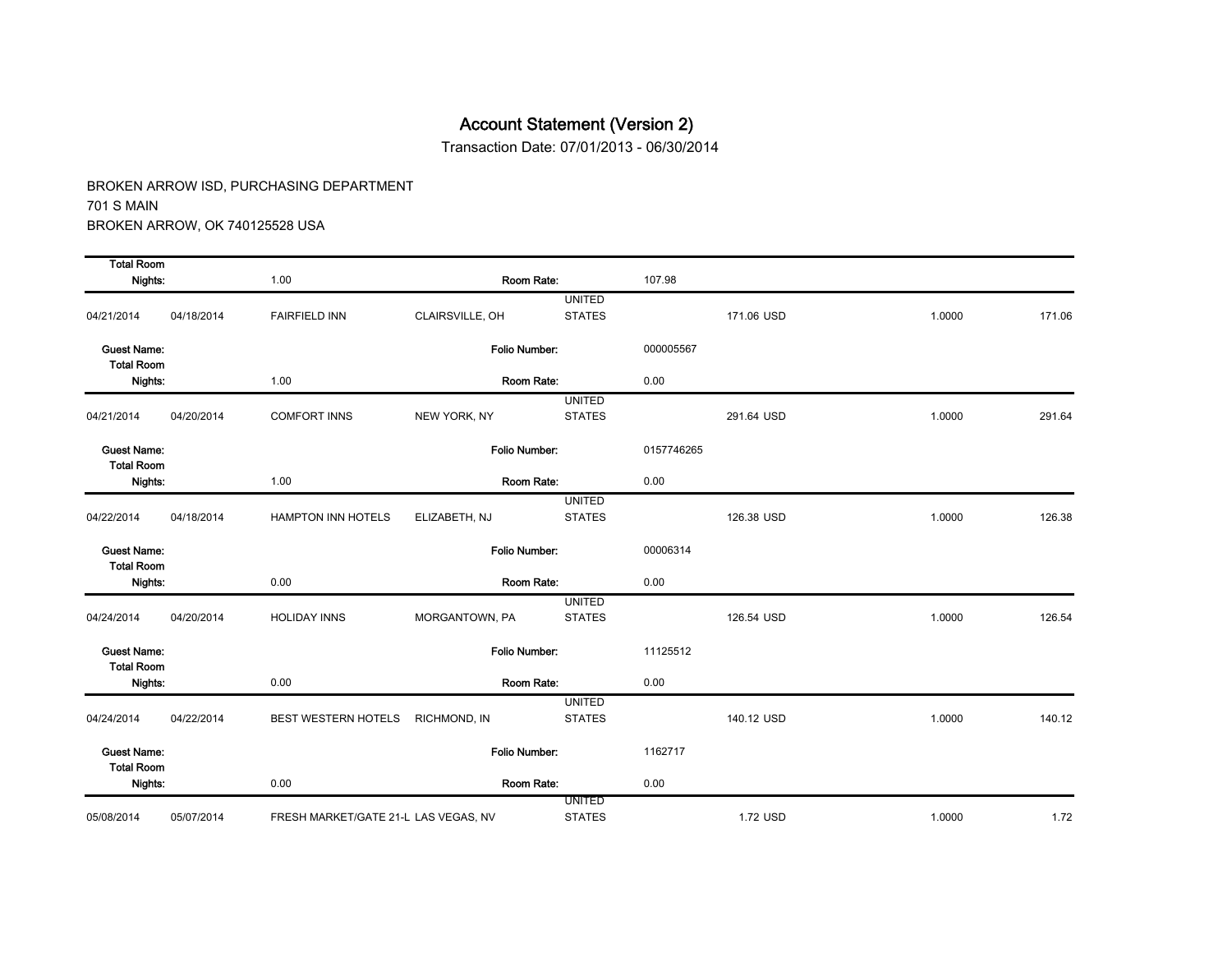Transaction Date: 07/01/2013 - 06/30/2014

|                                         |            |                                        |                   |                                |              | <b>Total Amount:</b> | 8,692.95 |
|-----------------------------------------|------------|----------------------------------------|-------------------|--------------------------------|--------------|----------------------|----------|
| <b>Total Room</b><br>Nights:            |            | 0.00                                   |                   | Room Rate:                     | 0.00         |                      |          |
| <b>Guest Name:</b>                      |            |                                        | Folio Number:     |                                | 52719A       |                      |          |
| 05/22/2014                              | 05/20/2014 | S                                      | NORMAN, OK        | <b>STATES</b>                  | 2,016.00 USD | 1.0000               | 2,016.00 |
|                                         |            | SOONER LEGENDS INN &                   |                   | <b>UNITED</b>                  |              |                      |          |
| 05/19/2014                              | 05/15/2014 | MCDONALD'S F10726                      | NORMAN, OK        | <b>UNITED</b><br><b>STATES</b> | 159.95 USD   | 1.0000               | 159.95   |
| 05/19/2014                              | 05/15/2014 | SUBWAY 00124115                        | NORMAN, OK        | <b>UNITED</b><br><b>STATES</b> | 257.96 USD   | 1.0000               | 257.96   |
| 05/16/2014                              | 05/14/2014 | THE OLIVE GARD00014803 NORMAN, OK      |                   | <b>UNITED</b><br><b>STATES</b> | 614.22 USD   | 1.0000               | 614.22   |
| 05/12/2014                              | 05/09/2014 | <b>GRACIES</b>                         | SALT LAKE CIT, UT | <b>UNITED</b><br><b>STATES</b> | 11.71 USD    | 1.0000               | 11.71    |
| Nights:                                 |            | 2.00                                   |                   | Room Rate:                     | 0.00         |                      |          |
| <b>Guest Name:</b><br><b>Total Room</b> |            |                                        | Folio Number:     |                                | 0001692271   |                      |          |
| 05/12/2014                              | 05/09/2014 | <b>HILTON</b>                          | SALT LAKE CIT, UT | <b>UNITED</b><br><b>STATES</b> | 371.58 USD   | 1.0000               | 371.58   |
| 05/12/2014                              | 05/09/2014 | BARRIO CAFE T430038236 PHOENIX, AZ     |                   | <b>UNITED</b><br><b>STATES</b> | 24.66 USD    | 1.0000               | 24.66    |
| 05/12/2014                              | 05/08/2014 | HILTON FOOD BEVERAGE SALT LAKE CIT, UT |                   | <b>UNITED</b><br><b>STATES</b> | 7.10 USD     | 1.0000               | 7.10     |
| 05/12/2014                              | 05/08/2014 | JIMMY JOHNS - 1331                     | SALT LAKE CIT, UT | <b>UNITED</b><br><b>STATES</b> | 9.32 USD     | 1.0000               | 9.32     |
| 05/09/2014                              | 05/07/2014 | MCDONALD'S F10781                      | SALT LAKE CIT, UT | <b>UNITED</b><br><b>STATES</b> | 6.02 USD     | 1.0000               | 6.02     |
| 05/09/2014                              | 05/07/2014 | PEI WEI C CONC30403927 LAS VEGAS, NV   |                   | <b>UNITED</b><br><b>STATES</b> | 19.44 USD    | 1.0000               | 19.44    |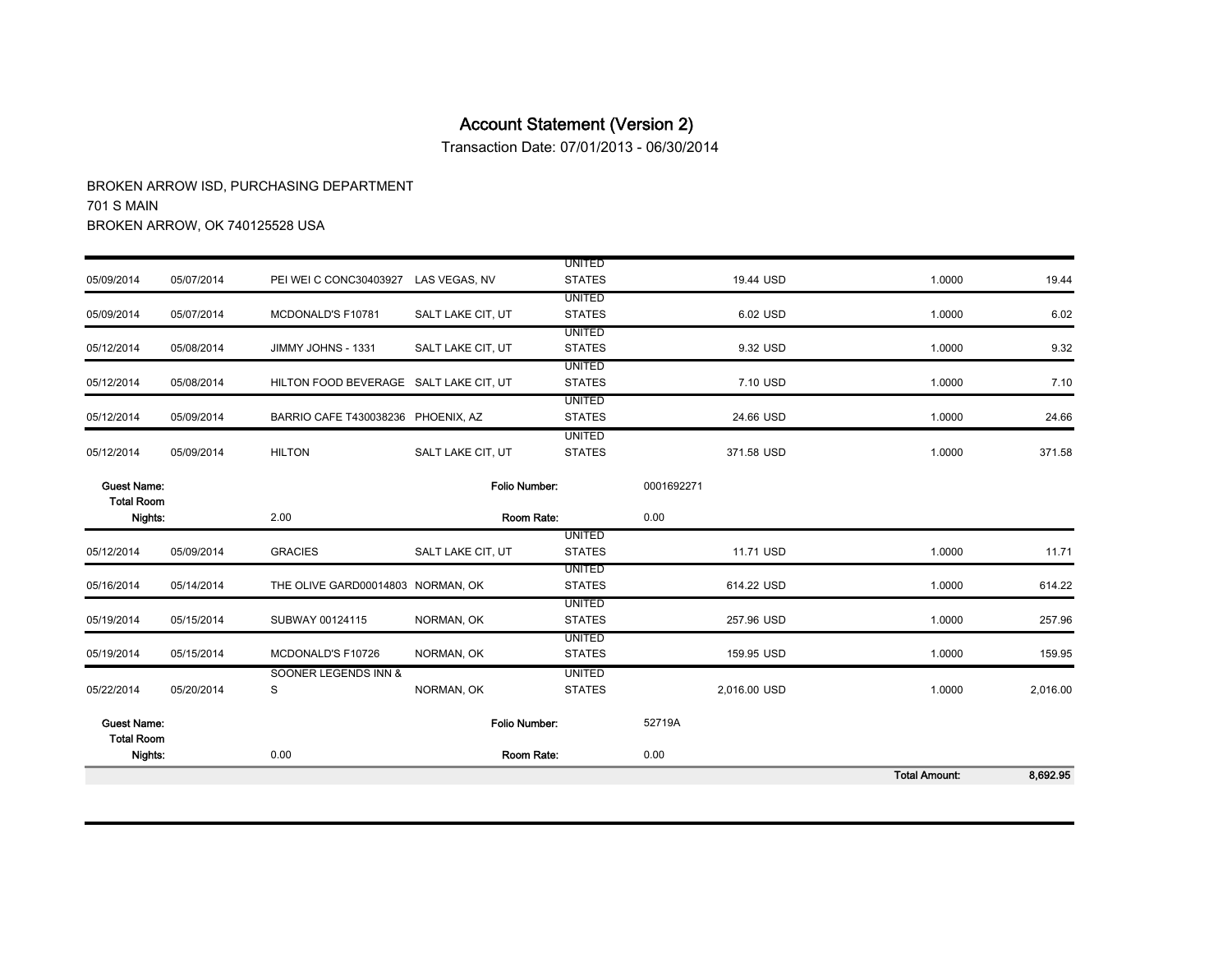Transaction Date: 07/01/2013 - 06/30/2014

BROKEN ARROW ISD, PURCHASING DEPARTMENT 701 S MAIN BROKEN ARROW, OK 740125528 USA

|            |            |                                          |                   |                                |                | <b>Total Amount:</b> | 3,146.77 |
|------------|------------|------------------------------------------|-------------------|--------------------------------|----------------|----------------------|----------|
| 06/09/2014 | 06/06/2014 | GOLDEN CORRAL - #913                     | OKLAHOMA CITY, OK | <b>STATES</b>                  | $(686.96)$ USD | 1.0000               | (686.96) |
|            |            |                                          |                   | UNITED                         |                |                      |          |
| 05/19/2014 | 05/16/2014 | GOLDEN CORRAL - #913                     | OKLAHOMA CITY, OK | <b>UNITED</b><br><b>STATES</b> | 633.88 USD     | 1.0000               | 633.88   |
| 05/19/2014 | 05/16/2014 | GOLDEN CORRAL - #913                     | OKLAHOMA CITY, OK | <b>UNITED</b><br><b>STATES</b> | 686.96 USD     | 1.0000               | 686.96   |
| 05/19/2014 | 05/15/2014 | THE OLIVE GARD00044446 OKLAHOMA CITY, OK |                   | UNITED<br><b>STATES</b>        | 642.99 USD     | 1.0000               | 642.99   |
| 05/15/2014 | 05/13/2014 | <b>EARLS RIB PALACE</b>                  | OKLAHOMA CITY, OK | UNITED<br><b>STATES</b>        | 406.22 USD     | 1.0000               | 406.22   |
| 05/15/2014 | 05/13/2014 | <b>EARLS RIB PALACE</b>                  | OKLAHOMA CITY, OK | UNITED<br><b>STATES</b>        | 391.66 USD     | 1.0000               | 391.66   |
| 05/09/2014 | 05/07/2014 | THE OLIVE GARD00018127                   | BROKEN ARROW, OK  | <b>STATES</b>                  | 556.72 USD     | 1.0000               | 556.72   |
| 04/25/2014 | 04/23/2014 | ZIOS ITALIAN KITCHEN 6                   | TULSA, OK         | <b>UNITED</b><br><b>STATES</b> | 308.08 USD     | 1.0000               | 308.08   |
| 04/11/2014 | 04/09/2014 | THE OLIVE GARD00018127 BROKEN ARROW. OK  |                   | <b>UNITED</b><br><b>STATES</b> | 207.22 USD     | 1.0000               | 207.22   |

|            |            |                          |                  |               |               | <b>Total Amount:</b> | 27,909.01 |
|------------|------------|--------------------------|------------------|---------------|---------------|----------------------|-----------|
| 06/19/2014 | 06/18/2014 | <b>BROT</b>              | 405-879-0400, OK | <b>STATES</b> | 137.48 USD    | 1.0000               | 137.48    |
|            |            | <b>FRESHPOINT THOMAS</b> |                  | <b>UNITED</b> |               |                      |           |
| 06/19/2014 | 06/18/2014 | <b>BROT</b>              | 405-879-0400, OK | <b>STATES</b> | 3,751.25 USD  | 1.0000               | 3,751.25  |
|            |            | <b>FRESHPOINT THOMAS</b> |                  | <b>UNITED</b> |               |                      |           |
| 06/19/2014 | 06/18/2014 | <b>BROT</b>              | 405-879-0400, OK | <b>STATES</b> | 13,220.42 USD | 1.0000               | 13,220.42 |
|            |            | <b>FRESHPOINT THOMAS</b> |                  | <b>UNITED</b> |               |                      |           |
| 06/19/2014 | 06/18/2014 | <b>BROT</b>              | 405-879-0400, OK | <b>STATES</b> | 10,799.86 USD | 1.0000               | 10,799.86 |
|            |            | <b>FRESHPOINT THOMAS</b> |                  | <b>UNITED</b> |               |                      |           |

10/08/2013 10/08/2013 PAYMENT RECEIVED -- THANK(330,540.37) USD 1.0000 (330,540.37)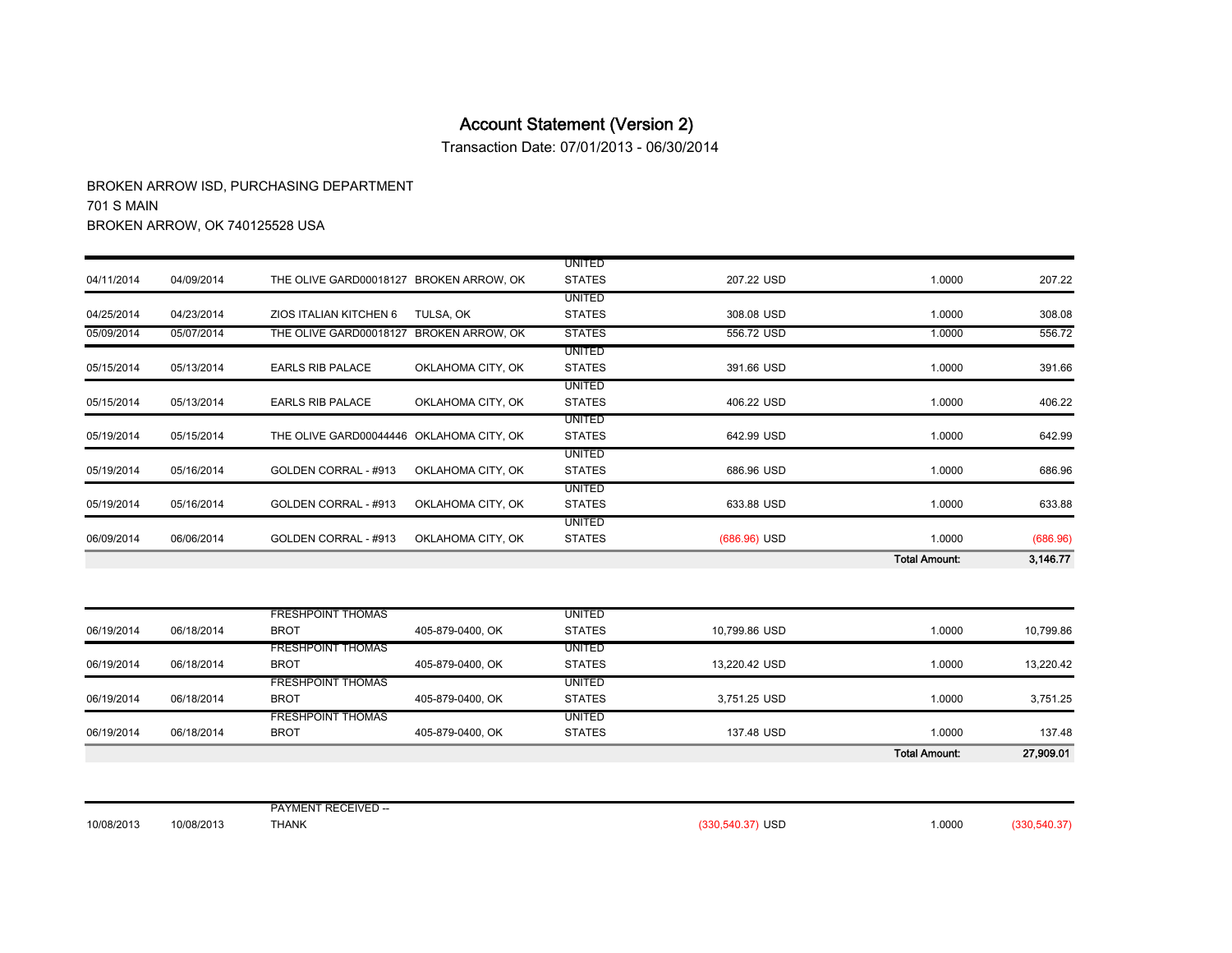Transaction Date: 07/01/2013 - 06/30/2014

| 11/08/2013 | 11/08/2013 | <b>PAYMENT RECEIVED --</b><br><b>THANK</b> | $(75.88)$ USD      | 1.0000 | (75.88)       |
|------------|------------|--------------------------------------------|--------------------|--------|---------------|
|            |            | <b>PAYMENT RECEIVED --</b>                 |                    |        |               |
| 11/08/2013 | 11/08/2013 | <b>THANK</b>                               | (299.87) USD       | 1.0000 | (299.87)      |
|            |            | <b>PAYMENT RECEIVED --</b>                 |                    |        |               |
| 11/08/2013 | 11/08/2013 | <b>THANK</b>                               | (150.72) USD       | 1.0000 | (150.72)      |
|            |            | <b>PAYMENT RECEIVED --</b>                 |                    |        |               |
| 11/08/2013 | 11/08/2013 | <b>THANK</b>                               | $(75.31)$ USD      | 1.0000 | (75.31)       |
|            |            | <b>PAYMENT RECEIVED --</b>                 |                    |        |               |
| 11/08/2013 | 11/08/2013 | <b>THANK</b>                               | $(489.16)$ USD     | 1.0000 | (489.16)      |
|            |            | <b>PAYMENT RECEIVED --</b>                 |                    |        |               |
| 11/08/2013 | 11/08/2013 | <b>THANK</b>                               | (473.02) USD       | 1.0000 | (473.02)      |
| 11/08/2013 | 11/08/2013 | <b>THANK</b>                               | $(2,445.84)$ USD   | 1.0000 | (2,445.84)    |
| 12/06/2013 | 12/06/2013 | <b>THANK</b>                               | (59,797.25) USD    | 1.0000 | (59, 797.25)  |
| 01/09/2014 | 01/09/2014 | <b>THANK</b>                               | (302,127.31) USD   | 1.0000 | (302, 127.31) |
| 01/31/2014 | 01/31/2014 | <b>THANK</b>                               | $(6,073.20)$ USD   | 1.0000 | (6,073.20)    |
|            |            | <b>PAYMENT RECEIVED --</b>                 |                    |        |               |
| 02/06/2014 | 02/06/2014 | <b>THANK</b>                               | $(119,028.61)$ USD | 1.0000 | (119, 028.61) |
|            |            | <b>PAYMENT RECEIVED --</b>                 |                    |        |               |
|            |            |                                            |                    |        |               |
| 02/24/2014 | 02/24/2014 | <b>THANK</b>                               | $(104.41)$ USD     | 1.0000 | (104.41)      |
|            |            | <b>PAYMENT RECEIVED --</b>                 |                    |        |               |
| 03/04/2014 | 03/04/2014 | <b>THANK</b>                               | $(310,000.85)$ USD | 1.0000 | (310,000.85)  |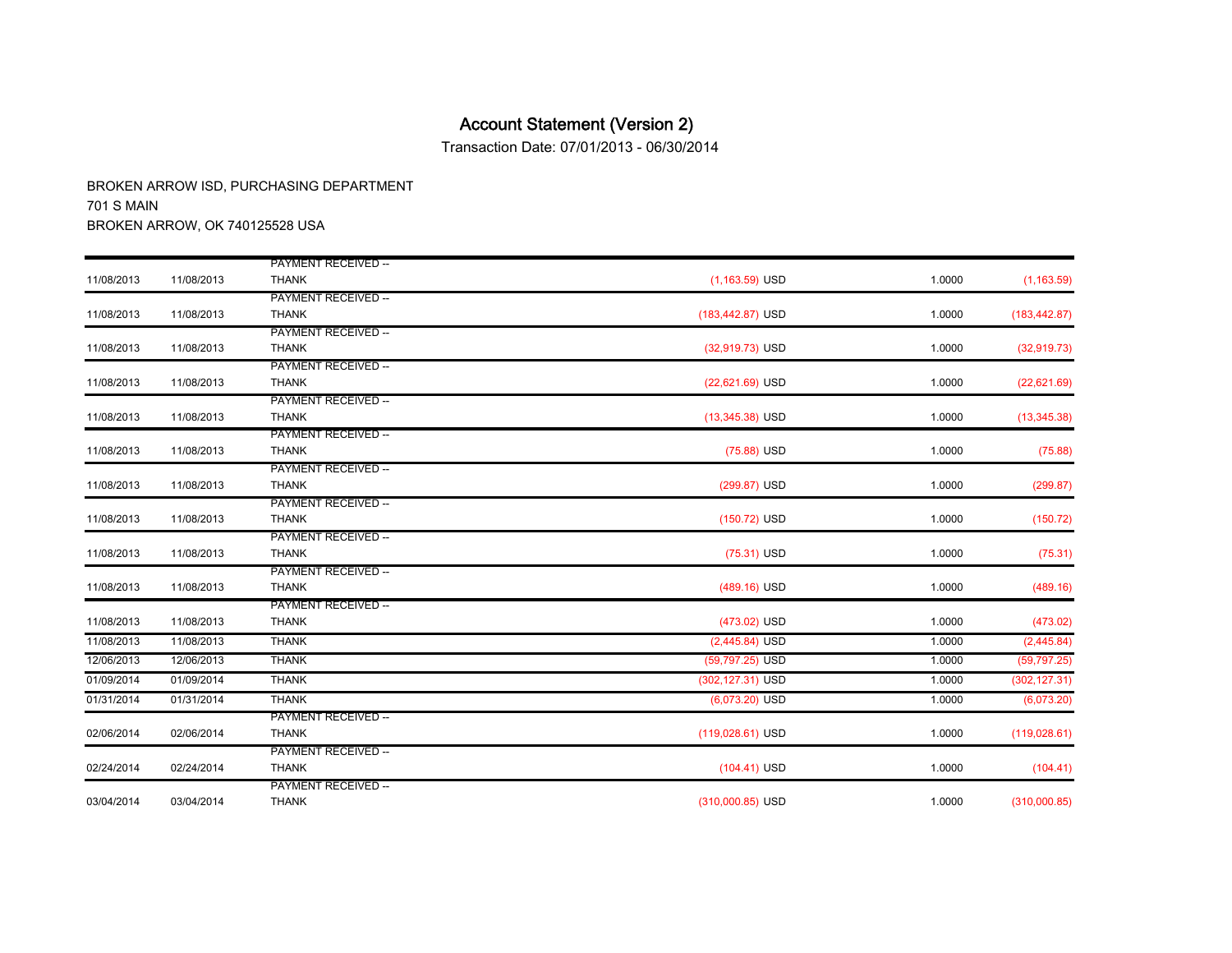Transaction Date: 07/01/2013 - 06/30/2014

| 06/02/2014 | 06/02/2014 | PAYMENT RECEIVED --<br><b>THANK</b> | $(304, 821.58)$ USD | 1.0000 | (304, 821.58) |
|------------|------------|-------------------------------------|---------------------|--------|---------------|
|            |            |                                     |                     |        |               |
|            |            |                                     |                     |        |               |
| 05/26/2014 | 05/26/2014 | CHARGE*                             | 501.94 USD          | 1.0000 | 501.94        |
|            |            | <b>PURCHASE *FINANCE</b>            |                     |        |               |
| 05/05/2014 | 05/05/2014 | <b>THANK</b>                        | (377,062.52) USD    | 1.0000 | (377,062.52)  |
|            |            | <b>PAYMENT RECEIVED --</b>          |                     |        |               |
| 04/04/2014 | 04/04/2014 | <b>THANK</b>                        | $(291,809.57)$ USD  | 1.0000 | (291, 809.57) |
|            |            | <b>PAYMENT RECEIVED --</b>          |                     |        |               |

|            |            |                       |                  | <b>UNITED</b>       |            |               |        |           |
|------------|------------|-----------------------|------------------|---------------------|------------|---------------|--------|-----------|
| 10/02/2013 | 10/01/2013 | NIGP.ORG              | 800-367-6447, VA | <b>STATES</b>       |            | 185.00 USD    | 1.0000 | 185.00    |
|            |            |                       |                  | <b>UNITED</b>       |            |               |        |           |
| 11/27/2013 | 11/25/2013 | SOUTHWEST AIRLINES    | 800-435-9792, TX | <b>STATES</b>       |            | 10,880.00 USD | 1.0000 | 10,880.00 |
|            | Name:      | BERRYHILL/SIERRA ALTA |                  | <b>Ticket Type:</b> |            |               |        |           |
|            | From:      | <b>TUL</b>            |                  | To:                 | <b>MDW</b> |               |        |           |
|            | From:      | <b>MDW</b>            |                  | To:                 | <b>MCO</b> |               |        |           |
|            | From:      | <b>MCO</b>            |                  | To:                 | HOU        |               |        |           |
|            | From:      | HOU                   |                  | To:                 | TUL        |               |        |           |
|            |            |                       |                  | <b>UNITED</b>       |            |               |        |           |
| 03/03/2014 | 02/28/2014 | UNITED AIRLINES       | 800-932-2732, TX | <b>STATES</b>       |            | 73.20 USD     | 1.0000 | 73.20     |
| Passenger  |            |                       |                  |                     |            |               |        |           |
|            | Name:      | MENDENHALL/JARODL     |                  | <b>Ticket Type:</b> |            |               |        |           |
|            | From.      | <b>TUL</b>            |                  | To:                 | <b>EWR</b> |               |        |           |
|            | From:      | <b>EWR</b>            |                  | To:                 | ORD        |               |        |           |
|            | From:      | ORD                   |                  | To:                 | TUL        |               |        |           |
| 03/03/2014 | 02/28/2014 | UNITED AIRLINES       | 800-932-2732, TX | <b>STATES</b>       |            | 73.20 USD     | 1.0000 | 73.20     |
|            | Name:      | RENZ/DEBRAA           |                  | <b>Ticket Type:</b> |            |               |        |           |
|            | From:      | <b>TUL</b>            |                  | To:                 | <b>EWR</b> |               |        |           |
|            | From:      | <b>EWR</b>            |                  | To:                 | ORD        |               |        |           |
|            | From:      | ORD                   |                  | To:                 | TUL        |               |        |           |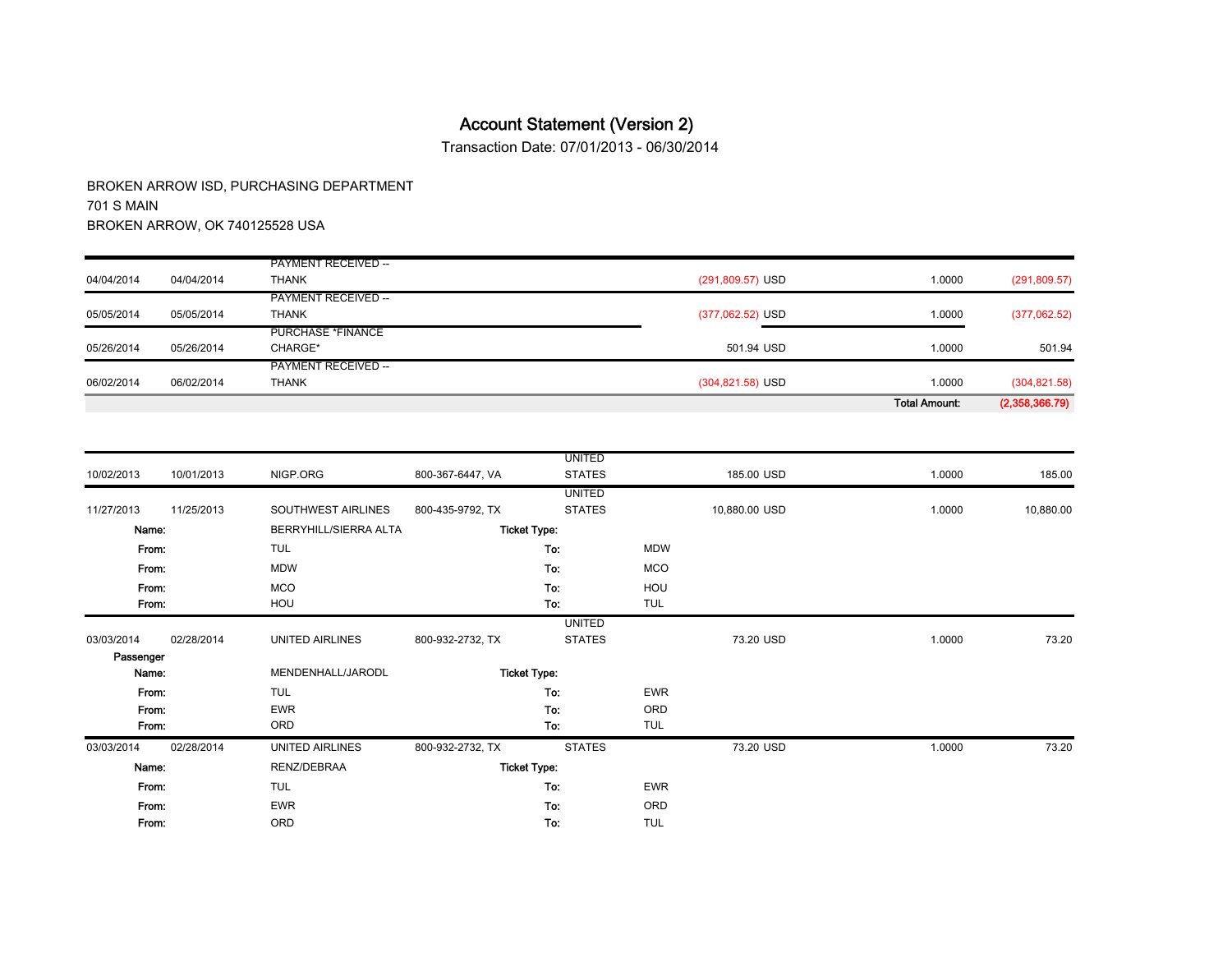Transaction Date: 07/01/2013 - 06/30/2014

|            |            |                         |                  | <b>UNITED</b>       |            |            |        |        |
|------------|------------|-------------------------|------------------|---------------------|------------|------------|--------|--------|
| 03/03/2014 | 02/28/2014 | <b>UNITED AIRLINES</b>  | 800-932-2732, TX | <b>STATES</b>       |            | 200.00 USD | 1.0000 | 200.00 |
| Passenger  |            |                         |                  |                     |            |            |        |        |
| Name:      |            | <b>RENZ /CHANGE FEE</b> |                  | <b>Ticket Type:</b> |            |            |        |        |
| From:      |            | <b>TUL</b>              |                  | To:                 | <b>EWR</b> |            |        |        |
|            |            |                         |                  | <b>UNITED</b>       |            |            |        |        |
| 03/03/2014 | 02/28/2014 | <b>UNITED AIRLINES</b>  | 800-932-2732, TX | <b>STATES</b>       |            | 200.00 USD | 1.0000 | 200.00 |
| Passenger  |            | MENDENHALL/CHANGE       |                  |                     |            |            |        |        |
| Name:      |            | <b>FEE</b>              |                  | <b>Ticket Type:</b> |            |            |        |        |
| From:      |            | <b>TUL</b>              |                  | To:                 | <b>EWR</b> |            |        |        |
|            |            |                         |                  | <b>UNITED</b>       |            |            |        |        |
| 03/07/2014 | 03/05/2014 | <b>UNITED AIRLINES</b>  | 800-932-2732, TX | <b>STATES</b>       |            | 259.59 USD | 1.0000 | 259.59 |
| Passenger  |            | CRAVEN/RANDALKENNET     |                  |                     |            |            |        |        |
| Name:      |            | H                       |                  | <b>Ticket Type:</b> |            |            |        |        |
| From:      |            | <b>TUL</b>              |                  | To:                 | ORD        |            |        |        |
| From:      |            | ORD                     |                  | To:                 | <b>TUL</b> |            |        |        |
|            |            |                         |                  | <b>UNITED</b>       |            |            |        |        |
| 03/07/2014 | 03/05/2014 | <b>UNITED AIRLINES</b>  | 800-932-2732, TX | <b>STATES</b>       |            | 259.59 USD | 1.0000 | 259.59 |
| Passenger  |            |                         |                  |                     |            |            |        |        |
| Name:      |            | SAPPINGTON/TONYA        |                  | <b>Ticket Type:</b> |            |            |        |        |
| From:      |            | <b>TUL</b>              |                  | To:                 | ORD        |            |        |        |
| From:      |            | ORD                     |                  | To:                 | <b>TUL</b> |            |        |        |
|            |            |                         |                  | <b>UNITED</b>       |            |            |        |        |
| 03/07/2014 | 03/05/2014 | <b>UNITED AIRLINES</b>  | 800-932-2732, TX | <b>STATES</b>       |            | 259.59 USD | 1.0000 | 259.59 |
| Passenger  |            |                         |                  |                     |            |            |        |        |
| Name:      |            | STRICKLAND/TAMMYKAY     |                  | <b>Ticket Type:</b> |            |            |        |        |
| From:      |            | <b>TUL</b>              |                  | To:                 | ORD        |            |        |        |
| From:      |            | ORD                     |                  | To:                 | <b>TUL</b> |            |        |        |
| 03/07/2014 | 03/05/2014 | <b>UNITED AIRLINES</b>  | 800-932-2732, TX | <b>STATES</b>       |            | 259.59 USD | 1.0000 | 259.59 |
| Passenger  |            |                         |                  |                     |            |            |        |        |
| Name:      |            | CLARK/STEVENP           |                  | <b>Ticket Type:</b> |            |            |        |        |
| From:      |            | <b>TUL</b>              |                  | To:                 | ORD        |            |        |        |
| From:      |            | ORD                     |                  | To:                 | <b>TUL</b> |            |        |        |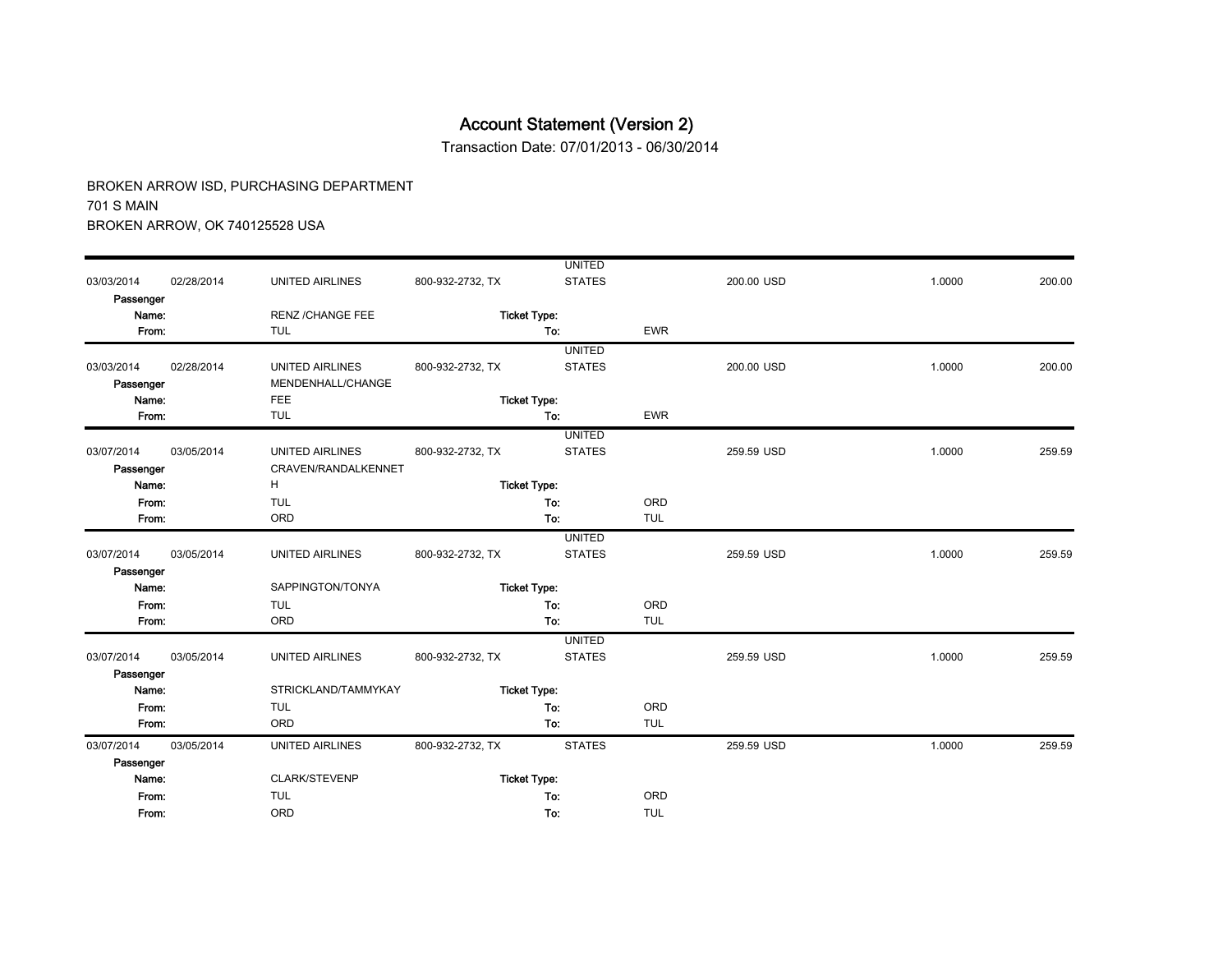Transaction Date: 07/01/2013 - 06/30/2014

|            |            |                        |                  | <b>UNITED</b>       |            |            |        |        |
|------------|------------|------------------------|------------------|---------------------|------------|------------|--------|--------|
| 03/07/2014 | 03/05/2014 | <b>UNITED AIRLINES</b> | 800-932-2732, TX | <b>STATES</b>       |            | 259.59 USD | 1.0000 | 259.59 |
| Passenger  |            |                        |                  |                     |            |            |        |        |
| Name:      |            | JEDAMSKI/JASONWILLIAM  |                  | <b>Ticket Type:</b> |            |            |        |        |
| From:      |            | <b>TUL</b>             |                  | To:                 | ORD        |            |        |        |
| From:      |            | ORD                    |                  | To:                 | <b>TUL</b> |            |        |        |
| 03/07/2014 | 03/05/2014 | <b>UNITED AIRLINES</b> | 800-932-2732, TX | <b>STATES</b>       |            | 259.59 USD | 1.0000 | 259.59 |
| Name:      |            | PHILLIPS/DIANAMARIE    |                  | <b>Ticket Type:</b> |            |            |        |        |
| From:      |            | <b>TUL</b>             |                  | To:                 | ORD        |            |        |        |
| From:      |            | ORD                    |                  | To:                 | <b>TUL</b> |            |        |        |
|            |            |                        |                  | <b>UNITED</b>       |            |            |        |        |
| 03/07/2014 | 03/05/2014 | UNITED AIRLINES        | 800-932-2732, TX | <b>STATES</b>       |            | 259.59 USD | 1.0000 | 259.59 |
| Passenger  |            |                        |                  |                     |            |            |        |        |
| Name:      |            | YELDELL/TAMARAJEAN     |                  | <b>Ticket Type:</b> |            |            |        |        |
| From:      |            | <b>TUL</b>             |                  | To:                 | ORD        |            |        |        |
| From:      |            | ORD                    |                  | To:                 | <b>TUL</b> |            |        |        |
|            |            |                        |                  | <b>UNITED</b>       |            |            |        |        |
| 03/07/2014 | 03/05/2014 | <b>UNITED AIRLINES</b> | 800-932-2732, TX | <b>STATES</b>       |            | 259.59 USD | 1.0000 | 259.59 |
| Passenger  |            |                        |                  |                     |            |            |        |        |
| Name:      |            | HOLT/SHARONMARVELLE    |                  | <b>Ticket Type:</b> |            |            |        |        |
| From:      |            | <b>TUL</b>             |                  | To:                 | ORD        |            |        |        |
| From:      |            | ORD                    |                  | To:                 | <b>TUL</b> |            |        |        |
|            |            |                        |                  | <b>UNITED</b>       |            |            |        |        |
| 03/07/2014 | 03/05/2014 | UNITED AIRLINES        | 800-932-2732, TX | <b>STATES</b>       |            | 259.59 USD | 1.0000 | 259.59 |
| Passenger  |            |                        |                  |                     |            |            |        |        |
| Name:      |            | JONES/TIFFANYDAWN      |                  | <b>Ticket Type:</b> |            |            |        |        |
| From:      |            | <b>TUL</b>             |                  | To:                 | ORD        |            |        |        |
| From:      |            | ORD                    |                  | To:                 | <b>TUL</b> |            |        |        |
|            |            |                        |                  | <b>UNITED</b>       |            |            |        |        |
| 03/07/2014 | 03/05/2014 | UNITED AIRLINES        | 800-932-2732, TX | <b>STATES</b>       |            | 259.59 USD | 1.0000 | 259.59 |
| Passenger  |            |                        |                  |                     |            |            |        |        |
| Name:      |            | GALLEHER/MISTYDAWN     |                  | <b>Ticket Type:</b> |            |            |        |        |
| From:      |            | <b>TUL</b>             |                  | To:                 | <b>ORD</b> |            |        |        |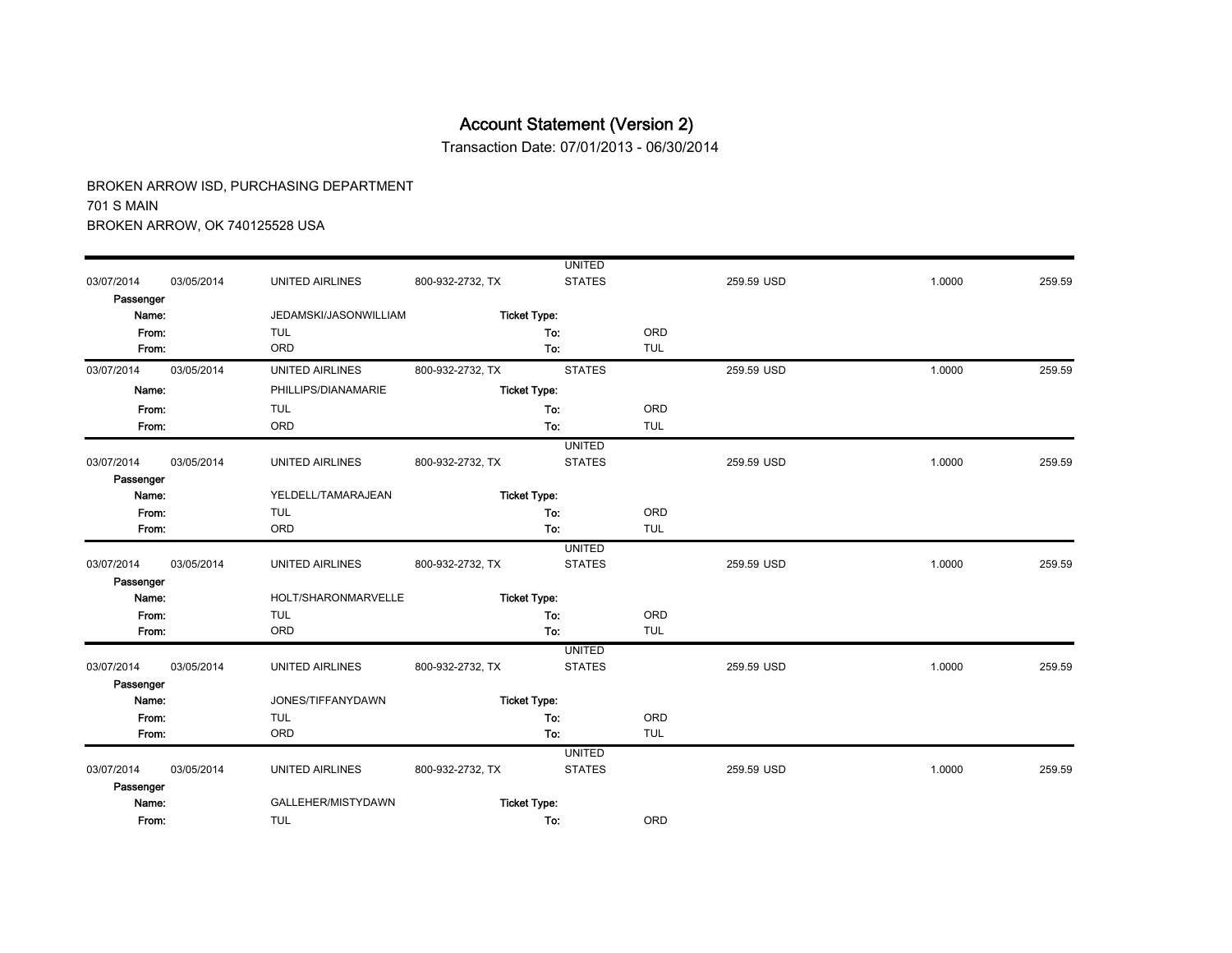Transaction Date: 07/01/2013 - 06/30/2014

| From:      |            | ORD                        |                  | To:                 | <b>TUL</b> |               |        |           |
|------------|------------|----------------------------|------------------|---------------------|------------|---------------|--------|-----------|
|            |            |                            |                  | <b>UNITED</b>       |            |               |        |           |
| 03/07/2014 | 03/05/2014 | UNITED AIRLINES            | 800-932-2732, TX | <b>STATES</b>       |            | 259.59 USD    | 1.0000 | 259.59    |
| Passenger  |            |                            |                  |                     |            |               |        |           |
| Name:      |            | MCNUTT/BRADLEYAARON        |                  | <b>Ticket Type:</b> |            |               |        |           |
| From:      |            | <b>TUL</b>                 |                  | To:                 | ORD        |               |        |           |
| From:      |            | ORD                        |                  | To:                 | <b>TUL</b> |               |        |           |
|            |            | <b>DENTE BROTHERS</b>      |                  | <b>UNITED</b>       |            |               |        |           |
| 05/07/2014 | 05/05/2014 | <b>TOWING</b>              | NEWARK, NJ       | <b>STATES</b>       |            | 11,075.00 USD | 1.0000 | 11,075.00 |
|            |            |                            |                  | <b>UNITED</b>       |            |               |        |           |
| 05/15/2014 | 05/13/2014 | SOUTHWEST AIRLINES         | 800-435-9792, TX | <b>STATES</b>       |            | 462.00 USD    | 1.0000 | 462.00    |
| Passenger  |            |                            |                  |                     |            |               |        |           |
| Name:      |            | <b>BLACKBURN/DEREK LEE</b> |                  | <b>Ticket Type:</b> |            |               |        |           |
| From:      |            | <b>EWR</b>                 |                  | To:                 | <b>STL</b> |               |        |           |
| From:      |            | <b>STL</b>                 |                  | To:                 | <b>TUL</b> |               |        |           |
|            |            |                            |                  | <b>UNITED</b>       |            |               |        |           |
| 05/22/2014 | 05/21/2014 | SOUTHWEST AIRLINES         | 800-435-9792, TX | <b>STATES</b>       |            | $(5.00)$ USD  | 1.0000 | (5.00)    |
| Passenger  |            |                            |                  |                     |            |               |        |           |
| Name:      |            | <b>CATHERINE METEVELIS</b> |                  | <b>Ticket Type:</b> |            |               |        |           |
| From:      |            | DAL                        |                  | To:                 | DAL        |               |        |           |
|            |            |                            |                  | <b>UNITED</b>       |            |               |        |           |
| 05/22/2014 | 05/21/2014 | SOUTHWEST AIRLINES         | 800-435-9792, TX | <b>STATES</b>       |            | $(5.00)$ USD  | 1.0000 | (5.00)    |
| Passenger  |            |                            |                  |                     |            |               |        |           |
| Name:      |            | <b>CATHERINE METEVELIS</b> |                  | <b>Ticket Type:</b> |            |               |        |           |
| From:      |            | <b>DAL</b>                 |                  | To:                 | DAL        |               |        |           |
|            |            |                            |                  | <b>UNITED</b>       |            |               |        |           |
| 06/27/2014 | 06/25/2014 | SOUTHWEST AIRLINES         | 800-435-9792, TX | <b>STATES</b>       |            | 1,300.00 USD  | 1.0000 | 1,300.00  |
| Passenger  |            |                            |                  |                     |            |               |        |           |
| Name:      |            | HAINES/DAVID RALPH         |                  | <b>Ticket Type:</b> |            |               |        |           |
| From:      |            | <b>TUL</b>                 |                  | To:                 | <b>DEN</b> |               |        |           |
| From:      |            | <b>DEN</b>                 |                  | To:                 | <b>RNO</b> |               |        |           |
| From:      |            | <b>RNO</b>                 |                  | To:                 | PHX        |               |        |           |
| From:      |            | PHX                        |                  | To:                 | <b>TUL</b> |               |        |           |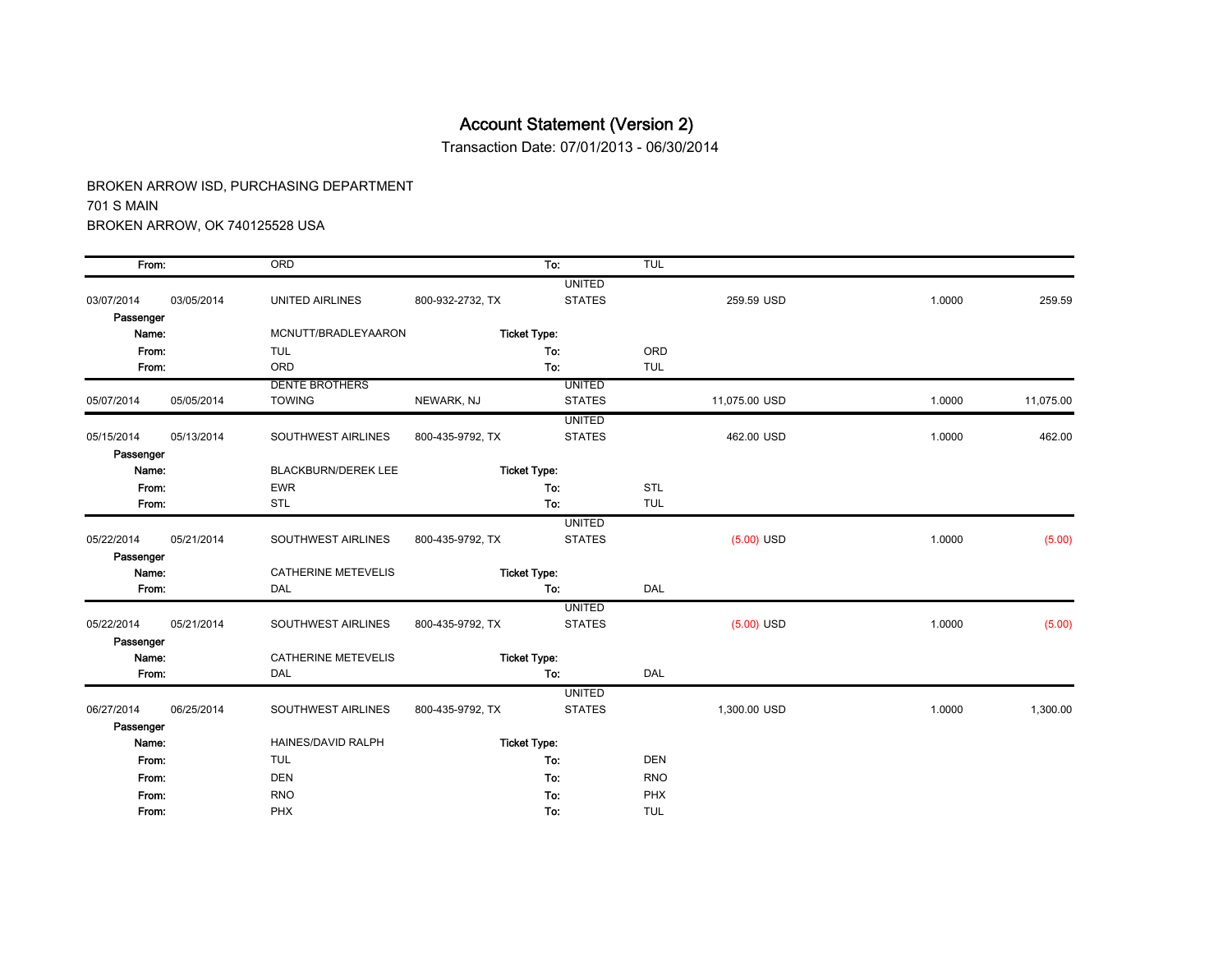Transaction Date: 07/01/2013 - 06/30/2014

|            |            |                                     |                  | <b>UNITED</b>       |            |                |                      |           |
|------------|------------|-------------------------------------|------------------|---------------------|------------|----------------|----------------------|-----------|
| 06/30/2014 | 06/26/2014 | <b>UNITED AIRLINES</b>              | 800-932-2732, TX | <b>STATES</b>       |            | 555.00 USD     | 1.0000               | 555.00    |
| Passenger  |            |                                     |                  |                     |            |                |                      |           |
| Name:      |            | BLACKBURN/DEREKL                    |                  | <b>Ticket Type:</b> |            |                |                      |           |
|            | From:      | <b>TUL</b>                          |                  | To:                 | IAH        |                |                      |           |
| From:      |            | IAH                                 |                  | To:                 | <b>MCO</b> |                |                      |           |
|            | From:      | <b>MCO</b>                          |                  | To:                 | IAH        |                |                      |           |
| From:      |            | IAH                                 |                  | To:                 | <b>TUL</b> |                |                      |           |
|            |            |                                     |                  |                     |            |                | <b>Total Amount:</b> | 27,848.89 |
|            |            |                                     |                  |                     |            |                |                      |           |
|            |            |                                     |                  |                     |            |                |                      |           |
|            |            |                                     |                  | <b>UNITED</b>       |            |                |                      |           |
| 12/19/2013 | 12/18/2013 | <b>IBT NASHVILLE</b>                | 217-7932080, TN  | <b>STATES</b>       |            | 500.00 USD     | 1.0000               | 500.00    |
|            |            |                                     |                  | <b>UNITED</b>       |            |                |                      |           |
| 02/04/2014 | 02/03/2014 | <b>IBT NASHVILLE</b>                | 217-7932080, TN  | <b>STATES</b>       |            | 500.00 USD     | 1.0000               | 500.00    |
|            |            |                                     |                  |                     |            |                | <b>Total Amount:</b> | 1,000.00  |
|            |            |                                     |                  |                     |            |                |                      |           |
| 10/22/2013 | 10/22/2013 | <b>CUSTOM LOGO CARD</b>             |                  |                     |            | 350.00 USD     | 1.0000               | 350.00    |
|            |            | <b>CUSTOM LOGO CARD</b>             |                  |                     |            |                |                      |           |
| 11/06/2013 | 11/06/2013 | <b>REVERSAL</b>                     |                  |                     |            | $(350.00)$ USD | 1.0000               | (350.00)  |
|            |            |                                     |                  |                     |            |                | <b>Total Amount:</b> | 0.00      |
|            |            |                                     |                  |                     |            |                |                      |           |
|            |            |                                     |                  | <b>UNITED</b>       |            |                |                      |           |
| 10/17/2013 | 10/16/2013 | GODADDY.COM                         | 480-5058855, AZ  | <b>STATES</b>       |            | 134.97 USD     | 1.0000               | 134.97    |
|            |            |                                     |                  | <b>UNITED</b>       |            |                |                      |           |
| 10/22/2013 | 10/21/2013 | <b>DOCUSIGN</b>                     | 02062190200, WA  | <b>STATES</b>       |            | 13,150.00 USD  | 1.0000               | 13,150.00 |
| 11/11/2013 | 11/08/2013 | CUSTOM USB PRODUCTS 02034583364, CT |                  | <b>STATES</b>       |            | 47.96 USD      | 1.0000               | 47.96     |
|            |            |                                     |                  | <b>UNITED</b>       |            |                |                      |           |
| 11/27/2013 | 11/25/2013 | AIA PRODUCTS / DUES                 | 800-242-3837, DC | <b>STATES</b>       |            | 336.00 USD     | 1.0000               | 336.00    |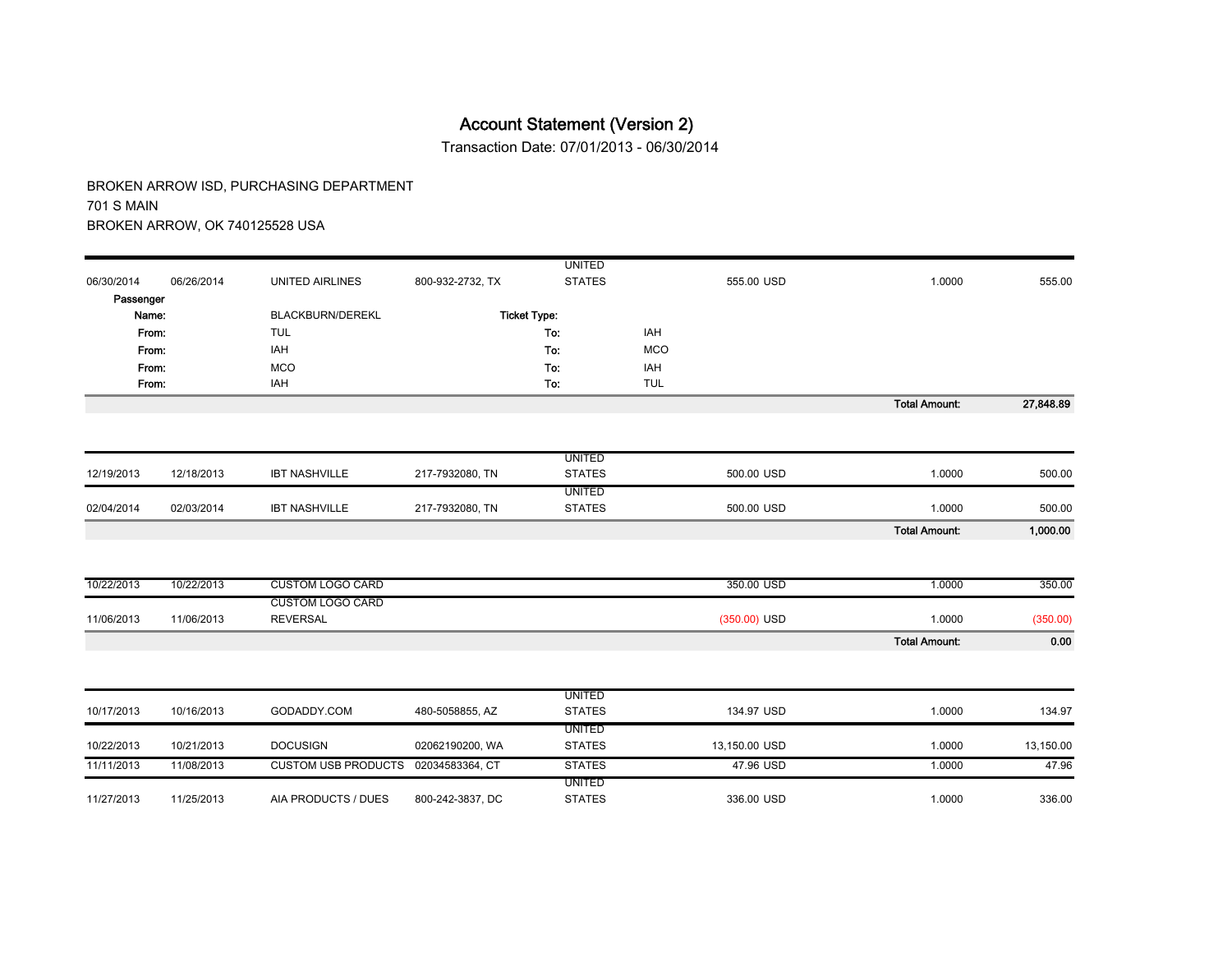Transaction Date: 07/01/2013 - 06/30/2014

| 06/25/2014<br>06/25/2014   | 06/24/2014<br>06/24/2014 | NTTA CUST SVC ONLINE<br>NTTA CUST SVC ONLINE | 972-818-6882, TX<br>972-818-6882, TX    | <b>STATES</b><br>UNITED<br><b>STATES</b> |      | 8.17 USD   |         | 1.0000<br>1.0000<br><b>Total Amount:</b> | 7.73<br>8.17<br>16,301.20 |
|----------------------------|--------------------------|----------------------------------------------|-----------------------------------------|------------------------------------------|------|------------|---------|------------------------------------------|---------------------------|
|                            |                          |                                              |                                         |                                          |      |            |         |                                          |                           |
|                            |                          |                                              |                                         |                                          |      | 7.73 USD   |         |                                          |                           |
|                            |                          |                                              |                                         | <b>UNITED</b>                            |      |            |         |                                          |                           |
| 06/10/2014                 | 06/10/2014               | <b>NSPRA</b>                                 | 03015190496, MD                         | <b>UNITED</b><br><b>STATES</b>           |      | 245.00 USD |         | 1.0000                                   | 245.00                    |
| 06/10/2014                 | 06/10/2014               | <b>NSPRA</b>                                 | 03015190496, MD                         | <b>STATES</b>                            |      | 260.00 USD |         | 1.0000                                   | 260.00                    |
| 05/16/2014                 | 05/15/2014               | GODADDY.COM                                  | 480-5058855, AZ                         | <b>STATES</b><br><b>UNITED</b>           |      | 147.70 USD |         | 1.0000                                   | 147.70                    |
| 04/15/2014                 | 04/14/2014               | GODADDY.COM                                  | 480-5058855, AZ                         | <b>STATES</b><br><b>UNITED</b>           |      | 89.99 USD  |         | 1.0000                                   | 89.99                     |
|                            |                          |                                              |                                         | <b>UNITED</b>                            |      |            |         |                                          |                           |
| Quantity:                  |                          | 1.00                                         |                                         | Unit:                                    | Sub  |            | Amount: | 20,400.00                                |                           |
| 04/10/2014<br>Description: | 04/09/2014               | SURVEYMONKEY.COM<br>Select Yearly Plan       | 971-2445555, CA<br><b>Product Code:</b> | <b>STATES</b>                            | CODE | 204.00 USD |         | 1.0000                                   | 204.00                    |
|                            |                          |                                              |                                         | <b>UNITED</b>                            |      |            |         |                                          |                           |
| 02/10/2014                 | 02/07/2014               | NAT*GEO PRODUCTS                             | 800-647-5463, MD                        | <b>UNITED</b><br><b>STATES</b>           |      | 46.70 USD  |         | 1.0000                                   | 46.70                     |
| Quantity:                  |                          | 1.00                                         |                                         | Unit:                                    | Sub  |            | Amount: | 20,400.00                                |                           |
| Description:               |                          | Select Yearly Plan                           | <b>Product Code:</b>                    |                                          | CODE |            |         |                                          |                           |
| 01/24/2014                 | 01/23/2014               | SURVEYMONKEY.COM                             | 971-2445555, CA                         | <b>UNITED</b><br><b>STATES</b>           |      | 204.00 USD |         | 1.0000                                   | 204.00                    |
| 12/23/2013                 | 12/20/2013               | CARE*A                                       | OKLAHOMA CITY, OK                       | <b>STATES</b>                            |      | 532.00 USD |         | 1.0000                                   | 532.00                    |
|                            |                          | <b>OKLAHOMA HEALTH</b>                       |                                         | <b>UNITED</b>                            |      |            |         |                                          |                           |
| 12/17/2013                 | 12/16/2013               | GODADDY.COM                                  | 480-5058855, AZ                         | <b>UNITED</b><br><b>STATES</b>           |      | 167.98 USD |         | 1.0000                                   | 167.98                    |
| 11/27/2013                 | 11/25/2013               | AIA PRODUCTS / DUES                          | 800-242-3837, DC                        | <b>STATES</b>                            |      | 719.00 USD |         | 1.0000                                   | 719.00                    |
|                            |                          |                                              |                                         | <b>UNITED</b>                            |      |            |         |                                          |                           |

|            |            |                                           | UNITED        |              |       |         |
|------------|------------|-------------------------------------------|---------------|--------------|-------|---------|
| 09/25/2013 | 09/24/2013 | ACC@ADMIRALEX, OK<br>ADMIRAL EXPRESS-AOPD | <b>STATES</b> | 1,084.71 USD | .0000 | 1,084.7 |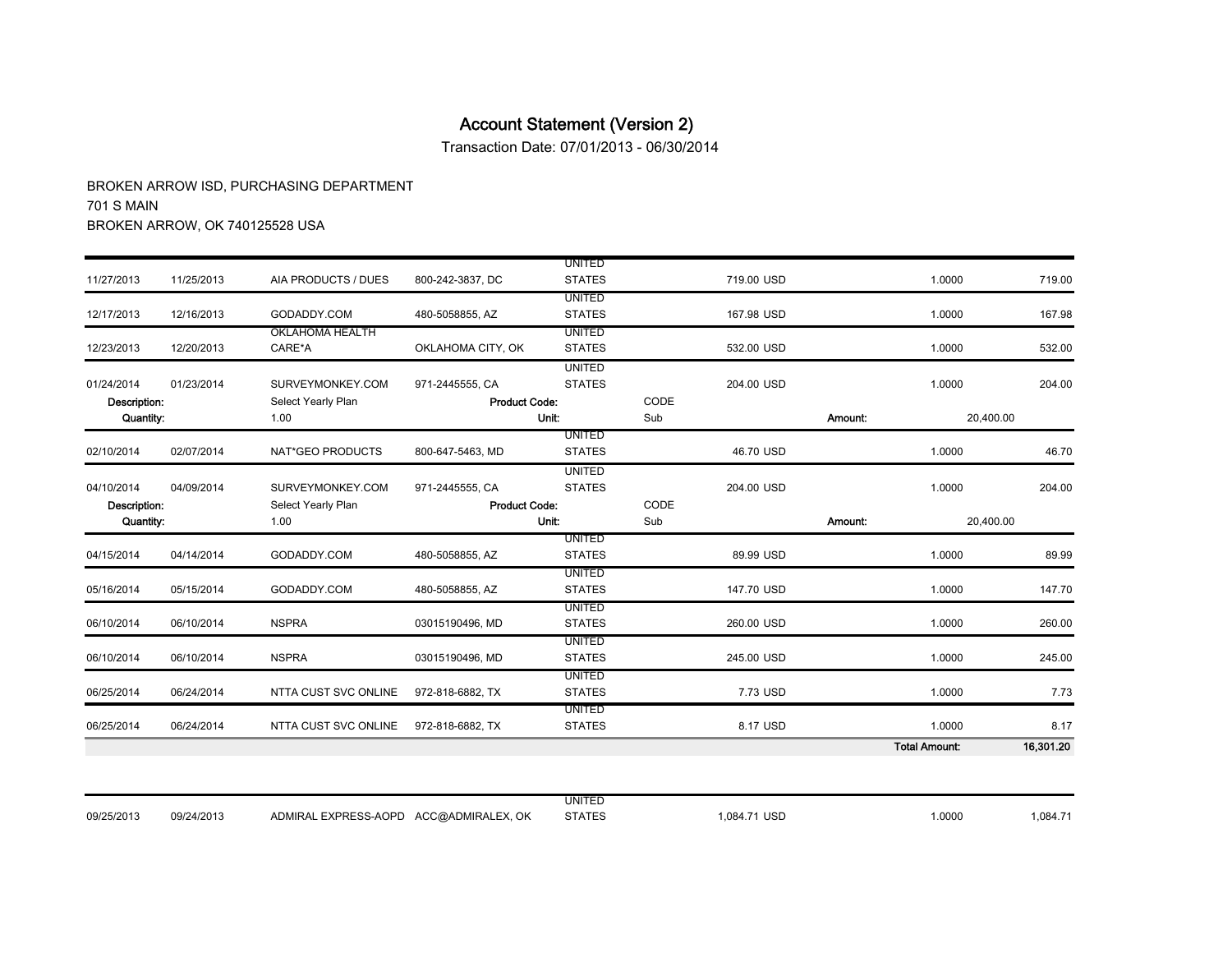Transaction Date: 07/01/2013 - 06/30/2014

|            |            |                                        |                   | <b>UNITED</b>                  |               |        |           |
|------------|------------|----------------------------------------|-------------------|--------------------------------|---------------|--------|-----------|
| 09/25/2013 | 09/24/2013 | ADMIRAL EXPRESS-AOPD ACC@ADMIRALEX, OK |                   | <b>STATES</b>                  | 1,607.56 USD  | 1.0000 | 1,607.56  |
| 09/25/2013 | 09/24/2013 | ADMIRAL EXPRESS-AOPD ACC@ADMIRALEX. OK |                   | <b>STATES</b>                  | 11.753.08 USD | 1.0000 | 11,753.08 |
|            |            |                                        |                   | <b>UNITED</b>                  |               |        |           |
| 10/10/2013 | 10/09/2013 | ADMIRAL EXPRESS-AOPD ACC@ADMIRALEX, OK |                   | <b>STATES</b>                  | 3,234.41 USD  | 1.0000 | 3,234.41  |
|            |            |                                        |                   | <b>UNITED</b>                  |               |        |           |
| 10/10/2013 | 10/09/2013 | ADMIRAL EXPRESS-AOPD ACC@ADMIRALEX, OK |                   | <b>STATES</b>                  | 7,091.34 USD  | 1.0000 | 7,091.34  |
|            |            |                                        |                   | <b>UNITED</b>                  |               |        |           |
| 10/10/2013 | 10/09/2013 | ADMIRAL EXPRESS-AOPD ACC@ADMIRALEX, OK |                   | <b>STATES</b>                  | 1,593.95 USD  | 1.0000 | 1,593.95  |
| 10/18/2013 | 10/17/2013 | ADMIRAL EXPRESS-AOPD 9182494000, OK    |                   | <b>UNITED</b><br><b>STATES</b> | $(29.99)$ USD |        | (29.99)   |
|            |            |                                        |                   | <b>UNITED</b>                  |               | 1.0000 |           |
| 10/22/2013 | 10/21/2013 | ADMIRAL EXPRESS-AOPD ACC@ADMIRALEX, OK |                   | <b>STATES</b>                  | 375.03 USD    | 1.0000 | 375.03    |
|            |            |                                        |                   | <b>UNITED</b>                  |               |        |           |
| 10/22/2013 | 10/21/2013 | ADMIRAL EXPRESS-AOPD ACC@ADMIRALEX, OK |                   | <b>STATES</b>                  | 6,251.90 USD  | 1.0000 | 6,251.90  |
|            |            |                                        |                   | <b>UNITED</b>                  |               |        |           |
| 10/29/2013 | 10/28/2013 | ADMIRAL EXPRESS-AOPD ACC@ADMIRALEX. OK |                   | <b>STATES</b>                  | 2.14 USD      | 1.0000 | 2.14      |
|            |            |                                        |                   | <b>UNITED</b>                  |               |        |           |
| 11/08/2013 | 11/07/2013 | ADMIRAL EXPRESS-AOPD ACC@ADMIRALEX, OK |                   | <b>STATES</b>                  | 478.93 USD    | 1.0000 | 478.93    |
|            |            |                                        |                   | UNITED                         |               |        |           |
| 11/08/2013 | 11/07/2013 | ADMIRAL EXPRESS-AOPD ACC@ADMIRALEX, OK |                   | <b>STATES</b>                  | 7,929.67 USD  | 1.0000 | 7,929.67  |
|            |            |                                        |                   | <b>UNITED</b>                  |               |        |           |
| 11/08/2013 | 11/07/2013 | ADMIRAL EXPRESS-AOPD ACC@ADMIRALEX, OK |                   | <b>STATES</b>                  | 1,781.13 USD  | 1.0000 | 1,781.13  |
| 11/27/2013 | 11/26/2013 | ADMIRAL EXPRESS-AOPD                   | ACC@ADMIRALEX, OK | <b>UNITED</b><br><b>STATES</b> | 2,153.98 USD  | 1.0000 | 2,153.98  |
| 11/27/2013 | 11/26/2013 | ADMIRAL EXPRESS-AOPD                   | ACC@ADMIRALEX, OK | <b>STATES</b>                  | 6.151.87 USD  | 1.0000 | 6,151.87  |
| 12/04/2013 | 12/03/2013 | ADMIRAL EXPRESS-AOPD                   | ACC@ADMIRALEX, OK | <b>STATES</b>                  | 2,086.23 USD  | 1.0000 | 2,086.23  |
| 12/13/2013 | 12/12/2013 | ADMIRAL EXPRESS-AOPD                   | ACC@ADMIRALEX, OK | <b>STATES</b>                  | 1,484.76 USD  | 1.0000 | 1,484.76  |
|            |            |                                        |                   |                                |               |        |           |
| 12/18/2013 | 12/17/2013 | ADMIRAL EXPRESS-AOPD                   | ACC@ADMIRALEX, OK | <b>STATES</b>                  | 456.53 USD    | 1.0000 | 456.53    |
| 12/18/2013 | 12/17/2013 | ADMIRAL EXPRESS-AOPD ACC@ADMIRALEX, OK |                   | <b>UNITED</b><br><b>STATES</b> | 6,689.09 USD  | 1.0000 | 6,689.09  |
|            |            |                                        |                   | <b>UNITED</b>                  |               |        |           |
| 01/16/2014 | 01/15/2014 | ADMIRAL EXPRESS-AOPD ACC@ADMIRALEX, OK |                   | <b>STATES</b>                  | 503.11 USD    | 1.0000 | 503.11    |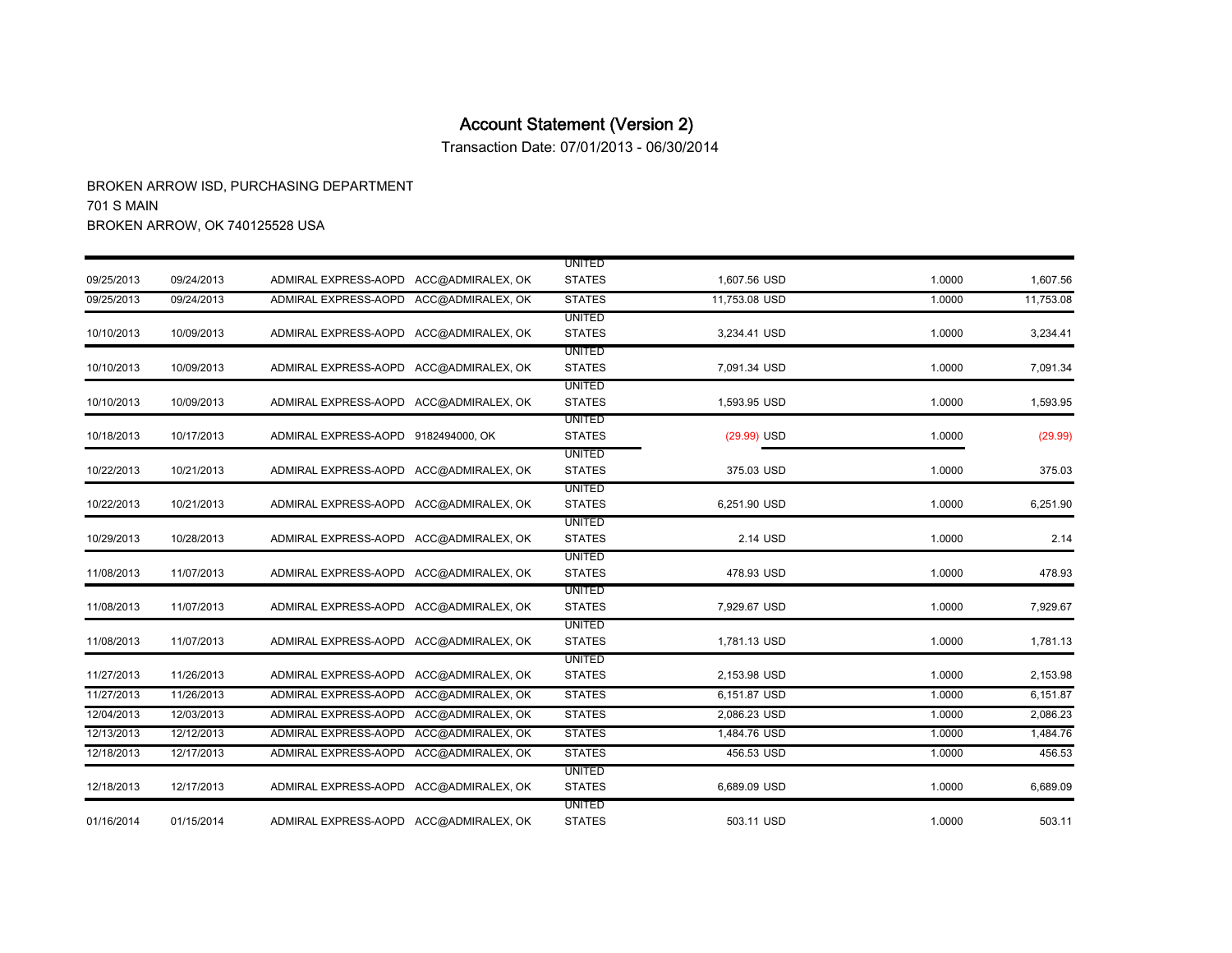Transaction Date: 07/01/2013 - 06/30/2014

|            |            |                                        |                   | <b>UNITED</b> |               |        |           |
|------------|------------|----------------------------------------|-------------------|---------------|---------------|--------|-----------|
| 01/16/2014 | 01/15/2014 | ADMIRAL EXPRESS-AOPD ACC@ADMIRALEX, OK |                   | <b>STATES</b> | 10,035.89 USD | 1.0000 | 10,035.89 |
|            |            |                                        |                   | <b>UNITED</b> |               |        |           |
| 01/16/2014 | 01/15/2014 | ADMIRAL EXPRESS-AOPD ACC@ADMIRALEX, OK |                   | <b>STATES</b> | 1,682.87 USD  | 1.0000 | 1,682.87  |
|            |            |                                        |                   | <b>UNITED</b> |               |        |           |
| 02/05/2014 | 02/04/2014 | ADMIRAL EXPRESS-AOPD                   | ACC@ADMIRALEX, OK | <b>STATES</b> | 2,856.52 USD  | 1.0000 | 2,856.52  |
| 02/05/2014 | 02/04/2014 | ADMIRAL EXPRESS-AOPD                   | ACC@ADMIRALEX, OK | <b>STATES</b> | 690.27 USD    | 1.0000 | 690.27    |
| 02/05/2014 | 02/04/2014 | ADMIRAL EXPRESS-AOPD                   | ACC@ADMIRALEX, OK | <b>STATES</b> | 2,367.50 USD  | 1.0000 | 2,367.50  |
| 02/21/2014 | 02/20/2014 | ADMIRAL EXPRESS-AOPD                   | ACC@ADMIRALEX. OK | <b>STATES</b> | 549.73 USD    | 1.0000 | 549.73    |
| 02/21/2014 | 02/20/2014 | ADMIRAL EXPRESS-AOPD                   | ACC@ADMIRALEX, OK | <b>STATES</b> | 9,729.86 USD  | 1.0000 | 9,729.86  |
|            |            |                                        |                   | <b>UNITED</b> |               |        |           |
| 03/03/2014 | 02/28/2014 | ADMIRAL EXPRESS-AOPD ACC@ADMIRALEX. OK |                   | <b>STATES</b> | 3,625.15 USD  | 1.0000 | 3,625.15  |
|            |            |                                        |                   | <b>UNITED</b> |               |        |           |
| 03/07/2014 | 03/06/2014 | ADMIRAL EXPRESS-AOPD ACC@ADMIRALEX, OK |                   | <b>STATES</b> | 335.87 USD    | 1.0000 | 335.87    |
|            |            |                                        |                   | <b>UNITED</b> |               |        |           |
| 03/07/2014 | 03/06/2014 | ADMIRAL EXPRESS-AOPD ACC@ADMIRALEX, OK |                   | <b>STATES</b> | 1,654.70 USD  | 1.0000 | 1,654.70  |
|            |            |                                        |                   | <b>UNITED</b> |               |        |           |
| 03/21/2014 | 03/20/2014 | ADMIRAL EXPRESS-AOPD                   | ACC@ADMIRALEX, OK | <b>STATES</b> | 274.48 USD    | 1.0000 | 274.48    |
|            |            |                                        |                   | <b>UNITED</b> |               |        |           |
| 03/21/2014 | 03/20/2014 | ADMIRAL EXPRESS-AOPD                   | ACC@ADMIRALEX, OK | <b>STATES</b> | 11,716.09 USD | 1.0000 | 11,716.09 |
| 03/28/2014 | 03/27/2014 | ADMIRAL EXPRESS-AOPD                   | ACC@ADMIRALEX, OK | <b>STATES</b> | 3,047.00 USD  | 1.0000 | 3,047.00  |
| 04/04/2014 | 04/03/2014 | ADMIRAL EXPRESS-AOPD                   | ACC@ADMIRALEX, OK | <b>STATES</b> | 111.14 USD    | 1.0000 | 111.14    |
| 04/04/2014 | 04/03/2014 | ADMIRAL EXPRESS-AOPD                   | ACC@ADMIRALEX. OK | <b>STATES</b> | 2,347.69 USD  | 1.0000 | 2,347.69  |
| 04/04/2014 | 04/03/2014 | ADMIRAL EXPRESS-AOPD                   | ACC@ADMIRALEX, OK | <b>STATES</b> | 147.18 USD    | 1.0000 | 147.18    |
|            |            |                                        |                   | <b>UNITED</b> |               |        |           |
| 04/18/2014 | 04/17/2014 | ADMIRAL EXPRESS-AOPD ACC@ADMIRALEX, OK |                   | <b>STATES</b> | 668.06 USD    | 1.0000 | 668.06    |
|            |            |                                        |                   | <b>UNITED</b> |               |        |           |
| 04/18/2014 | 04/17/2014 | ADMIRAL EXPRESS-AOPD ACC@ADMIRALEX, OK |                   | <b>STATES</b> | 934.49 USD    | 1.0000 | 934.49    |
|            |            |                                        |                   | <b>UNITED</b> |               |        |           |
| 04/18/2014 | 04/17/2014 | ADMIRAL EXPRESS-AOPD ACC@ADMIRALEX, OK |                   | <b>STATES</b> | 11,241.80 USD | 1.0000 | 11,241.80 |
|            |            |                                        |                   | <b>UNITED</b> |               |        |           |
| 05/02/2014 | 05/01/2014 | ADMIRAL EXPRESS-AOPD ACC@ADMIRALEX, OK |                   | <b>STATES</b> | 491.33 USD    | 1.0000 | 491.33    |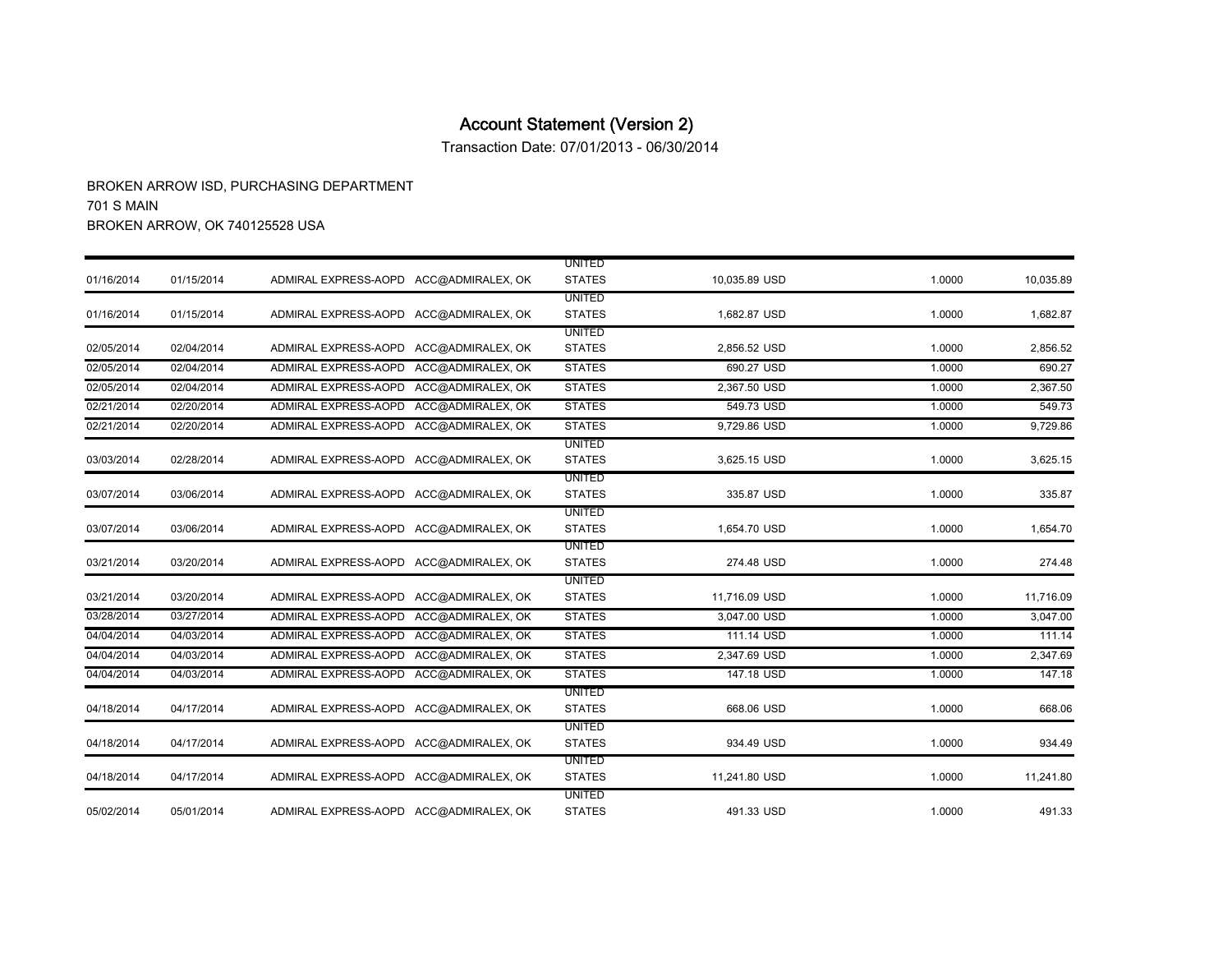Transaction Date: 07/01/2013 - 06/30/2014

|            |            |                                        |                                |              | <b>Total Amount:</b> | 159,830.79 |
|------------|------------|----------------------------------------|--------------------------------|--------------|----------------------|------------|
| 06/30/2014 | 06/27/2014 | ADMIRAL EXPRESS-AOPD ACC@ADMIRALEX, OK | <b>UNITED</b><br><b>STATES</b> | 187.19 USD   | 1.0000               | 187.19     |
| 06/30/2014 | 06/27/2014 | ADMIRAL EXPRESS-AOPD ACC@ADMIRALEX, OK | <b>UNITED</b><br><b>STATES</b> | 4,000.00 USD | 1.0000               | 4,000.00   |
| 06/26/2014 | 06/25/2014 | ADMIRAL EXPRESS-AOPD ACC@ADMIRALEX, OK | <b>UNITED</b><br><b>STATES</b> | 149.79 USD   | 1.0000               | 149.79     |
| 06/13/2014 | 06/12/2014 | ADMIRAL EXPRESS-AOPD ACC@ADMIRALEX, OK | <b>UNITED</b><br><b>STATES</b> | 8,065.12 USD | 1.0000               | 8,065.12   |
| 06/13/2014 | 06/12/2014 | ADMIRAL EXPRESS-AOPD ACC@ADMIRALEX, OK | <b>UNITED</b><br><b>STATES</b> | 106.68 USD   | 1.0000               | 106.68     |
| 06/13/2014 | 06/12/2014 | ADMIRAL EXPRESS-AOPD ACC@ADMIRALEX, OK | <b>UNITED</b><br><b>STATES</b> | 739.41 USD   | 1.0000               | 739.41     |
| 06/11/2014 | 06/10/2014 | ADMIRAL EXPRESS-AOPD ACC@ADMIRALEX, OK | <b>UNITED</b><br><b>STATES</b> | 2,467.98 USD | 1.0000               | 2,467.98   |
| 06/04/2014 | 06/03/2014 | ADMIRAL EXPRESS-AOPD ACC@ADMIRALEX, OK | <b>UNITED</b><br><b>STATES</b> | 291.43 USD   | 1.0000               | 291.43     |
| 06/02/2014 | 05/30/2014 | ADMIRAL EXPRESS-AOPD ACC@ADMIRALEX. OK | <b>UNITED</b><br><b>STATES</b> | 1,845.73 USD | 1.0000               | 1,845.73   |
| 06/02/2014 | 05/30/2014 | ADMIRAL EXPRESS-AOPD ACC@ADMIRALEX, OK | <b>UNITED</b><br><b>STATES</b> | 275.83 USD   | 1.0000               | 275.83     |
| 06/02/2014 | 05/30/2014 | ADMIRAL EXPRESS-AOPD ACC@ADMIRALEX, OK | <b>UNITED</b><br><b>STATES</b> | 2,921.04 USD | 1.0000               | 2,921.04   |
| 05/16/2014 | 05/15/2014 | ADMIRAL EXPRESS-AOPD ACC@ADMIRALEX, OK | <b>UNITED</b><br><b>STATES</b> | 1,069.30 USD | 1.0000               | 1,069.30   |
| 05/16/2014 | 05/15/2014 | ADMIRAL EXPRESS-AOPD ACC@ADMIRALEX, OK | <b>UNITED</b><br><b>STATES</b> | 1,728.85 USD | 1.0000               | 1,728.85   |
| 05/16/2014 | 05/15/2014 | ADMIRAL EXPRESS-AOPD ACC@ADMIRALEX, OK | <b>UNITED</b><br><b>STATES</b> | 4,879.84 USD | 1.0000               | 4,879.84   |
| 05/02/2014 | 05/01/2014 | ADMIRAL EXPRESS-AOPD ACC@ADMIRALEX, OK | <b>UNITED</b><br><b>STATES</b> | 717.73 USD   | 1.0000               | 717.73     |
| 05/02/2014 | 05/01/2014 | ADMIRAL EXPRESS-AOPD ACC@ADMIRALEX, OK | <b>UNITED</b><br><b>STATES</b> | 3,197.82 USD | 1.0000               | 3,197.82   |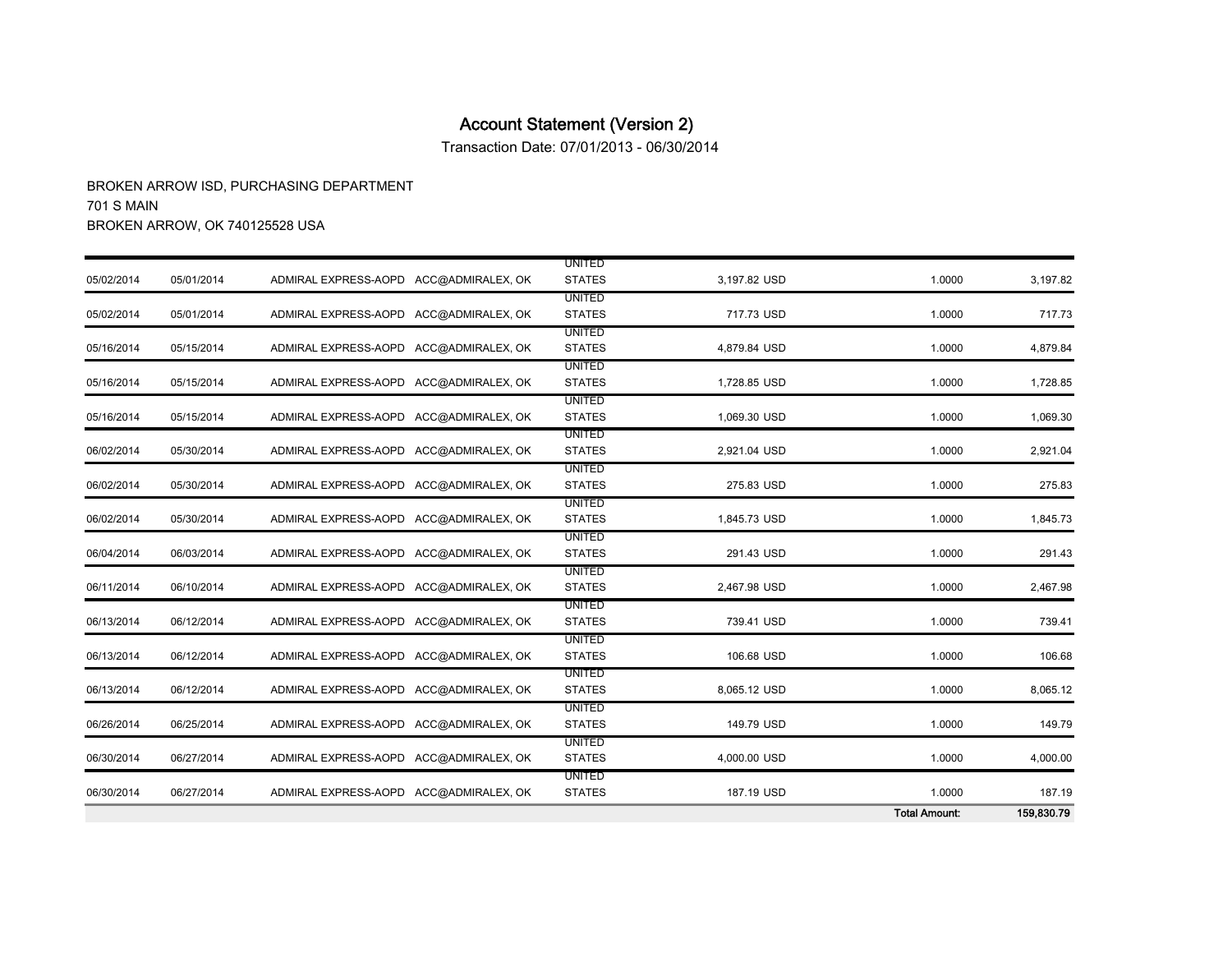Transaction Date: 07/01/2013 - 06/30/2014

| 09/09/2013   | 09/06/2013 | <b>BROT</b>                           | 405-8790400, OK      | <b>STATES</b> |         | 22.984.68 USD  |         | 1.0000 | 22,984.68  |
|--------------|------------|---------------------------------------|----------------------|---------------|---------|----------------|---------|--------|------------|
| 09/09/2013   | 09/06/2013 | #3                                    | TEL4794716800, AR    | <b>STATES</b> |         | 102,418.13 USD |         | 1.0000 | 102,418.13 |
| Description: |            | <b>INVOICE</b>                        | <b>Product Code:</b> |               | invoice |                |         |        |            |
| Quantity:    |            | 1.00                                  |                      | Unit:         | ea      |                | Amount: |        | 102,418.13 |
|              |            |                                       |                      | <b>UNITED</b> |         |                |         |        |            |
| 09/11/2013   | 09/09/2013 | GRT PLAINS COCA COLA 405-280-2000, OK |                      | <b>STATES</b> |         | 31.80 USD      |         | 1.0000 | 31.80      |
|              |            |                                       |                      | <b>UNITED</b> |         |                |         |        |            |
| 09/11/2013   | 09/09/2013 | <b>GRT PLAINS COCA COLA</b>           | 405-280-2000, OK     | <b>STATES</b> |         | 63.60 USD      |         | 1.0000 | 63.60      |
|              |            |                                       |                      | <b>UNITED</b> |         |                |         |        |            |
| 09/11/2013   | 09/09/2013 | <b>GRT PLAINS COCA COLA</b>           | 405-280-2000, OK     | <b>STATES</b> |         | 421.26 USD     |         | 1.0000 | 421.26     |
|              |            |                                       |                      | UNITED        |         |                |         |        |            |
| 09/11/2013   | 09/09/2013 | <b>GRT PLAINS COCA COLA</b>           | 405-280-2000, OK     | <b>STATES</b> |         | 441.27 USD     |         | 1.0000 | 441.27     |
|              |            |                                       |                      | <b>UNITED</b> |         |                |         |        |            |
| 09/11/2013   | 09/09/2013 | GRT PLAINS COCA COLA                  | 405-280-2000, OK     | <b>STATES</b> |         | 946.95 USD     |         | 1.0000 | 946.95     |
|              |            |                                       |                      | <b>UNITED</b> |         |                |         |        |            |
| 09/12/2013   | 09/10/2013 | <b>GRT PLAINS COCA COLA</b>           | 405-280-2000, OK     | <b>STATES</b> |         | 15.90 USD      |         | 1.0000 | 15.90      |
|              |            |                                       |                      | <b>UNITED</b> |         |                |         |        |            |
| 09/12/2013   | 09/10/2013 | <b>GRT PLAINS COCA COLA</b>           | 405-280-2000, OK     | <b>STATES</b> |         | 23.85 USD      |         | 1.0000 | 23.85      |
|              |            |                                       |                      | <b>UNITED</b> |         |                |         |        |            |
| 09/12/2013   | 09/10/2013 | GRT PLAINS COCA COLA                  | 405-280-2000, OK     | <b>STATES</b> |         | 79.50 USD      |         | 1.0000 | 79.50      |
|              |            |                                       |                      | UNITED        |         |                |         |        |            |
| 09/12/2013   | 09/10/2013 | <b>GRT PLAINS COCA COLA</b>           | 405-280-2000, OK     | <b>STATES</b> |         | 114.18 USD     |         | 1.0000 | 114.18     |
|              |            |                                       |                      | <b>UNITED</b> |         |                |         |        |            |
| 09/12/2013   | 09/10/2013 | <b>GRT PLAINS COCA COLA</b>           | 405-280-2000, OK     | <b>STATES</b> |         | 193.02 USD     |         | 1.0000 | 193.02     |
|              |            |                                       |                      | <b>UNITED</b> |         |                |         |        |            |
| 09/12/2013   | 09/10/2013 | GRT PLAINS COCA COLA                  | 405-280-2000, OK     | <b>STATES</b> |         | 231.21 USD     |         | 1.0000 | 231.21     |
|              |            |                                       |                      | UNITED        |         |                |         |        |            |
| 09/12/2013   | 09/10/2013 | <b>GRT PLAINS COCA COLA</b>           | 405-280-2000, OK     | <b>STATES</b> |         | 475.00 USD     |         | 1.0000 | 475.00     |
|              |            |                                       |                      | UNITED        |         |                |         |        |            |
| 09/12/2013   | 09/10/2013 | GRT PLAINS COCA COLA 405-280-2000. OK |                      | <b>STATES</b> |         | 847.00 USD     |         | 1.0000 | 847.00     |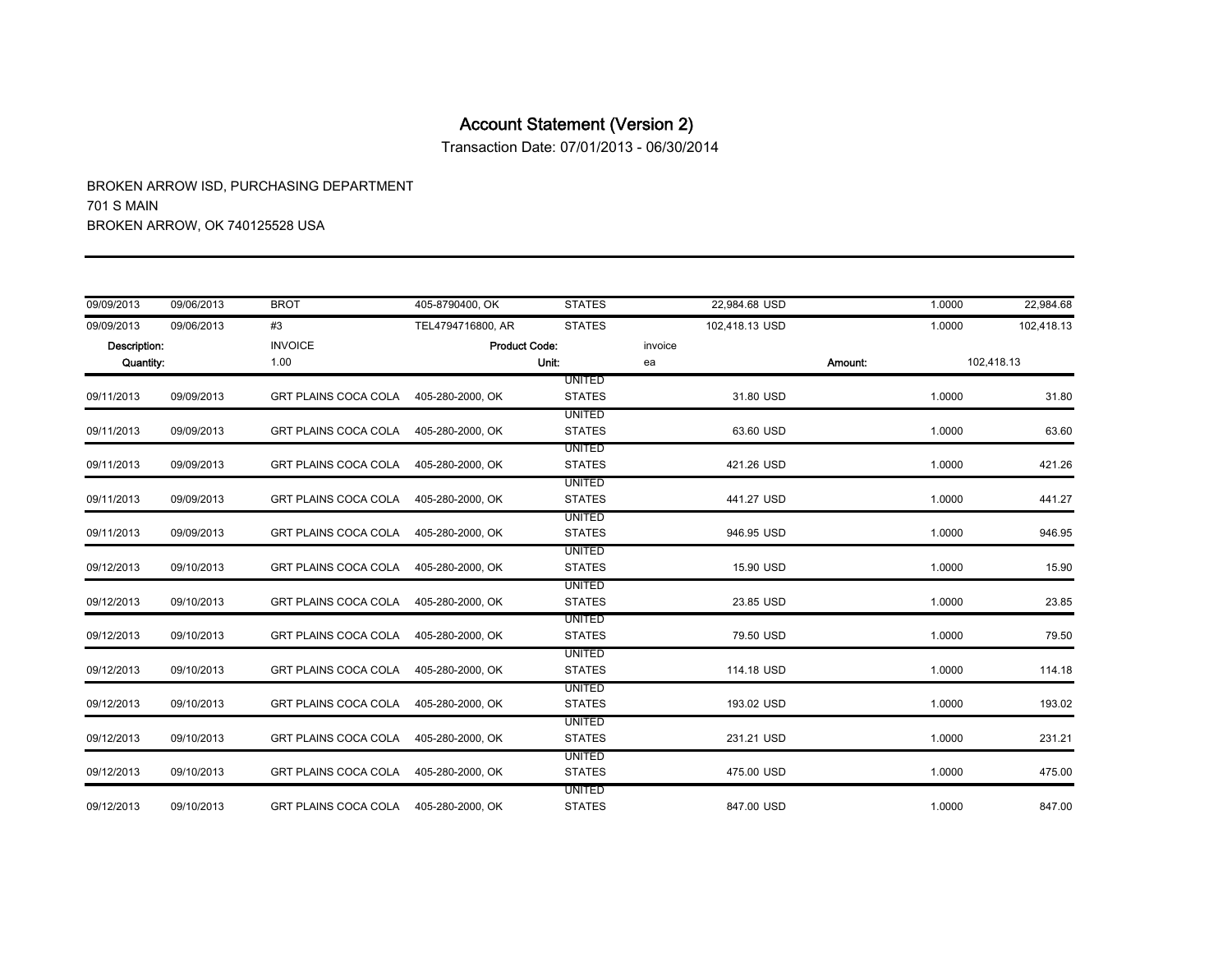Transaction Date: 07/01/2013 - 06/30/2014

| 09/23/2013   | 09/19/2013 | TANKERSLEY FOOD SVC<br>#3             | TEL4794716800, AR    | <b>UNITED</b><br><b>STATES</b> |         | 23,342.20 USD |         | 1.0000   | 23,342.20 |
|--------------|------------|---------------------------------------|----------------------|--------------------------------|---------|---------------|---------|----------|-----------|
| Quantity:    |            | 1.00                                  |                      | Unit:                          | ea      |               | Amount: | 7,862.31 |           |
| Description: |            | <b>INVOICE</b>                        | <b>Product Code:</b> |                                | invoice |               |         |          |           |
| 09/23/2013   | 09/19/2013 | #3                                    | TEL4794716800, AR    | <b>STATES</b>                  |         | 7,862.31 USD  |         | 1.0000   | 7,862.31  |
|              |            | <b>TANKERSLEY FOOD SVC</b>            |                      | <b>UNITED</b>                  |         |               |         |          |           |
| 09/23/2013   | 09/19/2013 | <b>GRT PLAINS COCA COLA</b>           | 405-280-2000, OK     | <b>UNITED</b><br><b>STATES</b> |         | 5,341.19 USD  |         | 1.0000   | 5,341.19  |
| 09/23/2013   | 09/19/2013 | <b>GRT PLAINS COCA COLA</b>           | 405-280-2000, OK     | <b>UNITED</b><br><b>STATES</b> |         | 3,701.82 USD  |         | 1.0000   | 3,701.82  |
| 09/23/2013   | 09/19/2013 | <b>GRT PLAINS COCA COLA</b>           | 405-280-2000, OK     | <b>UNITED</b><br><b>STATES</b> |         | 3,182.68 USD  |         | 1.0000   | 3,182.68  |
| 09/23/2013   | 09/19/2013 | <b>GRT PLAINS COCA COLA</b>           | 405-280-2000, OK     | <b>UNITED</b><br><b>STATES</b> |         | 763.35 USD    |         | 1.0000   | 763.35    |
| 09/23/2013   | 09/19/2013 | <b>GRT PLAINS COCA COLA</b>           | 405-280-2000, OK     | UNITED<br><b>STATES</b>        |         | 744.57 USD    |         | 1.0000   | 744.57    |
| 09/23/2013   | 09/19/2013 | <b>GRT PLAINS COCA COLA</b>           | 405-280-2000, OK     | <b>UNITED</b><br><b>STATES</b> |         | 515.81 USD    |         | 1.0000   | 515.81    |
| 09/23/2013   | 09/19/2013 | <b>GRT PLAINS COCA COLA</b>           | 405-280-2000, OK     | UNITED<br><b>STATES</b>        |         | 323.57 USD    |         | 1.0000   | 323.57    |
| 09/23/2013   | 09/19/2013 | GRT PLAINS COCA COLA                  | 405-280-2000, OK     | <b>UNITED</b><br><b>STATES</b> |         | 79.50 USD     |         | 1.0000   | 79.50     |
| 09/23/2013   | 09/19/2013 | GRT PLAINS COCA COLA                  | 405-280-2000, OK     | <b>UNITED</b><br><b>STATES</b> |         | 15.90 USD     |         | 1.0000   | 15.90     |
| 09/12/2013   | 09/10/2013 | <b>GRT PLAINS COCA COLA</b>           | 405-280-2000, OK     | <b>UNITED</b><br><b>STATES</b> |         | 3,910.37 USD  |         | 1.0000   | 3,910.37  |
| 09/12/2013   | 09/10/2013 | <b>GRT PLAINS COCA COLA</b>           | 405-280-2000, OK     | <b>UNITED</b><br><b>STATES</b> |         | 2,539.15 USD  |         | 1.0000   | 2,539.15  |
| 09/12/2013   | 09/10/2013 | GRT PLAINS COCA COLA                  | 405-280-2000, OK     | UNITED<br><b>STATES</b>        |         | 2,478.62 USD  |         | 1.0000   | 2,478.62  |
| 09/12/2013   | 09/10/2013 | GRT PLAINS COCA COLA                  | 405-280-2000, OK     | <b>UNITED</b><br><b>STATES</b> |         | 1,175.52 USD  |         | 1.0000   | 1,175.52  |
| 09/12/2013   | 09/10/2013 | GRT PLAINS COCA COLA 405-280-2000, OK |                      | UNITED<br><b>STATES</b>        |         | 1,113.18 USD  |         | 1.0000   | 1,113.18  |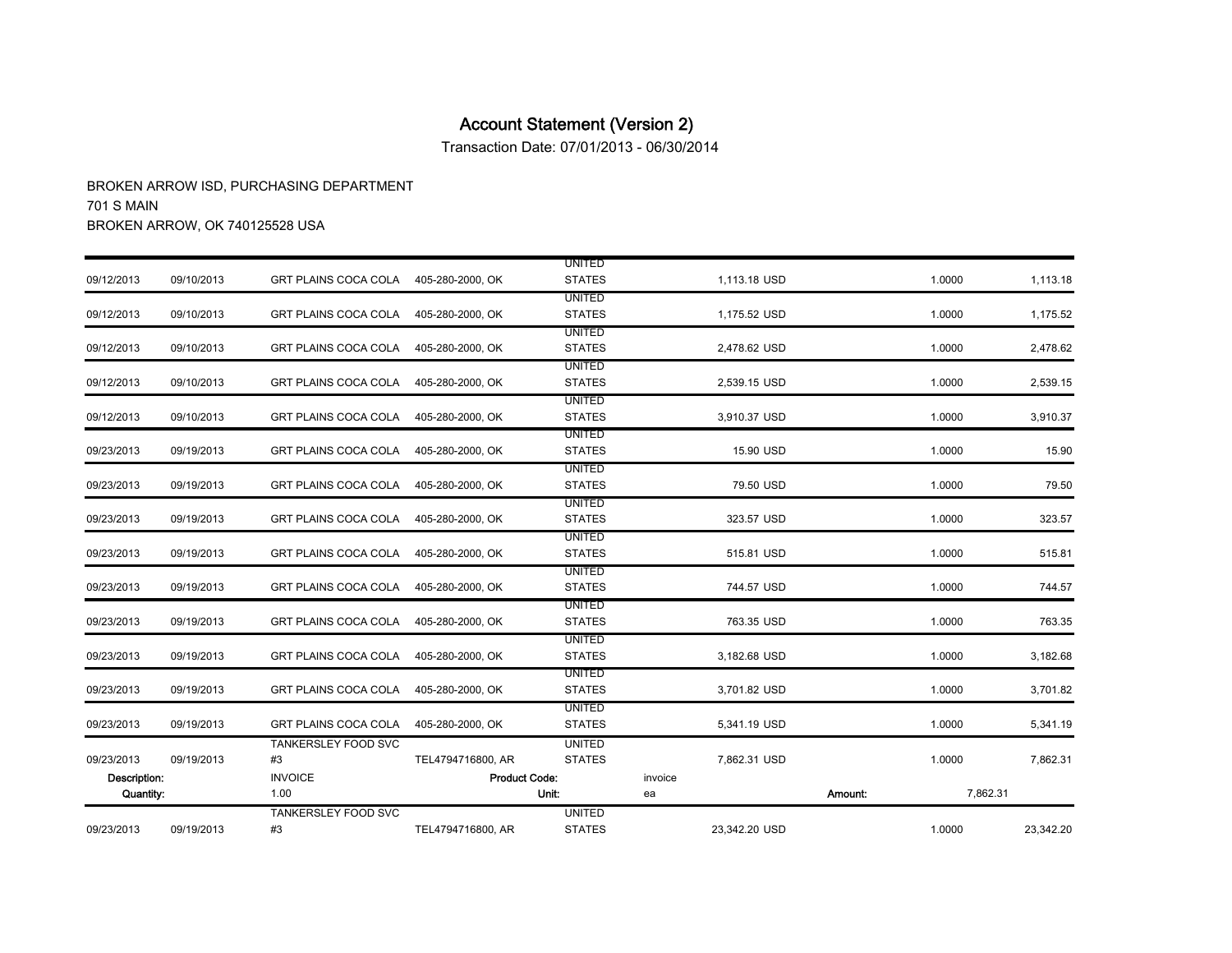Transaction Date: 07/01/2013 - 06/30/2014

| Description:     |            | <b>INVOICE</b>              | <b>Product Code:</b> |               | invoice     |                |         |            |              |
|------------------|------------|-----------------------------|----------------------|---------------|-------------|----------------|---------|------------|--------------|
| Quantity:        |            | 1.00                        |                      | Unit:         | ea          |                | Amount: | 23,342.20  |              |
|                  |            | TANKERSLEY FOOD SVC         |                      | <b>UNITED</b> |             |                |         |            |              |
| 09/23/2013       | 09/19/2013 | #3                          | TEL4794716800, AR    | <b>STATES</b> |             | 40.109.10 USD  |         | 1.0000     | 40.109.10    |
| Description:     |            | <b>INVOICE</b>              | <b>Product Code:</b> |               | invoice     |                |         |            |              |
| <b>Quantity:</b> |            | 1.00                        |                      | Unit:         | ea          |                | Amount: | 40,109.10  |              |
|                  |            | <b>TANKERSLEY FOOD SVC</b>  |                      | <b>UNITED</b> |             |                |         |            |              |
| 09/23/2013       | 09/19/2013 | #3                          | TEL4794716800, AR    | <b>STATES</b> |             | 82,573.78 USD  |         | 1.0000     | 82,573.78    |
| Description:     |            | <b>INVOICE</b>              | <b>Product Code:</b> |               | invoice     |                |         |            |              |
| Quantity:        |            | 1.00                        |                      | Unit:         | ea          |                | Amount: | 82,573.78  |              |
|                  |            | TANKERSLEY FOOD SVC         |                      | <b>UNITED</b> |             |                |         |            |              |
| 10/14/2013       | 10/10/2013 | #3                          | TEL4794716800, AR    | <b>STATES</b> |             | 114,993.14 USD |         | 1.0000     | 114,993.14   |
| Description:     |            | <b>INVOICE</b>              | <b>Product Code:</b> |               | invoice     |                |         |            |              |
| Quantity:        |            | 1.00                        |                      | Unit:         | ea          |                | Amount: | 114,993.14 |              |
|                  |            | <b>FRESHPOINT THOMAS</b>    |                      | <b>UNITED</b> |             |                |         |            |              |
| 10/14/2013       | 10/11/2013 | <b>BROT</b>                 | 405-879-0400, OK     | <b>STATES</b> |             | 49.982.71 USD  |         | 1.0000     | 49.982.71    |
|                  |            |                             |                      | <b>UNITED</b> |             |                |         |            |              |
| 10/14/2013       | 10/11/2013 | GRT PLAINS COCA COLA        | 405-280-2000, OK     | <b>STATES</b> |             | 4,943.24 USD   |         | 1.0000     | 4,943.24     |
|                  |            |                             |                      | <b>UNITED</b> |             |                |         |            |              |
| 10/14/2013       | 10/11/2013 | GRT PLAINS COCA COLA        | 405-280-2000, OK     | <b>STATES</b> |             | 5,515.01 USD   |         | 1.0000     | 5,515.01     |
|                  |            |                             |                      | <b>UNITED</b> |             |                |         |            |              |
| 10/14/2013       | 10/11/2013 | <b>GRT PLAINS COCA COLA</b> | 405-280-2000, OK     | <b>STATES</b> |             | 8,008.77 USD   |         | 1.0000     | 8,008.77     |
|                  |            | <b>TANKERSLEY FOOD SVC</b>  |                      | <b>UNITED</b> |             |                |         |            |              |
| 12/09/2013       | 12/06/2013 | #3                          | TEL4794716800, AR    | <b>STATES</b> |             | 48,675.90 USD  |         | 1.0000     | 48.675.90    |
| Description:     |            | <b>INVOICE</b>              | <b>Product Code:</b> |               | invoice     |                |         |            |              |
| Quantity:        |            | 1.00                        |                      | Unit:         | ea          |                | Amount: | 48,675.90  |              |
|                  |            |                             |                      | <b>UNITED</b> |             |                |         |            |              |
| 12/12/2013       | 12/10/2013 | <b>GRT PLAINS COCA COLA</b> | 405-280-2000, OK     | <b>STATES</b> |             | 7.204.26 USD   |         | 1.0000     | 7.204.26     |
|                  |            | <b>LOVE BOTTLING</b>        |                      | <b>UNITED</b> |             |                |         |            |              |
| 12/13/2013       | 12/11/2013 | <b>COMPANY</b>              | 918-6823434, OK      | <b>STATES</b> |             | 600.15 USD     |         | 1.0000     | 600.15       |
| Description:     |            | <b>PARTS</b>                | <b>Product Code:</b> |               | <b>MISC</b> |                |         |            |              |
| Quantity:        |            | 0.00                        |                      | Unit:         | EAC         |                | Amount: |            | 6,001,500.00 |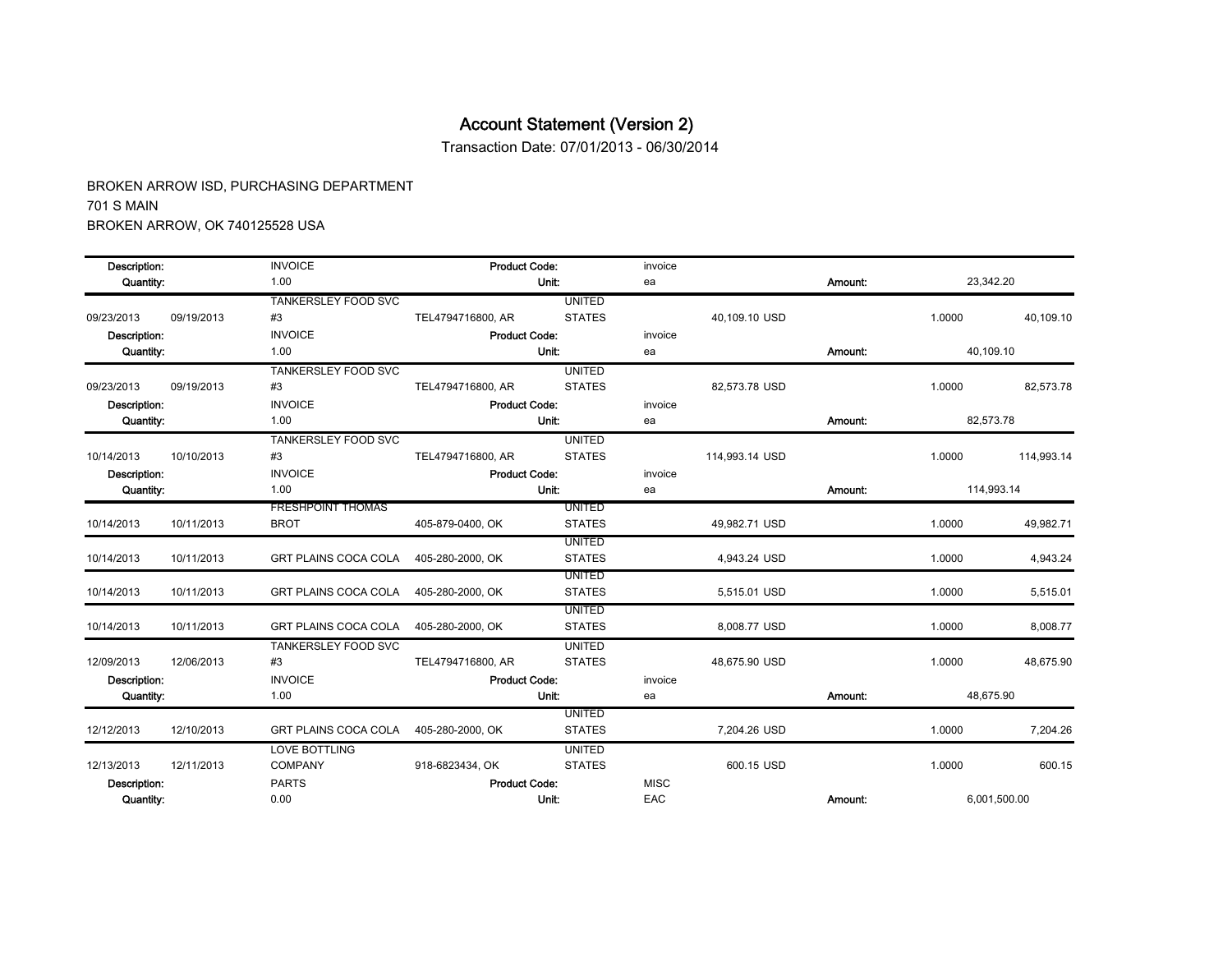Transaction Date: 07/01/2013 - 06/30/2014

|                  |            | <b>TANKERSLEY FOOD SVC</b>  |                      | <b>UNITED</b> |              |               |         |           |              |  |
|------------------|------------|-----------------------------|----------------------|---------------|--------------|---------------|---------|-----------|--------------|--|
| 12/13/2013       | 12/11/2013 | #3                          | TEL4794716800, AR    | <b>STATES</b> |              | 62.228.80 USD |         | 1.0000    | 62.228.80    |  |
| Description:     |            | <b>INVOICE</b>              | <b>Product Code:</b> |               | invoice      |               |         |           |              |  |
| Quantity:        |            | 1.00                        | Unit:                |               | ea           | Amount:       |         | 62.228.80 |              |  |
|                  |            | <b>FRESHPOINT THOMAS</b>    |                      | <b>UNITED</b> |              |               |         |           |              |  |
| 12/16/2013       | 12/13/2013 | <b>BROT</b>                 | 405-879-0400, OK     | <b>STATES</b> |              | 10.443.81 USD |         | 1.0000    | 10.443.81    |  |
|                  |            |                             |                      | <b>UNITED</b> |              |               |         |           |              |  |
| 12/16/2013       | 12/13/2013 | <b>GRT PLAINS COCA COLA</b> | 405-280-2000, OK     | <b>STATES</b> |              | 202.91 USD    |         | 1.0000    | 202.91       |  |
|                  |            | <b>TANKERSLEY FOOD SVC</b>  |                      | <b>UNITED</b> |              |               |         |           |              |  |
| 12/20/2013       | 12/18/2013 | #3                          | TEL4794716800, AR    | <b>STATES</b> |              | 42,459.26 USD |         | 1.0000    | 42,459.26    |  |
| Description:     |            | <b>INVOICE</b>              | <b>Product Code:</b> |               | invoice      |               |         |           |              |  |
| Quantity:        |            | 1.00                        | <b>Unit:</b>         |               | ea           |               | Amount: | 42.459.26 |              |  |
| 12/20/2013       | 12/19/2013 | <b>BROT</b>                 | 405-879-0400, OK     | <b>STATES</b> |              | 12.581.41 USD |         | 1.0000    | 12.581.41    |  |
| 12/23/2013       | 12/19/2013 | GRT PLAINS COCA COLA        | TEL8007532653, OK    | <b>STATES</b> |              | 6,721.13 USD  |         | 1.0000    | 6.721.13     |  |
| Description:     |            | <b>COKE INVOICES</b>        | <b>Product Code:</b> |               | $\mathbf{1}$ |               |         |           |              |  |
| <b>Quantity:</b> |            | 1.00                        | Unit:                |               | bo           |               | Amount: | 6,721.13  |              |  |
|                  |            | <b>FRESHPOINT THOMAS</b>    |                      | <b>UNITED</b> |              |               |         |           |              |  |
| 01/10/2014       | 01/09/2014 | <b>BROT</b>                 | 405-879-0400, OK     | <b>STATES</b> |              | 7,936.52 USD  |         | 1.0000    | 7.936.52     |  |
|                  |            | <b>LOVE BOTTLING</b>        |                      | <b>UNITED</b> |              |               |         |           |              |  |
| 01/13/2014       | 01/09/2014 | <b>COMPANY</b>              | 918-6823434, OK      | <b>STATES</b> |              | 635.40 USD    |         | 1.0000    | 635.40       |  |
| Description:     |            | <b>PARTS</b>                | <b>Product Code:</b> |               | <b>MISC</b>  |               |         |           |              |  |
| Quantity:        |            | 0.00                        |                      | Unit:         | EAC          |               | Amount: |           | 6,354,000.00 |  |
|                  |            |                             |                      | <b>UNITED</b> |              |               |         |           |              |  |
| 01/13/2014       | 01/09/2014 | <b>GRT PLAINS COCA COLA</b> | TEL8007532653, OK    | <b>STATES</b> |              | 7.702.57 USD  |         | 1.0000    | 7.702.57     |  |
| Description:     |            | <b>COKE INV</b>             | <b>Product Code:</b> |               | $\mathbf{1}$ |               |         |           |              |  |
| Quantity:        |            | 1.00                        |                      | Unit:         | bo           |               | Amount: | 7,702.57  |              |  |
|                  |            | <b>TANKERSLEY FOOD SVC</b>  |                      | <b>UNITED</b> |              |               |         |           |              |  |
| 01/13/2014       | 01/09/2014 | #3                          | TEL4794716800, AR    | <b>STATES</b> |              | 40,631.93 USD |         | 1.0000    | 40.631.93    |  |
| Description:     |            | <b>INVOICE</b>              | <b>Product Code:</b> |               | invoice      |               |         |           |              |  |
| <b>Quantity:</b> |            | 1.00                        | Unit:                |               | ea           |               | Amount: | 40,631.93 |              |  |
|                  |            | <b>TANKERSLEY FOOD SVC</b>  |                      | <b>UNITED</b> |              |               |         |           |              |  |
| 01/29/2014       | 01/27/2014 | #3                          | TEL4794716800, AR    | <b>STATES</b> |              | 64.341.55 USD |         | 1.0000    | 64.341.55    |  |
| Description:     |            | <b>INVOICE</b>              | <b>Product Code:</b> |               | invoice      |               |         |           |              |  |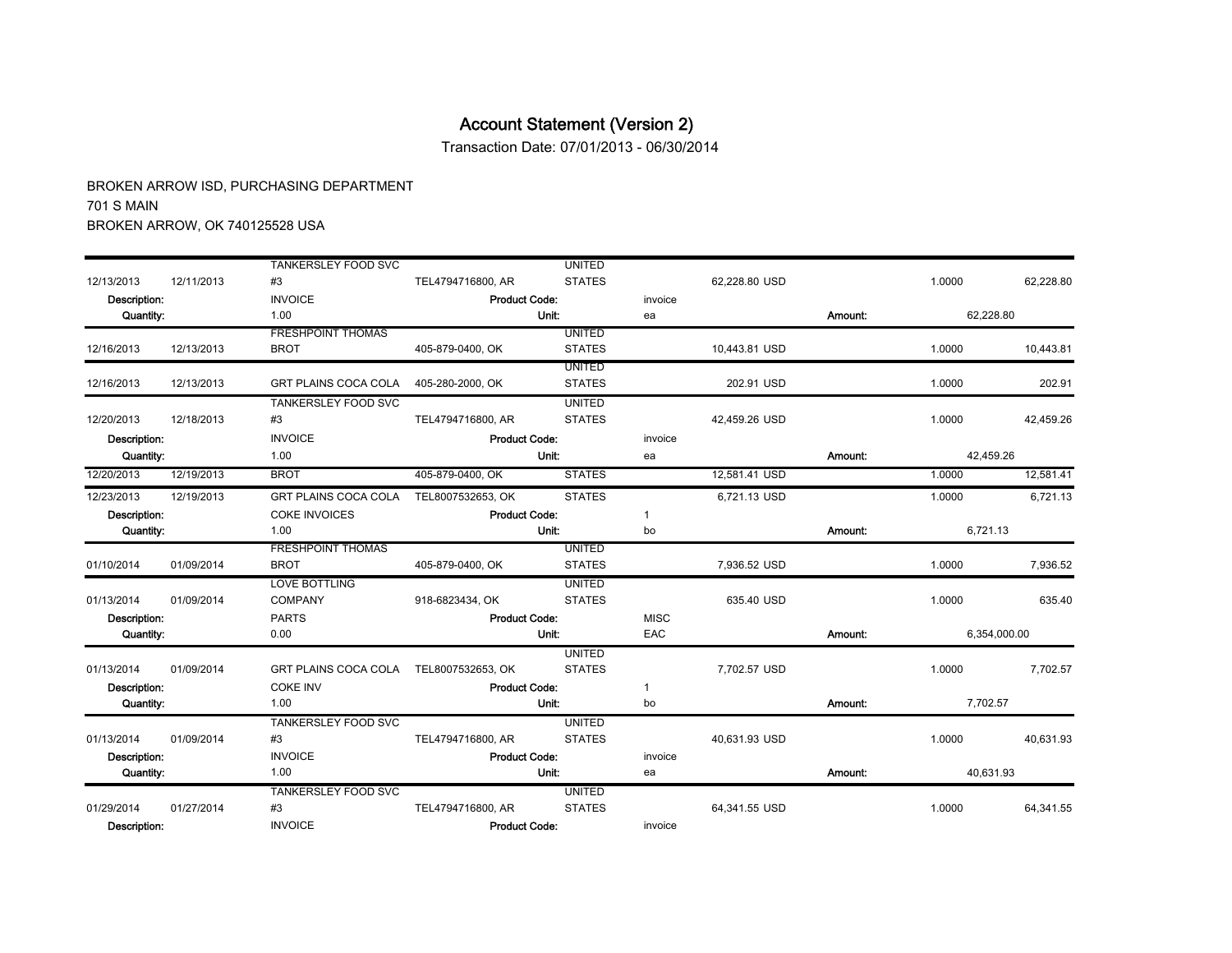Transaction Date: 07/01/2013 - 06/30/2014

| Quantity:        |                                | 1.00                        | Unit:                |               | ea           |               | Amount: | 64,341.55    |           |
|------------------|--------------------------------|-----------------------------|----------------------|---------------|--------------|---------------|---------|--------------|-----------|
|                  |                                | <b>LOVE BOTTLING</b>        |                      | <b>UNITED</b> |              |               |         |              |           |
| 01/29/2014       | 01/27/2014                     | <b>COMPANY</b>              | 918-6823434, OK      | <b>STATES</b> |              | 667.00 USD    |         | 1.0000       | 667.00    |
| Description:     |                                | <b>PARTS</b>                | <b>Product Code:</b> |               | <b>MISC</b>  |               |         |              |           |
| <b>Quantity:</b> |                                | 0.00                        | Unit:                |               | EAC          |               | Amount: | 6,670,000.00 |           |
|                  |                                |                             |                      | <b>UNITED</b> |              |               |         |              |           |
| 01/30/2014       | 01/28/2014                     | <b>GRT PLAINS COCA COLA</b> | TEL8007532653, OK    | <b>STATES</b> |              | 11,134.32 USD |         | 1.0000       | 11.134.32 |
| Description:     |                                | <b>COKE INVS</b>            | <b>Product Code:</b> |               | $\mathbf{1}$ |               |         |              |           |
| Quantity:        |                                | 1.00                        | Unit:                |               | bo           |               | Amount: | 11,134.32    |           |
|                  |                                | <b>FRESHPOINT THOMAS</b>    |                      | <b>UNITED</b> |              |               |         |              |           |
| 01/31/2014       | 01/30/2014                     | <b>BROT</b>                 | 405-879-0400, OK     | <b>STATES</b> |              | 13,634.52 USD |         | 1.0000       | 13,634.52 |
|                  |                                | <b>TANKERSLEY FOOD SVC</b>  |                      | <b>UNITED</b> |              |               |         |              |           |
| 02/05/2014       | 02/03/2014                     | #3                          | TEL4794716800, AR    | <b>STATES</b> |              | 34,077.39 USD |         | 1.0000       | 34,077.39 |
|                  | <b>INVOICE</b><br>Description: |                             | <b>Product Code:</b> |               | invoice      |               |         |              |           |
| Quantity:        |                                | 1.00                        | Unit:                |               | ea           |               | Amount: | 34,077.39    |           |
|                  |                                | <b>LOVE BOTTLING</b>        |                      | <b>UNITED</b> |              |               |         |              |           |
| 02/05/2014       | 02/03/2014                     | COMPANY                     | 918-6823434, OK      | <b>STATES</b> |              | 231.90 USD    |         | 1.0000       | 231.90    |
| Description:     |                                | <b>PARTS</b>                | <b>Product Code:</b> |               | <b>MISC</b>  |               |         |              |           |
| Quantity:        |                                | 0.00                        | Unit:                |               | EAC          |               | Amount: | 2,319,000.00 |           |
|                  |                                | <b>FRESHPOINT THOMAS</b>    |                      | <b>UNITED</b> |              |               |         |              |           |
| 02/05/2014       | 02/04/2014                     | <b>BROT</b>                 | 405-879-0400, OK     | <b>STATES</b> |              | 7,638.57 USD  |         | 1.0000       | 7.638.57  |
|                  |                                |                             |                      | <b>UNITED</b> |              |               |         |              |           |
| 02/06/2014       | 02/04/2014                     | <b>GRT PLAINS COCA COLA</b> | TEL8007532653, OK    | <b>STATES</b> |              | 4.275.71 USD  |         | 1.0000       | 4,275.71  |
| Description:     |                                | <b>COKE INV</b>             | <b>Product Code:</b> |               | $\mathbf 1$  |               |         |              |           |
| Quantity:        |                                | 1.00                        | Unit:                |               | bo           |               | Amount: | 4,275.71     |           |
|                  |                                | <b>LOVE BOTTLING</b>        |                      | <b>UNITED</b> |              |               |         |              |           |
| 02/17/2014       | 02/14/2014                     | <b>COMPANY</b>              | 918-6823434, OK      | <b>STATES</b> |              | 554.70 USD    |         | 1.0000       | 554.70    |
| Description:     |                                | <b>PARTS</b>                | <b>Product Code:</b> |               | <b>MISC</b>  |               |         |              |           |
| Quantity:        |                                | 0.00                        | Unit:                |               | EAC          |               | Amount: | 5,547,000.00 |           |
|                  |                                | <b>FRESHPOINT THOMAS</b>    |                      | <b>UNITED</b> |              |               |         |              |           |
| 02/17/2014       | 02/15/2014                     | <b>BROT</b>                 | 405-879-0400, OK     | <b>STATES</b> |              | 16,983.38 USD |         | 1.0000       | 16,983.38 |
|                  |                                | <b>TANKERSLEY FOOD SVC</b>  |                      | <b>UNITED</b> |              |               |         |              |           |
| 02/19/2014       | 02/17/2014                     | #3                          | TEL4794716800, AR    | <b>STATES</b> |              | 78.675.89 USD |         | 1.0000       | 78.675.89 |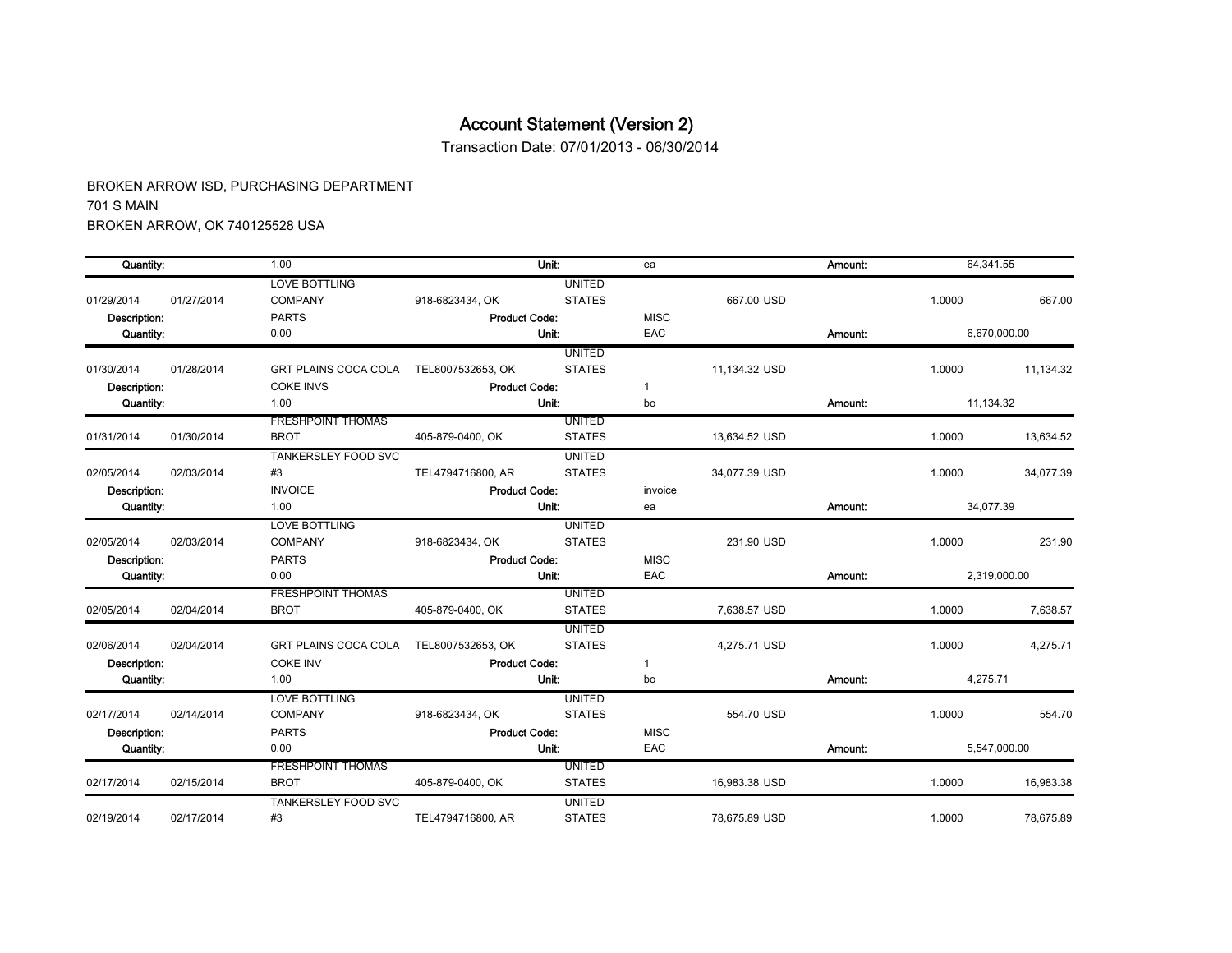Transaction Date: 07/01/2013 - 06/30/2014

| Description: |            | <b>INVOICE</b>                         | <b>Product Code:</b> |               | invoice        |               |         |              |           |
|--------------|------------|----------------------------------------|----------------------|---------------|----------------|---------------|---------|--------------|-----------|
| Quantity:    |            | 1.00                                   | Unit:                |               | ea             |               | Amount: | 78,675.89    |           |
|              |            |                                        |                      | <b>UNITED</b> |                |               |         |              |           |
| 02/20/2014   | 02/18/2014 | <b>GRT PLAINS COCA COLA</b>            | TEL8007532653, OK    | <b>STATES</b> |                | 12,152.67 USD |         | 1.0000       | 12,152.67 |
| Description: |            | <b>COKE INV</b>                        | <b>Product Code:</b> |               | 1              |               |         |              |           |
| Quantity:    |            | 1.00                                   | Unit:                |               | bo             |               | Amount: | 12,152.67    |           |
|              |            | <b>FRESHPOINT THOMAS</b>               |                      | UNITED        |                |               |         |              |           |
| 03/03/2014   | 02/28/2014 | <b>BROT</b>                            | 405-879-0400, OK     | <b>STATES</b> |                | 15,902.33 USD |         | 1.0000       | 15,902.33 |
|              |            | <b>LOVE BOTTLING</b>                   |                      | <b>UNITED</b> |                |               |         |              |           |
| 03/03/2014   | 02/28/2014 | <b>COMPANY</b>                         | 918-6823434, OK      | <b>STATES</b> |                | 797.05 USD    |         | 1.0000       | 797.05    |
| Description: |            | <b>PARTS</b>                           | <b>Product Code:</b> |               | <b>MISC</b>    |               |         |              |           |
| Quantity:    |            | 0.00                                   |                      | Unit:         | EAC<br>Amount: |               |         | 7,970,500.00 |           |
|              |            | TANKERSLEY FOOD SVC                    |                      | <b>UNITED</b> |                |               |         |              |           |
| 03/03/2014   | 02/28/2014 | #3                                     | TEL4794716800, AR    | <b>STATES</b> |                | 97,429.86 USD |         | 1.0000       | 97,429.86 |
| Description: |            | <b>INVOICE</b>                         | <b>Product Code:</b> |               | invoice        |               |         |              |           |
| Quantity:    |            | 1.00                                   | Unit:                |               | ea             |               | Amount: | 97.429.86    |           |
|              |            |                                        |                      | <b>UNITED</b> |                |               |         |              |           |
| 03/05/2014   | 03/03/2014 | GRT PLAINS COCA COLA TEL8007532653, OK |                      | <b>STATES</b> |                | 13.063.04 USD |         | 1.0000       | 13.063.04 |
| Description: |            | <b>COKE INV</b>                        | <b>Product Code:</b> |               | $\mathbf{1}$   |               |         |              |           |
| Quantity:    |            | 1.00                                   | Unit:                |               | bo             |               | Amount: | 13,063.04    |           |
|              |            | <b>TANKERSLEY FOOD SVC</b>             |                      | <b>UNITED</b> |                |               |         |              |           |
| 03/17/2014   | 03/13/2014 | #3                                     | TEL4794716800, AR    | <b>STATES</b> |                | 78,145.65 USD |         | 1.0000       | 78,145.65 |
| Description: |            | <b>INVOICE</b>                         | <b>Product Code:</b> |               | invoice        |               |         |              |           |
| Quantity:    |            | 1.00                                   | Unit:                |               | ea             |               | Amount: | 78,145.65    |           |
|              |            | <b>FRESHPOINT THOMAS</b>               |                      | <b>UNITED</b> |                |               |         |              |           |
| 03/17/2014   | 03/14/2014 | <b>BROT</b>                            | 405-879-0400, OK     | <b>STATES</b> |                | 15,595.21 USD |         | 1.0000       | 15.595.21 |
|              |            |                                        |                      | <b>UNITED</b> |                |               |         |              |           |
| 03/17/2014   | 03/14/2014 | GRT PLAINS COCA COLA                   | TEL8007532653, OK    | <b>STATES</b> |                | 7,250.85 USD  |         | 1.0000       | 7,250.85  |
| Description: |            | <b>COKE INVS</b>                       | <b>Product Code:</b> |               | $\mathbf{1}$   |               |         |              |           |
| Quantity:    |            | 1.00                                   | Unit:                |               | bo             |               | Amount: | 7,250.85     |           |
|              |            | <b>FRESHPOINT THOMAS</b>               |                      | <b>UNITED</b> |                |               |         |              |           |
| 04/07/2014   | 04/04/2014 | <b>BROT</b>                            | 405-879-0400, OK     | <b>STATES</b> |                | 12,772.76 USD |         | 1.0000       | 12,772.76 |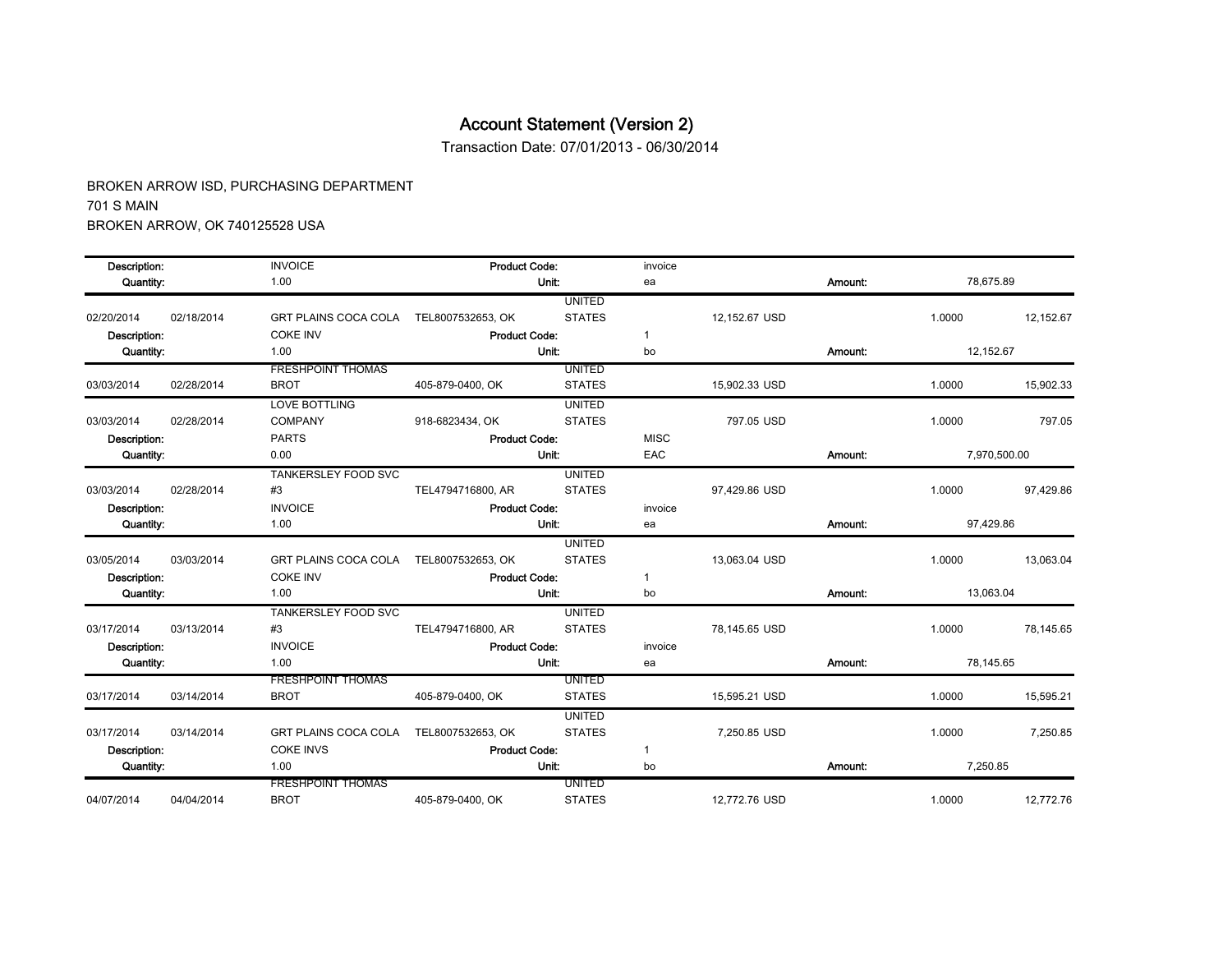Transaction Date: 07/01/2013 - 06/30/2014

|              |            | <b>LOVE BOTTLING</b>                   |                      | <b>UNITED</b> |              |                |         |           |               |
|--------------|------------|----------------------------------------|----------------------|---------------|--------------|----------------|---------|-----------|---------------|
| 04/07/2014   | 04/04/2014 | <b>COMPANY</b>                         | 918-6823434, OK      | <b>STATES</b> |              | 1.371.76 USD   |         | 1.0000    | 1,371.76      |
| Description: |            | <b>PARTS</b>                           | <b>Product Code:</b> |               | <b>MISC</b>  |                |         |           |               |
| Quantity:    |            | 0.00                                   |                      | Unit:         | EAC          |                | Amount: |           | 13,717,600.00 |
|              |            |                                        |                      | <b>UNITED</b> |              |                |         |           |               |
| 04/07/2014   | 04/04/2014 | <b>GRT PLAINS COCA COLA</b>            | TEL8007532653, OK    | <b>STATES</b> |              | 6,504.76 USD   |         | 1.0000    | 6,504.76      |
| Description: |            | <b>COKE INV</b>                        | <b>Product Code:</b> |               | $\mathbf{1}$ |                |         |           |               |
| Quantity:    |            | 1.00                                   |                      | Unit:         | bo           |                | Amount: | 6,504.76  |               |
|              |            |                                        |                      | <b>UNITED</b> |              |                |         |           |               |
| 04/07/2014   | 04/04/2014 | GRT PLAINS COCA COLA                   | TEL8007532653, OK    | <b>STATES</b> |              | 6,611.69 USD   |         | 1.0000    | 6,611.69      |
| Description: |            | <b>COKE INV</b>                        | <b>Product Code:</b> |               | $\mathbf{1}$ |                |         |           |               |
| Quantity:    |            | 1.00                                   |                      | Unit:         | bo           |                | Amount: | 6,611.69  |               |
|              |            | <b>TANKERSLEY FOOD SVC</b>             |                      | <b>UNITED</b> |              |                |         |           |               |
| 04/07/2014   | 04/04/2014 | #3                                     | TEL4794716800, AR    | <b>STATES</b> |              | 125,123.86 USD |         | 1.0000    | 125,123.86    |
| Description: |            | <b>INVOICE</b>                         | <b>Product Code:</b> |               | invoice      |                |         |           |               |
| Quantity:    |            | 1.00                                   |                      | Unit:         | ea           |                | Amount: |           | 125.123.86    |
|              |            | <b>FRESHPOINT THOMAS</b>               |                      | <b>UNITED</b> |              |                |         |           |               |
| 04/22/2014   | 04/21/2014 | <b>BROT</b>                            | 405-879-0400, OK     | <b>STATES</b> |              | 9.730.38 USD   |         | 1.0000    | 9,730.38      |
|              |            | <b>LOVE BOTTLING</b>                   |                      | <b>UNITED</b> |              |                |         |           |               |
| 04/23/2014   | 04/21/2014 | <b>COMPANY</b>                         | 918-6823434, OK      | <b>STATES</b> |              | 797.05 USD     |         | 1.0000    | 797.05        |
| Description: |            | <b>PARTS</b>                           | <b>Product Code:</b> |               | <b>MISC</b>  |                |         |           |               |
| Quantity:    |            | 0.00                                   |                      | Unit:         | EAC          |                | Amount: |           | 7,970,500.00  |
|              |            |                                        |                      | <b>UNITED</b> |              |                |         |           |               |
| 04/23/2014   | 04/21/2014 | GRT PLAINS COCA COLA TEL8007532653, OK |                      | <b>STATES</b> |              | 8,886.57 USD   |         | 1.0000    | 8,886.57      |
| Description: |            | <b>COKE INV</b>                        | <b>Product Code:</b> |               | $\mathbf{1}$ |                |         |           |               |
| Quantity:    |            | 1.00                                   |                      | Unit:         | bo           |                | Amount: | 8,886.57  |               |
|              |            | <b>TANKERSLEY FOOD SVC</b>             |                      | <b>UNITED</b> |              |                |         |           |               |
| 04/23/2014   | 04/21/2014 | #3                                     | TEL4794716800, AR    | <b>STATES</b> |              | 96,325.68 USD  |         | 1.0000    | 96.325.68     |
| Description: |            | <b>INVOICE</b>                         | <b>Product Code:</b> |               | invoice      |                |         |           |               |
| Quantity:    |            | 1.00                                   |                      | Unit:         | ea           |                | Amount: | 96,325.68 |               |
|              |            |                                        |                      | <b>UNITED</b> |              |                |         |           |               |
| 04/24/2014   | 04/23/2014 | <b>EARTHGRAINS A/R</b>                 | 08664928842, PA      | <b>STATES</b> |              | 85.00 USD      |         | 1.0000    | 85.00         |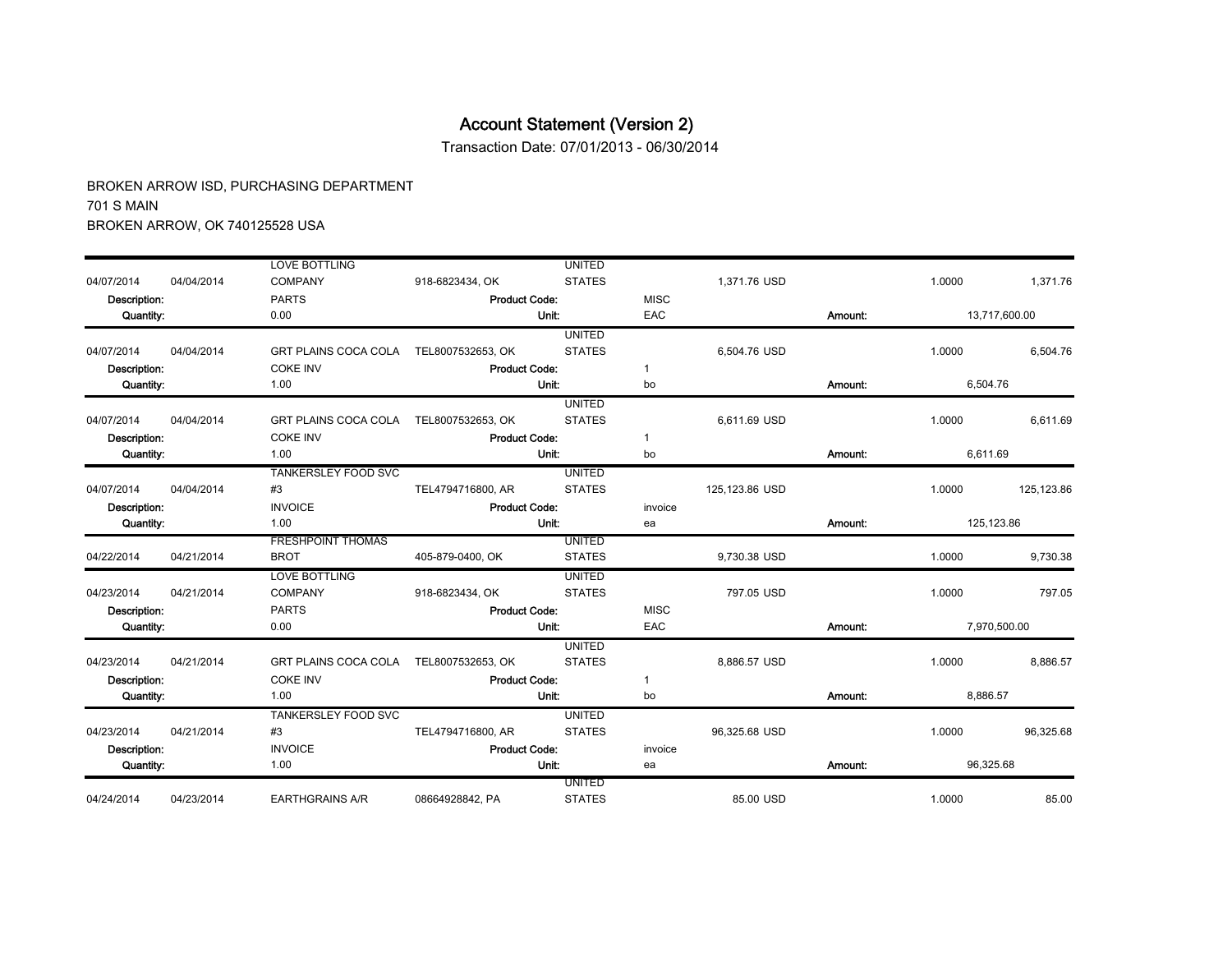Transaction Date: 07/01/2013 - 06/30/2014

|              |            | <b>FRESHPOINT THOMAS</b>               |                      | <b>UNITED</b> |              |               |         |           |              |
|--------------|------------|----------------------------------------|----------------------|---------------|--------------|---------------|---------|-----------|--------------|
| 05/07/2014   | 05/06/2014 | <b>BROT</b>                            | 405-879-0400, OK     | <b>STATES</b> |              | 19,314.17 USD |         | 1.0000    | 19.314.17    |
|              |            | <b>LOVE BOTTLING</b>                   |                      | <b>UNITED</b> |              |               |         |           |              |
| 05/08/2014   | 05/06/2014 | <b>COMPANY</b>                         | 918-6823434, OK      | <b>STATES</b> |              | 501.42 USD    |         | 1.0000    | 501.42       |
| Description: |            | <b>PARTS</b>                           | <b>Product Code:</b> |               | <b>MISC</b>  |               |         |           |              |
| Quantity:    |            | 0.00                                   |                      | <b>Unit:</b>  | EAC          |               | Amount: |           | 5,014,200.00 |
|              |            |                                        |                      | <b>UNITED</b> |              |               |         |           |              |
| 05/08/2014   | 05/06/2014 | <b>GRT PLAINS COCA COLA</b>            | TEL8007532653, OK    | <b>STATES</b> |              | 4,170.02 USD  |         | 1.0000    | 4,170.02     |
| Description: |            | <b>COKE INV</b>                        | <b>Product Code:</b> |               | $\mathbf{1}$ |               |         |           |              |
| Quantity:    |            | 1.00                                   |                      | Unit:         | bo           |               | Amount: | 4,170.02  |              |
|              |            |                                        |                      | <b>UNITED</b> |              |               |         |           |              |
| 05/08/2014   | 05/06/2014 | GRT PLAINS COCA COLA TEL8007532653, OK |                      | <b>STATES</b> |              | 6,407.04 USD  |         | 1.0000    | 6,407.04     |
| Description: |            | <b>COKE INV</b>                        | <b>Product Code:</b> |               | $\mathbf{1}$ |               |         |           |              |
| Quantity:    |            | 1.00                                   |                      | Unit:         | bo           |               | Amount: | 6,407.04  |              |
|              |            | <b>TANKERSLEY FOOD SVC</b>             |                      | <b>UNITED</b> |              |               |         |           |              |
| 05/08/2014   | 05/06/2014 | #3                                     | TEL4794716800, AR    | <b>STATES</b> |              | 89.096.48 USD |         | 1.0000    | 89.096.48    |
| Description: |            | <b>INVOICE</b>                         | <b>Product Code:</b> |               | invoice      |               |         |           |              |
| Quantity:    |            | 1.00                                   |                      | Unit:         | ea           |               | Amount: | 89,096.48 |              |
|              |            | <b>LOVE BOTTLING</b>                   |                      | <b>UNITED</b> |              |               |         |           |              |
| 05/19/2014   | 05/15/2014 | <b>COMPANY</b>                         | 918-6823434, OK      | <b>STATES</b> |              | 684.75 USD    |         | 1.0000    | 684.75       |
| Description: |            | <b>PARTS</b>                           | <b>Product Code:</b> |               | <b>MISC</b>  |               |         |           |              |
| Quantity:    |            | 0.00                                   |                      | Unit:         | EAC          |               | Amount: |           | 6,847,500.00 |
|              |            |                                        |                      | <b>UNITED</b> |              |               |         |           |              |
| 05/19/2014   | 05/15/2014 | GRT PLAINS COCA COLA TEL8007532653, OK |                      | <b>STATES</b> |              | 9,091.69 USD  |         | 1.0000    | 9,091.69     |
| Description: |            | <b>COKE INV</b>                        | <b>Product Code:</b> |               | $\mathbf{1}$ |               |         |           |              |
| Quantity:    |            | 1.00                                   |                      | Unit:         | bo           |               | Amount: | 9,091.69  |              |
|              |            | <b>TANKERSLEY FOOD SVC</b>             |                      | <b>UNITED</b> |              |               |         |           |              |
| 05/19/2014   | 05/15/2014 | #3                                     | TEL4794716800, AR    | <b>STATES</b> |              | 57,828.32 USD |         | 1.0000    | 57.828.32    |
| Description: |            | <b>INVOICE</b>                         | <b>Product Code:</b> |               | invoice      |               |         |           |              |
| Quantity:    |            | 1.00                                   |                      | Unit:         | ea           |               | Amount: | 57,828.32 |              |
|              |            | <b>FRESHPOINT THOMAS</b>               |                      | <b>UNITED</b> |              |               |         |           |              |
| 05/19/2014   | 05/16/2014 | <b>BROT</b>                            | 405-879-0400, OK     | <b>STATES</b> |              | 21.916.35 USD |         | 1.0000    | 21.916.35    |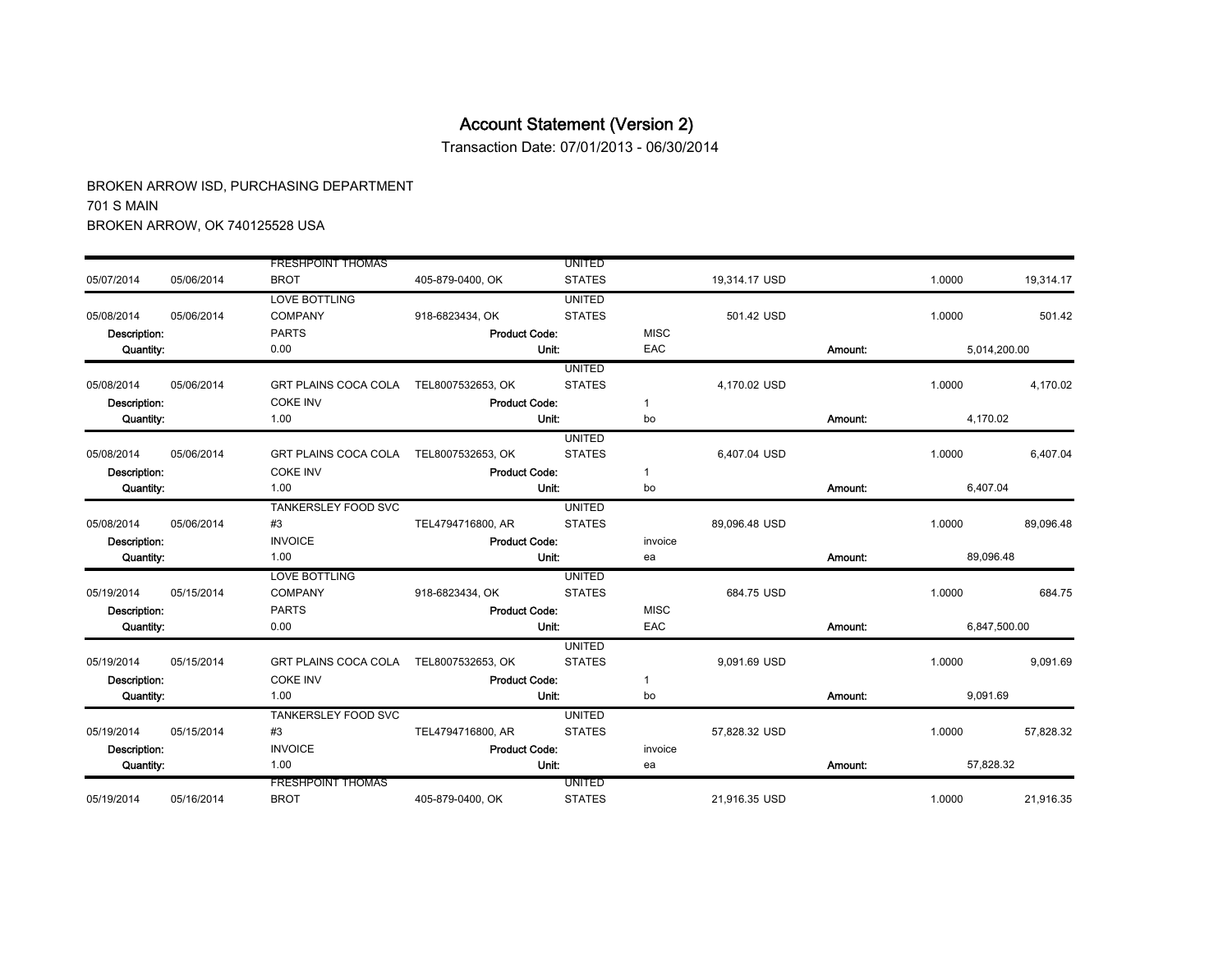Transaction Date: 07/01/2013 - 06/30/2014

| TANKERSLEY FOOD SVC<br>#3<br>TEL4794716800, AR<br>06/20/2014<br>06/18/2014<br>Description:<br><b>Product Code:</b><br><b>INVOICE</b><br>Quantity:<br>1.00<br>06/19/2014<br><b>GRT PLAINS COCA COLA</b><br>06/23/2014<br>TEL8007532653, OK<br><b>COKE INV</b><br><b>Product Code:</b><br>Description:<br>Quantity:<br>1.00 |               |         |              |         | <b>Total Amount:</b> | 1,707,484.49 |
|---------------------------------------------------------------------------------------------------------------------------------------------------------------------------------------------------------------------------------------------------------------------------------------------------------------------------|---------------|---------|--------------|---------|----------------------|--------------|
|                                                                                                                                                                                                                                                                                                                           | Unit:         | bo      |              | Amount: | 7,759.84             |              |
|                                                                                                                                                                                                                                                                                                                           |               |         |              |         |                      |              |
|                                                                                                                                                                                                                                                                                                                           | <b>STATES</b> |         | 7.759.84 USD |         | 1.0000               | 7,759.84     |
|                                                                                                                                                                                                                                                                                                                           | <b>UNITED</b> |         |              |         |                      |              |
|                                                                                                                                                                                                                                                                                                                           | Unit:         | ea      |              | Amount: | 9.426.42             |              |
|                                                                                                                                                                                                                                                                                                                           |               | invoice |              |         |                      |              |
|                                                                                                                                                                                                                                                                                                                           | <b>STATES</b> |         | 9.426.42 USD |         | 1.0000               | 9,426.42     |
|                                                                                                                                                                                                                                                                                                                           | <b>UNITED</b> |         |              |         |                      |              |

|            |            |                          |                  | <b>UNITED</b>       |            |              |        |          |
|------------|------------|--------------------------|------------------|---------------------|------------|--------------|--------|----------|
| 10/10/2013 | 10/09/2013 | SOUTHWEST AIRLINES       | 800-435-9792, TX | <b>STATES</b>       |            | 2,664.60 USD | 1.0000 | 2,664.60 |
| Passenger  |            |                          |                  |                     |            |              |        |          |
| Name:      |            | PEARCE/JENNIE L          |                  | <b>Ticket Type:</b> |            |              |        |          |
| From:      |            | <b>TUL</b>               |                  | To:                 | HOU        |              |        |          |
| From.      |            | HOU                      |                  | To:                 | <b>IND</b> |              |        |          |
| From:      |            | <b>IND</b>               |                  | To:                 | <b>DEN</b> |              |        |          |
| From:      |            | <b>DEN</b>               |                  | To:                 | TUL        |              |        |          |
|            |            |                          |                  | <b>UNITED</b>       |            |              |        |          |
| 10/10/2013 | 10/09/2013 | SOUTHWEST AIRLINES       | 800-435-9792, TX | <b>STATES</b>       |            | 1,332.30 USD | 1.0000 | 1,332.30 |
| Passenger  |            |                          |                  |                     |            |              |        |          |
| Name:      |            | <b>BALDRIDGE/DEREK E</b> |                  | <b>Ticket Type:</b> |            |              |        |          |
| From:      |            | <b>TUL</b>               |                  | To:                 | HOU        |              |        |          |
| From:      |            | HOU                      |                  | To:                 | <b>IND</b> |              |        |          |
| From:      |            | <b>IND</b>               |                  | To:                 | <b>DEN</b> |              |        |          |
| From:      |            | <b>DEN</b>               |                  | To:                 | <b>TUL</b> |              |        |          |
|            |            |                          |                  | <b>UNITED</b>       |            |              |        |          |
| 10/10/2013 | 10/09/2013 | SOUTHWEST AIRLINES       | 800-435-9792, TX | <b>STATES</b>       |            | 324.60 USD   | 1.0000 | 324.60   |
| Passenger  |            |                          |                  |                     |            |              |        |          |
| Name:      |            | WILLIAMS/JANA LEE        |                  | <b>Ticket Type:</b> |            |              |        |          |
| From:      |            | <b>TUL</b>               |                  | To:                 | HOU        |              |        |          |
| From:      |            | HOU                      |                  | To:                 | <b>IND</b> |              |        |          |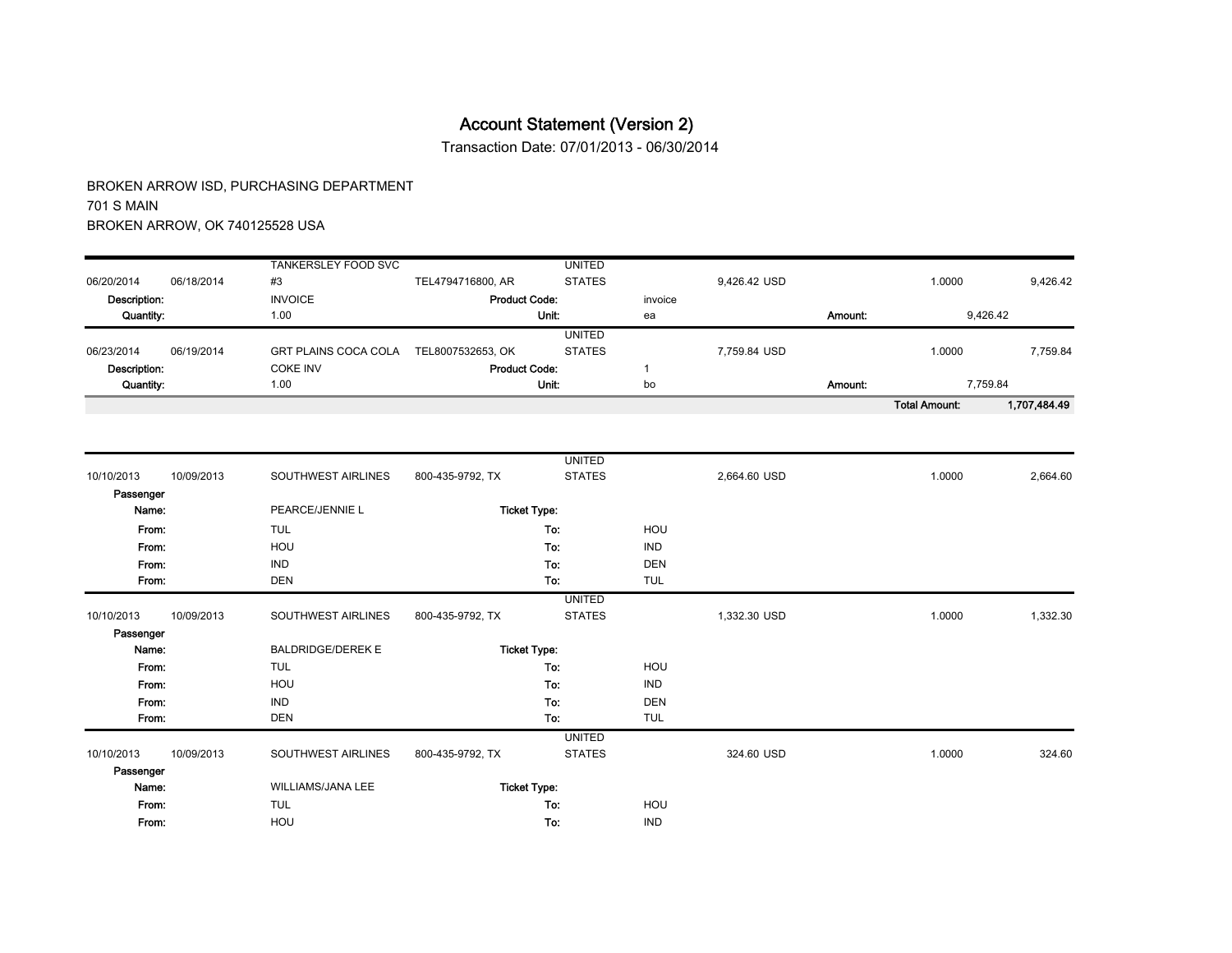Transaction Date: 07/01/2013 - 06/30/2014

| From:      |            | <b>IND</b>         |                  | To:                 | HOU        |              |        |          |
|------------|------------|--------------------|------------------|---------------------|------------|--------------|--------|----------|
| From:      |            | HOU                |                  | To:                 | <b>TUL</b> |              |        |          |
|            |            |                    |                  | <b>UNITED</b>       |            |              |        |          |
| 10/10/2013 | 10/09/2013 | SOUTHWEST AIRLINES | 800-435-9792, TX | <b>STATES</b>       |            | 1,332.30 USD | 1.0000 | 1,332.30 |
| Passenger  |            |                    |                  |                     |            |              |        |          |
| Name:      |            | KING/REBECCA ANN   |                  | <b>Ticket Type:</b> |            |              |        |          |
| From:      |            | <b>TUL</b>         |                  | To:                 | HOU        |              |        |          |
| From:      |            | HOU                |                  | To:                 | <b>IND</b> |              |        |          |
| From:      |            | <b>IND</b>         |                  | To:                 | <b>DEN</b> |              |        |          |
| From:      |            | <b>DEN</b>         |                  | To:                 | <b>TUL</b> |              |        |          |
|            |            |                    |                  | <b>UNITED</b>       |            |              |        |          |
| 10/18/2013 | 10/16/2013 | SOUTHWEST AIRLINES | 800-435-9792, TX | <b>STATES</b>       |            | 463.40 USD   | 1.0000 | 463.40   |
| Passenger  |            |                    |                  |                     |            |              |        |          |
| Name:      |            | PARKER/KATHERINE E |                  | <b>Ticket Type:</b> |            |              |        |          |
| From:      |            | <b>TUL</b>         |                  | To:                 | <b>MDW</b> |              |        |          |
| From:      |            | <b>MDW</b>         |                  | To:                 | <b>DEN</b> |              |        |          |
| From:      |            | <b>DEN</b>         |                  | To:                 | <b>TUL</b> |              |        |          |
|            |            |                    |                  | <b>UNITED</b>       |            |              |        |          |
| 12/05/2013 | 12/04/2013 | SOUTHWEST AIRLINES | 800-435-9792, TX | <b>STATES</b>       |            | 352.10 USD   | 1.0000 | 352.10   |
| Passenger  |            |                    |                  |                     |            |              |        |          |
| Name:      |            | JOHNSON/BETH KALYN |                  | <b>Ticket Type:</b> |            |              |        |          |
| From:      |            | <b>TUL</b>         |                  | To:                 | DAL        |              |        |          |
| From:      |            | <b>DAL</b>         |                  | To:                 | <b>AUS</b> |              |        |          |
| From:      |            | <b>AUS</b>         |                  | To:                 | HOU        |              |        |          |
| From:      |            | HOU                |                  | To:                 | <b>TUL</b> |              |        |          |
|            |            |                    |                  | <b>UNITED</b>       |            |              |        |          |
| 12/05/2013 | 12/04/2013 | SOUTHWEST AIRLINES | 800-435-9792, TX | <b>STATES</b>       |            | 364.10 USD   | 1.0000 | 364.10   |
| Passenger  |            |                    |                  |                     |            |              |        |          |
| Name:      |            | NYMEYER/LINDA ADA  |                  | <b>Ticket Type:</b> |            |              |        |          |
| From:      |            | <b>TUL</b>         |                  | To:                 | DAL        |              |        |          |
| From:      |            | <b>DAL</b>         |                  | To:                 | <b>AUS</b> |              |        |          |
| From:      |            | <b>AUS</b>         |                  | To:                 | HOU        |              |        |          |
| From:      |            | HOU                |                  | To:                 | <b>TUL</b> |              |        |          |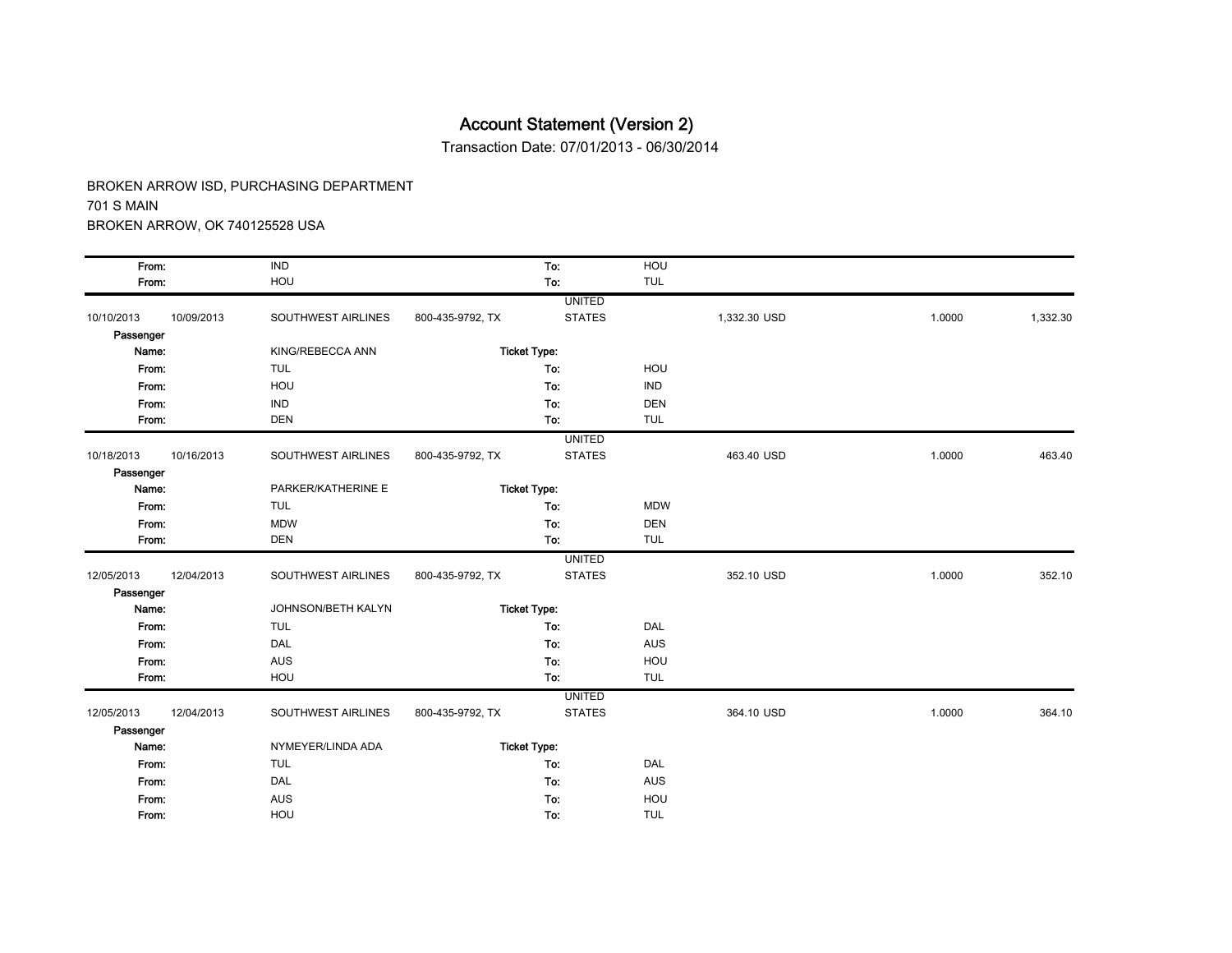Transaction Date: 07/01/2013 - 06/30/2014

|            |            |                          |                  | <b>UNITED</b>       |            |            |        |        |
|------------|------------|--------------------------|------------------|---------------------|------------|------------|--------|--------|
| 12/16/2013 | 12/13/2013 | <b>AMERICAN AIRLINES</b> | DALLAS, TX       | <b>STATES</b>       |            | 22.00 USD  | 1.0000 | 22.00  |
| Passenger  |            |                          |                  |                     |            |            |        |        |
| Name:      |            | DALEY/BRIAN              |                  | <b>Ticket Type:</b> |            |            |        |        |
| From:      |            | <b>TUL</b>               |                  | To:                 | <b>DFW</b> |            |        |        |
| From:      |            | <b>DFW</b>               |                  | To:                 | <b>AUS</b> |            |        |        |
| From:      |            | <b>AUS</b>               |                  | To:                 | <b>DFW</b> |            |        |        |
| From:      |            | <b>DFW</b>               |                  | To:                 | <b>TUL</b> |            |        |        |
|            |            |                          |                  | <b>UNITED</b>       |            |            |        |        |
| 12/16/2013 | 12/13/2013 | <b>AMERICAN AIRLINES</b> | DALLAS, TX       | <b>STATES</b>       |            | 59.00 USD  | 1.0000 | 59.00  |
| Passenger  |            |                          |                  |                     |            |            |        |        |
| Name:      |            | <b>VENTO/KIMBERLY</b>    |                  | <b>Ticket Type:</b> |            |            |        |        |
| From:      |            | <b>TUL</b>               |                  | To:                 | <b>DFW</b> |            |        |        |
| From:      |            | <b>DFW</b>               |                  | To:                 | <b>AUS</b> |            |        |        |
| From:      |            | <b>AUS</b>               |                  | To:                 | <b>DFW</b> |            |        |        |
| From:      |            | <b>DFW</b>               |                  | To:                 | <b>TUL</b> |            |        |        |
|            |            |                          |                  | <b>UNITED</b>       |            |            |        |        |
| 12/18/2013 | 12/17/2013 | <b>AMERICAN AIRLINES</b> | DALLAS, TX       | <b>STATES</b>       |            | 403.60 USD | 1.0000 | 403.60 |
| Passenger  |            |                          |                  |                     |            |            |        |        |
| Name:      |            | <b>GRISHAM/JAN</b>       |                  | <b>Ticket Type:</b> |            |            |        |        |
| From:      |            | <b>TUL</b>               |                  | To:                 | <b>DFW</b> |            |        |        |
| From:      |            | <b>DFW</b>               |                  | To:                 | <b>CMH</b> |            |        |        |
| From:      |            | <b>CMH</b>               |                  | To:                 | <b>DFW</b> |            |        |        |
| From:      |            | <b>DFW</b>               |                  | To:                 | <b>TUL</b> |            |        |        |
|            |            |                          |                  | <b>UNITED</b>       |            |            |        |        |
| 12/20/2013 | 12/18/2013 | SOUTHWEST AIRLINES       | 800-435-9792, TX | <b>STATES</b>       |            | 458.60 USD | 1.0000 | 458.60 |
| Passenger  |            |                          |                  |                     |            |            |        |        |
| Name:      |            | <b>GRUBEN/CAROL T</b>    |                  | <b>Ticket Type:</b> |            |            |        |        |
| From:      |            | <b>TUL</b>               |                  | To:                 | STL        |            |        |        |
| From:      |            | <b>STL</b>               |                  | To:                 | PHL        |            |        |        |
| From:      |            | PHL                      |                  | To:                 | STL        |            |        |        |
| From:      |            | <b>STL</b>               |                  | To:                 | <b>TUL</b> |            |        |        |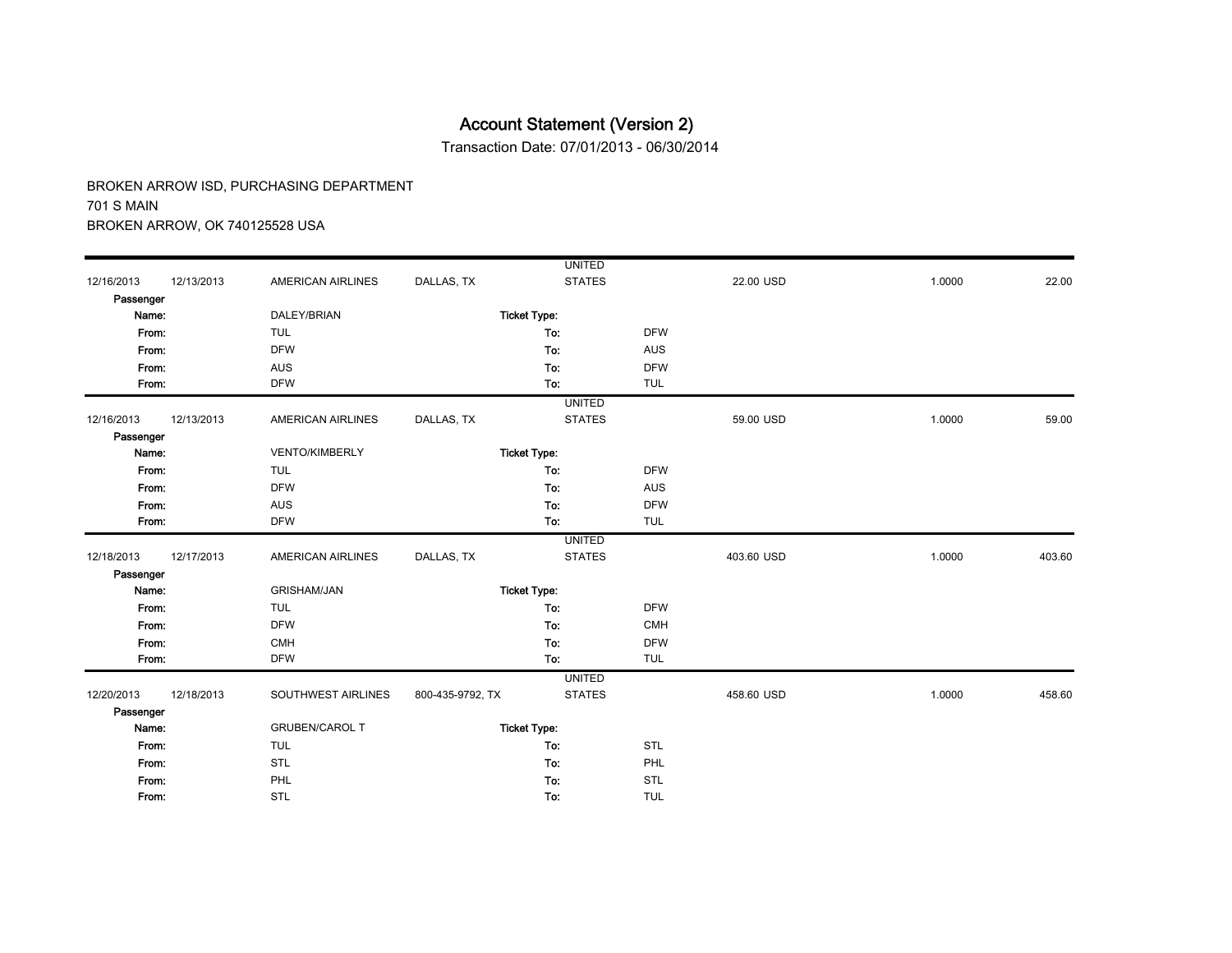Transaction Date: 07/01/2013 - 06/30/2014

|            |            |                     |                  | <b>UNITED</b>       |            |              |        |          |
|------------|------------|---------------------|------------------|---------------------|------------|--------------|--------|----------|
| 12/20/2013 | 12/18/2013 | SOUTHWEST AIRLINES  | 800-435-9792, TX | <b>STATES</b>       |            | 2,293.00 USD | 1.0000 | 2,293.00 |
| Passenger  |            |                     |                  |                     |            |              |        |          |
| Name:      |            | ROBERTS/LINDA KIM   |                  | <b>Ticket Type:</b> |            |              |        |          |
| From:      |            | <b>TUL</b>          |                  | To:                 | <b>MDW</b> |              |        |          |
| From:      |            | <b>MDW</b>          |                  | To:                 | PHL        |              |        |          |
| From:      |            | PHL                 |                  | To:                 | <b>STL</b> |              |        |          |
| From:      |            | STL                 |                  | To:                 | <b>TUL</b> |              |        |          |
|            |            |                     |                  | <b>UNITED</b>       |            |              |        |          |
| 01/24/2014 | 01/22/2014 | SOUTHWEST AIRLINES  | 800-435-9792, TX | <b>STATES</b>       |            | 2,212.50 USD | 1.0000 | 2,212.50 |
| Passenger  |            |                     |                  |                     |            |              |        |          |
| Name:      |            | SHILDT/TODD BRIGGS  |                  | <b>Ticket Type:</b> |            |              |        |          |
| From:      |            | <b>TUL</b>          |                  | To:                 | HOU        |              |        |          |
| From:      |            | HOU                 |                  | To:                 | PIT        |              |        |          |
| From:      |            | PIT                 |                  | To:                 | <b>MDW</b> |              |        |          |
| From:      |            | <b>MDW</b>          |                  | To:                 | <b>TUL</b> |              |        |          |
|            |            |                     |                  | <b>UNITED</b>       |            |              |        |          |
| 01/31/2014 | 01/29/2014 | SOUTHWEST AIRLINES  | 800-435-9792, TX | <b>STATES</b>       |            | 493.50 USD   | 1.0000 | 493.50   |
| Passenger  |            |                     |                  |                     |            |              |        |          |
| Name:      |            | KARNER/AUBREE LYNN  |                  | <b>Ticket Type:</b> |            |              |        |          |
| From:      |            | <b>TUL</b>          |                  | To:                 | <b>DEN</b> |              |        |          |
| From:      |            | <b>DEN</b>          |                  | To:                 | SAN        |              |        |          |
| From:      |            | SAN                 |                  | To:                 | HOU        |              |        |          |
| From:      |            | HOU                 |                  | To:                 | <b>TUL</b> |              |        |          |
|            |            |                     |                  | <b>UNITED</b>       |            |              |        |          |
| 02/07/2014 | 02/06/2014 | SOUTHWEST AIRLINES  | 800-435-9792, TX | <b>STATES</b>       |            | 261.00 USD   | 1.0000 | 261.00   |
| Passenger  |            |                     |                  |                     |            |              |        |          |
| Name:      |            | RADFORD/VALERI LYNN |                  | <b>Ticket Type:</b> |            |              |        |          |
| From:      |            | <b>TUL</b>          |                  | To:                 | <b>DEN</b> |              |        |          |
| From:      |            | <b>DEN</b>          |                  | To:                 | <b>TUL</b> |              |        |          |
|            |            |                     |                  | <b>UNITED</b>       |            |              |        |          |
| 02/07/2014 | 02/05/2014 | SOUTHWEST AIRLINES  | 800-435-9792, TX | <b>STATES</b>       |            | 1,040.00 USD | 1.0000 | 1,040.00 |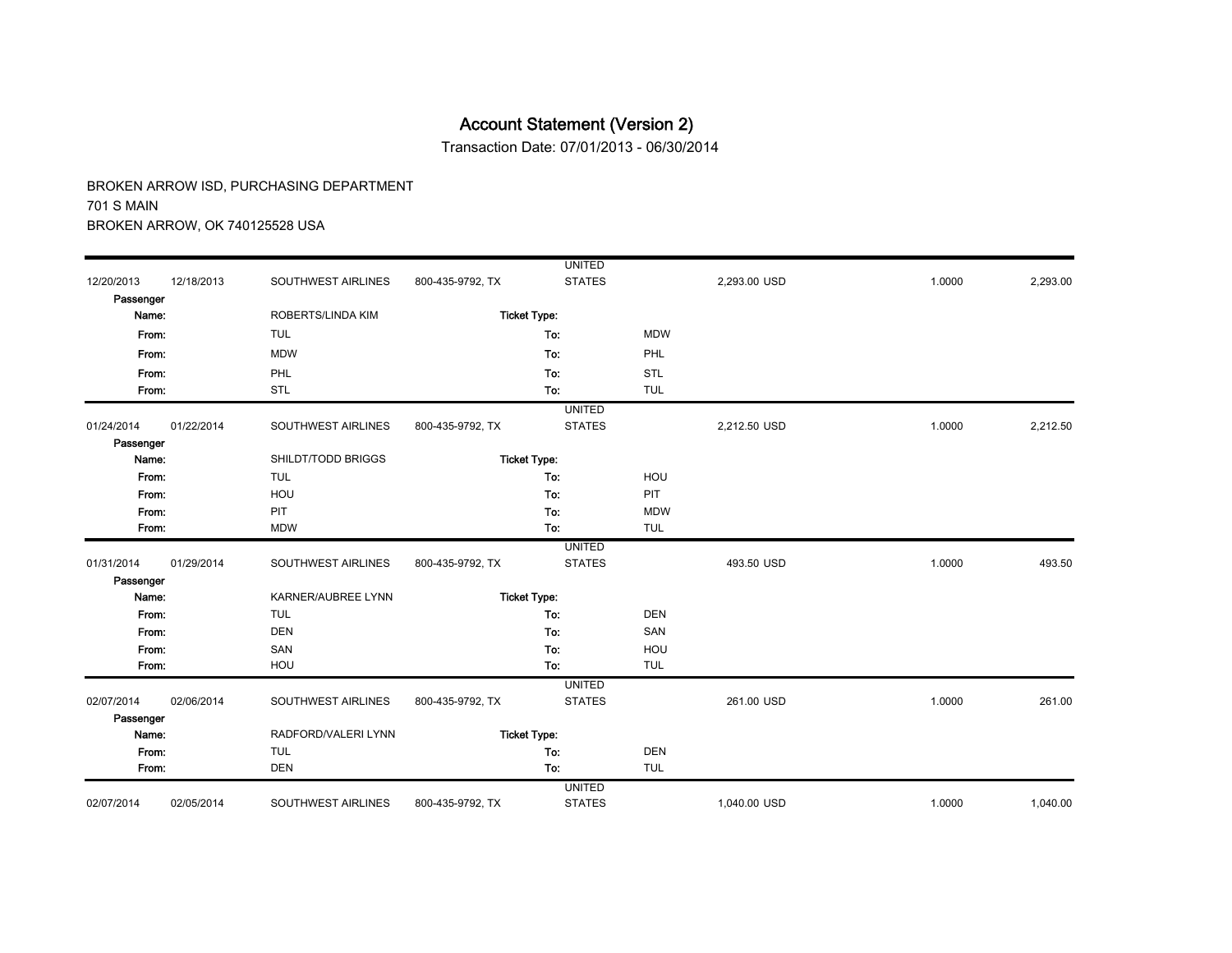Transaction Date: 07/01/2013 - 06/30/2014

| Passenger  |            |                            |                  |                     |            |              |        |          |
|------------|------------|----------------------------|------------------|---------------------|------------|--------------|--------|----------|
| Name:      |            | <b>AGOSTINI/SHERI L</b>    |                  | <b>Ticket Type:</b> |            |              |        |          |
| From:      |            | <b>TUL</b>                 |                  | To:                 | <b>MDW</b> |              |        |          |
| From:      |            | <b>MDW</b>                 |                  | To:                 | <b>IAD</b> |              |        |          |
| From:      |            | IAD                        |                  | To:                 | <b>MDW</b> |              |        |          |
| From:      |            | <b>MDW</b>                 |                  | To:                 | <b>TUL</b> |              |        |          |
|            |            |                            |                  | <b>UNITED</b>       |            |              |        |          |
| 02/07/2014 | 02/05/2014 | SOUTHWEST AIRLINES         | 800-435-9792, TX | <b>STATES</b>       |            | 1,524.00 USD | 1.0000 | 1,524.00 |
| Passenger  |            |                            |                  |                     |            |              |        |          |
| Name:      |            | LORENZ/LYNN UKENA          |                  | <b>Ticket Type:</b> |            |              |        |          |
| From:      |            | <b>TUL</b>                 |                  | To:                 | HOU        |              |        |          |
| From:      |            | HOU                        |                  | To:                 | <b>TUL</b> |              |        |          |
|            |            |                            |                  | <b>UNITED</b>       |            |              |        |          |
| 02/10/2014 | 02/06/2014 | SOUTHWEST AIRLINES         | 800-435-9792, TX | <b>STATES</b>       |            | 418.50 USD   | 1.0000 | 418.50   |
| Passenger  |            |                            |                  |                     |            |              |        |          |
| Name:      |            | <b>WEAVER/ROBIN DWAINE</b> |                  | <b>Ticket Type:</b> |            |              |        |          |
| From:      |            | <b>TUL</b>                 |                  | To:                 | <b>MDW</b> |              |        |          |
| From:      |            | <b>MDW</b>                 |                  | To:                 | <b>BNA</b> |              |        |          |
| From:      |            | <b>BNA</b>                 |                  | To:                 | STL        |              |        |          |
| From:      |            | <b>STL</b>                 |                  | To:                 | <b>TUL</b> |              |        |          |
|            |            |                            |                  | <b>UNITED</b>       |            |              |        |          |
| 02/10/2014 | 02/06/2014 | SOUTHWEST AIRLINES         | 800-435-9792, TX | <b>STATES</b>       |            | 211.50 USD   | 1.0000 | 211.50   |
| Passenger  |            |                            |                  |                     |            |              |        |          |
| Name:      |            | <b>BECKER/BELINDA R</b>    |                  | <b>Ticket Type:</b> |            |              |        |          |
| From:      |            | <b>TUL</b>                 |                  | To:                 | HOU        |              |        |          |
| From:      |            | HOU                        |                  | To:                 | <b>TUL</b> |              |        |          |
|            |            |                            |                  | <b>UNITED</b>       |            |              |        |          |
| 03/07/2014 | 03/05/2014 | SOUTHWEST AIRLINES         | 800-435-9792, TX | <b>STATES</b>       |            | 698.00 USD   | 1.0000 | 698.00   |
| Passenger  |            | <b>BRASSFIRLD/NATHALIE</b> |                  |                     |            |              |        |          |
| Name:      |            | <b>JEAN</b>                |                  | <b>Ticket Type:</b> |            |              |        |          |
| From:      |            | <b>TUL</b>                 |                  | To:                 | <b>MDW</b> |              |        |          |
| From:      |            | <b>MDW</b>                 |                  | To:                 | PHX        |              |        |          |
| From:      |            | PHX                        |                  | To:                 | <b>TUL</b> |              |        |          |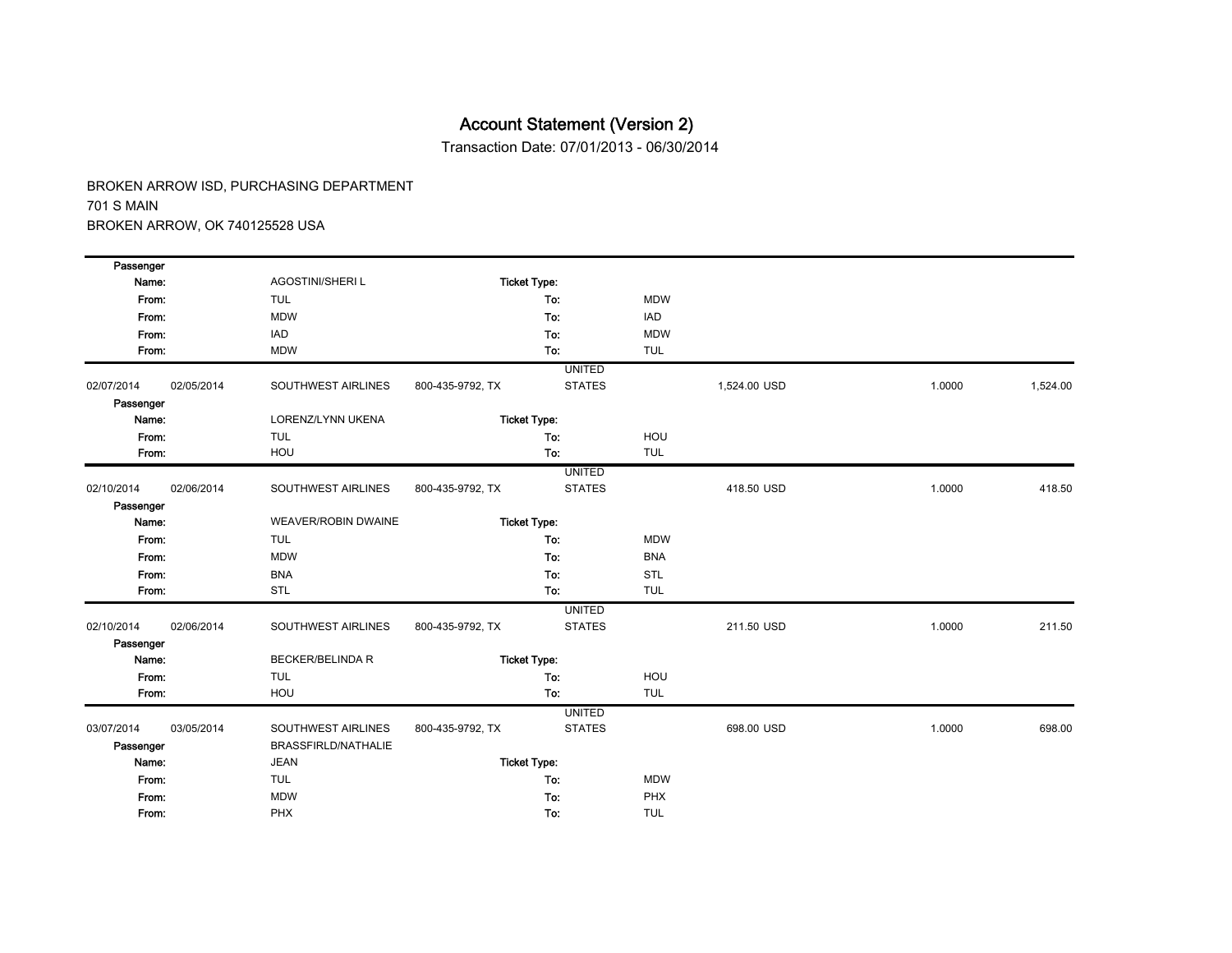Transaction Date: 07/01/2013 - 06/30/2014

|            |            |                          |                  | <b>UNITED</b>       |            |              |        |          |
|------------|------------|--------------------------|------------------|---------------------|------------|--------------|--------|----------|
| 03/27/2014 | 03/25/2014 | <b>AMERICAN AIRLINES</b> | DALLAS, TX       | <b>STATES</b>       |            | 338.00 USD   | 1.0000 | 338.00   |
| Passenger  |            |                          |                  |                     |            |              |        |          |
| Name:      |            | SHEHADA/ALI              |                  | <b>Ticket Type:</b> |            |              |        |          |
| From:      |            | <b>TUL</b>               |                  | To:                 | <b>DFW</b> |              |        |          |
| From:      |            | <b>DFW</b>               |                  | To:                 | ATL        |              |        |          |
| From:      |            | <b>ATL</b>               |                  | To:                 | <b>DFW</b> |              |        |          |
| From:      |            | <b>DFW</b>               |                  | To:                 | <b>TUL</b> |              |        |          |
|            |            |                          |                  | <b>UNITED</b>       |            |              |        |          |
| 03/28/2014 | 03/26/2014 | SOUTHWEST AIRLINES       | 800-435-9792, TX | <b>STATES</b>       |            | 794.00 USD   | 1.0000 | 794.00   |
| Passenger  |            |                          |                  |                     |            |              |        |          |
| Name:      |            | SCHANCK/MELINDA K        |                  | <b>Ticket Type:</b> |            |              |        |          |
| From:      |            | <b>TUL</b>               |                  | To:                 | <b>MDW</b> |              |        |          |
| From:      |            | <b>MDW</b>               |                  | To:                 | PHL        |              |        |          |
| From:      |            | PHL                      |                  | To:                 | STL        |              |        |          |
| From:      |            | <b>STL</b>               |                  | To:                 | <b>TUL</b> |              |        |          |
|            |            |                          |                  | <b>UNITED</b>       |            |              |        |          |
| 04/03/2014 | 04/02/2014 | SOUTHWEST AIRLINES       | 800-435-9792, TX | <b>STATES</b>       |            | 972.00 USD   | 1.0000 | 972.00   |
| Passenger  |            |                          |                  |                     |            |              |        |          |
| Name:      |            | DAVIS/KELLY J            |                  | <b>Ticket Type:</b> |            |              |        |          |
| From:      |            | <b>TUL</b>               |                  | To:                 | <b>STL</b> |              |        |          |
| From:      |            | <b>STL</b>               |                  | To:                 | PHL        |              |        |          |
| From:      |            | PHL                      |                  | To:                 | <b>STL</b> |              |        |          |
| From:      |            | <b>STL</b>               |                  | To:                 | <b>TUL</b> |              |        |          |
|            |            |                          |                  | <b>UNITED</b>       |            |              |        |          |
| 04/03/2014 | 04/01/2014 | SOUTHWEST AIRLINES       | 800-435-9792, TX | <b>STATES</b>       |            | 190.00 USD   | 1.0000 | 190.00   |
| Passenger  |            |                          |                  |                     |            |              |        |          |
| Name:      |            | <b>GRISHAM/JAN ELLEN</b> |                  | <b>Ticket Type:</b> |            |              |        |          |
| From:      |            | <b>TUL</b>               |                  | To:                 | <b>MDW</b> |              |        |          |
| From:      |            | <b>MDW</b>               |                  | To:                 | <b>TUL</b> |              |        |          |
|            |            |                          |                  | <b>UNITED</b>       |            |              |        |          |
| 04/04/2014 | 04/02/2014 | SOUTHWEST AIRLINES       | 800-435-9792, TX | <b>STATES</b>       |            | 1,069.50 USD | 1.0000 | 1,069.50 |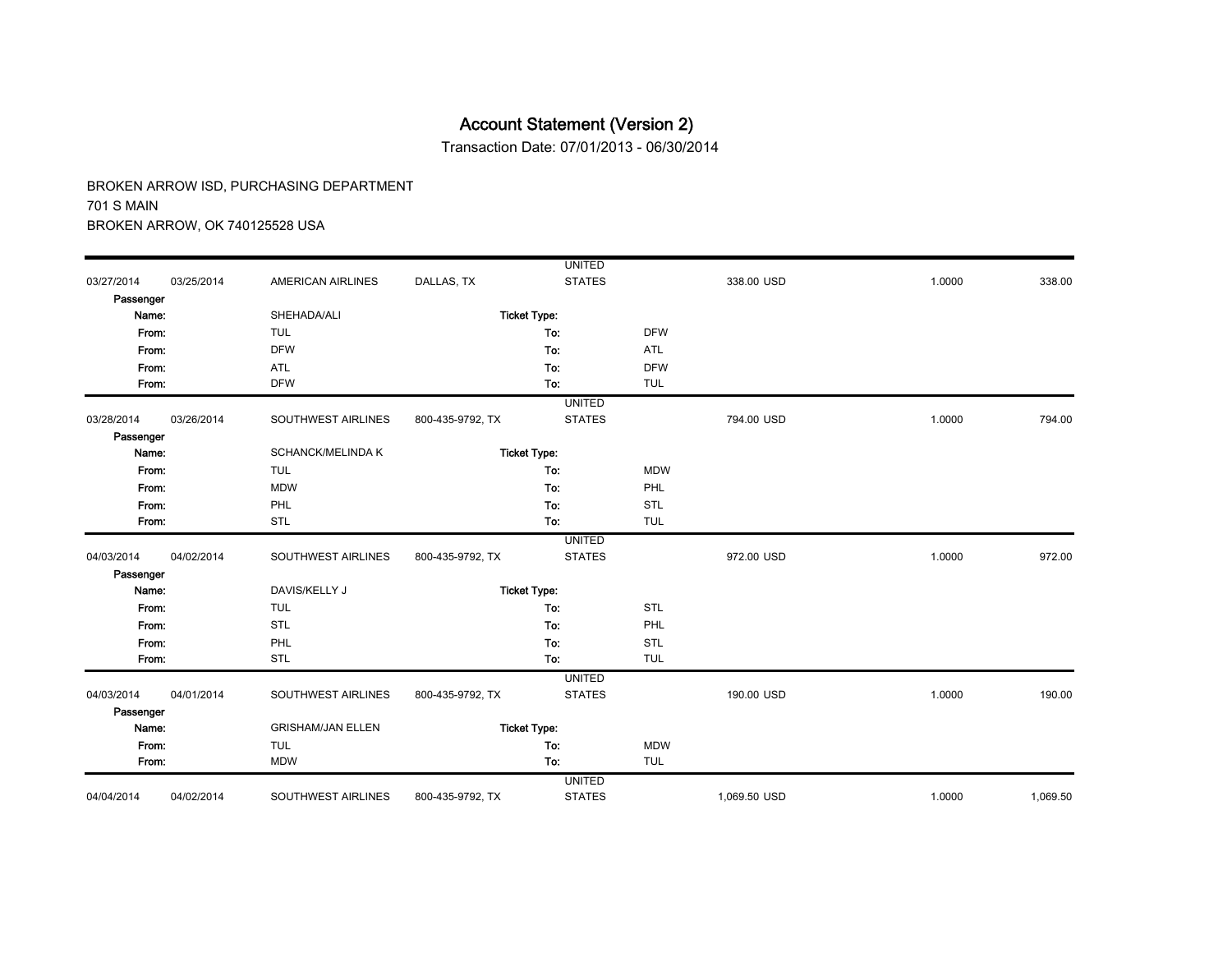Transaction Date: 07/01/2013 - 06/30/2014

| Passenger  |            |                         |                  |                     |            |            |        |        |
|------------|------------|-------------------------|------------------|---------------------|------------|------------|--------|--------|
| Name:      |            | <b>MAGUIRE/DENISE R</b> |                  | <b>Ticket Type:</b> |            |            |        |        |
| From:      |            | <b>TUL</b>              |                  | To:                 | HOU        |            |        |        |
| From:      |            | HOU                     |                  | To:                 | <b>MSY</b> |            |        |        |
| From:      |            | <b>MSY</b>              |                  | To:                 | <b>DAL</b> |            |        |        |
| From:      |            | DAL                     |                  | To:                 | <b>TUL</b> |            |        |        |
|            |            |                         |                  | <b>UNITED</b>       |            |            |        |        |
| 04/18/2014 | 04/16/2014 | SOUTHWEST AIRLINES      | 800-435-9792, TX | <b>STATES</b>       |            | 470.00 USD | 1.0000 | 470.00 |
| Passenger  |            | EREMITA/ANTHONY         |                  |                     |            |            |        |        |
| Name:      |            | <b>THOMAS I</b>         |                  | <b>Ticket Type:</b> |            |            |        |        |
| From:      |            | <b>TUL</b>              |                  | To:                 | <b>DEN</b> |            |        |        |
| From:      |            | <b>DEN</b>              |                  | To:                 | LAS        |            |        |        |
| From:      |            | LAS                     |                  | To:                 | <b>DEN</b> |            |        |        |
| From:      |            | <b>DEN</b>              |                  | To:                 | <b>TUL</b> |            |        |        |
|            |            |                         |                  | <b>UNITED</b>       |            |            |        |        |
| 04/18/2014 | 04/16/2014 | SOUTHWEST AIRLINES      | 800-435-9792, TX | <b>STATES</b>       |            | 235.00 USD | 1.0000 | 235.00 |
| Passenger  |            |                         |                  |                     |            |            |        |        |
| Name:      |            | DALEY/BRIAN A           |                  | <b>Ticket Type:</b> |            |            |        |        |
| From:      |            | <b>TUL</b>              |                  | To:                 | <b>DEN</b> |            |        |        |
| From:      |            | <b>DEN</b>              |                  | To:                 | LAS        |            |        |        |
|            |            |                         |                  | <b>UNITED</b>       |            |            |        |        |
| 04/18/2014 | 04/16/2014 | SOUTHWEST AIRLINES      | 800-435-9792, TX | <b>STATES</b>       |            | 375.00 USD | 1.0000 | 375.00 |
| Passenger  |            |                         |                  |                     |            |            |        |        |
| Name:      |            | DALEY/BRIAN A           |                  | <b>Ticket Type:</b> |            |            |        |        |
| From:      |            | LAS                     |                  | To:                 | <b>MDW</b> |            |        |        |
| From:      |            | <b>MDW</b>              |                  | To:                 | <b>ICT</b> |            |        |        |
|            |            |                         |                  | <b>UNITED</b>       |            |            |        |        |
| 04/18/2014 | 04/16/2014 | SOUTHWEST AIRLINES      | 800-435-9792, TX | <b>STATES</b>       |            | 369.00 USD | 1.0000 | 369.00 |
| Passenger  |            |                         |                  |                     |            |            |        |        |
| Name:      |            | ELLETT/CODY             |                  | <b>Ticket Type:</b> |            |            |        |        |
| From:      |            | <b>TUL</b>              |                  | To:                 | LAS        |            |        |        |
| From:      |            | LAS                     |                  | To:                 | <b>SLC</b> |            |        |        |
| From:      |            | <b>SLC</b>              |                  | To:                 | PHX        |            |        |        |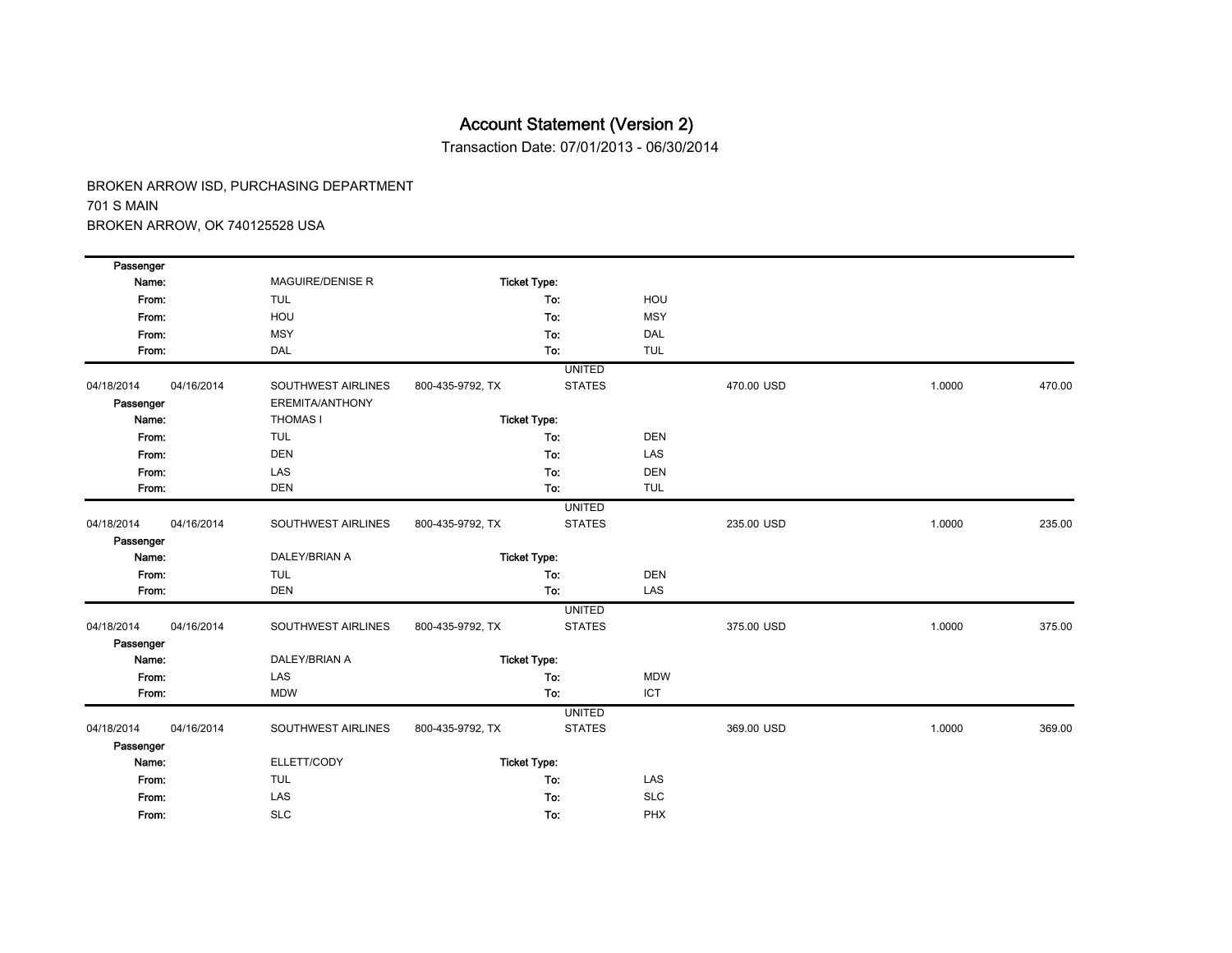Transaction Date: 07/01/2013 - 06/30/2014

| From:      |            | PHX                       |                  | To:                 | TUL        |              |        |          |
|------------|------------|---------------------------|------------------|---------------------|------------|--------------|--------|----------|
|            |            |                           |                  | <b>UNITED</b>       |            |              |        |          |
| 04/25/2014 | 04/23/2014 | SOUTHWEST AIRLINES        | 800-435-9792, TX | <b>STATES</b>       |            | 419.00 USD   | 1.0000 | 419.00   |
| Passenger  |            |                           |                  |                     |            |              |        |          |
| Name:      |            | MENESES/DENYL MIGUEL      |                  | <b>Ticket Type:</b> |            |              |        |          |
| From:      |            | <b>TUL</b>                |                  | To:                 | <b>LAS</b> |              |        |          |
| From:      |            | LAS                       |                  | To:                 | <b>DEN</b> |              |        |          |
| From:      |            | <b>DEN</b>                |                  | To:                 | <b>TUL</b> |              |        |          |
|            |            |                           |                  | <b>UNITED</b>       |            |              |        |          |
| 05/09/2014 | 05/07/2014 | SOUTHWEST AIRLINES        | 800-435-9792, TX | <b>STATES</b>       |            | 1,876.00 USD | 1.0000 | 1,876.00 |
| Passenger  |            |                           |                  |                     |            |              |        |          |
| Name:      |            | AUER/MEGAN Q              |                  | <b>Ticket Type:</b> |            |              |        |          |
| From:      |            | <b>TUL</b>                |                  | To:                 | <b>DEN</b> |              |        |          |
| From:      |            | <b>DEN</b>                |                  | To:                 | <b>TUL</b> |              |        |          |
|            |            |                           |                  | <b>UNITED</b>       |            |              |        |          |
| 05/15/2014 | 05/13/2014 | <b>SOUTHWEST AIRLINES</b> | 800-435-9792, TX | <b>STATES</b>       |            | 404.00 USD   | 1.0000 | 404.00   |
| Passenger  |            |                           |                  |                     |            |              |        |          |
| Name:      |            | <b>FRIE/MARK WYATT</b>    |                  | <b>Ticket Type:</b> |            |              |        |          |
| From:      |            | <b>TUL</b>                |                  | To:                 | LAS        |              |        |          |
| From:      |            | LAS                       |                  | To:                 | <b>TUL</b> |              |        |          |
|            |            |                           |                  | <b>UNITED</b>       |            |              |        |          |
| 05/22/2014 | 05/20/2014 | SOUTHWEST AIRLINES        | 800-435-9792, TX | <b>STATES</b>       |            | 3,100.00 USD | 1.0000 | 3,100.00 |
| Passenger  |            |                           |                  |                     |            |              |        |          |
| Name:      |            | WICKERSHAM/AMY JO         |                  | <b>Ticket Type:</b> |            |              |        |          |
| From:      |            | <b>TUL</b>                |                  | To:                 | <b>DEN</b> |              |        |          |
| From:      |            | <b>DEN</b>                |                  | To:                 | <b>BOS</b> |              |        |          |
| From:      |            | <b>BOS</b>                |                  | To:                 | <b>DEN</b> |              |        |          |
| From:      |            | <b>DEN</b>                |                  | To:                 | <b>TUL</b> |              |        |          |
|            |            |                           |                  | <b>UNITED</b>       |            |              |        |          |
| 05/23/2014 | 05/21/2014 | SOUTHWEST AIRLINES        | 800-435-9792, TX | <b>STATES</b>       |            | 459.00 USD   | 1.0000 | 459.00   |
| Passenger  |            |                           |                  |                     |            |              |        |          |
| Name:      |            | SPREITER/TERRY EUGENE     |                  | <b>Ticket Type:</b> |            |              |        |          |
| From:      |            | <b>TUL</b>                |                  | To:                 | <b>DEN</b> |              |        |          |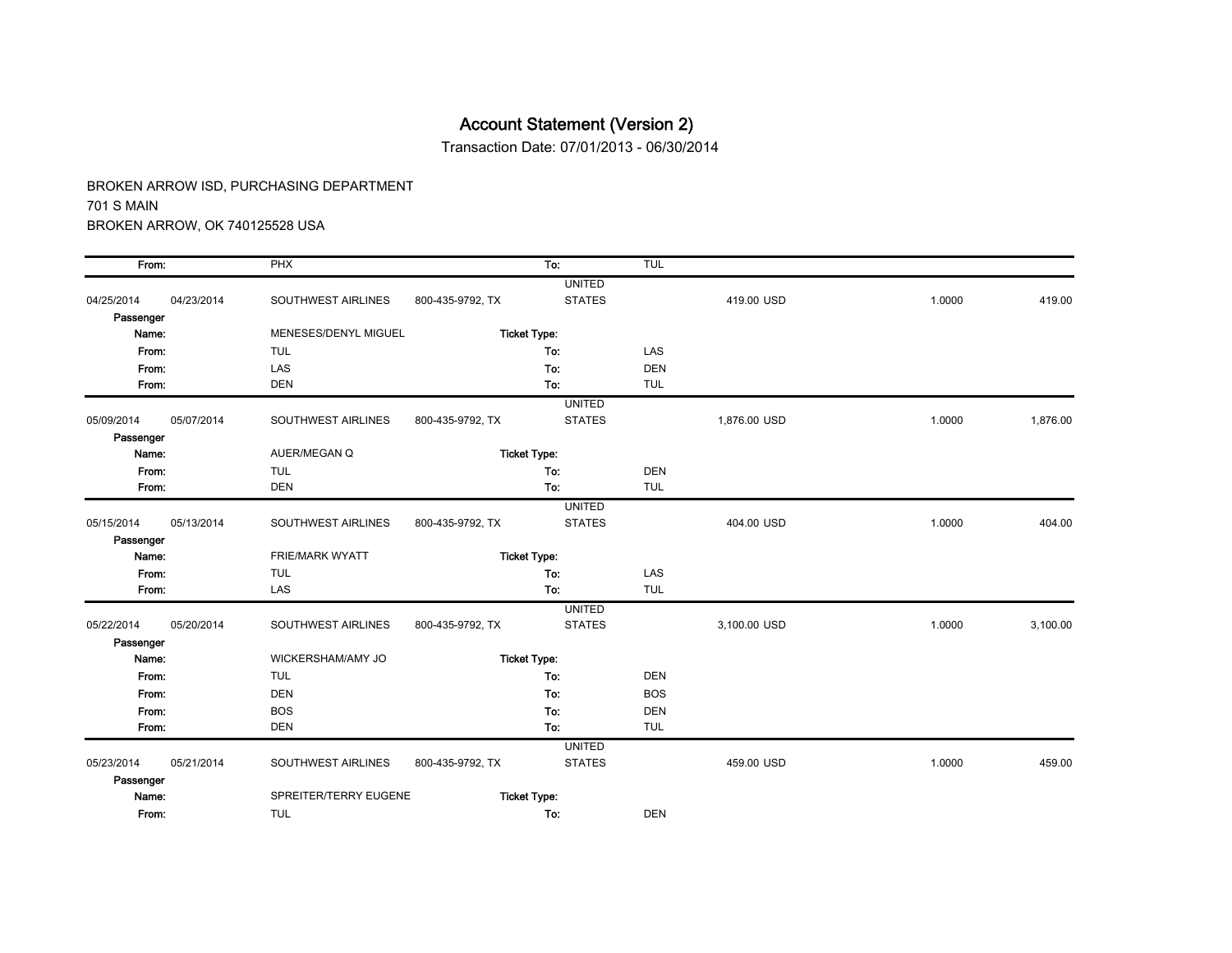Transaction Date: 07/01/2013 - 06/30/2014

| From:      |            | <b>DEN</b>                   |                  | To:                 | LAS        |              |        |          |
|------------|------------|------------------------------|------------------|---------------------|------------|--------------|--------|----------|
| From:      |            | LAS                          |                  | To:                 | <b>TUL</b> |              |        |          |
|            |            |                              |                  | <b>UNITED</b>       |            |              |        |          |
| 05/23/2014 | 05/21/2014 | SOUTHWEST AIRLINES           | 800-435-9792, TX | <b>STATES</b>       |            | 1,283.00 USD | 1.0000 | 1,283.00 |
| Passenger  |            | MCCLELLAN/DEBORAH            |                  |                     |            |              |        |          |
| Name:      |            | <b>DIANE</b>                 |                  | <b>Ticket Type:</b> |            |              |        |          |
| From:      |            | <b>TUL</b>                   |                  | To:                 | <b>MDW</b> |              |        |          |
| From:      |            | <b>MDW</b>                   |                  | To:                 | <b>MCO</b> |              |        |          |
| From:      |            | <b>MCO</b>                   |                  | To:                 | HOU        |              |        |          |
| From:      |            | HOU                          |                  | To:                 | <b>TUL</b> |              |        |          |
|            |            |                              |                  | <b>UNITED</b>       |            |              |        |          |
| 05/23/2014 | 05/21/2014 | SOUTHWEST AIRLINES           | 800-435-9792, TX | <b>STATES</b>       |            | 495.00 USD   | 1.0000 | 495.00   |
| Passenger  |            |                              |                  |                     |            |              |        |          |
| Name:      |            | MOELLER/GORDON LEE           |                  | <b>Ticket Type:</b> |            |              |        |          |
| From:      |            | <b>TUL</b>                   |                  | To:                 | <b>DEN</b> |              |        |          |
| From:      |            | <b>DEN</b>                   |                  | To:                 | LAS        |              |        |          |
| From:      |            | LAS                          |                  | To:                 | PHX        |              |        |          |
| From:      |            | PHX                          |                  | To:                 | <b>TUL</b> |              |        |          |
|            |            |                              |                  | <b>UNITED</b>       |            |              |        |          |
| 05/23/2014 | 05/21/2014 | SOUTHWEST AIRLINES           | 800-435-9792, TX | <b>STATES</b>       |            | 607.00 USD   | 1.0000 | 607.00   |
| Passenger  |            |                              |                  |                     |            |              |        |          |
| Name:      |            | <b>GATELEY/JULIE WALLACE</b> |                  | <b>Ticket Type:</b> |            |              |        |          |
| From:      |            | <b>TUL</b>                   |                  | To:                 | <b>MDW</b> |              |        |          |
| From:      |            | <b>MDW</b>                   |                  | To:                 | <b>MCO</b> |              |        |          |
| From:      |            | <b>MCO</b>                   |                  | To:                 | <b>DEN</b> |              |        |          |
| From:      |            | <b>DEN</b>                   |                  | To:                 | <b>TUL</b> |              |        |          |
|            |            |                              |                  | <b>UNITED</b>       |            |              |        |          |
| 05/23/2014 | 05/21/2014 | SOUTHWEST AIRLINES           | 800-435-9792, TX | <b>STATES</b>       |            | 607.00 USD   | 1.0000 | 607.00   |
| Passenger  |            |                              |                  |                     |            |              |        |          |
| Name:      |            | JONES/BARBARA ANN            |                  | <b>Ticket Type:</b> |            |              |        |          |
| From:      |            | <b>TUL</b>                   |                  | To:                 | <b>MDW</b> |              |        |          |
| From:      |            | <b>MDW</b>                   |                  | To:                 | <b>MCO</b> |              |        |          |
| From:      |            | <b>MCO</b>                   |                  | To:                 | <b>STL</b> |              |        |          |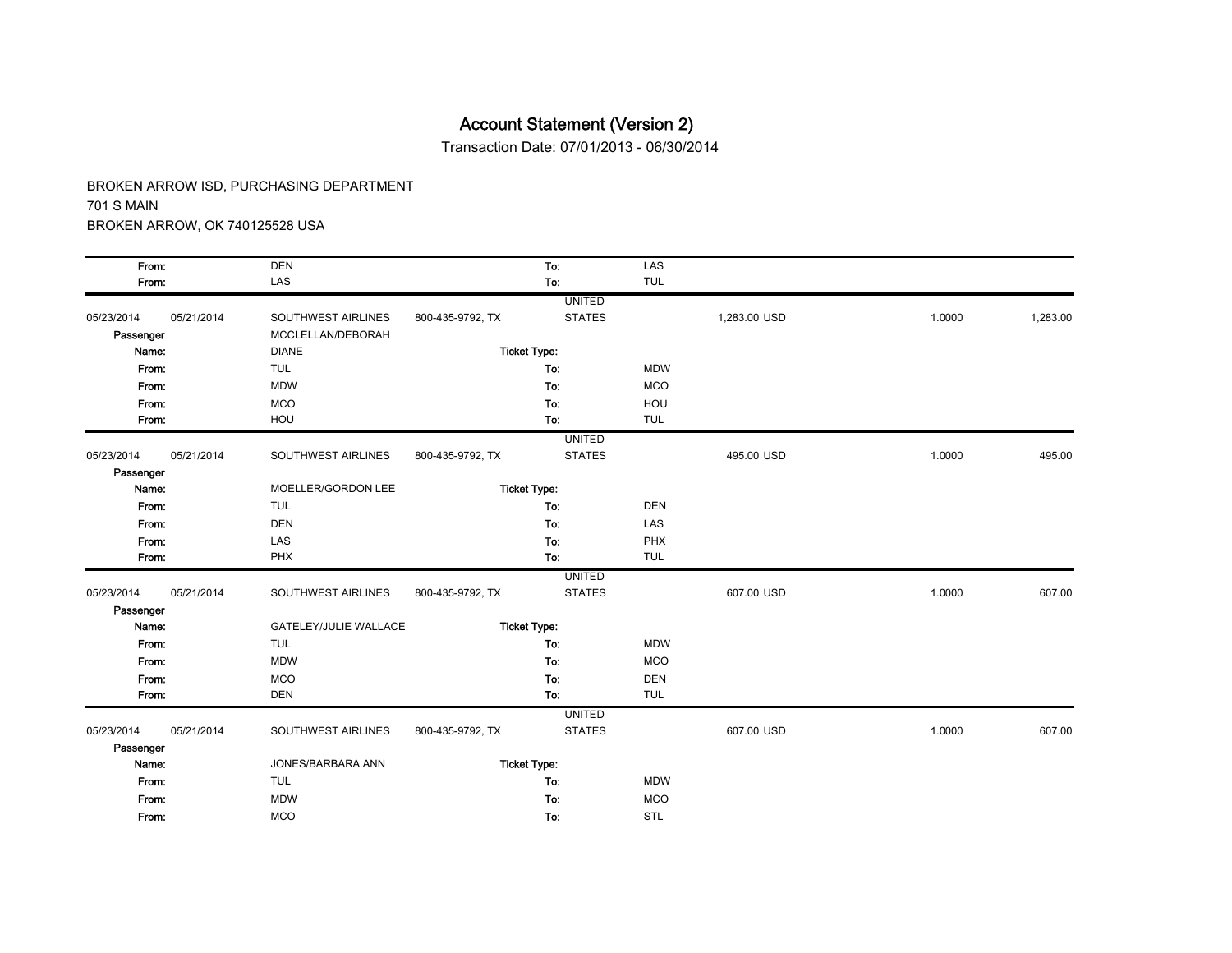Transaction Date: 07/01/2013 - 06/30/2014

| From:      |            | STL                        |                  | To:                 | TUL        |              |                      |           |
|------------|------------|----------------------------|------------------|---------------------|------------|--------------|----------------------|-----------|
|            |            |                            |                  | <b>UNITED</b>       |            |              |                      |           |
| 05/23/2014 | 05/21/2014 | SOUTHWEST AIRLINES         | 800-435-9792, TX | <b>STATES</b>       |            | 607.00 USD   | 1.0000               | 607.00    |
| Passenger  |            |                            |                  |                     |            |              |                      |           |
| Name:      |            | <b>BOWKER/TERESA SLANE</b> |                  | <b>Ticket Type:</b> |            |              |                      |           |
| From:      |            | <b>TUL</b>                 |                  | To:                 | <b>MDW</b> |              |                      |           |
| From:      |            | <b>MDW</b>                 |                  | To:                 | <b>MCO</b> |              |                      |           |
| From:      |            | <b>MCO</b>                 |                  | To:                 | <b>STL</b> |              |                      |           |
| From:      |            | <b>STL</b>                 |                  | To:                 | <b>TUL</b> |              |                      |           |
|            |            |                            |                  | <b>UNITED</b>       |            |              |                      |           |
| 05/28/2014 | 05/27/2014 | SOUTHWEST AIRLINES         | 800-435-9792, TX | <b>STATES</b>       |            | 1,351.50 USD | 1.0000               | 1,351.50  |
| Passenger  |            |                            |                  |                     |            |              |                      |           |
| Name:      |            | <b>RICKS/LINDA SUE</b>     |                  | <b>Ticket Type:</b> |            |              |                      |           |
| From:      |            | <b>TUL</b>                 |                  | To:                 | HOU        |              |                      |           |
| From:      |            | HOU                        |                  | To:                 | <b>ATL</b> |              |                      |           |
| From:      |            | <b>ATL</b>                 |                  | To:                 | <b>STL</b> |              |                      |           |
| From:      |            | <b>STL</b>                 |                  | To:                 | <b>TUL</b> |              |                      |           |
|            |            |                            |                  | <b>UNITED</b>       |            |              |                      |           |
| 05/28/2014 | 05/27/2014 | SOUTHWEST AIRLINES         | 800-435-9792, TX | <b>STATES</b>       |            | 199.50 USD   | 1.0000               | 199.50    |
| Passenger  |            |                            |                  |                     |            |              |                      |           |
| Name:      |            | RENZ/DEBRA A               |                  | <b>Ticket Type:</b> |            |              |                      |           |
| From:      |            | <b>TUL</b>                 |                  | To:                 | HOU        |              |                      |           |
| From:      |            | HOU                        |                  | To:                 | <b>ATL</b> |              |                      |           |
|            |            |                            |                  | <b>UNITED</b>       |            |              |                      |           |
| 06/13/2014 | 06/11/2014 | <b>AMERICAN AIRLINES</b>   | DALLAS, TX       | <b>STATES</b>       |            | 413.00 USD   | 1.0000               | 413.00    |
| Passenger  |            |                            |                  |                     |            |              |                      |           |
| Name:      |            | SHEHADA/ALI                |                  | <b>Ticket Type:</b> |            |              |                      |           |
| From:      |            | <b>TUL</b>                 |                  | To:                 | <b>DFW</b> |              |                      |           |
| From:      |            | <b>DFW</b>                 |                  | To:                 | <b>ATL</b> |              |                      |           |
| From:      |            | ATL                        |                  | To:                 | <b>DFW</b> |              |                      |           |
| From:      |            | <b>DFW</b>                 |                  | To:                 | <b>TUL</b> |              |                      |           |
|            |            |                            |                  |                     |            |              | <b>Total Amount:</b> | 33,562.10 |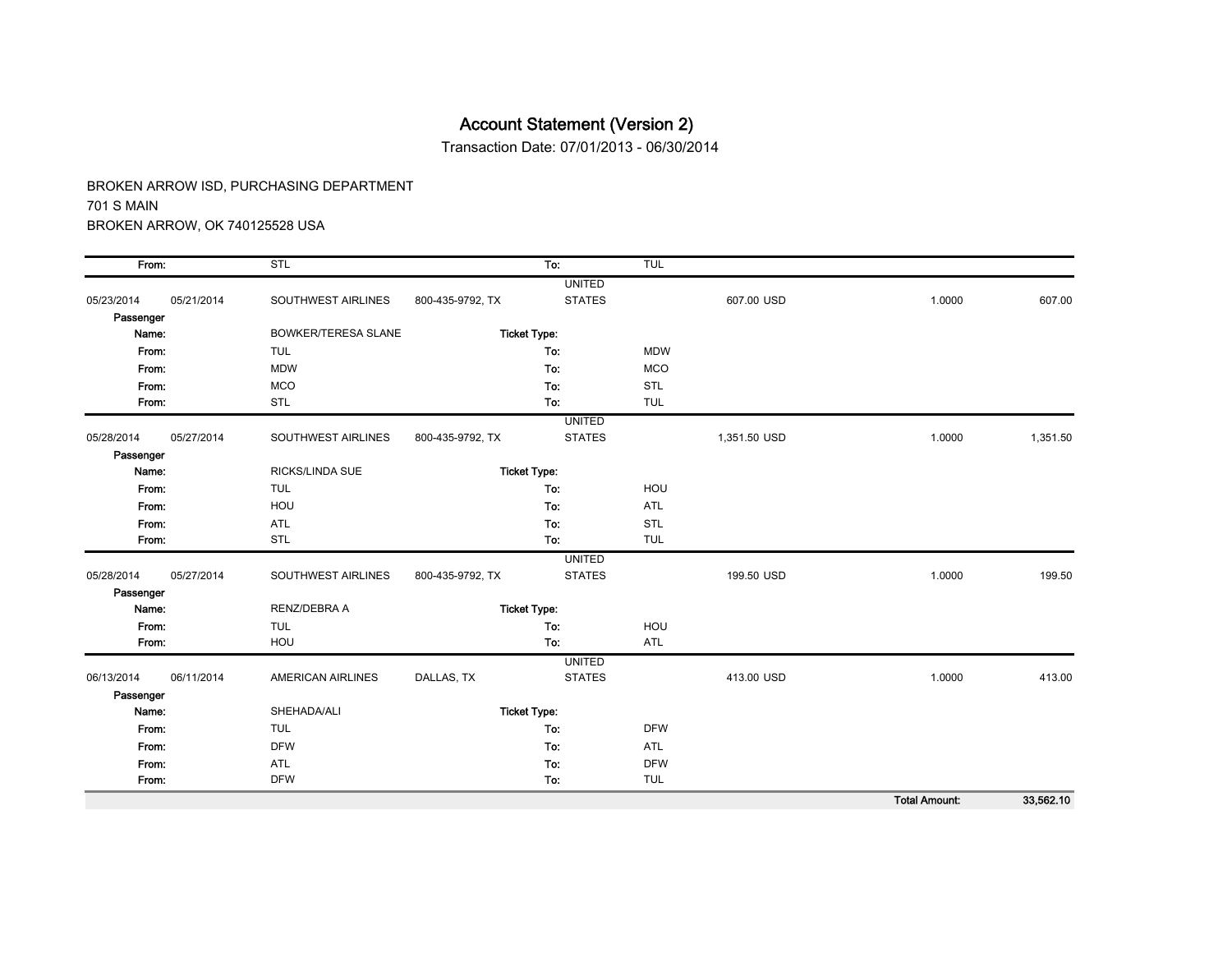Transaction Date: 07/01/2013 - 06/30/2014

|            |            |                    |                  | <b>UNITED</b> |              |        |          |
|------------|------------|--------------------|------------------|---------------|--------------|--------|----------|
| 08/27/2013 | 08/26/2013 | AMERICAN WASTE CON | TULSA, OK        | <b>STATES</b> | 3,257.38 USD | 1.0000 | 3,257.38 |
|            |            |                    |                  | <b>UNITED</b> |              |        |          |
| 08/27/2013 | 08/26/2013 | AMERICAN WASTE CON | TULSA, OK        | <b>STATES</b> | 64.17 USD    | 1.0000 | 64.17    |
| 08/27/2013 | 08/26/2013 | AMERICAN WASTE CON | TULSA, OK        | <b>STATES</b> | 60.00 USD    | 1.0000 | 60.00    |
|            |            |                    |                  | <b>UNITED</b> |              |        |          |
| 08/27/2013 | 08/26/2013 | AMERICAN WASTE CON | TULSA, OK        | <b>STATES</b> | 320.48 USD   | 1.0000 | 320.48   |
|            |            |                    |                  | <b>UNITED</b> |              |        |          |
| 08/27/2013 | 08/26/2013 | AMERICAN WASTE CON | TULSA, OK        | <b>STATES</b> | 46.22 USD    | 1.0000 | 46.22    |
|            |            |                    |                  | UNITED        |              |        |          |
| 08/27/2013 | 08/26/2013 | AMERICAN WASTE CON | TULSA, OK        | <b>STATES</b> | 320.40 USD   | 1.0000 | 320.40   |
|            |            |                    |                  | UNITED        |              |        |          |
| 10/02/2013 | 10/01/2013 | AMERICAN WASTE CON | TULSA, OK        | <b>STATES</b> | 62.00 USD    | 1.0000 | 62.00    |
|            |            |                    |                  | <b>UNITED</b> |              |        |          |
| 10/02/2013 | 10/01/2013 | AMERICAN WASTE CON | TULSA, OK        | <b>STATES</b> | 8,353.16 USD | 1.0000 | 8,353.16 |
|            |            |                    |                  | <b>UNITED</b> |              |        |          |
| 10/02/2013 | 10/01/2013 | AMERICAN WASTE CON | TULSA, OK        | <b>STATES</b> | 349.59 USD   | 1.0000 | 349.59   |
|            |            |                    |                  | <b>UNITED</b> |              |        |          |
| 10/02/2013 | 10/01/2013 | AMERICAN WASTE CON | TULSA, OK        | <b>STATES</b> | 62.00 USD    | 1.0000 | 62.00    |
|            |            |                    |                  | UNITED        |              |        |          |
| 10/02/2013 | 10/01/2013 | AMERICAN WASTE CON | TULSA, OK        | <b>STATES</b> | 322.14 USD   | 1.0000 | 322.14   |
|            |            |                    |                  | <b>UNITED</b> |              |        |          |
| 10/02/2013 | 10/02/2013 | CITY OF BA-REV-C2G | 918-251-5311, OK | <b>STATES</b> | 522.83 USD   | 1.0000 | 522.83   |
|            |            |                    |                  | <b>UNITED</b> |              |        |          |
| 10/02/2013 | 10/02/2013 | CITY OF BA-REV-C2G | 918-251-5311, OK | <b>STATES</b> | 16.78 USD    | 1.0000 | 16.78    |
|            |            |                    |                  | UNITED        |              |        |          |
| 10/02/2013 | 10/02/2013 | CITY OF BA-REV-C2G | 918-251-5311, OK | <b>STATES</b> | 764.40 USD   | 1.0000 | 764.40   |
|            |            |                    |                  | <b>UNITED</b> |              |        |          |
| 10/02/2013 | 10/02/2013 | CITY OF BA-REV-C2G | 918-251-5311, OK | <b>STATES</b> | 22.97 USD    | 1.0000 | 22.97    |
|            |            |                    |                  | UNITED        |              |        |          |
| 10/02/2013 | 10/02/2013 | CITY OF BA-REV-C2G | 918-251-5311, OK | <b>STATES</b> | 12.48 USD    | 1.0000 | 12.48    |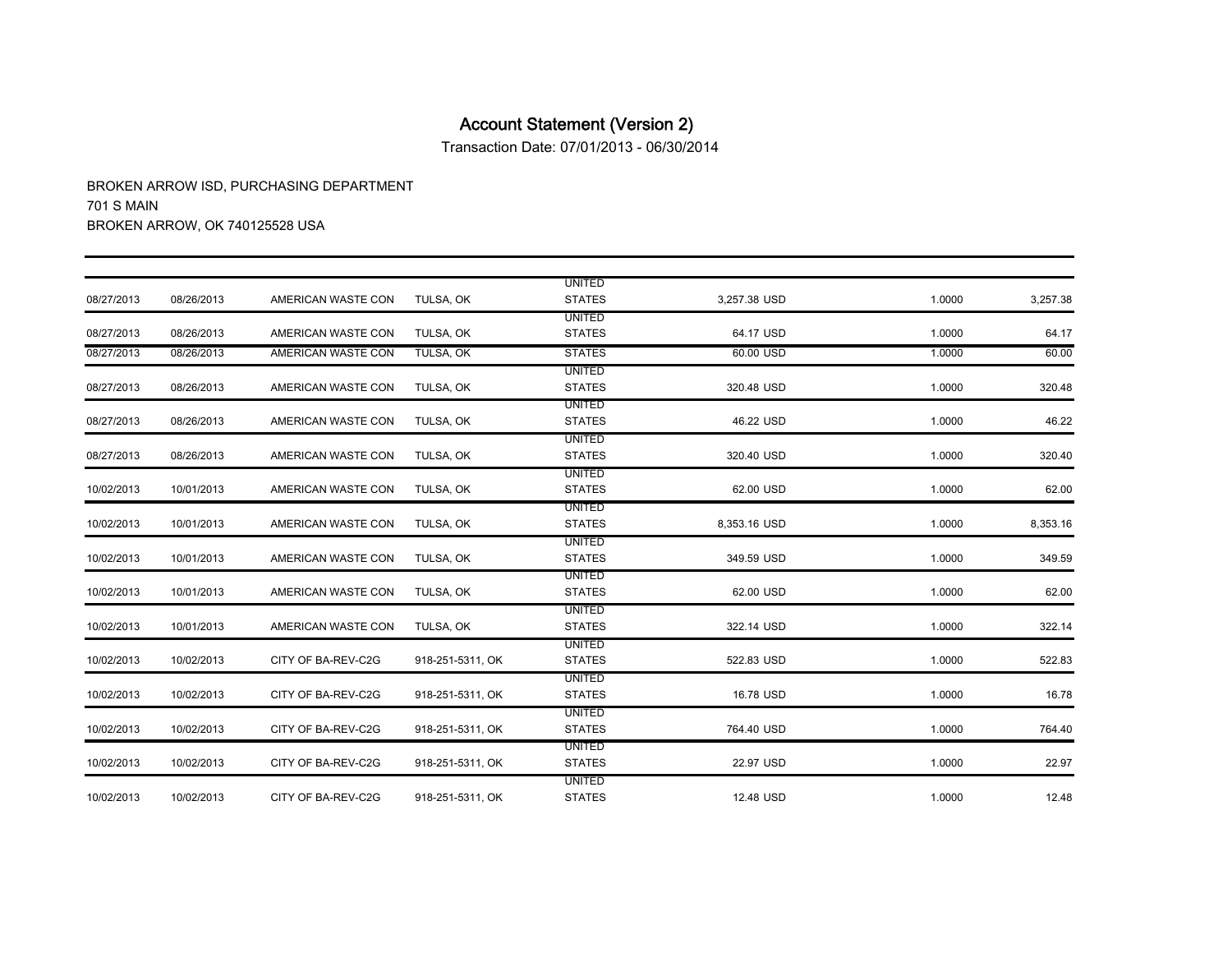Transaction Date: 07/01/2013 - 06/30/2014

|            |            |                    |                  | <b>UNITED</b> |            |        |        |
|------------|------------|--------------------|------------------|---------------|------------|--------|--------|
| 10/02/2013 | 10/02/2013 | CITY OF BA-REV-C2G | 918-251-5311, OK | <b>STATES</b> | 21.45 USD  | 1.0000 | 21.45  |
|            |            |                    |                  | <b>UNITED</b> |            |        |        |
| 10/02/2013 | 10/02/2013 | CITY OF BA-REV-C2G | 918-251-5311, OK | <b>STATES</b> | 22.16 USD  | 1.0000 | 22.16  |
|            |            |                    |                  | <b>UNITED</b> |            |        |        |
| 10/02/2013 | 10/02/2013 | CITY OF BA-REV-C2G | 918-251-5311, OK | <b>STATES</b> | 60.58 USD  | 1.0000 | 60.58  |
|            |            |                    |                  | <b>UNITED</b> |            |        |        |
| 10/02/2013 | 10/02/2013 | CITY OF BA-REV-C2G | 918-251-5311, OK | <b>STATES</b> | 8.50 USD   | 1.0000 | 8.50   |
|            |            |                    |                  | UNITED        |            |        |        |
| 10/02/2013 | 10/02/2013 | CITY OF BA-REV-C2G | 918-251-5311, OK | <b>STATES</b> | 913.62 USD | 1.0000 | 913.62 |
|            |            |                    |                  | <b>UNITED</b> |            |        |        |
| 10/02/2013 | 10/02/2013 | CITY OF BA-REV-C2G | 918-251-5311, OK | <b>STATES</b> | 80.78 USD  | 1.0000 | 80.78  |
|            |            |                    |                  | UNITED        |            |        |        |
| 10/02/2013 | 10/02/2013 | CITY OF BA-REV-C2G | 918-251-5311, OK | <b>STATES</b> | 363.49 USD | 1.0000 | 363.49 |
|            |            |                    |                  | <b>UNITED</b> |            |        |        |
| 10/02/2013 | 10/02/2013 | CITY OF BA-REV-C2G | 918-251-5311, OK | <b>STATES</b> | 857.28 USD | 1.0000 | 857.28 |
|            |            |                    |                  | <b>UNITED</b> |            |        |        |
| 10/02/2013 | 10/02/2013 | CITY OF BA-REV-C2G | 918-251-5311, OK | <b>STATES</b> | 674.82 USD | 1.0000 | 674.82 |
|            |            |                    |                  | <b>UNITED</b> |            |        |        |
| 10/02/2013 | 10/02/2013 | CITY OF BA-REV-C2G | 918-251-5311, OK | <b>STATES</b> | 763.14 USD | 1.0000 | 763.14 |
|            |            |                    |                  | <b>UNITED</b> |            |        |        |
| 10/02/2013 | 10/02/2013 | CITY OF BA-REV-C2G | 918-251-5311, OK | <b>STATES</b> | 26.06 USD  | 1.0000 | 26.06  |
|            |            |                    |                  | UNITED        |            |        |        |
| 10/02/2013 | 10/02/2013 | CITY OF BA-REV-C2G | 918-251-5311, OK | <b>STATES</b> | 481.28 USD | 1.0000 | 481.28 |
|            |            |                    |                  | <b>UNITED</b> |            |        |        |
| 10/02/2013 | 10/02/2013 | CITY OF BA-REV-C2G | 918-251-5311, OK | <b>STATES</b> | 131.28 USD | 1.0000 | 131.28 |
|            |            |                    |                  | <b>UNITED</b> |            |        |        |
| 10/02/2013 | 10/02/2013 | CITY OF BA-REV-C2G | 918-251-5311, OK | <b>STATES</b> | 15.31 USD  | 1.0000 | 15.31  |
|            |            |                    |                  | UNITED        |            |        |        |
| 10/02/2013 | 10/02/2013 | CITY OF BA-REV-C2G | 918-251-5311, OK | <b>STATES</b> | 702.96 USD | 1.0000 | 702.96 |
|            |            |                    |                  | UNITED        |            |        |        |
| 10/02/2013 | 10/02/2013 | CITY OF BA-REV-C2G | 918-251-5311, OK | <b>STATES</b> | 633.80 USD | 1.0000 | 633.80 |
|            |            |                    |                  | <b>UNITED</b> |            |        |        |
| 10/02/2013 | 10/02/2013 | CITY OF BA-REV-C2G | 918-251-5311, OK | <b>STATES</b> | 39.35 USD  | 1.0000 | 39.35  |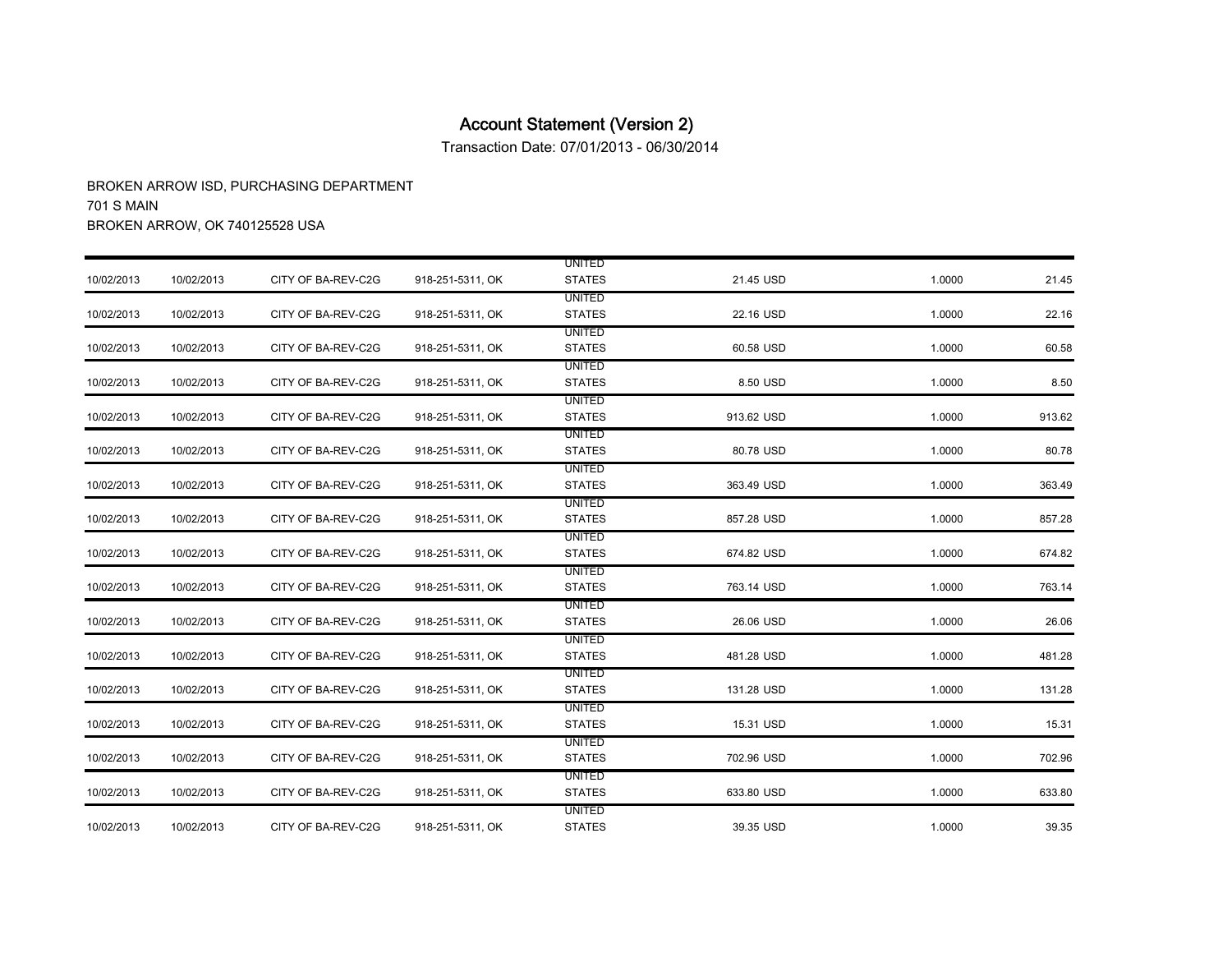Transaction Date: 07/01/2013 - 06/30/2014

|            |            |                    |                  | <b>UNITED</b>                  |              |        |          |
|------------|------------|--------------------|------------------|--------------------------------|--------------|--------|----------|
| 10/02/2013 | 10/02/2013 | CITY OF BA-REV-C2G | 918-251-5311, OK | <b>STATES</b>                  | 1,262.39 USD | 1.0000 | 1,262.39 |
| 10/02/2013 | 10/02/2013 | CITY OF BA-REV-C2G | 918-251-5311, OK | <b>UNITED</b><br><b>STATES</b> | 363.63 USD   | 1.0000 | 363.63   |
|            |            |                    |                  | <b>UNITED</b>                  |              |        |          |
| 10/02/2013 | 10/02/2013 | CITY OF BA-REV-C2G | 918-251-5311, OK | <b>STATES</b>                  | 12.00 USD    | 1.0000 | 12.00    |
|            |            |                    |                  | <b>UNITED</b>                  |              |        |          |
| 10/02/2013 | 10/02/2013 | CITY OF BA-REV-C2G | 918-251-5311, OK | <b>STATES</b>                  | 3,111.12 USD | 1.0000 | 3,111.12 |
|            |            |                    |                  | UNITED                         |              |        |          |
| 10/02/2013 | 10/02/2013 | CITY OF BA-REV-C2G | 918-251-5311, OK | <b>STATES</b>                  | 61.45 USD    | 1.0000 | 61.45    |
| 10/02/2013 | 10/02/2013 | CITY OF BA-REV-C2G | 918-251-5311, OK | <b>UNITED</b><br><b>STATES</b> | 794.76 USD   | 1.0000 | 794.76   |
|            |            |                    |                  | UNITED                         |              |        |          |
| 10/02/2013 | 10/02/2013 | CITY OF BA-REV-C2G | 918-251-5311, OK | <b>STATES</b>                  | 677.22 USD   | 1.0000 | 677.22   |
|            |            |                    |                  | <b>UNITED</b>                  |              |        |          |
| 10/02/2013 | 10/02/2013 | CITY OF BA-REV-C2G | 918-251-5311, OK | <b>STATES</b>                  | 320.99 USD   | 1.0000 | 320.99   |
|            |            |                    |                  | <b>UNITED</b>                  |              |        |          |
| 10/02/2013 | 10/02/2013 | CITY OF BA-REV-C2G | 918-251-5311, OK | <b>STATES</b>                  | 721.93 USD   | 1.0000 | 721.93   |
|            |            |                    |                  | <b>UNITED</b>                  |              |        |          |
| 10/02/2013 | 10/02/2013 | CITY OF BA-REV-C2G | 918-251-5311, OK | <b>STATES</b>                  | 121.06 USD   | 1.0000 | 121.06   |
|            |            |                    |                  | <b>UNITED</b>                  |              |        |          |
| 10/02/2013 | 10/02/2013 | CITY OF BA-REV-C2G | 918-251-5311, OK | <b>STATES</b>                  | 90.85 USD    | 1.0000 | 90.85    |
|            |            |                    |                  | UNITED                         |              |        |          |
| 10/02/2013 | 10/02/2013 | CITY OF BA-REV-C2G | 918-251-5311, OK | <b>STATES</b>                  | 567.91 USD   | 1.0000 | 567.91   |
|            |            |                    |                  | <b>UNITED</b>                  |              |        |          |
| 10/02/2013 | 10/02/2013 | CITY OF BA-REV-C2G | 918-251-5311, OK | <b>STATES</b>                  | 513.06 USD   | 1.0000 | 513.06   |
|            |            |                    |                  | <b>UNITED</b>                  |              |        |          |
| 10/02/2013 | 10/02/2013 | CITY OF BA-REV-C2G | 918-251-5311, OK | <b>STATES</b>                  | 506.75 USD   | 1.0000 | 506.75   |
|            |            |                    |                  | UNITED                         |              |        |          |
| 10/02/2013 | 10/02/2013 | CITY OF BA-REV-C2G | 918-251-5311, OK | <b>STATES</b>                  | 770.39 USD   | 1.0000 | 770.39   |
|            |            |                    |                  | UNITED                         |              |        |          |
| 10/02/2013 | 10/02/2013 | CITY OF BA-REV-C2G | 918-251-5311, OK | <b>STATES</b>                  | 836.72 USD   | 1.0000 | 836.72   |
|            |            |                    |                  | UNITED                         |              |        |          |
| 10/02/2013 | 10/02/2013 | CITY OF BA-REV-C2G | 918-251-5311, OK | <b>STATES</b>                  | 67.80 USD    | 1.0000 | 67.80    |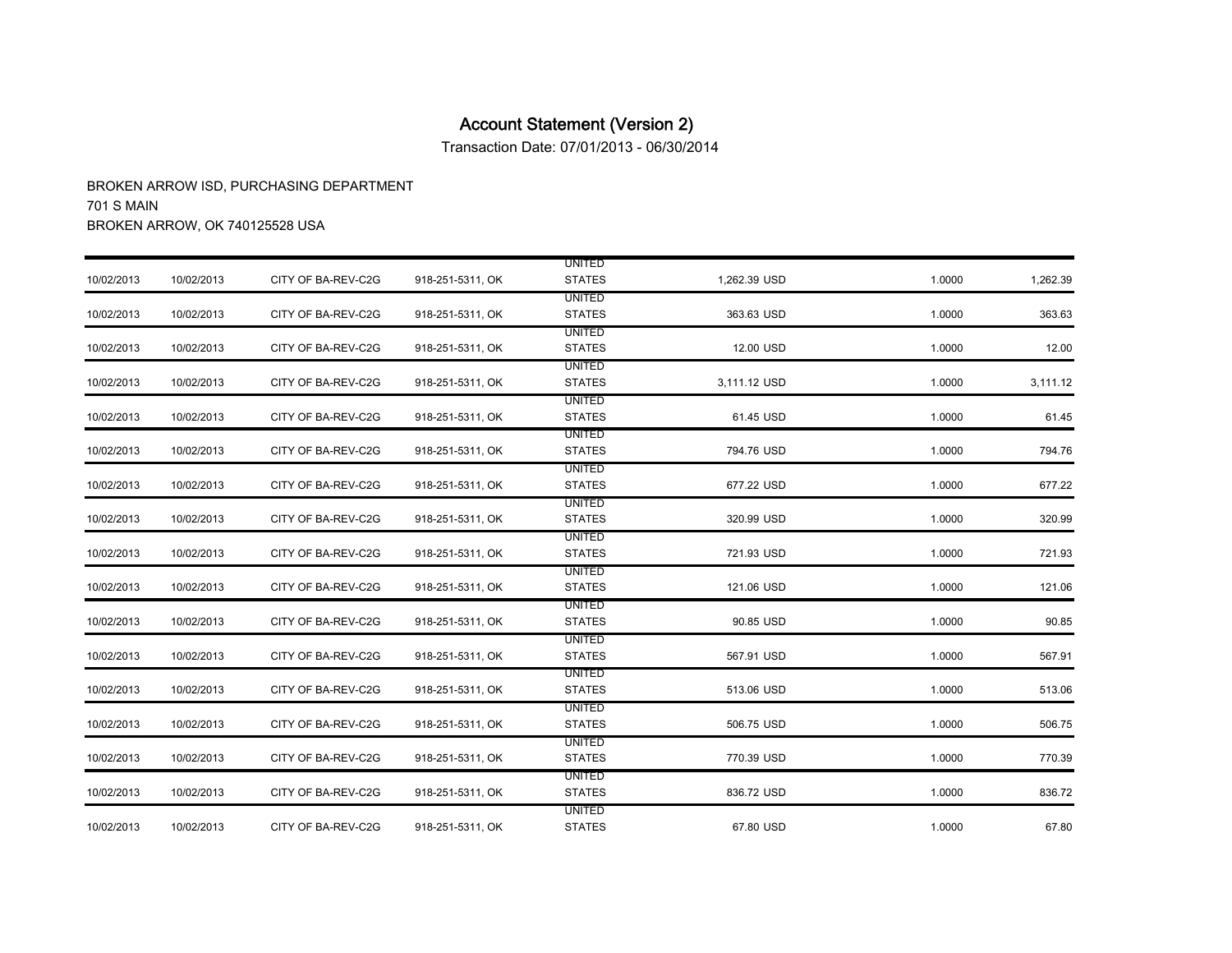Transaction Date: 07/01/2013 - 06/30/2014

|            |            |                    |                  | <b>UNITED</b>                  |              |        |          |
|------------|------------|--------------------|------------------|--------------------------------|--------------|--------|----------|
| 10/02/2013 | 10/02/2013 | CITY OF BA-REV-C2G | 918-251-5311, OK | <b>STATES</b>                  | 12.66 USD    | 1.0000 | 12.66    |
| 10/02/2013 | 10/02/2013 | CITY OF BA-REV-C2G | 918-251-5311, OK | <b>UNITED</b><br><b>STATES</b> | 109.43 USD   | 1.0000 | 109.43   |
|            |            |                    |                  | <b>UNITED</b>                  |              |        |          |
| 10/02/2013 | 10/02/2013 | CITY OF BA-REV-C2G | 918-251-5311, OK | <b>STATES</b>                  | 197.03 USD   | 1.0000 | 197.03   |
|            |            |                    |                  | <b>UNITED</b>                  |              |        |          |
| 10/02/2013 | 10/02/2013 | CITY OF BA-REV-C2G | 918-251-5311, OK | <b>STATES</b>                  | 49.06 USD    | 1.0000 | 49.06    |
|            |            |                    |                  | <b>UNITED</b>                  |              |        |          |
| 10/02/2013 | 10/02/2013 | CITY OF BA-REV-C2G | 918-251-5311, OK | <b>STATES</b>                  | 54.92 USD    | 1.0000 | 54.92    |
|            |            |                    |                  | <b>UNITED</b>                  |              |        |          |
| 10/02/2013 | 10/02/2013 | CITY OF BA-REV-C2G | 918-251-5311, OK | <b>STATES</b>                  | 56.51 USD    | 1.0000 | 56.51    |
|            |            |                    |                  | UNITED                         |              |        |          |
| 10/02/2013 | 10/02/2013 | CITY OF BA-REV-C2G | 918-251-5311, OK | <b>STATES</b>                  | 1,109.00 USD | 1.0000 | 1,109.00 |
|            |            |                    |                  | <b>UNITED</b>                  |              |        |          |
| 10/02/2013 | 10/02/2013 | CITY OF BA-REV-C2G | 918-251-5311, OK | <b>STATES</b>                  | 116.37 USD   | 1.0000 | 116.37   |
|            |            |                    |                  | UNITED                         |              |        |          |
| 10/02/2013 | 10/02/2013 | CITY OF BA-REV-C2G | 918-251-5311, OK | <b>STATES</b>                  | 12.00 USD    | 1.0000 | 12.00    |
|            |            |                    |                  | <b>UNITED</b>                  |              |        |          |
| 10/02/2013 | 10/02/2013 | CITY OF BA-REV-C2G | 918-251-5311, OK | <b>STATES</b>                  | 192.64 USD   | 1.0000 | 192.64   |
|            |            |                    |                  | <b>UNITED</b>                  |              |        |          |
| 10/02/2013 | 10/02/2013 | CITY OF BA-REV-C2G | 918-251-5311, OK | <b>STATES</b>                  | 243.36 USD   | 1.0000 | 243.36   |
|            |            |                    |                  | UNITED                         |              |        |          |
| 10/02/2013 | 10/02/2013 | CITY OF BA-REV-C2G | 918-251-5311, OK | <b>STATES</b>                  | 312.41 USD   | 1.0000 | 312.41   |
|            |            |                    |                  | <b>UNITED</b>                  |              |        |          |
| 10/02/2013 | 10/02/2013 | CITY OF BA-REV-C2G | 918-251-5311, OK | <b>STATES</b>                  | 46.33 USD    | 1.0000 | 46.33    |
|            |            |                    |                  | <b>UNITED</b>                  |              |        |          |
| 10/02/2013 | 10/02/2013 | CITY OF BA-REV-C2G | 918-251-5311, OK | <b>STATES</b>                  | 86.95 USD    | 1.0000 | 86.95    |
|            |            |                    |                  | UNITED                         |              |        |          |
| 10/02/2013 | 10/02/2013 | CITY OF BA-REV-C2G | 918-251-5311, OK | <b>STATES</b>                  | 165.59 USD   | 1.0000 | 165.59   |
|            |            |                    |                  | UNITED                         |              |        |          |
| 10/02/2013 | 10/02/2013 | CITY OF BA-REV-C2G | 918-251-5311, OK | <b>STATES</b>                  | 483.79 USD   | 1.0000 | 483.79   |
|            |            |                    |                  | UNITED                         |              |        |          |
| 10/02/2013 | 10/02/2013 | CITY OF BA-REV-C2G | 918-251-5311, OK | <b>STATES</b>                  | 1,310.19 USD | 1.0000 | 1,310.19 |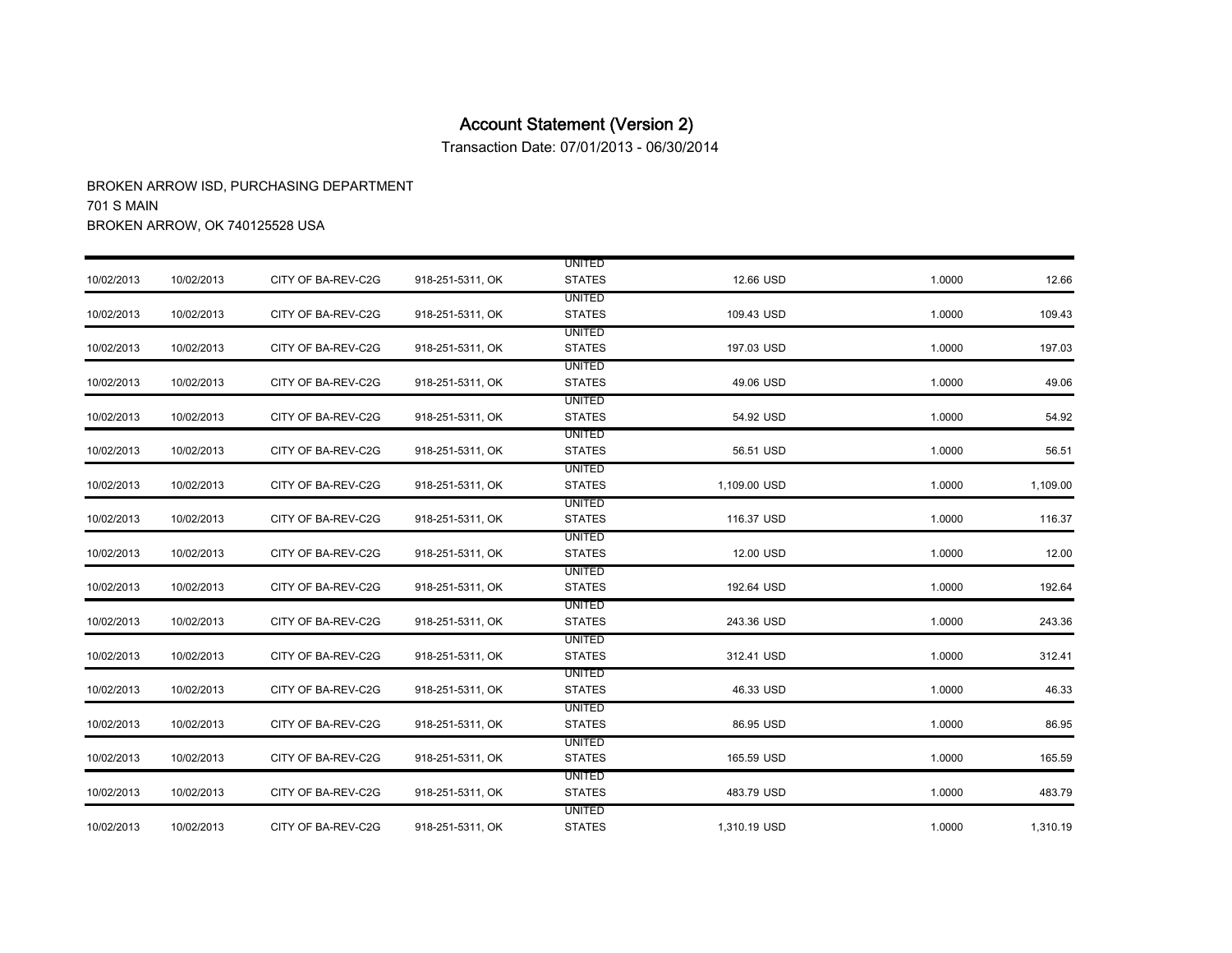Transaction Date: 07/01/2013 - 06/30/2014

|            |            |                    |                  | <b>UNITED</b>                  |              |        |          |
|------------|------------|--------------------|------------------|--------------------------------|--------------|--------|----------|
| 10/02/2013 | 10/02/2013 | CITY OF BA-REV-C2G | 918-251-5311, OK | <b>STATES</b>                  | 382.95 USD   | 1.0000 | 382.95   |
|            |            |                    |                  | <b>UNITED</b>                  |              |        |          |
| 10/02/2013 | 10/02/2013 | CITY OF BA-REV-C2G | 918-251-5311, OK | <b>STATES</b>                  | 167.11 USD   | 1.0000 | 167.11   |
|            |            |                    |                  | <b>UNITED</b>                  |              |        |          |
| 10/02/2013 | 10/02/2013 | CITY OF BA-REV-C2G | 918-251-5311, OK | <b>STATES</b>                  | 727.19 USD   | 1.0000 | 727.19   |
|            |            |                    |                  | <b>UNITED</b>                  |              |        |          |
| 11/06/2013 | 11/05/2013 | AMERICAN WASTE CON | TULSA, OK        | <b>STATES</b>                  | 348.19 USD   | 1.0000 | 348.19   |
| 11/06/2013 | 11/06/2013 | CITY OF BA-REV-C2G | 918-251-5311, OK | <b>STATES</b>                  | 39.63 USD    | 1.0000 | 39.63    |
| 11/06/2013 | 11/06/2013 | CITY OF BA-REV-C2G | 918-251-5311, OK | <b>STATES</b>                  | 560.72 USD   | 1.0000 | 560.72   |
| 11/06/2013 | 11/06/2013 | CITY OF BA-REV-C2G | 918-251-5311, OK | <b>STATES</b>                  | 126.64 USD   | 1.0000 | 126.64   |
| 11/06/2013 | 11/06/2013 | CITY OF BA-REV-C2G | 918-251-5311, OK | <b>STATES</b>                  | 21.27 USD    | 1.0000 | 21.27    |
|            |            |                    |                  | UNITED                         |              |        |          |
| 11/06/2013 | 11/06/2013 | CITY OF BA-REV-C2G | 918-251-5311, OK | <b>STATES</b>                  | 686.08 USD   | 1.0000 | 686.08   |
|            |            |                    |                  | UNITED                         |              |        |          |
| 11/06/2013 | 11/06/2013 | CITY OF BA-REV-C2G | 918-251-5311, OK | <b>STATES</b>                  | 767.19 USD   | 1.0000 | 767.19   |
|            |            |                    |                  | UNITED                         |              |        |          |
| 11/06/2013 | 11/06/2013 | CITY OF BA-REV-C2G | 918-251-5311, OK | <b>STATES</b>                  | 839.04 USD   | 1.0000 | 839.04   |
|            |            |                    |                  | <b>UNITED</b>                  |              |        |          |
| 11/06/2013 | 11/06/2013 | CITY OF BA-REV-C2G | 918-251-5311, OK | <b>STATES</b>                  | 1,462.32 USD | 1.0000 | 1,462.32 |
|            |            |                    |                  | <b>UNITED</b>                  |              |        |          |
| 11/06/2013 | 11/06/2013 | CITY OF BA-REV-C2G | 918-251-5311, OK | <b>STATES</b>                  | 720.94 USD   | 1.0000 | 720.94   |
|            |            |                    |                  | <b>UNITED</b>                  |              |        |          |
| 11/06/2013 | 11/06/2013 | CITY OF BA-REV-C2G | 918-251-5311, OK | <b>STATES</b>                  | 652.40 USD   | 1.0000 | 652.40   |
| 11/06/2013 | 11/06/2013 | CITY OF BA-REV-C2G | 918-251-5311, OK | <b>UNITED</b><br><b>STATES</b> | 320.99 USD   | 1.0000 | 320.99   |
|            |            |                    |                  | <b>UNITED</b>                  |              |        |          |
| 11/06/2013 | 11/06/2013 | CITY OF BA-REV-C2G | 918-251-5311, OK | <b>STATES</b>                  | 833.48 USD   | 1.0000 | 833.48   |
|            |            |                    |                  | <b>UNITED</b>                  |              |        |          |
| 11/06/2013 | 11/06/2013 | CITY OF BA-REV-C2G | 918-251-5311, OK | <b>STATES</b>                  | 130.65 USD   | 1.0000 | 130.65   |
|            |            |                    |                  | <b>UNITED</b>                  |              |        |          |
| 11/06/2013 | 11/06/2013 | CITY OF BA-REV-C2G | 918-251-5311, OK | <b>STATES</b>                  | 87.54 USD    | 1.0000 | 87.54    |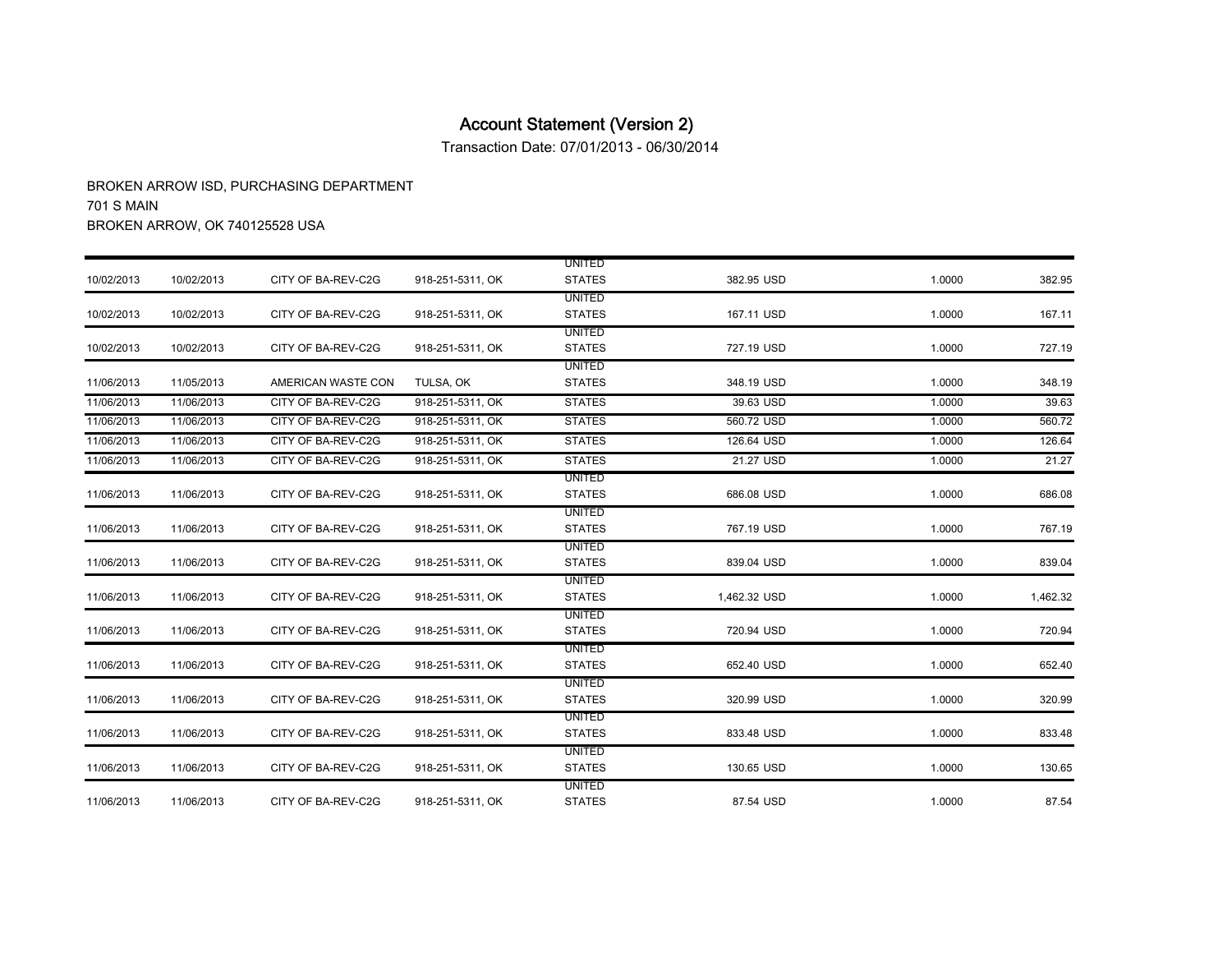Transaction Date: 07/01/2013 - 06/30/2014

|            |            |                    |                  | <b>UNITED</b>                  |              |        |          |
|------------|------------|--------------------|------------------|--------------------------------|--------------|--------|----------|
| 11/06/2013 | 11/06/2013 | CITY OF BA-REV-C2G | 918-251-5311, OK | <b>STATES</b>                  | 649.34 USD   | 1.0000 | 649.34   |
|            |            |                    |                  | <b>UNITED</b>                  |              |        |          |
| 11/06/2013 | 11/06/2013 | CITY OF BA-REV-C2G | 918-251-5311, OK | <b>STATES</b>                  | 640.50 USD   | 1.0000 | 640.50   |
|            |            |                    |                  | <b>UNITED</b>                  |              |        |          |
| 11/06/2013 | 11/06/2013 | CITY OF BA-REV-C2G | 918-251-5311, OK | <b>STATES</b>                  | 172.64 USD   | 1.0000 | 172.64   |
|            |            |                    |                  | <b>UNITED</b>                  |              |        |          |
| 11/06/2013 | 11/06/2013 | CITY OF BA-REV-C2G | 918-251-5311, OK | <b>STATES</b>                  | 12.00 USD    | 1.0000 | 12.00    |
|            |            |                    |                  | <b>UNITED</b>                  |              |        |          |
| 11/06/2013 | 11/06/2013 | CITY OF BA-REV-C2G | 918-251-5311, OK | <b>STATES</b>                  | 3,245.83 USD | 1.0000 | 3,245.83 |
|            |            |                    |                  | <b>UNITED</b>                  |              |        |          |
| 11/06/2013 | 11/06/2013 | CITY OF BA-REV-C2G | 918-251-5311, OK | <b>STATES</b>                  | 107.79 USD   | 1.0000 | 107.79   |
|            |            |                    |                  | <b>UNITED</b>                  |              |        |          |
| 11/06/2013 | 11/06/2013 | CITY OF BA-REV-C2G | 918-251-5311, OK | <b>STATES</b>                  | 1,153.40 USD | 1.0000 | 1,153.40 |
|            |            |                    |                  | UNITED                         |              |        |          |
| 11/06/2013 | 11/06/2013 | CITY OF BA-REV-C2G | 918-251-5311, OK | <b>STATES</b>                  | 1,098.68 USD | 1.0000 | 1,098.68 |
|            |            |                    |                  | <b>UNITED</b>                  |              |        |          |
| 11/06/2013 | 11/06/2013 | CITY OF BA-REV-C2G | 918-251-5311, OK | <b>STATES</b>                  | 458.41 USD   | 1.0000 | 458.41   |
|            |            |                    |                  | <b>UNITED</b>                  |              |        |          |
| 11/06/2013 | 11/06/2013 | CITY OF BA-REV-C2G | 918-251-5311, OK | <b>STATES</b>                  | 252.51 USD   | 1.0000 | 252.51   |
|            |            |                    |                  | <b>UNITED</b>                  |              |        |          |
| 11/06/2013 | 11/06/2013 | CITY OF BA-REV-C2G | 918-251-5311, OK | <b>STATES</b>                  | 522.17 USD   | 1.0000 | 522.17   |
|            |            |                    |                  | <b>UNITED</b>                  |              |        |          |
| 11/06/2013 | 11/06/2013 | CITY OF BA-REV-C2G | 918-251-5311, OK | <b>STATES</b>                  | 16.78 USD    | 1.0000 | 16.78    |
|            |            | CITY OF BA-REV-C2G |                  | <b>UNITED</b><br><b>STATES</b> | 903.75 USD   | 1.0000 | 903.75   |
| 11/06/2013 | 11/06/2013 |                    | 918-251-5311, OK |                                |              |        |          |
| 11/06/2013 | 11/06/2013 | CITY OF BA-REV-C2G | 918-251-5311, OK | <b>UNITED</b><br><b>STATES</b> | 867.02 USD   | 1.0000 | 867.02   |
|            |            |                    |                  |                                |              |        |          |
|            |            |                    |                  | <b>UNITED</b>                  |              |        |          |
| 11/06/2013 | 11/06/2013 | CITY OF BA-REV-C2G | 918-251-5311, OK | <b>STATES</b>                  | 12.48 USD    | 1.0000 | 12.48    |
| 11/06/2013 | 11/06/2013 | CITY OF BA-REV-C2G | 918-251-5311, OK | <b>UNITED</b>                  | 21.45 USD    | 1.0000 |          |
|            |            |                    |                  | <b>STATES</b>                  |              |        | 21.45    |
|            |            |                    |                  | <b>UNITED</b>                  |              |        |          |
| 11/06/2013 | 11/06/2013 | CITY OF BA-REV-C2G | 918-251-5311, OK | <b>STATES</b>                  | 148.84 USD   | 1.0000 | 148.84   |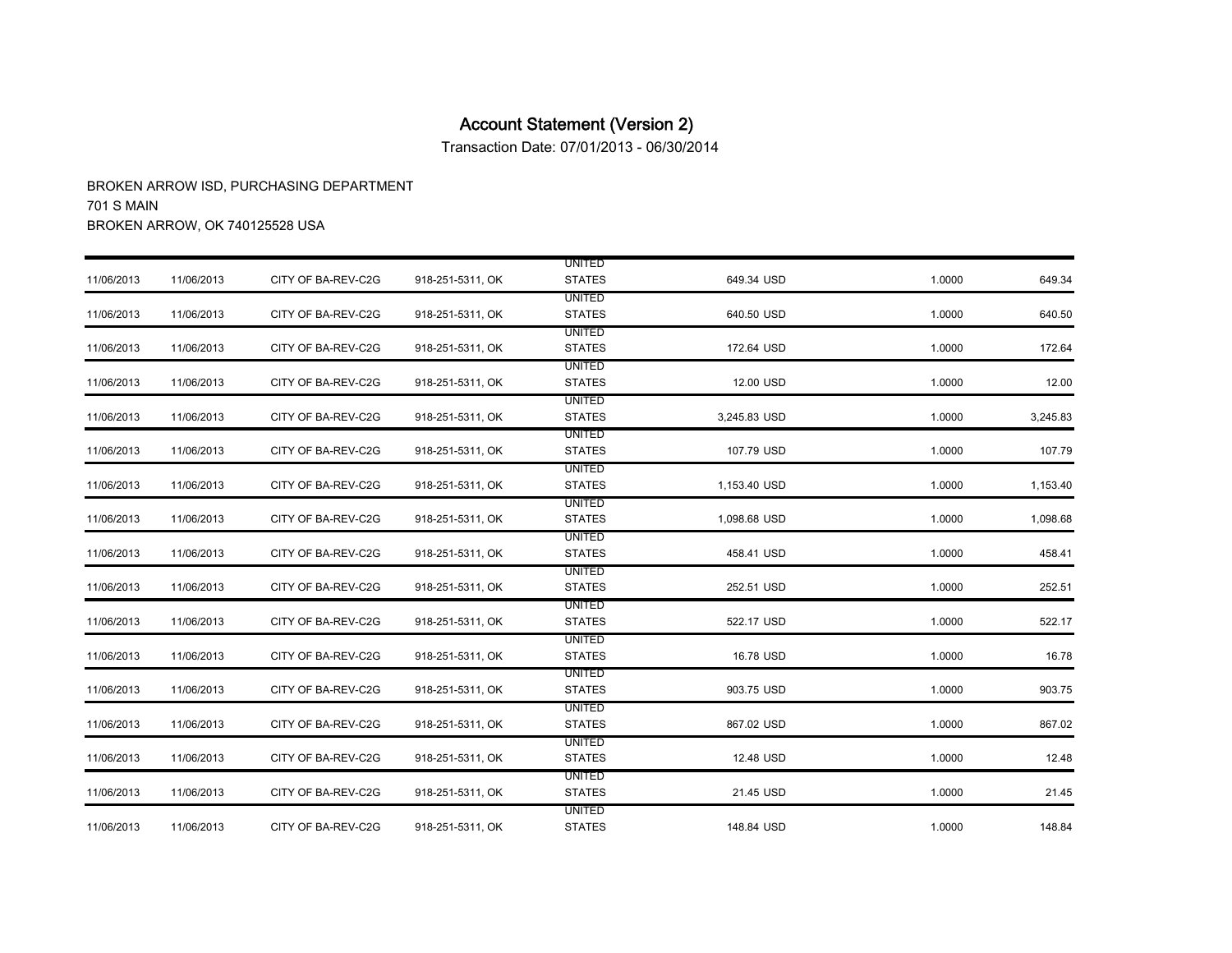Transaction Date: 07/01/2013 - 06/30/2014

|            |            |                    |                  | <b>UNITED</b>                  |              |        |          |
|------------|------------|--------------------|------------------|--------------------------------|--------------|--------|----------|
| 11/06/2013 | 11/06/2013 | CITY OF BA-REV-C2G | 918-251-5311, OK | <b>STATES</b>                  | 179.07 USD   | 1.0000 | 179.07   |
| 11/06/2013 | 11/05/2013 | AMERICAN WASTE CON | TULSA, OK        | <b>UNITED</b><br><b>STATES</b> | 60.00 USD    | 1.0000 | 60.00    |
| 11/06/2013 | 11/05/2013 | AMERICAN WASTE CON | TULSA, OK        | <b>UNITED</b><br><b>STATES</b> | 342.00 USD   | 1.0000 | 342.00   |
| 11/06/2013 | 11/05/2013 | AMERICAN WASTE CON | TULSA, OK        | <b>UNITED</b><br><b>STATES</b> | 9,075.00 USD | 1.0000 | 9,075.00 |
| 11/06/2013 | 11/05/2013 | AMERICAN WASTE CON | TULSA, OK        | <b>UNITED</b><br><b>STATES</b> | 60.00 USD    | 1.0000 | 60.00    |
| 11/06/2013 | 11/05/2013 | AMERICAN WASTE CON | TULSA, OK        | <b>UNITED</b><br><b>STATES</b> | 163.67 USD   | 1.0000 | 163.67   |
| 11/06/2013 | 11/05/2013 | AMERICAN WASTE CON | TULSA, OK        | <b>UNITED</b><br><b>STATES</b> | 337.21 USD   | 1.0000 | 337.21   |
| 11/06/2013 | 11/06/2013 | CITY OF BA-REV-C2G | 918-251-5311, OK | UNITED<br><b>STATES</b>        | 8.50 USD     | 1.0000 | 8.50     |
| 11/06/2013 | 11/06/2013 | CITY OF BA-REV-C2G | 918-251-5311, OK | <b>UNITED</b><br><b>STATES</b> | 945.06 USD   | 1.0000 | 945.06   |
| 11/06/2013 | 11/06/2013 | CITY OF BA-REV-C2G | 918-251-5311, OK | <b>UNITED</b><br><b>STATES</b> | 22.49 USD    | 1.0000 | 22.49    |
| 11/06/2013 | 11/06/2013 | CITY OF BA-REV-C2G | 918-251-5311, OK | UNITED<br><b>STATES</b>        | 81.10 USD    | 1.0000 | 81.10    |
| 11/06/2013 | 11/06/2013 | CITY OF BA-REV-C2G | 918-251-5311, OK | UNITED<br><b>STATES</b>        | 118.85 USD   | 1.0000 | 118.85   |
| 11/06/2013 | 11/06/2013 | CITY OF BA-REV-C2G | 918-251-5311, OK | <b>UNITED</b><br><b>STATES</b> | 363.49 USD   | 1.0000 | 363.49   |
| 11/06/2013 | 11/06/2013 | CITY OF BA-REV-C2G | 918-251-5311, OK | <b>UNITED</b><br><b>STATES</b> | 958.24 USD   | 1.0000 | 958.24   |
| 11/06/2013 | 11/06/2013 | CITY OF BA-REV-C2G | 918-251-5311, OK | <b>UNITED</b><br><b>STATES</b> | 809.53 USD   | 1.0000 | 809.53   |
| 11/06/2013 | 11/06/2013 | CITY OF BA-REV-C2G | 918-251-5311, OK | <b>UNITED</b><br><b>STATES</b> | 906.79 USD   | 1.0000 | 906.79   |
| 11/06/2013 | 11/06/2013 | CITY OF BA-REV-C2G | 918-251-5311, OK | <b>UNITED</b><br><b>STATES</b> | 1,113.14 USD | 1.0000 | 1,113.14 |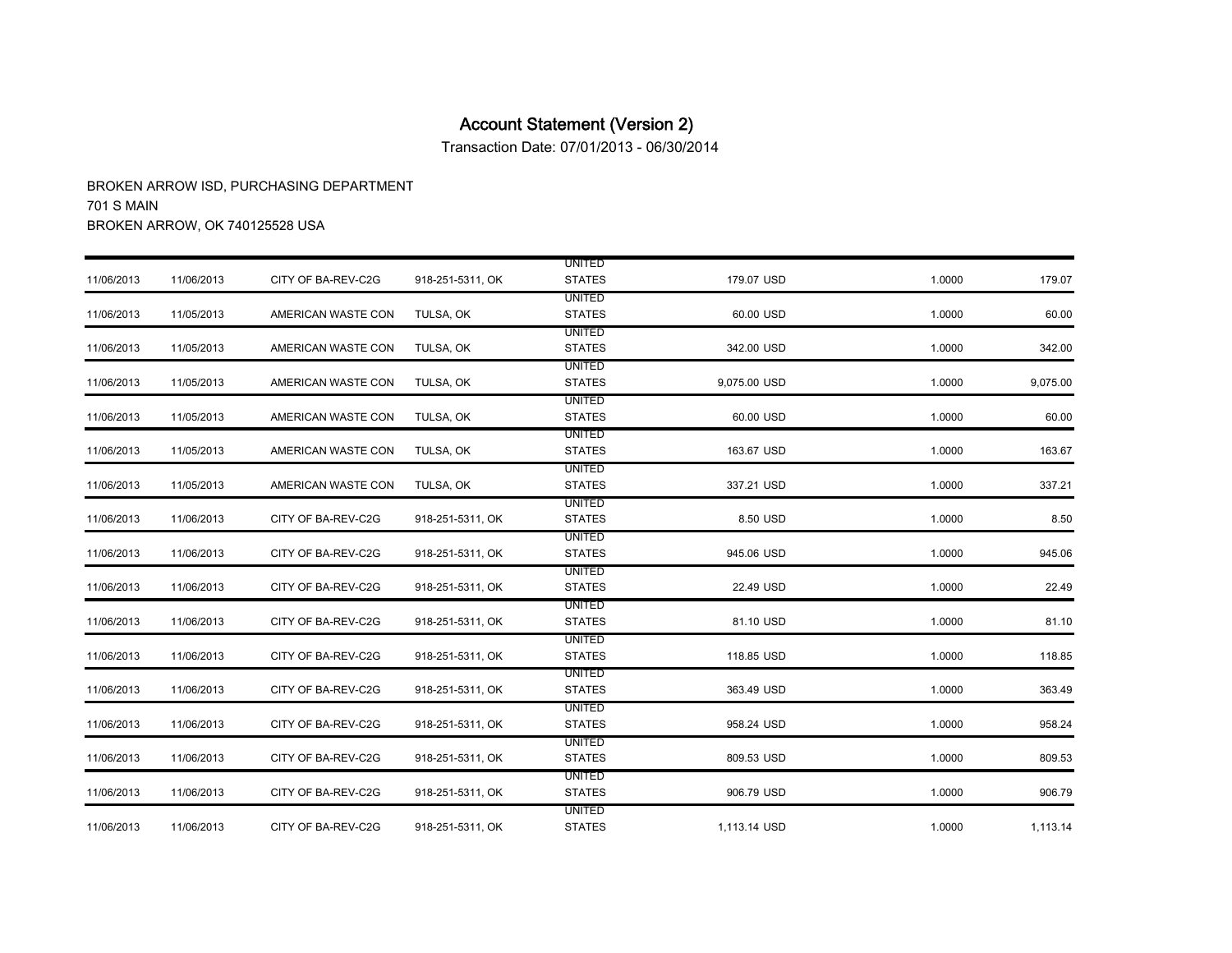Transaction Date: 07/01/2013 - 06/30/2014

|            |            |                    |                  | <b>UNITED</b> |              |        |          |
|------------|------------|--------------------|------------------|---------------|--------------|--------|----------|
| 11/06/2013 | 11/06/2013 | CITY OF BA-REV-C2G | 918-251-5311, OK | <b>STATES</b> | 783.97 USD   | 1.0000 | 783.97   |
|            |            |                    |                  | <b>UNITED</b> |              |        |          |
| 11/06/2013 | 11/06/2013 | CITY OF BA-REV-C2G | 918-251-5311, OK | <b>STATES</b> | 836.72 USD   | 1.0000 | 836.72   |
|            |            |                    |                  | <b>UNITED</b> |              |        |          |
| 11/06/2013 | 11/06/2013 | CITY OF BA-REV-C2G | 918-251-5311, OK | <b>STATES</b> | 94.61 USD    | 1.0000 | 94.61    |
|            |            |                    |                  | <b>UNITED</b> |              |        |          |
| 11/06/2013 | 11/06/2013 | CITY OF BA-REV-C2G | 918-251-5311, OK | <b>STATES</b> | 12.00 USD    | 1.0000 | 12.00    |
|            |            |                    |                  | <b>UNITED</b> |              |        |          |
| 11/06/2013 | 11/06/2013 | CITY OF BA-REV-C2G | 918-251-5311, OK | <b>STATES</b> | 160.73 USD   | 1.0000 | 160.73   |
|            |            |                    |                  | <b>UNITED</b> |              |        |          |
| 11/06/2013 | 11/06/2013 | CITY OF BA-REV-C2G | 918-251-5311, OK | <b>STATES</b> | 271.18 USD   | 1.0000 | 271.18   |
|            |            |                    |                  | <b>UNITED</b> |              |        |          |
| 11/06/2013 | 11/06/2013 | CITY OF BA-REV-C2G | 918-251-5311, OK | <b>STATES</b> | 81.07 USD    | 1.0000 | 81.07    |
|            |            |                    |                  | <b>UNITED</b> |              |        |          |
| 11/06/2013 | 11/06/2013 | CITY OF BA-REV-C2G | 918-251-5311, OK | <b>STATES</b> | 63.79 USD    | 1.0000 | 63.79    |
|            |            |                    |                  | <b>UNITED</b> |              |        |          |
| 11/06/2013 | 11/06/2013 | CITY OF BA-REV-C2G | 918-251-5311, OK | <b>STATES</b> | 1,108.34 USD | 1.0000 | 1,108.34 |
|            |            |                    |                  | <b>UNITED</b> |              |        |          |
| 11/06/2013 | 11/06/2013 | CITY OF BA-REV-C2G | 918-251-5311, OK | <b>STATES</b> | 160.72 USD   | 1.0000 | 160.72   |
|            |            |                    |                  | <b>UNITED</b> |              |        |          |
| 11/06/2013 | 11/06/2013 | CITY OF BA-REV-C2G | 918-251-5311, OK | <b>STATES</b> | 12.00 USD    | 1.0000 | 12.00    |
|            |            |                    |                  | <b>UNITED</b> |              |        |          |
| 11/06/2013 | 11/06/2013 | CITY OF BA-REV-C2G | 918-251-5311, OK | <b>STATES</b> | 45.01 USD    | 1.0000 | 45.01    |
|            |            |                    |                  | UNITED        |              |        |          |
| 11/06/2013 | 11/06/2013 | CITY OF BA-REV-C2G | 918-251-5311, OK | <b>STATES</b> | 494.71 USD   | 1.0000 | 494.71   |
|            |            |                    |                  | <b>UNITED</b> |              |        |          |
| 11/06/2013 | 11/06/2013 | CITY OF BA-REV-C2G | 918-251-5311, OK | <b>STATES</b> | 49.06 USD    | 1.0000 | 49.06    |
|            |            |                    |                  | <b>UNITED</b> |              |        |          |
| 11/06/2013 | 11/06/2013 | CITY OF BA-REV-C2G | 918-251-5311, OK | <b>STATES</b> | 855.62 USD   | 1.0000 | 855.62   |
|            |            |                    |                  | <b>UNITED</b> |              |        |          |
| 11/06/2013 | 11/06/2013 | CITY OF BA-REV-C2G | 918-251-5311, OK | <b>STATES</b> | 247.00 USD   | 1.0000 | 247.00   |
|            |            |                    |                  | <b>UNITED</b> |              |        |          |
| 11/06/2013 | 11/06/2013 | CITY OF BA-REV-C2G | 918-251-5311, OK | <b>STATES</b> | 88.49 USD    | 1.0000 | 88.49    |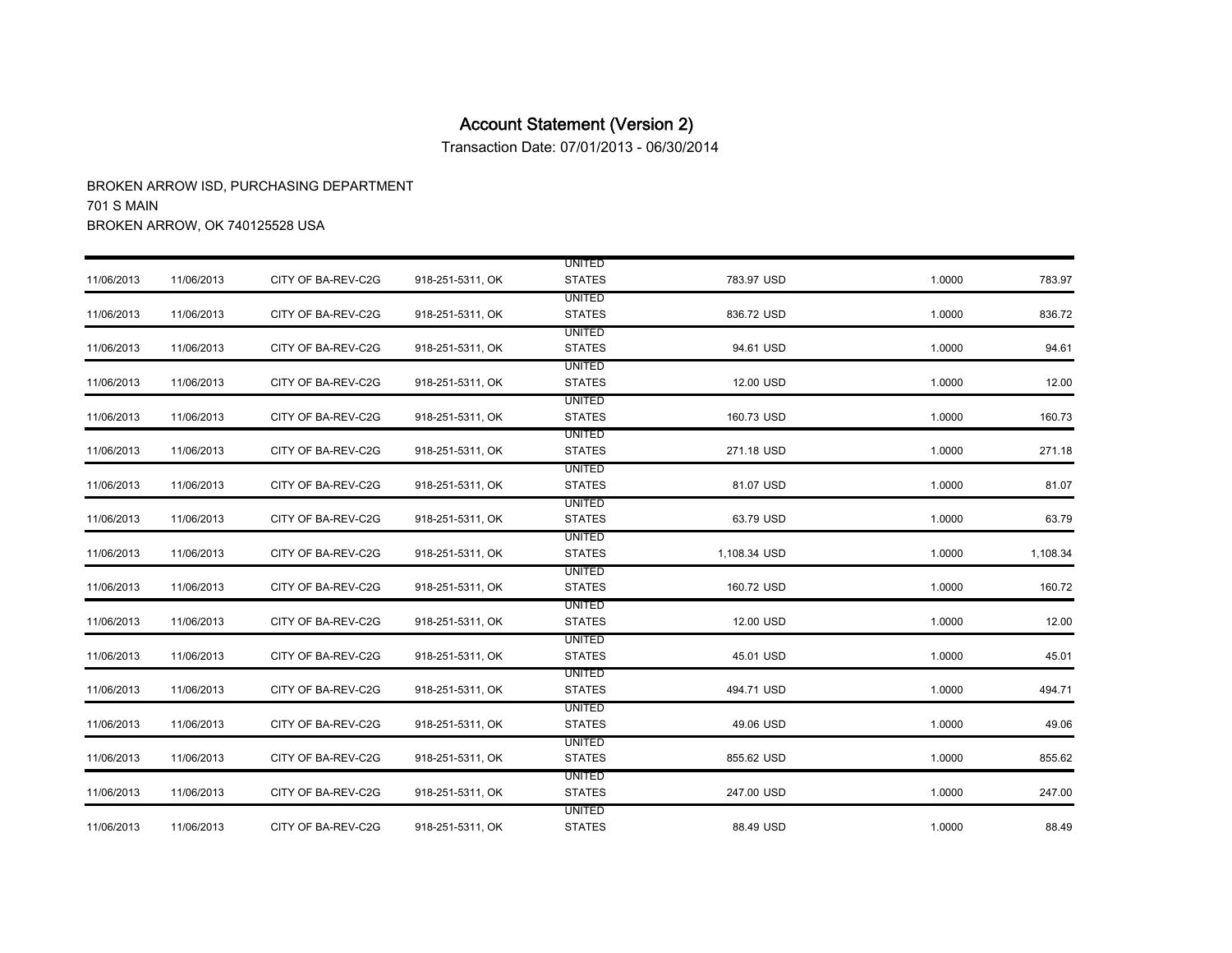Transaction Date: 07/01/2013 - 06/30/2014

|            |            |                    |                  | <b>UNITED</b>                  |              |        |          |
|------------|------------|--------------------|------------------|--------------------------------|--------------|--------|----------|
| 11/06/2013 | 11/06/2013 | CITY OF BA-REV-C2G | 918-251-5311, OK | <b>STATES</b>                  | 59.59 USD    | 1.0000 | 59.59    |
| 11/06/2013 | 11/06/2013 | CITY OF BA-REV-C2G | 918-251-5311, OK | <b>UNITED</b><br><b>STATES</b> | 216.25 USD   | 1.0000 | 216.25   |
|            |            |                    |                  | <b>UNITED</b>                  |              |        |          |
| 11/06/2013 | 11/06/2013 | CITY OF BA-REV-C2G | 918-251-5311, OK | <b>STATES</b>                  | 366.95 USD   | 1.0000 | 366.95   |
|            |            |                    |                  | <b>UNITED</b>                  |              |        |          |
| 11/06/2013 | 11/06/2013 | CITY OF BA-REV-C2G | 918-251-5311, OK | <b>STATES</b>                  | 2,465.04 USD | 1.0000 | 2,465.04 |
|            |            |                    |                  | <b>UNITED</b>                  |              |        |          |
| 12/09/2013 | 12/07/2013 | CITY OF BA-REV-C2G | 918-251-5311, OK | <b>STATES</b>                  | 1,433.52 USD | 1.0000 | 1,433.52 |
|            |            |                    |                  | <b>UNITED</b>                  |              |        |          |
| 12/09/2013 | 12/07/2013 | CITY OF BA-REV-C2G | 918-251-5311, OK | <b>STATES</b>                  | 517.38 USD   | 1.0000 | 517.38   |
|            |            |                    |                  | <b>UNITED</b>                  |              |        |          |
| 12/09/2013 | 12/07/2013 | CITY OF BA-REV-C2G | 918-251-5311, OK | <b>STATES</b>                  | 837.38 USD   | 1.0000 | 837.38   |
|            |            |                    |                  | UNITED                         |              |        |          |
| 12/09/2013 | 12/07/2013 | CITY OF BA-REV-C2G | 918-251-5311, OK | <b>STATES</b>                  | 261.91 USD   | 1.0000 | 261.91   |
|            |            |                    |                  | UNITED                         |              |        |          |
| 12/09/2013 | 12/07/2013 | CITY OF BA-REV-C2G | 918-251-5311, OK | <b>STATES</b>                  | 69.48 USD    | 1.0000 | 69.48    |
|            |            |                    |                  | <b>UNITED</b>                  |              |        |          |
| 12/09/2013 | 12/07/2013 | CITY OF BA-REV-C2G | 918-251-5311, OK | <b>STATES</b>                  | 64.12 USD    | 1.0000 | 64.12    |
|            |            |                    |                  | UNITED                         |              |        |          |
| 12/09/2013 | 12/07/2013 | CITY OF BA-REV-C2G | 918-251-5311, OK | <b>STATES</b>                  | 1,113.63 USD | 1.0000 | 1,113.63 |
|            |            |                    |                  | UNITED                         |              |        |          |
| 12/09/2013 | 12/07/2013 | CITY OF BA-REV-C2G | 918-251-5311, OK | <b>STATES</b>                  | 86.91 USD    | 1.0000 | 86.91    |
|            |            |                    |                  | UNITED                         |              |        |          |
| 12/09/2013 | 12/07/2013 | CITY OF BA-REV-C2G | 918-251-5311, OK | <b>STATES</b>                  | 12.00 USD    | 1.0000 | 12.00    |
|            |            |                    |                  | <b>UNITED</b>                  |              |        |          |
| 12/09/2013 | 12/07/2013 | CITY OF BA-REV-C2G | 918-251-5311, OK | <b>STATES</b>                  | 43.68 USD    | 1.0000 | 43.68    |
|            |            |                    |                  | UNITED                         |              |        |          |
| 12/09/2013 | 12/07/2013 | CITY OF BA-REV-C2G | 918-251-5311, OK | <b>STATES</b>                  | 52.85 USD    | 1.0000 | 52.85    |
|            |            |                    |                  | UNITED                         |              |        |          |
| 12/09/2013 | 12/07/2013 | CITY OF BA-REV-C2G | 918-251-5311, OK | <b>STATES</b>                  | 180.40 USD   | 1.0000 | 180.40   |
|            |            |                    |                  | <b>UNITED</b>                  |              |        |          |
| 12/09/2013 | 12/07/2013 | CITY OF BA-REV-C2G | 918-251-5311, OK | <b>STATES</b>                  | 636.43 USD   | 1.0000 | 636.43   |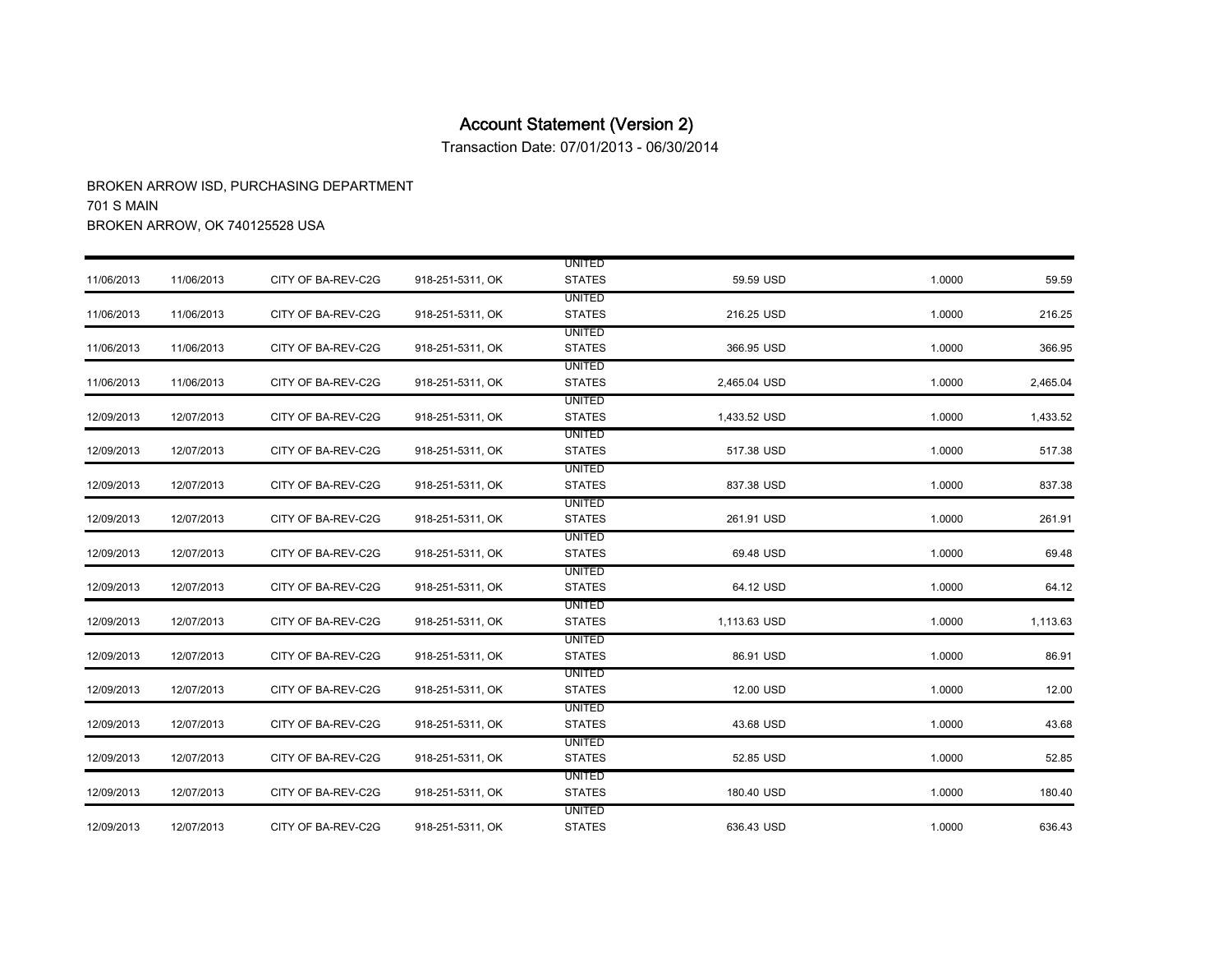Transaction Date: 07/01/2013 - 06/30/2014

|            |            |                    |                  | <b>UNITED</b> |              |        |          |
|------------|------------|--------------------|------------------|---------------|--------------|--------|----------|
| 12/09/2013 | 12/07/2013 | CITY OF BA-REV-C2G | 918-251-5311, OK | <b>STATES</b> | 59.59 USD    | 1.0000 | 59.59    |
|            |            |                    |                  | <b>UNITED</b> |              |        |          |
| 12/09/2013 | 12/07/2013 | CITY OF BA-REV-C2G | 918-251-5311, OK | <b>STATES</b> | 642.15 USD   | 1.0000 | 642.15   |
|            |            |                    |                  | <b>UNITED</b> |              |        |          |
| 12/09/2013 | 12/07/2013 | CITY OF BA-REV-C2G | 918-251-5311, OK | <b>STATES</b> | 520.32 USD   | 1.0000 | 520.32   |
|            |            |                    |                  | <b>UNITED</b> |              |        |          |
| 12/09/2013 | 12/06/2013 | AMERICAN WASTE CON | TULSA, OK        | <b>STATES</b> | 315.49 USD   | 1.0000 | 315.49   |
|            |            |                    |                  | UNITED        |              |        |          |
| 12/09/2013 | 12/06/2013 | AMERICAN WASTE CON | TULSA, OK        | <b>STATES</b> | 681.90 USD   | 1.0000 | 681.90   |
|            |            |                    |                  | <b>UNITED</b> |              |        |          |
| 12/09/2013 | 12/06/2013 | AMERICAN WASTE CON | TULSA, OK        | <b>STATES</b> | 347.83 USD   | 1.0000 | 347.83   |
|            |            |                    |                  | UNITED        |              |        |          |
| 12/09/2013 | 12/06/2013 | AMERICAN WASTE CON | TULSA, OK        | <b>STATES</b> | 350.76 USD   | 1.0000 | 350.76   |
|            |            |                    |                  | <b>UNITED</b> |              |        |          |
| 12/09/2013 | 12/06/2013 | AMERICAN WASTE CON | TULSA, OK        | <b>STATES</b> | 350.94 USD   | 1.0000 | 350.94   |
|            |            |                    |                  | <b>UNITED</b> |              |        |          |
| 12/09/2013 | 12/06/2013 | AMERICAN WASTE CON | TULSA, OK        | <b>STATES</b> | 8,998.87 USD | 1.0000 | 8,998.87 |
|            |            |                    |                  | UNITED        |              |        |          |
| 12/09/2013 | 12/07/2013 | CITY OF BA-REV-C2G | 918-251-5311, OK | <b>STATES</b> | 238.73 USD   | 1.0000 | 238.73   |
|            |            |                    |                  | UNITED        |              |        |          |
| 12/09/2013 | 12/07/2013 | CITY OF BA-REV-C2G | 918-251-5311, OK | <b>STATES</b> | 212.06 USD   | 1.0000 | 212.06   |
|            |            |                    |                  | UNITED        |              |        |          |
| 12/09/2013 | 12/07/2013 | CITY OF BA-REV-C2G | 918-251-5311, OK | <b>STATES</b> | 104.75 USD   | 1.0000 | 104.75   |
|            |            |                    |                  | <b>UNITED</b> |              |        |          |
| 12/09/2013 | 12/07/2013 | CITY OF BA-REV-C2G | 918-251-5311, OK | <b>STATES</b> | 320.99 USD   | 1.0000 | 320.99   |
|            |            |                    |                  | <b>UNITED</b> |              |        |          |
| 12/09/2013 | 12/07/2013 | CITY OF BA-REV-C2G | 918-251-5311, OK | <b>STATES</b> | 115.10 USD   | 1.0000 | 115.10   |
|            |            |                    |                  | UNITED        |              |        |          |
| 12/09/2013 | 12/07/2013 | CITY OF BA-REV-C2G | 918-251-5311, OK | <b>STATES</b> | 811.96 USD   | 1.0000 | 811.96   |
|            |            |                    |                  | UNITED        |              |        |          |
| 12/09/2013 | 12/07/2013 | CITY OF BA-REV-C2G | 918-251-5311, OK | <b>STATES</b> | 689.06 USD   | 1.0000 | 689.06   |
|            |            |                    |                  | <b>UNITED</b> |              |        |          |
| 12/09/2013 | 12/07/2013 | CITY OF BA-REV-C2G | 918-251-5311, OK | <b>STATES</b> | 759.25 USD   | 1.0000 | 759.25   |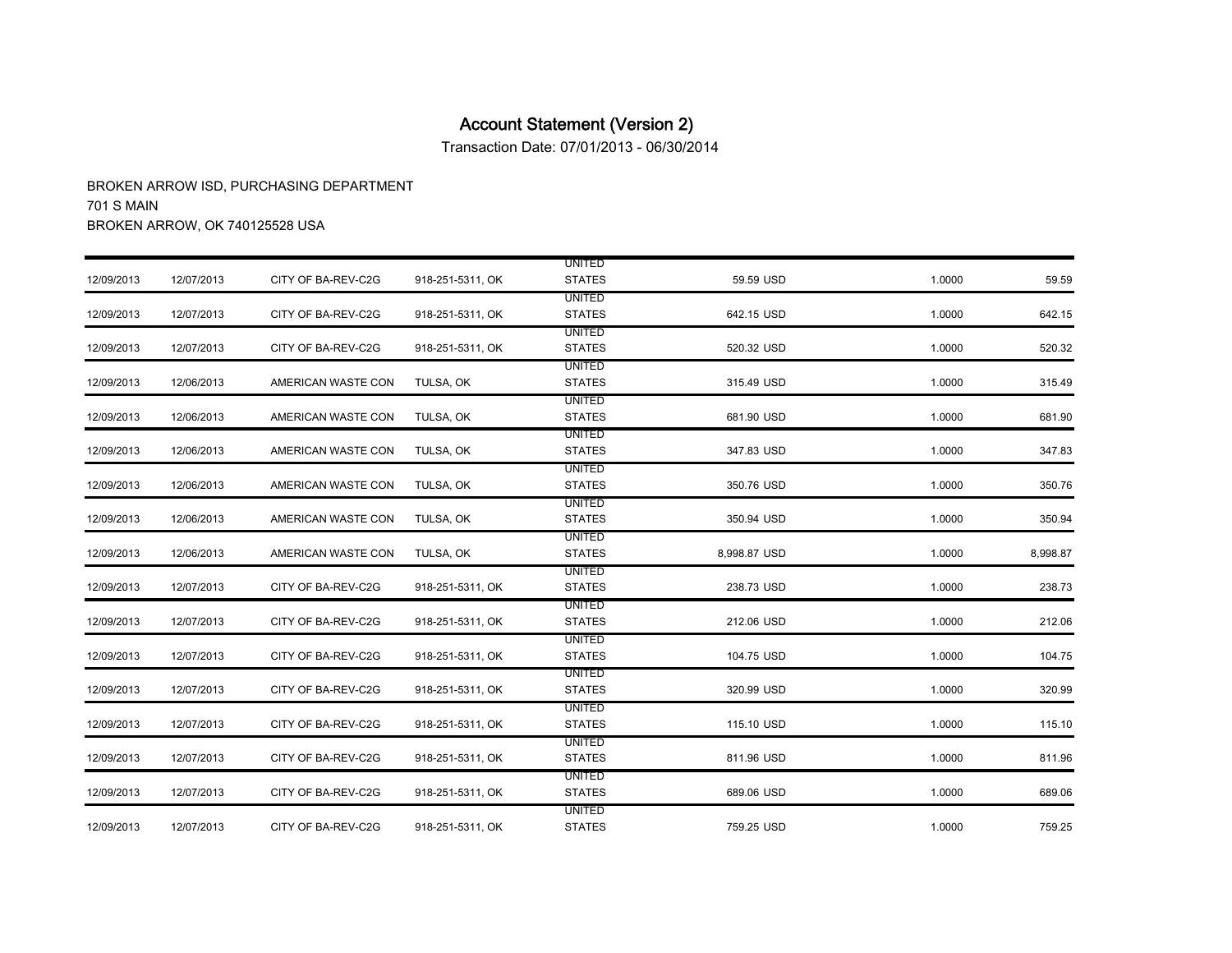Transaction Date: 07/01/2013 - 06/30/2014

|            |            |                    |                  | <b>UNITED</b> |              |        |          |
|------------|------------|--------------------|------------------|---------------|--------------|--------|----------|
| 12/09/2013 | 12/07/2013 | CITY OF BA-REV-C2G | 918-251-5311, OK | <b>STATES</b> | 1,973.17 USD | 1.0000 | 1,973.17 |
|            |            |                    |                  | <b>UNITED</b> |              |        |          |
| 12/09/2013 | 12/07/2013 | CITY OF BA-REV-C2G | 918-251-5311, OK | <b>STATES</b> | 770.39 USD   | 1.0000 | 770.39   |
|            |            |                    |                  | <b>UNITED</b> |              |        |          |
| 12/09/2013 | 12/07/2013 | CITY OF BA-REV-C2G | 918-251-5311, OK | <b>STATES</b> | 1,265.70 USD | 1.0000 | 1,265.70 |
|            |            |                    |                  | <b>UNITED</b> |              |        |          |
| 12/09/2013 | 12/07/2013 | CITY OF BA-REV-C2G | 918-251-5311, OK | <b>STATES</b> | 99.90 USD    | 1.0000 | 99.90    |
|            |            |                    |                  | <b>UNITED</b> |              |        |          |
| 12/09/2013 | 12/07/2013 | CITY OF BA-REV-C2G | 918-251-5311, OK | <b>STATES</b> | 11.01 USD    | 1.0000 | 11.01    |
|            |            |                    |                  | <b>UNITED</b> |              |        |          |
| 12/09/2013 | 12/07/2013 | CITY OF BA-REV-C2G | 918-251-5311, OK | <b>STATES</b> | 173.97 USD   | 1.0000 | 173.97   |
|            |            |                    |                  | <b>UNITED</b> |              |        |          |
| 12/09/2013 | 12/07/2013 | CITY OF BA-REV-C2G | 918-251-5311, OK | <b>STATES</b> | 186.55 USD   | 1.0000 | 186.55   |
|            |            |                    |                  | <b>UNITED</b> |              |        |          |
| 12/09/2013 | 12/07/2013 | CITY OF BA-REV-C2G | 918-251-5311, OK | <b>STATES</b> | 12.00 USD    | 1.0000 | 12.00    |
|            |            |                    |                  | <b>UNITED</b> |              |        |          |
| 12/09/2013 | 12/07/2013 | CITY OF BA-REV-C2G | 918-251-5311, OK | <b>STATES</b> | 3,240.54 USD | 1.0000 | 3,240.54 |
|            |            |                    |                  | <b>UNITED</b> |              |        |          |
| 12/09/2013 | 12/07/2013 | CITY OF BA-REV-C2G | 918-251-5311, OK | <b>STATES</b> | 73.36 USD    | 1.0000 | 73.36    |
|            |            |                    |                  | <b>UNITED</b> |              |        |          |
| 12/09/2013 | 12/07/2013 | CITY OF BA-REV-C2G | 918-251-5311, OK | <b>STATES</b> | 261.69 USD   | 1.0000 | 261.69   |
|            |            |                    |                  | <b>UNITED</b> |              |        |          |
| 12/09/2013 | 12/07/2013 | CITY OF BA-REV-C2G | 918-251-5311, OK | <b>STATES</b> | 2,837.09 USD | 1.0000 | 2,837.09 |
|            |            |                    |                  | <b>UNITED</b> |              |        |          |
| 12/09/2013 | 12/07/2013 | CITY OF BA-REV-C2G | 918-251-5311, OK | <b>STATES</b> | 424.65 USD   | 1.0000 | 424.65   |
|            |            |                    |                  | <b>UNITED</b> |              |        |          |
| 12/09/2013 | 12/07/2013 | CITY OF BA-REV-C2G | 918-251-5311, OK | <b>STATES</b> | 257.80 USD   | 1.0000 | 257.80   |
|            |            |                    |                  | <b>UNITED</b> |              |        |          |
| 12/09/2013 | 12/07/2013 | CITY OF BA-REV-C2G | 918-251-5311, OK | <b>STATES</b> | 890.18 USD   | 1.0000 | 890.18   |
|            |            |                    |                  | <b>UNITED</b> |              |        |          |
| 12/09/2013 | 12/07/2013 | CITY OF BA-REV-C2G | 918-251-5311, OK | <b>STATES</b> | 21.45 USD    | 1.0000 | 21.45    |
|            |            |                    |                  | <b>UNITED</b> |              |        |          |
| 12/09/2013 | 12/07/2013 | CITY OF BA-REV-C2G | 918-251-5311, OK | <b>STATES</b> | 25.80 USD    | 1.0000 | 25.80    |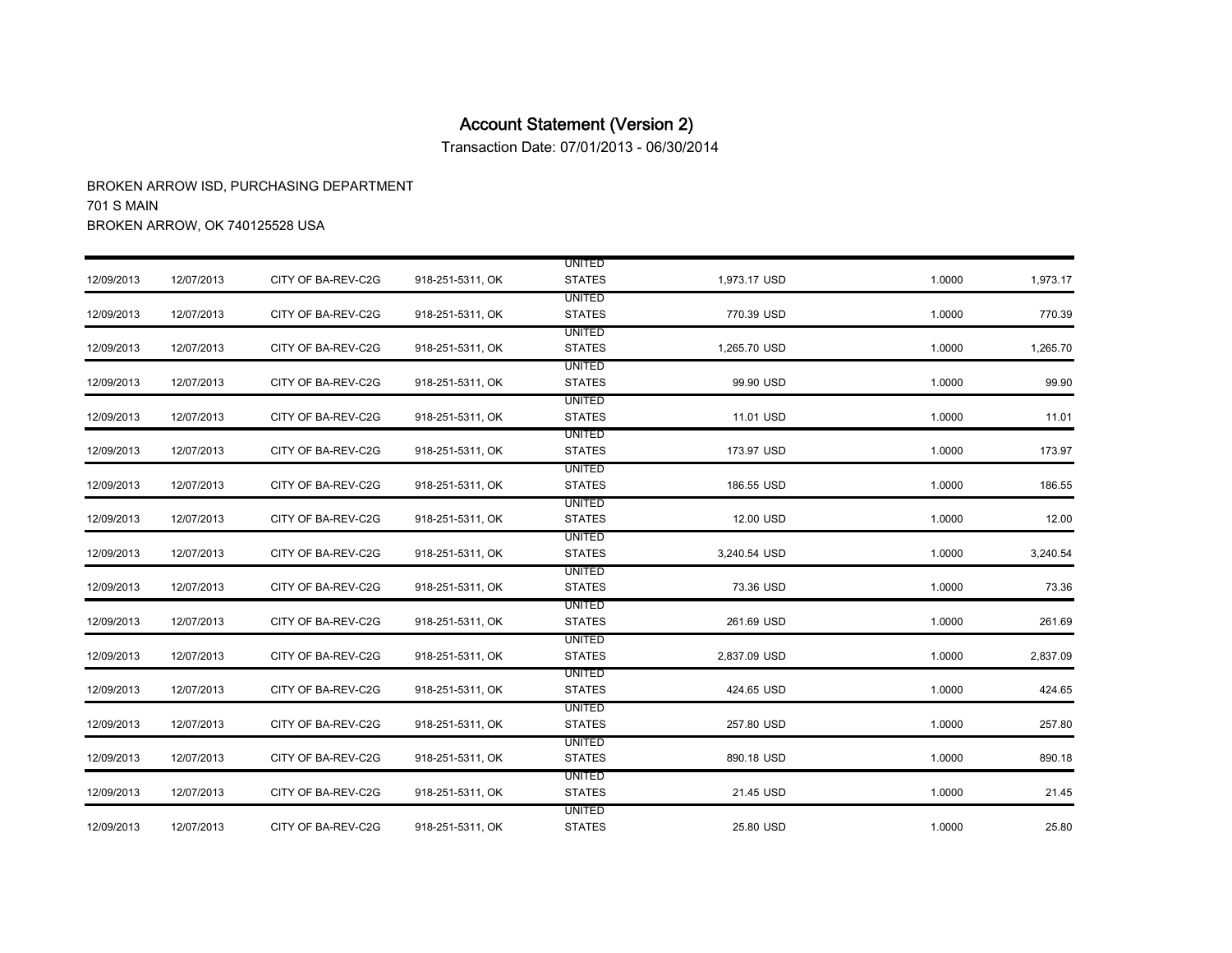Transaction Date: 07/01/2013 - 06/30/2014

|            |            |                    |                  | <b>UNITED</b> |            |        |        |
|------------|------------|--------------------|------------------|---------------|------------|--------|--------|
| 12/09/2013 | 12/07/2013 | CITY OF BA-REV-C2G | 918-251-5311, OK | <b>STATES</b> | 80.77 USD  | 1.0000 | 80.77  |
|            |            |                    |                  | <b>UNITED</b> |            |        |        |
| 12/09/2013 | 12/07/2013 | CITY OF BA-REV-C2G | 918-251-5311, OK | <b>STATES</b> | 122.49 USD | 1.0000 | 122.49 |
|            |            |                    |                  | <b>UNITED</b> |            |        |        |
| 12/09/2013 | 12/07/2013 | CITY OF BA-REV-C2G | 918-251-5311, OK | <b>STATES</b> | 363.49 USD | 1.0000 | 363.49 |
|            |            |                    |                  | <b>UNITED</b> |            |        |        |
| 12/09/2013 | 12/07/2013 | CITY OF BA-REV-C2G | 918-251-5311, OK | <b>STATES</b> | 977.11 USD | 1.0000 | 977.11 |
|            |            |                    |                  | <b>UNITED</b> |            |        |        |
| 12/09/2013 | 12/07/2013 | CITY OF BA-REV-C2G | 918-251-5311, OK | <b>STATES</b> | 800.93 USD | 1.0000 | 800.93 |
|            |            |                    |                  | <b>UNITED</b> |            |        |        |
| 12/09/2013 | 12/07/2013 | CITY OF BA-REV-C2G | 918-251-5311, OK | <b>STATES</b> | 963.39 USD | 1.0000 | 963.39 |
|            |            |                    |                  | <b>UNITED</b> |            |        |        |
| 12/09/2013 | 12/07/2013 | CITY OF BA-REV-C2G | 918-251-5311, OK | <b>STATES</b> | 41.28 USD  | 1.0000 | 41.28  |
|            |            |                    |                  | <b>UNITED</b> |            |        |        |
| 12/09/2013 | 12/07/2013 | CITY OF BA-REV-C2G | 918-251-5311, OK | <b>STATES</b> | 555.42 USD | 1.0000 | 555.42 |
|            |            |                    |                  | <b>UNITED</b> |            |        |        |
| 12/09/2013 | 12/07/2013 | CITY OF BA-REV-C2G | 918-251-5311, OK | <b>STATES</b> | 145.51 USD | 1.0000 | 145.51 |
|            |            |                    |                  | <b>UNITED</b> |            |        |        |
| 12/09/2013 | 12/07/2013 | CITY OF BA-REV-C2G | 918-251-5311, OK | <b>STATES</b> | 18.95 USD  | 1.0000 | 18.95  |
|            |            |                    |                  | <b>UNITED</b> |            |        |        |
| 12/09/2013 | 12/07/2013 | CITY OF BA-REV-C2G | 918-251-5311, OK | <b>STATES</b> | 186.84 USD | 1.0000 | 186.84 |
|            |            |                    |                  | <b>UNITED</b> |            |        |        |
| 12/09/2013 | 12/07/2013 | CITY OF BA-REV-C2G | 918-251-5311, OK | <b>STATES</b> | 49.06 USD  | 1.0000 | 49.06  |
|            |            |                    |                  | <b>UNITED</b> |            |        |        |
| 12/09/2013 | 12/07/2013 | CITY OF BA-REV-C2G | 918-251-5311, OK | <b>STATES</b> | 854.96 USD | 1.0000 | 854.96 |
|            |            |                    |                  | <b>UNITED</b> |            |        |        |
| 12/09/2013 | 12/07/2013 | CITY OF BA-REV-C2G | 918-251-5311, OK | <b>STATES</b> | 522.21 USD | 1.0000 | 522.21 |
|            |            |                    |                  | <b>UNITED</b> |            |        |        |
| 12/09/2013 | 12/07/2013 | CITY OF BA-REV-C2G | 918-251-5311, OK | <b>STATES</b> | 842.20 USD | 1.0000 | 842.20 |
|            |            |                    |                  | <b>UNITED</b> |            |        |        |
| 12/09/2013 | 12/07/2013 | CITY OF BA-REV-C2G | 918-251-5311, OK | <b>STATES</b> | 20.75 USD  | 1.0000 | 20.75  |
|            |            |                    |                  | <b>UNITED</b> |            |        |        |
| 12/09/2013 | 12/07/2013 | CITY OF BA-REV-C2G | 918-251-5311, OK | <b>STATES</b> | 13.80 USD  | 1.0000 | 13.80  |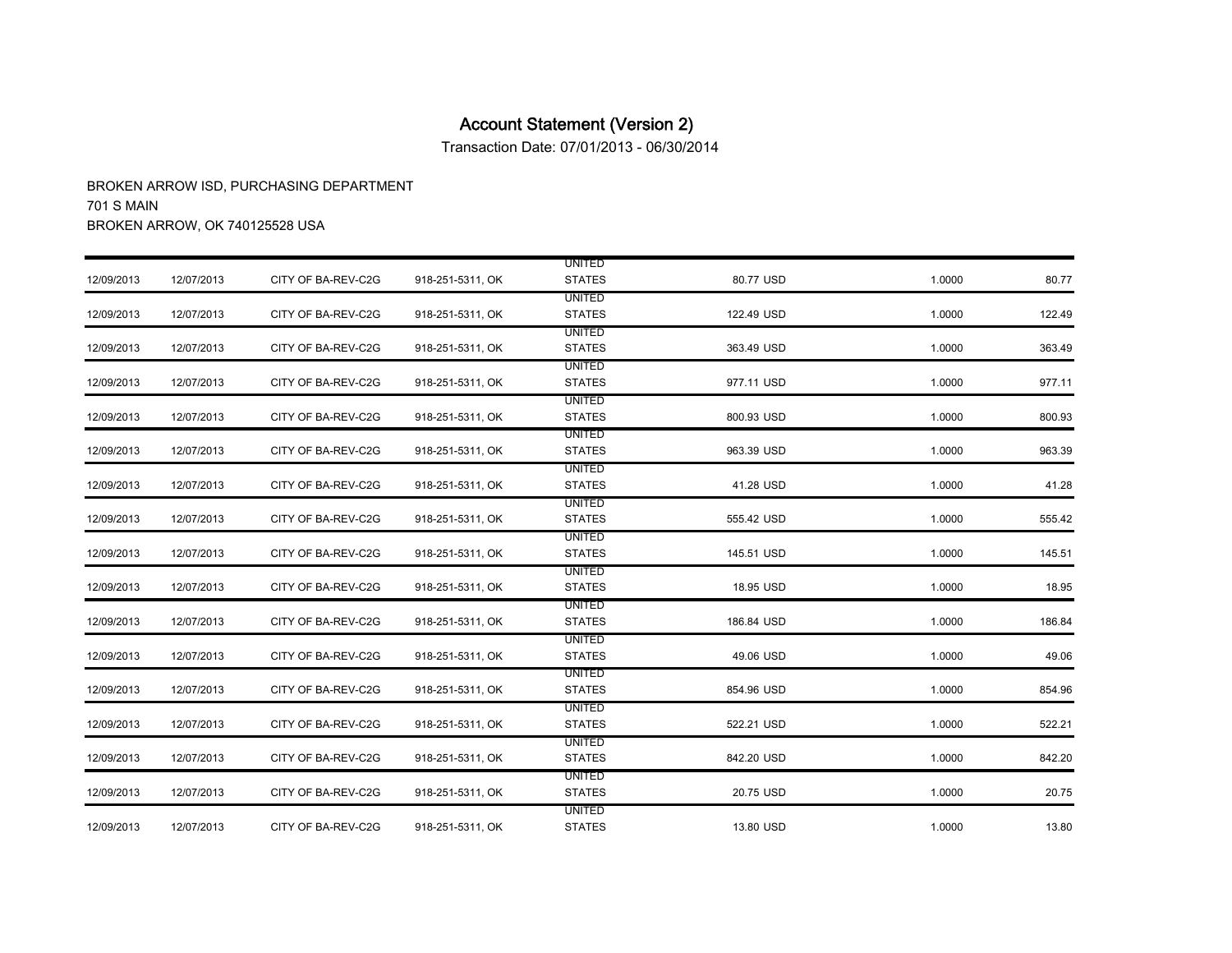Transaction Date: 07/01/2013 - 06/30/2014

|            |            |                    |                  | <b>UNITED</b>                  |              |        |          |
|------------|------------|--------------------|------------------|--------------------------------|--------------|--------|----------|
| 12/09/2013 | 12/07/2013 | CITY OF BA-REV-C2G | 918-251-5311, OK | <b>STATES</b>                  | 416.26 USD   | 1.0000 | 416.26   |
| 12/09/2013 | 12/07/2013 | CITY OF BA-REV-C2G | 918-251-5311, OK | <b>UNITED</b><br><b>STATES</b> | 8.50 USD     | 1.0000 | 8.50     |
|            |            |                    |                  |                                |              |        |          |
|            |            |                    |                  | <b>UNITED</b>                  |              |        |          |
| 12/09/2013 | 12/07/2013 | CITY OF BA-REV-C2G | 918-251-5311, OK | <b>STATES</b>                  | 932.49 USD   | 1.0000 | 932.49   |
| 12/09/2013 | 12/07/2013 | CITY OF BA-REV-C2G | 918-251-5311, OK | <b>UNITED</b><br><b>STATES</b> | 300.34 USD   | 1.0000 |          |
|            |            |                    |                  |                                |              |        | 300.34   |
|            |            |                    |                  | <b>UNITED</b>                  |              |        |          |
| 12/09/2013 | 12/07/2013 | CITY OF BA-REV-C2G | 918-251-5311, OK | <b>STATES</b>                  | 951.49 USD   | 1.0000 | 951.49   |
|            |            |                    |                  | <b>UNITED</b>                  |              |        |          |
| 12/19/2013 | 12/18/2013 | AMERICAN WASTE CON | TULSA, OK        | <b>STATES</b>                  | 9,215.62 USD | 1.0000 | 9,215.62 |
|            |            |                    |                  | UNITED                         |              |        |          |
| 12/19/2013 | 12/18/2013 | AMERICAN WASTE CON | TULSA, OK        | <b>STATES</b>                  | 669.92 USD   | 1.0000 | 669.92   |
|            |            |                    |                  | <b>UNITED</b>                  |              |        |          |
| 12/19/2013 | 12/18/2013 | AMERICAN WASTE CON | TULSA, OK        | <b>STATES</b>                  | 60.00 USD    | 1.0000 | 60.00    |
|            |            |                    |                  | <b>UNITED</b>                  |              |        |          |
| 12/19/2013 | 12/18/2013 | AMERICAN WASTE CON | TULSA, OK        | <b>STATES</b>                  | 60.00 USD    | 1.0000 | 60.00    |
|            |            |                    |                  | <b>UNITED</b>                  |              |        |          |
| 12/19/2013 | 12/18/2013 | AMERICAN WASTE CON | TULSA, OK        | <b>STATES</b>                  | 60.00 USD    | 1.0000 | 60.00    |
|            |            |                    |                  | <b>UNITED</b>                  |              |        |          |
| 12/23/2013 | 12/21/2013 | CITY OF BA-REV-C2G | 918-251-5311, OK | <b>STATES</b>                  | 1,051.67 USD | 1.0000 | 1,051.67 |
|            |            |                    |                  | <b>UNITED</b>                  |              |        |          |
| 01/09/2014 | 01/09/2014 | CITY OF BA-REV-C2G | 918-251-5311, OK | <b>STATES</b>                  | 82.76 USD    | 1.0000 | 82.76    |
|            |            |                    |                  | <b>UNITED</b>                  |              |        |          |
| 01/09/2014 | 01/09/2014 | CITY OF BA-REV-C2G | 918-251-5311, OK | <b>STATES</b>                  | 8.50 USD     | 1.0000 | 8.50     |
|            |            |                    |                  | UNITED                         |              |        |          |
| 01/09/2014 | 01/09/2014 | CITY OF BA-REV-C2G | 918-251-5311, OK | <b>STATES</b>                  | 971.88 USD   | 1.0000 | 971.88   |
|            |            |                    |                  | <b>UNITED</b>                  |              |        |          |
| 01/09/2014 | 01/09/2014 | CITY OF BA-REV-C2G | 918-251-5311, OK | <b>STATES</b>                  | 171.65 USD   | 1.0000 | 171.65   |
|            |            |                    |                  | <b>UNITED</b>                  |              |        |          |
| 01/09/2014 | 01/09/2014 | CITY OF BA-REV-C2G | 918-251-5311, OK | <b>STATES</b>                  | 12.00 USD    | 1.0000 | 12.00    |
|            |            |                    |                  | <b>UNITED</b>                  |              |        |          |
| 01/09/2014 | 01/09/2014 | CITY OF BA-REV-C2G | 918-251-5311, OK | <b>STATES</b>                  | 111.57 USD   | 1.0000 | 111.57   |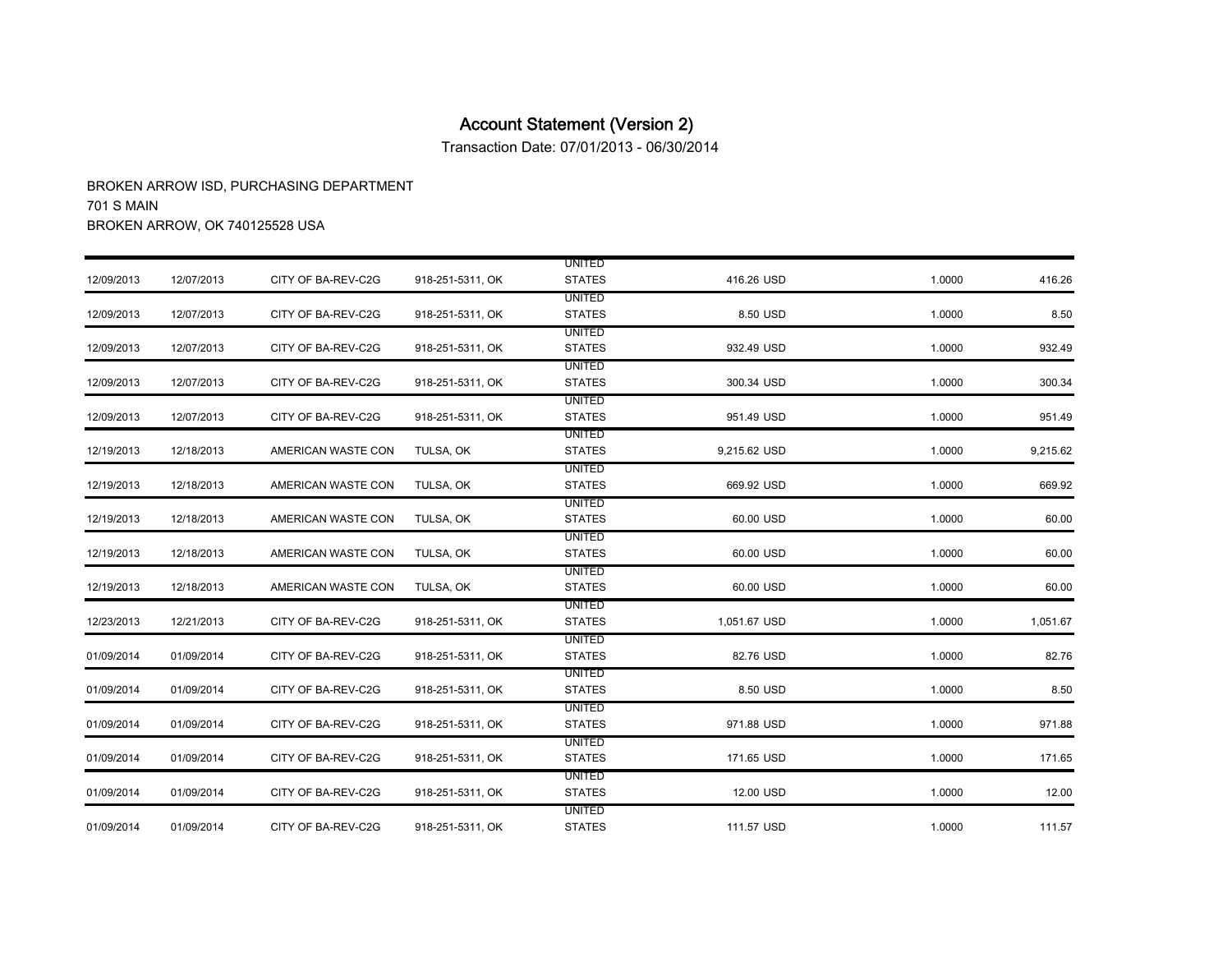Transaction Date: 07/01/2013 - 06/30/2014

|            |            |                    |                  | <b>UNITED</b> |              |        |          |
|------------|------------|--------------------|------------------|---------------|--------------|--------|----------|
| 01/09/2014 | 01/09/2014 | CITY OF BA-REV-C2G | 918-251-5311, OK | <b>STATES</b> | 386.06 USD   | 1.0000 | 386.06   |
|            |            |                    |                  | <b>UNITED</b> |              |        |          |
| 01/09/2014 | 01/09/2014 | CITY OF BA-REV-C2G | 918-251-5311, OK | <b>STATES</b> | 525.05 USD   | 1.0000 | 525.05   |
|            |            |                    |                  | <b>UNITED</b> |              |        |          |
| 01/09/2014 | 01/09/2014 | CITY OF BA-REV-C2G | 918-251-5311, OK | <b>STATES</b> | 984.72 USD   | 1.0000 | 984.72   |
|            |            |                    |                  | <b>UNITED</b> |              |        |          |
| 01/09/2014 | 01/09/2014 | CITY OF BA-REV-C2G | 918-251-5311, OK | <b>STATES</b> | 363.49 USD   | 1.0000 | 363.49   |
|            |            |                    |                  | <b>UNITED</b> |              |        |          |
| 01/09/2014 | 01/09/2014 | CITY OF BA-REV-C2G | 918-251-5311, OK | <b>STATES</b> | 238.07 USD   | 1.0000 | 238.07   |
|            |            |                    |                  | <b>UNITED</b> |              |        |          |
| 01/09/2014 | 01/09/2014 | CITY OF BA-REV-C2G | 918-251-5311, OK | <b>STATES</b> | 190.60 USD   | 1.0000 | 190.60   |
|            |            |                    |                  | <b>UNITED</b> |              |        |          |
| 01/09/2014 | 01/09/2014 | CITY OF BA-REV-C2G | 918-251-5311, OK | <b>STATES</b> | 850.66 USD   | 1.0000 | 850.66   |
|            |            |                    |                  | UNITED        |              |        |          |
| 01/09/2014 | 01/09/2014 | CITY OF BA-REV-C2G | 918-251-5311, OK | <b>STATES</b> | 49.06 USD    | 1.0000 | 49.06    |
|            |            |                    |                  | <b>UNITED</b> |              |        |          |
| 01/09/2014 | 01/09/2014 | CITY OF BA-REV-C2G | 918-251-5311, OK | <b>STATES</b> | 206.42 USD   | 1.0000 | 206.42   |
|            |            |                    |                  | UNITED        |              |        |          |
| 01/09/2014 | 01/09/2014 | CITY OF BA-REV-C2G | 918-251-5311, OK | <b>STATES</b> | 105.86 USD   | 1.0000 | 105.86   |
|            |            |                    |                  | UNITED        |              |        |          |
| 01/09/2014 | 01/08/2014 | AMERICAN WASTE CON | TULSA, OK        | <b>STATES</b> | 8,920.64 USD | 1.0000 | 8,920.64 |
|            |            |                    |                  | UNITED        |              |        |          |
| 01/09/2014 | 01/08/2014 | AMERICAN WASTE CON | TULSA, OK        | <b>STATES</b> | 62.00 USD    | 1.0000 | 62.00    |
|            |            |                    |                  | <b>UNITED</b> |              |        |          |
| 01/09/2014 | 01/08/2014 | AMERICAN WASTE CON | TULSA, OK        | <b>STATES</b> | 347.85 USD   | 1.0000 | 347.85   |
|            |            |                    |                  | <b>UNITED</b> |              |        |          |
| 01/09/2014 | 01/08/2014 | AMERICAN WASTE CON | TULSA, OK        | <b>STATES</b> | 346.81 USD   | 1.0000 | 346.81   |
|            |            |                    |                  | <b>UNITED</b> |              |        |          |
| 01/09/2014 | 01/09/2014 | CITY OF BA-REV-C2G | 918-251-5311, OK | <b>STATES</b> | 356.03 USD   | 1.0000 | 356.03   |
|            |            |                    |                  | <b>UNITED</b> |              |        |          |
| 01/09/2014 | 01/09/2014 | CITY OF BA-REV-C2G | 918-251-5311, OK | <b>STATES</b> | 3,103.50 USD | 1.0000 | 3,103.50 |
|            |            |                    |                  | <b>UNITED</b> |              |        |          |
| 01/09/2014 | 01/09/2014 | CITY OF BA-REV-C2G | 918-251-5311, OK | <b>STATES</b> | 59.13 USD    | 1.0000 | 59.13    |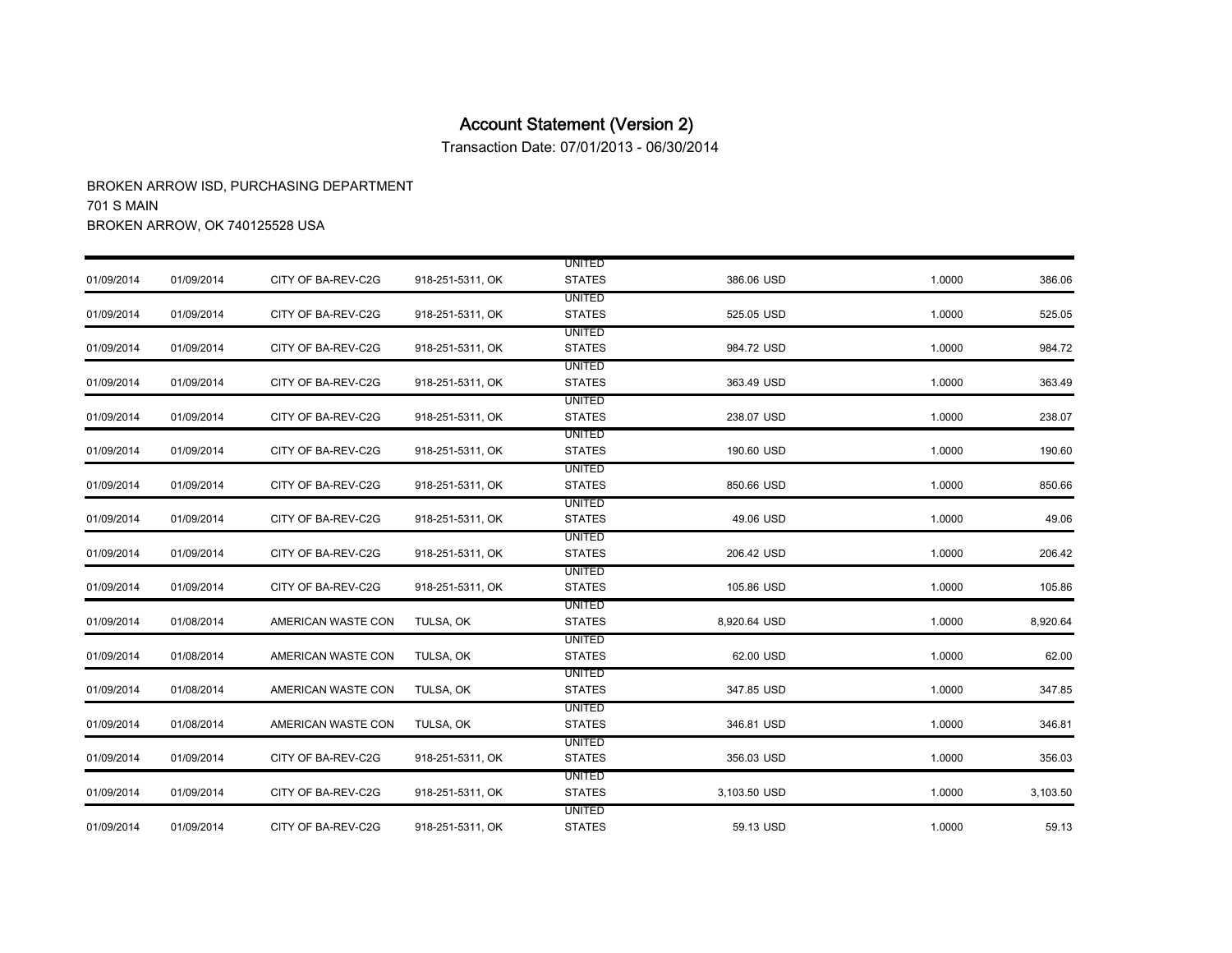Transaction Date: 07/01/2013 - 06/30/2014

|            |            |                    |                  | <b>UNITED</b> |              |        |          |
|------------|------------|--------------------|------------------|---------------|--------------|--------|----------|
| 01/09/2014 | 01/09/2014 | CITY OF BA-REV-C2G | 918-251-5311, OK | <b>STATES</b> | 185.56 USD   | 1.0000 | 185.56   |
|            |            |                    |                  | <b>UNITED</b> |              |        |          |
| 01/09/2014 | 01/09/2014 | CITY OF BA-REV-C2G | 918-251-5311, OK | <b>STATES</b> | 1,017.25 USD | 1.0000 | 1,017.25 |
|            |            |                    |                  | <b>UNITED</b> |              |        |          |
| 01/09/2014 | 01/09/2014 | CITY OF BA-REV-C2G | 918-251-5311, OK | <b>STATES</b> | 419.02 USD   | 1.0000 | 419.02   |
|            |            |                    |                  | <b>UNITED</b> |              |        |          |
| 01/09/2014 | 01/09/2014 | CITY OF BA-REV-C2G | 918-251-5311, OK | <b>STATES</b> | 259.46 USD   | 1.0000 | 259.46   |
|            |            |                    |                  | <b>UNITED</b> |              |        |          |
| 01/09/2014 | 01/09/2014 | CITY OF BA-REV-C2G | 918-251-5311, OK | <b>STATES</b> | 524.15 USD   | 1.0000 | 524.15   |
|            |            |                    |                  | <b>UNITED</b> |              |        |          |
| 01/09/2014 | 01/09/2014 | CITY OF BA-REV-C2G | 918-251-5311, OK | <b>STATES</b> | 9.50 USD     | 1.0000 | 9.50     |
|            |            |                    |                  | <b>UNITED</b> |              |        |          |
| 01/09/2014 | 01/09/2014 | CITY OF BA-REV-C2G | 918-251-5311, OK | <b>STATES</b> | 12.00 USD    | 1.0000 | 12.00    |
|            |            |                    |                  | <b>UNITED</b> |              |        |          |
| 01/09/2014 | 01/09/2014 | CITY OF BA-REV-C2G | 918-251-5311, OK | <b>STATES</b> | 857.41 USD   | 1.0000 | 857.41   |
|            |            |                    |                  | <b>UNITED</b> |              |        |          |
| 01/09/2014 | 01/09/2014 | CITY OF BA-REV-C2G | 918-251-5311, OK | <b>STATES</b> | 214.29 USD   | 1.0000 | 214.29   |
|            |            |                    |                  | UNITED        |              |        |          |
| 01/09/2014 | 01/09/2014 | CITY OF BA-REV-C2G | 918-251-5311, OK | <b>STATES</b> | 18.11 USD    | 1.0000 | 18.11    |
|            |            |                    |                  | UNITED        |              |        |          |
| 01/09/2014 | 01/09/2014 | CITY OF BA-REV-C2G | 918-251-5311, OK | <b>STATES</b> | 21.45 USD    | 1.0000 | 21.45    |
|            |            |                    |                  | <b>UNITED</b> |              |        |          |
| 01/09/2014 | 01/09/2014 | CITY OF BA-REV-C2G | 918-251-5311, OK | <b>STATES</b> | 23.82 USD    | 1.0000 | 23.82    |
|            |            |                    |                  | <b>UNITED</b> |              |        |          |
| 01/09/2014 | 01/09/2014 | CITY OF BA-REV-C2G | 918-251-5311, OK | <b>STATES</b> | 1,028.70 USD | 1.0000 | 1,028.70 |
|            |            |                    |                  | <b>UNITED</b> |              |        |          |
| 01/09/2014 | 01/09/2014 | CITY OF BA-REV-C2G | 918-251-5311, OK | <b>STATES</b> | 766.75 USD   | 1.0000 | 766.75   |
|            |            |                    |                  | <b>UNITED</b> |              |        |          |
| 01/09/2014 | 01/09/2014 | CITY OF BA-REV-C2G | 918-251-5311, OK | <b>STATES</b> | 170.99 USD   | 1.0000 | 170.99   |
|            |            |                    |                  | UNITED        |              |        |          |
| 01/09/2014 | 01/09/2014 | CITY OF BA-REV-C2G | 918-251-5311, OK | <b>STATES</b> | 12.00 USD    | 1.0000 | 12.00    |
|            |            |                    |                  | <b>UNITED</b> |              |        |          |
| 01/09/2014 | 01/09/2014 | CITY OF BA-REV-C2G | 918-251-5311, OK | <b>STATES</b> | 69.48 USD    | 1.0000 | 69.48    |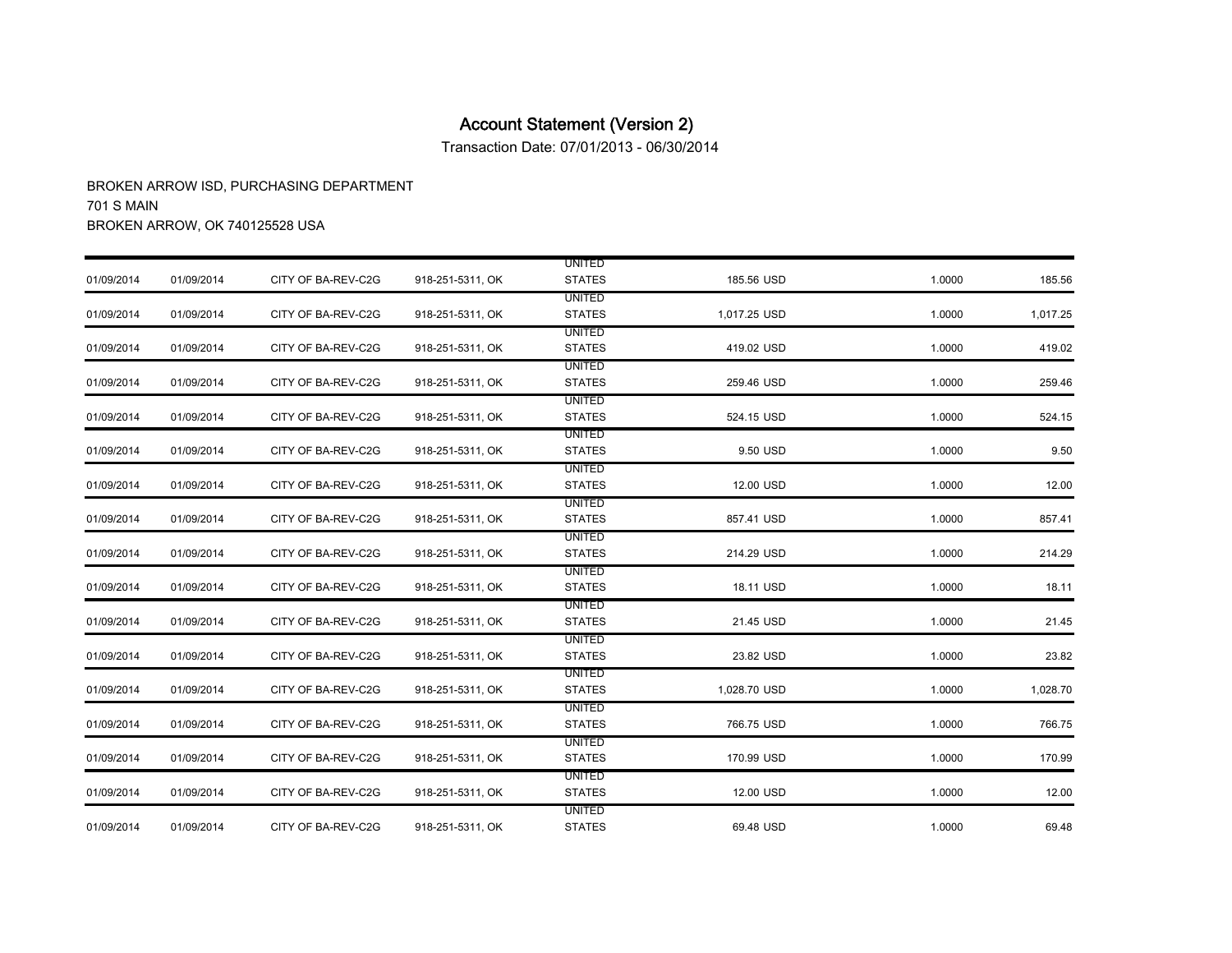Transaction Date: 07/01/2013 - 06/30/2014

|            |            |                    |                  | <b>UNITED</b> |              |        |          |
|------------|------------|--------------------|------------------|---------------|--------------|--------|----------|
| 01/09/2014 | 01/09/2014 | CITY OF BA-REV-C2G | 918-251-5311, OK | <b>STATES</b> | 249.00 USD   | 1.0000 | 249.00   |
|            |            |                    |                  | <b>UNITED</b> |              |        |          |
| 01/09/2014 | 01/09/2014 | CITY OF BA-REV-C2G | 918-251-5311, OK | <b>STATES</b> | 12.00 USD    | 1.0000 | 12.00    |
|            |            |                    |                  | <b>UNITED</b> |              |        |          |
| 01/09/2014 | 01/09/2014 | CITY OF BA-REV-C2G | 918-251-5311, OK | <b>STATES</b> | 50.17 USD    | 1.0000 | 50.17    |
|            |            |                    |                  | <b>UNITED</b> |              |        |          |
| 01/09/2014 | 01/09/2014 | CITY OF BA-REV-C2G | 918-251-5311, OK | <b>STATES</b> | 1,113.30 USD | 1.0000 | 1,113.30 |
|            |            |                    |                  | <b>UNITED</b> |              |        |          |
| 01/09/2014 | 01/09/2014 | CITY OF BA-REV-C2G | 918-251-5311, OK | <b>STATES</b> | 64.45 USD    | 1.0000 | 64.45    |
|            |            |                    |                  | <b>UNITED</b> |              |        |          |
| 01/09/2014 | 01/09/2014 | CITY OF BA-REV-C2G | 918-251-5311, OK | <b>STATES</b> | 43.68 USD    | 1.0000 | 43.68    |
|            |            |                    |                  | <b>UNITED</b> |              |        |          |
| 01/09/2014 | 01/09/2014 | CITY OF BA-REV-C2G | 918-251-5311, OK | <b>STATES</b> | 179.40 USD   | 1.0000 | 179.40   |
|            |            |                    |                  | <b>UNITED</b> |              |        |          |
| 01/09/2014 | 01/09/2014 | CITY OF BA-REV-C2G | 918-251-5311, OK | <b>STATES</b> | 54.51 USD    | 1.0000 | 54.51    |
|            |            |                    |                  | <b>UNITED</b> |              |        |          |
| 01/09/2014 | 01/09/2014 | CITY OF BA-REV-C2G | 918-251-5311, OK | <b>STATES</b> | 2,571.50 USD | 1.0000 | 2,571.50 |
|            |            |                    |                  | <b>UNITED</b> |              |        |          |
| 01/09/2014 | 01/09/2014 | CITY OF BA-REV-C2G | 918-251-5311, OK | <b>STATES</b> | 745.34 USD   | 1.0000 | 745.34   |
|            |            |                    |                  | <b>UNITED</b> |              |        |          |
| 01/09/2014 | 01/09/2014 | CITY OF BA-REV-C2G | 918-251-5311, OK | <b>STATES</b> | 688.06 USD   | 1.0000 | 688.06   |
|            |            |                    |                  | <b>UNITED</b> |              |        |          |
| 01/09/2014 | 01/09/2014 | CITY OF BA-REV-C2G | 918-251-5311, OK | <b>STATES</b> | 77.87 USD    | 1.0000 | 77.87    |
|            |            |                    |                  | UNITED        |              |        |          |
| 01/09/2014 | 01/09/2014 | CITY OF BA-REV-C2G | 918-251-5311, OK | <b>STATES</b> | 1,221.72 USD | 1.0000 | 1,221.72 |
|            |            |                    |                  | <b>UNITED</b> |              |        |          |
| 01/09/2014 | 01/09/2014 | CITY OF BA-REV-C2G | 918-251-5311, OK | <b>STATES</b> | 448.86 USD   | 1.0000 | 448.86   |
|            |            |                    |                  | <b>UNITED</b> |              |        |          |
| 01/09/2014 | 01/09/2014 | CITY OF BA-REV-C2G | 918-251-5311, OK | <b>STATES</b> | 1,499.06 USD | 1.0000 | 1,499.06 |
|            |            |                    |                  | <b>UNITED</b> |              |        |          |
| 01/09/2014 | 01/09/2014 | CITY OF BA-REV-C2G | 918-251-5311, OK | <b>STATES</b> | 108.39 USD   | 1.0000 | 108.39   |
|            |            |                    |                  | <b>UNITED</b> |              |        |          |
| 01/09/2014 | 01/09/2014 | CITY OF BA-REV-C2G | 918-251-5311, OK | <b>STATES</b> | 113.11 USD   | 1.0000 | 113.11   |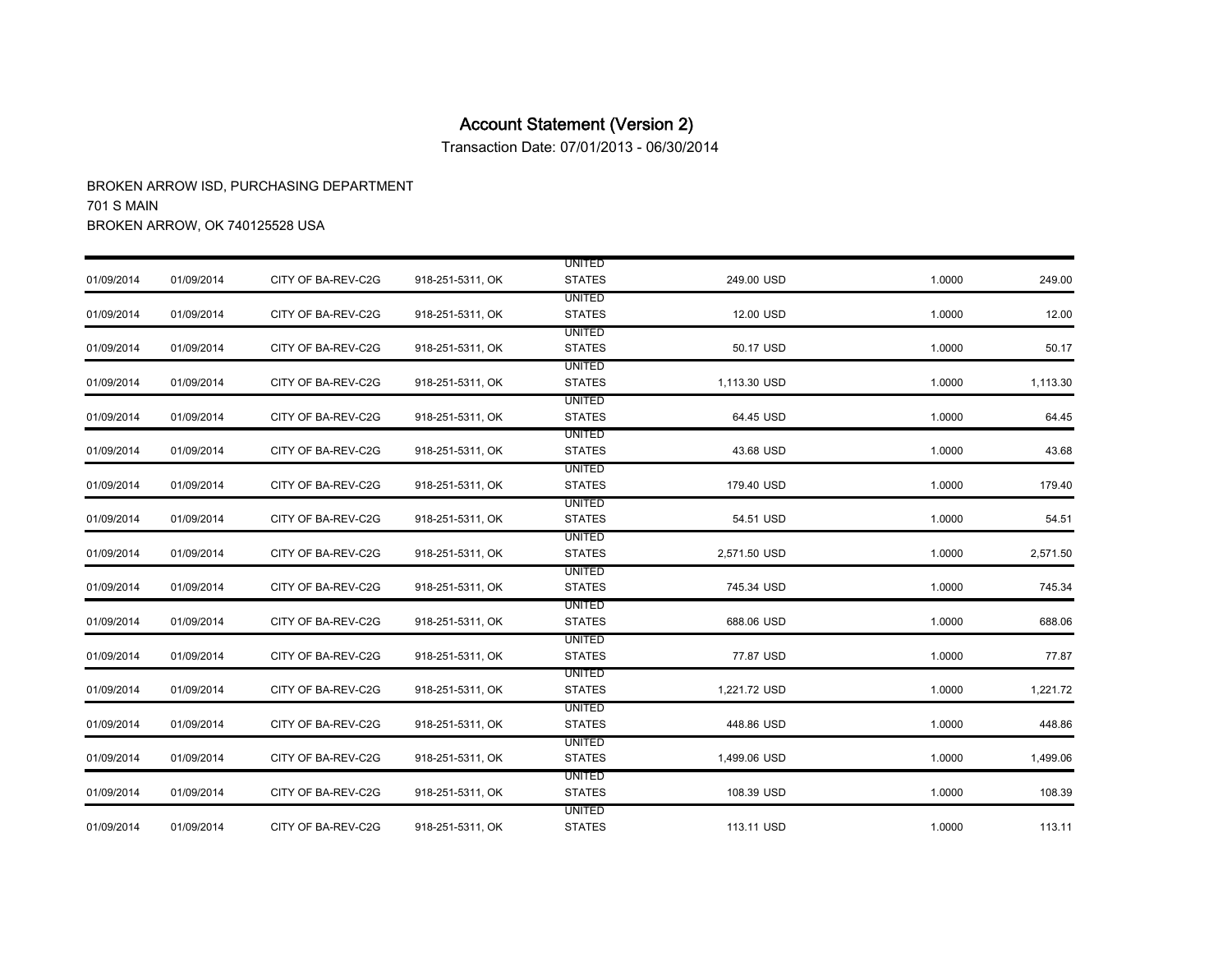Transaction Date: 07/01/2013 - 06/30/2014

|            |            |                    |                  | <b>UNITED</b> |            |        |        |
|------------|------------|--------------------|------------------|---------------|------------|--------|--------|
| 01/09/2014 | 01/09/2014 | CITY OF BA-REV-C2G | 918-251-5311, OK | <b>STATES</b> | 790.78 USD | 1.0000 | 790.78 |
|            |            |                    |                  | <b>UNITED</b> |            |        |        |
| 01/09/2014 | 01/09/2014 | CITY OF BA-REV-C2G | 918-251-5311, OK | <b>STATES</b> | 320.99 USD | 1.0000 | 320.99 |
|            |            |                    |                  | <b>UNITED</b> |            |        |        |
| 01/09/2014 | 01/09/2014 | CITY OF BA-REV-C2G | 918-251-5311, OK | <b>STATES</b> | 59.59 USD  | 1.0000 | 59.59  |
|            |            |                    |                  | <b>UNITED</b> |            |        |        |
| 01/09/2014 | 01/09/2014 | CITY OF BA-REV-C2G | 918-251-5311, OK | <b>STATES</b> | 597.37 USD | 1.0000 | 597.37 |
|            |            |                    |                  | <b>UNITED</b> |            |        |        |
| 01/09/2014 | 01/09/2014 | CITY OF BA-REV-C2G | 918-251-5311, OK | <b>STATES</b> | 513.04 USD | 1.0000 | 513.04 |
|            |            |                    |                  | <b>UNITED</b> |            |        |        |
| 01/09/2014 | 01/09/2014 | CITY OF BA-REV-C2G | 918-251-5311, OK | <b>STATES</b> | 690.81 USD | 1.0000 | 690.81 |
|            |            |                    |                  | UNITED        |            |        |        |
| 01/09/2014 | 01/09/2014 | CITY OF BA-REV-C2G | 918-251-5311, OK | <b>STATES</b> | 779.36 USD | 1.0000 | 779.36 |
|            |            |                    |                  | <b>UNITED</b> |            |        |        |
| 01/09/2014 | 01/09/2014 | CITY OF BA-REV-C2G | 918-251-5311, OK | <b>STATES</b> | 785.37 USD | 1.0000 | 785.37 |
|            |            |                    |                  | <b>UNITED</b> |            |        |        |
| 01/09/2014 | 01/09/2014 | CITY OF BA-REV-C2G | 918-251-5311, OK | <b>STATES</b> | 129.95 USD | 1.0000 | 129.95 |
|            |            |                    |                  | <b>UNITED</b> |            |        |        |
| 01/09/2014 | 01/09/2014 | CITY OF BA-REV-C2G | 918-251-5311, OK | <b>STATES</b> | 543.84 USD | 1.0000 | 543.84 |
|            |            |                    |                  | <b>UNITED</b> |            |        |        |
| 01/09/2014 | 01/09/2014 | CITY OF BA-REV-C2G | 918-251-5311, OK | <b>STATES</b> | 39.96 USD  | 1.0000 | 39.96  |
|            |            |                    |                  | <b>UNITED</b> |            |        |        |
| 01/09/2014 | 01/09/2014 | CITY OF BA-REV-C2G | 918-251-5311, OK | <b>STATES</b> | 452.64 USD | 1.0000 | 452.64 |
|            |            |                    |                  | <b>UNITED</b> |            |        |        |
| 01/09/2014 | 01/09/2014 | CITY OF BA-REV-C2G | 918-251-5311, OK | <b>STATES</b> | 12.00 USD  | 1.0000 | 12.00  |
|            |            |                    |                  | <b>UNITED</b> |            |        |        |
| 01/09/2014 | 01/09/2014 | CITY OF BA-REV-C2G | 918-251-5311, OK | <b>STATES</b> | 409.06 USD | 1.0000 | 409.06 |
|            |            |                    |                  | <b>UNITED</b> |            |        |        |
| 01/09/2014 | 01/09/2014 | CITY OF BA-REV-C2G | 918-251-5311, OK | <b>STATES</b> | 70.59 USD  | 1.0000 | 70.59  |
|            |            |                    |                  | <b>UNITED</b> |            |        |        |
| 01/30/2014 | 01/30/2014 | CITY OF BA-REV-C2G | 918-251-5311, OK | <b>STATES</b> | 12.00 USD  | 1.0000 | 12.00  |
|            |            |                    |                  | <b>UNITED</b> |            |        |        |
| 01/30/2014 | 01/30/2014 | CITY OF BA-REV-C2G | 918-251-5311, OK | <b>STATES</b> | 79.38 USD  | 1.0000 | 79.38  |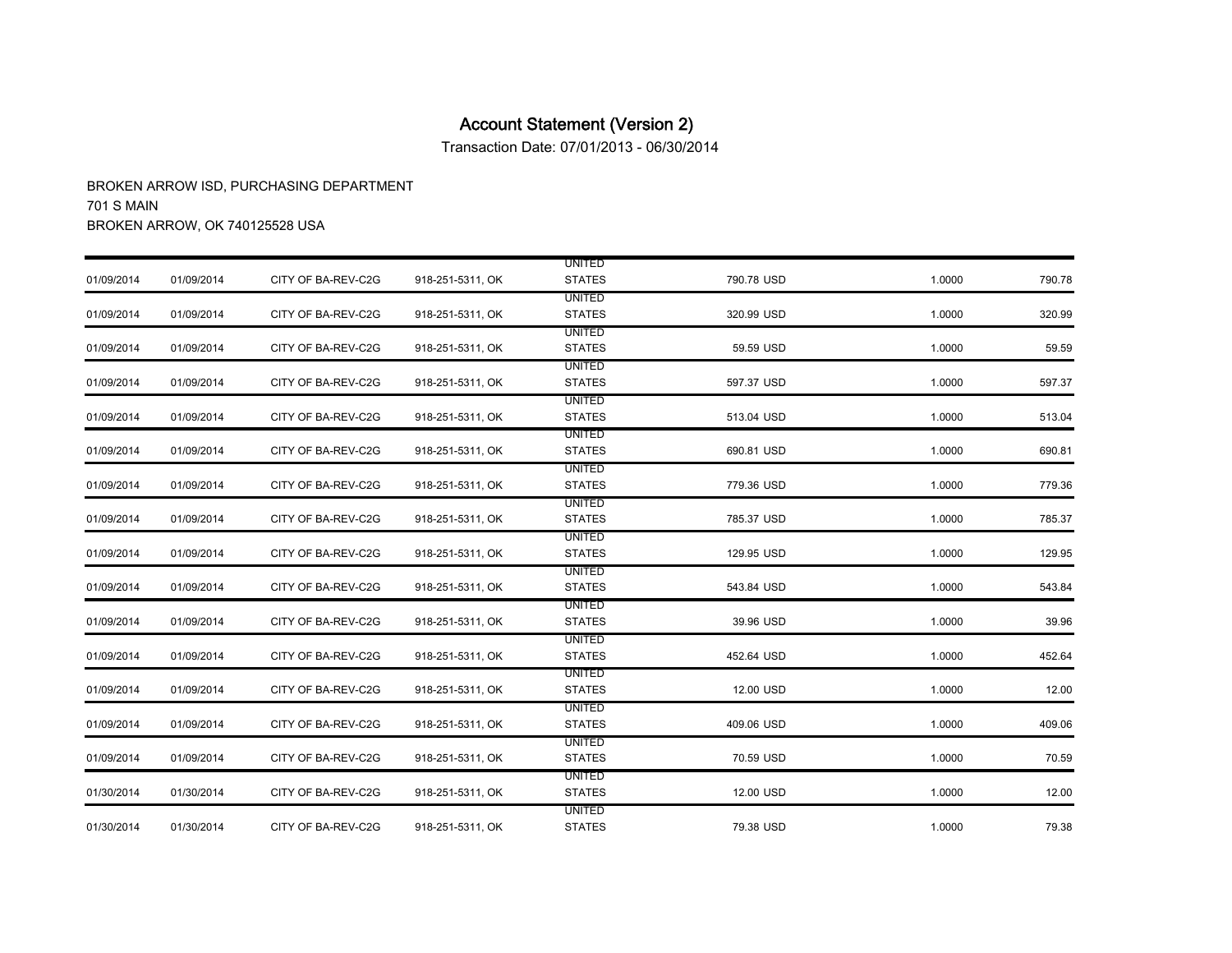Transaction Date: 07/01/2013 - 06/30/2014

|            |            |                    |                  | <b>UNITED</b> |              |        |          |
|------------|------------|--------------------|------------------|---------------|--------------|--------|----------|
| 01/30/2014 | 01/30/2014 | CITY OF BA-REV-C2G | 918-251-5311, OK | <b>STATES</b> | 864.53 USD   | 1.0000 | 864.53   |
|            |            |                    |                  | <b>UNITED</b> |              |        |          |
| 01/30/2014 | 01/30/2014 | CITY OF BA-REV-C2G | 918-251-5311, OK | <b>STATES</b> | 8.50 USD     | 1.0000 | 8.50     |
|            |            |                    |                  | <b>UNITED</b> |              |        |          |
| 01/30/2014 | 01/30/2014 | CITY OF BA-REV-C2G | 918-251-5311, OK | <b>STATES</b> | 842.79 USD   | 1.0000 | 842.79   |
|            |            |                    |                  | <b>UNITED</b> |              |        |          |
| 01/30/2014 | 01/30/2014 | CITY OF BA-REV-C2G | 918-251-5311, OK | <b>STATES</b> | 22.49 USD    | 1.0000 | 22.49    |
|            |            |                    |                  | <b>UNITED</b> |              |        |          |
| 01/30/2014 | 01/30/2014 | CITY OF BA-REV-C2G | 918-251-5311, OK | <b>STATES</b> | 64.88 USD    | 1.0000 | 64.88    |
|            |            |                    |                  | <b>UNITED</b> |              |        |          |
| 01/30/2014 | 01/30/2014 | CITY OF BA-REV-C2G | 918-251-5311, OK | <b>STATES</b> | 226.08 USD   | 1.0000 | 226.08   |
|            |            |                    |                  | <b>UNITED</b> |              |        |          |
| 01/30/2014 | 01/30/2014 | CITY OF BA-REV-C2G | 918-251-5311, OK | <b>STATES</b> | 12.33 USD    | 1.0000 | 12.33    |
|            |            |                    |                  | UNITED        |              |        |          |
| 01/30/2014 | 01/30/2014 | CITY OF BA-REV-C2G | 918-251-5311, OK | <b>STATES</b> | 298.12 USD   | 1.0000 | 298.12   |
|            |            |                    |                  | <b>UNITED</b> |              |        |          |
| 01/30/2014 | 01/30/2014 | CITY OF BA-REV-C2G | 918-251-5311, OK | <b>STATES</b> | 12.00 USD    | 1.0000 | 12.00    |
|            |            |                    |                  | UNITED        |              |        |          |
| 01/30/2014 | 01/30/2014 | CITY OF BA-REV-C2G | 918-251-5311, OK | <b>STATES</b> | 122.66 USD   | 1.0000 | 122.66   |
|            |            |                    |                  | <b>UNITED</b> |              |        |          |
| 01/30/2014 | 01/30/2014 | CITY OF BA-REV-C2G | 918-251-5311, OK | <b>STATES</b> | 12.00 USD    | 1.0000 | 12.00    |
|            |            |                    |                  | UNITED        |              |        |          |
| 01/30/2014 | 01/30/2014 | CITY OF BA-REV-C2G | 918-251-5311, OK | <b>STATES</b> | 32.73 USD    | 1.0000 | 32.73    |
|            |            |                    |                  | <b>UNITED</b> |              |        |          |
| 01/30/2014 | 01/30/2014 | CITY OF BA-REV-C2G | 918-251-5311, OK | <b>STATES</b> | 448.20 USD   | 1.0000 | 448.20   |
|            |            |                    |                  | <b>UNITED</b> |              |        |          |
| 01/30/2014 | 01/30/2014 | CITY OF BA-REV-C2G | 918-251-5311, OK | <b>STATES</b> | 321.98 USD   | 1.0000 | 321.98   |
|            |            |                    |                  | <b>UNITED</b> |              |        |          |
| 01/30/2014 | 01/30/2014 | CITY OF BA-REV-C2G | 918-251-5311, OK | <b>STATES</b> | 1,145.59 USD | 1.0000 | 1,145.59 |
|            |            |                    |                  | <b>UNITED</b> |              |        |          |
| 01/30/2014 | 01/30/2014 | CITY OF BA-REV-C2G | 918-251-5311, OK | <b>STATES</b> | 715.64 USD   | 1.0000 | 715.64   |
|            |            |                    |                  | <b>UNITED</b> |              |        |          |
| 01/30/2014 | 01/30/2014 | CITY OF BA-REV-C2G | 918-251-5311, OK | <b>STATES</b> | 91.18 USD    | 1.0000 | 91.18    |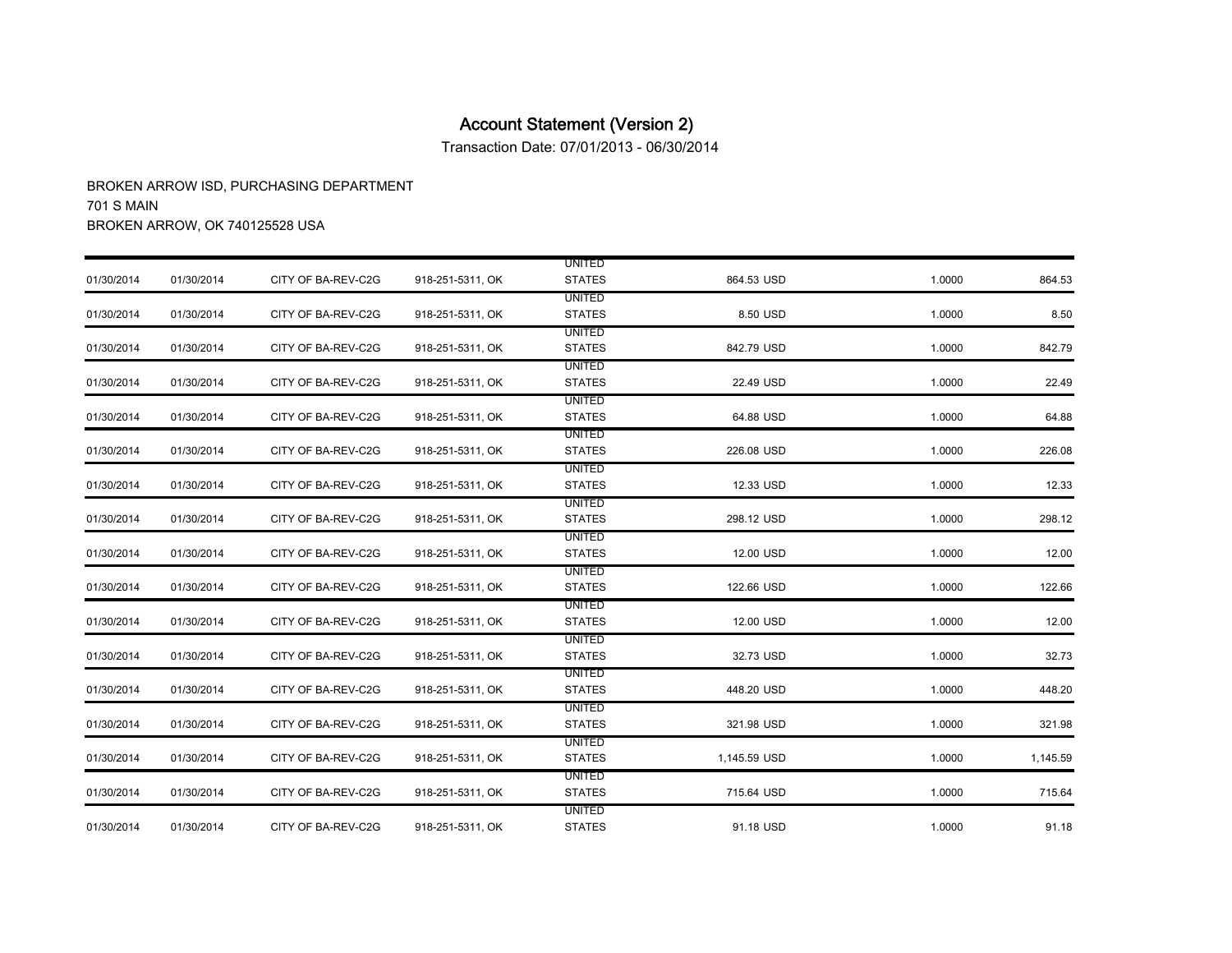Transaction Date: 07/01/2013 - 06/30/2014

|            |            |                    |                  | <b>UNITED</b> |            |        |        |
|------------|------------|--------------------|------------------|---------------|------------|--------|--------|
| 01/30/2014 | 01/30/2014 | CITY OF BA-REV-C2G | 918-251-5311, OK | <b>STATES</b> | 87.29 USD  | 1.0000 | 87.29  |
|            |            |                    |                  | <b>UNITED</b> |            |        |        |
| 01/30/2014 | 01/30/2014 | CITY OF BA-REV-C2G | 918-251-5311, OK | <b>STATES</b> | 616.00 USD | 1.0000 | 616.00 |
|            |            |                    |                  | <b>UNITED</b> |            |        |        |
| 01/30/2014 | 01/30/2014 | CITY OF BA-REV-C2G | 918-251-5311, OK | <b>STATES</b> | 59.59 USD  | 1.0000 | 59.59  |
|            |            |                    |                  | <b>UNITED</b> |            |        |        |
| 01/30/2014 | 01/30/2014 | CITY OF BA-REV-C2G | 918-251-5311, OK | <b>STATES</b> | 613.26 USD | 1.0000 | 613.26 |
|            |            |                    |                  | <b>UNITED</b> |            |        |        |
| 01/30/2014 | 01/30/2014 | CITY OF BA-REV-C2G | 918-251-5311, OK | <b>STATES</b> | 467.36 USD | 1.0000 | 467.36 |
|            |            |                    |                  | <b>UNITED</b> |            |        |        |
| 01/30/2014 | 01/30/2014 | CITY OF BA-REV-C2G | 918-251-5311, OK | <b>STATES</b> | 756.82 USD | 1.0000 | 756.82 |
|            |            |                    |                  | <b>UNITED</b> |            |        |        |
| 01/30/2014 | 01/30/2014 | CITY OF BA-REV-C2G | 918-251-5311, OK | <b>STATES</b> | 150.47 USD | 1.0000 | 150.47 |
|            |            |                    |                  | <b>UNITED</b> |            |        |        |
| 01/30/2014 | 01/30/2014 | CITY OF BA-REV-C2G | 918-251-5311, OK | <b>STATES</b> | 12.66 USD  | 1.0000 | 12.66  |
|            |            |                    |                  | <b>UNITED</b> |            |        |        |
| 01/30/2014 | 01/30/2014 | CITY OF BA-REV-C2G | 918-251-5311, OK | <b>STATES</b> | 668.55 USD | 1.0000 | 668.55 |
|            |            |                    |                  | <b>UNITED</b> |            |        |        |
| 01/30/2014 | 01/30/2014 | CITY OF BA-REV-C2G | 918-251-5311, OK | <b>STATES</b> | 691.37 USD | 1.0000 | 691.37 |
|            |            |                    |                  | <b>UNITED</b> |            |        |        |
| 01/30/2014 | 01/30/2014 | CITY OF BA-REV-C2G | 918-251-5311, OK | <b>STATES</b> | 49.06 USD  | 1.0000 | 49.06  |
|            |            |                    |                  | <b>UNITED</b> |            |        |        |
| 01/30/2014 | 01/30/2014 | CITY OF BA-REV-C2G | 918-251-5311, OK | <b>STATES</b> | 776.18 USD | 1.0000 | 776.18 |
|            |            |                    |                  | UNITED        |            |        |        |
| 01/30/2014 | 01/30/2014 | CITY OF BA-REV-C2G | 918-251-5311, OK | <b>STATES</b> | 147.46 USD | 1.0000 | 147.46 |
|            |            |                    |                  | <b>UNITED</b> |            |        |        |
| 01/30/2014 | 01/30/2014 | CITY OF BA-REV-C2G | 918-251-5311, OK | <b>STATES</b> | 931.44 USD | 1.0000 | 931.44 |
|            |            |                    |                  | <b>UNITED</b> |            |        |        |
| 01/30/2014 | 01/30/2014 | CITY OF BA-REV-C2G | 918-251-5311, OK | <b>STATES</b> | 27.38 USD  | 1.0000 | 27.38  |
|            |            |                    |                  | <b>UNITED</b> |            |        |        |
| 01/30/2014 | 01/30/2014 | CITY OF BA-REV-C2G | 918-251-5311, OK | <b>STATES</b> | 386.36 USD | 1.0000 | 386.36 |
|            |            |                    |                  | <b>UNITED</b> |            |        |        |
| 01/30/2014 | 01/30/2014 | CITY OF BA-REV-C2G | 918-251-5311, OK | <b>STATES</b> | 174.11 USD | 1.0000 | 174.11 |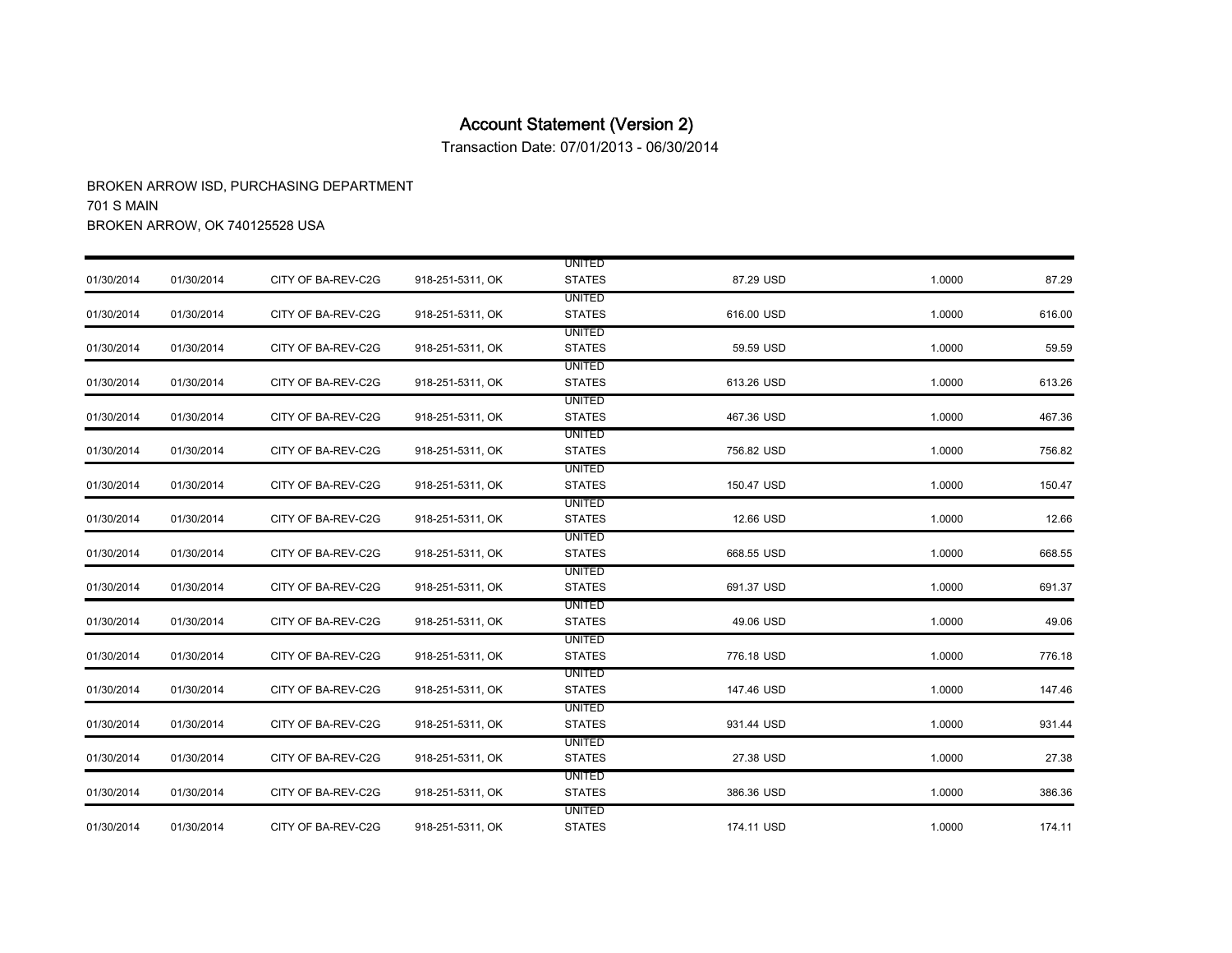Transaction Date: 07/01/2013 - 06/30/2014

|            |            |                    |                  | <b>UNITED</b> |              |        |          |
|------------|------------|--------------------|------------------|---------------|--------------|--------|----------|
| 01/30/2014 | 01/30/2014 | CITY OF BA-REV-C2G | 918-251-5311, OK | <b>STATES</b> | 51.53 USD    | 1.0000 | 51.53    |
|            |            |                    |                  | <b>UNITED</b> |              |        |          |
| 01/30/2014 | 01/30/2014 | CITY OF BA-REV-C2G | 918-251-5311, OK | <b>STATES</b> | 257.27 USD   | 1.0000 | 257.27   |
|            |            |                    |                  | <b>UNITED</b> |              |        |          |
| 01/30/2014 | 01/30/2014 | CITY OF BA-REV-C2G | 918-251-5311, OK | <b>STATES</b> | 136.00 USD   | 1.0000 | 136.00   |
|            |            |                    |                  | <b>UNITED</b> |              |        |          |
| 01/30/2014 | 01/30/2014 | CITY OF BA-REV-C2G | 918-251-5311, OK | <b>STATES</b> | 38.58 USD    | 1.0000 | 38.58    |
|            |            |                    |                  | <b>UNITED</b> |              |        |          |
| 01/30/2014 | 01/30/2014 | CITY OF BA-REV-C2G | 918-251-5311, OK | <b>STATES</b> | 44.34 USD    | 1.0000 | 44.34    |
|            |            |                    |                  | <b>UNITED</b> |              |        |          |
| 01/30/2014 | 01/30/2014 | CITY OF BA-REV-C2G | 918-251-5311, OK | <b>STATES</b> | 12.00 USD    | 1.0000 | 12.00    |
|            |            |                    |                  | <b>UNITED</b> |              |        |          |
| 01/30/2014 | 01/30/2014 | CITY OF BA-REV-C2G | 918-251-5311, OK | <b>STATES</b> | 1,315.02 USD | 1.0000 | 1,315.02 |
|            |            |                    |                  | UNITED        |              |        |          |
| 01/30/2014 | 01/30/2014 | CITY OF BA-REV-C2G | 918-251-5311, OK | <b>STATES</b> | 3,016.12 USD | 1.0000 | 3,016.12 |
|            |            |                    |                  | <b>UNITED</b> |              |        |          |
| 01/30/2014 | 01/30/2014 | CITY OF BA-REV-C2G | 918-251-5311, OK | <b>STATES</b> | 49.53 USD    | 1.0000 | 49.53    |
|            |            |                    |                  | <b>UNITED</b> |              |        |          |
| 01/30/2014 | 01/30/2014 | CITY OF BA-REV-C2G | 918-251-5311, OK | <b>STATES</b> | 181.26 USD   | 1.0000 | 181.26   |
|            |            |                    |                  | UNITED        |              |        |          |
| 01/30/2014 | 01/30/2014 | CITY OF BA-REV-C2G | 918-251-5311, OK | <b>STATES</b> | 357.24 USD   | 1.0000 | 357.24   |
|            |            |                    |                  | <b>UNITED</b> |              |        |          |
| 01/30/2014 | 01/30/2014 | CITY OF BA-REV-C2G | 918-251-5311, OK | <b>STATES</b> | 391.88 USD   | 1.0000 | 391.88   |
|            |            |                    |                  | <b>UNITED</b> |              |        |          |
| 01/30/2014 | 01/30/2014 | CITY OF BA-REV-C2G | 918-251-5311, OK | <b>STATES</b> | 185.98 USD   | 1.0000 | 185.98   |
|            |            |                    |                  | <b>UNITED</b> |              |        |          |
| 01/30/2014 | 01/30/2014 | CITY OF BA-REV-C2G | 918-251-5311, OK | <b>STATES</b> | 521.17 USD   | 1.0000 | 521.17   |
|            |            |                    |                  | <b>UNITED</b> |              |        |          |
| 01/30/2014 | 01/30/2014 | CITY OF BA-REV-C2G | 918-251-5311, OK | <b>STATES</b> | 9.83 USD     | 1.0000 | 9.83     |
|            |            |                    |                  | <b>UNITED</b> |              |        |          |
| 01/30/2014 | 01/30/2014 | CITY OF BA-REV-C2G | 918-251-5311, OK | <b>STATES</b> | 12.00 USD    | 1.0000 | 12.00    |
|            |            |                    |                  | <b>UNITED</b> |              |        |          |
| 01/30/2014 | 01/30/2014 | CITY OF BA-REV-C2G | 918-251-5311, OK | <b>STATES</b> | 771.02 USD   | 1.0000 | 771.02   |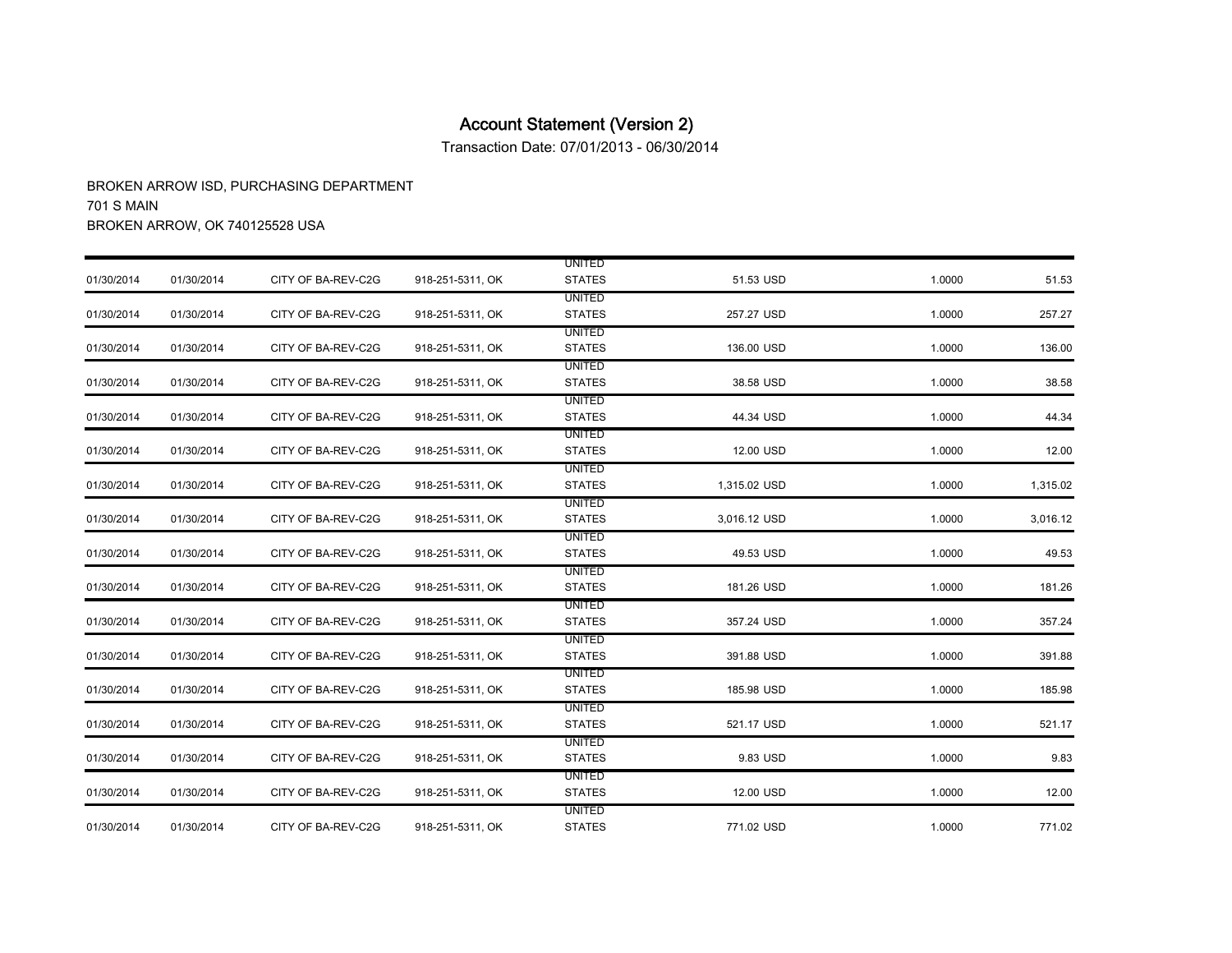Transaction Date: 07/01/2013 - 06/30/2014

|            |            |                    |                  | <b>UNITED</b> |              |        |          |
|------------|------------|--------------------|------------------|---------------|--------------|--------|----------|
| 01/30/2014 | 01/30/2014 | CITY OF BA-REV-C2G | 918-251-5311, OK | <b>STATES</b> | 22.97 USD    | 1.0000 | 22.97    |
|            |            |                    |                  | <b>UNITED</b> |              |        |          |
| 01/30/2014 | 01/30/2014 | CITY OF BA-REV-C2G | 918-251-5311, OK | <b>STATES</b> | 15.13 USD    | 1.0000 | 15.13    |
|            |            |                    |                  | <b>UNITED</b> |              |        |          |
| 01/30/2014 | 01/30/2014 | CITY OF BA-REV-C2G | 918-251-5311, OK | <b>STATES</b> | 21.45 USD    | 1.0000 | 21.45    |
|            |            |                    |                  | <b>UNITED</b> |              |        |          |
| 01/30/2014 | 01/30/2014 | CITY OF BA-REV-C2G | 918-251-5311, OK | <b>STATES</b> | 237.40 USD   | 1.0000 | 237.40   |
|            |            |                    |                  | <b>UNITED</b> |              |        |          |
| 01/30/2014 | 01/30/2014 | CITY OF BA-REV-C2G | 918-251-5311, OK | <b>STATES</b> | 905.80 USD   | 1.0000 | 905.80   |
|            |            |                    |                  | <b>UNITED</b> |              |        |          |
| 01/30/2014 | 01/30/2014 | CITY OF BA-REV-C2G | 918-251-5311, OK | <b>STATES</b> | 209.61 USD   | 1.0000 | 209.61   |
|            |            |                    |                  | UNITED        |              |        |          |
| 01/30/2014 | 01/30/2014 | CITY OF BA-REV-C2G | 918-251-5311, OK | <b>STATES</b> | 129.95 USD   | 1.0000 | 129.95   |
|            |            |                    |                  | <b>UNITED</b> |              |        |          |
| 01/30/2014 | 01/30/2014 | CITY OF BA-REV-C2G | 918-251-5311, OK | <b>STATES</b> | 55.84 USD    | 1.0000 | 55.84    |
|            |            |                    |                  | <b>UNITED</b> |              |        |          |
| 01/30/2014 | 01/30/2014 | CITY OF BA-REV-C2G | 918-251-5311, OK | <b>STATES</b> | 57.90 USD    | 1.0000 | 57.90    |
|            |            |                    |                  | <b>UNITED</b> |              |        |          |
| 01/30/2014 | 01/30/2014 | CITY OF BA-REV-C2G | 918-251-5311, OK | <b>STATES</b> | 1,115.62 USD | 1.0000 | 1,115.62 |
|            |            |                    |                  | <b>UNITED</b> |              |        |          |
| 01/30/2014 | 01/30/2014 | CITY OF BA-REV-C2G | 918-251-5311, OK | <b>STATES</b> | 363.49 USD   | 1.0000 | 363.49   |
|            |            |                    |                  | <b>UNITED</b> |              |        |          |
| 01/30/2014 | 01/30/2014 | CITY OF BA-REV-C2G | 918-251-5311, OK | <b>STATES</b> | 86.41 USD    | 1.0000 | 86.41    |
|            |            |                    |                  | <b>UNITED</b> |              |        |          |
| 01/30/2014 | 01/30/2014 | CITY OF BA-REV-C2G | 918-251-5311, OK | <b>STATES</b> | 250.10 USD   | 1.0000 | 250.10   |
|            |            |                    |                  | <b>UNITED</b> |              |        |          |
| 01/30/2014 | 01/30/2014 | CITY OF BA-REV-C2G | 918-251-5311, OK | <b>STATES</b> | 890.72 USD   | 1.0000 | 890.72   |
|            |            |                    |                  | <b>UNITED</b> |              |        |          |
| 01/30/2014 | 01/30/2014 | CITY OF BA-REV-C2G | 918-251-5311, OK | <b>STATES</b> | 636.75 USD   | 1.0000 | 636.75   |
|            |            |                    |                  | <b>UNITED</b> |              |        |          |
| 01/30/2014 | 01/30/2014 | CITY OF BA-REV-C2G | 918-251-5311, OK | <b>STATES</b> | 12.99 USD    | 1.0000 | 12.99    |
|            |            |                    |                  | <b>UNITED</b> |              |        |          |
| 02/10/2014 | 02/07/2014 | AMERICAN WASTE CON | TULSA, OK        | <b>STATES</b> | 8,904.44 USD | 1.0000 | 8,904.44 |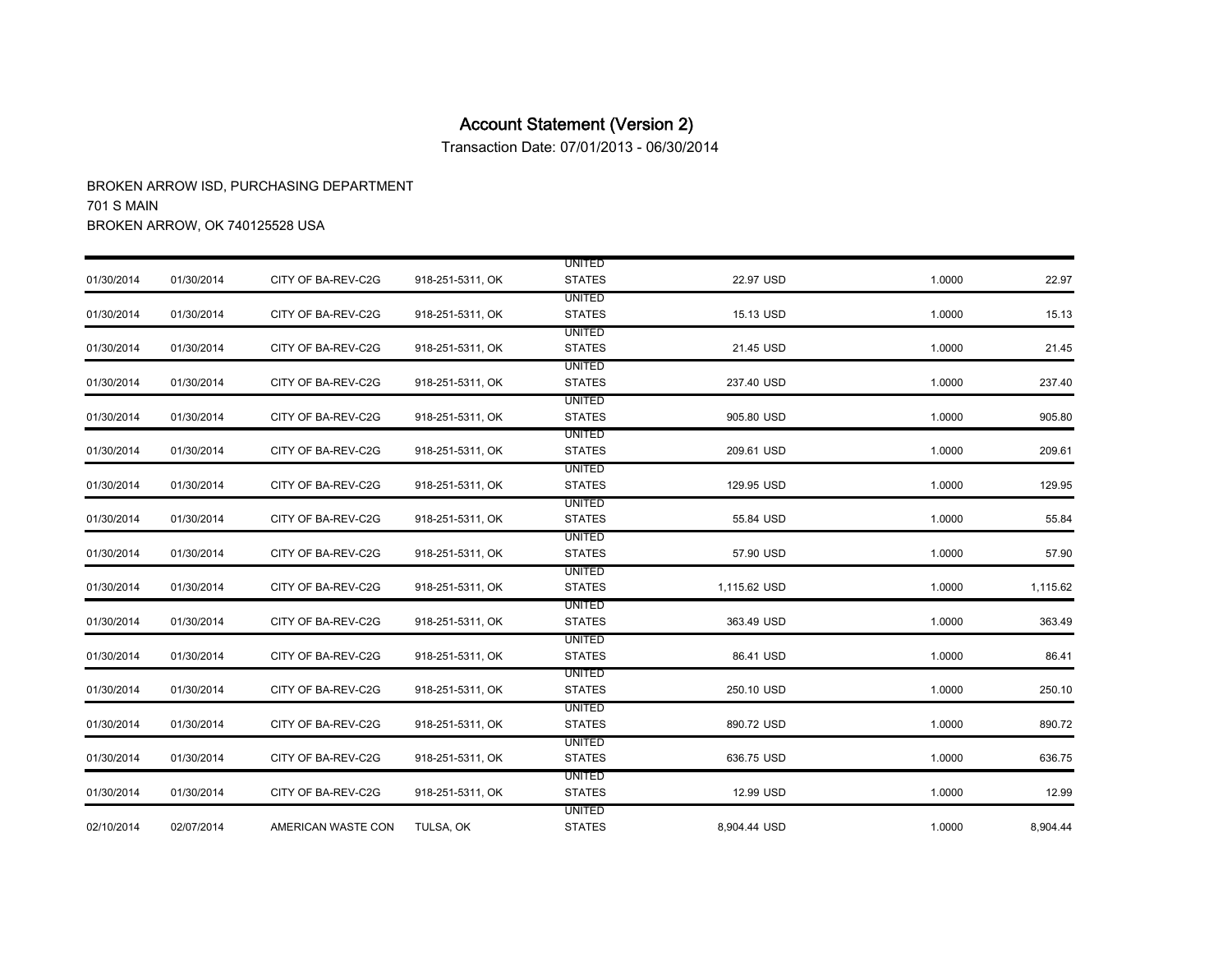Transaction Date: 07/01/2013 - 06/30/2014

|            |            |                    |                  | <b>UNITED</b>                  |            |        |        |
|------------|------------|--------------------|------------------|--------------------------------|------------|--------|--------|
| 02/10/2014 | 02/07/2014 | AMERICAN WASTE CON | TULSA, OK        | <b>STATES</b>                  | 62.00 USD  | 1.0000 | 62.00  |
| 02/10/2014 | 02/07/2014 | AMERICAN WASTE CON | TULSA, OK        | <b>UNITED</b><br><b>STATES</b> | 62.00 USD  | 1.0000 | 62.00  |
|            |            |                    |                  | <b>UNITED</b>                  |            |        |        |
| 02/10/2014 | 02/07/2014 | AMERICAN WASTE CON | TULSA, OK        | <b>STATES</b>                  | 62.00 USD  | 1.0000 | 62.00  |
| 03/04/2014 | 03/04/2014 | CITY OF BA-REV-C2G | 918-251-5311, OK | <b>UNITED</b><br><b>STATES</b> | 12.00 USD  | 1.0000 | 12.00  |
|            |            |                    |                  | <b>UNITED</b>                  |            |        |        |
| 03/04/2014 | 03/04/2014 | CITY OF BA-REV-C2G | 918-251-5311, OK | <b>STATES</b>                  | 329.82 USD | 1.0000 | 329.82 |
|            |            |                    |                  | <b>UNITED</b>                  |            |        |        |
| 03/04/2014 | 03/04/2014 | CITY OF BA-REV-C2G | 918-251-5311, OK | <b>STATES</b>                  | 9.50 USD   | 1.0000 | 9.50   |
|            |            |                    |                  | <b>UNITED</b>                  |            |        |        |
| 03/04/2014 | 03/04/2014 | CITY OF BA-REV-C2G | 918-251-5311, OK | <b>STATES</b>                  | 518.53 USD | 1.0000 | 518.53 |
|            |            |                    |                  | <b>UNITED</b>                  |            |        |        |
| 03/04/2014 | 03/04/2014 | CITY OF BA-REV-C2G | 918-251-5311, OK | <b>STATES</b>                  | 12.00 USD  | 1.0000 | 12.00  |
|            |            |                    |                  | <b>UNITED</b>                  |            |        |        |
| 03/04/2014 | 03/04/2014 | CITY OF BA-REV-C2G | 918-251-5311, OK | <b>STATES</b>                  | 222.33 USD | 1.0000 | 222.33 |
|            |            |                    |                  | <b>UNITED</b>                  |            |        |        |
| 03/04/2014 | 03/04/2014 | CITY OF BA-REV-C2G | 918-251-5311, OK | <b>STATES</b>                  | 256.66 USD | 1.0000 | 256.66 |
|            |            |                    |                  | <b>UNITED</b>                  |            |        |        |
| 03/04/2014 | 03/04/2014 | CITY OF BA-REV-C2G | 918-251-5311, OK | <b>STATES</b>                  | 256.66 USD | 1.0000 | 256.66 |
| 03/04/2014 | 03/04/2014 | CITY OF BA-REV-C2G | 918-251-5311, OK | <b>UNITED</b><br><b>STATES</b> | 256.66 USD | 1.0000 | 256.66 |
|            |            |                    |                  | <b>UNITED</b>                  |            |        |        |
| 03/04/2014 | 03/04/2014 | CITY OF BA-REV-C2G | 918-251-5311, OK | <b>STATES</b>                  | 12.00 USD  | 1.0000 | 12.00  |
|            |            |                    |                  | <b>UNITED</b>                  |            |        |        |
| 03/04/2014 | 03/04/2014 | CITY OF BA-REV-C2G | 918-251-5311, OK | <b>STATES</b>                  | 12.00 USD  | 1.0000 | 12.00  |
|            |            |                    |                  | <b>UNITED</b>                  |            |        |        |
| 03/04/2014 | 03/04/2014 | CITY OF BA-REV-C2G | 918-251-5311, OK | <b>STATES</b>                  | 12.00 USD  | 1.0000 | 12.00  |
|            |            |                    |                  | <b>UNITED</b>                  |            |        |        |
| 03/05/2014 | 03/05/2014 | CITY OF BA-REV-C2G | 918-251-5311, OK | <b>STATES</b>                  | 202.06 USD | 1.0000 | 202.06 |
|            |            |                    |                  | <b>UNITED</b>                  |            |        |        |
| 03/05/2014 | 03/05/2014 | CITY OF BA-REV-C2G | 918-251-5311, OK | <b>STATES</b>                  | 259.59 USD | 1.0000 | 259.59 |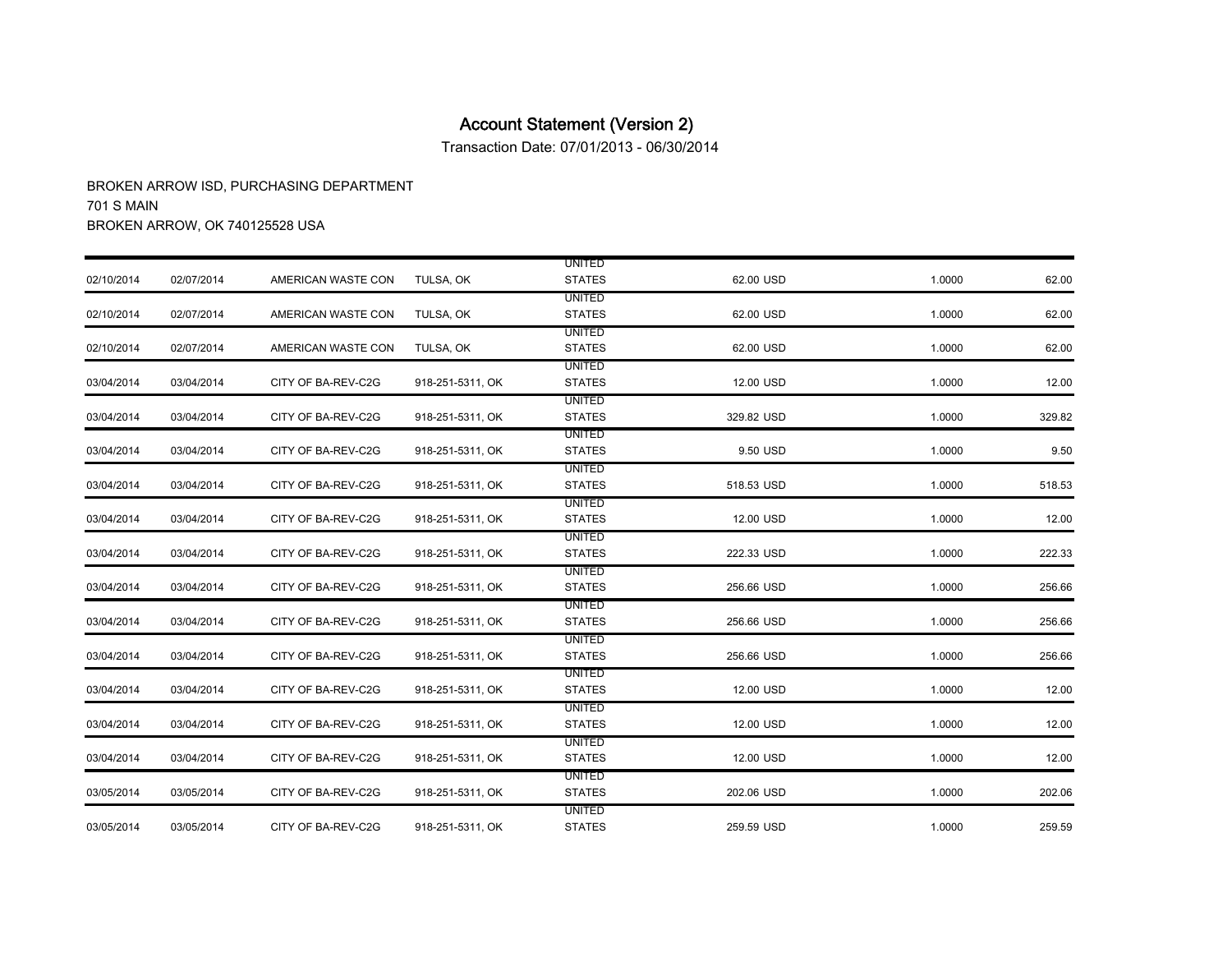Transaction Date: 07/01/2013 - 06/30/2014

|            |            |                    |                  | <b>UNITED</b> |              |        |          |
|------------|------------|--------------------|------------------|---------------|--------------|--------|----------|
| 03/05/2014 | 03/05/2014 | CITY OF BA-REV-C2G | 918-251-5311, OK | <b>STATES</b> | 160.56 USD   | 1.0000 | 160.56   |
|            |            |                    |                  | <b>UNITED</b> |              |        |          |
| 03/05/2014 | 03/05/2014 | CITY OF BA-REV-C2G | 918-251-5311, OK | <b>STATES</b> | 263.17 USD   | 1.0000 | 263.17   |
|            |            |                    |                  | <b>UNITED</b> |              |        |          |
| 03/05/2014 | 03/05/2014 | CITY OF BA-REV-C2G | 918-251-5311, OK | <b>STATES</b> | 12.00 USD    | 1.0000 | 12.00    |
|            |            |                    |                  | <b>UNITED</b> |              |        |          |
| 03/05/2014 | 03/05/2014 | CITY OF BA-REV-C2G | 918-251-5311, OK | <b>STATES</b> | 49.06 USD    | 1.0000 | 49.06    |
|            |            |                    |                  | <b>UNITED</b> |              |        |          |
| 03/05/2014 | 03/05/2014 | CITY OF BA-REV-C2G | 918-251-5311, OK | <b>STATES</b> | 774.70 USD   | 1.0000 | 774.70   |
|            |            |                    |                  | <b>UNITED</b> |              |        |          |
| 03/05/2014 | 03/05/2014 | CITY OF BA-REV-C2G | 918-251-5311, OK | <b>STATES</b> | 496.82 USD   | 1.0000 | 496.82   |
|            |            |                    |                  | <b>UNITED</b> |              |        |          |
| 03/05/2014 | 03/05/2014 | CITY OF BA-REV-C2G | 918-251-5311, OK | <b>STATES</b> | 1,398.10 USD | 1.0000 | 1,398.10 |
|            |            |                    |                  | <b>UNITED</b> |              |        |          |
| 03/05/2014 | 03/05/2014 | CITY OF BA-REV-C2G | 918-251-5311, OK | <b>STATES</b> | 605.65 USD   | 1.0000 | 605.65   |
|            |            |                    |                  | <b>UNITED</b> |              |        |          |
| 03/05/2014 | 03/05/2014 | CITY OF BA-REV-C2G | 918-251-5311, OK | <b>STATES</b> | 59.59 USD    | 1.0000 | 59.59    |
|            |            |                    |                  | UNITED        |              |        |          |
| 03/05/2014 | 03/05/2014 | CITY OF BA-REV-C2G | 918-251-5311, OK | <b>STATES</b> | 574.63 USD   | 1.0000 | 574.63   |
|            |            |                    |                  | UNITED        |              |        |          |
| 03/05/2014 | 03/05/2014 | CITY OF BA-REV-C2G | 918-251-5311, OK | <b>STATES</b> | 748.74 USD   | 1.0000 | 748.74   |
|            |            |                    |                  | <b>UNITED</b> |              |        |          |
| 03/05/2014 | 03/05/2014 | CITY OF BA-REV-C2G | 918-251-5311, OK | <b>STATES</b> | 103.18 USD   | 1.0000 | 103.18   |
|            |            |                    |                  | <b>UNITED</b> |              |        |          |
| 03/05/2014 | 03/05/2014 | CITY OF BA-REV-C2G | 918-251-5311, OK | <b>STATES</b> | 101.11 USD   | 1.0000 | 101.11   |
|            |            |                    |                  | <b>UNITED</b> |              |        |          |
| 03/05/2014 | 03/05/2014 | CITY OF BA-REV-C2G | 918-251-5311, OK | <b>STATES</b> | 320.99 USD   | 1.0000 | 320.99   |
|            |            |                    |                  | <b>UNITED</b> |              |        |          |
| 03/05/2014 | 03/05/2014 | CITY OF BA-REV-C2G | 918-251-5311, OK | <b>STATES</b> | 448.20 USD   | 1.0000 | 448.20   |
|            |            |                    |                  | UNITED        |              |        |          |
| 03/05/2014 | 03/05/2014 | CITY OF BA-REV-C2G | 918-251-5311, OK | <b>STATES</b> | 1,868.49 USD | 1.0000 | 1,868.49 |
|            |            |                    |                  | <b>UNITED</b> |              |        |          |
| 03/05/2014 | 03/05/2014 | CITY OF BA-REV-C2G | 918-251-5311, OK | <b>STATES</b> | 854.83 USD   | 1.0000 | 854.83   |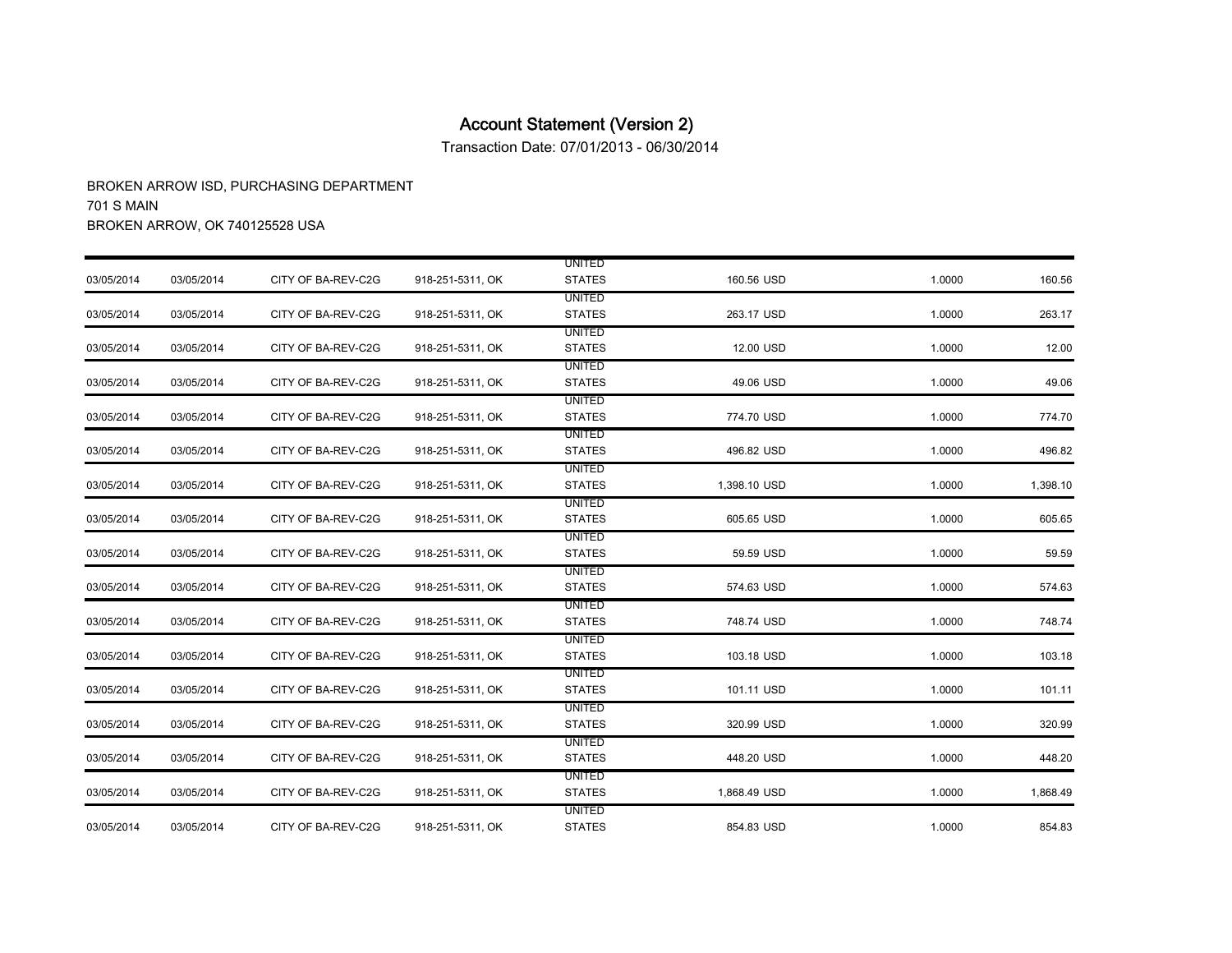Transaction Date: 07/01/2013 - 06/30/2014

|            |            |                    |                  | <b>UNITED</b> |              |        |          |
|------------|------------|--------------------|------------------|---------------|--------------|--------|----------|
| 03/05/2014 | 03/05/2014 | CITY OF BA-REV-C2G | 918-251-5311, OK | <b>STATES</b> | 363.49 USD   | 1.0000 | 363.49   |
|            |            |                    |                  | <b>UNITED</b> |              |        |          |
| 03/05/2014 | 03/05/2014 | CITY OF BA-REV-C2G | 918-251-5311, OK | <b>STATES</b> | 160.73 USD   | 1.0000 | 160.73   |
|            |            |                    |                  | <b>UNITED</b> |              |        |          |
| 03/05/2014 | 03/05/2014 | CITY OF BA-REV-C2G | 918-251-5311, OK | <b>STATES</b> | 204.10 USD   | 1.0000 | 204.10   |
|            |            |                    |                  | <b>UNITED</b> |              |        |          |
| 03/05/2014 | 03/05/2014 | CITY OF BA-REV-C2G | 918-251-5311, OK | <b>STATES</b> | 305.71 USD   | 1.0000 | 305.71   |
|            |            |                    |                  | <b>UNITED</b> |              |        |          |
| 03/05/2014 | 03/05/2014 | CITY OF BA-REV-C2G | 918-251-5311, OK | <b>STATES</b> | 12.00 USD    | 1.0000 | 12.00    |
|            |            |                    |                  | <b>UNITED</b> |              |        |          |
| 03/05/2014 | 03/05/2014 | CITY OF BA-REV-C2G | 918-251-5311, OK | <b>STATES</b> | 8.50 USD     | 1.0000 | 8.50     |
|            |            |                    |                  | <b>UNITED</b> |              |        |          |
| 03/05/2014 | 03/05/2014 | CITY OF BA-REV-C2G | 918-251-5311, OK | <b>STATES</b> | 906.01 USD   | 1.0000 | 906.01   |
|            |            |                    |                  | UNITED        |              |        |          |
| 03/05/2014 | 03/05/2014 | CITY OF BA-REV-C2G | 918-251-5311, OK | <b>STATES</b> | 18.11 USD    | 1.0000 | 18.11    |
|            |            |                    |                  | <b>UNITED</b> |              |        |          |
| 03/05/2014 | 03/05/2014 | CITY OF BA-REV-C2G | 918-251-5311, OK | <b>STATES</b> | 21.45 USD    | 1.0000 | 21.45    |
|            |            |                    |                  | <b>UNITED</b> |              |        |          |
| 03/05/2014 | 03/05/2014 | CITY OF BA-REV-C2G | 918-251-5311, OK | <b>STATES</b> | 2,958.86 USD | 1.0000 | 2,958.86 |
|            |            |                    |                  | <b>UNITED</b> |              |        |          |
| 03/05/2014 | 03/05/2014 | CITY OF BA-REV-C2G | 918-251-5311, OK | <b>STATES</b> | 45.89 USD    | 1.0000 | 45.89    |
|            |            |                    |                  | <b>UNITED</b> |              |        |          |
| 03/05/2014 | 03/05/2014 | CITY OF BA-REV-C2G | 918-251-5311, OK | <b>STATES</b> | 238.40 USD   | 1.0000 | 238.40   |
|            |            |                    |                  | <b>UNITED</b> |              |        |          |
| 03/05/2014 | 03/05/2014 | CITY OF BA-REV-C2G | 918-251-5311, OK | <b>STATES</b> | 416.71 USD   | 1.0000 | 416.71   |
|            |            |                    |                  | <b>UNITED</b> |              |        |          |
| 03/05/2014 | 03/05/2014 | CITY OF BA-REV-C2G | 918-251-5311, OK | <b>STATES</b> | 237.61 USD   | 1.0000 | 237.61   |
|            |            |                    |                  | <b>UNITED</b> |              |        |          |
| 03/05/2014 | 03/05/2014 | CITY OF BA-REV-C2G | 918-251-5311, OK | <b>STATES</b> | 963.83 USD   | 1.0000 | 963.83   |
|            |            |                    |                  | <b>UNITED</b> |              |        |          |
| 03/05/2014 | 03/05/2014 | CITY OF BA-REV-C2G | 918-251-5311, OK | <b>STATES</b> | 91.63 USD    | 1.0000 | 91.63    |
|            |            |                    |                  | <b>UNITED</b> |              |        |          |
| 03/05/2014 | 03/05/2014 | CITY OF BA-REV-C2G | 918-251-5311, OK | <b>STATES</b> | 833.44 USD   | 1.0000 | 833.44   |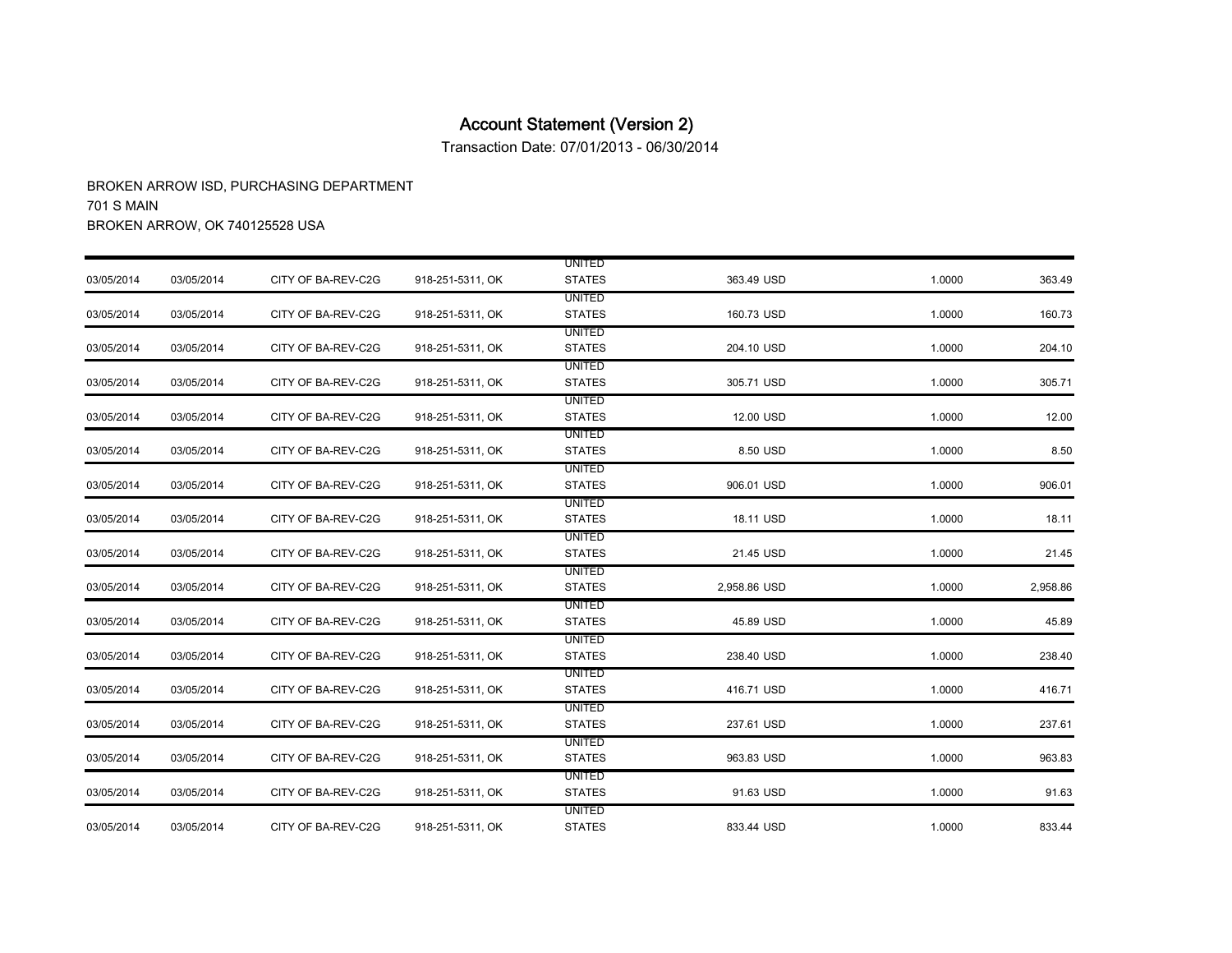Transaction Date: 07/01/2013 - 06/30/2014

|            |            |                    |                  | <b>UNITED</b> |              |        |          |
|------------|------------|--------------------|------------------|---------------|--------------|--------|----------|
| 03/05/2014 | 03/05/2014 | CITY OF BA-REV-C2G | 918-251-5311, OK | <b>STATES</b> | 181.39 USD   | 1.0000 | 181.39   |
|            |            |                    |                  | <b>UNITED</b> |              |        |          |
| 03/05/2014 | 03/05/2014 | CITY OF BA-REV-C2G | 918-251-5311, OK | <b>STATES</b> | 51.86 USD    | 1.0000 | 51.86    |
|            |            |                    |                  | <b>UNITED</b> |              |        |          |
| 03/05/2014 | 03/05/2014 | CITY OF BA-REV-C2G | 918-251-5311, OK | <b>STATES</b> | 66.50 USD    | 1.0000 | 66.50    |
|            |            |                    |                  | <b>UNITED</b> |              |        |          |
| 03/05/2014 | 03/05/2014 | CITY OF BA-REV-C2G | 918-251-5311, OK | <b>STATES</b> | 58.16 USD    | 1.0000 | 58.16    |
|            |            |                    |                  | <b>UNITED</b> |              |        |          |
| 03/05/2014 | 03/05/2014 | CITY OF BA-REV-C2G | 918-251-5311, OK | <b>STATES</b> | 1,109.33 USD | 1.0000 | 1,109.33 |
|            |            |                    |                  | <b>UNITED</b> |              |        |          |
| 03/05/2014 | 03/05/2014 | CITY OF BA-REV-C2G | 918-251-5311, OK | <b>STATES</b> | 12.00 USD    | 1.0000 | 12.00    |
|            |            |                    |                  | <b>UNITED</b> |              |        |          |
| 03/05/2014 | 03/05/2014 | CITY OF BA-REV-C2G | 918-251-5311, OK | <b>STATES</b> | 241.39 USD   | 1.0000 | 241.39   |
|            |            |                    |                  | <b>UNITED</b> |              |        |          |
| 03/05/2014 | 03/05/2014 | CITY OF BA-REV-C2G | 918-251-5311, OK | <b>STATES</b> | 259.70 USD   | 1.0000 | 259.70   |
|            |            |                    |                  | <b>UNITED</b> |              |        |          |
| 03/05/2014 | 03/05/2014 | CITY OF BA-REV-C2G | 918-251-5311, OK | <b>STATES</b> | 392.66 USD   | 1.0000 | 392.66   |
|            |            |                    |                  | <b>UNITED</b> |              |        |          |
| 03/05/2014 | 03/05/2014 | CITY OF BA-REV-C2G | 918-251-5311, OK | <b>STATES</b> | 12.00 USD    | 1.0000 | 12.00    |
|            |            |                    |                  | <b>UNITED</b> |              |        |          |
| 03/05/2014 | 03/05/2014 | CITY OF BA-REV-C2G | 918-251-5311, OK | <b>STATES</b> | 46.66 USD    | 1.0000 | 46.66    |
|            |            |                    |                  | <b>UNITED</b> |              |        |          |
| 03/05/2014 | 03/05/2014 | CITY OF BA-REV-C2G | 918-251-5311, OK | <b>STATES</b> | 37.26 USD    | 1.0000 | 37.26    |
|            |            |                    |                  | <b>UNITED</b> |              |        |          |
| 03/05/2014 | 03/05/2014 | CITY OF BA-REV-C2G | 918-251-5311, OK | <b>STATES</b> | 957.58 USD   | 1.0000 | 957.58   |
|            |            |                    |                  | <b>UNITED</b> |              |        |          |
| 03/05/2014 | 03/05/2014 | CITY OF BA-REV-C2G | 918-251-5311, OK | <b>STATES</b> | 822.11 USD   | 1.0000 | 822.11   |
|            |            |                    |                  | <b>UNITED</b> |              |        |          |
| 03/05/2014 | 03/05/2014 | CITY OF BA-REV-C2G | 918-251-5311, OK | <b>STATES</b> | 34.99 USD    | 1.0000 | 34.99    |
|            |            |                    |                  | <b>UNITED</b> |              |        |          |
| 03/05/2014 | 03/05/2014 | CITY OF BA-REV-C2G | 918-251-5311, OK | <b>STATES</b> | 98.33 USD    | 1.0000 | 98.33    |
|            |            |                    |                  | <b>UNITED</b> |              |        |          |
| 03/05/2014 | 03/05/2014 | CITY OF BA-REV-C2G | 918-251-5311, OK | <b>STATES</b> | 782.94 USD   | 1.0000 | 782.94   |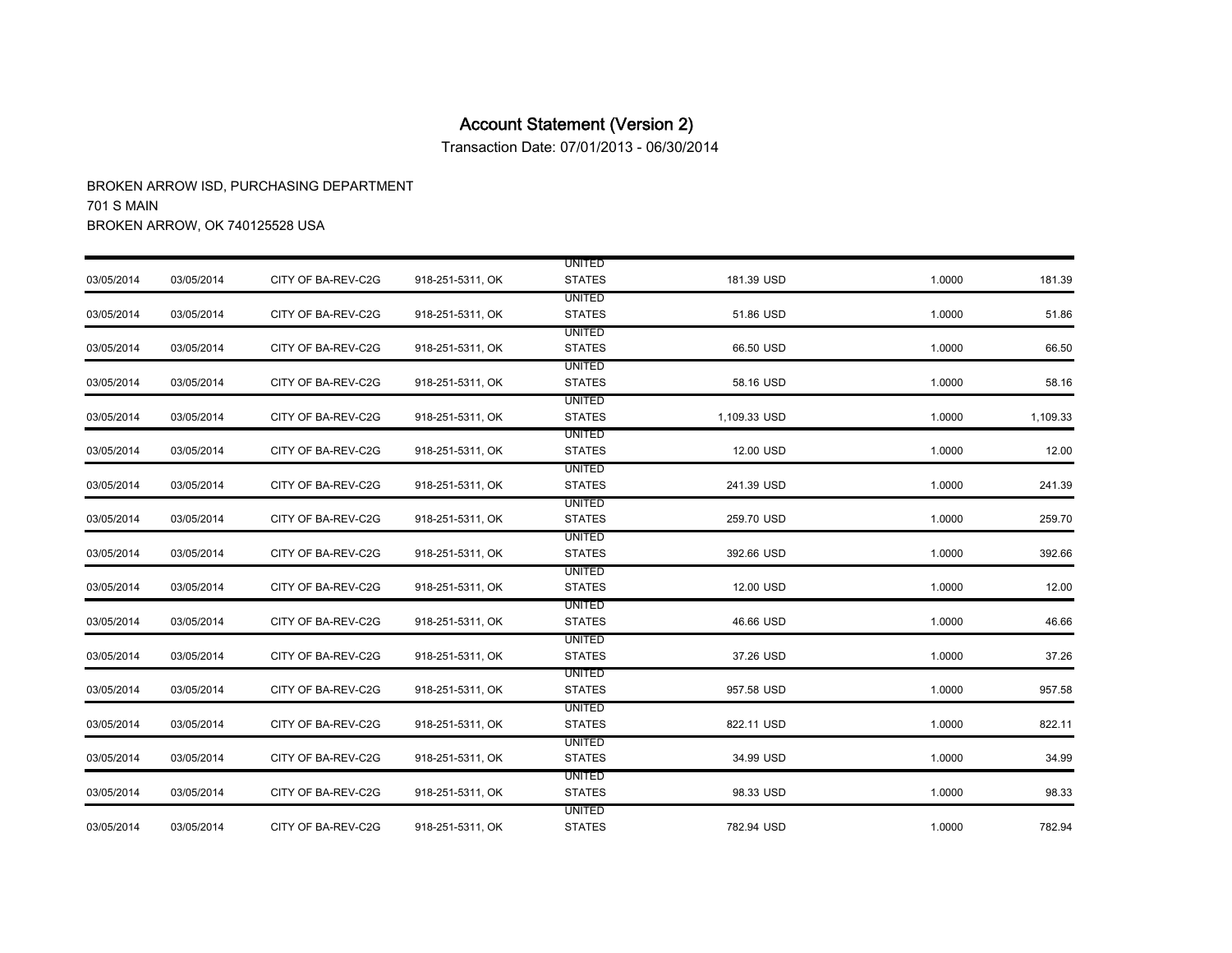Transaction Date: 07/01/2013 - 06/30/2014

|            |            |                    |                  | <b>UNITED</b> |               |        |           |
|------------|------------|--------------------|------------------|---------------|---------------|--------|-----------|
| 03/05/2014 | 03/05/2014 | CITY OF BA-REV-C2G | 918-251-5311, OK | <b>STATES</b> | 22.97 USD     | 1.0000 | 22.97     |
|            |            |                    |                  | <b>UNITED</b> |               |        |           |
| 03/05/2014 | 03/05/2014 | CITY OF BA-REV-C2G | 918-251-5311, OK | <b>STATES</b> | 23.16 USD     | 1.0000 | 23.16     |
|            |            |                    |                  | <b>UNITED</b> |               |        |           |
| 03/05/2014 | 03/05/2014 | CITY OF BA-REV-C2G | 918-251-5311, OK | <b>STATES</b> | 75.15 USD     | 1.0000 | 75.15     |
|            |            |                    |                  | <b>UNITED</b> |               |        |           |
| 03/05/2014 | 03/05/2014 | CITY OF BA-REV-C2G | 918-251-5311, OK | <b>STATES</b> | 719.86 USD    | 1.0000 | 719.86    |
|            |            |                    |                  | <b>UNITED</b> |               |        |           |
| 03/05/2014 | 03/05/2014 | CITY OF BA-REV-C2G | 918-251-5311, OK | <b>STATES</b> | 1,945.24 USD  | 1.0000 | 1,945.24  |
|            |            |                    |                  | <b>UNITED</b> |               |        |           |
| 03/05/2014 | 03/05/2014 | CITY OF BA-REV-C2G | 918-251-5311, OK | <b>STATES</b> | 773.22 USD    | 1.0000 | 773.22    |
|            |            |                    |                  | <b>UNITED</b> |               |        |           |
| 03/05/2014 | 03/05/2014 | CITY OF BA-REV-C2G | 918-251-5311, OK | <b>STATES</b> | 12.66 USD     | 1.0000 | 12.66     |
|            |            |                    |                  | <b>UNITED</b> |               |        |           |
| 03/05/2014 | 03/05/2014 | CITY OF BA-REV-C2G | 918-251-5311, OK | <b>STATES</b> | 687.73 USD    | 1.0000 | 687.73    |
|            |            |                    |                  | <b>UNITED</b> |               |        |           |
| 04/07/2014 | 04/04/2014 | AMERICAN WASTE CON | TULSA, OK        | <b>STATES</b> | 17,785.99 USD | 1.0000 | 17,785.99 |
|            |            |                    |                  | <b>UNITED</b> |               |        |           |
| 04/07/2014 | 04/04/2014 | AMERICAN WASTE CON | TULSA, OK        | <b>STATES</b> | 1,005.88 USD  | 1.0000 | 1,005.88  |
|            |            |                    |                  | <b>UNITED</b> |               |        |           |
| 04/07/2014 | 04/04/2014 | AMERICAN WASTE CON | TULSA, OK        | <b>STATES</b> | 406.01 USD    | 1.0000 | 406.01    |
|            |            |                    |                  | UNITED        |               |        |           |
| 04/07/2014 | 04/04/2014 | AMERICAN WASTE CON | TULSA, OK        | <b>STATES</b> | 405.02 USD    | 1.0000 | 405.02    |
|            |            |                    |                  | <b>UNITED</b> |               |        |           |
| 04/07/2014 | 04/04/2014 | AMERICAN WASTE CON | TULSA, OK        | <b>STATES</b> | 104.58 USD    | 1.0000 | 104.58    |
|            |            |                    |                  | <b>UNITED</b> |               |        |           |
| 04/07/2014 | 04/04/2014 | AMERICAN WASTE CON | TULSA, OK        | <b>STATES</b> | 344.65 USD    | 1.0000 | 344.65    |
|            |            |                    |                  | <b>UNITED</b> |               |        |           |
| 04/10/2014 | 04/10/2014 | CITY OF BA-REV-C2G | 918-251-5311, OK | <b>STATES</b> | 756.16 USD    | 1.0000 | 756.16    |
|            |            |                    |                  | UNITED        |               |        |           |
| 04/10/2014 | 04/10/2014 | CITY OF BA-REV-C2G | 918-251-5311, OK | <b>STATES</b> | 492.52 USD    | 1.0000 | 492.52    |
|            |            |                    |                  | <b>UNITED</b> |               |        |           |
| 04/10/2014 | 04/10/2014 | CITY OF BA-REV-C2G | 918-251-5311, OK | <b>STATES</b> | 586.88 USD    | 1.0000 | 586.88    |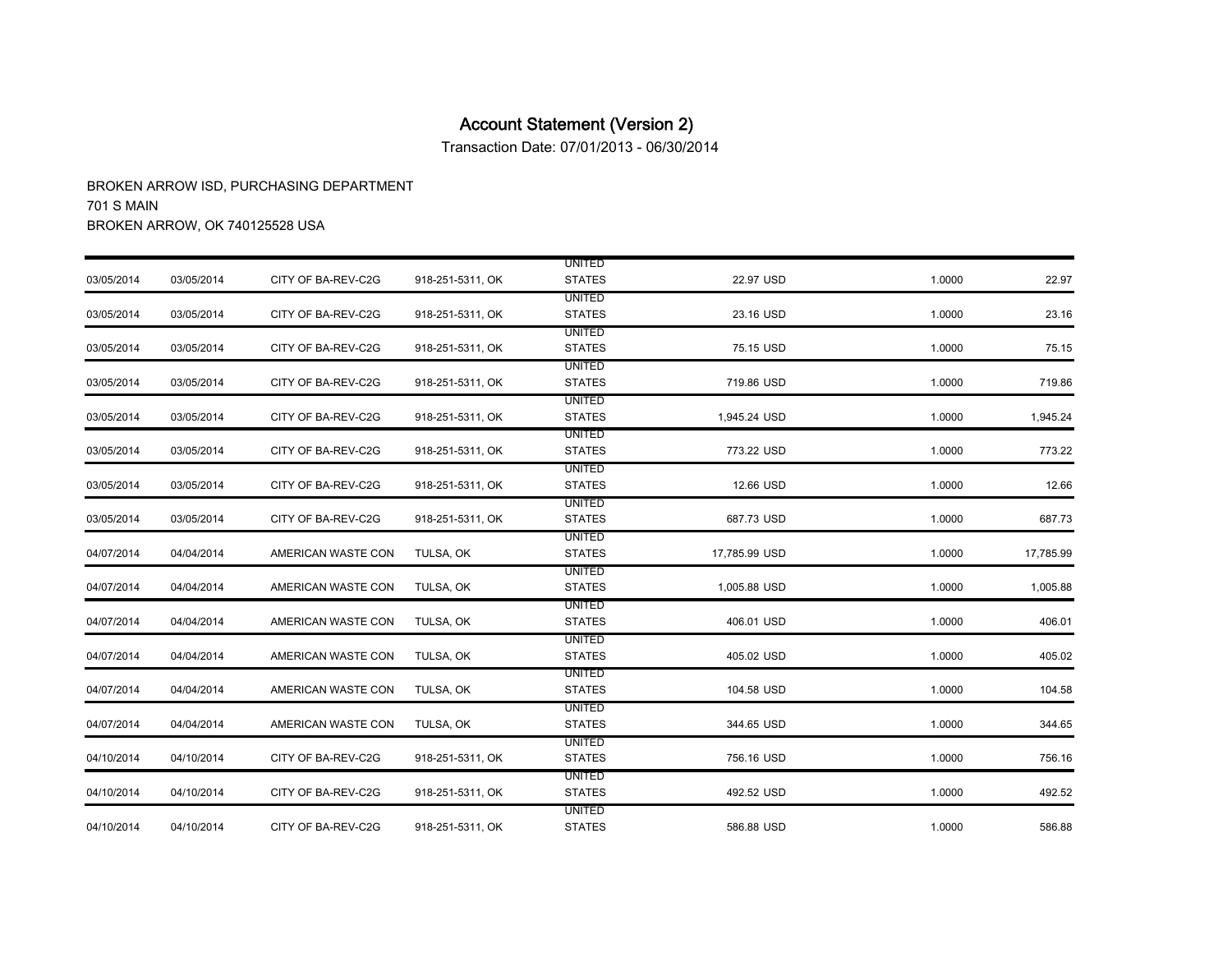Transaction Date: 07/01/2013 - 06/30/2014

|            |            |                    |                  | <b>UNITED</b> |              |        |          |
|------------|------------|--------------------|------------------|---------------|--------------|--------|----------|
| 04/10/2014 | 04/10/2014 | CITY OF BA-REV-C2G | 918-251-5311, OK | <b>STATES</b> | 969.12 USD   | 1.0000 | 969.12   |
|            |            |                    |                  | <b>UNITED</b> |              |        |          |
| 04/10/2014 | 04/10/2014 | CITY OF BA-REV-C2G | 918-251-5311, OK | <b>STATES</b> | 397.52 USD   | 1.0000 | 397.52   |
|            |            |                    |                  | <b>UNITED</b> |              |        |          |
| 04/10/2014 | 04/10/2014 | CITY OF BA-REV-C2G | 918-251-5311, OK | <b>STATES</b> | 161.06 USD   | 1.0000 | 161.06   |
|            |            |                    |                  | <b>UNITED</b> |              |        |          |
| 04/10/2014 | 04/10/2014 | CITY OF BA-REV-C2G | 918-251-5311, OK | <b>STATES</b> | 11.67 USD    | 1.0000 | 11.67    |
|            |            |                    |                  | UNITED        |              |        |          |
| 04/10/2014 | 04/10/2014 | CITY OF BA-REV-C2G | 918-251-5311, OK | <b>STATES</b> | 53.51 USD    | 1.0000 | 53.51    |
|            |            |                    |                  | <b>UNITED</b> |              |        |          |
| 04/10/2014 | 04/10/2014 | CITY OF BA-REV-C2G | 918-251-5311, OK | <b>STATES</b> | 98.25 USD    | 1.0000 | 98.25    |
|            |            |                    |                  | <b>UNITED</b> |              |        |          |
| 04/10/2014 | 04/10/2014 | CITY OF BA-REV-C2G | 918-251-5311, OK | <b>STATES</b> | 46.33 USD    | 1.0000 | 46.33    |
|            |            |                    |                  | <b>UNITED</b> |              |        |          |
| 04/10/2014 | 04/10/2014 | CITY OF BA-REV-C2G | 918-251-5311, OK | <b>STATES</b> | 12.00 USD    | 1.0000 | 12.00    |
|            |            |                    |                  | <b>UNITED</b> |              |        |          |
| 04/10/2014 | 04/10/2014 | CITY OF BA-REV-C2G | 918-251-5311, OK | <b>STATES</b> | 1,112.31 USD | 1.0000 | 1,112.31 |
|            |            |                    |                  | <b>UNITED</b> |              |        |          |
| 04/10/2014 | 04/10/2014 | CITY OF BA-REV-C2G | 918-251-5311, OK | <b>STATES</b> | 64.12 USD    | 1.0000 | 64.12    |
|            |            |                    |                  | UNITED        |              |        |          |
| 04/10/2014 | 04/10/2014 | CITY OF BA-REV-C2G | 918-251-5311, OK | <b>STATES</b> | 35.61 USD    | 1.0000 | 35.61    |
|            |            |                    |                  | <b>UNITED</b> |              |        |          |
| 04/10/2014 | 04/10/2014 | CITY OF BA-REV-C2G | 918-251-5311, OK | <b>STATES</b> | 61.87 USD    | 1.0000 | 61.87    |
|            |            |                    |                  | <b>UNITED</b> |              |        |          |
| 04/10/2014 | 04/10/2014 | CITY OF BA-REV-C2G | 918-251-5311, OK | <b>STATES</b> | 261.25 USD   | 1.0000 | 261.25   |
|            |            |                    |                  | <b>UNITED</b> |              |        |          |
| 04/10/2014 | 04/10/2014 | CITY OF BA-REV-C2G | 918-251-5311, OK | <b>STATES</b> | 17.78 USD    | 1.0000 | 17.78    |
|            |            |                    |                  | <b>UNITED</b> |              |        |          |
| 04/10/2014 | 04/10/2014 | CITY OF BA-REV-C2G | 918-251-5311, OK | <b>STATES</b> | 21.45 USD    | 1.0000 | 21.45    |
|            |            |                    |                  | <b>UNITED</b> |              |        |          |
| 04/10/2014 | 04/10/2014 | CITY OF BA-REV-C2G | 918-251-5311, OK | <b>STATES</b> | 869.99 USD   | 1.0000 | 869.99   |
|            |            |                    |                  | <b>UNITED</b> |              |        |          |
| 04/10/2014 | 04/10/2014 | CITY OF BA-REV-C2G | 918-251-5311, OK | <b>STATES</b> | 22.97 USD    | 1.0000 | 22.97    |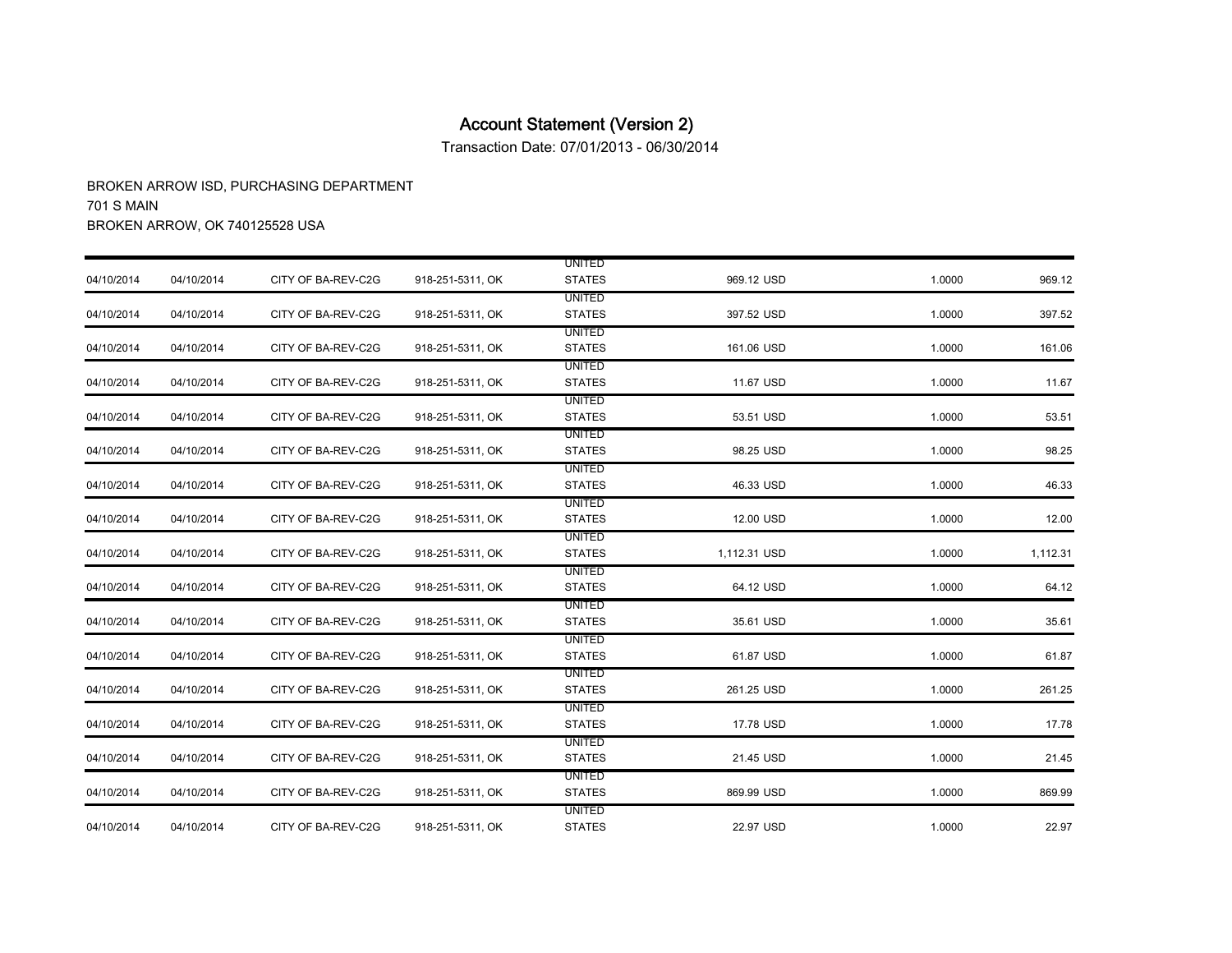Transaction Date: 07/01/2013 - 06/30/2014

|            |            |                    |                  | <b>UNITED</b> |            |        |        |
|------------|------------|--------------------|------------------|---------------|------------|--------|--------|
| 04/10/2014 | 04/10/2014 | CITY OF BA-REV-C2G | 918-251-5311, OK | <b>STATES</b> | 182.38 USD | 1.0000 | 182.38 |
|            |            |                    |                  | <b>UNITED</b> |            |        |        |
| 04/10/2014 | 04/10/2014 | CITY OF BA-REV-C2G | 918-251-5311, OK | <b>STATES</b> | 363.63 USD | 1.0000 | 363.63 |
|            |            |                    |                  | <b>UNITED</b> |            |        |        |
| 04/10/2014 | 04/10/2014 | CITY OF BA-REV-C2G | 918-251-5311, OK | <b>STATES</b> | 12.00 USD  | 1.0000 | 12.00  |
|            |            |                    |                  | <b>UNITED</b> |            |        |        |
| 04/10/2014 | 04/10/2014 | CITY OF BA-REV-C2G | 918-251-5311, OK | <b>STATES</b> | 111.11 USD | 1.0000 | 111.11 |
|            |            |                    |                  | <b>UNITED</b> |            |        |        |
| 04/10/2014 | 04/10/2014 | CITY OF BA-REV-C2G | 918-251-5311, OK | <b>STATES</b> | 907.99 USD | 1.0000 | 907.99 |
|            |            |                    |                  | <b>UNITED</b> |            |        |        |
| 04/10/2014 | 04/10/2014 | CITY OF BA-REV-C2G | 918-251-5311, OK | <b>STATES</b> | 24.81 USD  | 1.0000 | 24.81  |
|            |            |                    |                  | <b>UNITED</b> |            |        |        |
| 04/10/2014 | 04/10/2014 | CITY OF BA-REV-C2G | 918-251-5311, OK | <b>STATES</b> | 75.48 USD  | 1.0000 | 75.48  |
|            |            |                    |                  | UNITED        |            |        |        |
| 04/10/2014 | 04/10/2014 | CITY OF BA-REV-C2G | 918-251-5311, OK | <b>STATES</b> | 98.99 USD  | 1.0000 | 98.99  |
|            |            |                    |                  | <b>UNITED</b> |            |        |        |
| 04/10/2014 | 04/10/2014 | CITY OF BA-REV-C2G | 918-251-5311, OK | <b>STATES</b> | 6.21 USD   | 1.0000 | 6.21   |
|            |            |                    |                  | <b>UNITED</b> |            |        |        |
| 04/10/2014 | 04/10/2014 | CITY OF BA-REV-C2G | 918-251-5311, OK | <b>STATES</b> | 425.88 USD | 1.0000 | 425.88 |
|            |            |                    |                  | UNITED        |            |        |        |
| 04/10/2014 | 04/10/2014 | CITY OF BA-REV-C2G | 918-251-5311, OK | <b>STATES</b> | 12.00 USD  | 1.0000 | 12.00  |
|            |            |                    |                  | UNITED        |            |        |        |
| 04/10/2014 | 04/10/2014 | CITY OF BA-REV-C2G | 918-251-5311, OK | <b>STATES</b> | 953.61 USD | 1.0000 | 953.61 |
|            |            |                    |                  | <b>UNITED</b> |            |        |        |
| 04/10/2014 | 04/10/2014 | CITY OF BA-REV-C2G | 918-251-5311, OK | <b>STATES</b> | 363.49 USD | 1.0000 | 363.49 |
|            |            |                    |                  | <b>UNITED</b> |            |        |        |
| 04/10/2014 | 04/10/2014 | CITY OF BA-REV-C2G | 918-251-5311, OK | <b>STATES</b> | 37.64 USD  | 1.0000 | 37.64  |
|            |            |                    |                  | <b>UNITED</b> |            |        |        |
| 04/10/2014 | 04/10/2014 | CITY OF BA-REV-C2G | 918-251-5311, OK | <b>STATES</b> | 854.50 USD | 1.0000 | 854.50 |
|            |            |                    |                  | <b>UNITED</b> |            |        |        |
| 04/10/2014 | 04/10/2014 | CITY OF BA-REV-C2G | 918-251-5311, OK | <b>STATES</b> | 754.59 USD | 1.0000 | 754.59 |
|            |            |                    |                  | <b>UNITED</b> |            |        |        |
| 04/10/2014 | 04/10/2014 | CITY OF BA-REV-C2G | 918-251-5311, OK | <b>STATES</b> | 187.22 USD | 1.0000 | 187.22 |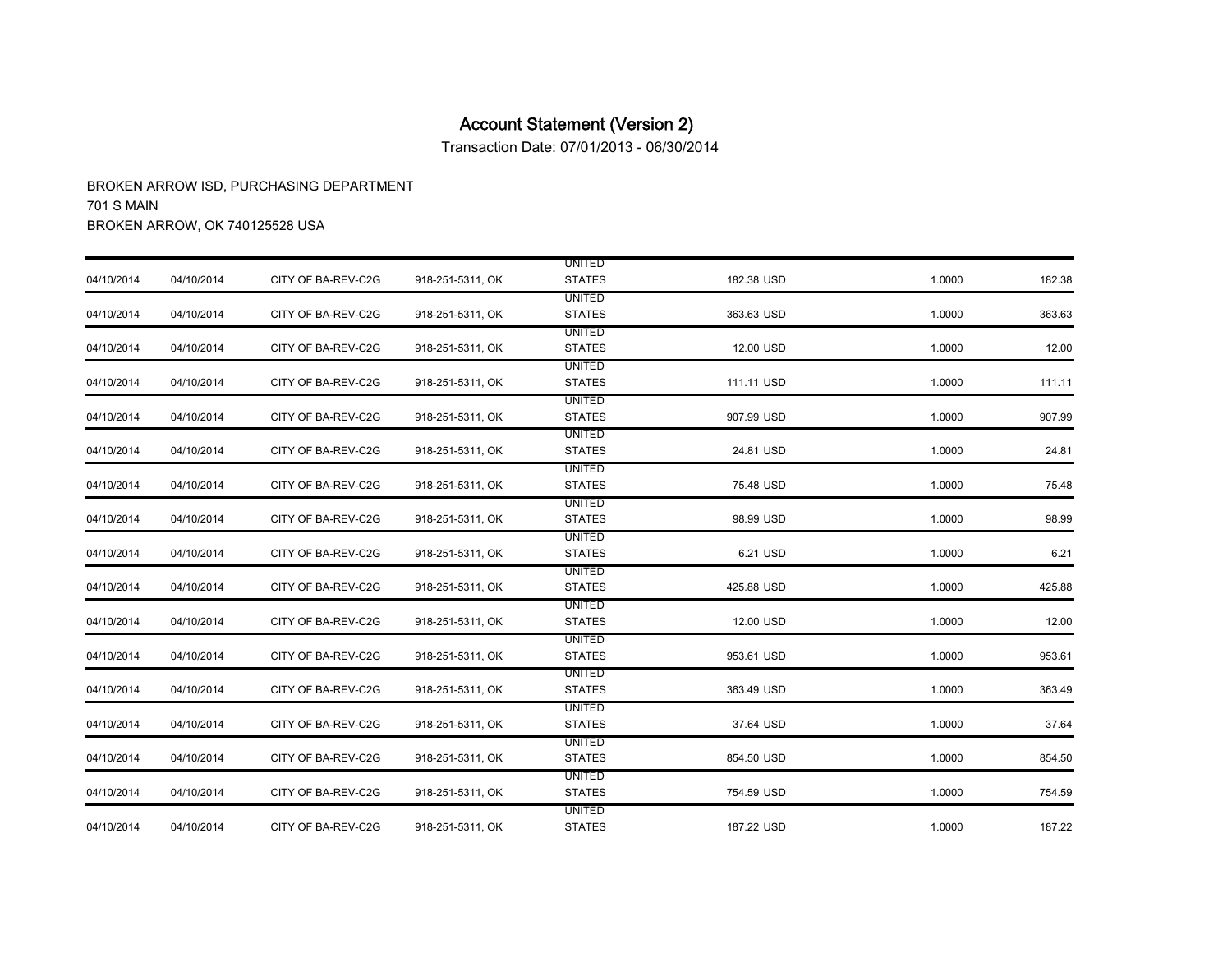Transaction Date: 07/01/2013 - 06/30/2014

|            |            |                    |                  | <b>UNITED</b> |              |        |          |
|------------|------------|--------------------|------------------|---------------|--------------|--------|----------|
| 04/10/2014 | 04/10/2014 | CITY OF BA-REV-C2G | 918-251-5311, OK | <b>STATES</b> | 526.29 USD   | 1.0000 | 526.29   |
|            |            |                    |                  | <b>UNITED</b> |              |        |          |
| 04/10/2014 | 04/10/2014 | CITY OF BA-REV-C2G | 918-251-5311, OK | <b>STATES</b> | 723.83 USD   | 1.0000 | 723.83   |
|            |            |                    |                  | <b>UNITED</b> |              |        |          |
| 04/10/2014 | 04/10/2014 | CITY OF BA-REV-C2G | 918-251-5311, OK | <b>STATES</b> | 686.74 USD   | 1.0000 | 686.74   |
|            |            |                    |                  | <b>UNITED</b> |              |        |          |
| 04/10/2014 | 04/10/2014 | CITY OF BA-REV-C2G | 918-251-5311, OK | <b>STATES</b> | 13.66 USD    | 1.0000 | 13.66    |
|            |            |                    |                  | <b>UNITED</b> |              |        |          |
| 04/10/2014 | 04/10/2014 | CITY OF BA-REV-C2G | 918-251-5311, OK | <b>STATES</b> | 461.11 USD   | 1.0000 | 461.11   |
|            |            |                    |                  | <b>UNITED</b> |              |        |          |
| 04/10/2014 | 04/10/2014 | CITY OF BA-REV-C2G | 918-251-5311, OK | <b>STATES</b> | 1,508.99 USD | 1.0000 | 1,508.99 |
|            |            |                    |                  | <b>UNITED</b> |              |        |          |
| 04/10/2014 | 04/10/2014 | CITY OF BA-REV-C2G | 918-251-5311, OK | <b>STATES</b> | 742.78 USD   | 1.0000 | 742.78   |
|            |            |                    |                  | UNITED        |              |        |          |
| 04/10/2014 | 04/10/2014 | CITY OF BA-REV-C2G | 918-251-5311, OK | <b>STATES</b> | 320.00 USD   | 1.0000 | 320.00   |
|            |            |                    |                  | <b>UNITED</b> |              |        |          |
| 04/10/2014 | 04/10/2014 | CITY OF BA-REV-C2G | 918-251-5311, OK | <b>STATES</b> | 59.59 USD    | 1.0000 | 59.59    |
|            |            |                    |                  | <b>UNITED</b> |              |        |          |
| 04/10/2014 | 04/10/2014 | CITY OF BA-REV-C2G | 918-251-5311, OK | <b>STATES</b> | 608.63 USD   | 1.0000 | 608.63   |
|            |            |                    |                  | UNITED        |              |        |          |
| 04/10/2014 | 04/10/2014 | CITY OF BA-REV-C2G | 918-251-5311, OK | <b>STATES</b> | 97.14 USD    | 1.0000 | 97.14    |
|            |            |                    |                  | UNITED        |              |        |          |
| 04/10/2014 | 04/10/2014 | CITY OF BA-REV-C2G | 918-251-5311, OK | <b>STATES</b> | 102.19 USD   | 1.0000 | 102.19   |
|            |            |                    |                  | <b>UNITED</b> |              |        |          |
| 04/10/2014 | 04/10/2014 | CITY OF BA-REV-C2G | 918-251-5311, OK | <b>STATES</b> | 523.16 USD   | 1.0000 | 523.16   |
|            |            |                    |                  | <b>UNITED</b> |              |        |          |
| 04/10/2014 | 04/10/2014 | CITY OF BA-REV-C2G | 918-251-5311, OK | <b>STATES</b> | 9.50 USD     | 1.0000 | 9.50     |
|            |            |                    |                  | <b>UNITED</b> |              |        |          |
| 04/10/2014 | 04/10/2014 | CITY OF BA-REV-C2G | 918-251-5311, OK | <b>STATES</b> | 12.00 USD    | 1.0000 | 12.00    |
|            |            |                    |                  | <b>UNITED</b> |              |        |          |
| 04/10/2014 | 04/10/2014 | CITY OF BA-REV-C2G | 918-251-5311, OK | <b>STATES</b> | 414.39 USD   | 1.0000 | 414.39   |
|            |            |                    |                  | <b>UNITED</b> |              |        |          |
| 04/10/2014 | 04/10/2014 | CITY OF BA-REV-C2G | 918-251-5311, OK | <b>STATES</b> | 221.39 USD   | 1.0000 | 221.39   |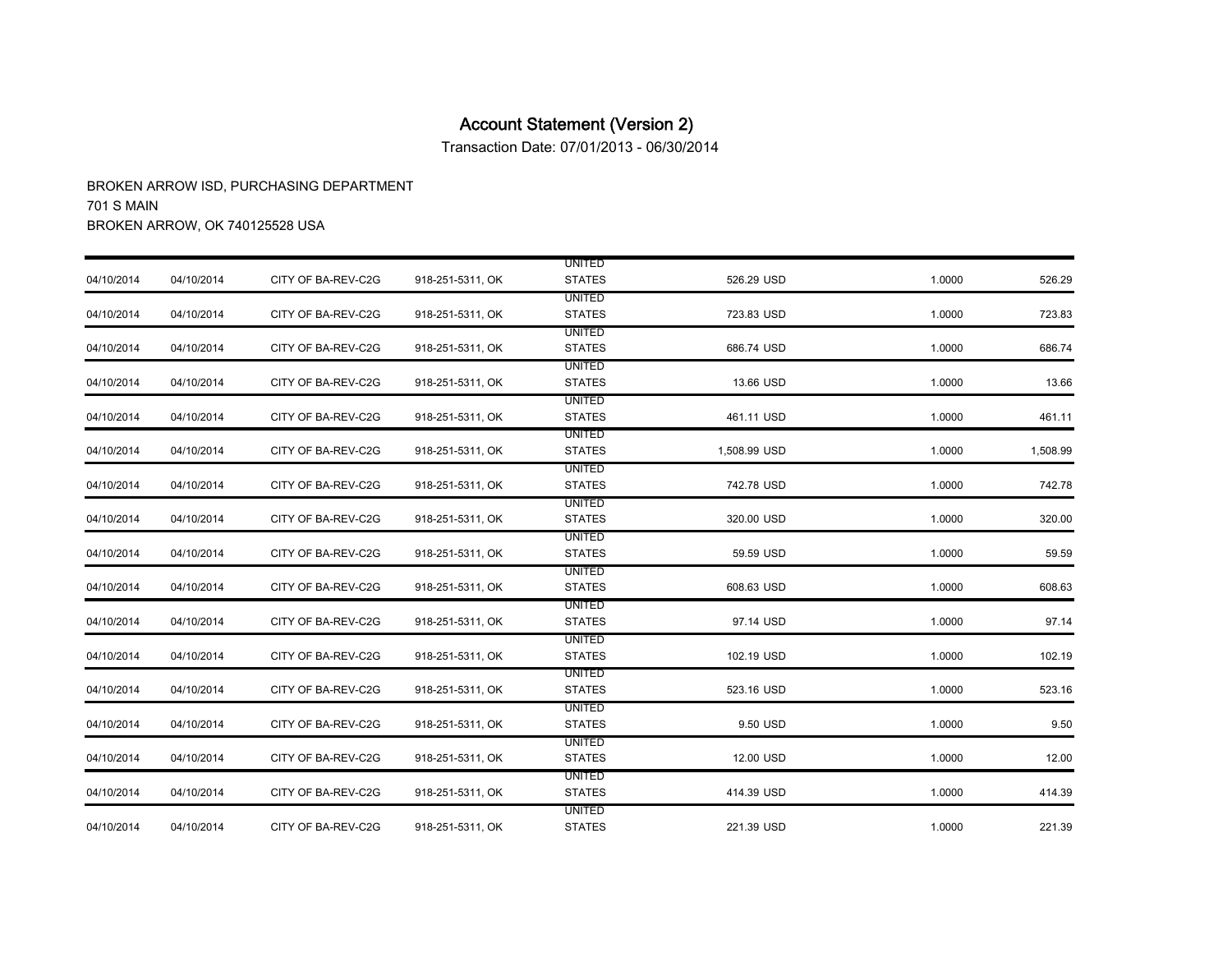Transaction Date: 07/01/2013 - 06/30/2014

|            |            |                    |                  | <b>UNITED</b> |              |        |          |
|------------|------------|--------------------|------------------|---------------|--------------|--------|----------|
| 04/10/2014 | 04/10/2014 | CITY OF BA-REV-C2G | 918-251-5311, OK | <b>STATES</b> | 213.36 USD   | 1.0000 | 213.36   |
|            |            |                    |                  | <b>UNITED</b> |              |        |          |
| 04/10/2014 | 04/10/2014 | CITY OF BA-REV-C2G | 918-251-5311, OK | <b>STATES</b> | 401.92 USD   | 1.0000 | 401.92   |
|            |            |                    |                  | <b>UNITED</b> |              |        |          |
| 04/10/2014 | 04/10/2014 | CITY OF BA-REV-C2G | 918-251-5311, OK | <b>STATES</b> | 2,969.12 USD | 1.0000 | 2,969.12 |
|            |            |                    |                  | <b>UNITED</b> |              |        |          |
| 04/10/2014 | 04/10/2014 | CITY OF BA-REV-C2G | 918-251-5311, OK | <b>STATES</b> | 44.23 USD    | 1.0000 | 44.23    |
|            |            |                    |                  | <b>UNITED</b> |              |        |          |
| 04/10/2014 | 04/10/2014 | CITY OF BA-REV-C2G | 918-251-5311, OK | <b>STATES</b> | 379.58 USD   | 1.0000 | 379.58   |
|            |            |                    |                  | <b>UNITED</b> |              |        |          |
| 04/10/2014 | 04/10/2014 | CITY OF BA-REV-C2G | 918-251-5311, OK | <b>STATES</b> | 11.01 USD    | 1.0000 | 11.01    |
|            |            |                    |                  | <b>UNITED</b> |              |        |          |
| 04/10/2014 | 04/10/2014 | CITY OF BA-REV-C2G | 918-251-5311, OK | <b>STATES</b> | 12.00 USD    | 1.0000 | 12.00    |
|            |            |                    |                  | UNITED        |              |        |          |
| 04/10/2014 | 04/10/2014 | CITY OF BA-REV-C2G | 918-251-5311, OK | <b>STATES</b> | 245.68 USD   | 1.0000 | 245.68   |
|            |            |                    |                  | <b>UNITED</b> |              |        |          |
| 04/10/2014 | 04/10/2014 | CITY OF BA-REV-C2G | 918-251-5311, OK | <b>STATES</b> | 829.14 USD   | 1.0000 | 829.14   |
|            |            |                    |                  | <b>UNITED</b> |              |        |          |
| 04/10/2014 | 04/10/2014 | CITY OF BA-REV-C2G | 918-251-5311, OK | <b>STATES</b> | 49.06 USD    | 1.0000 | 49.06    |
|            |            |                    |                  | UNITED        |              |        |          |
| 04/10/2014 | 04/10/2014 | CITY OF BA-REV-C2G | 918-251-5311, OK | <b>STATES</b> | 152.92 USD   | 1.0000 | 152.92   |
|            |            |                    |                  | <b>UNITED</b> |              |        |          |
| 04/23/2014 | 04/23/2014 | CITY OF BA-REV-C2G | 918-251-5311, OK | <b>STATES</b> | 293.34 USD   | 1.0000 | 293.34   |
|            |            |                    |                  | <b>UNITED</b> |              |        |          |
| 04/23/2014 | 04/23/2014 | CITY OF BA-REV-C2G | 918-251-5311, OK | <b>STATES</b> | 213.53 USD   | 1.0000 | 213.53   |
|            |            |                    |                  | <b>UNITED</b> |              |        |          |
| 04/23/2014 | 04/23/2014 | CITY OF BA-REV-C2G | 918-251-5311, OK | <b>STATES</b> | 1,040.99 USD | 1.0000 | 1,040.99 |
|            |            |                    |                  | <b>UNITED</b> |              |        |          |
| 05/08/2014 | 05/07/2014 | AMERICAN WASTE CON | TULSA, OK        | <b>STATES</b> | 45.62 USD    | 1.0000 | 45.62    |
|            |            |                    |                  | <b>UNITED</b> |              |        |          |
| 05/08/2014 | 05/07/2014 | AMERICAN WASTE CON | TULSA, OK        | <b>STATES</b> | 8,897.13 USD | 1.0000 | 8,897.13 |
|            |            |                    |                  | <b>UNITED</b> |              |        |          |
| 05/08/2014 | 05/07/2014 | AMERICAN WASTE CON | TULSA, OK        | <b>STATES</b> | 60.00 USD    | 1.0000 | 60.00    |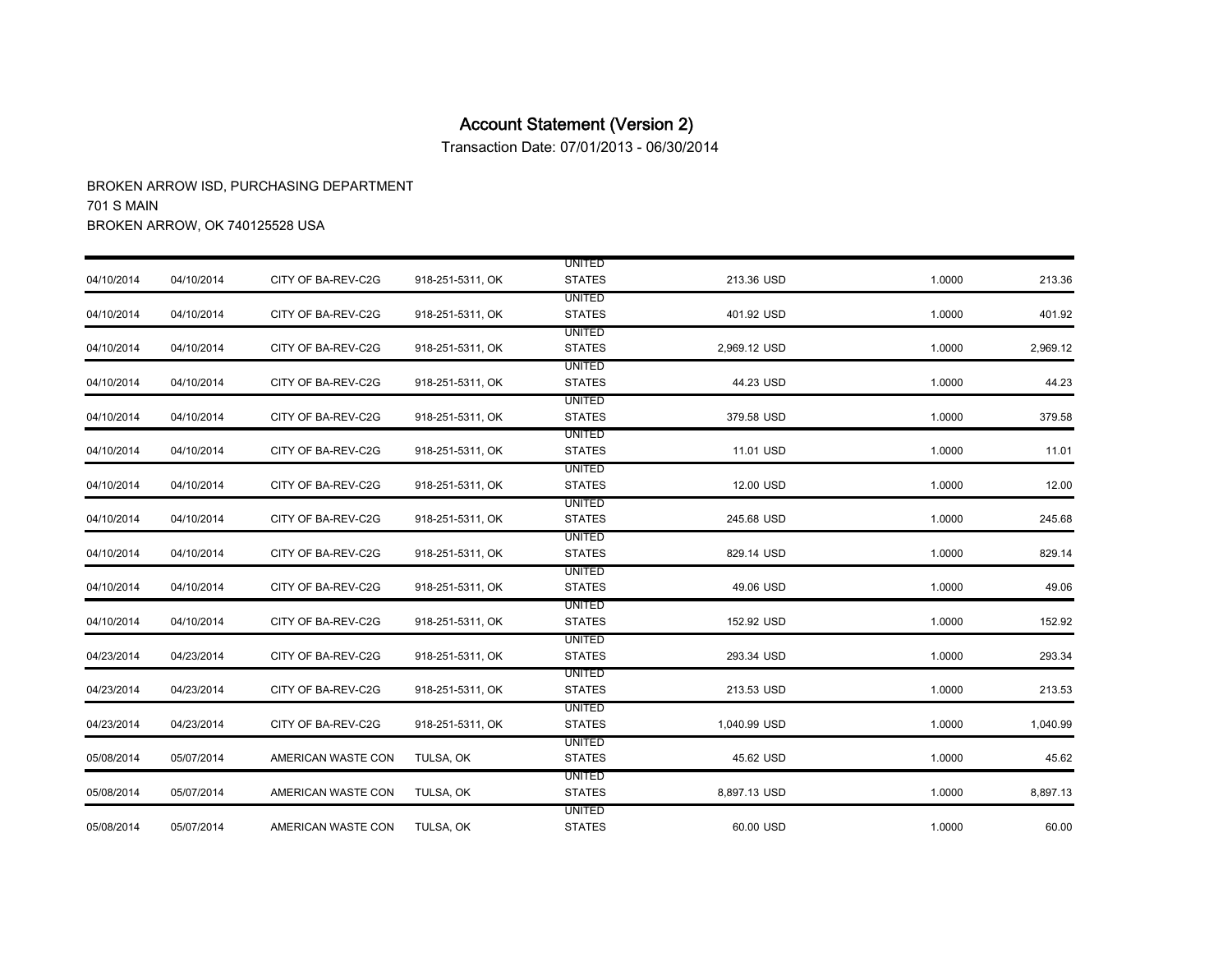Transaction Date: 07/01/2013 - 06/30/2014

|            |            |                    |                  | <b>UNITED</b> |              |        |          |
|------------|------------|--------------------|------------------|---------------|--------------|--------|----------|
| 05/08/2014 | 05/07/2014 | AMERICAN WASTE CON | TULSA, OK        | <b>STATES</b> | 637.06 USD   | 1.0000 | 637.06   |
|            |            |                    |                  | <b>UNITED</b> |              |        |          |
| 05/08/2014 | 05/07/2014 | AMERICAN WASTE CON | TULSA, OK        | <b>STATES</b> | 418.80 USD   | 1.0000 | 418.80   |
|            |            |                    |                  | <b>UNITED</b> |              |        |          |
| 05/08/2014 | 05/07/2014 | AMERICAN WASTE CON | TULSA, OK        | <b>STATES</b> | 60.00 USD    | 1.0000 | 60.00    |
|            |            |                    |                  | <b>UNITED</b> |              |        |          |
| 05/08/2014 | 05/07/2014 | AMERICAN WASTE CON | TULSA, OK        | <b>STATES</b> | 288.58 USD   | 1.0000 | 288.58   |
|            |            |                    |                  | <b>UNITED</b> |              |        |          |
| 05/08/2014 | 05/08/2014 | CITY OF BA-REV-C2G | 918-251-5311, OK | <b>STATES</b> | 158.93 USD   | 1.0000 | 158.93   |
|            |            |                    |                  | <b>UNITED</b> |              |        |          |
| 05/08/2014 | 05/08/2014 | CITY OF BA-REV-C2G | 918-251-5311, OK | <b>STATES</b> | 722.59 USD   | 1.0000 | 722.59   |
|            |            |                    |                  | <b>UNITED</b> |              |        |          |
| 05/08/2014 | 05/08/2014 | CITY OF BA-REV-C2G | 918-251-5311, OK | <b>STATES</b> | 250.15 USD   | 1.0000 | 250.15   |
|            |            |                    |                  | <b>UNITED</b> |              |        |          |
| 05/08/2014 | 05/08/2014 | CITY OF BA-REV-C2G | 918-251-5311, OK | <b>STATES</b> | 94.82 USD    | 1.0000 | 94.82    |
|            |            |                    |                  | UNITED        |              |        |          |
| 05/08/2014 | 05/08/2014 | CITY OF BA-REV-C2G | 918-251-5311, OK | <b>STATES</b> | 17.63 USD    | 1.0000 | 17.63    |
|            |            |                    |                  | <b>UNITED</b> |              |        |          |
| 05/08/2014 | 05/08/2014 | CITY OF BA-REV-C2G | 918-251-5311, OK | <b>STATES</b> | 696.67 USD   | 1.0000 | 696.67   |
|            |            |                    |                  | UNITED        |              |        |          |
| 05/08/2014 | 05/08/2014 | CITY OF BA-REV-C2G | 918-251-5311, OK | <b>STATES</b> | 688.41 USD   | 1.0000 | 688.41   |
|            |            |                    |                  | UNITED        |              |        |          |
| 05/08/2014 | 05/08/2014 | CITY OF BA-REV-C2G | 918-251-5311, OK | <b>STATES</b> | 126.98 USD   | 1.0000 | 126.98   |
|            |            |                    |                  | <b>UNITED</b> |              |        |          |
| 05/08/2014 | 05/08/2014 | CITY OF BA-REV-C2G | 918-251-5311, OK | <b>STATES</b> | 1,824.10 USD | 1.0000 | 1,824.10 |
|            |            |                    |                  | <b>UNITED</b> |              |        |          |
| 05/08/2014 | 05/08/2014 | CITY OF BA-REV-C2G | 918-251-5311, OK | <b>STATES</b> | 463.43 USD   | 1.0000 | 463.43   |
|            |            |                    |                  | <b>UNITED</b> |              |        |          |
| 05/08/2014 | 05/08/2014 | CITY OF BA-REV-C2G | 918-251-5311, OK | <b>STATES</b> | 892.04 USD   | 1.0000 | 892.04   |
|            |            |                    |                  | UNITED        |              |        |          |
| 05/08/2014 | 05/08/2014 | CITY OF BA-REV-C2G | 918-251-5311, OK | <b>STATES</b> | 216.89 USD   | 1.0000 | 216.89   |
|            |            |                    |                  | <b>UNITED</b> |              |        |          |
| 05/08/2014 | 05/08/2014 | CITY OF BA-REV-C2G | 918-251-5311, OK | <b>STATES</b> | 774.86 USD   | 1.0000 | 774.86   |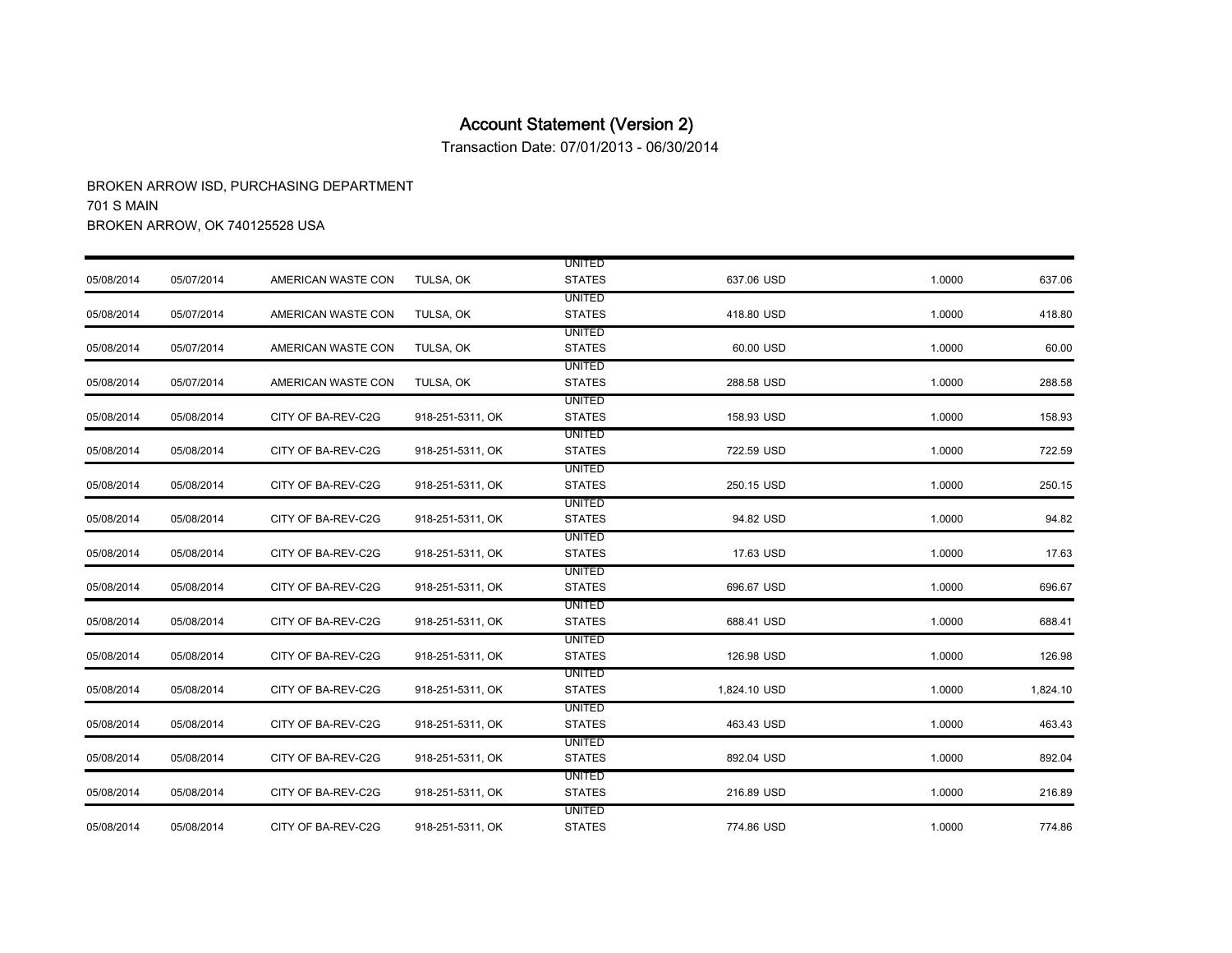Transaction Date: 07/01/2013 - 06/30/2014

|            |            |                    |                  | <b>UNITED</b> |            |        |        |
|------------|------------|--------------------|------------------|---------------|------------|--------|--------|
| 05/08/2014 | 05/08/2014 | CITY OF BA-REV-C2G | 918-251-5311, OK | <b>STATES</b> | 91.37 USD  | 1.0000 | 91.37  |
|            |            |                    |                  | <b>UNITED</b> |            |        |        |
| 05/08/2014 | 05/08/2014 | CITY OF BA-REV-C2G | 918-251-5311, OK | <b>STATES</b> | 363.49 USD | 1.0000 | 363.49 |
|            |            |                    |                  | <b>UNITED</b> |            |        |        |
| 05/08/2014 | 05/08/2014 | CITY OF BA-REV-C2G | 918-251-5311, OK | <b>STATES</b> | 902.63 USD | 1.0000 | 902.63 |
|            |            |                    |                  | <b>UNITED</b> |            |        |        |
| 05/08/2014 | 05/08/2014 | CITY OF BA-REV-C2G | 918-251-5311, OK | <b>STATES</b> | 714.87 USD | 1.0000 | 714.87 |
|            |            |                    |                  | <b>UNITED</b> |            |        |        |
| 05/08/2014 | 05/08/2014 | CITY OF BA-REV-C2G | 918-251-5311, OK | <b>STATES</b> | 824.04 USD | 1.0000 | 824.04 |
|            |            |                    |                  | <b>UNITED</b> |            |        |        |
| 05/08/2014 | 05/08/2014 | CITY OF BA-REV-C2G | 918-251-5311, OK | <b>STATES</b> | 59.49 USD  | 1.0000 | 59.49  |
|            |            |                    |                  | <b>UNITED</b> |            |        |        |
| 05/08/2014 | 05/08/2014 | CITY OF BA-REV-C2G | 918-251-5311, OK | <b>STATES</b> | 501.80 USD | 1.0000 | 501.80 |
|            |            |                    |                  | <b>UNITED</b> |            |        |        |
| 05/08/2014 | 05/08/2014 | CITY OF BA-REV-C2G | 918-251-5311, OK | <b>STATES</b> | 162.72 USD | 1.0000 | 162.72 |
|            |            |                    |                  | <b>UNITED</b> |            |        |        |
| 05/08/2014 | 05/08/2014 | CITY OF BA-REV-C2G | 918-251-5311, OK | <b>STATES</b> | 59.59 USD  | 1.0000 | 59.59  |
|            |            |                    |                  | UNITED        |            |        |        |
| 05/08/2014 | 05/08/2014 | CITY OF BA-REV-C2G | 918-251-5311, OK | <b>STATES</b> | 548.48 USD | 1.0000 | 548.48 |
|            |            |                    |                  | UNITED        |            |        |        |
| 05/08/2014 | 05/08/2014 | CITY OF BA-REV-C2G | 918-251-5311, OK | <b>STATES</b> | 475.97 USD | 1.0000 | 475.97 |
|            |            |                    |                  | <b>UNITED</b> |            |        |        |
| 05/08/2014 | 05/08/2014 | CITY OF BA-REV-C2G | 918-251-5311, OK | <b>STATES</b> | 739.94 USD | 1.0000 | 739.94 |
|            |            |                    |                  | <b>UNITED</b> |            |        |        |
| 05/08/2014 | 05/08/2014 | CITY OF BA-REV-C2G | 918-251-5311, OK | <b>STATES</b> | 905.90 USD | 1.0000 | 905.90 |
|            |            |                    |                  | <b>UNITED</b> |            |        |        |
| 05/08/2014 | 05/08/2014 | CITY OF BA-REV-C2G | 918-251-5311, OK | <b>STATES</b> | 85.01 USD  | 1.0000 | 85.01  |
|            |            |                    |                  | <b>UNITED</b> |            |        |        |
| 05/08/2014 | 05/08/2014 | CITY OF BA-REV-C2G | 918-251-5311, OK | <b>STATES</b> | 12.00 USD  | 1.0000 | 12.00  |
|            |            |                    |                  | UNITED        |            |        |        |
| 05/08/2014 | 05/08/2014 | CITY OF BA-REV-C2G | 918-251-5311, OK | <b>STATES</b> | 144.84 USD | 1.0000 | 144.84 |
|            |            |                    |                  | <b>UNITED</b> |            |        |        |
| 05/08/2014 | 05/08/2014 | CITY OF BA-REV-C2G | 918-251-5311, OK | <b>STATES</b> | 46.00 USD  | 1.0000 | 46.00  |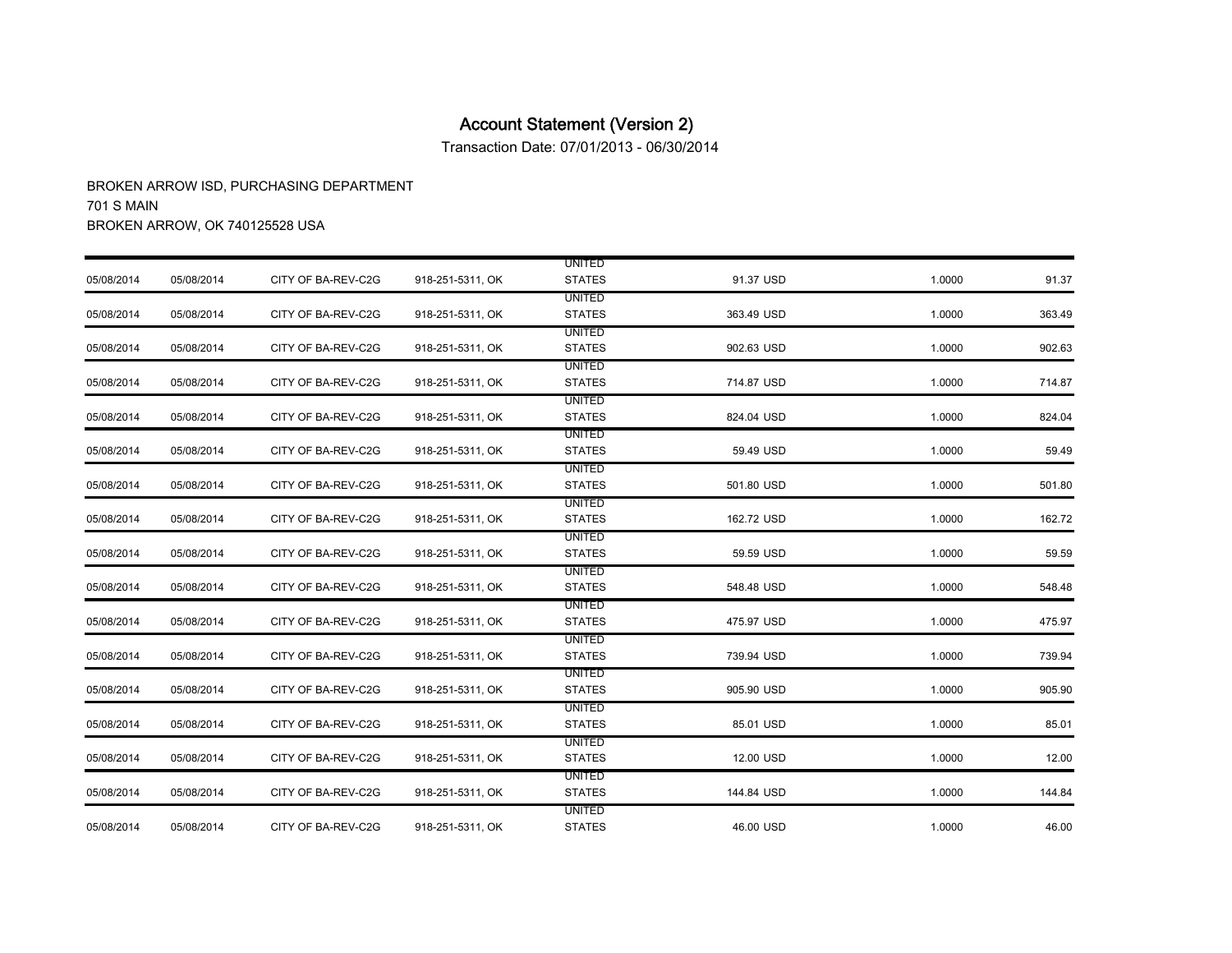Transaction Date: 07/01/2013 - 06/30/2014

|            |            |                    |                  | <b>UNITED</b> |              |        |          |
|------------|------------|--------------------|------------------|---------------|--------------|--------|----------|
| 05/08/2014 | 05/08/2014 | CITY OF BA-REV-C2G | 918-251-5311, OK | <b>STATES</b> | 52.85 USD    | 1.0000 | 52.85    |
|            |            |                    |                  | <b>UNITED</b> |              |        |          |
| 05/08/2014 | 05/08/2014 | CITY OF BA-REV-C2G | 918-251-5311, OK | <b>STATES</b> | 179.40 USD   | 1.0000 | 179.40   |
|            |            |                    |                  | <b>UNITED</b> |              |        |          |
| 05/08/2014 | 05/08/2014 | CITY OF BA-REV-C2G | 918-251-5311, OK | <b>STATES</b> | 228.47 USD   | 1.0000 | 228.47   |
|            |            |                    |                  | <b>UNITED</b> |              |        |          |
| 05/08/2014 | 05/08/2014 | CITY OF BA-REV-C2G | 918-251-5311, OK | <b>STATES</b> | 583.80 USD   | 1.0000 | 583.80   |
|            |            |                    |                  | <b>UNITED</b> |              |        |          |
| 05/08/2014 | 05/08/2014 | CITY OF BA-REV-C2G | 918-251-5311, OK | <b>STATES</b> | 12.00 USD    | 1.0000 | 12.00    |
|            |            |                    |                  | <b>UNITED</b> |              |        |          |
| 05/08/2014 | 05/08/2014 | CITY OF BA-REV-C2G | 918-251-5311, OK | <b>STATES</b> | 68.16 USD    | 1.0000 | 68.16    |
|            |            |                    |                  | <b>UNITED</b> |              |        |          |
| 05/08/2014 | 05/08/2014 | CITY OF BA-REV-C2G | 918-251-5311, OK | <b>STATES</b> | 57.50 USD    | 1.0000 | 57.50    |
|            |            |                    |                  | <b>UNITED</b> |              |        |          |
| 05/08/2014 | 05/08/2014 | CITY OF BA-REV-C2G | 918-251-5311, OK | <b>STATES</b> | 1,114.96 USD | 1.0000 | 1,114.96 |
|            |            |                    |                  | <b>UNITED</b> |              |        |          |
| 05/08/2014 | 05/08/2014 | CITY OF BA-REV-C2G | 918-251-5311, OK | <b>STATES</b> | 34.28 USD    | 1.0000 | 34.28    |
|            |            |                    |                  | <b>UNITED</b> |              |        |          |
| 05/08/2014 | 05/08/2014 | CITY OF BA-REV-C2G | 918-251-5311, OK | <b>STATES</b> | 12.00 USD    | 1.0000 | 12.00    |
|            |            |                    |                  | <b>UNITED</b> |              |        |          |
| 05/08/2014 | 05/08/2014 | CITY OF BA-REV-C2G | 918-251-5311, OK | <b>STATES</b> | 180.48 USD   | 1.0000 | 180.48   |
|            |            |                    |                  | <b>UNITED</b> |              |        |          |
| 05/08/2014 | 05/08/2014 | CITY OF BA-REV-C2G | 918-251-5311, OK | <b>STATES</b> | 268.19 USD   | 1.0000 | 268.19   |
|            |            |                    |                  | <b>UNITED</b> |              |        |          |
| 05/08/2014 | 05/08/2014 | CITY OF BA-REV-C2G | 918-251-5311, OK | <b>STATES</b> | 151.37 USD   | 1.0000 | 151.37   |
|            |            |                    |                  | <b>UNITED</b> |              |        |          |
| 05/08/2014 | 05/08/2014 | CITY OF BA-REV-C2G | 918-251-5311, OK | <b>STATES</b> | 49.06 USD    | 1.0000 | 49.06    |
|            |            |                    |                  | <b>UNITED</b> |              |        |          |
| 05/08/2014 | 05/08/2014 | CITY OF BA-REV-C2G | 918-251-5311, OK | <b>STATES</b> | 16.78 USD    | 1.0000 | 16.78    |
|            |            |                    |                  | <b>UNITED</b> |              |        |          |
| 05/08/2014 | 05/08/2014 | CITY OF BA-REV-C2G | 918-251-5311, OK | <b>STATES</b> | 21.45 USD    | 1.0000 | 21.45    |
|            |            |                    |                  | <b>UNITED</b> |              |        |          |
| 05/08/2014 | 05/08/2014 | CITY OF BA-REV-C2G | 918-251-5311, OK | <b>STATES</b> | 22.49 USD    | 1.0000 | 22.49    |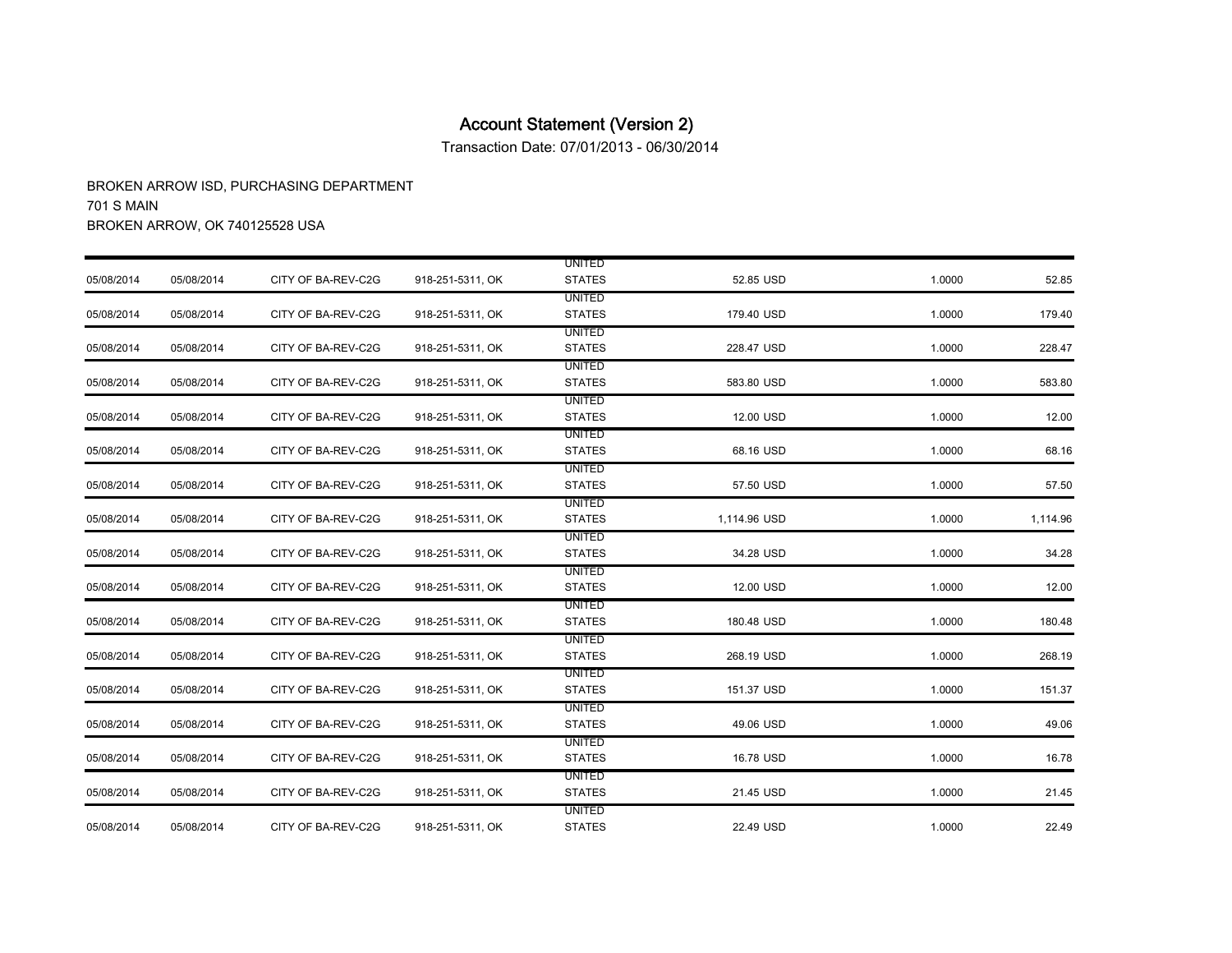Transaction Date: 07/01/2013 - 06/30/2014

|            |            |                    |                  | <b>UNITED</b> |              |        |          |
|------------|------------|--------------------|------------------|---------------|--------------|--------|----------|
| 05/08/2014 | 05/08/2014 | CITY OF BA-REV-C2G | 918-251-5311, OK | <b>STATES</b> | 75.48 USD    | 1.0000 | 75.48    |
|            |            |                    |                  | <b>UNITED</b> |              |        |          |
| 05/08/2014 | 05/08/2014 | CITY OF BA-REV-C2G | 918-251-5311, OK | <b>STATES</b> | 871.58 USD   | 1.0000 | 871.58   |
|            |            |                    |                  | <b>UNITED</b> |              |        |          |
| 05/08/2014 | 05/08/2014 | CITY OF BA-REV-C2G | 918-251-5311, OK | <b>STATES</b> | 791.21 USD   | 1.0000 | 791.21   |
|            |            |                    |                  | <b>UNITED</b> |              |        |          |
| 05/08/2014 | 05/08/2014 | CITY OF BA-REV-C2G | 918-251-5311, OK | <b>STATES</b> | 22.97 USD    | 1.0000 | 22.97    |
|            |            |                    |                  | <b>UNITED</b> |              |        |          |
| 05/08/2014 | 05/08/2014 | CITY OF BA-REV-C2G | 918-251-5311, OK | <b>STATES</b> | 399.83 USD   | 1.0000 | 399.83   |
|            |            |                    |                  | <b>UNITED</b> |              |        |          |
| 05/08/2014 | 05/08/2014 | CITY OF BA-REV-C2G | 918-251-5311, OK | <b>STATES</b> | 191.93 USD   | 1.0000 | 191.93   |
|            |            |                    |                  | <b>UNITED</b> |              |        |          |
| 05/08/2014 | 05/08/2014 | CITY OF BA-REV-C2G | 918-251-5311, OK | <b>STATES</b> | 298.67 USD   | 1.0000 | 298.67   |
|            |            |                    |                  | UNITED        |              |        |          |
| 05/08/2014 | 05/08/2014 | CITY OF BA-REV-C2G | 918-251-5311, OK | <b>STATES</b> | 12.00 USD    | 1.0000 | 12.00    |
|            |            |                    |                  | <b>UNITED</b> |              |        |          |
| 05/08/2014 | 05/08/2014 | CITY OF BA-REV-C2G | 918-251-5311, OK | <b>STATES</b> | 228.92 USD   | 1.0000 | 228.92   |
|            |            |                    |                  | <b>UNITED</b> |              |        |          |
| 05/08/2014 | 05/08/2014 | CITY OF BA-REV-C2G | 918-251-5311, OK | <b>STATES</b> | 129.28 USD   | 1.0000 | 129.28   |
|            |            |                    |                  | <b>UNITED</b> |              |        |          |
| 05/08/2014 | 05/08/2014 | CITY OF BA-REV-C2G | 918-251-5311, OK | <b>STATES</b> | 12.00 USD    | 1.0000 | 12.00    |
|            |            |                    |                  | UNITED        |              |        |          |
| 05/08/2014 | 05/08/2014 | CITY OF BA-REV-C2G | 918-251-5311, OK | <b>STATES</b> | 520.84 USD   | 1.0000 | 520.84   |
|            |            |                    |                  | <b>UNITED</b> |              |        |          |
| 05/08/2014 | 05/08/2014 | CITY OF BA-REV-C2G | 918-251-5311, OK | <b>STATES</b> | 9.50 USD     | 1.0000 | 9.50     |
|            |            |                    |                  | <b>UNITED</b> |              |        |          |
| 05/08/2014 | 05/08/2014 | CITY OF BA-REV-C2G | 918-251-5311, OK | <b>STATES</b> | 12.00 USD    | 1.0000 | 12.00    |
|            |            |                    |                  | <b>UNITED</b> |              |        |          |
| 05/08/2014 | 05/08/2014 | CITY OF BA-REV-C2G | 918-251-5311, OK | <b>STATES</b> | 12.99 USD    | 1.0000 | 12.99    |
|            |            |                    |                  | <b>UNITED</b> |              |        |          |
| 05/08/2014 | 05/08/2014 | CITY OF BA-REV-C2G | 918-251-5311, OK | <b>STATES</b> | 2,958.53 USD | 1.0000 | 2,958.53 |
|            |            |                    |                  | <b>UNITED</b> |              |        |          |
| 05/08/2014 | 05/08/2014 | CITY OF BA-REV-C2G | 918-251-5311, OK | <b>STATES</b> | 51.52 USD    | 1.0000 | 51.52    |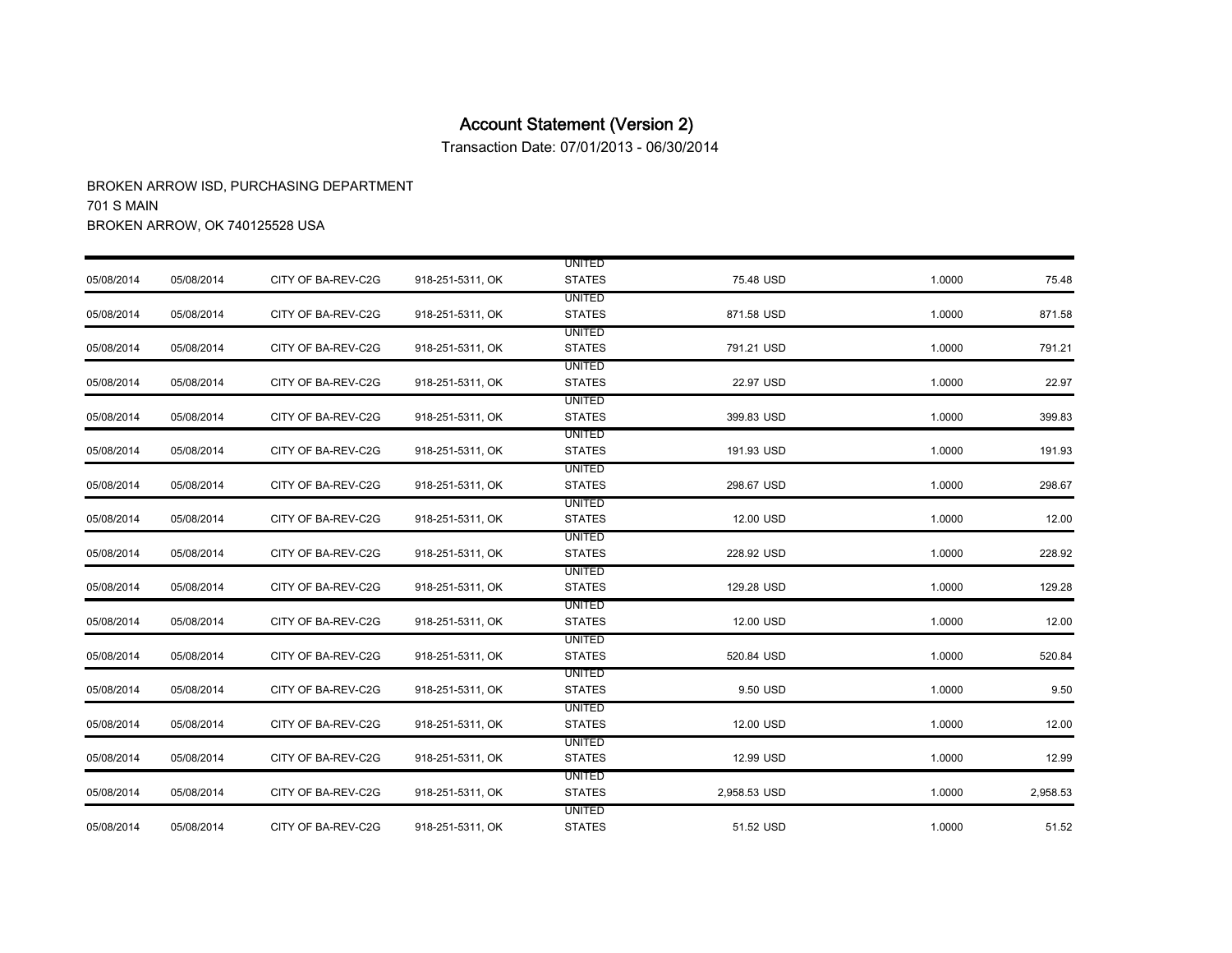Transaction Date: 07/01/2013 - 06/30/2014

|            |            |                    |                  | <b>UNITED</b>                  |              |        |          |
|------------|------------|--------------------|------------------|--------------------------------|--------------|--------|----------|
| 05/08/2014 | 05/08/2014 | CITY OF BA-REV-C2G | 918-251-5311, OK | <b>STATES</b>                  | 191.69 USD   | 1.0000 | 191.69   |
| 05/08/2014 | 05/08/2014 | CITY OF BA-REV-C2G | 918-251-5311, OK | <b>UNITED</b><br><b>STATES</b> | 321.98 USD   | 1.0000 | 321.98   |
|            |            |                    |                  | <b>UNITED</b>                  |              |        |          |
| 05/08/2014 | 05/08/2014 | CITY OF BA-REV-C2G | 918-251-5311, OK | <b>STATES</b>                  | 616.41 USD   | 1.0000 | 616.41   |
|            |            |                    |                  | <b>UNITED</b>                  |              |        |          |
| 06/11/2014 | 06/10/2014 | AMERICAN WASTE CON | TULSA, OK        | <b>STATES</b>                  | 8,876.68 USD | 1.0000 | 8,876.68 |
|            |            |                    |                  | <b>UNITED</b>                  |              |        |          |
| 06/11/2014 | 06/10/2014 | AMERICAN WASTE CON | TULSA, OK        | <b>STATES</b>                  | 65.52 USD    | 1.0000 | 65.52    |
| 06/11/2014 | 06/10/2014 | AMERICAN WASTE CON | TULSA, OK        | <b>UNITED</b><br><b>STATES</b> | 62.00 USD    | 1.0000 | 62.00    |
|            |            |                    |                  | UNITED                         |              |        |          |
| 06/11/2014 | 06/10/2014 | AMERICAN WASTE CON | TULSA, OK        | <b>STATES</b>                  | 62.00 USD    | 1.0000 | 62.00    |
|            |            |                    |                  | <b>UNITED</b>                  |              |        |          |
| 06/11/2014 | 06/10/2014 | AMERICAN WASTE CON | TULSA, OK        | <b>STATES</b>                  | 250.80 USD   | 1.0000 | 250.80   |
|            |            |                    |                  | <b>UNITED</b>                  |              |        |          |
| 06/11/2014 | 06/10/2014 | AMERICAN WASTE CON | TULSA, OK        | <b>STATES</b>                  | 62.00 USD    | 1.0000 | 62.00    |
|            |            |                    |                  | <b>UNITED</b>                  |              |        |          |
| 06/11/2014 | 06/10/2014 | AMERICAN WASTE CON | TULSA, OK        | <b>STATES</b>                  | 297.93 USD   | 1.0000 | 297.93   |
|            |            |                    |                  | <b>UNITED</b>                  |              |        |          |
| 06/11/2014 | 06/11/2014 | CITY OF BA-REV-C2G | 918-251-5311, OK | <b>STATES</b>                  | 438.48 USD   | 1.0000 | 438.48   |
|            |            |                    |                  | UNITED                         |              |        |          |
| 06/11/2014 | 06/11/2014 | CITY OF BA-REV-C2G | 918-251-5311, OK | <b>STATES</b>                  | 516.72 USD   | 1.0000 | 516.72   |
|            |            |                    |                  | <b>UNITED</b>                  |              |        |          |
| 06/11/2014 | 06/11/2014 | CITY OF BA-REV-C2G | 918-251-5311, OK | <b>STATES</b>                  | 11.49 USD    | 1.0000 | 11.49    |
|            |            |                    |                  | <b>UNITED</b>                  |              |        |          |
| 06/11/2014 | 06/11/2014 | CITY OF BA-REV-C2G | 918-251-5311, OK | <b>STATES</b>                  | 43.78 USD    | 1.0000 | 43.78    |
|            |            |                    |                  | UNITED                         |              |        |          |
| 06/11/2014 | 06/11/2014 | CITY OF BA-REV-C2G | 918-251-5311, OK | <b>STATES</b>                  | 239.39 USD   | 1.0000 | 239.39   |
|            |            |                    |                  | UNITED                         |              |        |          |
| 06/11/2014 | 06/11/2014 | CITY OF BA-REV-C2G | 918-251-5311, OK | <b>STATES</b>                  | 185.03 USD   | 1.0000 | 185.03   |
|            |            |                    |                  | <b>UNITED</b>                  |              |        |          |
| 06/11/2014 | 06/11/2014 | CITY OF BA-REV-C2G | 918-251-5311, OK | <b>STATES</b>                  | 53.85 USD    | 1.0000 | 53.85    |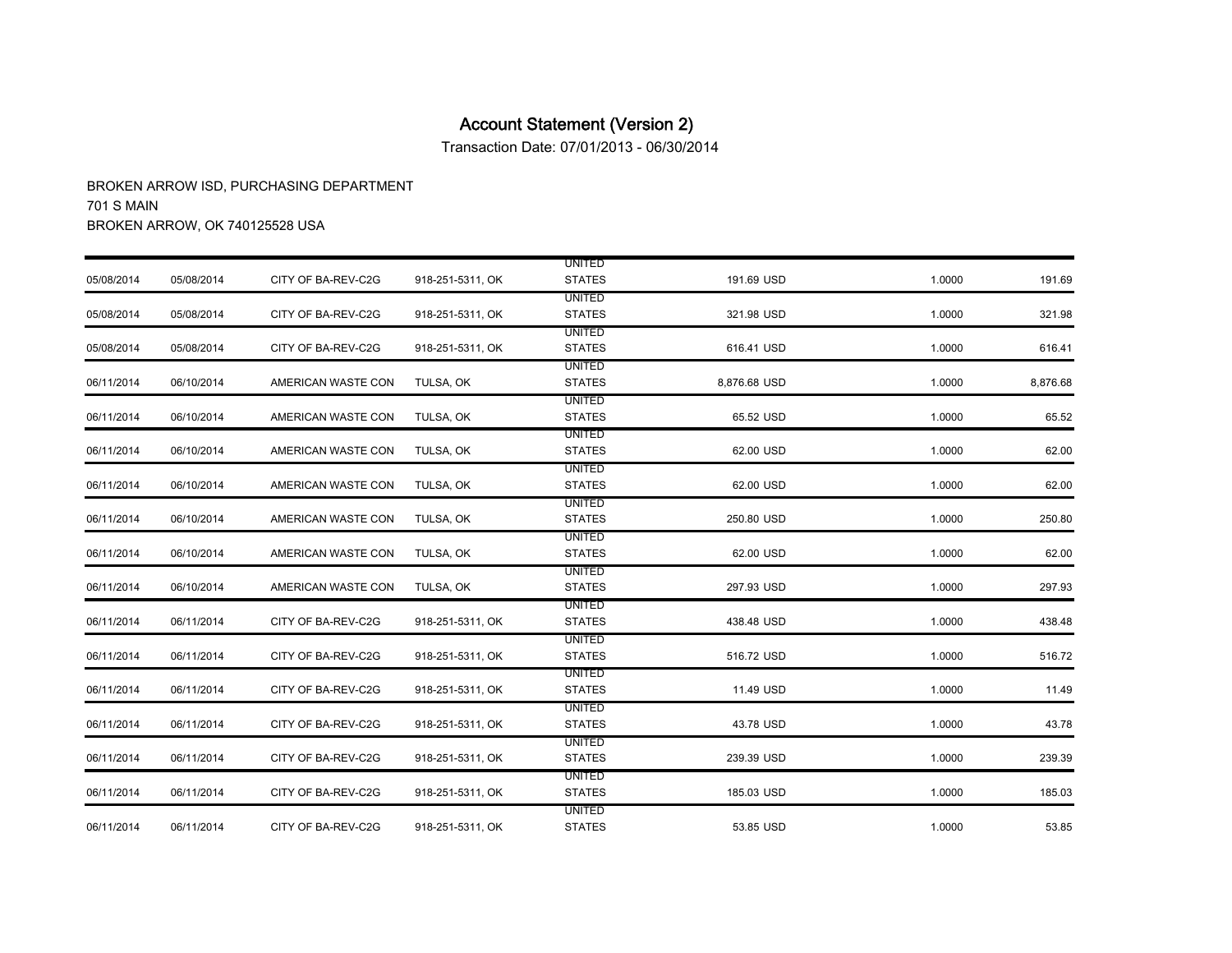Transaction Date: 07/01/2013 - 06/30/2014

|            |            |                    |                  | <b>UNITED</b> |              |        |          |
|------------|------------|--------------------|------------------|---------------|--------------|--------|----------|
| 06/11/2014 | 06/11/2014 | CITY OF BA-REV-C2G | 918-251-5311, OK | <b>STATES</b> | 51.96 USD    | 1.0000 | 51.96    |
|            |            |                    |                  | <b>UNITED</b> |              |        |          |
| 06/11/2014 | 06/11/2014 | CITY OF BA-REV-C2G | 918-251-5311, OK | <b>STATES</b> | 12.00 USD    | 1.0000 | 12.00    |
|            |            |                    |                  | <b>UNITED</b> |              |        |          |
| 06/11/2014 | 06/11/2014 | CITY OF BA-REV-C2G | 918-251-5311, OK | <b>STATES</b> | 41.56 USD    | 1.0000 | 41.56    |
|            |            |                    |                  | <b>UNITED</b> |              |        |          |
| 06/11/2014 | 06/11/2014 | CITY OF BA-REV-C2G | 918-251-5311, OK | <b>STATES</b> | 1,114.96 USD | 1.0000 | 1,114.96 |
|            |            |                    |                  | <b>UNITED</b> |              |        |          |
| 06/11/2014 | 06/11/2014 | CITY OF BA-REV-C2G | 918-251-5311, OK | <b>STATES</b> | 67.43 USD    | 1.0000 | 67.43    |
|            |            |                    |                  | <b>UNITED</b> |              |        |          |
| 06/11/2014 | 06/11/2014 | CITY OF BA-REV-C2G | 918-251-5311, OK | <b>STATES</b> | 71.14 USD    | 1.0000 | 71.14    |
|            |            |                    |                  | <b>UNITED</b> |              |        |          |
| 06/11/2014 | 06/11/2014 | CITY OF BA-REV-C2G | 918-251-5311, OK | <b>STATES</b> | 291.70 USD   | 1.0000 | 291.70   |
|            |            |                    |                  | UNITED        |              |        |          |
| 06/11/2014 | 06/11/2014 | CITY OF BA-REV-C2G | 918-251-5311, OK | <b>STATES</b> | 216.01 USD   | 1.0000 | 216.01   |
|            |            |                    |                  | UNITED        |              |        |          |
| 06/11/2014 | 06/11/2014 | CITY OF BA-REV-C2G | 918-251-5311, OK | <b>STATES</b> | 12.00 USD    | 1.0000 | 12.00    |
|            |            |                    |                  | <b>UNITED</b> |              |        |          |
| 06/11/2014 | 06/11/2014 | CITY OF BA-REV-C2G | 918-251-5311, OK | <b>STATES</b> | 128.37 USD   | 1.0000 | 128.37   |
|            |            |                    |                  | <b>UNITED</b> |              |        |          |
| 06/11/2014 | 06/11/2014 | CITY OF BA-REV-C2G | 918-251-5311, OK | <b>STATES</b> | 1,116.75 USD | 1.0000 | 1,116.75 |
|            |            |                    |                  | UNITED        |              |        |          |
| 06/11/2014 | 06/11/2014 | CITY OF BA-REV-C2G | 918-251-5311, OK | <b>STATES</b> | 792.24 USD   | 1.0000 | 792.24   |
|            |            |                    |                  | UNITED        |              |        |          |
| 06/11/2014 | 06/11/2014 | CITY OF BA-REV-C2G | 918-251-5311, OK | <b>STATES</b> | 543.82 USD   | 1.0000 | 543.82   |
|            |            |                    |                  | <b>UNITED</b> |              |        |          |
| 06/11/2014 | 06/11/2014 | CITY OF BA-REV-C2G | 918-251-5311, OK | <b>STATES</b> | 640.17 USD   | 1.0000 | 640.17   |
|            |            |                    |                  | UNITED        |              |        |          |
| 06/11/2014 | 06/11/2014 | CITY OF BA-REV-C2G | 918-251-5311, OK | <b>STATES</b> | 59.59 USD    | 1.0000 | 59.59    |
|            |            |                    |                  | UNITED        |              |        |          |
| 06/11/2014 | 06/11/2014 | CITY OF BA-REV-C2G | 918-251-5311, OK | <b>STATES</b> | 651.33 USD   | 1.0000 | 651.33   |
|            |            |                    |                  | UNITED        |              |        |          |
| 06/11/2014 | 06/11/2014 | CITY OF BA-REV-C2G | 918-251-5311, OK | <b>STATES</b> | 111.04 USD   | 1.0000 | 111.04   |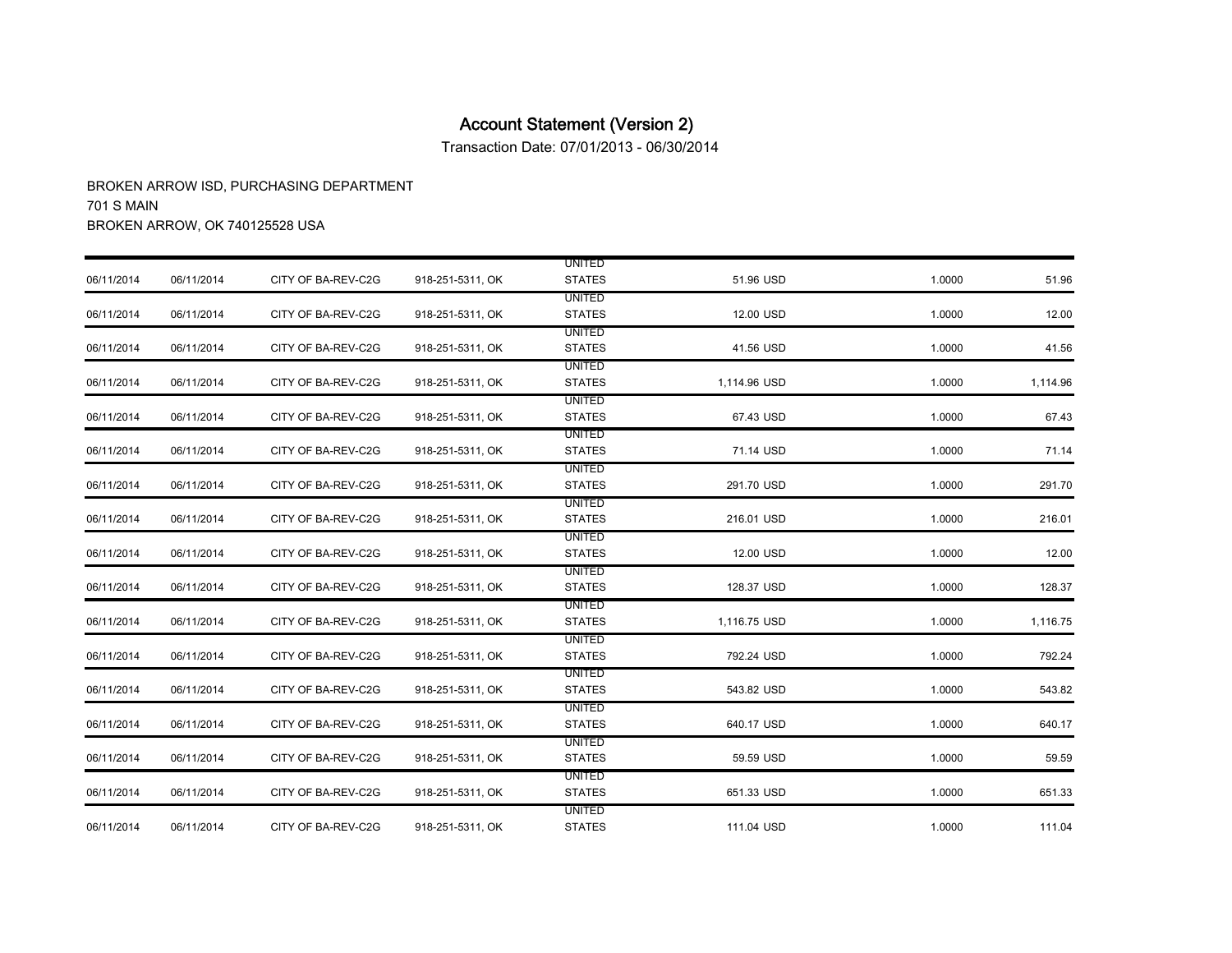Transaction Date: 07/01/2013 - 06/30/2014

|            |            |                    |                  | <b>UNITED</b> |              |        |          |
|------------|------------|--------------------|------------------|---------------|--------------|--------|----------|
| 06/11/2014 | 06/11/2014 | CITY OF BA-REV-C2G | 918-251-5311, OK | <b>STATES</b> | 1,879.44 USD | 1.0000 | 1,879.44 |
|            |            |                    |                  | <b>UNITED</b> |              |        |          |
| 06/11/2014 | 06/11/2014 | CITY OF BA-REV-C2G | 918-251-5311, OK | <b>STATES</b> | 321.32 USD   | 1.0000 | 321.32   |
|            |            |                    |                  | <b>UNITED</b> |              |        |          |
| 06/11/2014 | 06/11/2014 | CITY OF BA-REV-C2G | 918-251-5311, OK | <b>STATES</b> | 544.50 USD   | 1.0000 | 544.50   |
|            |            |                    |                  | <b>UNITED</b> |              |        |          |
| 06/11/2014 | 06/11/2014 | CITY OF BA-REV-C2G | 918-251-5311, OK | <b>STATES</b> | 570.67 USD   | 1.0000 | 570.67   |
|            |            |                    |                  | <b>UNITED</b> |              |        |          |
| 06/11/2014 | 06/11/2014 | CITY OF BA-REV-C2G | 918-251-5311, OK | <b>STATES</b> | 2,130.28 USD | 1.0000 | 2,130.28 |
|            |            |                    |                  | <b>UNITED</b> |              |        |          |
| 06/11/2014 | 06/11/2014 | CITY OF BA-REV-C2G | 918-251-5311, OK | <b>STATES</b> | 187.55 USD   | 1.0000 | 187.55   |
|            |            |                    |                  | <b>UNITED</b> |              |        |          |
| 06/11/2014 | 06/11/2014 | CITY OF BA-REV-C2G | 918-251-5311, OK | <b>STATES</b> | 1,125.33 USD | 1.0000 | 1,125.33 |
|            |            |                    |                  | <b>UNITED</b> |              |        |          |
| 06/11/2014 | 06/11/2014 | CITY OF BA-REV-C2G | 918-251-5311, OK | <b>STATES</b> | 132.60 USD   | 1.0000 | 132.60   |
|            |            |                    |                  | <b>UNITED</b> |              |        |          |
| 06/11/2014 | 06/11/2014 | CITY OF BA-REV-C2G | 918-251-5311, OK | <b>STATES</b> | 568.33 USD   | 1.0000 | 568.33   |
|            |            |                    |                  | <b>UNITED</b> |              |        |          |
| 06/11/2014 | 06/11/2014 | CITY OF BA-REV-C2G | 918-251-5311, OK | <b>STATES</b> | 47.57 USD    | 1.0000 | 47.57    |
|            |            |                    |                  | <b>UNITED</b> |              |        |          |
| 06/11/2014 | 06/11/2014 | CITY OF BA-REV-C2G | 918-251-5311, OK | <b>STATES</b> | 926.32 USD   | 1.0000 | 926.32   |
|            |            |                    |                  | <b>UNITED</b> |              |        |          |
| 06/11/2014 | 06/11/2014 | CITY OF BA-REV-C2G | 918-251-5311, OK | <b>STATES</b> | 697.33 USD   | 1.0000 | 697.33   |
|            |            |                    |                  | <b>UNITED</b> |              |        |          |
| 06/11/2014 | 06/11/2014 | CITY OF BA-REV-C2G | 918-251-5311, OK | <b>STATES</b> | 21.60 USD    | 1.0000 | 21.60    |
|            |            |                    |                  | UNITED        |              |        |          |
| 06/11/2014 | 06/11/2014 | CITY OF BA-REV-C2G | 918-251-5311, OK | <b>STATES</b> | 13.20 USD    | 1.0000 | 13.20    |
|            |            |                    |                  | <b>UNITED</b> |              |        |          |
| 06/11/2014 | 06/11/2014 | CITY OF BA-REV-C2G | 918-251-5311, OK | <b>STATES</b> | 839.32 USD   | 1.0000 | 839.32   |
|            |            |                    |                  | <b>UNITED</b> |              |        |          |
| 06/11/2014 | 06/11/2014 | CITY OF BA-REV-C2G | 918-251-5311, OK | <b>STATES</b> | 1,049.60 USD | 1.0000 | 1,049.60 |
|            |            |                    |                  | UNITED        |              |        |          |
| 06/11/2014 | 06/11/2014 | CITY OF BA-REV-C2G | 918-251-5311, OK | <b>STATES</b> | 363.49 USD   | 1.0000 | 363.49   |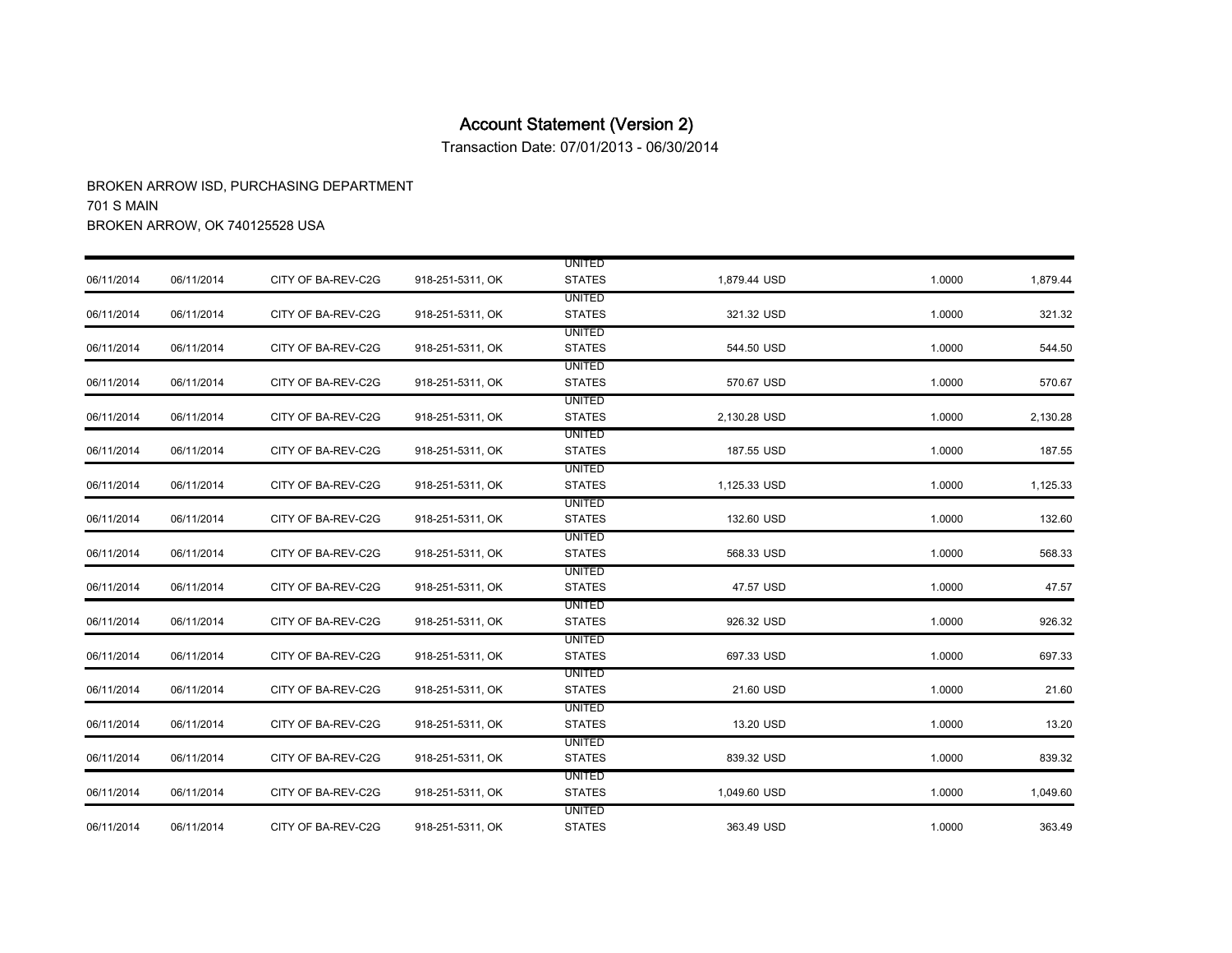Transaction Date: 07/01/2013 - 06/30/2014

|            |            |                    |                  | <b>UNITED</b> |              |        |          |
|------------|------------|--------------------|------------------|---------------|--------------|--------|----------|
| 06/11/2014 | 06/11/2014 | CITY OF BA-REV-C2G | 918-251-5311, OK | <b>STATES</b> | 49.06 USD    | 1.0000 | 49.06    |
|            |            |                    |                  | <b>UNITED</b> |              |        |          |
| 06/11/2014 | 06/11/2014 | CITY OF BA-REV-C2G | 918-251-5311, OK | <b>STATES</b> | 231.00 USD   | 1.0000 | 231.00   |
|            |            |                    |                  | <b>UNITED</b> |              |        |          |
| 06/11/2014 | 06/11/2014 | CITY OF BA-REV-C2G | 918-251-5311, OK | <b>STATES</b> | 125.14 USD   | 1.0000 | 125.14   |
|            |            |                    |                  | <b>UNITED</b> |              |        |          |
| 06/11/2014 | 06/11/2014 | CITY OF BA-REV-C2G | 918-251-5311, OK | <b>STATES</b> | 917.19 USD   | 1.0000 | 917.19   |
|            |            |                    |                  | <b>UNITED</b> |              |        |          |
| 06/11/2014 | 06/11/2014 | CITY OF BA-REV-C2G | 918-251-5311, OK | <b>STATES</b> | 191.75 USD   | 1.0000 | 191.75   |
|            |            |                    |                  | <b>UNITED</b> |              |        |          |
| 06/11/2014 | 06/11/2014 | CITY OF BA-REV-C2G | 918-251-5311, OK | <b>STATES</b> | 434.84 USD   | 1.0000 | 434.84   |
|            |            |                    |                  | UNITED        |              |        |          |
| 06/11/2014 | 06/11/2014 | CITY OF BA-REV-C2G | 918-251-5311, OK | <b>STATES</b> | 12.00 USD    | 1.0000 | 12.00    |
|            |            |                    |                  | <b>UNITED</b> |              |        |          |
| 06/11/2014 | 06/11/2014 | CITY OF BA-REV-C2G | 918-251-5311, OK | <b>STATES</b> | 259.55 USD   | 1.0000 | 259.55   |
|            |            |                    |                  | <b>UNITED</b> |              |        |          |
| 06/11/2014 | 06/11/2014 | CITY OF BA-REV-C2G | 918-251-5311, OK | <b>STATES</b> | 16.97 USD    | 1.0000 | 16.97    |
|            |            |                    |                  | <b>UNITED</b> |              |        |          |
| 06/11/2014 | 06/11/2014 | CITY OF BA-REV-C2G | 918-251-5311, OK | <b>STATES</b> | 1,184.71 USD | 1.0000 | 1,184.71 |
|            |            |                    |                  | <b>UNITED</b> |              |        |          |
| 06/11/2014 | 06/11/2014 | CITY OF BA-REV-C2G | 918-251-5311, OK | <b>STATES</b> | 22.83 USD    | 1.0000 | 22.83    |
|            |            |                    |                  | UNITED        |              |        |          |
| 06/11/2014 | 06/11/2014 | CITY OF BA-REV-C2G | 918-251-5311, OK | <b>STATES</b> | 87.06 USD    | 1.0000 | 87.06    |
|            |            |                    |                  | <b>UNITED</b> |              |        |          |
| 06/11/2014 | 06/11/2014 | CITY OF BA-REV-C2G | 918-251-5311, OK | <b>STATES</b> | 2,998.91 USD | 1.0000 | 2,998.91 |
|            |            |                    |                  | UNITED        |              |        |          |
| 06/11/2014 | 06/11/2014 | CITY OF BA-REV-C2G | 918-251-5311, OK | <b>STATES</b> | 73.36 USD    | 1.0000 | 73.36    |
|            |            |                    |                  | <b>UNITED</b> |              |        |          |
| 06/11/2014 | 06/11/2014 | CITY OF BA-REV-C2G | 918-251-5311, OK | <b>STATES</b> | 21.75 USD    | 1.0000 | 21.75    |
|            |            |                    |                  | <b>UNITED</b> |              |        |          |
| 06/11/2014 | 06/11/2014 | CITY OF BA-REV-C2G | 918-251-5311, OK | <b>STATES</b> | 21.45 USD    | 1.0000 | 21.45    |
|            |            |                    |                  | <b>UNITED</b> |              |        |          |
| 06/11/2014 | 06/11/2014 | CITY OF BA-REV-C2G | 918-251-5311, OK | <b>STATES</b> | 918.98 USD   | 1.0000 | 918.98   |